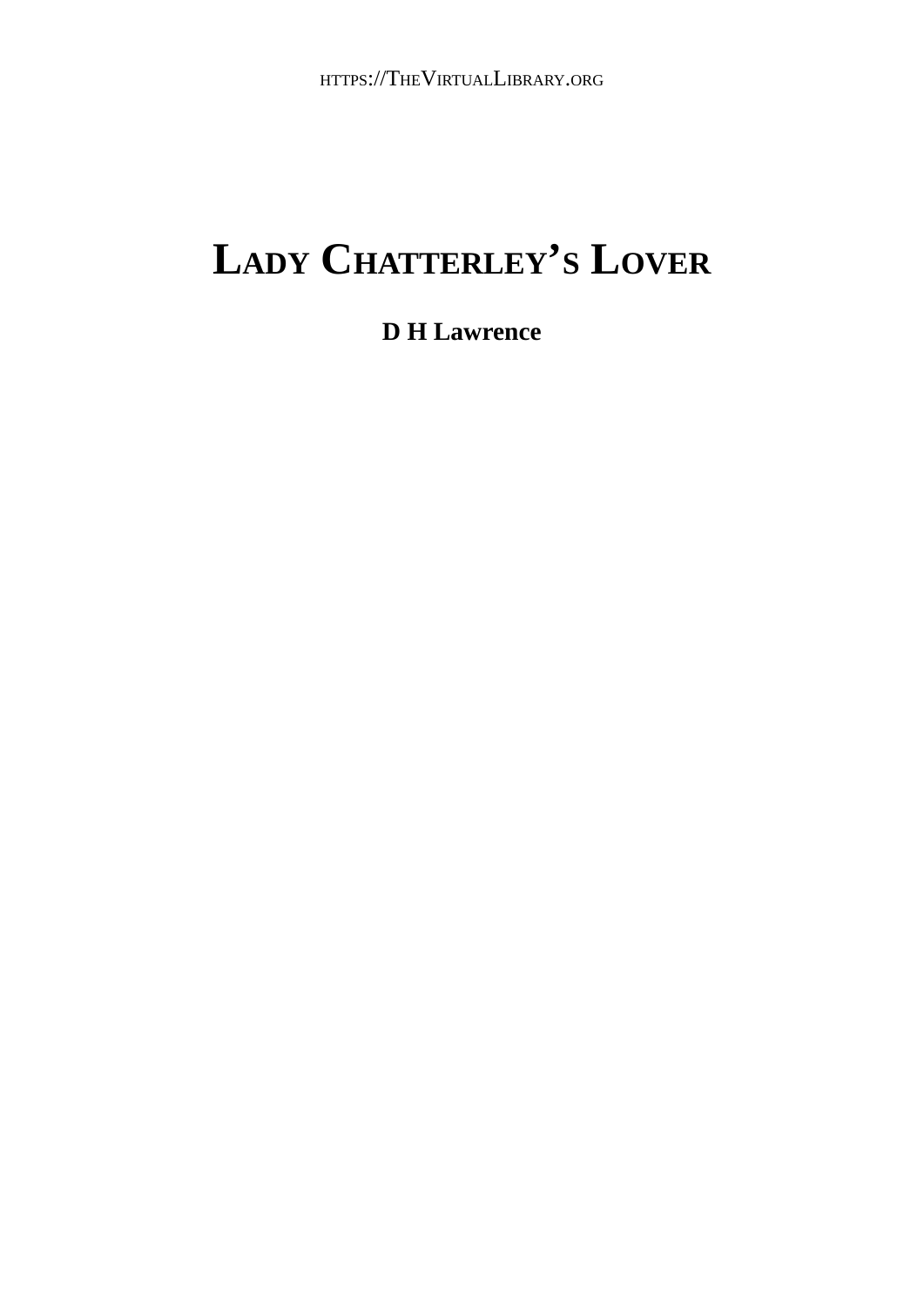#### Table of Contents

- 1. Chapter 1
- 2. Chapter 2
- 3. Chapter 3
- 4. [C](#page-2-0)hapter 4
- 5. [C](#page-8-0)hapter 5
- 6. [C](#page-13-0)hapter 6
- 7. [C](#page-21-0)hapter 7
- 8. [C](#page-29-0)hapter 8
- 9. [C](#page-40-0)hapter 9
- 10. [C](#page-51-0)hapter 10
- 11. [C](#page-62-0)hapter 11
- 12. [C](#page-72-0)hapter 12
- 13. [C](#page-81-0)hapter 13
- 14. [C](#page-110-0)hapter 14
- 15. [C](#page-124-0)hapter 15
- 16. [C](#page-135-0)hapter 16
- 17. [C](#page-149-0)hapter 17
- 18. [C](#page-164-0)hapter 18
- 19. [C](#page-178-0)hapter 19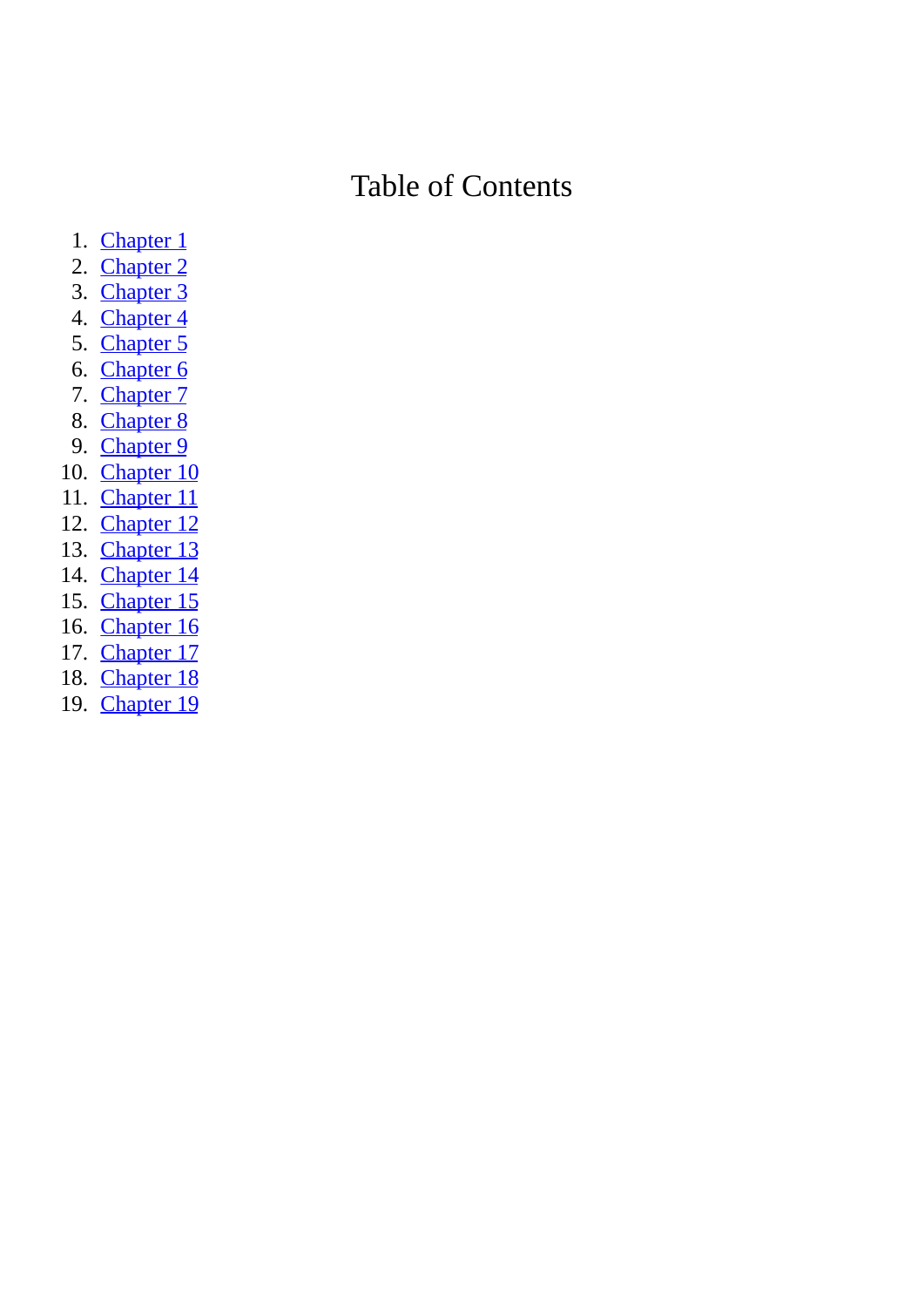# **CHAPTER 1**

<span id="page-2-0"></span>Ours is essentially a tragic age, so we refuse to take it tragically. The cataclysm has happened, we are among the ruins, we start to build up new little habitats, to have new little hopes. It is rather hard work: there is now no smooth road into the future: but we go round, or scramble over the obstacles. We've got to live, no matter how many skies have fallen.

This was more or less Constance Chatterley's position. The war had brought the roof down over her head. And she had realized that one must live and learn.

She married Clifford Chatterley in 1917, when he was home for a month on leave. They had a month's honeymoon. Then he went back to Flanders: to be shipped over to England again six months later, more or less in bits. Constance, his wife, was then twenty–three years old, and he was twenty–nine.

His hold on life was marvellous. He didn't die, and the bits seemed to grow together again. For two years he remained in the doctor's hands. Then he was pronounced a cure, and could return to life again, with the lower half of his body, from the hips down, paralysed for ever.

This was in 1920. They returned, Clifford and Constance, to his home, Wragby Hall, the family 'seat'. His father had died, Clifford was now a baronet, Sir Clifford, and Constance was Lady Chatterley. They came to start housekeeping and married life in the rather forlorn home of the Chatterleys on a rather inadequate income. Clifford had a sister, but she had departed. Otherwise there were no near relatives. The elder brother was dead in the war. Crippled for ever, knowing he could never have any children, Clifford came home to the smoky Midlands to keep the Chatterley name alive while he could.

He was not really downcast. He could wheel himself about in a wheeled chair, and he had a bath–chair with a small motor attachment, so he could drive himself slowly round the garden and into the fine melancholy park, of which he was really so proud, though he pretended to be flippant about it.

Having suffered so much, the capacity for suffering had to some extent left him. He remained strange and bright and cheerful, almost, one might say, chirpy, with his ruddy, healthy–looking face, and his pale–blue, challenging bright eyes. His shoulders were broad and strong, his hands were very strong. He was expensively dressed, and wore handsome neckties from Bond Street. Yet still in his face one saw the watchful look, the slight vacancy of a cripple.

He had so very nearly lost his life, that what remained was wonderfully precious to him. It was obvious in the anxious brightness of his eyes, how proud he was, after the great shock, of being alive. But he had been so much hurt that something inside him had perished, some of his feelings had gone. There was a blank of insentience.

Constance, his wife, was a ruddy, country–looking girl with soft brown hair and sturdy body, and slow movements, full of unusual energy. She had big, wondering eyes, and a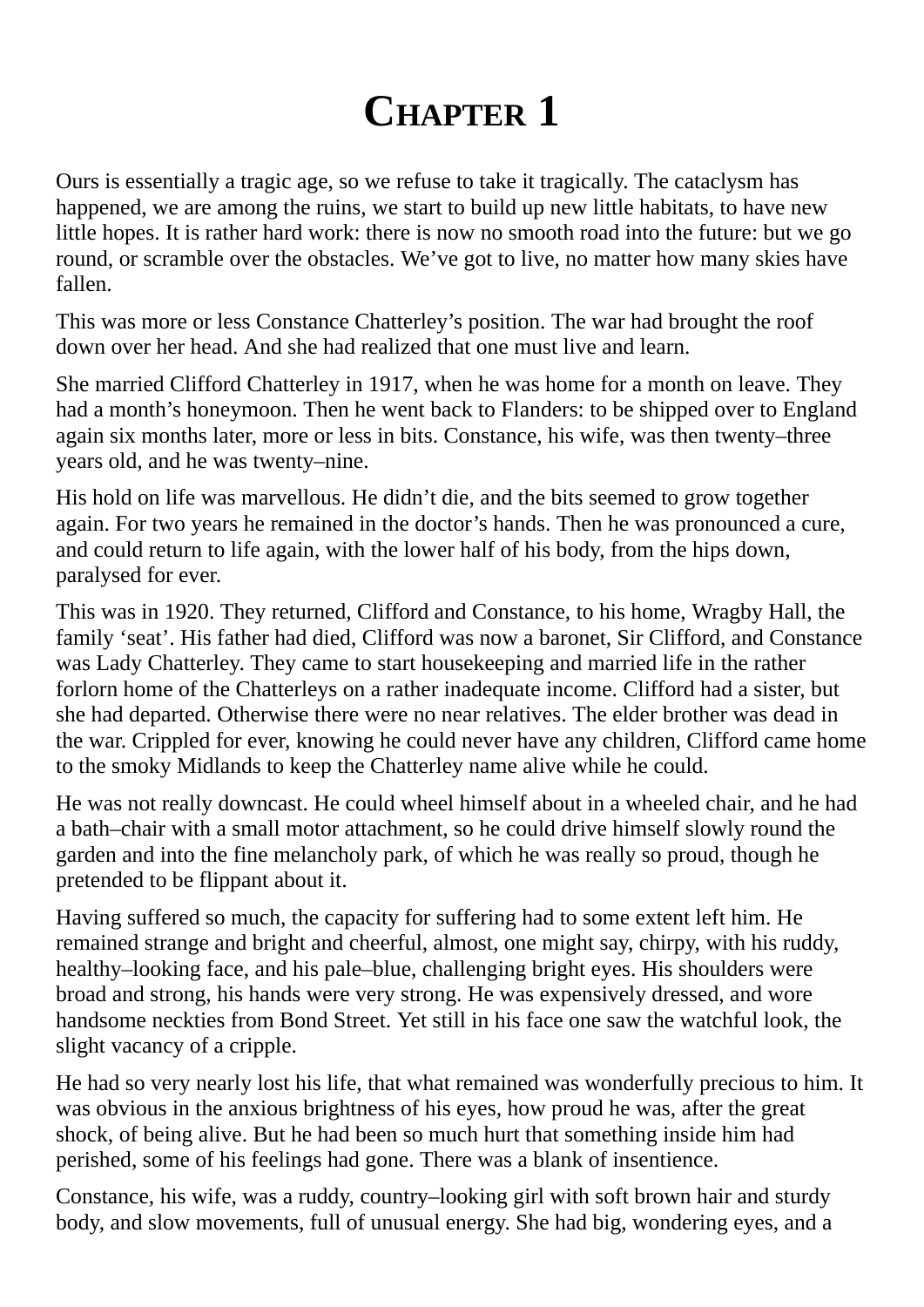soft mild voice, and seemed just to have come from her native village. It was not so at all. Her father was the once well–known R. A., old Sir Malcolm Reid. Her mother had been one of the cultivated Fabians in the palmy, rather pre–Raphaelite days. Between artists and cultured socialists, Constance and her sister Hilda had had what might be called an aesthetically unconventional upbringing. They had been taken to Paris and Florence and Rome to breathe in art, and they had been taken also in the other direction, to the Hague and Berlin, to great Socialist conventions, where the speakers spoke in every civilized tongue, and no one was abashed.

The two girls, therefore, were from an early age not the least daunted by either art or ideal politics. It was their natural atmosphere. They were at once cosmopolitan and provincial, with the cosmopolitan provincialism of art that goes with pure social ideals.

They had been sent to Dresden at the age of fifteen, for music among other things. And they had had a good time there. They lived freely among the students, they argued with the men over philosophical, sociological and artistic matters, they were just as good as the men themselves: only better, since they were women. And they tramped off to the forests with sturdy youths bearing guitars, twang–twang! They sang the Wandervogel songs, and they were free. Free! That was the great word. Out in the open world, out in the forests of the morning, with lusty and splendid–throated young fellows, free to do as they liked, and —above all—to say what they liked. It was the talk that mattered supremely: the impassioned interchange of talk. Love was only a minor accompaniment.

Both Hilda and Constance had had their tentative love–affairs by the time they were eighteen. The young men with whom they talked so passionately and sang so lustily and camped under the trees in such freedom wanted, of course, the love connexion. The girls were doubtful, but then the thing was so much talked about, it was supposed to be so important. And the men were so humble and craving. Why couldn't a girl be queenly, and give the gift of herself?

So they had given the gift of themselves, each to the youth with whom she had the most subtle and intimate arguments. The arguments, the discussions were the great thing: the love–making and connexion were only a sort of primitive reversion and a bit of an anti– climax. One was less in love with the boy afterwards, and a little inclined to hate him, as if he had trespassed on one's privacy and inner freedom. For, of course, being a girl, one's whole dignity and meaning in life consisted in the achievement of an absolute, a perfect, a pure and noble freedom. What else did a girl's life mean? To shake off the old and sordid connexions and subjections.

And however one might sentimentalize it, this sex business was one of the most ancient, sordid connexions and subjections. Poets who glorified it were mostly men. Women had always known there was something better, something higher. And now they knew it more definitely than ever. The beautiful pure freedom of a woman was infinitely more wonderful than any sexual love. The only unfortunate thing was that men lagged so far behind women in the matter. They insisted on the sex thing like dogs.

And a woman had to yield. A man was like a child with his appetites. A woman had to yield him what he wanted, or like a child he would probably turn nasty and flounce away and spoil what was a very pleasant connexion. But a woman could yield to a man without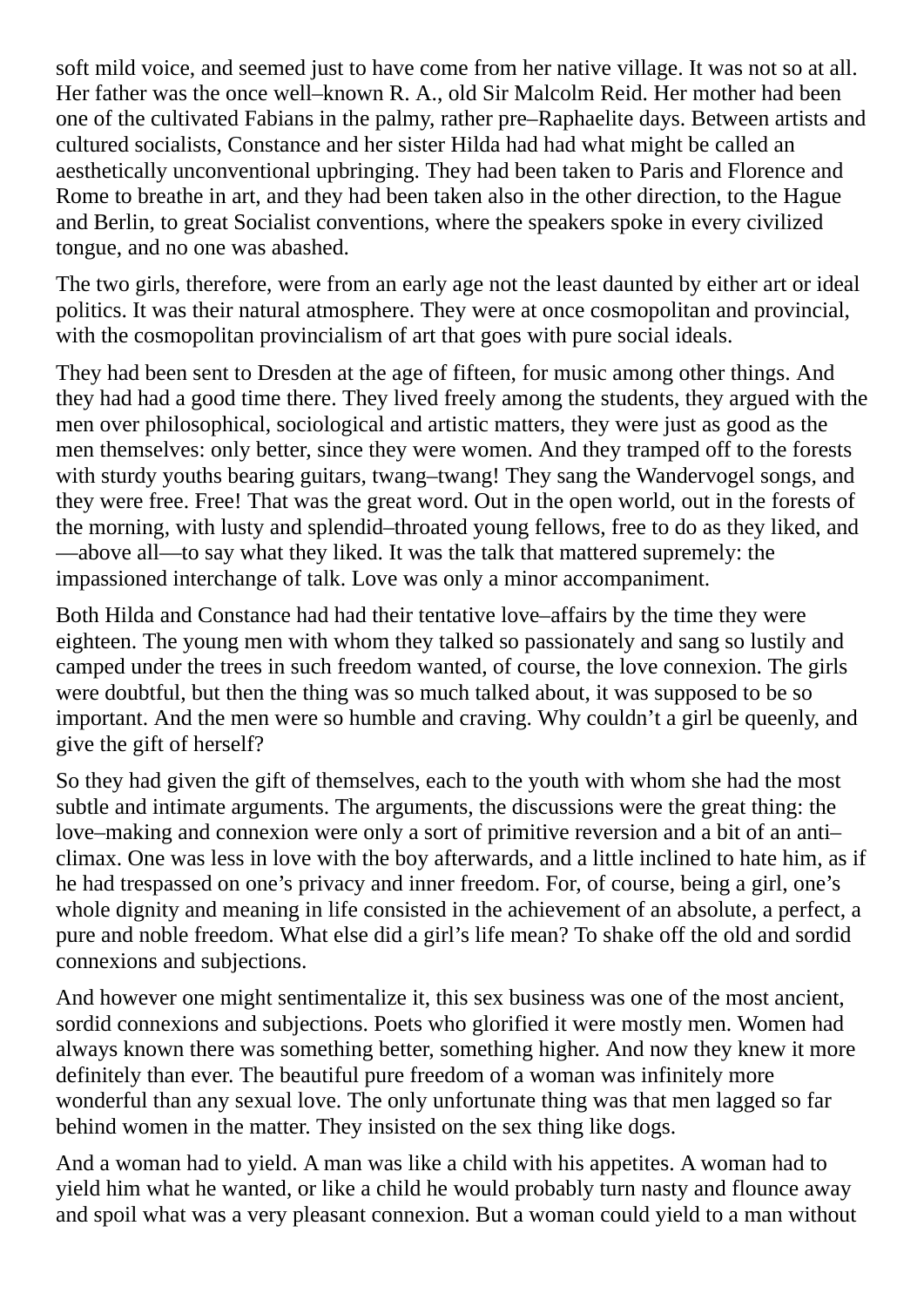yielding her inner, free self. That the poets and talkers about sex did not seem to have taken sufficiently into account. A woman could take a man without really giving herself away. Certainly she could take him without giving herself into his power. Rather she could use this sex thing to have power over him. For she only had to hold herself back in sexual intercourse, and let him finish and expend himself without herself coming to the crisis: and then she could prolong the connexion and achieve her orgasm and her crisis while he was merely her tool.

Both sisters had had their love experience by the time the war came, and they were hurried home. Neither was ever in love with a young man unless he and she were verbally very near: that is unless they were profoundly interested, TALKING to one another. The amazing, the profound, the unbelievable thrill there was in passionately talking to some really clever young man by the hour, resuming day after day for months…this they had never realized till it happened! The paradisal promise: Thou shalt have men to talk to! had never been uttered. It was fulfilled before they knew what a promise it was.

And if after the roused intimacy of these vivid and soul–enlightened discussions the sex thing became more or less inevitable, then let it. It marked the end of a chapter. It had a thrill of its own too: a queer vibrating thrill inside the body, a final spasm of self– assertion, like the last word, exciting, and very like the row of asterisks that can be put to show the end of a paragraph, and a break in the theme.

When the girls came home for the summer holidays of 1913, when Hilda was twenty and Connie eighteen, their father could see plainly that they had had the love experience.

L'amour avait passé par là, as somebody puts it. But he was a man of experience himself, and let life take its course. As for the mother, a nervous invalid in the last few months of her life, she wanted her girls to be 'free', and to 'fulfil themselves'. She herself had never been able to be altogether herself: it had been denied her. Heaven knows why, for she was a woman who had her own income and her own way. She blamed her husband. But as a matter of fact, it was some old impression of authority on her own mind or soul that she could not get rid of. It had nothing to do with Sir Malcolm, who left his nervously hostile, high–spirited wife to rule her own roost, while he went his own way.

So the girls were 'free', and went back to Dresden, and their music, and the university and the young men. They loved their respective young men, and their respective young men loved them with all the passion of mental attraction. All the wonderful things the young men thought and expressed and wrote, they thought and expressed and wrote for the young women. Connie's young man was musical, Hilda's was technical. But they simply lived for their young women. In their minds and their mental excitements, that is. Somewhere else they were a little rebuffed, though they did not know it.

It was obvious in them too that love had gone through them: that is, the physical experience. It is curious what a subtle but unmistakable transmutation it makes, both in the body of men and women: the woman more blooming, more subtly rounded, her young angularities softened, and her expression either anxious or triumphant: the man much quieter, more inward, the very shapes of his shoulders and his buttocks less assertive, more hesitant.

In the actual sex–thrill within the body, the sisters nearly succumbed to the strange male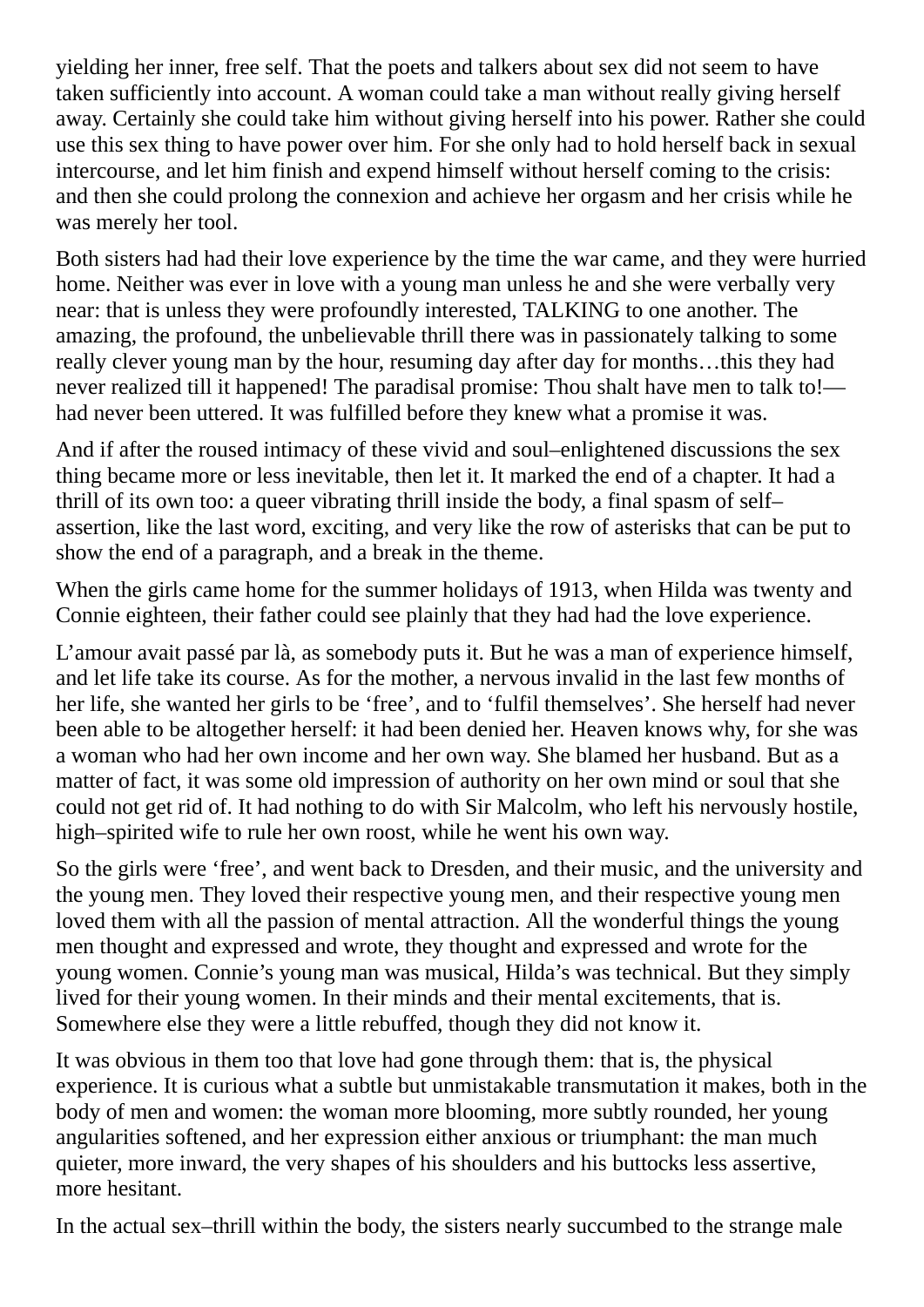power. But quickly they recovered themselves, took the sex–thrill as a sensation, and remained free. Whereas the men, in gratitude to the woman for the sex experience, let their souls go out to her. And afterwards looked rather as if they had lost a shilling and found sixpence. Connie's man could be a bit sulky, and Hilda's a bit jeering. But that is how men are! Ungrateful and never satisfied. When you don't have them they hate you because you won't; and when you do have them they hate you again, for some other reason. Or for no reason at all, except that they are discontented children, and can't be satisfied whatever they get, let a woman do what she may.

However, came the war, Hilda and Connie were rushed home again after having been home already in May, to their mother's funeral. Before Christmas of 1914 both their German young men were dead: whereupon the sisters wept, and loved the young men passionately, but underneath forgot them. They didn't exist any more.

Both sisters lived in their father's, really their mother's Kensington house, and mixed with the young Cambridge group, the group that stood for 'freedom' and flannel trousers, and flannel shirts open at the neck, and a well–bred sort of emotional anarchy, and a whispering, murmuring sort of voice, and an ultra–sensitive sort of manner. Hilda, however, suddenly married a man ten years older than herself, an elder member of the same Cambridge group, a man with a fair amount of money, and a comfortable family job in the government: he also wrote philosophical essays. She lived with him in a smallish house in Westminster, and moved in that good sort of society of people in the government who are not tip–toppers, but who are, or would be, the real intelligent power in the nation: people who know what they're talking about, or talk as if they did.

Connie did a mild form of war–work, and consorted with the flannel–trousers Cambridge intransigents, who gently mocked at everything, so far. Her 'friend' was a Clifford Chatterley, a young man of twenty–two, who had hurried home from Bonn, where he was studying the technicalities of coal–mining. He had previously spent two years at Cambridge. Now he had become a first lieutenant in a smart regiment, so he could mock at everything more becomingly in uniform.

Clifford Chatterley was more upper–class than Connie. Connie was well–to–do intelligentsia, but he was aristocracy. Not the big sort, but still it. His father was a baronet, and his mother had been a viscount's daughter.

But Clifford, while he was better bred than Connie, and more 'society', was in his own way more provincial and more timid. He was at his ease in the narrow 'great world', that is, landed aristocracy society, but he was shy and nervous of all that other big world which consists of the vast hordes of the middle and lower classes, and foreigners. If the truth must be told, he was just a little bit frightened of middle–and lower–class humanity, and of foreigners not of his own class. He was, in some paralysing way, conscious of his own defencelessness, though he had all the defence of privilege. Which is curious, but a phenomenon of our day.

Therefore the peculiar soft assurance of a girl like Constance Reid fascinated him. She was so much more mistress of herself in that outer world of chaos than he was master of himself.

Nevertheless he too was a rebel: rebelling even against his class. Or perhaps rebel is too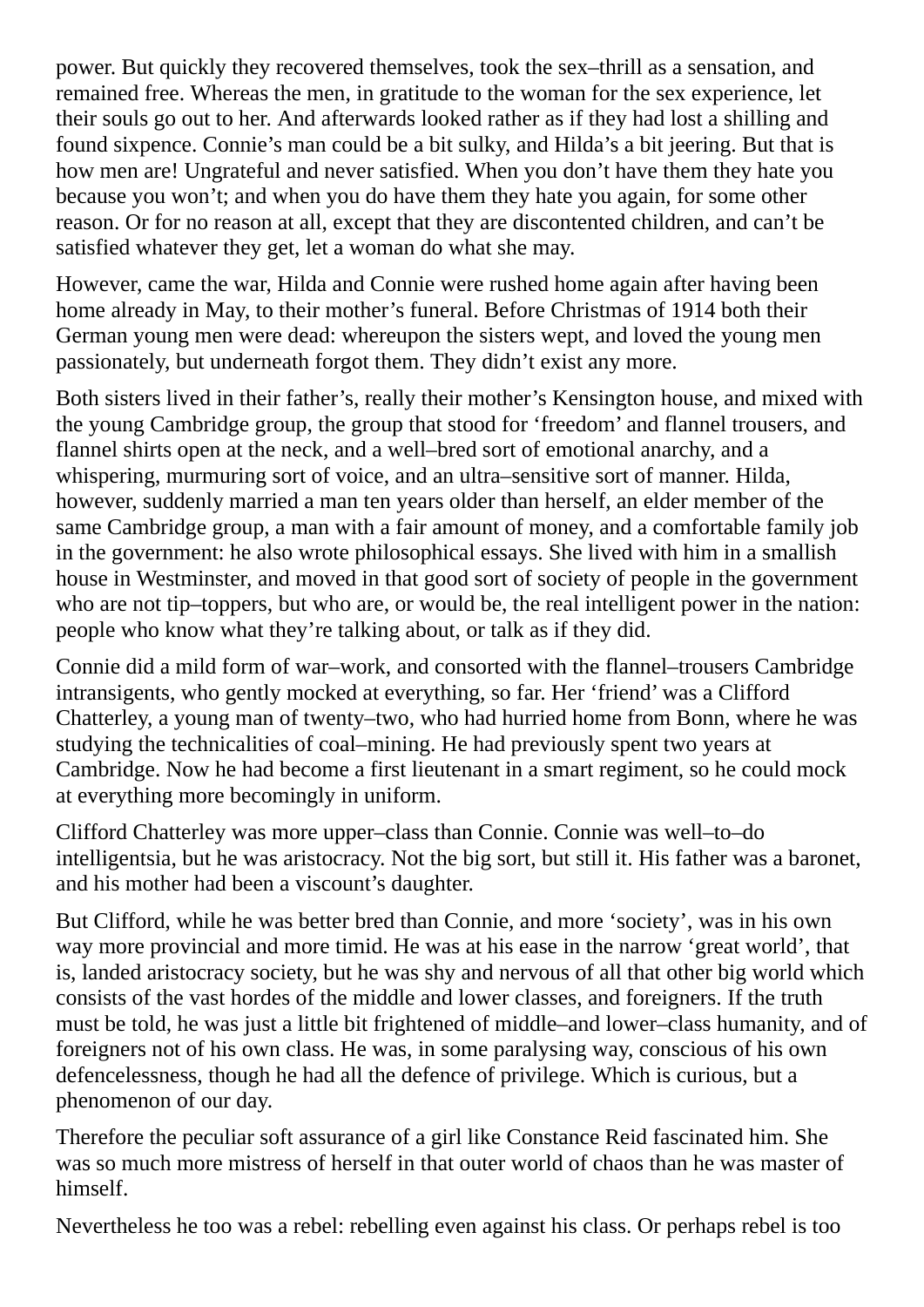strong a word; far too strong. He was only caught in the general, popular recoil of the young against convention and against any sort of real authority. Fathers were ridiculous: his own obstinate one supremely so. And governments were ridiculous: our own wait– and–see sort especially so. And armies were ridiculous, and old buffers of generals altogether, the red–faced Kitchener supremely. Even the war was ridiculous, though it did kill rather a lot of people.

In fact everything was a little ridiculous, or very ridiculous: certainly everything connected with authority, whether it were in the army or the government or the universities, was ridiculous to a degree. And as far as the governing class made any pretensions to govern, they were ridiculous too. Sir Geoffrey, Clifford's father, was intensely ridiculous, chopping down his trees, and weeding men out of his colliery to shove them into the war; and himself being so safe and patriotic; but, also, spending more money on his country than he'd got.

When Miss Chatterley—Emma—came down to London from the Midlands to do some nursing work, she was very witty in a quiet way about Sir Geoffrey and his determined patriotism. Herbert, the elder brother and heir, laughed outright, though it was his trees that were felling for trench props. But Clifford only smiled a little uneasily. Everything was ridiculous, quite true. But when it came too close and oneself became ridiculous too…? At least people of a different class, like Connie, were earnest about something. They believed in something.

They were rather earnest about the Tommies, and the threat of conscription, and the shortage of sugar and toffee for the children. In all these things, of course, the authorities were ridiculously at fault. But Clifford could not take it to heart. To him the authorities were ridiculous AB OVO, not because of toffee or Tommies.

And the authorities felt ridiculous, and behaved in a rather ridiculous fashion, and it was all a mad hatter's tea–party for a while. Till things developed over there, and Lloyd George came to save the situation over here. And this surpassed even ridicule, the flippant young laughed no more.

In 1916 Herbert Chatterley was killed, so Clifford became heir. He was terrified even of this. His importance as son of Sir Geoffrey, and child of Wragby, was so ingrained in him, he could never escape it. And yet he knew that this too, in the eyes of the vast seething world, was ridiculous. Now he was heir and responsible for Wragby. Was that not terrible? and also splendid and at the same time, perhaps, purely absurd?

Sir Geoffrey would have none of the absurdity. He was pale and tense, withdrawn into himself, and obstinately determined to save his country and his own position, let it be Lloyd George or who it might. So cut off he was, so divorced from the England that was really England, so utterly incapable, that he even thought well of Horatio Bottomley. Sir Geoffrey stood for England and Lloyd George as his forebears had stood for England and St George: and he never knew there was a difference. So Sir Geoffrey felled timber and stood for Lloyd George and England, England and Lloyd George.

And he wanted Clifford to marry and produce an heir. Clifford felt his father was a hopeless anachronism. But wherein was he himself any further ahead, except in a wincing sense of the ridiculousness of everything, and the paramount ridiculousness of his own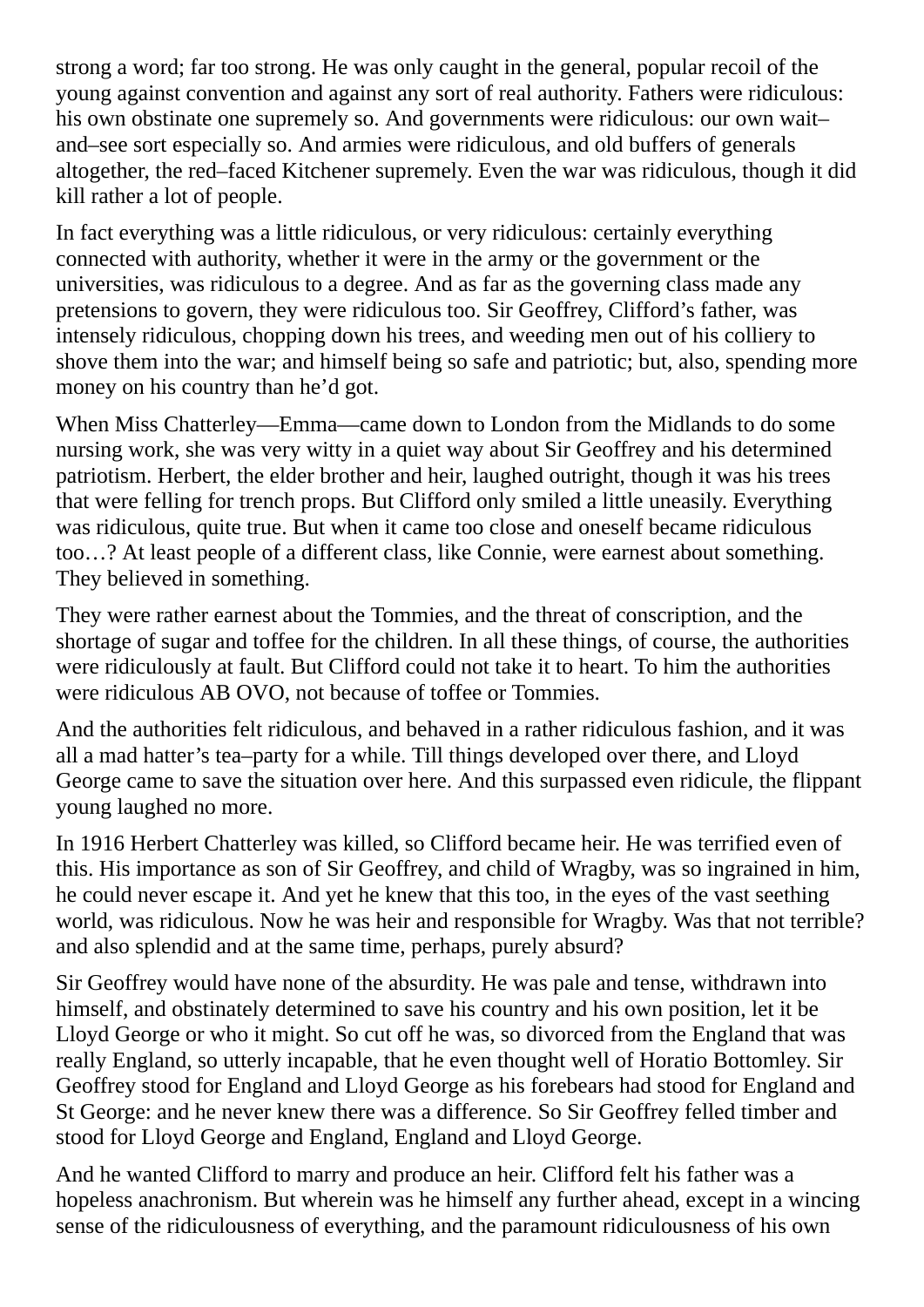position? For willy–nilly he took his baronetcy and Wragby with the last seriousness.

The gay excitement had gone out of the war…dead. Too much death and horror. A man needed support and comfort. A man needed to have an anchor in the safe world. A man needed a wife.

The Chatterleys, two brothers and a sister, had lived curiously isolated, shut in with one another at Wragby, in spite of all their connexions. A sense of isolation intensified the family tie, a sense of the weakness of their position, a sense of defencelessness, in spite of, or because of, the title and the land. They were cut off from those industrial Midlands in which they passed their lives. And they were cut off from their own class by the brooding, obstinate, shut–up nature of Sir Geoffrey, their father, whom they ridiculed, but whom they were so sensitive about.

The three had said they would all live together always. But now Herbert was dead, and Sir Geoffrey wanted Clifford to marry. Sir Geoffrey barely mentioned it: he spoke very little. But his silent, brooding insistence that it should be so was hard for Clifford to bear up against.

But Emma said No! She was ten years older than Clifford, and she felt his marrying would be a desertion and a betrayal of what the young ones of the family had stood for.

Clifford married Connie, nevertheless, and had his month's honeymoon with her. It was the terrible year 1917, and they were intimate as two people who stand together on a sinking ship. He had been virgin when he married: and the sex part did not mean much to him. They were so close, he and she, apart from that. And Connie exulted a little in this intimacy which was beyond sex, and beyond a man's 'satisfaction'. Clifford anyhow was not just keen on his 'satisfaction', as so many men seemed to be. No, the intimacy was deeper, more personal than that. And sex was merely an accident, or an adjunct, one of the curious obsolete, organic processes which persisted in its own clumsiness, but was not really necessary. Though Connie did want children: if only to fortify her against her sister– in–law Emma.

But early in 1918 Clifford was shipped home smashed, and there was no child. And Sir Geoffrey died of chagrin.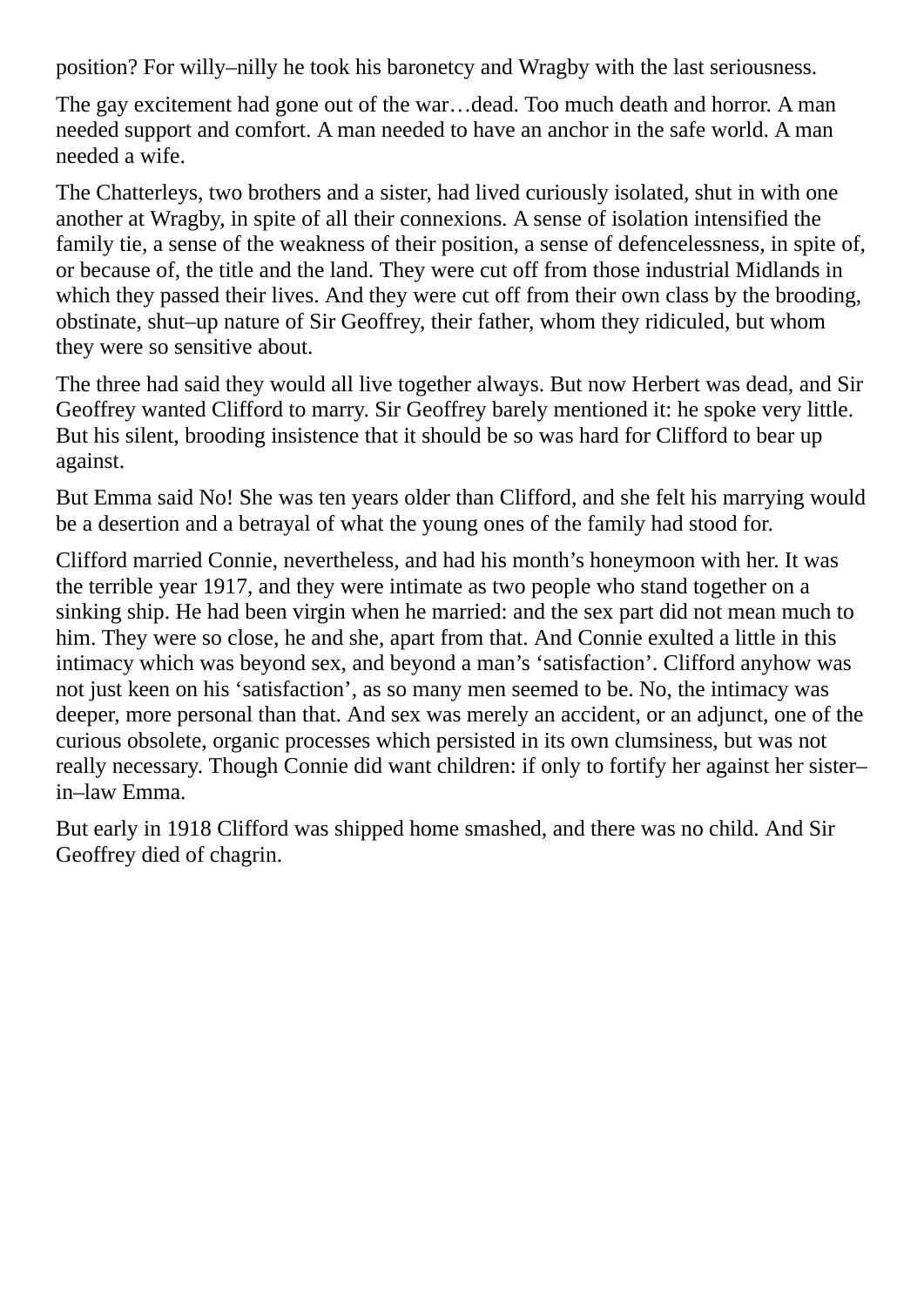## **CHAPTER 2**

<span id="page-8-0"></span>Connie and Clifford came home to Wragby in the autumn of 1920. Miss Chatterley, still disgusted at her brother's defection, had departed and was living in a little flat in London.

Wragby was a long low old house in brown stone, begun about the middle of the eighteenth century, and added on to, till it was a warren of a place without much distinction. It stood on an eminence in a rather fine old park of oak trees, but alas, one could see in the near distance the chimney of Tevershall pit, with its clouds of steam and smoke, and on the damp, hazy distance of the hill the raw straggle of Tevershall village, a village which began almost at the park gates, and trailed in utter hopeless ugliness for a long and gruesome mile: houses, rows of wretched, small, begrimed, brick houses, with black slate roofs for lids, sharp angles and wilful, blank dreariness.

Connie was accustomed to Kensington or the Scotch hills or the Sussex downs: that was her England. With the stoicism of the young she took in the utter, soulless ugliness of the coal–and–iron Midlands at a glance, and left it at what it was: unbelievable and not to be thought about. From the rather dismal rooms at Wragby she heard the rattle–rattle of the screens at the pit, the puff of the winding–engine, the clink–clink of shunting trucks, and the hoarse little whistle of the colliery locomotives. Tevershall pit–bank was burning, had been burning for years, and it would cost thousands to put it out. So it had to burn. And when the wind was that way, which was often, the house was full of the stench of this sulphurous combustion of the earth's excrement. But even on windless days the air always smelt of something under–earth: sulphur, iron, coal, or acid. And even on the Christmas roses the smuts settled persistently, incredible, like black manna from the skies of doom.

Well, there it was: fated like the rest of things! It was rather awful, but why kick? You couldn't kick it away. It just went on. Life, like all the rest! On the low dark ceiling of cloud at night red blotches burned and quavered, dappling and swelling and contracting, like burns that give pain. It was the furnaces. At first they fascinated Connie with a sort of horror; she felt she was living underground. Then she got used to them. And in the morning it rained.

Clifford professed to like Wragby better than London. This country had a grim will of its own, and the people had guts. Connie wondered what else they had: certainly neither eyes nor minds. The people were as haggard, shapeless, and dreary as the countryside, and as unfriendly. Only there was something in their deep–mouthed slurring of the dialect, and the thresh–thresh of their hob–nailed pit–boots as they trailed home in gangs on the asphalt from work, that was terrible and a bit mysterious.

There had been no welcome home for the young squire, no festivities, no deputation, not even a single flower. Only a dank ride in a motor–car up a dark, damp drive, burrowing through gloomy trees, out to the slope of the park where grey damp sheep were feeding, to the knoll where the house spread its dark brown facade, and the housekeeper and her husband were hovering, like unsure tenants on the face of the earth, ready to stammer a welcome.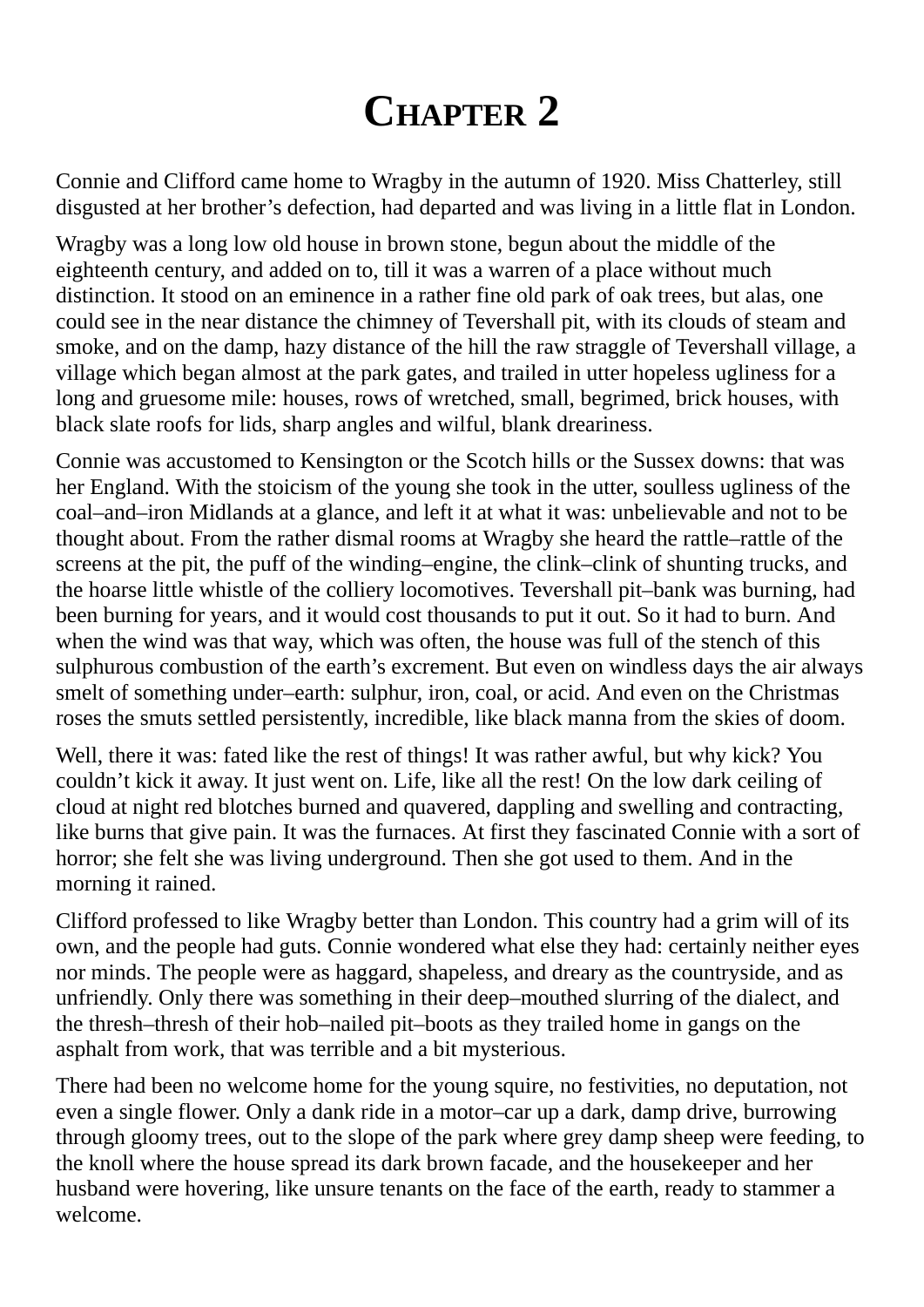There was no communication between Wragby Hall and Tevershall village, none. No caps were touched, no curtseys bobbed. The colliers merely stared; the tradesmen lifted their caps to Connie as to an acquaintance, and nodded awkwardly to Clifford; that was all. Gulf impassable, and a quiet sort of resentment on either side. At first Connie suffered from the steady drizzle of resentment that came from the village. Then she hardened herself to it, and it became a sort of tonic, something to live up to. It was not that she and Clifford were unpopular, they merely belonged to another species altogether from the colliers. Gulf impassable, breach indescribable, such as is perhaps nonexistent south of the Trent. But in the Midlands and the industrial North gulf impassable, across which no communication could take place. You stick to your side, I'll stick to mine! A strange denial of the common pulse of humanity.

Yet the village sympathized with Clifford and Connie in the abstract. In the flesh it was— You leave me alone!—on either side.

The rector was a nice man of about sixty, full of his duty, and reduced, personally, almost to a nonentity by the silent—You leave me alone!—of the village. The miners' wives were nearly all Methodists. The miners were nothing. But even so much official uniform as the clergyman wore was enough to obscure entirely the fact that he was a man like any other man. No, he was Mester Ashby, a sort of automatic preaching and praying concern.

This stubborn, instinctive—We think ourselves as good as you, if you ARE Lady Chatterley!—puzzled and baffled Connie at first extremely. The curious, suspicious, false amiability with which the miners' wives met her overtures; the curiously offensive tinge of —Oh dear me! I AM somebody now, with Lady Chatterley talking to me! But she needn't think I'm not as good as her for all that!—which she always heard twanging in the women's half–fawning voices, was impossible. There was no getting past it. It was hopelessly and offensively nonconformist.

Clifford left them alone, and she learnt to do the same: she just went by without looking at them, and they stared as if she were a walking wax figure. When he had to deal with them, Clifford was rather haughty and contemptuous; one could no longer afford to be friendly. In fact he was altogether rather supercilious and contemptuous of anyone not in his own class. He stood his ground, without any attempt at conciliation. And he was neither liked nor disliked by the people: he was just part of things, like the pit–bank and Wragby itself.

But Clifford was really extremely shy and self–conscious now he was lamed. He hated seeing anyone except just the personal servants. For he had to sit in a wheeled chair or a sort of bath–chair. Nevertheless he was just as carefully dressed as ever, by his expensive tailors, and he wore the careful Bond Street neckties just as before, and from the top he looked just as smart and impressive as ever. He had never been one of the modern ladylike young men: rather bucolic even, with his ruddy face and broad shoulders. But his very quiet, hesitating voice, and his eyes, at the same time bold and frightened, assured and uncertain, revealed his nature. His manner was often offensively supercilious, and then again modest and self–effacing, almost tremulous.

Connie and he were attached to one another, in the aloof modern way. He was much too hurt in himself, the great shock of his maiming, to be easy and flippant. He was a hurt thing. And as such Connie stuck to him passionately.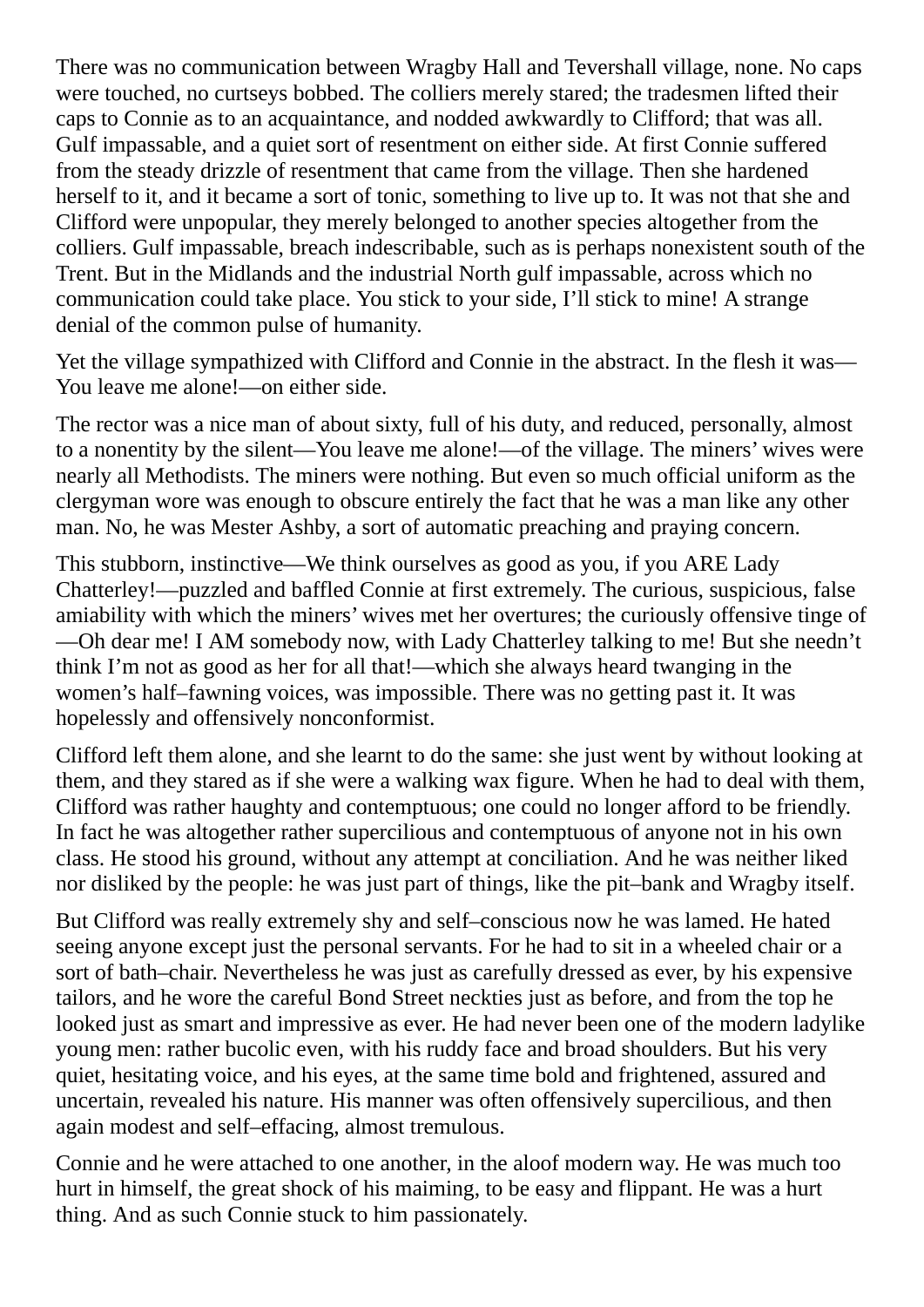But she could not help feeling how little connexion he really had with people. The miners were, in a sense, his own men; but he saw them as objects rather than men, parts of the pit rather than parts of life, crude raw phenomena rather than human beings along with him. He was in some way afraid of them, he could not bear to have them look at him now he was lame. And their queer, crude life seemed as unnatural as that of hedgehogs.

He was remotely interested; but like a man looking down a microscope, or up a telescope. He was not in touch. He was not in actual touch with anybody, save, traditionally, with Wragby, and, through the close bond of family defence, with Emma. Beyond this nothing really touched him. Connie felt that she herself didn't really, not really touch him; perhaps there was nothing to get at ultimately; just a negation of human contact.

Yet he was absolutely dependent on her, he needed her every moment. Big and strong as he was, he was helpless. He could wheel himself about in a wheeled chair, and he had a sort of bath–chair with a motor attachment, in which he could puff slowly round the park. But alone he was like a lost thing. He needed Connie to be there, to assure him he existed at all.

Still he was ambitious. He had taken to writing stories; curious, very personal stories about people he had known. Clever, rather spiteful, and yet, in some mysterious way, meaningless. The observation was extraordinary and peculiar. But there was no touch, no actual contact. It was as if the whole thing took place in a vacuum. And since the field of life is largely an artificially–lighted stage today, the stories were curiously true to modern life, to the modern psychology, that is.

Clifford was almost morbidly sensitive about these stories. He wanted everyone to think them good, of the best, NE PLUS ULTRA. They appeared in the most modern magazines, and were praised and blamed as usual. But to Clifford the blame was torture, like knives goading him. It was as if the whole of his being were in his stories.

Connie helped him as much as she could. At first she was thrilled. He talked everything over with her monotonously, insistently, persistently, and she had to respond with all her might. It was as if her whole soul and body and sex had to rouse up and pass into theme stories of his. This thrilled her and absorbed her.

Of physical life they lived very little. She had to superintend the house. But the housekeeper had served Sir Geoffrey for many years, and the dried–up, elderly, superlatively correct female you could hardly call her a parlour–maid, or even a woman… who waited at table, had been in the house for forty years. Even the very housemaids were no longer young. It was awful! What could you do with such a place, but leave it alone! All these endless rooms that nobody used, all the Midlands routine, the mechanical cleanliness and the mechanical order! Clifford had insisted on a new cook, an experienced woman who had served him in his rooms in London. For the rest the place seemed run by mechanical anarchy. Everything went on in pretty good order, strict cleanliness, and strict punctuality; even pretty strict honesty. And yet, to Connie, it was a methodical anarchy. No warmth of feeling united it organically. The house seemed as dreary as a disused street.

What could she do but leave it alone? So she left it alone. Miss Chatterley came sometimes, with her aristocratic thin face, and triumphed, finding nothing altered. She would never forgive Connie for ousting her from her union in consciousness with her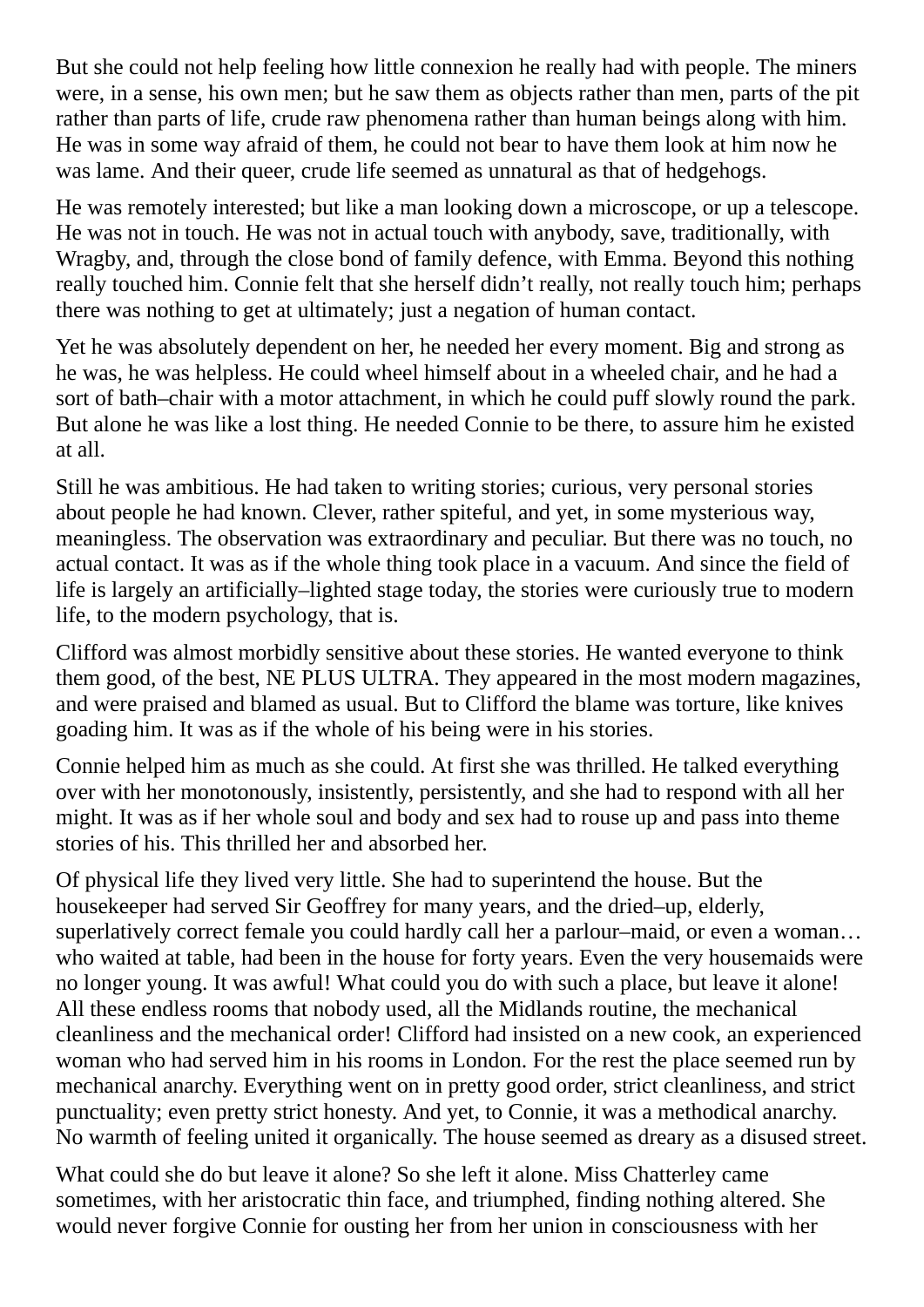brother. It was she, Emma, who should be bringing forth the stories, these books, with him; the Chatterley stories, something new in the world, that THEY, the Chatterleys, had put there. There was no other standard. There was no organic connexion with the thought and expression that had gone before. Only something new in the world: the Chatterley books, entirely personal.

Connie's father, where he paid a flying visit to Wragby, and in private to his daughter: As for Clifford's writing, it's smart, but there's NOTHING IN IT. It won't last! Connie looked at the burly Scottish knight who had done himself well all his life, and her eyes, her big, still–wondering blue eyes became vague. Nothing in it! What did he mean by nothing in it? If the critics praised it, and Clifford's name was almost famous, and it even brought in money…what did her father mean by saying there was nothing in Clifford's writing? What else could there be?

For Connie had adopted the standard of the young: what there was in the moment was everything. And moments followed one another without necessarily belonging to one another.

It was in her second winter at Wragby her father said to her: 'I hope, Connie, you won't let circumstances force you into being a demi–vierge.'

'A demi–vierge!' replied Connie vaguely. 'Why? Why not?'

'Unless you like it, of course!' said her father hastily. To Clifford he said the same, when the two men were alone: 'I'm afraid it doesn't quite suit Connie to be a demi–vierge.'

'A half–virgin!' replied Clifford, translating the phrase to be sure of it.

He thought for a moment, then flushed very red. He was angry and offended.

'In what way doesn't it suit her?' he asked stiffly.

'She's getting thin…angular. It's not her style. She's not the pilchard sort of little slip of a girl, she's a bonny Scotch trout.'

'Without the spots, of course!'said Clifford.

He wanted to say something later to Connie about the demi–vierge business…the half– virgin state of her affairs. But he could not bring himself to do it. He was at once too intimate with her and not intimate enough. He was so very much at one with her, in his mind and hers, but bodily they were non–existent to one another, and neither could bear to drag in the corpus delicti. They were so intimate, and utterly out of touch.

Connie guessed, however, that her father had said something, and that something was in Clifford's mind. She knew that he didn't mind whether she were demi–vierge or demi– monde, so long as he didn't absolutely know, and wasn't made to see. What the eye doesn't see and the mind doesn't know, doesn't exist.

Connie and Clifford had now been nearly two years at Wragby, living their vague life of absorption in Clifford and his work. Their interests had never ceased to flow together over his work. They talked and wrestled in the throes of composition, and felt as if something were happening, really happening, really in the void.

And thus far it was a life: in the void. For the rest it was non–existence. Wragby was there,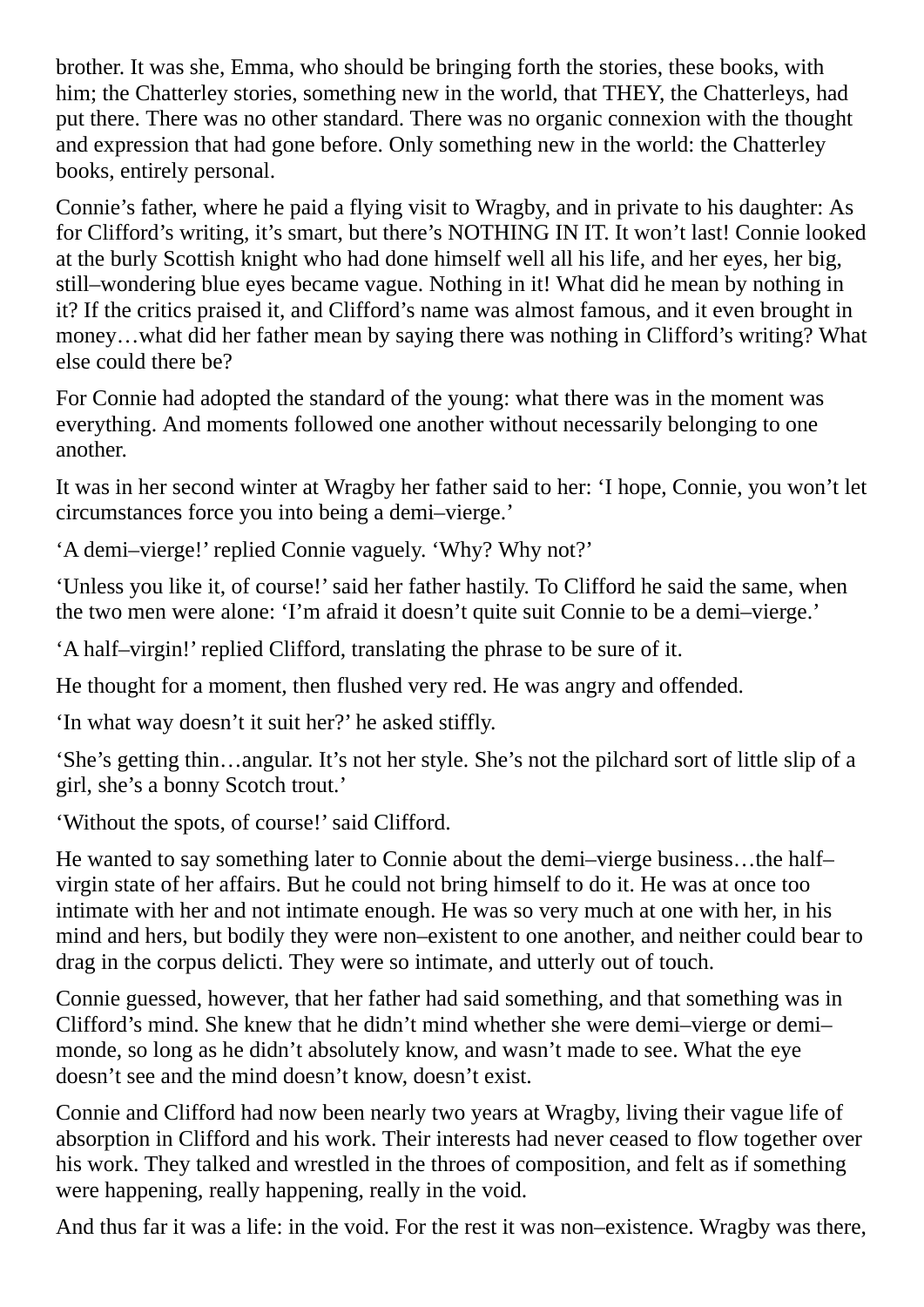the servants…but spectral, not really existing. Connie went for walks in the park, and in the woods that joined the park, and enjoyed the solitude and the mystery, kicking the brown leaves of autumn, and picking the primroses of spring. But it was all a dream; or rather it was like the simulacrum of reality. The oak–leaves were to her like oak–leaves seen ruffling in a mirror, she herself was a figure somebody had read about, picking primroses that were only shadows or memories, or words. No substance to her or anything…no touch, no contact! Only this life with Clifford, this endless spinning of webs of yarn, of the minutiae of consciousness, these stories Sir Malcolm said there was nothing in, and they wouldn't last. Why should there be anything in them, why should they last? Sufficient unto the day is the evil thereof. Sufficient unto the moment is the APPEARANCE of reality.

Clifford had quite a number of friends, acquaintances really, and he invited them to Wragby. He invited all sorts of people, critics and writers, people who would help to praise his books. And they were flattered at being asked to Wragby, and they praised. Connie understood it all perfectly. But why not? This was one of the fleeting patterns in the mirror. What was wrong with it?

She was hostess to these people…mostly men. She was hostess also to Clifford's occasional aristocratic relations. Being a soft, ruddy, country–looking girl, inclined to freckles, with big blue eyes, and curling, brown hair, and a soft voice, and rather strong, female loins she was considered a little old–fashioned and 'womanly'. She was not a 'little pilchard sort of fish', like a boy, with a boy's flat breast and little buttocks. She was too feminine to be quite smart.

So the men, especially those no longer young, were very nice to her indeed. But, knowing what torture poor Clifford would feel at the slightest sign of flirting on her part, she gave them no encouragement at all. She was quiet and vague, she had no contact with them and intended to have none. Clifford was extraordinarily proud of himself.

His relatives treated her quite kindly. She knew that the kindliness indicated a lack of fear, and that these people had no respect for you unless you could frighten them a little. But again she had no contact. She let them be kindly and disdainful, she let them feel they had no need to draw their steel in readiness. She had no real connexion with them.

Time went on. Whatever happened, nothing happened, because she was so beautifully out of contact. She and Clifford lived in their ideas and his books. She entertained…there were always people in the house. Time went on as the clock does, half past eight instead of half past seven.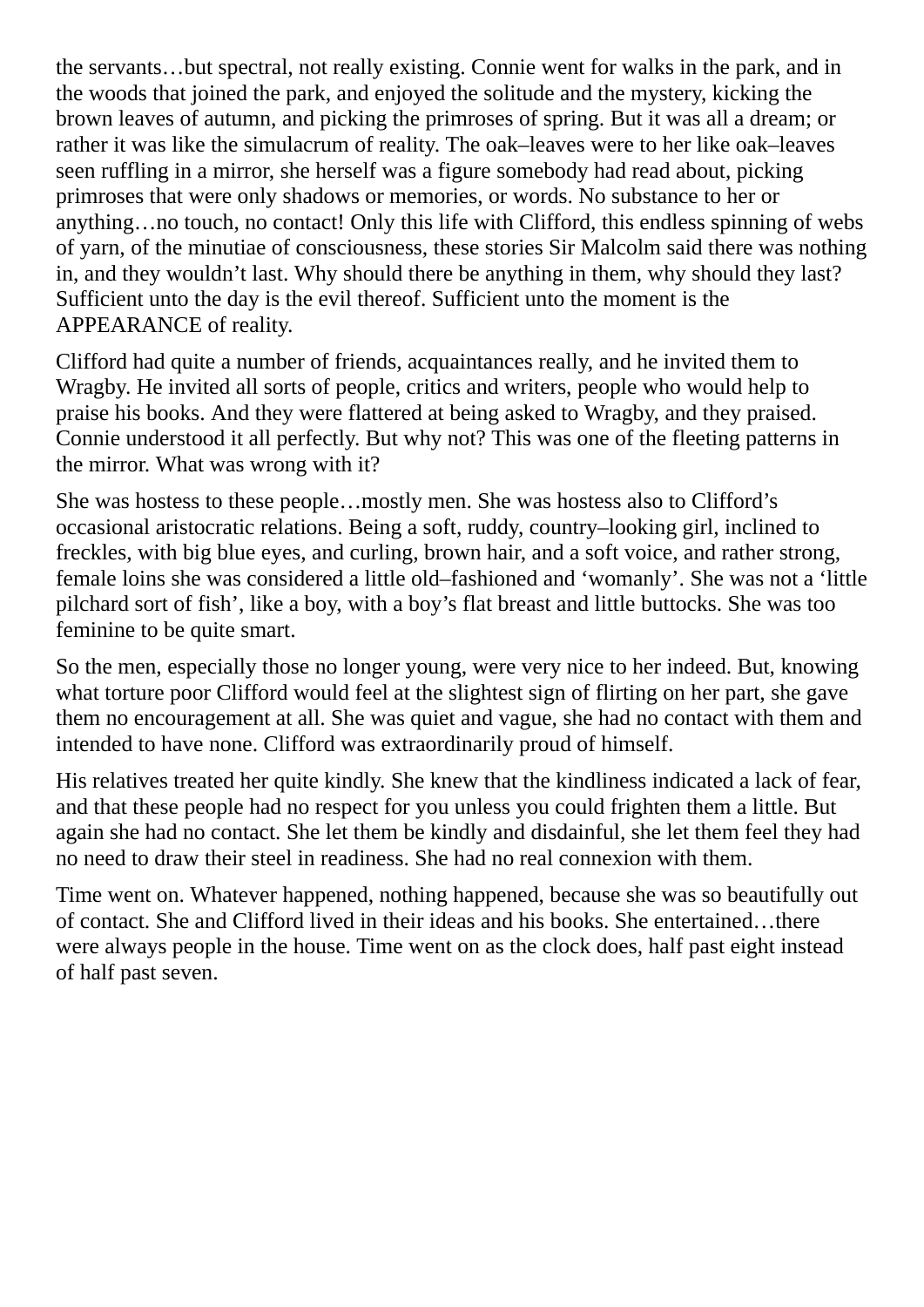#### **CHAPTER 3**

<span id="page-13-0"></span>Connie was aware, however, of a growing restlessness. Out of her disconnexion, a restlessness was taking possession of her like madness. It twitched her limbs when she didn't want to twitch them, it jerked her spine when she didn't want to jerk upright but preferred to rest comfortably. It thrilled inside her body, in her womb, somewhere, till she felt she must jump into water and swim to get away from it; a mad restlessness. It made her heart beat violently for no reason. And she was getting thinner.

It was just restlessness. She would rush off across the park, abandon Clifford, and lie prone in the bracken. To get away from the house…she must get away from the house and everybody. The work was her one refuge, her sanctuary.

But it was not really a refuge, a sanctuary, because she had no connexion with it. It was only a place where she could get away from the rest. She never really touched the spirit of the wood itself…if it had any such nonsensical thing.

Vaguely she knew herself that she was going to pieces in some way. Vaguely she knew she was out of connexion: she had lost touch with the substantial and vital world. Only Clifford and his books, which did not exist…which had nothing in them! Void to void. Vaguely she knew. But it was like beating her head against a stone.

Her father warned her again: 'Why don't you get yourself a beau, Connie? Do you all the good in the world.'

That winter Michaelis came for a few days. He was a young Irishman who had already made a large fortune by his plays in America. He had been taken up quite enthusiastically for a time by smart society in London, for he wrote smart society plays. Then gradually smart society realized that it had been made ridiculous at the hands of a down–at–heel Dublin street–rat, and revulsion came. Michaelis was the last word in what was caddish and bounderish. He was discovered to be anti–English, and to the class that made this discovery this was worse than the dirtiest crime. He was cut dead, and his corpse thrown into the refuse can.

Nevertheless Michaelis had his apartment in Mayfair, and walked down Bond Street the image of a gentleman, for you cannot get even the best tailors to cut their low–down customers, when the customers pay.

Clifford was inviting the young man of thirty at an inauspicious moment in that young man's career. Yet Clifford did not hesitate. Michaelis had the ear of a few million people, probably; and, being a hopeless outsider, he would no doubt be grateful to be asked down to Wragby at this juncture, when the rest of the smart world was cutting him. Being grateful, he would no doubt do Clifford 'good' over there in America. Kudos! A man gets a lot of kudos, whatever that may be, by being talked about in the right way, especially 'over there'. Clifford was a coming man; and it was remarkable what a sound publicity instinct he had. In the end Michaelis did him most nobly in a play, and Clifford was a sort of popular hero. Till the reaction, when he found he had been made ridiculous.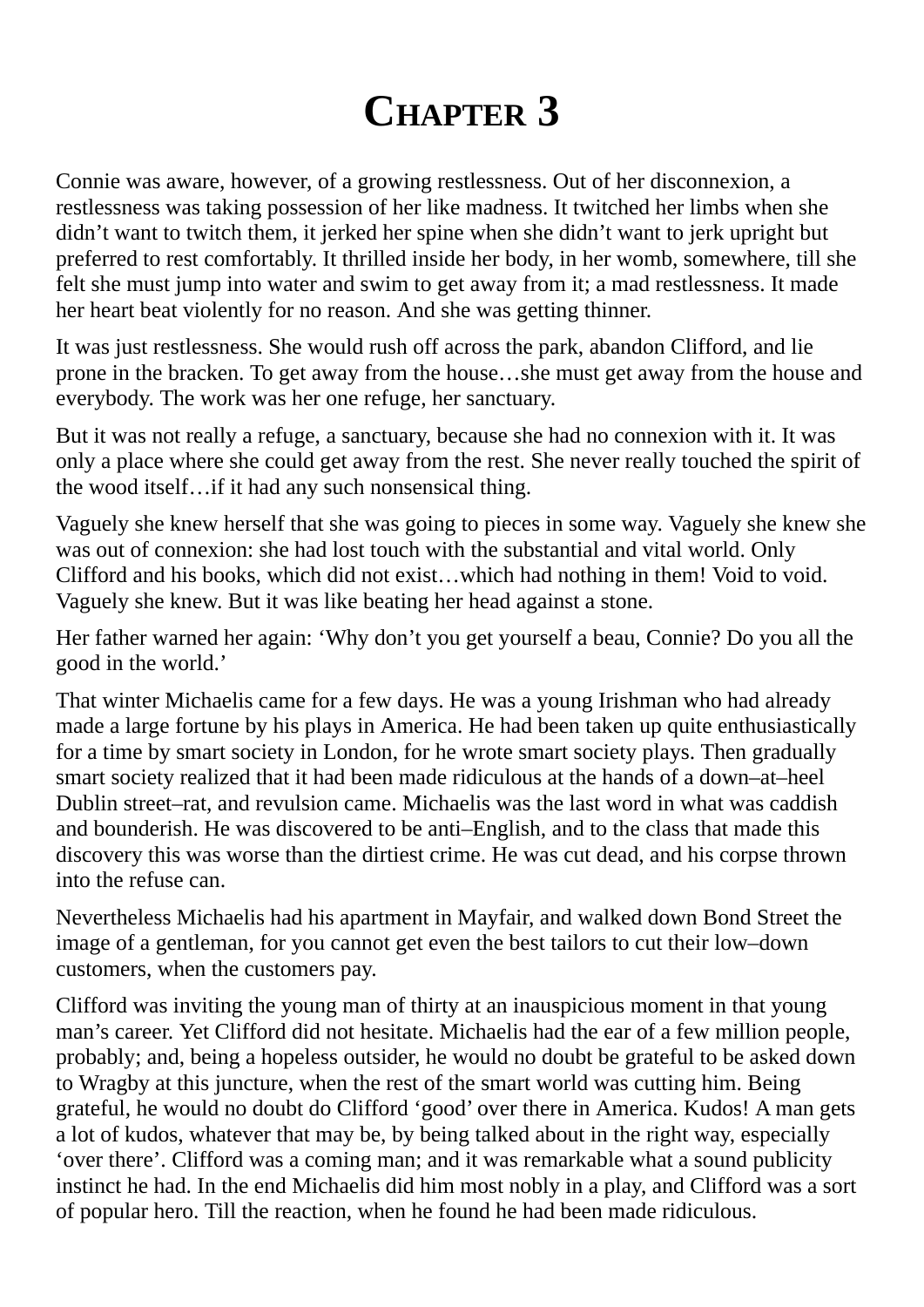Connie wondered a little over Clifford's blind, imperious instinct to become known: known, that is, to the vast amorphous world he did not himself know, and of which he was uneasily afraid; known as a writer, as a first–class modern writer. Connie was aware from successful, old, hearty, bluffing Sir Malcolm, that artists did advertise themselves, and exert themselves to put their goods over. But her father used channels ready–made, used by all the other R. A.s who sold their pictures. Whereas Clifford discovered new channels of publicity, all kinds. He had all kinds of people at Wragby, without exactly lowering himself. But, determined to build himself a monument of a reputation quickly, he used any handy rubble in the making.

Michaelis arrived duly, in a very neat car, with a chauffeur and a manservant. He was absolutely Bond Street! But at sight of him something in Clifford's county soul recoiled. He wasn't exactly…not exactly…in fact, he wasn't at all, well, what his appearance intended to imply. To Clifford this was final and enough. Yet he was very polite to the man; to the amazing success in him. The bitch–goddess, as she is called, of Success, roamed, snarling and protective, round the half–humble, half–defiant Michaelis' heels, and intimidated Clifford completely: for he wanted to prostitute himself to the bitch–goddess, Success also, if only she would have him.

Michaelis obviously wasn't an Englishman, in spite of all the tailors, hatters, barbers, booters of the very best quarter of London. No, no, he obviously wasn't an Englishman: the wrong sort of flattish, pale face and bearing; and the wrong sort of grievance. He had a grudge and a grievance: that was obvious to any true–born English gentleman, who would scorn to let such a thing appear blatant in his own demeanour. Poor Michaelis had been much kicked, so that he had a slightly tail–between–the–legs look even now. He had pushed his way by sheer instinct and sheerer effrontery on to the stage and to the front of it, with his plays. He had caught the public. And he had thought the kicking days were over. Alas, they weren't…They never would be. For he, in a sense, asked to be kicked. He pined to be where he didn't belong…among the English upper classes. And how they enjoyed the various kicks they got at him! And how he hated them!

Nevertheless he travelled with his manservant and his very neat car, this Dublin mongrel.

There was something about him that Connie liked. He didn't put on airs to himself, he had no illusions about himself. He talked to Clifford sensibly, briefly, practically, about all the things Clifford wanted to know. He didn't expand or let himself go. He knew he had been asked down to Wragby to be made use of, and like an old, shrewd, almost indifferent business man, or big–business man, he let himself be asked questions, and he answered with as little waste of feeling as possible.

'Money!' he said. 'Money is a sort of instinct. It's a sort of property of nature in a man to make money. It's nothing you do. It's no trick you play. It's a sort of permanent accident of your own nature; once you start, you make money, and you go on; up to a point, I suppose.'

'But you've got to begin,'said Clifford.

'Oh, quite! You've got to get IN. You can do nothing if you are kept outside. You've got to beat your way in. Once you've done that, you can't help it.'

'But could you have made money except by plays?' asked Clifford.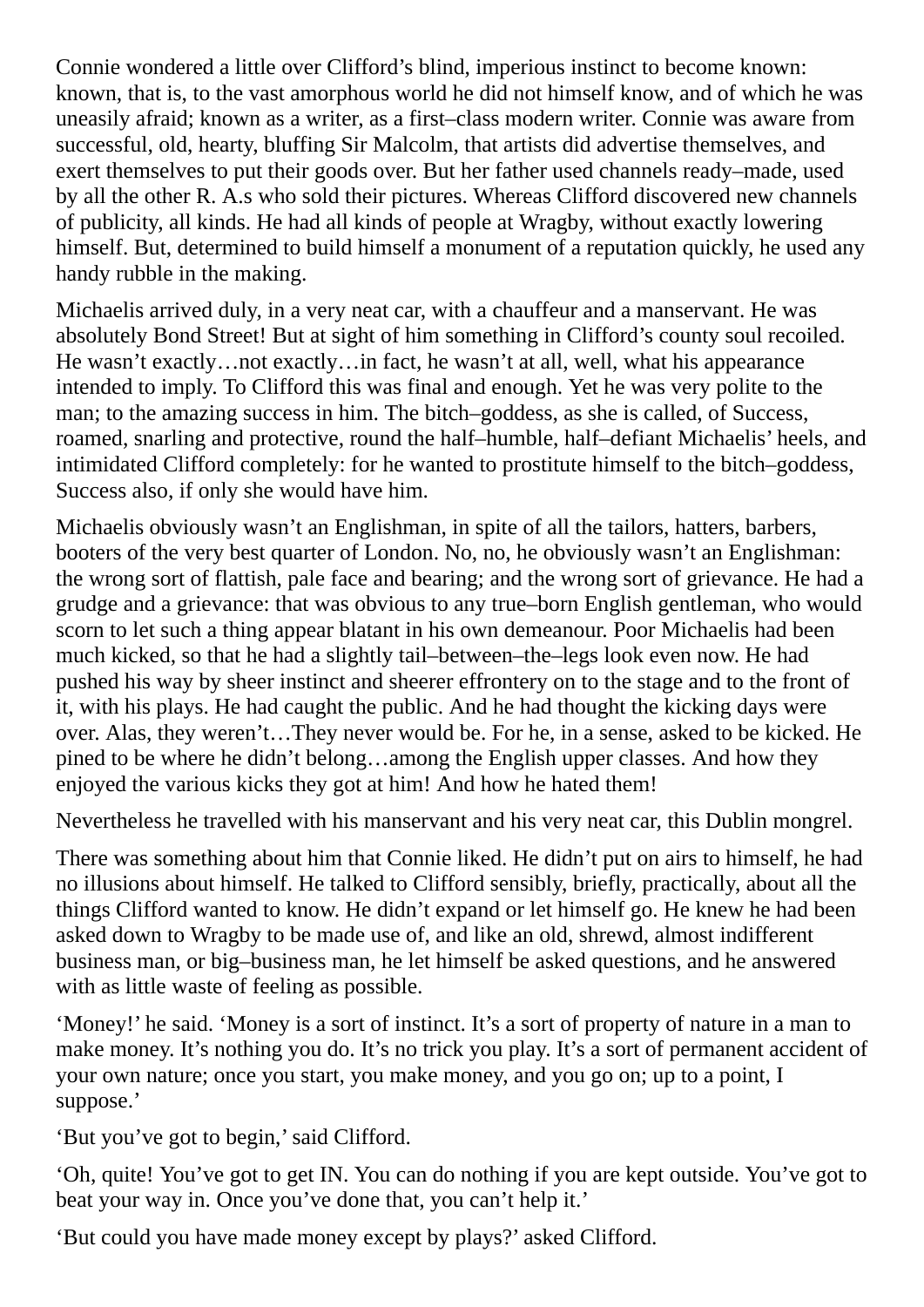'Oh, probably not! I may be a good writer or I may be a bad one, but a writer and a writer of plays is what I am, and I've got to be. There's no question of that.'

'And you think it's a writer of popular plays that you've got to be?' asked Connie.

'There, exactly!' he said, turning to her in a sudden flash. 'There's nothing in it! There's nothing in popularity. There's nothing in the public, if it comes to that. There's nothing really in my plays to make them popular. It's not that. They just are like the weather…the sort that will HAVE to be…for the time being.'

He turned his slow, rather full eyes, that had been drowned in such fathomless disillusion, on Connie, and she trembled a little. He seemed so old…endlessly old, built up of layers of disillusion, going down in him generation after generation, like geological strata; and at the same time he was forlorn like a child. An outcast, in a certain sense; but with the desperate bravery of his rat–like existence.

'At least it's wonderful what you've done at your time of life,'said Clifford contemplatively.

'I'm thirty…yes, I'm thirty!'said Michaelis, sharply and suddenly, with a curious laugh; hollow, triumphant, and bitter.

'And are you alone?' asked Connie.

'How do you mean? Do I live alone? I've got my servant. He's a Greek, so he says, and quite incompetent. But I keep him. And I'm going to marry. Oh, yes, I must marry.'

'It sounds like going to have your tonsils cut,' laughed Connie. 'Will it be an effort?'

He looked at her admiringly. 'Well, Lady Chatterley, somehow it will! I find…excuse me…I find I can't marry an Englishwoman, not even an Irishwoman…'

'Try an American,'said Clifford.

'Oh, American!' He laughed a hollow laugh. 'No, I've asked my man if he will find me a Turk or something…something nearer to the Oriental.'

Connie really wondered at this queer, melancholy specimen of extraordinary success; it was said he had an income of fifty thousand dollars from America alone. Sometimes he was handsome: sometimes as he looked sideways, downwards, and the light fell on him, he had the silent, enduring beauty of a carved ivory Negro mask, with his rather full eyes, and the strong queerly–arched brows, the immobile, compressed mouth; that momentary but revealed immobility, an immobility, a timelessness which the Buddha aims at, and which Negroes express sometimes without ever aiming at it; something old, old, and acquiescent in the race! Aeons of acquiescence in race destiny, instead of our individual resistance. And then a swimming through, like rats in a dark river. Connie felt a sudden, strange leap of sympathy for him, a leap mingled with compassion, and tinged with repulsion, amounting almost to love. The outsider! The outsider! And they called him a bounder! How much more bounderish and assertive Clifford looked! How much stupider!

Michaelis knew at once he had made an impression on her. He turned his full, hazel, slightly prominent eyes on her in a look of pure detachment. He was estimating her, and the extent of the impression he had made. With the English nothing could save him from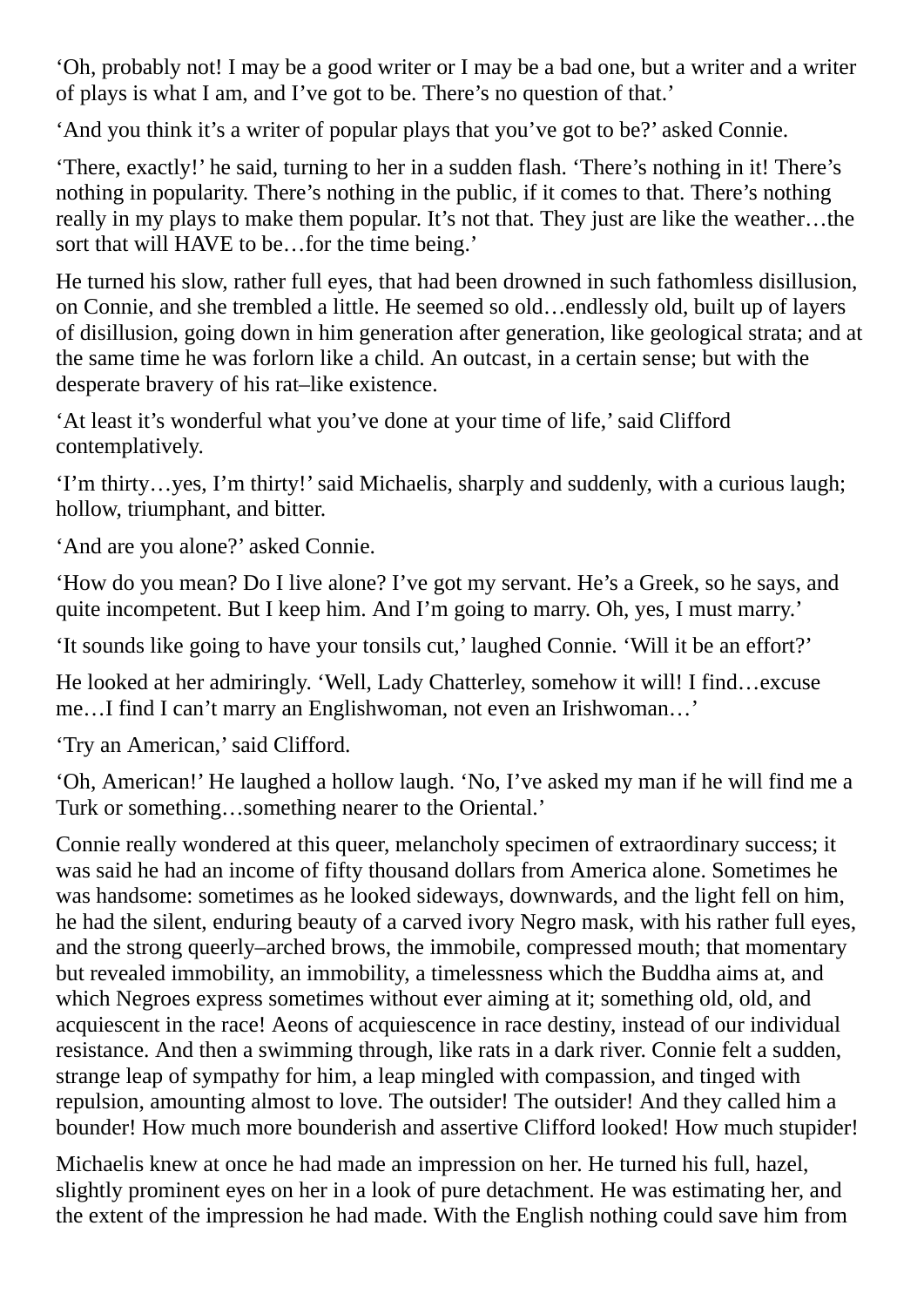being the eternal outsider, not even love. Yet women sometimes fell for him… Englishwomen too.

He knew just where he was with Clifford. They were two alien dogs which would have liked to snarl at one another, but which smiled instead, perforce. But with the woman he was not quite so sure.

Breakfast was served in the bedrooms; Clifford never appeared before lunch, and the dining–room was a little dreary. After coffee Michaelis, restless and ill–sitting soul, wondered what he should do. It was a fine November day; fine for Wragby. He looked over the melancholy park. My God! What a place!

He sent a servant to ask, could he be of any service to Lady Chatterley: he thought of driving into Sheffield. The answer came, would he care to go up to Lady Chatterley's sitting–room.

Connie had a sitting–room on the third floor, the top floor of the central portion of the house. Clifford's rooms were on the ground floor, of course. Michaelis was flattered by being asked up to Lady Chatterley's own parlour. He followed blindly after the servant… he never noticed things, or had contact with his surroundings. In her room he did glance vaguely round at the fine German reproductions of Renoir and Cezanne.

'It's very pleasant up here,' he said, with his queer smile, as if it hurt him to smile, showing his teeth. 'You are wise to get up to the top.'

'Yes, I think so,' she said.

Her room was the only gay, modern one in the house, the only spot in Wragby where her personality was at all revealed. Clifford had never seen it, and she asked very few people up.

Now she and Michaelis sit on opposite sides of the fire and talked. She asked him about himself, his mother and father, his brothers…other people were always something of a wonder to her, and when her sympathy was awakened she was quite devoid of class feeling. Michaelis talked frankly about himself, quite frankly, without affectation, simply revealing his bitter, indifferent, stray–dog's soul, then showing a gleam of revengeful pride in his success.

'But why are you such a lonely bird?' Connie asked him; and again he looked at her, with his full, searching, hazel look.

'Some birds ARE that way,' he replied. Then, with a touch of familiar irony: 'but, look here, what about yourself? Aren't you by way of being a lonely bird yourself?' Connie, a little startled, thought about it for a few moments, and then she said: 'Only in a way! Not altogether, like you!'

'Am I altogether a lonely bird?' he asked, with his queer grin of a smile, as if he had toothache; it was so wry, and his eyes were so perfectly unchangingly melancholy, or stoical, or disillusioned or afraid.

'Why?'she said, a little breathless, as she looked at him. 'You are, aren't you?'

She felt a terrible appeal coming to her from him, that made her almost lose her balance.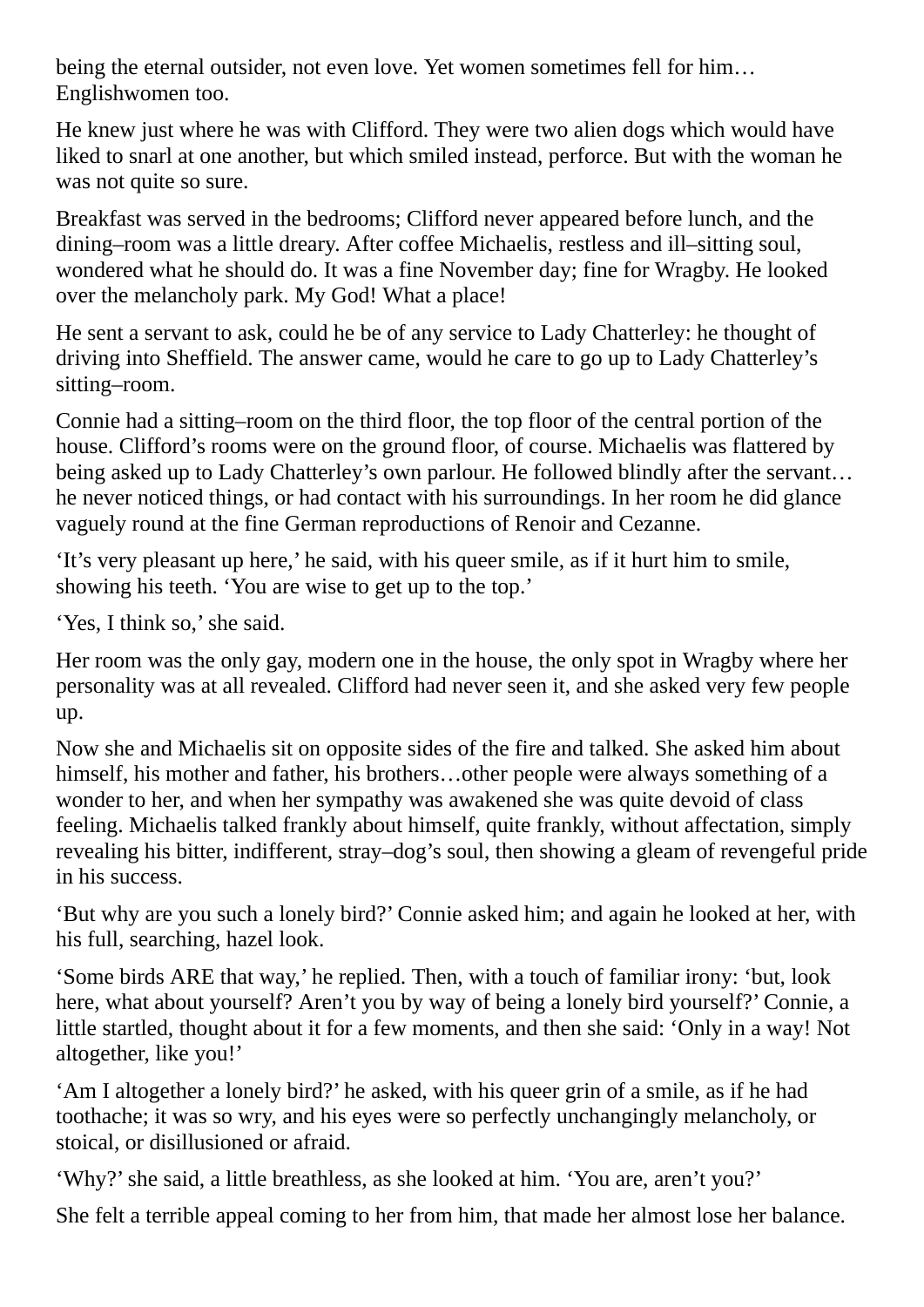'Oh, you're quite right!' he said, turning his head away, and looking sideways, downwards, with that strange immobility of an old race that is hardly here in our present day. It was that that really made Connie lose her power to see him detached from herself.

He looked up at her with the full glance that saw everything, registered everything. At the same time, the infant crying in the night was crying out of his breast to her, in a way that affected her very womb.

'It's awfully nice of you to think of me,' he said laconically.

'Why shouldn't I think of you?'she exclaimed, with hardly breath to utter it.

He gave the wry, quick hiss of a laugh.

'Oh, in that way!…May I hold your hand for a minute?' he asked suddenly, fixing his eyes on her with almost hypnotic power, and sending out an appeal that affected her direct in the womb.

She stared at him, dazed and transfixed, and he went over and kneeled beside her, and took her two feet close in his two hands, and buried his face in her lap, remaining motionless. She was perfectly dim and dazed, looking down in a sort of amazement at the rather tender nape of his neck, feeling his face pressing her thighs. In all her burning dismay, she could not help putting her hand, with tenderness and compassion, on the defenceless nape of his neck, and he trembled, with a deep shudder.

Then he looked up at her with that awful appeal in his full, glowing eyes. She was utterly incapable of resisting it. From her breast flowed the answering, immense yearning over him; she must give him anything, anything.

He was a curious and very gentle lover, very gentle with the woman, trembling uncontrollably, and yet at the same time detached, aware, aware of every sound outside.

To her it meant nothing except that she gave herself to him. And at length he ceased to quiver any more, and lay quite still, quite still. Then, with dim, compassionate fingers, she stroked his head, that lay on her breast.

When he rose, he kissed both her hands, then both her feet, in their suede slippers, and in silence went away to the end of the room, where he stood with his back to her. There was silence for some minutes. Then he turned and came to her again as she sat in her old place by the fire.

'And now, I suppose you'll hate me!' he said in a quiet, inevitable way. She looked up at him quickly.

'Why should I?'she asked.

'They mostly do,' he said; then he caught himself up. 'I mean…a woman is supposed to.'

'This is the last moment when I ought to hate you,'she said resentfully.

'I know! I know! It should be so! You're FRIGHTFULLY good to me…' he cried miserably.

She wondered why he should be miserable. 'Won't you sit down again?' she said. He glanced at the door.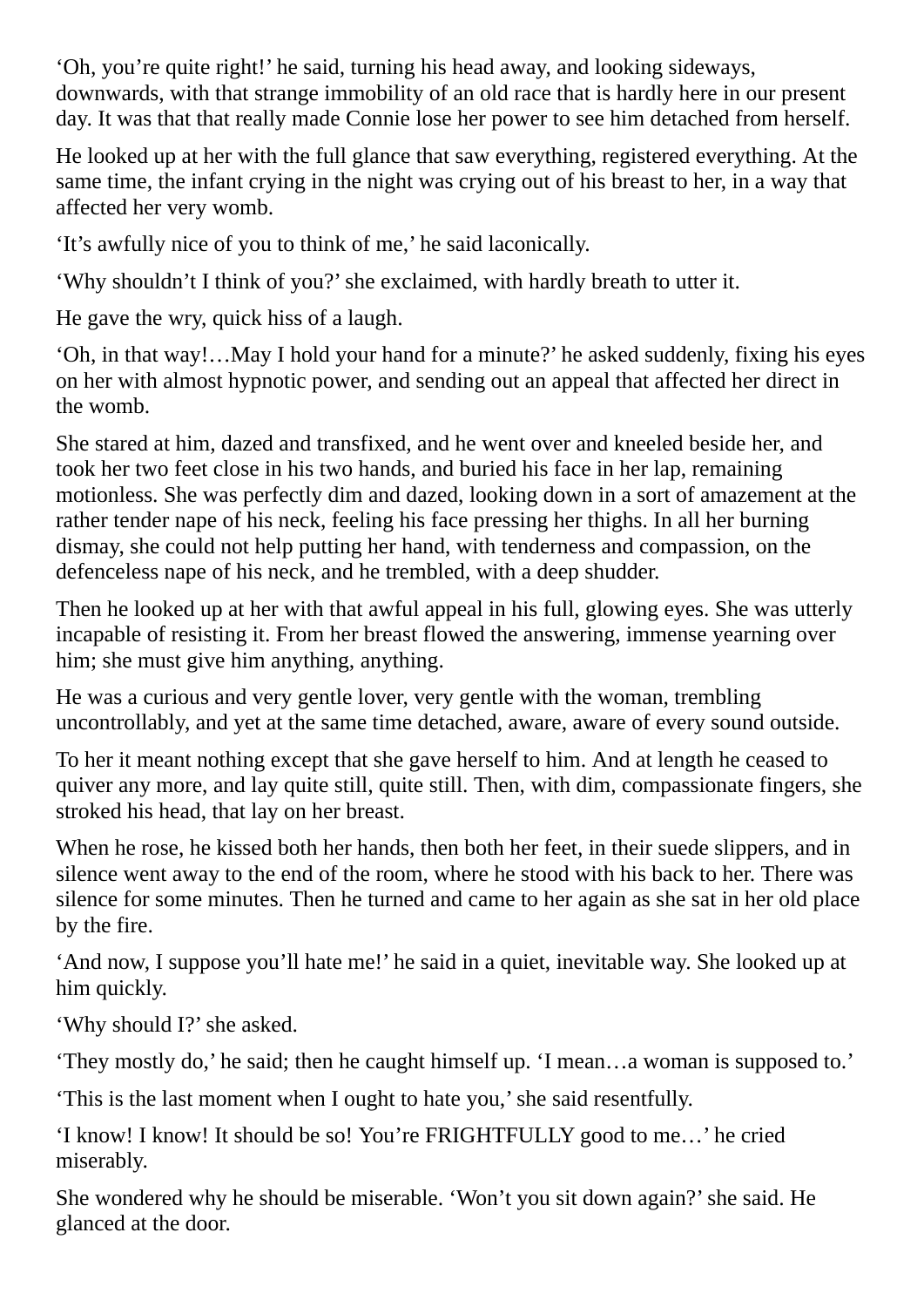'Sir Clifford!' he said, 'won't he…won't he be…?' She paused a moment to consider. 'Perhaps!'she said. And she looked up at him. 'I don't want Clifford to know not even to suspect. It WOULD hurt him so much. But I don't think it's wrong, do you?'

'Wrong! Good God, no! You're only too infinitely good to me…I can hardly bear it.'

He turned aside, and she saw that in another moment he would be sobbing.

'But we needn't let Clifford know, need we?'she pleaded. 'It would hurt him so. And if he never knows, never suspects, it hurts nobody.'

'Me!' he said, almost fiercely; 'he'll know nothing from me! You see if he does. Me give myself away! Ha! Ha!' he laughed hollowly, cynically, at such an idea. She watched him in wonder. He said to her: 'May I kiss your hand and go? I'll run into Sheffield I think, and lunch there, if I may, and be back to tea. May I do anything for you? May I be sure you don't hate me?—and that you won't?'—he ended with a desperate note of cynicism.

'No, I don't hate you,'she said. 'I think you're nice.'

'Ah!' he said to her fiercely, 'I'd rather you said that to me than said you love me! It means such a lot more…Till afternoon then. I've plenty to think about till then.' He kissed her hands humbly and was gone.

'I don't think I can stand that young man,'said Clifford at lunch.

'Why?' asked Connie.

'He's such a bounder underneath his veneer…just waiting to bounce us.'

'I think people have been so unkind to him,'said Connie.

'Do you wonder? And do you think he employs his shining hours doing deeds of kindness?'

'I think he has a certain sort of generosity.'

'Towards whom?'

'I don't quite know.'

'Naturally you don't. I'm afraid you mistake unscrupulousness for generosity.'

Connie paused. Did she? It was just possible. Yet the unscrupulousness of Michaelis had a certain fascination for her. He went whole lengths where Clifford only crept a few timid paces. In his way he had conquered the world, which was what Clifford wanted to do. Ways and means…? Were those of Michaelis more despicable than those of Clifford? Was the way the poor outsider had shoved and bounced himself forward in person, and by the back doors, any worse than Clifford's way of advertising himself into prominence? The bitch–goddess, Success, was trailed by thousands of gasping dogs with lolling tongues. The one that got her first was the real dog among dogs, if you go by success! So Michaelis could keep his tail up.

The queer thing was, he didn't. He came back towards tea–time with a large handful of violets and lilies, and the same hang–dog expression. Connie wondered sometimes if it were a sort of mask to disarm opposition, because it was almost too fixed. Was he really such a sad dog?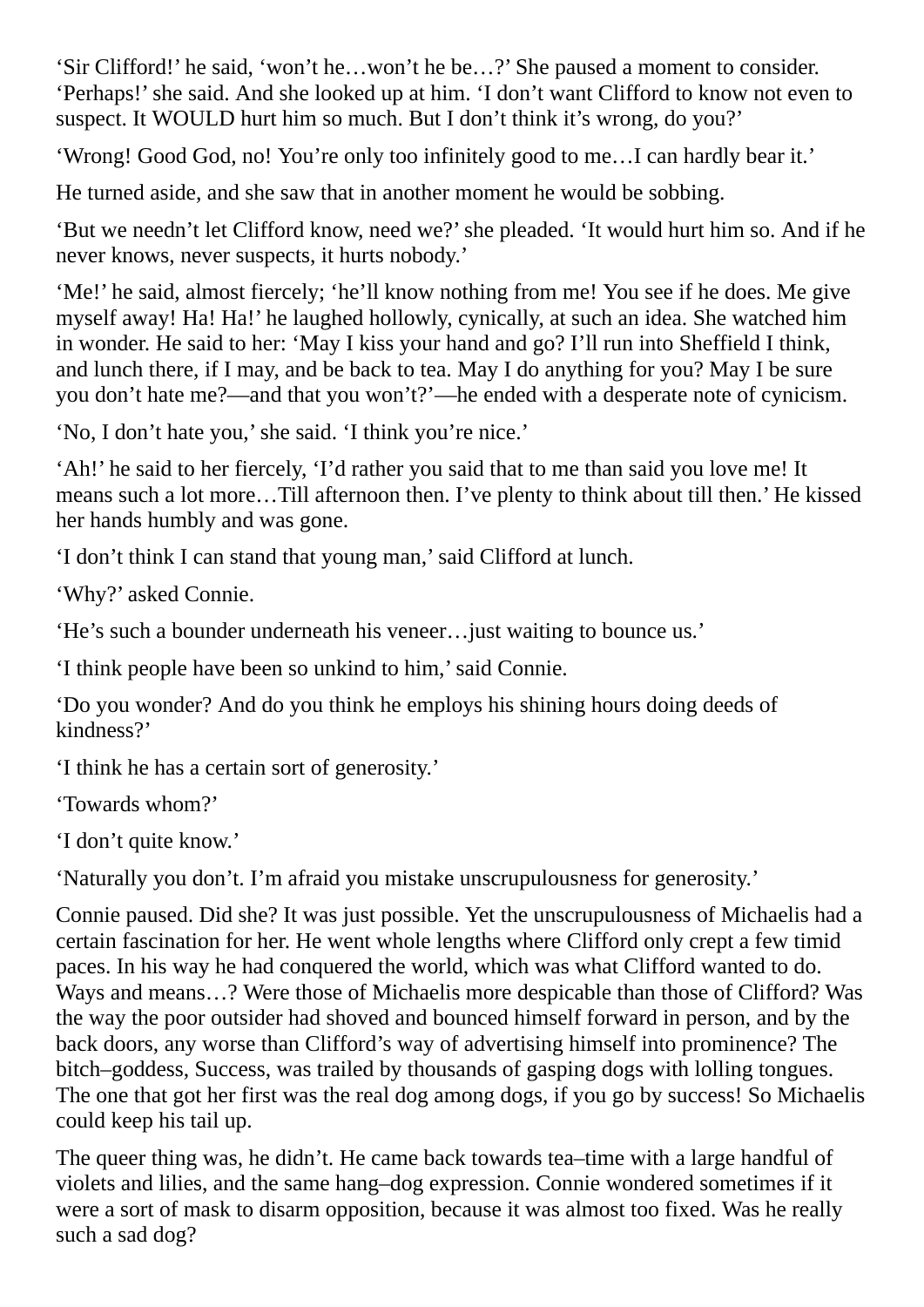His sad–dog sort of extinguished self persisted all the evening, though through it Clifford felt the inner effrontery. Connie didn't feel it, perhaps because it was not directed against women; only against men, and their presumptions and assumptions. That indestructible, inward effrontery in the meagre fellow was what made men so down on Michaelis. His very presence was an affront to a man of society, cloak it as he might in an assumed good manner.

Connie was in love with him, but she managed to sit with her embroidery and let the men talk, and not give herself away. As for Michaelis, he was perfect; exactly the same melancholic, attentive, aloof young fellow of the previous evening, millions of degrees remote from his hosts, but laconically playing up to them to the required amount, and never coming forth to them for a moment. Connie felt he must have forgotten the morning. He had not forgotten. But he knew where he was…in the same old place outside, where the born outsiders are. He didn't take the love–making altogether personally. He knew it would not change him from an ownerless dog, whom everybody begrudges its golden collar, into a comfortable society dog.

The final fact being that at the very bottom of his soul he WAS an outsider, and anti– social, and he accepted the fact inwardly, no matter how Bond–Streety he was on the outside. His isolation was a necessity to him; just as the appearance of conformity and mixing–in with the smart people was also a necessity.

But occasional love, as a comfort and soothing, was also a good thing, and he was not ungrateful. On the contrary, he was burningly, poignantly grateful for a piece of natural, spontaneous kindness: almost to tears. Beneath his pale, immobile, disillusioned face, his child's soul was sobbing with gratitude to the woman, and burning to come to her again; just as his outcast soul was knowing he would keep really clear of her.

He found an opportunity to say to her, as they were lighting the candles in the hall:

'May I come?'

'I'll come to you,'she said.

'Oh, good!'

He waited for her a long time…but she came.

He was the trembling excited sort of lover, whose crisis soon came, and was finished. There was something curiously childlike and defenceless about his naked body: as children are naked. His defences were all in his wits and cunning, his very instincts of cunning, and when these were in abeyance he seemed doubly naked and like a child, of unfinished, tender flesh, and somehow struggling helplessly.

He roused in the woman a wild sort of compassion and yearning, and a wild, craving physical desire. The physical desire he did not satisfy in her; he was always come and finished so quickly, then shrinking down on her breast, and recovering somewhat his effrontery while she lay dazed, disappointed, lost.

But then she soon learnt to hold him, to keep him there inside her when his crisis was over. And there he was generous and curiously potent; he stayed firm inside her, giving to her, while she was active…wildly, passionately active, coming to her own crisis. And as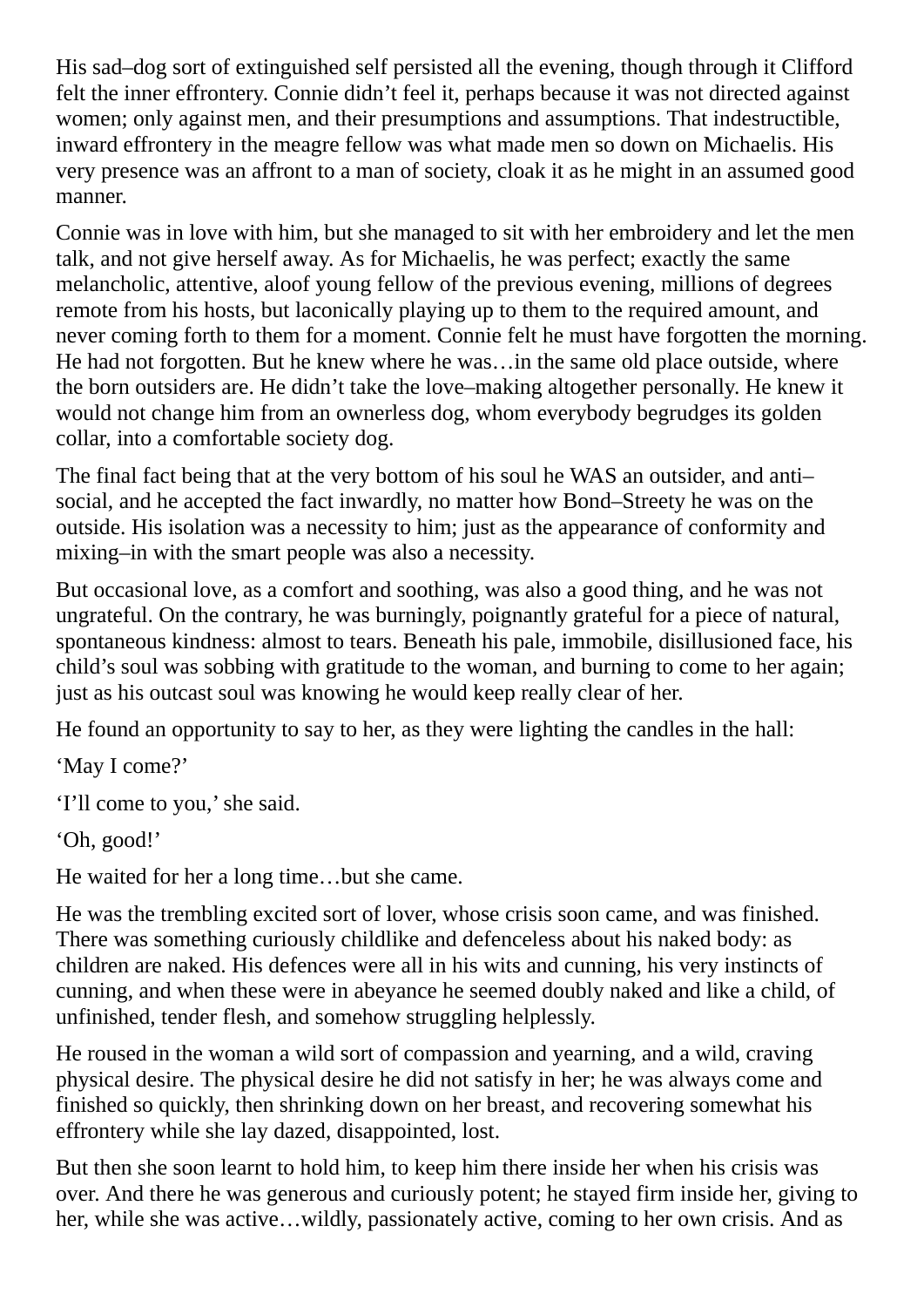he felt the frenzy of her achieving her own orgasmic satisfaction from his hard, erect passivity, he had a curious sense of pride and satisfaction.

'Ah, how good!'she whispered tremulously, and she became quite still, clinging to him. And he lay there in his own isolation, but somehow proud.

He stayed that time only the three days, and to Clifford was exactly the same as on the first evening; to Connie also. There was no breaking down his external man.

He wrote to Connie with the same plaintive melancholy note as ever, sometimes witty, and touched with a queer, sexless affection. A kind of hopeless affection he seemed to feel for her, and the essential remoteness remained the same. He was hopeless at the very core of him, and he wanted to be hopeless. He rather hated hope. 'UNE IMMENSE ESPERANCE A TRAVERSE LA TERRE', he read somewhere, and his comment was:'—and it's darned–well drowned everything worth having.'

Connie never really understood him, but, in her way, she loved him. And all the time she felt the reflection of his hopelessness in her. She couldn't quite, quite love in hopelessness. And he, being hopeless, couldn't ever quite love at all.

So they went on for quite a time, writing, and meeting occasionally in London. She still wanted the physical, sexual thrill she could get with him by her own activity, his little orgasm being over. And he still wanted to give it her. Which was enough to keep them connected.

And enough to give her a subtle sort of self–assurance, something blind and a little arrogant. It was an almost mechanical confidence in her own powers, and went with a great cheerfulness.

She was terrifically cheerful at Wragby. And she used all her aroused cheerfulness and satisfaction to stimulate Clifford, so that he wrote his best at this time, and was almost happy in his strange blind way. He really reaped the fruits of the sensual satisfaction she got out of Michaelis' male passivity erect inside her. But of course he never knew it, and if he had, he wouldn't have said thank you!

Yet when those days of her grand joyful cheerfulness and stimulus were gone, quite gone, and she was depressed and irritable, how Clifford longed for them again! Perhaps if he'd known he might even have wished to get her and Michaelis together again.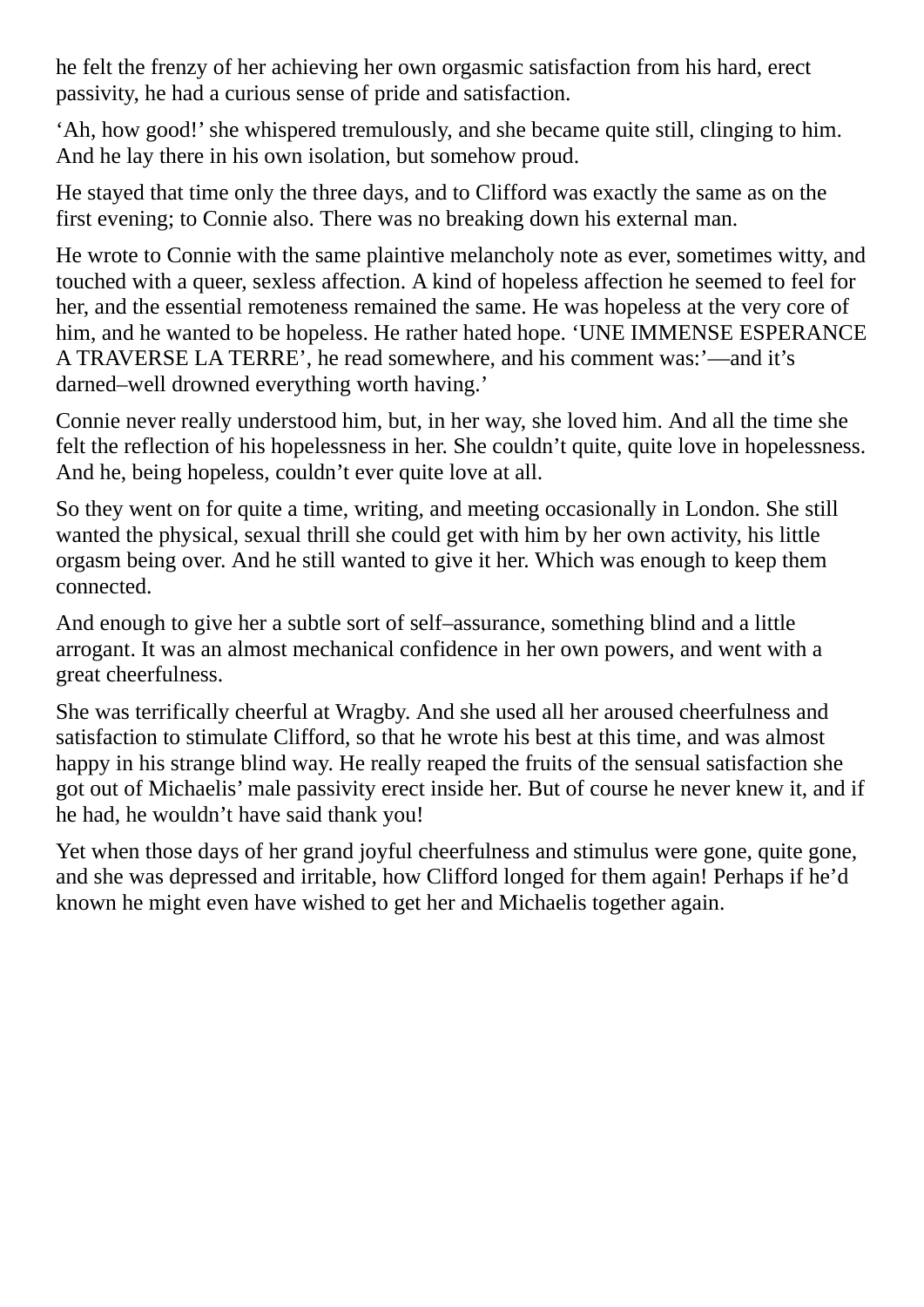#### **CHAPTER 4**

<span id="page-21-0"></span>Connie always had a foreboding of the hopelessness of her affair with Mick, as people called him. Yet other men seemed to mean nothing to her. She was attached to Clifford. He wanted a good deal of her life and she gave it to him. But she wanted a good deal from the life of a man, and this Clifford did not give her; could not. There were occasional spasms of Michaelis. But, as she knew by foreboding, that would come to an end. Mick COULDN'T keep anything up. It was part of his very being that he must break off any connexion, and be loose, isolated, absolutely lone dog again. It was his major necessity, even though he always said: She turned me down!

The world is supposed to be full of possibilities, but they narrow down to pretty few in most personal experience. There's lots of good fish in the sea…maybe…but the vast masses seem to be mackerel or herring, and if you're not mackerel or herring yourself you are likely to find very few good fish in the sea.

Clifford was making strides into fame, and even money. People came to see him. Connie nearly always had somebody at Wragby. But if they weren't mackerel they were herring, with an occasional cat–fish, or conger–eel.

There were a few regular men, constants; men who had been at Cambridge with Clifford. There was Tommy Dukes, who had remained in the army, and was a Brigadier–General. 'The army leaves me time to think, and saves me from having to face the battle of life,' he said.

There was Charles May, an Irishman, who wrote scientifically about stars. There was Hammond, another writer. All were about the same age as Clifford; the young intellectuals of the day. They all believed in the life of the mind. What you did apart from that was your private affair, and didn't much matter. No one thinks of inquiring of another person at what hour he retires to the privy. It isn't interesting to anyone but the person concerned.

And so with most of the matters of ordinary life…how you make your money, or whether you love your wife, or if you have 'affairs'. All these matters concern only the person concerned, and, like going to the privy, have no interest for anyone else.

'The whole point about the sexual problem,'said Hammond, who was a tall thin fellow with a wife and two children, but much more closely connected with a typewriter, 'is that there is no point to it. Strictly there is no problem. We don't want to follow a man into the w.c., so why should we want to follow him into bed with a woman? And therein lies the problem. If we took no more notice of the one thing than the other, there'd be no problem. It's all utterly senseless and pointless; a matter of misplaced curiosity.'

'Quite, Hammond, quite! But if someone starts making love to Julia, you begin to simmer; and if he goes on, you are soon at boiling point.'…Julia was Hammond's wife.

'Why, exactly! So I should be if he began to urinate in a corner of my drawing–room. There's a place for all these things.'

'You mean you wouldn't mind if he made love to Julia in some discreet alcove?'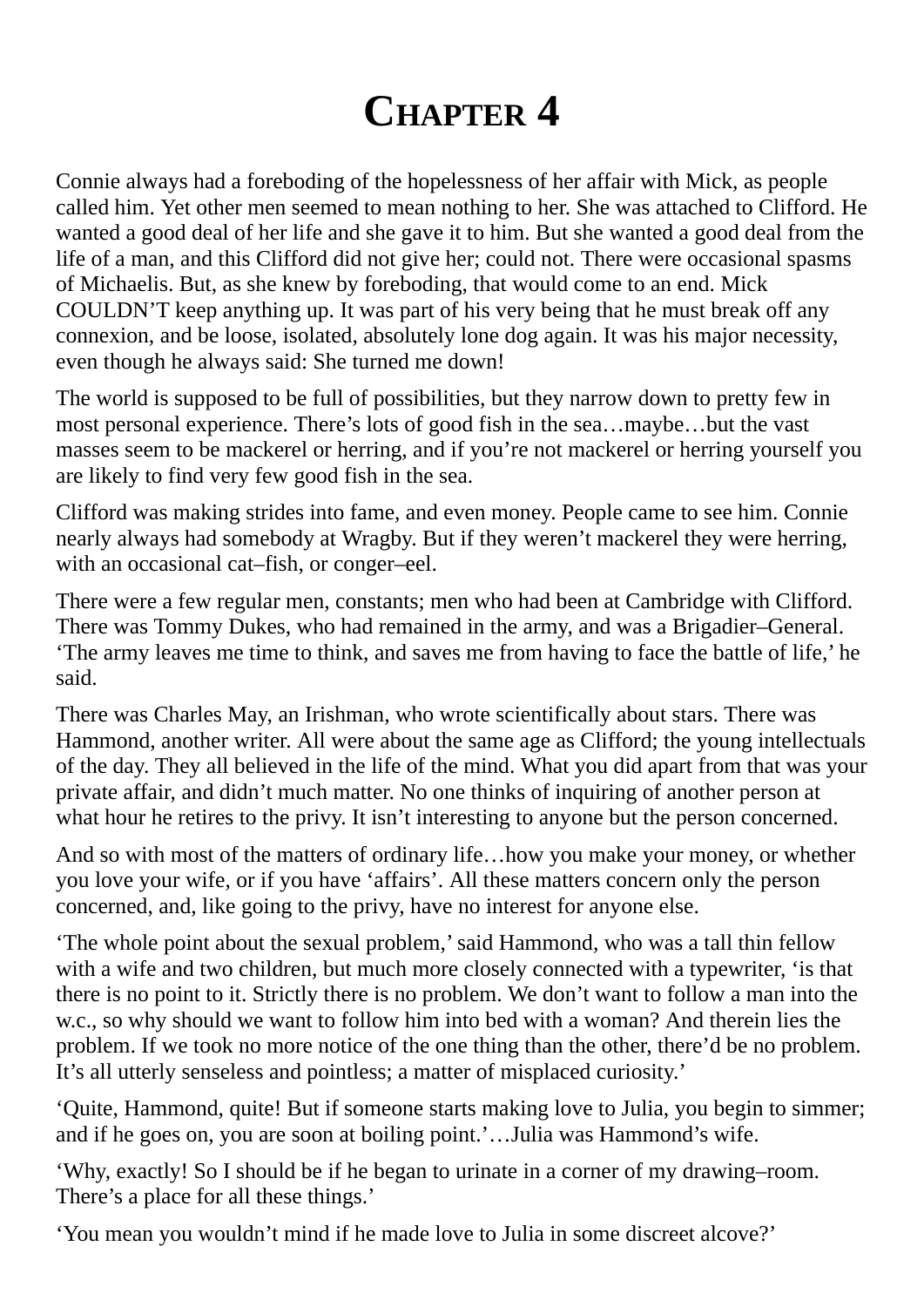Charlie May was slightly satirical, for he had flirted a very little with Julia, and Hammond had cut up very roughly.

'Of course I should mind. Sex is a private thing between me and Julia; and of course I should mind anyone else trying to mix in.'

'As a matter of fact,'said the lean and freckled Tommy Dukes, who looked much more Irish than May, who was pale and rather fat: 'As a matter of fact, Hammond, you have a strong property instinct, and a strong will to self–assertion, and you want success. Since I've been in the army definitely, I've got out of the way of the world, and now I see how inordinately strong the craving for self–assertion and success is in men. It is enormously overdeveloped. All our individuality has run that way. And of course men like you think you'll get through better with a woman's backing. That's why you're so jealous. That's what sex is to you…a vital little dynamo between you and Julia, to bring success. If you began to be unsuccessful you'd begin to flirt, like Charlie, who isn't successful. Married people like you and Julia have labels on you, like travellers' trunks. Julia is labelled MRS ARNOLD B. HAMMOND—just like a trunk on the railway that belongs to somebody. And you are labelled ARNOLD B. HAMMOND, C/o MRS ARNOLD B. HAMMOND. Oh, you're quite right, you're quite right! The life of the mind needs a comfortable house and decent cooking. You're quite right. It even needs posterity. But it all hinges on the instinct for success. That is the pivot on which all things turn.'

Hammond looked rather piqued. He was rather proud of the integrity of his mind, and of his NOT being a time–server. None the less, he did want success.

'It's quite true, you can't live without cash,'said May. 'You've got to have a certain amount of it to be able to live and get along…even to be free to THINK you must have a certain amount of money, or your stomach stops you. But it seems to me you might leave the labels off sex. We're free to talk to anybody; so why shouldn't we be free to make love to any woman who inclines us that way?'

'There speaks the lascivious Celt,' said Clifford.

'Lascivious! well, why not—? I can't see I do a woman any more harm by sleeping with her than by dancing with her…or even talking to her about the weather. It's just an interchange of sensations instead of ideas, so why not?'

'Be as promiscuous as the rabbits!'said Hammond.

'Why not? What's wrong with rabbits? Are they any worse than a neurotic, revolutionary humanity, full of nervous hate?'

'But we're not rabbits, even so,'said Hammond.

'Precisely! I have my mind: I have certain calculations to make in certain astronomical matters that concern me almost more than life or death. Sometimes indigestion interferes with me. Hunger would interfere with me disastrously. In the same way starved sex interferes with me. What then?'

'I should have thought sexual indigestion from surfeit would have interfered with you more seriously,' said Hammond satirically.

'Not it! I don't over–eat myself and I don't over–fuck myself. One has a choice about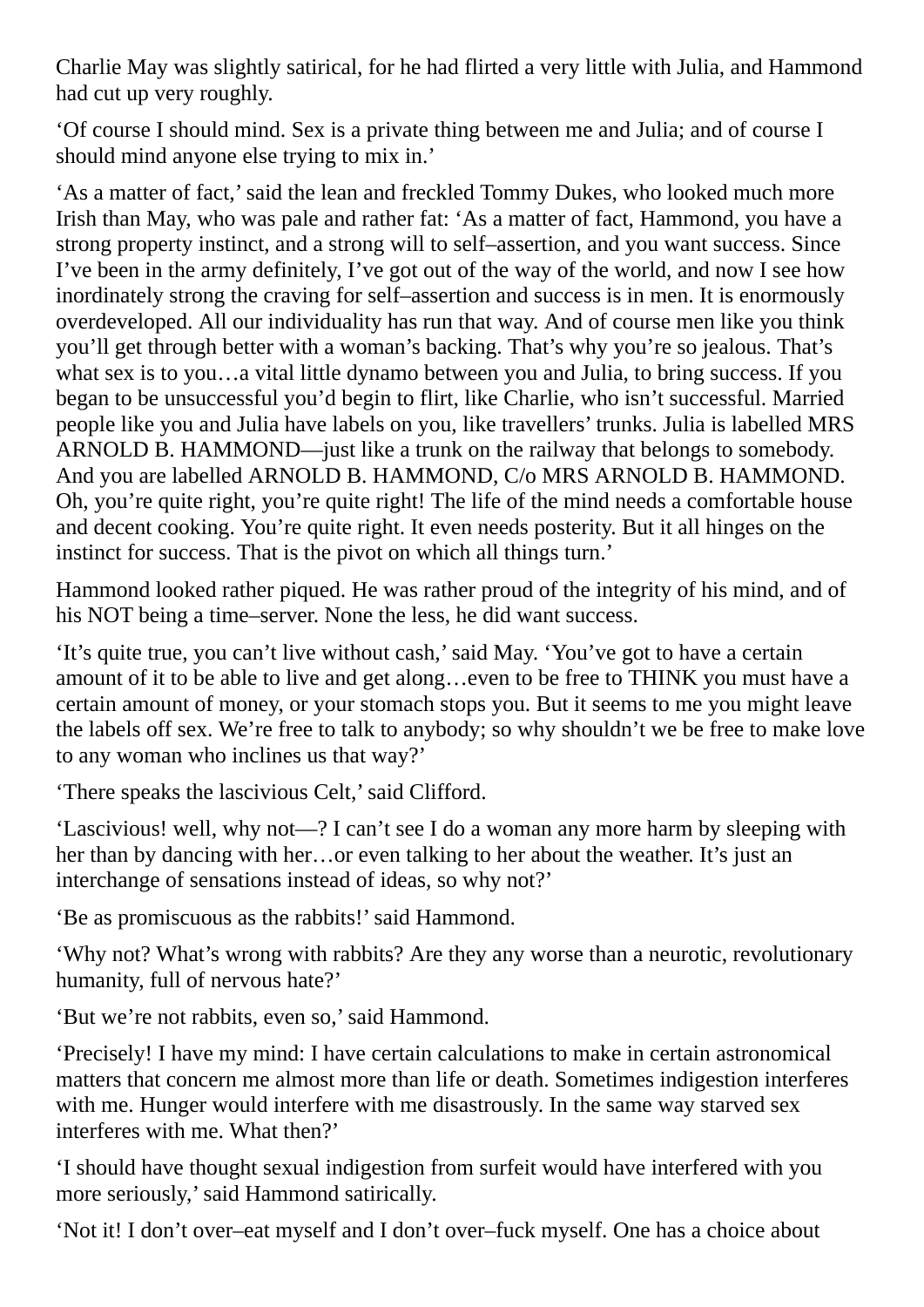eating too much. But you would absolutely starve me.'

'Not at all! You can marry.'

'How do you know I can? It may not suit the process of my mind. Marriage might…and would…stultify my mental processes. I'm not properly pivoted that way…and so must I be chained in a kennel like a monk? All rot and funk, my boy. I must live and do my calculations. I need women sometimes. I refuse to make a mountain of it, and I refuse anybody's moral condemnation or prohibition. I'd be ashamed to see a woman walking around with my name–label on her, address and railway station, like a wardrobe trunk.'

These two men had not forgiven each other about the Julia flirtation.

'It's an amusing idea, Charlie,'said Dukes, 'that sex is just another form of talk, where you act the words instead of saying them. I suppose it's quite true. I suppose we might exchange as many sensations and emotions with women as we do ideas about the weather, and so on. Sex might be a sort of normal physical conversation between a man and a woman. You don't talk to a woman unless you have ideas in common: that is you don't talk with any interest. And in the same way, unless you had some emotion or sympathy in common with a woman you wouldn't sleep with her. But if you had…'

'If you HAVE the proper sort of emotion or sympathy with a woman, you OUGHT to sleep with her,' said May. 'It's the only decent thing, to go to bed with her. Just as, when you are interested talking to someone, the only decent thing is to have the talk out. You don't prudishly put your tongue between your teeth and bite it. You just say out your say. And the same the other way.'

'No,'said Hammond. 'It's wrong. You, for example, May, you squander half your force with women. You'll never really do what you should do, with a fine mind such as yours. Too much of it goes the other way.'

'Maybe it does…and too little of you goes that way, Hammond, my boy, married or not. You can keep the purity and integrity of your mind, but it's going damned dry. Your pure mind is going as dry as fiddlesticks, from what I see of it. You're simply talking it down.'

Tommy Dukes burst into a laugh.

'Go it, you two minds!' he said. 'Look at me…I don't do any high and pure mental work, nothing but jot down a few ideas. And yet I neither marry nor run after women. I think Charlie's quite right; if he wants to run after the women, he's quite free not to run too often. But I wouldn't prohibit him from running. As for Hammond, he's got a property instinct, so naturally the straight road and the narrow gate are right for him. You'll see he'll be an English Man of Letters before he's done. A.B.C. from top to toe. Then there's me. I'm nothing. Just a squib. And what about you, Clifford? Do you think sex is a dynamo to help a man on to success in the world?'

Clifford rarely talked much at these times. He never held forth; his ideas were really not vital enough for it, he was too confused and emotional. Now he blushed and looked uncomfortable.

'Well!' he said, 'being myself HORS DE COMBAT, I don't see I've anything to say on the matter.'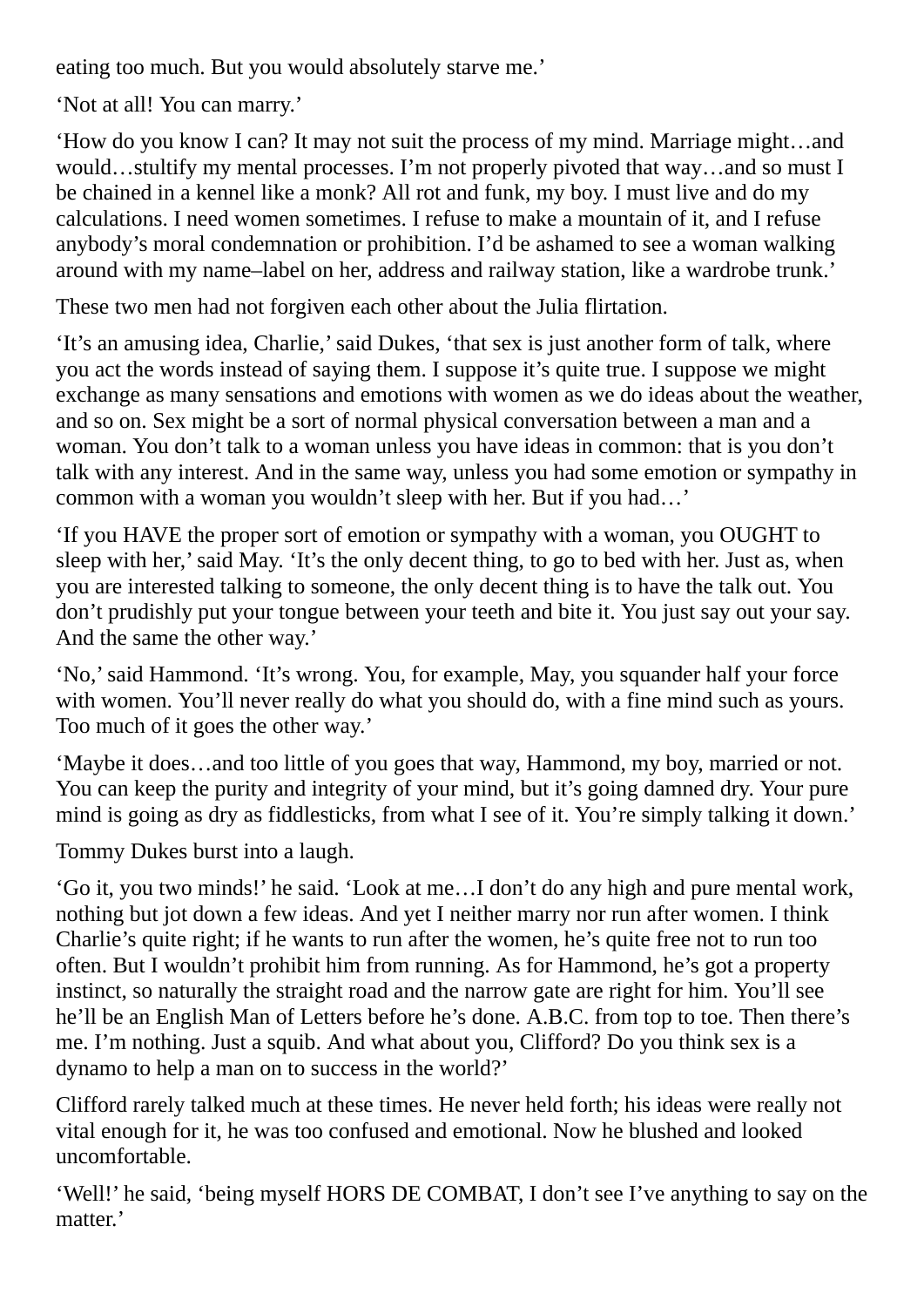'Not at all,'said Dukes; 'the top of you's by no means HORS DE COMBAT. You've got the life of the mind sound and intact. So let us hear your ideas.'

'Well,'stammered Clifford, 'even then I don't suppose I have much idea…I suppose marry–and–have–done–with–it would pretty well stand for what I think. Though of course between a man and woman who care for one another, it is a great thing.'

'What sort of great thing?' said Tommy.

'Oh…it perfects the intimacy,'said Clifford, uneasy as a woman in such talk.

'Well, Charlie and I believe that sex is a sort of communication like speech. Let any woman start a sex conversation with me, and it's natural for me to go to bed with her to finish it, all in due season. Unfortunately no woman makes any particular start with me, so I go to bed by myself; and am none the worse for it…I hope so, anyway, for how should I know? Anyhow I've no starry calculations to be interfered with, and no immortal works to write. I'm merely a fellow skulking in the army…'

Silence fell. The four men smoked. And Connie sat there and put another stitch in her sewing…Yes, she sat there! She had to sit mum. She had to be quiet as a mouse, not to interfere with the immensely important speculations of these highly–mental gentlemen. But she had to be there. They didn't get on so well without her; their ideas didn't flow so freely. Clifford was much more hedgy and nervous, he got cold feet much quicker in Connie's absence, and the talk didn't run. Tommy Dukes came off best; he was a little inspired by her presence. Hammond she didn't really like; he seemed so selfish in a mental way. And Charles May, though she liked something about him, seemed a little distasteful and messy, in spite of his stars.

How many evenings had Connie sat and listened to the manifestations of these four men! these, and one or two others. That they never seemed to get anywhere didn't trouble her deeply. She liked to hear what they had to say, especially when Tommy was there. It was fun. Instead of men kissing you, and touching you with their bodies, they revealed their minds to you. It was great fun! But what cold minds!

And also it was a little irritating. She had more respect for Michaelis, on whose name they all poured such withering contempt, as a little mongrel arriviste, and uneducated bounder of the worst sort. Mongrel and bounder or not, he jumped to his own conclusions. He didn't merely walk round them with millions of words, in the parade of the life of the mind.

Connie quite liked the life of the mind, and got a great thrill out of it. But she did think it overdid itself a little. She loved being there, amidst the tobacco smoke of those famous evenings of the cronies, as she called them privately to herself. She was infinitely amused, and proud too, that even their talking they could not do, without her silent presence. She had an immense respect for thought...and these men, at least, tried to think honestly. But somehow there was a cat, and it wouldn't jump. They all alike talked at something, though what it was, for the life of her she couldn't say. It was something that Mick didn't clear, either.

But then Mick wasn't trying to do anything, but just get through his life, and put as much across other people as they tried to put across him. He was really anti–social, which was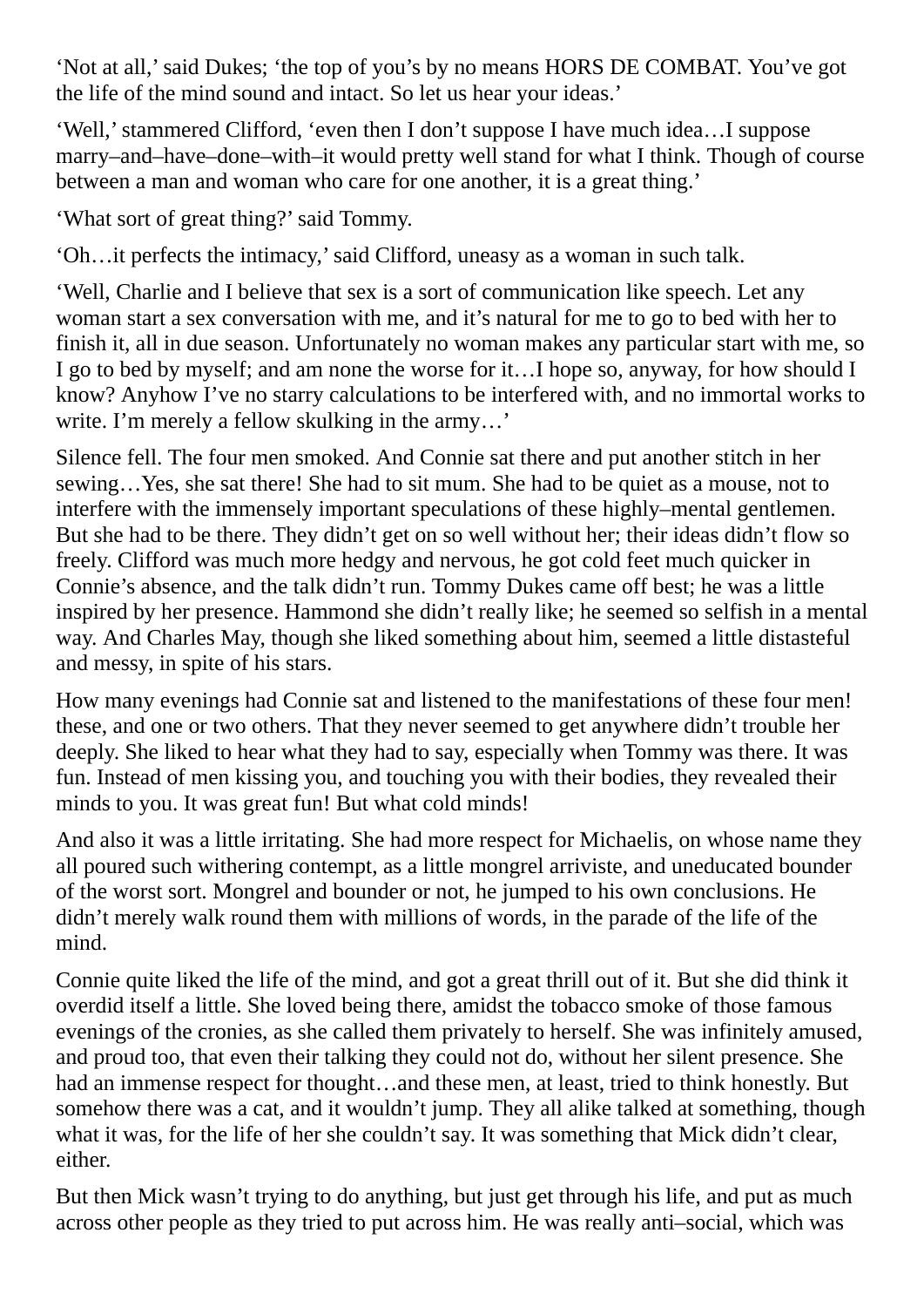what Clifford and his cronies had against him. Clifford and his cronies were not anti– social; they were more or less bent on saving mankind, or on instructing it, to say the least.

There was a gorgeous talk on Sunday evening, when the conversation drifted again to love.

'Blest be the tie that binds Our hearts in kindred something–or–other'—

said Tommy Dukes. 'I'd like to know what the tie is…The tie that binds us just now is mental friction on one another. And, apart from that, there's damned little tie between us. We bust apart, and say spiteful things about one another, like all the other damned intellectuals in the world. Damned everybodies, as far as that goes, for they all do it. Else we bust apart, and cover up the spiteful things we feel against one another by saying false sugaries. It's a curious thing that the mental life seems to flourish with its roots in spite, ineffable and fathomless spite. Always has been so! Look at Socrates, in Plato, and his bunch round him! The sheer spite of it all, just sheer joy in pulling somebody else to bits…Protagoras, or whoever it was! And Alcibiades, and all the other little disciple dogs joining in the fray! I must say it makes one prefer Buddha, quietly sitting under a bo–tree, or Jesus, telling his disciples little Sunday stories, peacefully, and without any mental fireworks. No, there's something wrong with the mental life, radically. It's rooted in spite and envy, envy and spite. Ye shall know the tree by its fruit.'

'I don't think we're altogether so spiteful,' protested Clifford.

'My dear Clifford, think of the way we talk each other over, all of us. I'm rather worse than anybody else, myself. Because I infinitely prefer the spontaneous spite to the concocted sugaries; now they ARE poison; when I begin saying what a fine fellow Clifford is, etc., etc., then poor Clifford is to be pitied. For God's sake, all of you, say spiteful things about me, then I shall know I mean something to you. Don't say sugaries, or I'm done.'

'Oh, but I do think we honestly like one another,'said Hammond.

'I tell you we must…we say such spiteful things to one another, about one another, behind our backs! I'm the worst.'

'And I do think you confuse the mental life with the critical activity. I agree with you, Socrates gave the critical activity a grand start, but he did more than that,' said Charlie May, rather magisterially. The cronies had such a curious pomposity under their assumed modesty. It was all so EX CATHEDRA, and it all pretended to be so humble.

Dukes refused to be drawn about Socrates.

'That's quite true, criticism and knowledge are not the same thing,'said Hammond.

'They aren't, of course,' chimed in Berry, a brown, shy young man, who had called to see Dukes, and was staying the night.

They all looked at him as if the ass had spoken.

'I wasn't talking about knowledge…I was talking about the mental life,' laughed Dukes. 'Real knowledge comes out of the whole corpus of the consciousness; out of your belly and your penis as much as out of your brain and mind. The mind can only analyse and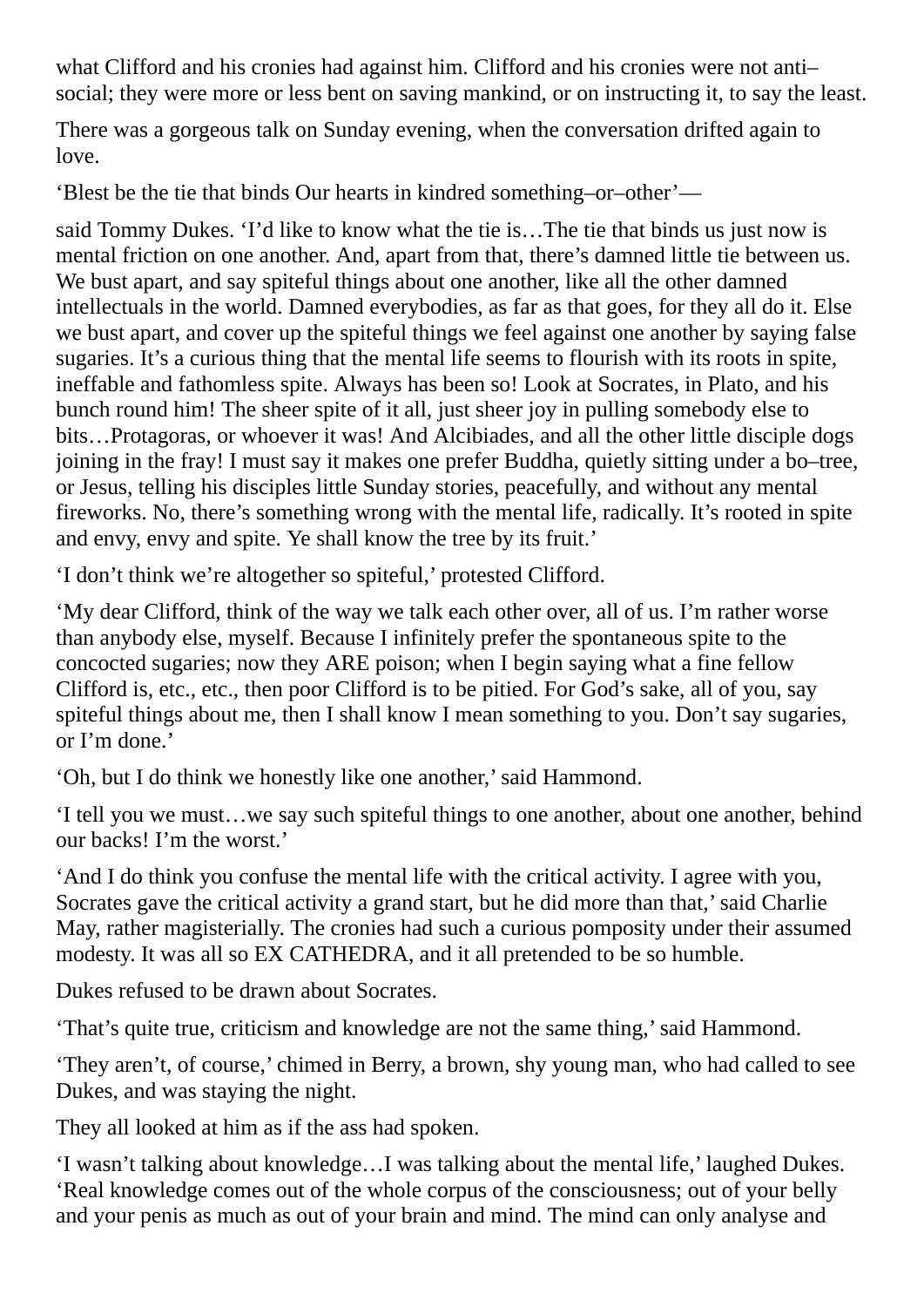rationalize. Set the mind and the reason to cock it over the rest, and all they can do is to criticize, and make a deadness. I say ALL they can do. It is vastly important. My God, the world needs criticizing today…criticizing to death. Therefore let's live the mental life, and glory in our spite, and strip the rotten old show. But, mind you, it's like this: while you LIVE your life, you are in some way an Organic whole with all life. But once you start the mental life you pluck the apple. You've severed the connexion between the apple and the tree: the organic connexion. And if you've got nothing in your life BUT the mental life, then you yourself are a plucked apple…you've fallen off the tree. And then it is a logical necessity to be spiteful, just as it's a natural necessity for a plucked apple to go bad.'

Clifford made big eyes: it was all stuff to him. Connie secretly laughed to herself.

'Well then we're all plucked apples,'said Hammond, rather acidly and petulantly.

'So let's make cider of ourselves,'said Charlie.

'But what do you think of Bolshevism?' put in the brown Berry, as if everything had led up to it.

'Bravo!' roared Charlie. 'What do you think of Bolshevism?'

'Come on! Let's make hay of Bolshevism!'said Dukes.

'I'm afraid Bolshevism is a large question,'said Hammond, shaking his head seriously.

'Bolshevism, it seems to me,'said Charlie, 'is just a superlative hatred of the thing they call the bourgeois; and what the bourgeois is, isn't quite defined. It is Capitalism, among other things. Feelings and emotions are also so decidedly bourgeois that you have to invent a man without them.

'Then the individual, especially the PERSONAL man, is bourgeois: so he must be suppressed. You must submerge yourselves in the greater thing, the Soviet–social thing. Even an organism is bourgeois: so the ideal must be mechanical. The only thing that is a unit, non–organic, composed of many different, yet equally essential parts, is the machine. Each man a machine–part, and the driving power of the machine, hate…hate of the bourgeois. That, to me, is Bolshevism.'

'Absolutely!'said Tommy. 'But also, it seems to me a perfect description of the whole of the industrial ideal. It's the factory–owner's ideal in a nut–shell; except that he would deny that the driving power was hate. Hate it is, all the same; hate of life itself. Just look at these Midlands, if it isn't plainly written up…but it's all part of the life of the mind, it's a logical development.'

'I deny that Bolshevism is logical, it rejects the major part of the premisses,'said Hammond.

'My dear man, it allows the material premiss; so does the pure mind…exclusively.'

'At least Bolshevism has got down to rock bottom,'said Charlie.

'Rock bottom! The bottom that has no bottom! The Bolshevists will have the finest army in the world in a very short time, with the finest mechanical equipment.

'But this thing can't go on…this hate business. There must be a reaction…'said Hammond.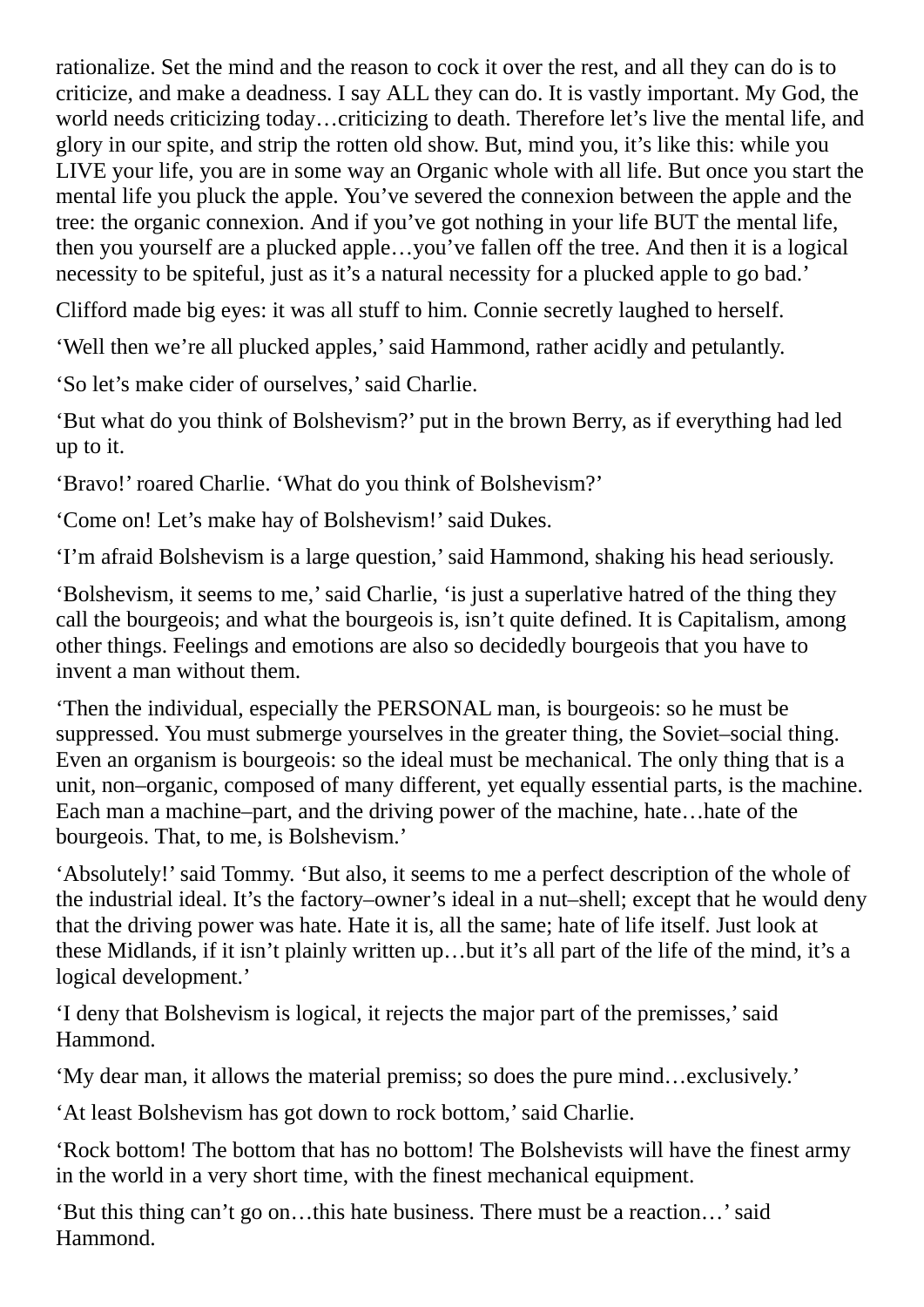'Well, we've been waiting for years…we wait longer. Hate's a growing thing like anything else. It's the inevitable outcome of forcing ideas on to life, of forcing one's deepest instincts; our deepest feelings we force according to certain ideas. We drive ourselves with a formula, like a machine. The logical mind pretends to rule the roost, and the roost turns into pure hate. We're all Bolshevists, only we are hypocrites. The Russians are Bolshevists without hypocrisy.'

'But there are many other ways,'said Hammond, 'than the Soviet way. The Bolshevists aren't really intelligent.'

'Of course not. But sometimes it's intelligent to be half–witted: if you want to make your end. Personally, I consider Bolshevism half–witted; but so do I consider our social life in the west half–witted. So I even consider our far–famed mental life half–witted. We're all as cold as cretins, we're all as passionless as idiots. We're all of us Bolshevists, only we give it another name. We think we're gods…men like gods! It's just the same as Bolshevism. One has to be human, and have a heart and a penis if one is going to escape being either a god or a Bolshevist…for they are the same thing: they're both too good to be true.'

Out of the disapproving silence came Berry's anxious question:

'You do believe in love then, Tommy, don't you?'

'You lovely lad!'said Tommy. 'No, my cherub, nine times out of ten, no! Love's another of those half–witted performances today. Fellows with swaying waists fucking little jazz girls with small boy buttocks, like two collar studs! Do you mean that sort of love? Or the joint–property, make–a–success–of–it, My–husband–my–wife sort of love? No, my fine fellow, I don't believe in it at all!'

'But you do believe in something?'

'Me? Oh, intellectually I believe in having a good heart, a chirpy penis, a lively intelligence, and the courage to say "shit!" in front of a lady.'

'Well, you've got them all,' said Berry.

Tommy Dukes roared with laughter. 'You angel boy! If only I had! If only I had! No; my heart's as numb as a potato, my penis droops and never lifts its head up, I dare rather cut him clean off than say "shit!" in front of my mother or my aunt...they are real ladies, mind you; and I'm not really intelligent, I'm only a "mental–lifer". It would be wonderful to be intelligent: then one would be alive in all the parts mentioned and unmentionable. The penis rouses his head and says: How do you do?—to any really intelligent person. Renoir said he painted his pictures with his penis…he did too, lovely pictures! I wish I did something with mine. God! when one can only talk! Another torture added to Hades! And Socrates started it.'

'There are nice women in the world,'said Connie, lifting her head up and speaking at last.

The men resented it…she should have pretended to hear nothing. They hated her admitting she had attended so closely to such talk.

'My God!'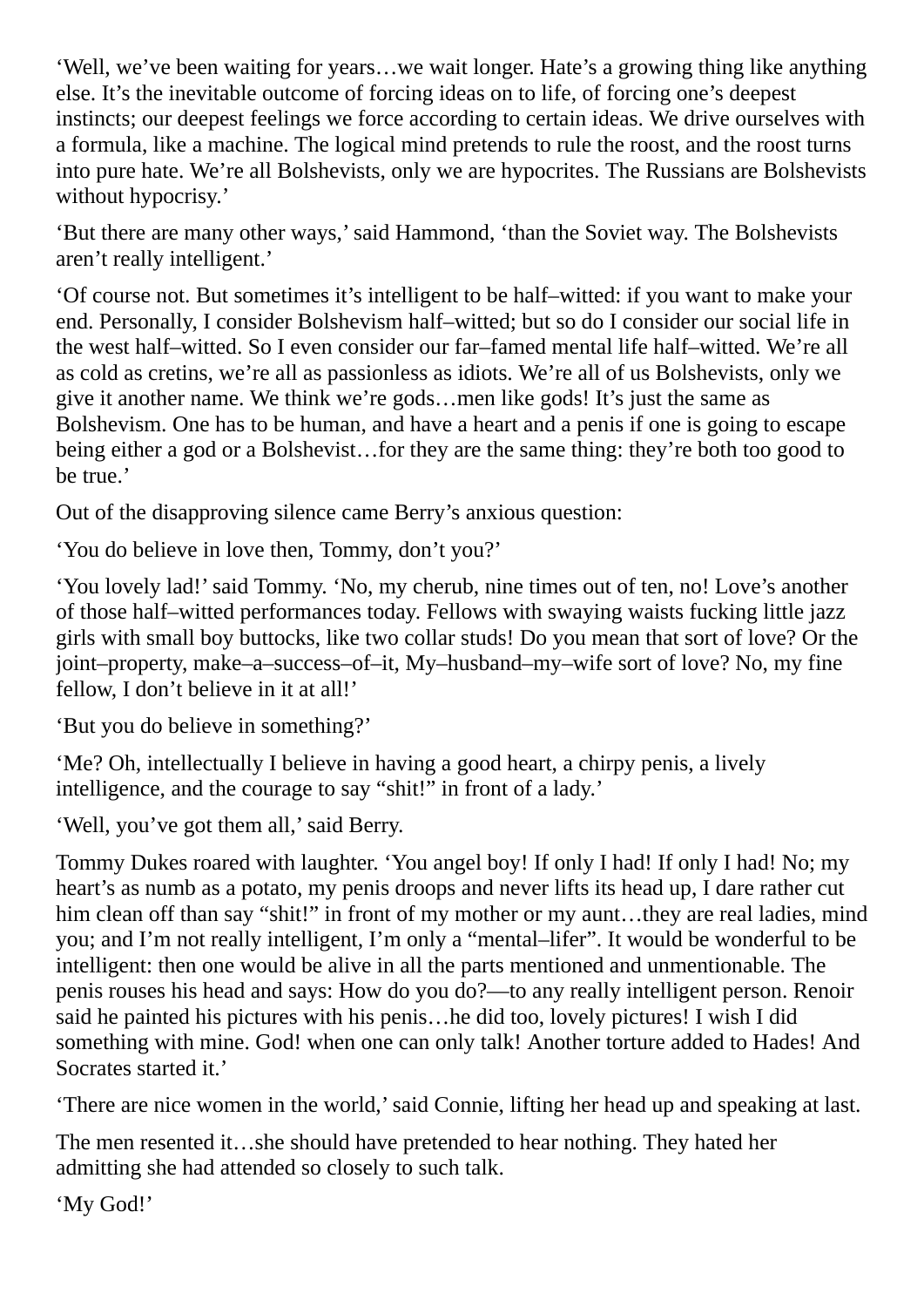#### IF THEY BE NOT NICE TO ME WHAT CARE I HOW NICE THEY BE?

'No, it's hopeless! I just simply can't vibrate in unison with a woman. There's no woman I can really want when I'm faced with her, and I'm not going to start forcing myself to it… My God, no! I'll remain as I am, and lead the mental life. It's the only honest thing I can do. I can be quite happy TALKING to women; but it's all pure, hopelessly pure. Hopelessly pure! What do you say, Hildebrand, my chicken?'

'It's much less complicated if one stays pure,'said Berry.

'Yes, life is all too simple!'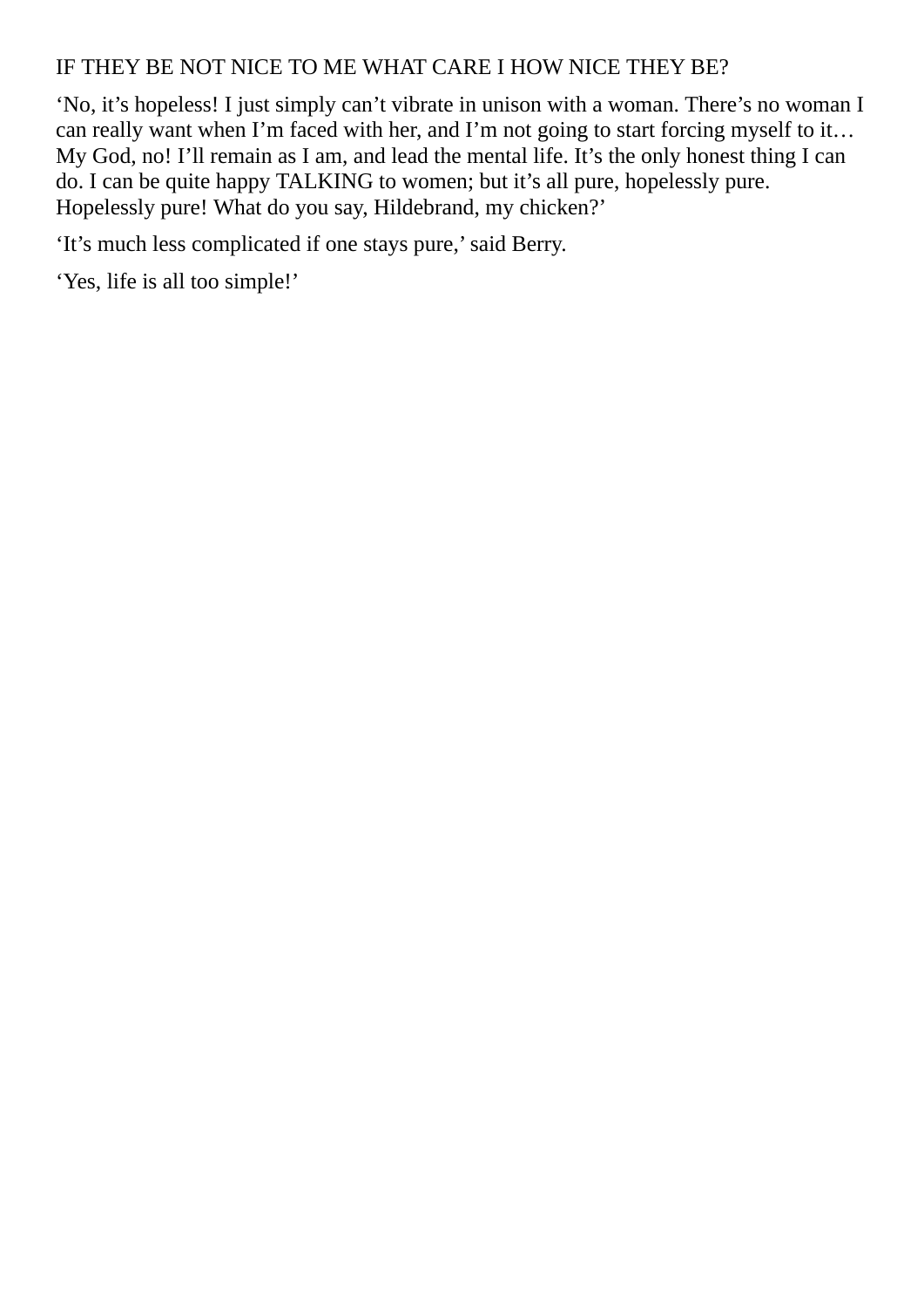## **CHAPTER 5**

<span id="page-29-0"></span>On a frosty morning with a little February sun, Clifford and Connie went for a walk across the park to the wood. That is, Clifford chuffed in his motor–chair, and Connie walked beside him.

The hard air was still sulphurous, but they were both used to it. Round the near horizon went the haze, opalescent with frost and smoke, and on the top lay the small blue sky; so that it was like being inside an enclosure, always inside. Life always a dream or a frenzy, inside an enclosure.

The sheep coughed in the rough, sere grass of the park, where frost lay bluish in the sockets of the tufts. Across the park ran a path to the wood–gate, a fine ribbon of pink. Clifford had had it newly gravelled with sifted gravel from the pit–bank. When the rock and refuse of the underworld had burned and given off its sulphur, it turned bright pink, shrimp–coloured on dry days, darker, crab–coloured on wet. Now it was pale shrimp– colour, with a bluish–white hoar of frost. It always pleased Connie, this underfoot of sifted, bright pink. It's an ill wind that brings nobody good.

Clifford steered cautiously down the slope of the knoll from the hall, and Connie kept her hand on the chair. In front lay the wood, the hazel thicket nearest, the purplish density of oaks beyond. From the wood's edge rabbits bobbed and nibbled. Rooks suddenly rose in a black train, and went trailing off over the little sky.

Connie opened the wood–gate, and Clifford puffed slowly through into the broad riding that ran up an incline between the clean–whipped thickets of the hazel. The wood was a remnant of the great forest where Robin Hood hunted, and this riding was an old, old thoroughfare coming across country. But now, of course, it was only a riding through the private wood. The road from Mansfield swerved round to the north.

In the wood everything was motionless, the old leaves on the ground keeping the frost on their underside. A jay called harshly, many little birds fluttered. But there was no game; no pheasants. They had been killed off during the war, and the wood had been left unprotected, till now Clifford had got his game–keeper again.

Clifford loved the wood; he loved the old oak–trees. He felt they were his own through generations. He wanted to protect them. He wanted this place inviolate, shut off from the world.

The chair chuffed slowly up the incline, rocking and jolting on the frozen clods. And suddenly, on the left, came a clearing where there was nothing but a ravel of dead bracken, a thin and spindly sapling leaning here and there, big sawn stumps, showing their tops and their grasping roots, lifeless. And patches of blackness where the woodmen had burned the brushwood and rubbish.

This was one of the places that Sir Geoffrey had cut during the war for trench timber. The whole knoll, which rose softly on the right of the riding, was denuded and strangely forlorn. On the crown of the knoll where the oaks had stood, now was bareness; and from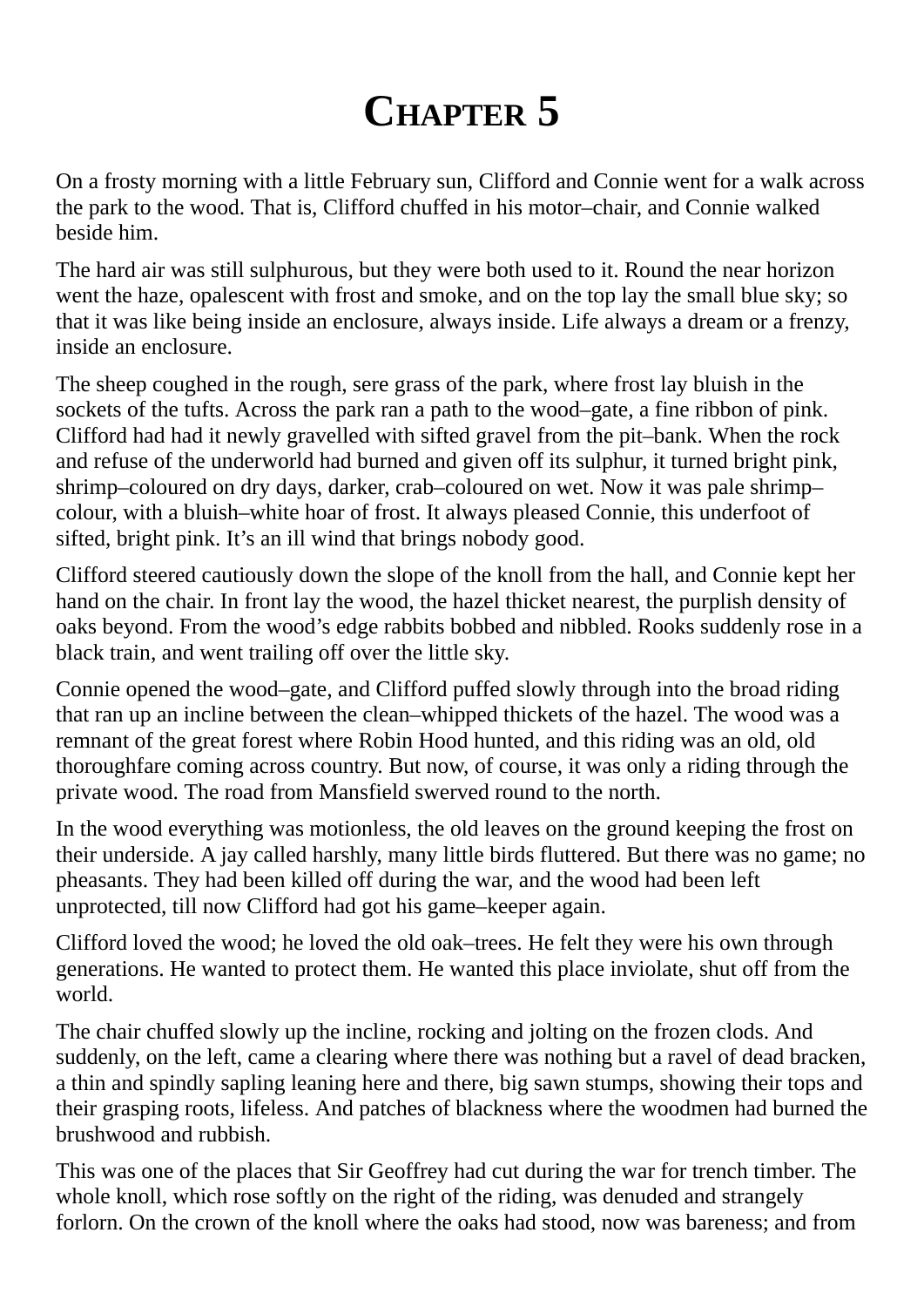there you could look out over the trees to the colliery railway, and the new works at Stacks Gate. Connie had stood and looked, it was a breach in the pure seclusion of the wood. It let in the world. But she didn't tell Clifford.

This denuded place always made Clifford curiously angry. He had been through the war, had seen what it meant. But he didn't get really angry till he saw this bare hill. He was having it replanted. But it made him hate Sir Geoffrey.

Clifford sat with a fixed face as the chair slowly mounted. When they came to the top of the rise he stopped; he would not risk the long and very jolty down–slope. He sat looking at the greenish sweep of the riding downwards, a clear way through the bracken and oaks. It swerved at the bottom of the hill and disappeared; but it had such a lovely easy curve, of knights riding and ladies on palfreys.

'I consider this is really the heart of England,'said Clifford to Connie, as he sat there in the dim February sunshine.

'Do you?'she said, seating herself in her blue knitted dress, on a stump by the path.

'I do! this is the old England, the heart of it; and I intend to keep it intact.'

'Oh yes!'said Connie. But, as she said it she heard the eleven–o'clock hooters at Stacks Gate colliery. Clifford was too used to the sound to notice.

'I want this wood perfect…untouched. I want nobody to trespass in it,'said Clifford.

There was a certain pathos. The wood still had some of the mystery of wild, old England; but Sir Geoffrey's cuttings during the war had given it a blow. How still the trees were, with their crinkly, innumerable twigs against the sky, and their grey, obstinate trunks rising from the brown bracken! How safely the birds flitted among them! And once there had been deer, and archers, and monks padding along on asses. The place remembered, still remembered.

Clifford sat in the pale sun, with the light on his smooth, rather blond hair, his reddish full face inscrutable.

'I mind more, not having a son, when I come here, than any other time,' he said.

'But the wood is older than your family,'said Connie gently.

'Quite!'said Clifford. 'But we've preserved it. Except for us it would go…it would be gone already, like the rest of the forest. One must preserve some of the old England!'

'Must one?'said Connie. 'If it has to be preserved, and preserved against the new England? It's sad, I know.'

'If some of the old England isn't preserved, there'll be no England at all,'said Clifford. 'And we who have this kind of property, and the feeling for it, must preserve it.'

There was a sad pause. 'Yes, for a little while,' said Connie.

'For a little while! It's all we can do. We can only do our bit. I feel every man of my family has done his bit here, since we've had the place. One may go against convention, but one must keep up tradition.' Again there was a pause.

'What tradition?' asked Connie.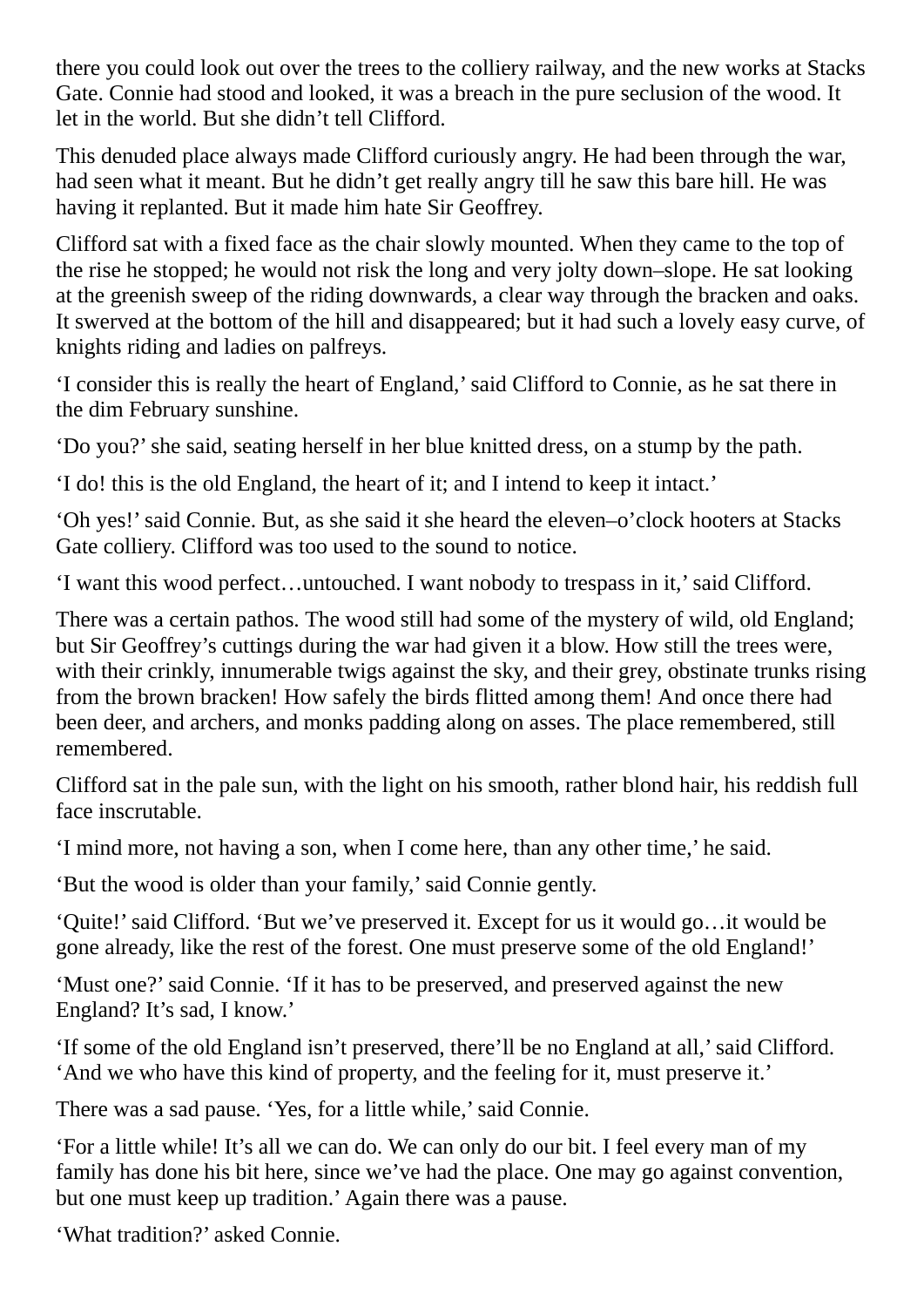'The tradition of England! of this!'

'Yes,' she said slowly.

'That's why having a son helps; one is only a link in a chain,' he said.

Connie was not keen on chains, but she said nothing. She was thinking of the curious impersonality of his desire for a son.

'I'm sorry we can't have a son,'she said.

He looked at her steadily, with his full, pale–blue eyes.

'It would almost be a good thing if you had a child by another man, he said. 'If we brought it up at Wragby, it would belong to us and to the place. I don't believe very intensely in fatherhood. If we had the child to rear, it would be our own, and it would carry on. Don't you think it's worth considering?'

Connie looked up at him at last. The child, her child, was just an 'it' to him. It…it…it!

'But what about the other man?'she asked.

'Does it matter very much? Do these things really affect us very deeply?…You had that lover in Germany…what is it now? Nothing almost. It seems to me that it isn't these little acts and little connexions we make in our lives that matter so very much. They pass away, and where are they? Where…Where are the snows of yesteryear?…It's what endures through one's life that matters; my own life matters to me, in its long continuance and development. But what do the occasional connexions matter? And the occasional sexual connexions especially! If people don't exaggerate them ridiculously, they pass like the mating of birds. And so they should. What does it matter? It's the life–long companionship that matters. It's the living together from day to day, not the sleeping together once or twice. You and I are married, no matter what happens to us. We have the habit of each other. And habit, to my thinking, is more vital than any occasional excitement. The long, slow, enduring thing…that's what we live by…not the occasional spasm of any sort. Little by little, living together, two people fall into a sort of unison, they vibrate so intricately to one another. That's the real secret of marriage, not sex; at least not the simple function of sex. You and I are interwoven in a marriage. If we stick to that we ought to be able to arrange this sex thing, as we arrange going to the dentist; since fate has given us a checkmate physically there.'

Connie sat and listened in a sort of wonder, and a sort of fear. She did not know if he was right or not. There was Michaelis, whom she loved; so she said to herself. But her love was somehow only an excursion from her marriage with Clifford; the long, slow habit of intimacy, formed through years of suffering and patience. Perhaps the human soul needs excursions, and must not be denied them. But the point of an excursion is that you come home again.

'And wouldn't you mind WHAT man's child I had?'she asked.

'Why, Connie, I should trust your natural instinct of decency and selection. You just wouldn't let the wrong sort of fellow touch you.'

She thought of Michaelis! He was absolutely Clifford's idea of the wrong sort of fellow.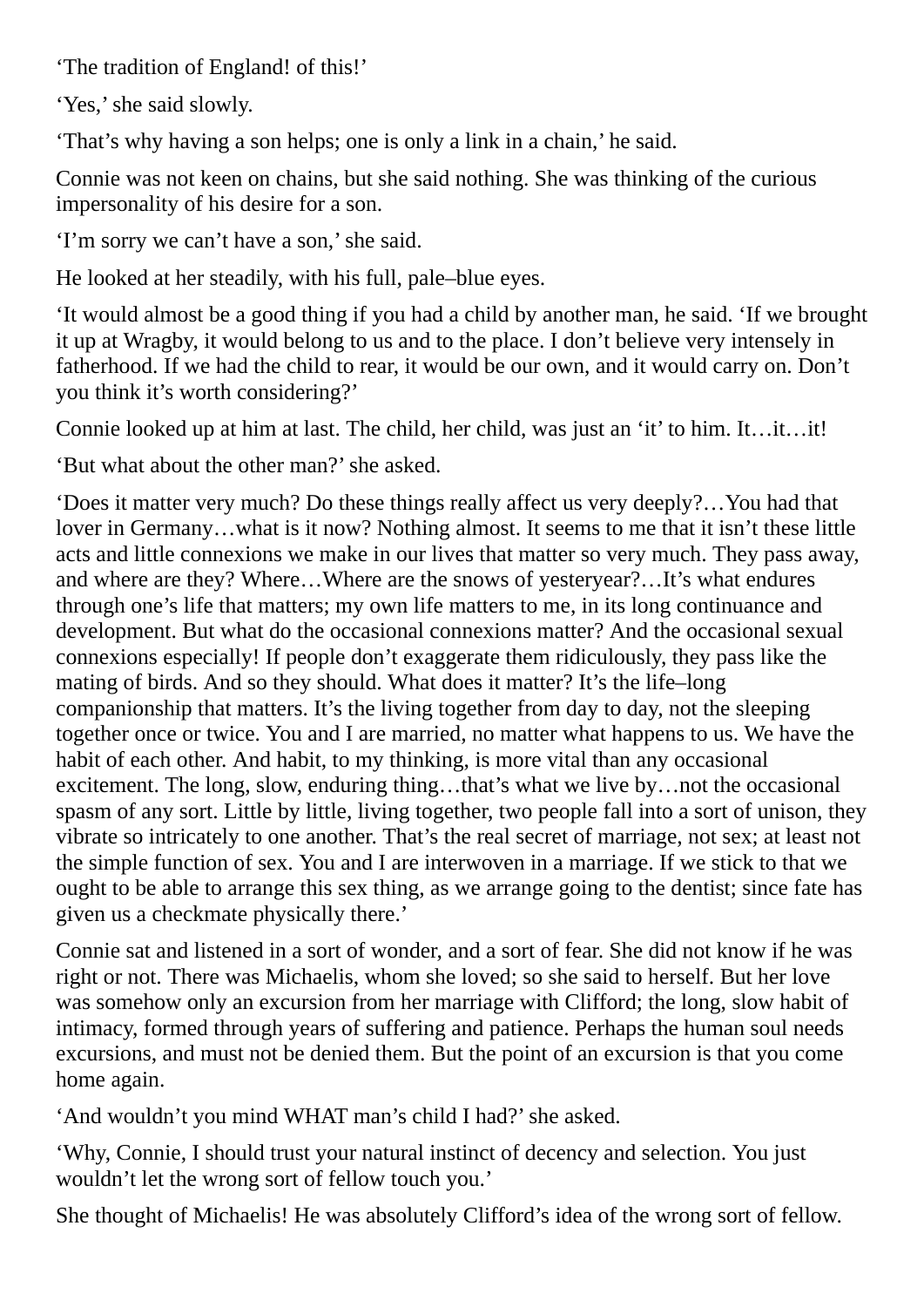'But men and women may have different feelings about the wrong sort of fellow,'she said.

'No,' he replied. 'You care for me. I don't believe you would ever care for a man who was purely antipathetic to me. Your rhythm wouldn't let you.'

She was silent. Logic might be unanswerable because it was so absolutely wrong.

'And should you expect me to tell you?'she asked, glancing up at him almost furtively.

'Not at all, I'd better not know…But you do agree with me, don't you, that the casual sex thing is nothing, compared to the long life lived together? Don't you think one can just subordinate the sex thing to the necessities of a long life? Just use it, since that's what we're driven to? After all, do these temporary excitements matter? Isn't the whole problem of life the slow building up of an integral personality, through the years? living an integrated life? There's no point in a disintegrated life. If lack of sex is going to disintegrate you, then go out and have a love–affair. If lack of a child is going to disintegrate you, then have a child if you possibly can. But only do these things so that you have an integrated life, that makes a long harmonious thing. And you and I can do that together…don't you think?…if we adapt ourselves to the necessities, and at the same time weave the adaptation together into a piece with our steadily–lived life. Don't you agree?'

Connie was a little overwhelmed by his words. She knew he was right theoretically. But when she actually touched her steadily–lived life with him she…hesitated. Was it actually her destiny to go on weaving herself into his life all the rest of her life? Nothing else?

Was it just that? She was to be content to weave a steady life with him, all one fabric, but perhaps brocaded with the occasional flower of an adventure. But how could she know what she would feel next year? How could one ever know? How could one say Yes? for years and years? The little yes, gone on a breath! Why should one be pinned down by that butterfly word? Of course it had to flutter away and be gone, to be followed by other yes's and no's! Like the straying of butterflies.

'I think you're right, Clifford. And as far as I can see I agree with you. Only life may turn quite a new face on it all.'

'But until life turns a new face on it all, you do agree?'

'Oh yes! I think I do, really.'

She was watching a brown spaniel that had run out of a side–path, and was looking towards them with lifted nose, making a soft, fluffy bark. A man with a gun strode swiftly, softly out after the dog, facing their way as if about to attack them; then stopped instead, saluted, and was turning downhill. It was only the new game–keeper, but he had frightened Connie, he seemed to emerge with such a swift menace. That was how she had seen him, like the sudden rush of a threat out of nowhere.

He was a man in dark green velveteens and gaiters…the old style, with a red face and red moustache and distant eyes. He was going quickly downhill.

'Mellors!' called Clifford.

The man faced lightly round, and saluted with a quick little gesture, a soldier!

'Will you turn the chair round and get it started? That makes it easier,'said Clifford.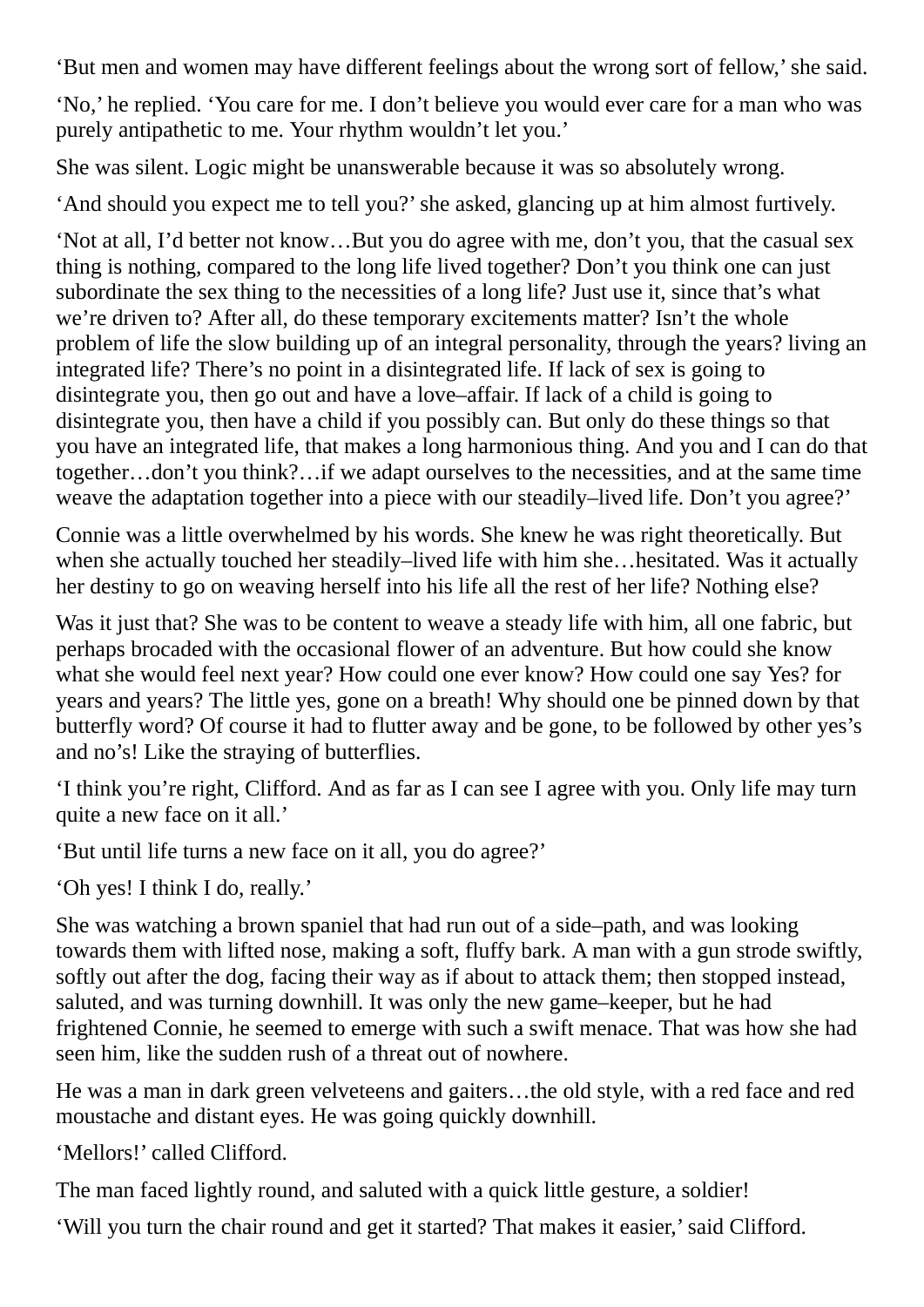The man at once slung his gun over his shoulder, and came forward with the same curious swift, yet soft movements, as if keeping invisible. He was moderately tall and lean, and was silent. He did not look at Connie at all, only at the chair.

'Connie, this is the new game–keeper, Mellors. You haven't spoken to her ladyship yet, Mellors?'

'No, Sir!' came the ready, neutral words.

The man lifted his hat as he stood, showing his thick, almost fair hair. He stared straight into Connie's eyes, with a perfect, fearless, impersonal look, as if he wanted to see what she was like. He made her feel shy. She bent her head to him shyly, and he changed his hat to his left hand and made her a slight bow, like a gentleman; but he said nothing at all. He remained for a moment still, with his hat in his hand.

'But you've been here some time, haven't you?' Connie said to him.

'Eight months, Madam…your Ladyship!' he corrected himself calmly.

'And do you like it?'

She looked him in the eyes. His eyes narrowed a little, with irony, perhaps with impudence.

'Why, yes, thank you, your Ladyship! I was reared here…'

He gave another slight bow, turned, put his hat on, and strode to take hold of the chair. His voice on the last words had fallen into the heavy broad drag of the dialect…perhaps also in mockery, because there had been no trace of dialect before. He might almost be a gentleman. Anyhow, he was a curious, quick, separate fellow, alone, but sure of himself.

Clifford started the little engine, the man carefully turned the chair, and set it nose– forwards to the incline that curved gently to the dark hazel thicket.

'Is that all then, Sir Clifford?' asked the man.

'No, you'd better come along in case she sticks. The engine isn't really strong enough for the uphill work.' The man glanced round for his dog…a thoughtful glance. The spaniel looked at him and faintly moved its tail. A little smile, mocking or teasing her, yet gentle, came into his eyes for a moment, then faded away, and his face was expressionless. They went fairly quickly down the slope, the man with his hand on the rail of the chair, steadying it. He looked like a free soldier rather than a servant. And something about him reminded Connie of Tommy Dukes.

When they came to the hazel grove, Connie suddenly ran forward, and opened the gate into the park. As she stood holding it, the two men looked at her in passing, Clifford critically, the other man with a curious, cool wonder; impersonally wanting to see what she looked like. And she saw in his blue, impersonal eyes a look of suffering and detachment, yet a certain warmth. But why was he so aloof, apart?

Clifford stopped the chair, once through the gate, and the man came quickly, courteously, to close it.

'Why did you run to open?' asked Clifford in his quiet, calm voice, that showed he was displeased. 'Mellors would have done it.'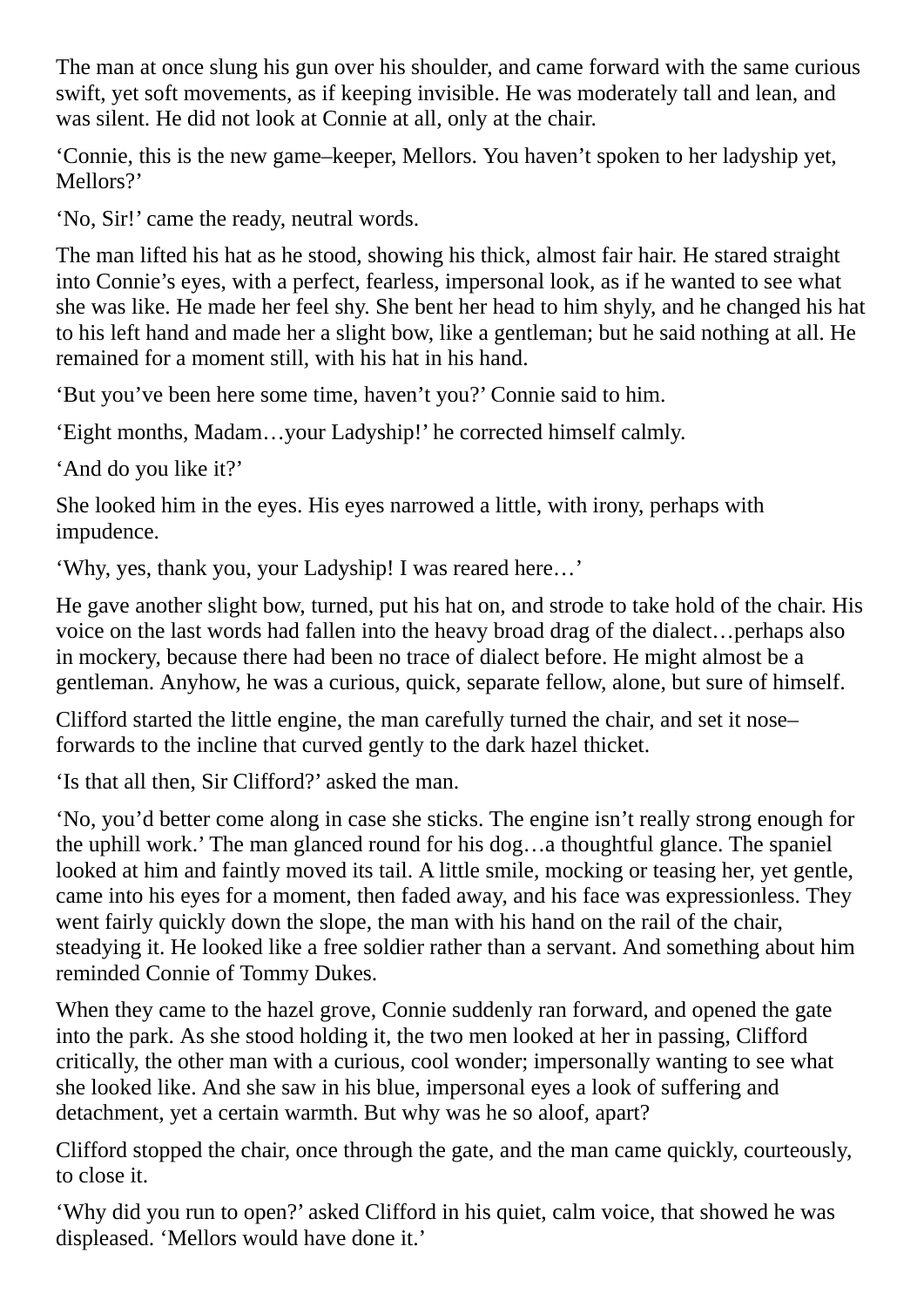'I thought you would go straight ahead,'said Connie.

'And leave you to run after us?' said Clifford.

'Oh, well, I like to run sometimes!'

Mellors took the chair again, looking perfectly unheeding, yet Connie felt he noted everything. As he pushed the chair up the steepish rise of the knoll in the park, he breathed rather quickly, through parted lips. He was rather frail really. Curiously full of vitality, but a little frail and quenched. Her woman's instinct sensed it.

Connie fell back, let the chair go on. The day had greyed over; the small blue sky that had poised low on its circular rims of haze was closed in again, the lid was down, there was a raw coldness. It was going to snow. All grey, all grey! the world looked worn out.

The chair waited at the top of the pink path. Clifford looked round for Connie.

'Not tired, are you?' he said.

'Oh, no!' she said.

But she was. A strange, weary yearning, a dissatisfaction had started in her. Clifford did not notice: those were not things he was aware of. But the stranger knew. To Connie, everything in her world and life seemed worn out, and her dissatisfaction was older than the hills.

They came to the house, and around to the back, where there were no steps. Clifford managed to swing himself over on to the low, wheeled house–chair; he was very strong and agile with his arms. Then Connie lifted the burden of his dead legs after him.

The keeper, waiting at attention to be dismissed, watched everything narrowly, missing nothing. He went pale, with a sort of fear, when he saw Connie lifting the inert legs of the man in her arms, into the other chair, Clifford pivoting round as she did so. He was frightened.

'Thanks, then, for the help, Mellors,'said Clifford casually, as he began to wheel down the passage to the servants' quarters.

'Nothing else, Sir?' came the neutral voice, like one in a dream.

'Nothing, good morning!'

'Good morning, Sir.'

'Good morning! it was kind of you to push the chair up that hill…I hope it wasn't heavy for you,'said Connie, looking back at the keeper outside the door.

His eyes came to hers in an instant, as if wakened up. He was aware of her.

'Oh no, not heavy!' he said quickly. Then his voice dropped again into the broad sound of the vernacular: 'Good mornin' to your Ladyship!'

'Who is your game–keeper?' Connie asked at lunch.

'Mellors! You saw him,' said Clifford.

'Yes, but where did he come from?'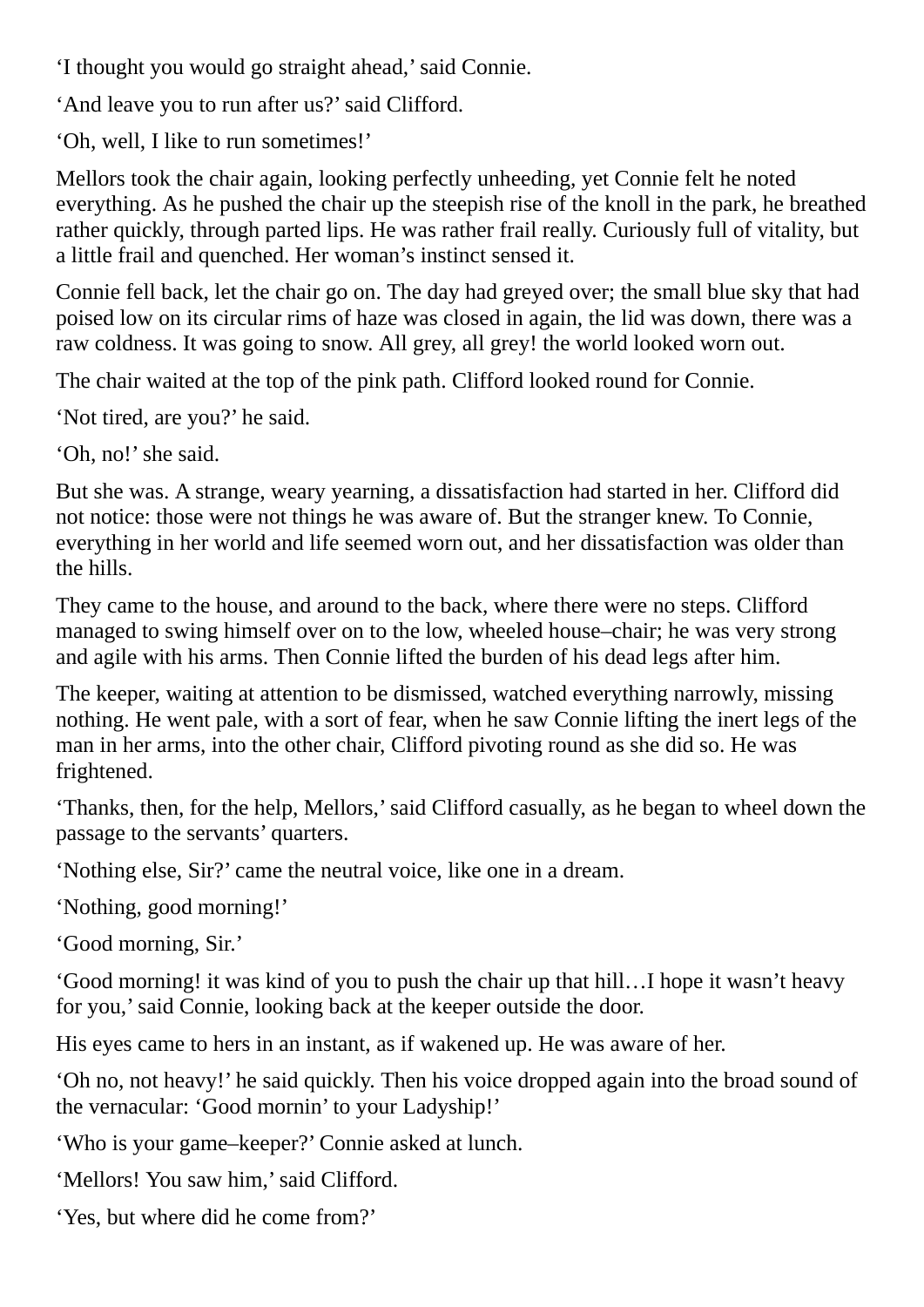'Nowhere! He was a Tevershall boy…son of a collier, I believe.'

'And was he a collier himself?'

'Blacksmith on the pit–bank, I believe: overhead smith. But he was keeper here for two years before the war…before he joined up. My father always had a good opinion of him, so when he came back, and went to the pit for a blacksmith's job, I just took him back here as keeper. I was really very glad to get him…its almost impossible to find a good man round here for a gamekeeper…and it needs a man who knows the people.'

'And isn't he married?'

'He was. But his wife went off with…with various men…but finally with a collier at Stacks Gate, and I believe she's living there still.'

'So this man is alone?'

'More or less! He has a mother in the village…and a child, I believe.'

Clifford looked at Connie, with his pale, slightly prominent blue eyes, in which a certain vagueness was coming. He seemed alert in the foreground, but the background was like the Midlands atmosphere, haze, smoky mist. And the haze seemed to be creeping forward. So when he stared at Connie in his peculiar way, giving her his peculiar, precise information, she felt all the background of his mind filling up with mist, with nothingness. And it frightened her. It made him seem impersonal, almost to idiocy.

And dimly she realized one of the great laws of the human soul: that when the emotional soul receives a wounding shock, which does not kill the body, the soul seems to recover as the body recovers. But this is only appearance. It is really only the mechanism of the re– assumed habit. Slowly, slowly the wound to the soul begins to make itself felt, like a bruise, which only slowly deepens its terrible ache, till it fills all the psyche. And when we think we have recovered and forgotten, it is then that the terrible after–effects have to be encountered at their worst.

So it was with Clifford. Once he was 'well', once he was back at Wragby, and writing his stories, and feeling sure of life, in spite of all, he seemed to forget, and to have recovered all his equanimity. But now, as the years went by, slowly, slowly, Connie felt the bruise of fear and horror coming up, and spreading in him. For a time it had been so deep as to be numb, as it were non–existent. Now slowly it began to assert itself in a spread of fear, almost paralysis. Mentally he still was alert. But the paralysis, the bruise of the too–great shock, was gradually spreading in his affective self.

And as it spread in him, Connie felt it spread in her. An inward dread, an emptiness, an indifference to everything gradually spread in her soul. When Clifford was roused, he could still talk brilliantly and, as it were, command the future: as when, in the wood, he talked about her having a child, and giving an heir to Wragby. But the day after, all the brilliant words seemed like dead leaves, crumpling up and turning to powder, meaning really nothing, blown away on any gust of wind. They were not the leafy words of an effective life, young with energy and belonging to the tree. They were the hosts of fallen leaves of a life that is ineffectual.

So it seemed to her everywhere. The colliers at Tevershall were talking again of a strike,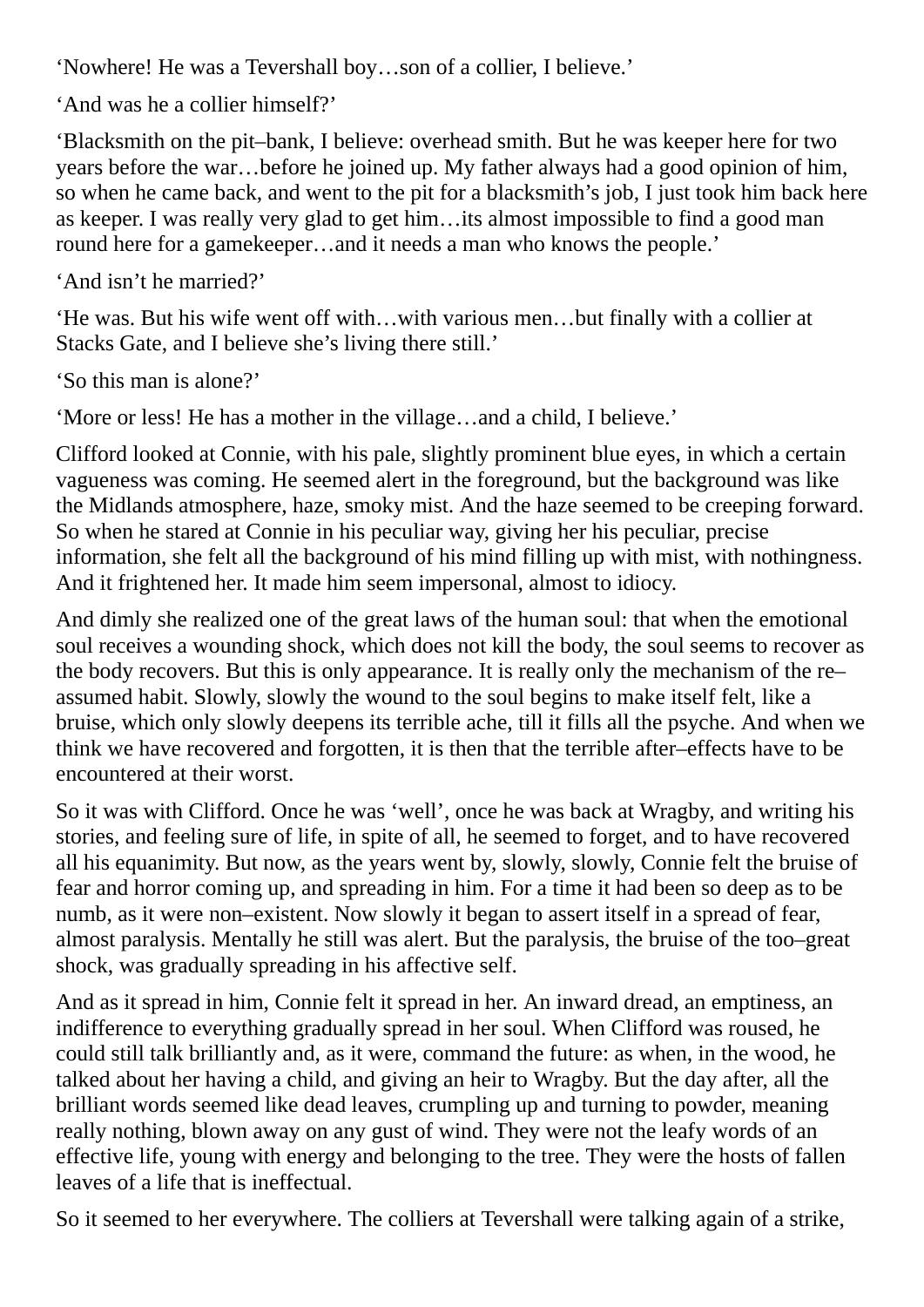and it seemed to Connie there again it was not a manifestation of energy, it was the bruise of the war that had been in abeyance, slowly rising to the surface and creating the great ache of unrest, and stupor of discontent. The bruise was deep, deep, deep…the bruise of the false inhuman war. It would take many years for the living blood of the generations to dissolve the vast black clot of bruised blood, deep inside their souls and bodies. And it would need a new hope.

Poor Connie! As the years drew on it was the fear of nothingness In her life that affected her. Clifford's mental life and hers gradually began to feel like nothingness. Their marriage, their integrated life based on a habit of intimacy, that he talked about: there were days when it all became utterly blank and nothing. It was words, just so many words. The only reality was nothingness, and over it a hypocrisy of words.

There was Clifford's success: the bitch–goddess! It was true he was almost famous, and his books brought him in a thousand pounds. His photograph appeared everywhere. There was a bust of him in one of the galleries, and a portrait of him in two galleries. He seemed the most modern of modern voices. With his uncanny lame instinct for publicity, he had become in four or five years one of the best known of the young 'intellectuals'. Where the intellect came in, Connie did not quite see. Clifford was really clever at that slightly humorous analysis of people and motives which leaves everything in bits at the end. But it was rather like puppies tearing the sofa cushions to bits; except that it was not young and playful, but curiously old, and rather obstinately conceited. It was weird and it was nothing. This was the feeling that echoed and re–echoed at the bottom of Connie's soul: it was all flag, a wonderful display of nothingness; At the same time a display. A display! a display! a display!

Michaelis had seized upon Clifford as the central figure for a play; already he had sketched in the plot, and written the first act. For Michaelis was even better than Clifford at making a display of nothingness. It was the last bit of passion left in these men: the passion for making a display. Sexually they were passionless, even dead. And now it was not money that Michaelis was after. Clifford had never been primarily out for money, though he made it where he could, for money is the seal and stamp of success. And success was what they wanted. They wanted, both of them, to make a real display…a man's own very display of himself that should capture for a time the vast populace.

It was strange…the prostitution to the bitch–goddess. To Connie, since she was really outside of it, and since she had grown numb to the thrill of it, it was again nothingness. Even the prostitution to the bitch–goddess was nothingness, though the men prostituted themselves innumerable times. Nothingness even that.

Michaelis wrote to Clifford about the play. Of course she knew about it long ago. And Clifford was again thrilled. He was going to be displayed again this time, somebody was going to display him, and to advantage. He invited Michaelis down to Wragby with Act I.

Michaelis came: in summer, in a pale–coloured suit and white suede gloves, with mauve orchids for Connie, very lovely, and Act I was a great success. Even Connie was thrilled… thrilled to what bit of marrow she had left. And Michaelis, thrilled by his power to thrill, was really wonderful…and quite beautiful, in Connie's eyes. She saw in him that ancient motionlessness of a race that can't be disillusioned any more, an extreme, perhaps, of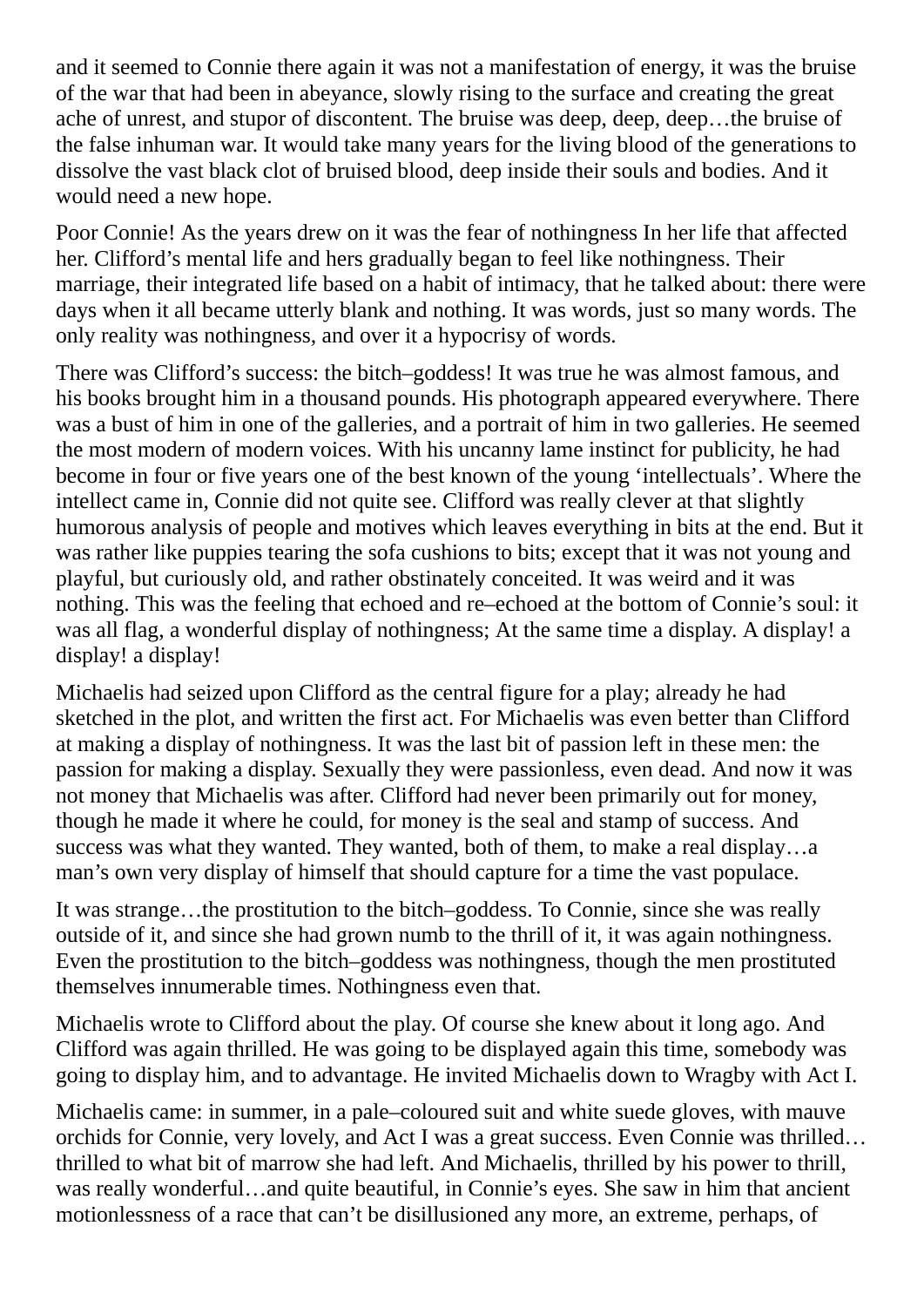impurity that is pure. On the far side of his supreme prostitution to the bitch–goddess he seemed pure, pure as an African ivory mask that dreams impurity into purity, in its ivory curves and planes.

His moment of sheer thrill with the two Chatterleys, when he simply carried Connie and Clifford away, was one of the supreme moments of Michaelis' life. He had succeeded: he had carried them away. Even Clifford was temporarily in love with him...if that is the way one can put it.

So next morning Mick was more uneasy than ever; restless, devoured, with his hands restless in his trousers pockets. Connie had not visited him in the night…and he had not known where to find her. Coquetry!…at his moment of triumph.

He went up to her sitting–room in the morning. She knew he would come. And his restlessness was evident. He asked her about his play…did she think it good? He had to hear it praised: that affected him with the last thin thrill of passion beyond any sexual orgasm. And she praised it rapturously. Yet all the while, at the bottom of her soul, she knew it was nothing.

'Look here!' he said suddenly at last. 'Why don't you and I make a clean thing of it? Why don't we marry?'

'But I am married,'she said, amazed, and yet feeling nothing.

'Oh that!…he'll divorce you all right…Why don't you and I marry? I want to marry. I know it would be the best thing for me…marry and lead a regular life. I lead the deuce of a life, simply tearing myself to pieces. Look here, you and I, we're made for one another…hand and glove. Why don't we marry? Do you see any reason why we shouldn't?'

Connie looked at him amazed: and yet she felt nothing. These men, they were all alike, they left everything out. They just went off from the top of their heads as if they were squibs, and expected you to be carried heavenwards along with their own thin sticks.

'But I am married already,'she said. 'I can't leave Clifford, you know.'

'Why not? but why not?' he cried. 'He'll hardly know you've gone, after six months. He doesn't know that anybody exists, except himself. Why the man has no use for you at all, as far as I can see; he's entirely wrapped up in himself.'

Connie felt there was truth in this. But she also felt that Mick was hardly making a display of selflessness.

'Aren't all men wrapped up in themselves?'she asked.

'Oh, more or less, I allow. A man's got to be, to get through. But that's not the point. The point is, what sort of a time can a man give a woman? Can he give her a damn good time, or can't he? If he can't he's no right to the woman…' He paused and gazed at her with his full, hazel eyes, almost hypnotic. 'Now I consider,' he added, 'I can give a woman the darndest good time she can ask for. I think I can guarantee myself.'

'And what sort of a good time?' asked Connie, gazing on him still with a sort of amazement, that looked like thrill; and underneath feeling nothing at all.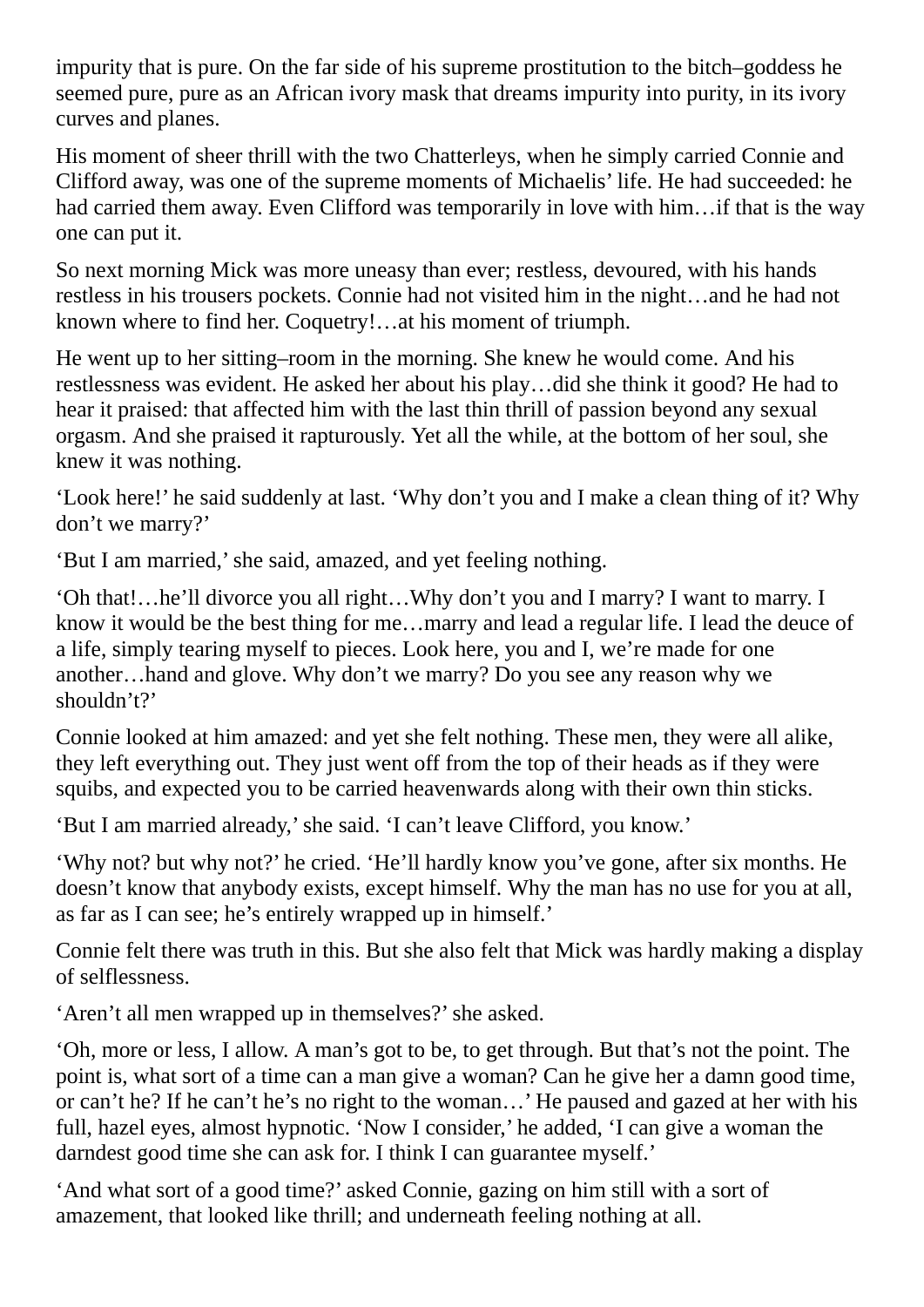'Every sort of a good time, damn it, every sort! Dress, jewels up to a point, any nightclub you like, know anybody you want to know, live the pace…travel and be somebody wherever you go…Darn it, every sort of good time.'

He spoke it almost in a brilliancy of triumph, and Connie looked at him as if dazzled, and really feeling nothing at all. Hardly even the surface of her mind was tickled at the glowing prospects he offered her. Hardly even her most outside self responded, that at any other time would have been thrilled. She just got no feeling from it, she couldn't 'go off'. She just sat and stared and looked dazzled, and felt nothing, only somewhere she smelt the extraordinarily unpleasant smell of the bitch–goddess.

Mick sat on tenterhooks, leaning forward in his chair, glaring at her almost hysterically: and whether he was more anxious out of vanity for her to say Yes! or whether he was more panic–stricken for fear she SHOULD say Yes!—who can tell?

'I should have to think about it,'she said. 'I couldn't say now. It may seem to you Clifford doesn't count, but he does. When you think how disabled he is…'

'Oh damn it all! If a fellow's going to trade on his disabilities, I might begin to say how lonely I am, and always have been, and all the rest of the my–eye–Betty–Martin sob–stuff! Damn it all, if a fellow's got nothing but disabilities to recommend him…'

He turned aside, working his hands furiously in his trousers pockets. That evening he said to her:

'You're coming round to my room tonight, aren't you? I don't darn know where your room is.'

'All right!' she said.

He was a more excited lover that night, with his strange, small boy's frail nakedness. Connie found it impossible to come to her crisis before he had really finished his. And he roused a certain craving passion in her, with his little boy's nakedness and softness; she had to go on after he had finished, in the wild tumult and heaving of her loins, while he heroically kept himself up, and present in her, with all his will and self–offering, till she brought about her own crisis, with weird little cries.

When at last he drew away from her, he said, in a bitter, almost sneering little voice:

'You couldn't go off at the same time as a man, could you? You'd have to bring yourself off! You'd have to run the show!'

This little speech, at the moment, was one of the shocks of her life. Because that passive sort of giving himself was so obviously his only real mode of intercourse.

'What do you mean?'she said.

'You know what I mean. You keep on for hours after I've gone off…and I have to hang on with my teeth till you bring yourself off by your own exertions.'

She was stunned by this unexpected piece of brutality, at the moment when she was glowing with a sort of pleasure beyond words, and a sort of love for him. Because, after all, like so many modern men, he was finished almost before he had begun. And that forced the woman to be active.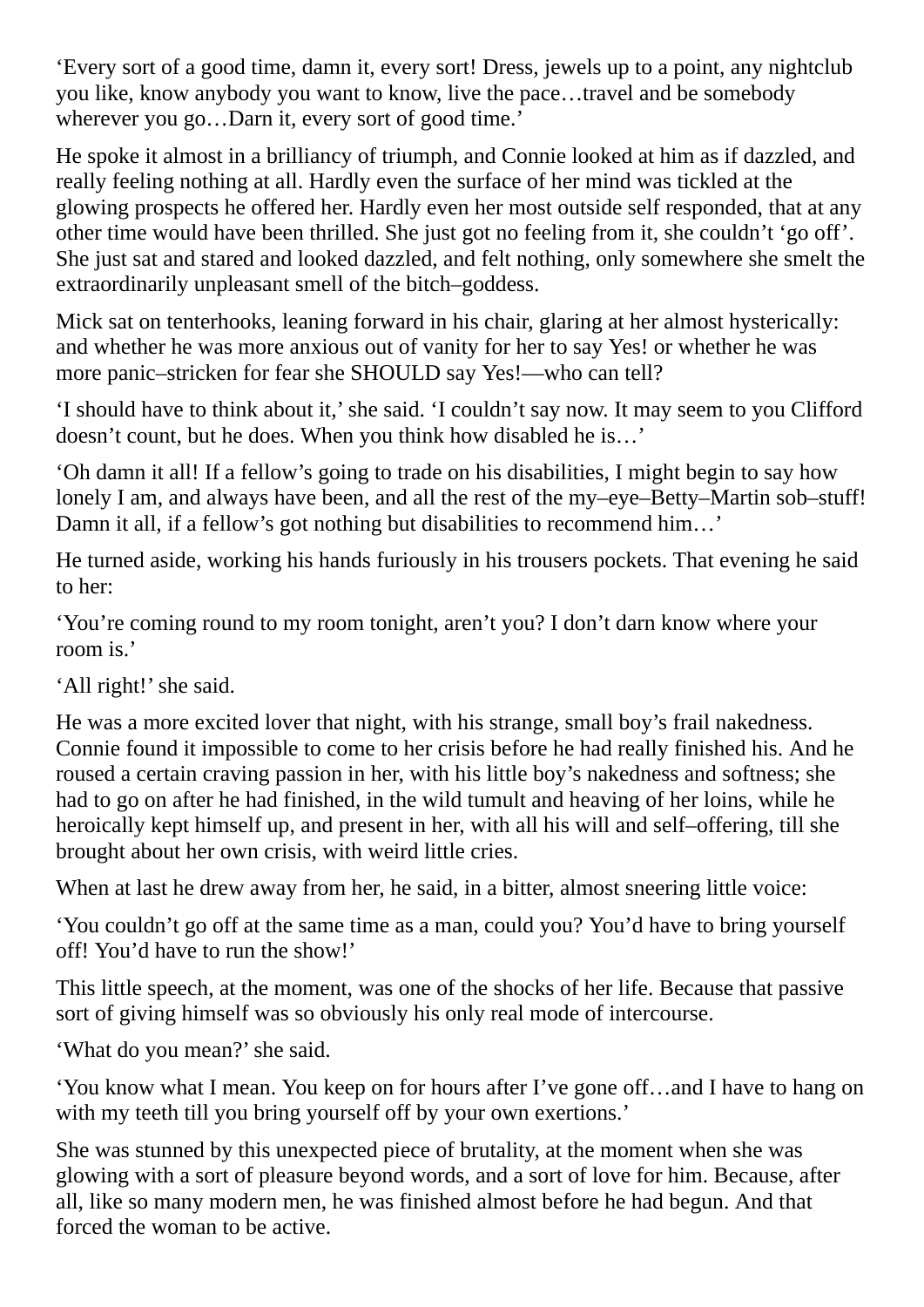'But you want me to go on, to get my own satisfaction?'she said.

He laughed grimly: 'I want it!' he said. 'That's good! I want to hang on with my teeth clenched, while you go for me!'

'But don't you?'she insisted.

He avoided the question. 'All the darned women are like that,' he said. 'Either they don't go off at all, as if they were dead in there…or else they wait till a chap's really done, and then they start in to bring themselves off, and a chap's got to hang on. I never had a woman yet who went off just at the same moment as I did.'

Connie only half heard this piece of novel, masculine information. She was only stunned by his feeling against her…his incomprehensible brutality. She felt so innocent.

'But you want me to have my satisfaction too, don't you?'she repeated.

'Oh, all right! I'm quite willing. But I'm darned if hanging on waiting for a woman to go off is much of a game for a man…'

This speech was one of the crucial blows of Connie's life. It killed something in her. She had not been so very keen on Michaelis; till he started it, she did not want him. It was as if she never positively wanted him. But once he had started her, it seemed only natural for her to come to her own crisis with him. Almost she had loved him for it…almost that night she loved him, and wanted to marry him.

Perhaps instinctively he knew it, and that was why he had to bring down the whole show with a smash; the house of cards. Her whole sexual feeling for him, or for any man, collapsed that night. Her life fell apart from his as completely as if he had never existed.

And she went through the days drearily. There was nothing now but this empty treadmill of what Clifford called the integrated life, the long living together of two people, who are in the habit of being in the same house with one another.

Nothingness! To accept the great nothingness of life seemed to be the one end of living. All the many busy and important little things that make up the grand sum–total of nothingness!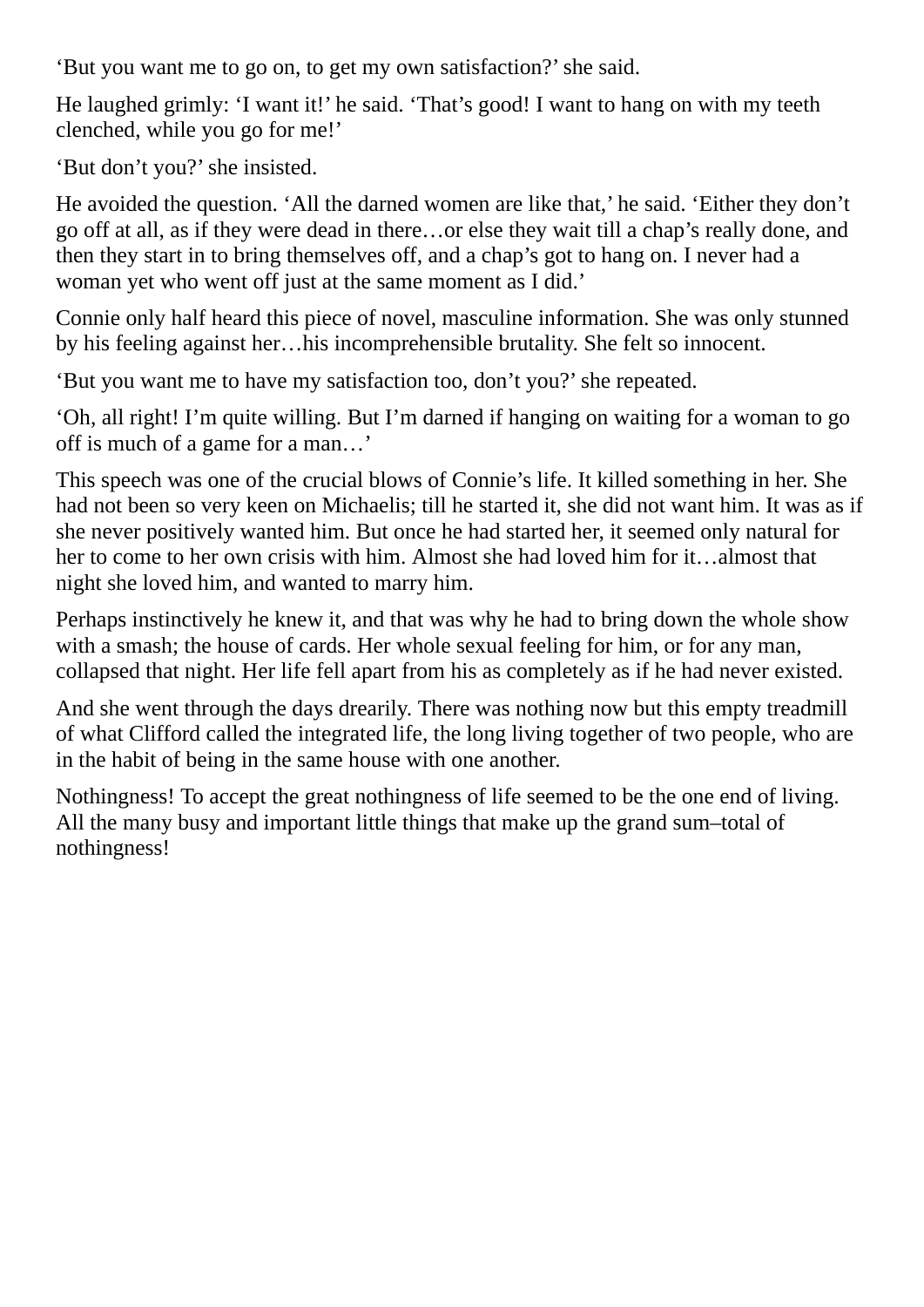## **CHAPTER 6**

'Why don't men and women really like one another nowadays?' Connie asked Tommy Dukes, who was more or less her oracle.

'Oh, but they do! I don't think since the human species was invented, there has ever been a time when men and women have liked one another as much as they do today. Genuine liking! Take myself. I really like women better than men; they are braver, one can be more frank with them.'

Connie pondered this.

'Ah, yes, but you never have anything to do with them!' she said.

'I? What am I doing but talking perfectly sincerely to a woman at this moment?'

'Yes, talking…'

'And what more could I do if you were a man, than talk perfectly sincerely to you?'

'Nothing perhaps. But a woman…'

'A woman wants you to like her and talk to her, and at the same time love her and desire her; and it seems to me the two things are mutually exclusive.'

'But they shouldn't be!'

'No doubt water ought not to be so wet as it is; it overdoes it in wetness. But there it is! I like women and talk to them, and therefore I don't love them and desire them. The two things don't happen at the same time in me.'

'I think they ought to.'

'All right. The fact that things ought to be something else than what they are, is not my department.

Connie considered this. 'It isn't true,'she said. 'Men can love women and talk to them. I don't see how they can love them WITHOUT talking, and being friendly and intimate. How can they?'

'Well,' he said, 'I don't know. What's the use of my generalizing? I only know my own case. I like women, but I don't desire them. I like talking to them; but talking to them, though it makes me intimate in one direction, sets me poles apart from them as far as kissing is concerned. So there you are! But don't take me as a general example, probably I'm just a special case: one of the men who like women, but don't love women, and even hate them if they force me into a pretence of love, or an entangled appearance.

'But doesn't it make you sad?'

'Why should it? Not a bit! I look at Charlie May, and the rest of the men who have affairs…No, I don't envy them a bit! If fate sent me a woman I wanted, well and good. Since I don't know any woman I want, and never see one…why, I presume I'm cold, and really LIKE some women very much.'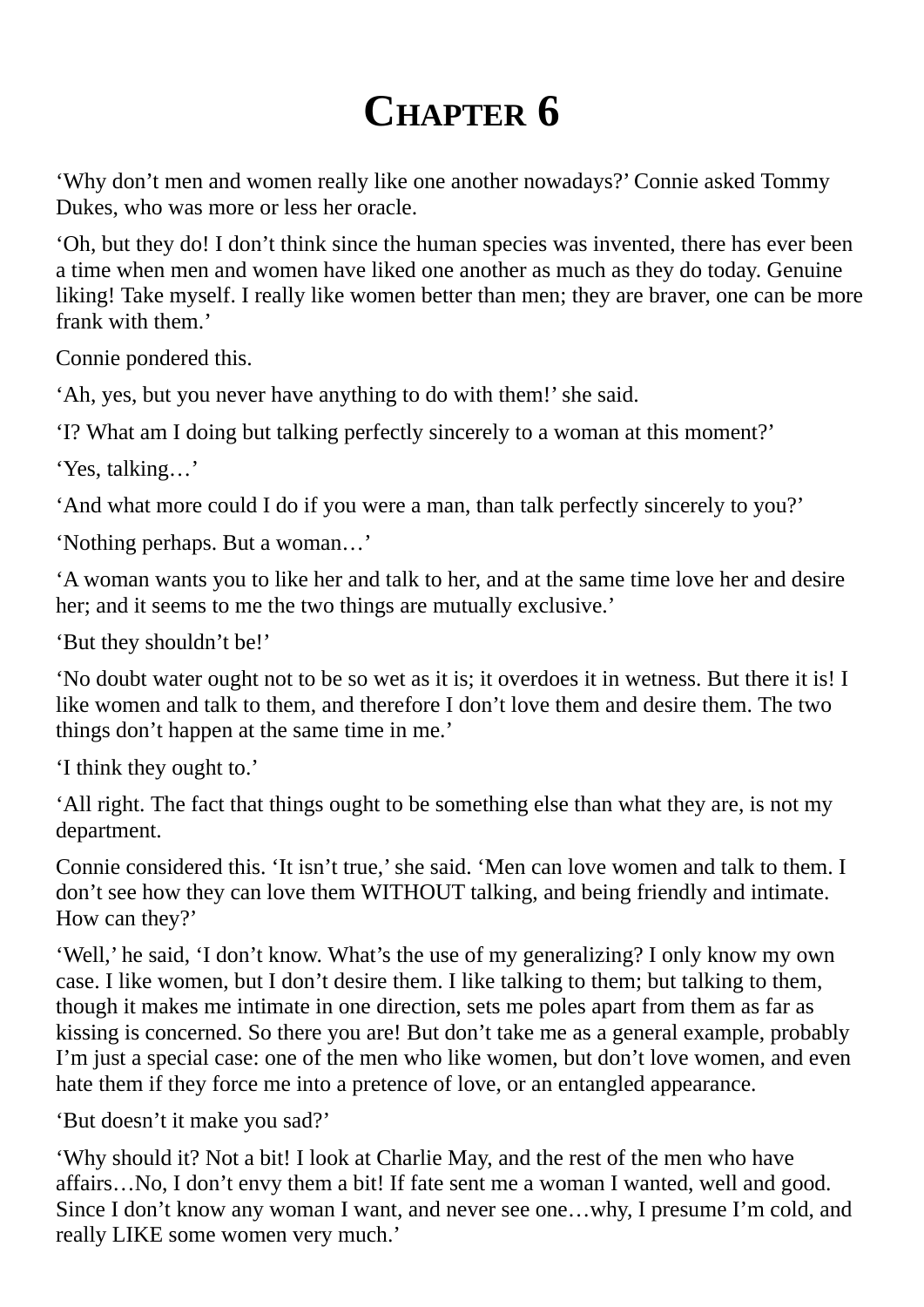'Do you like me?'

'Very much! And you see there's no question of kissing between us, is there?'

'None at all!'said Connie. 'But oughtn't there to be?'

'WHY, in God's name? I like Clifford, but what would you say if I went and kissed him?'

'But isn't there a difference?'

'Where does it lie, as far as we're concerned? We're all intelligent human beings, and the male and female business is in abeyance. Just in abeyance. How would you like me to start acting up like a continental male at this moment, and parading the sex thing?'

'I should hate it.'

'Well then! I tell you, if I'm really a male thing at all, I never run across the female of my species. And I don't miss her, I just like women. Who's going to force me into loving or pretending to love them, working up the sex game?'

'No, I'm not. But isn't something wrong?'

'You may feel it, I don't.'

'Yes, I feel something is wrong between men and women. A woman has no glamour for a man any more.'

'Has a man for a woman?'

She pondered the other side of the question.

'Not much,'she said truthfully.

'Then let's leave it all alone, and just be decent and simple, like proper human beings with one another. Be damned to the artificial sex–compulsion! I refuse it!'

Connie knew he was right, really. Yet it left her feeling so forlorn, so forlorn and stray. Like a chip on a dreary pond, she felt. What was the point, of her or anything?

It was her youth which rebelled. These men seemed so old and cold. Everything seemed old and cold. And Michaelis let one down so; he was no good. The men didn't want one; they just didn't really want a woman, even Michaelis didn't.

And the bounders who pretended they did, and started working the sex game, they were worse than ever.

It was just dismal, and one had to put up with it. It was quite true, men had no real glamour for a woman: if you could fool yourself into thinking they had, even as she had fooled herself over Michaelis, that was the best you could do. Meanwhile you just lived on and there was nothing to it. She understood perfectly well why people had cocktail parties, and jazzed, and Charlestoned till they were ready to drop. You had to take it out some way or other, your youth, or it ate you up. But what a ghastly thing, this youth! You felt as old as Methuselah, and yet the thing fizzed somehow, and didn't let you be comfortable. A mean sort of life! And no prospect! She almost wished she had gone off with Mick, and made her life one long cocktail party, and jazz evening. Anyhow that was better than just mooning yourself into the grave.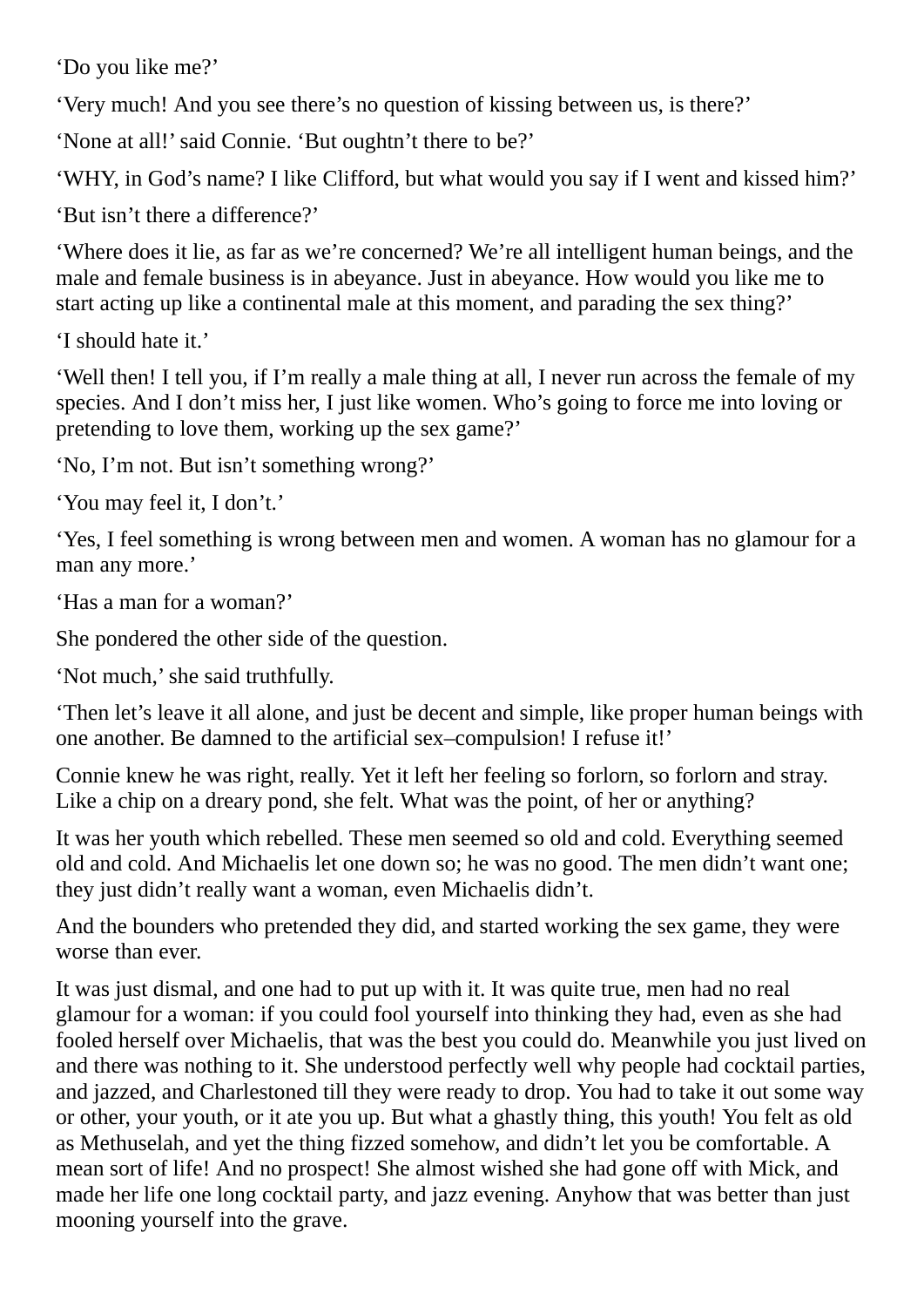On one of her bad days she went out alone to walk in the wood, ponderously, heeding nothing, not even noticing where she was. The report of a gun not far off startled and angered her.

Then, as she went, she heard voices, and recoiled. People! She didn't want people. But her quick ear caught another sound, and she roused; it was a child sobbing. At once she attended; someone was ill–treating a child. She strode swinging down the wet drive, her sullen resentment uppermost. She felt just prepared to make a scene.

Turning the corner, she saw two figures in the drive beyond her: the keeper, and a little girl in a purple coat and moleskin cap, crying.

'Ah, shut it up, tha false little bitch!' came the man's angry voice, and the child sobbed louder.

Constance strode nearer, with blazing eyes. The man turned and looked at her, saluting coolly, but he was pale with anger.

'What's the matter? Why is she crying?' demanded Constance, peremptory but a little breathless.

A faint smile like a sneer came on the man's face. 'Nay, yo mun ax 'er,' he replied callously, in broad vernacular.

Connie felt as if he had hit her in the face, and she changed colour. Then she gathered her defiance, and looked at him, her dark blue eyes blazing rather vaguely.

'I asked YOU,'she panted.

He gave a queer little bow, lifting his hat. 'You did, your Ladyship,' he said; then, with a return to the vernacular: 'but I canna tell yer.' And he became a soldier, inscrutable, only pale with annoyance.

Connie turned to the child, a ruddy, black–haired thing of nine or ten. 'What is it, dear? Tell me why you're crying!' she said, with the conventionalized sweetness suitable. More violent sobs, self–conscious. Still more sweetness on Connie's part.

'There, there, don't you cry! Tell me what they've done to you!'…an intense tenderness of tone. At the same time she felt in the pocket of her knitted jacket, and luckily found a sixpence.

'Don't you cry then!' she said, bending in front of the child. 'See what I've got for you!'

Sobs, snuffles, a fist taken from a blubbered face, and a black shrewd eye cast for a second on the sixpence. Then more sobs, but subduing. 'There, tell me what's the matter, tell me!' said Connie, putting the coin into the child's chubby hand, which closed over it.

'It's the…it's the…pussy!'

Shudders of subsiding sobs.

'What pussy, dear?'

After a silence the shy fist, clenching on sixpence, pointed into the bramble brake.

'There!'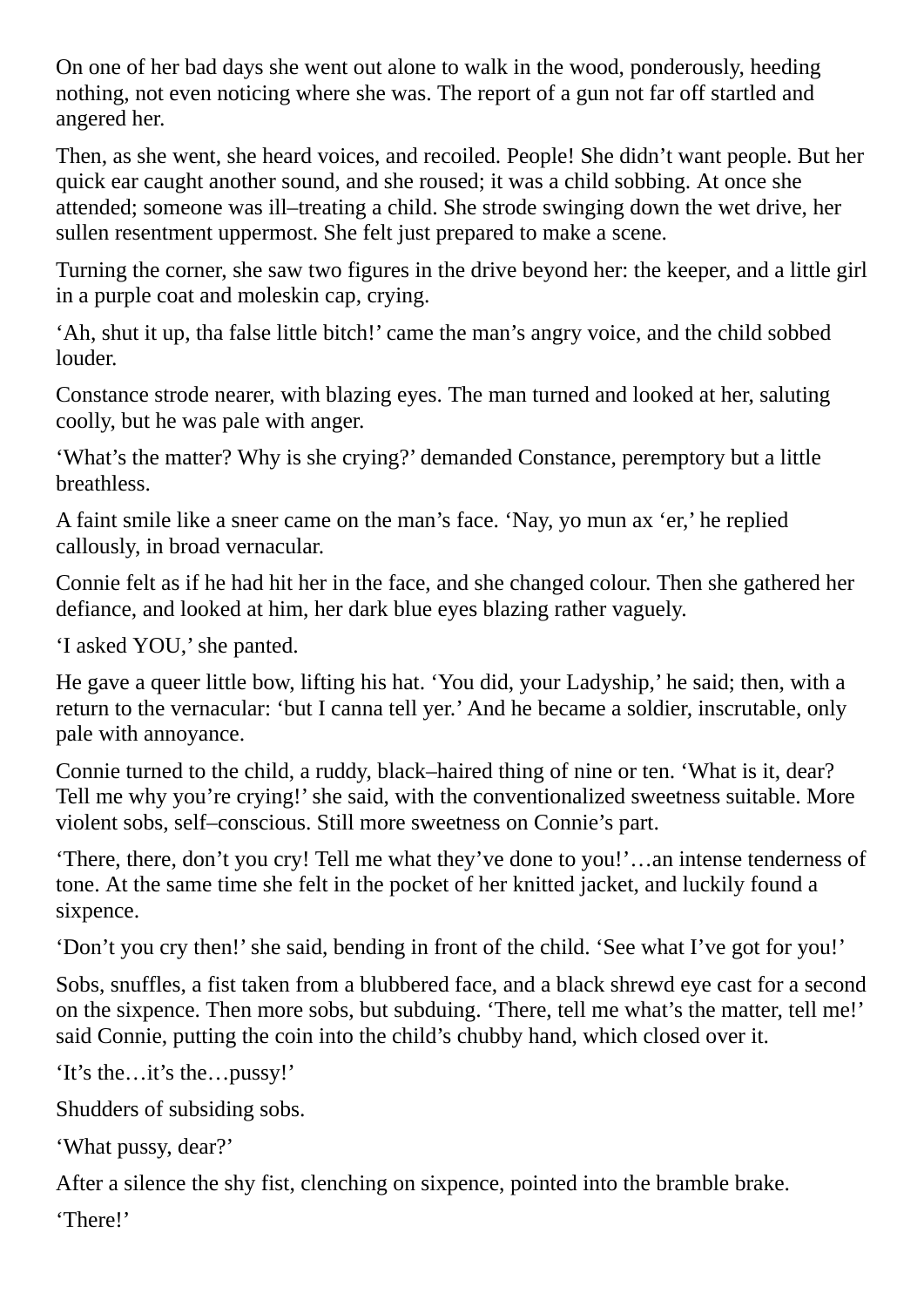Connie looked, and there, sure enough, was a big black cat, stretched out grimly, with a bit of blood on it.

'Oh!' she said in repulsion.

'A poacher, your Ladyship,'said the man satirically.

She glanced at him angrily. 'No wonder the child cried,' she said, 'if you shot it when she was there. No wonder she cried!'

He looked into Connie's eyes, laconic, contemptuous, not hiding his feelings. And again Connie flushed; she felt she had been making a scene, the man did not respect her.

'What is your name?'she said playfully to the child. 'Won't you tell me your name?'

Sniffs; then very affectedly in a piping voice: 'Connie Mellors!'

'Connie Mellors! Well, that's a nice name! And did you come out with your Daddy, and he shot a pussy? But it was a bad pussy!'

The child looked at her, with bold, dark eyes of scrutiny, sizing her up, and her condolence.

'I wanted to stop with my Gran,'said the little girl.

'Did you? But where is your Gran?'

The child lifted an arm, pointing down the drive. 'At th' cottidge.'

'At the cottage! And would you like to go back to her?'

Sudden, shuddering quivers of reminiscent sobs. 'Yes!'

'Come then, shall I take you? Shall I take you to your Gran? Then your Daddy can do what he has to do.' She turned to the man. 'It is your little girl, isn't it?'

He saluted, and made a slight movement of the head in affirmation.

'I suppose I can take her to the cottage?' asked Connie.

'If your Ladyship wishes.'

Again he looked into her eyes, with that calm, searching detached glance. A man very much alone, and on his own.

'Would you like to come with me to the cottage, to your Gran, dear?'

The child peeped up again. 'Yes!' she simpered.

Connie disliked her; the spoilt, false little female. Nevertheless she wiped her face and took her hand. The keeper saluted in silence.

'Good morning!'said Connie.

It was nearly a mile to the cottage, and Connie senior was well bored by Connie junior by the time the game–keeper's picturesque little home was in sight. The child was already as full to the brim with tricks as a little monkey, and so self–assured.

At the cottage the door stood open, and there was a rattling heard inside. Connie lingered, the child slipped her hand, and ran indoors.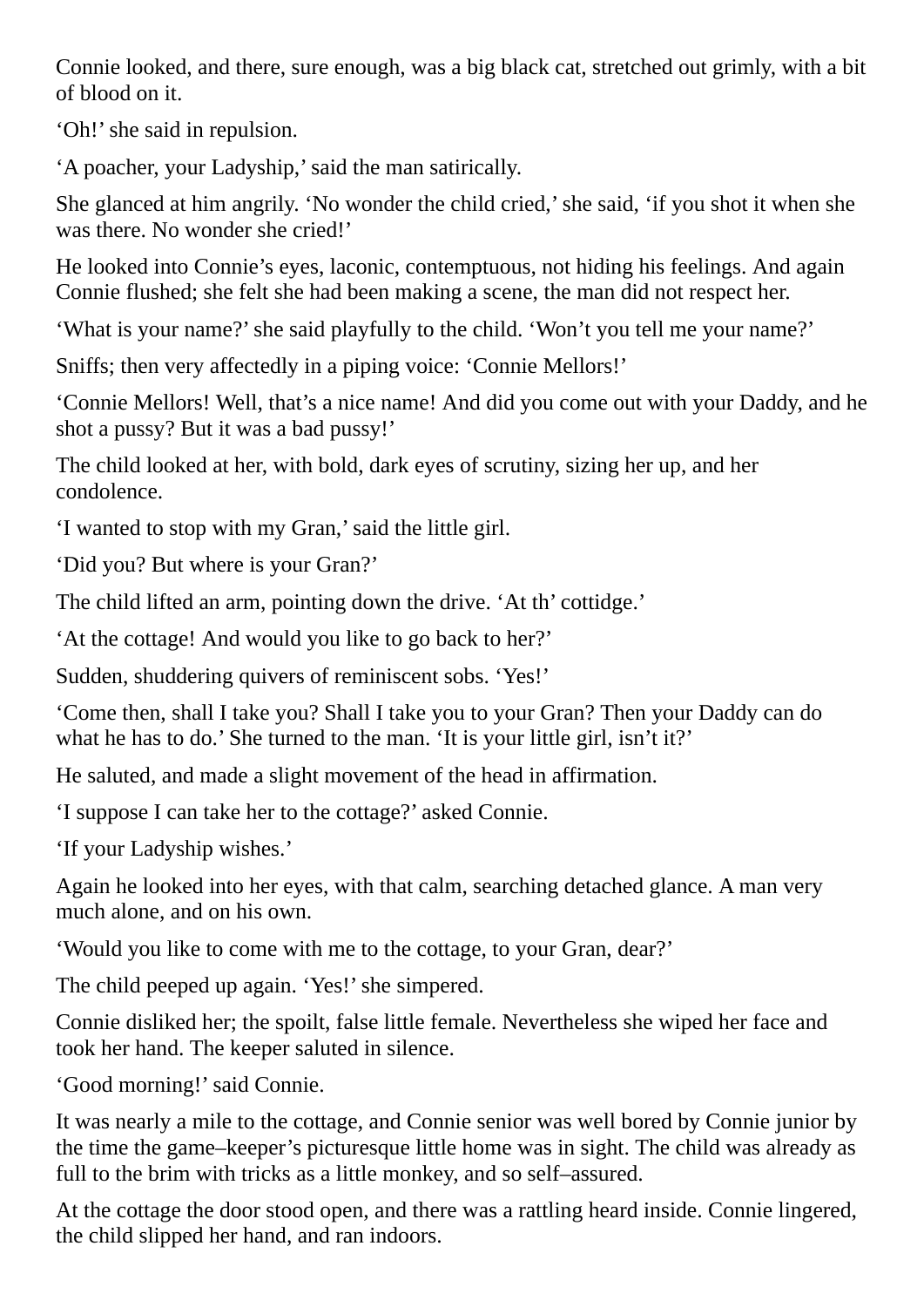'Gran! Gran!'

'Why, are yer back a'ready!'

The grandmother had been blackleading the stove, it was Saturday morning. She came to the door in her sacking apron, a blacklead–brush in her hand, and a black smudge on her nose. She was a little, rather dry woman.

'Why, whatever?'she said, hastily wiping her arm across her face as she saw Connie standing outside.

'Good morning!'said Connie. 'She was crying, so I just brought her home.'

The grandmother looked around swiftly at the child:

'Why, wheer was yer Dad?'

The little girl clung to her grandmother's skirts and simpered.

'He was there,'said Connie, 'but he'd shot a poaching cat, and the child was upset.'

'Oh, you'd no right t'ave bothered, Lady Chatterley, I'm sure! I'm sure it was very good of you, but you shouldn't 'ave bothered. Why, did ever you see!'—and the old woman turned to the child: 'Fancy Lady Chatterley takin' all that trouble over yer! Why, she shouldn't 'ave bothered!'

'It was no bother, just a walk,'said Connie smiling.

'Why, I'm sure 'twas very kind of you, I must say! So she was crying! I knew there'd be something afore they got far. She's frightened of 'im, that's wheer it is. Seems 'e's almost a stranger to 'er, fair a stranger, and I don't think they're two as'd hit it off very easy. He's got funny ways.'

Connie didn't know what to say.

'Look, Gran!'simpered the child.

The old woman looked down at the sixpence in the little girl's hand.

'An'sixpence an' all! Oh, your Ladyship, you shouldn't, you shouldn't. Why, isn't Lady Chatterley good to yer! My word, you're a lucky girl this morning!'

She pronounced the name, as all the people did: Chat'ley.—Isn't Lady Chat'ley GOOD to you!'—Connie couldn't help looking at the old woman's nose, and the latter again vaguely wiped her face with the back of her wrist, but missed the smudge.

Connie was moving away 'Well, thank you ever so much, Lady Chat'ley, I'm sure. Say thank you to Lady Chat'ley!'—this last to the child.

'Thank you,' piped the child.

'There's a dear!' laughed Connie, and she moved away, saying 'Good morning', heartily relieved to get away from the contact.

Curious, she thought, that that thin, proud man should have that little, sharp woman for a mother!

And the old woman, as soon as Connie had gone, rushed to the bit of mirror in the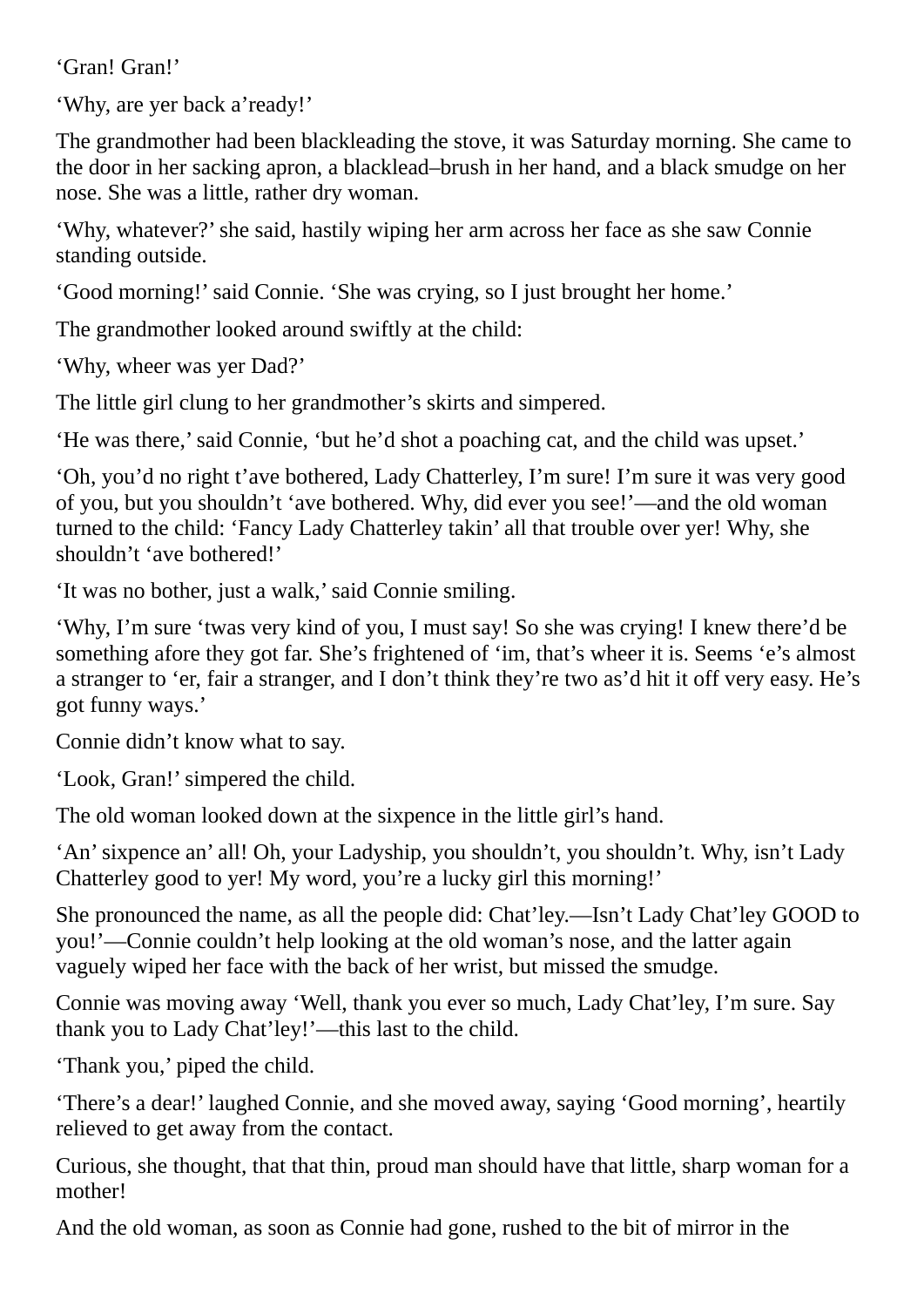scullery, and looked at her face. Seeing it, she stamped her foot with impatience. 'Of COURSE she had to catch me in my coarse apron, and a dirty face! Nice idea she'd get of me!'

Connie went slowly home to Wragby. 'Home!'…it was a warm word to use for that great, weary warren. But then it was a word that had had its day. It was somehow cancelled. All the great words, it seemed to Connie, were cancelled for her generation: love, joy, happiness, home, mother, father, husband, all these great, dynamic words were half dead now, and dying from day to day. Home was a place you lived in, love was a thing you didn't fool yourself about, joy was a word you applied to a good Charleston, happiness was a term of hypocrisy used to bluff other people, a father was an individual who enjoyed his own existence, a husband was a man you lived with and kept going in spirits. As for sex, the last of the great words, it was just a cocktail term for an excitement that bucked you up for a while, then left you more raggy than ever. Frayed! It was as if the very material you were made of was cheap stuff, and was fraying out to nothing.

All that really remained was a stubborn stoicism: and in that there was a certain pleasure. In the very experience of the nothingness of life, phase after phase, ÉTAPE after ÉTAPE, there was a certain grisly satisfaction. So that's THAT! Always this was the last utterance: home, love, marriage, Michaelis: So that's THAT! And when one died, the last words to life would be: So that's THAT!

Money? Perhaps one couldn't say the same there. Money one always wanted. Money, Success, the bitch–goddess, as Tommy Dukes persisted in calling it, after Henry James, that was a permanent necessity. You couldn't spend your last sou, and say finally: So that's THAT! No, if you lived even another ten minutes, you wanted a few more sous for something or other. Just to keep the business mechanically going, you needed money. You had to have it. Money you HAVE to have. You needn't really have anything else. So that's that!

Since, of course, it's not your own fault you are alive. Once you are alive, money is a necessity, and the only absolute necessity. All the rest you can get along without, at a pinch. But not money. Emphatically, that's THAT!

She thought of Michaelis, and the money she might have had with him; and even that she didn't want. She preferred the lesser amount which she helped Clifford to make by his writing. That she actually helped to make.—'Clifford and I together, we make twelve hundred a year out of writing'; so she put it to herself. Make money! Make it! Out of nowhere. Wring it out of the thin air! The last feat to be humanly proud of! The rest all– my–eye–Betty–Martin.

So she plodded home to Clifford, to join forces with him again, to make another story out of nothingness: and a story meant money. Clifford seemed to care very much whether his stories were considered first–class literature or not. Strictly, she didn't care. Nothing in it! said her father. Twelve hundred pounds last year! was the retort simple and final.

If you were young, you just set your teeth, and bit on and held on, till the money began to flow from the invisible; it was a question of power. It was a question of will; a subtle, subtle, powerful emanation of will out of yourself brought back to you the mysterious nothingness of money a word on a bit of paper. It was a sort of magic, certainly it was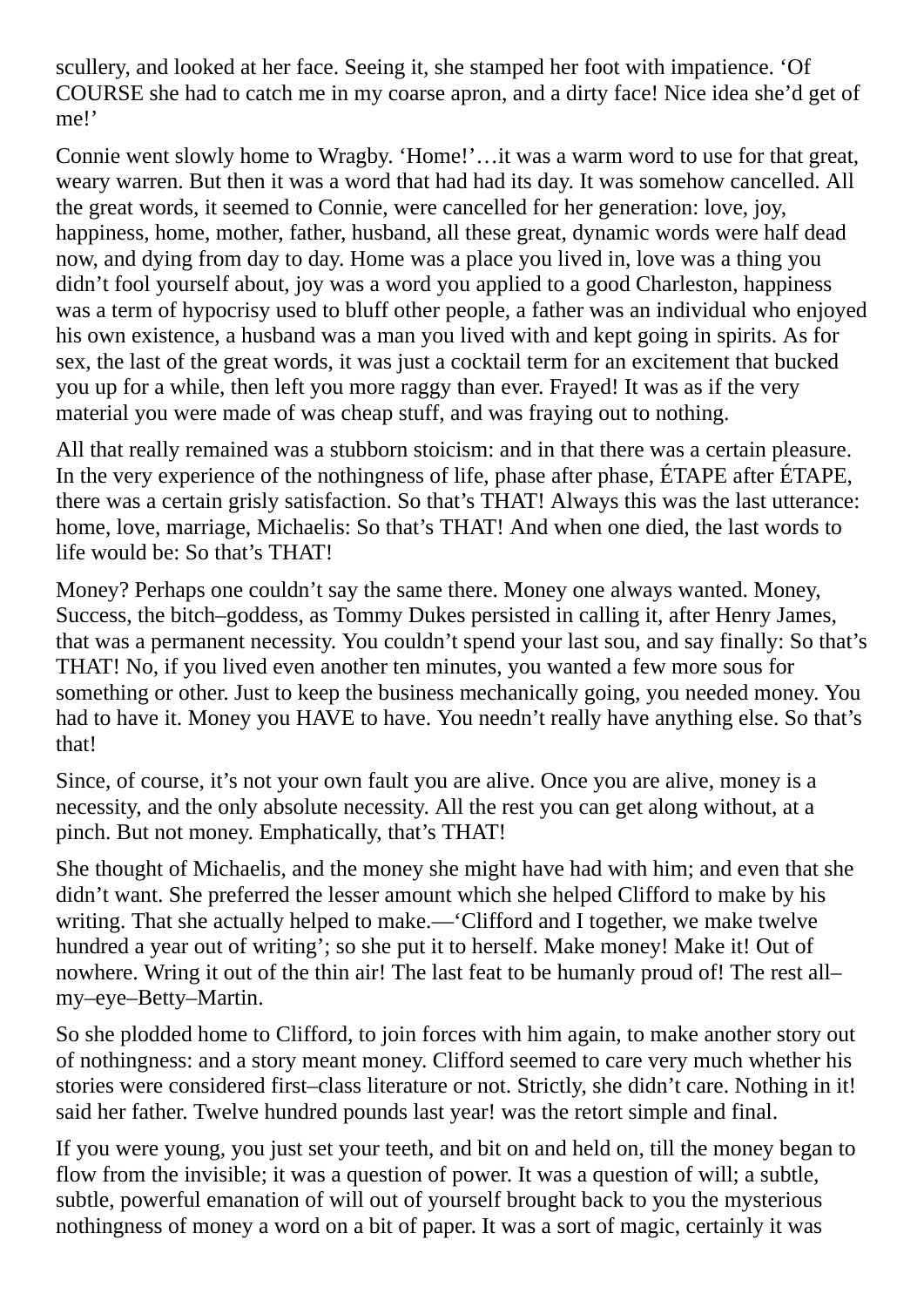triumph. The bitch–goddess! Well, if one had to prostitute oneself, let it be to a bitch– goddess! One could always despise her even while one prostituted oneself to her, which was good.

Clifford, of course, had still many childish taboos and fetishes. He wanted to be thought 'really good', which was all cock–a–hoopy nonsense. What was really good was what actually caught on. It was no good being really good and getting left with it. It seemed as if most of the 'really good' men just missed the bus. After all you only lived one life, and if you missed the bus, you were just left on the pavement, along with the rest of the failures.

Connie was contemplating a winter in London with Clifford, next winter. He and she had caught the bus all right, so they might as well ride on top for a bit, and show it.

The worst of it was, Clifford tended to become vague, absent, and to fall into fits of vacant depression. It was the wound to his psyche coming out. But it made Connie want to scream. Oh God, if the mechanism of the consciousness itself was going to go wrong, then what was one to do? Hang it all, one did one's bit! Was one to be let down ABSOLUTELY?

Sometimes she wept bitterly, but even as she wept she was saying to herself: Silly fool, wetting hankies! As if that would get you anywhere!

Since Michaelis, she had made up her mind she wanted nothing. That seemed the simplest solution of the otherwise insoluble. She wanted nothing more than what she'd got; only she wanted to get ahead with what she'd got: Clifford, the stories, Wragby, the Lady– Chatterley business, money and fame, such as it was…she wanted to go ahead with it all. Love, sex, all that sort of stuff, just water–ices! Lick it up and forget it. If you don't hang on to it in your mind, it's nothing. Sex especially…nothing! Make up your mind to it, and you've solved the problem. Sex and a cocktail: they both lasted about as long, had the same effect, and amounted to about the same thing.

But a child, a baby! That was still one of the sensations. She would venture very gingerly on that experiment. There was the man to consider, and it was curious, there wasn't a man in the world whose children you wanted. Mick's children! Repulsive thought! As lief have a child to a rabbit! Tommy Dukes? he was very nice, but somehow you couldn't associate him with a baby, another generation. He ended in himself. And out of all the rest of Clifford's pretty wide acquaintance, there was not a man who did not rouse her contempt, when she thought of having a child by him. There were several who would have been quite possible as lover, even Mick. But to let them breed a child on you! Ugh! Humiliation and abomination.

## So that was that!

Nevertheless, Connie had the child at the back of her mind. Wait! wait! She would sift the generations of men through her sieve, and see if she couldn't find one who would do. —'Go ye into the streets and by ways of Jerusalem, and see if you can find a MAN.' It had been impossible to find a man in the Jerusalem of the prophet, though there were thousands of male humans. But a MAN! C'EST UNE AUTRE CHOSE!

She had an idea that he would have to be a foreigner: not an Englishman, still less an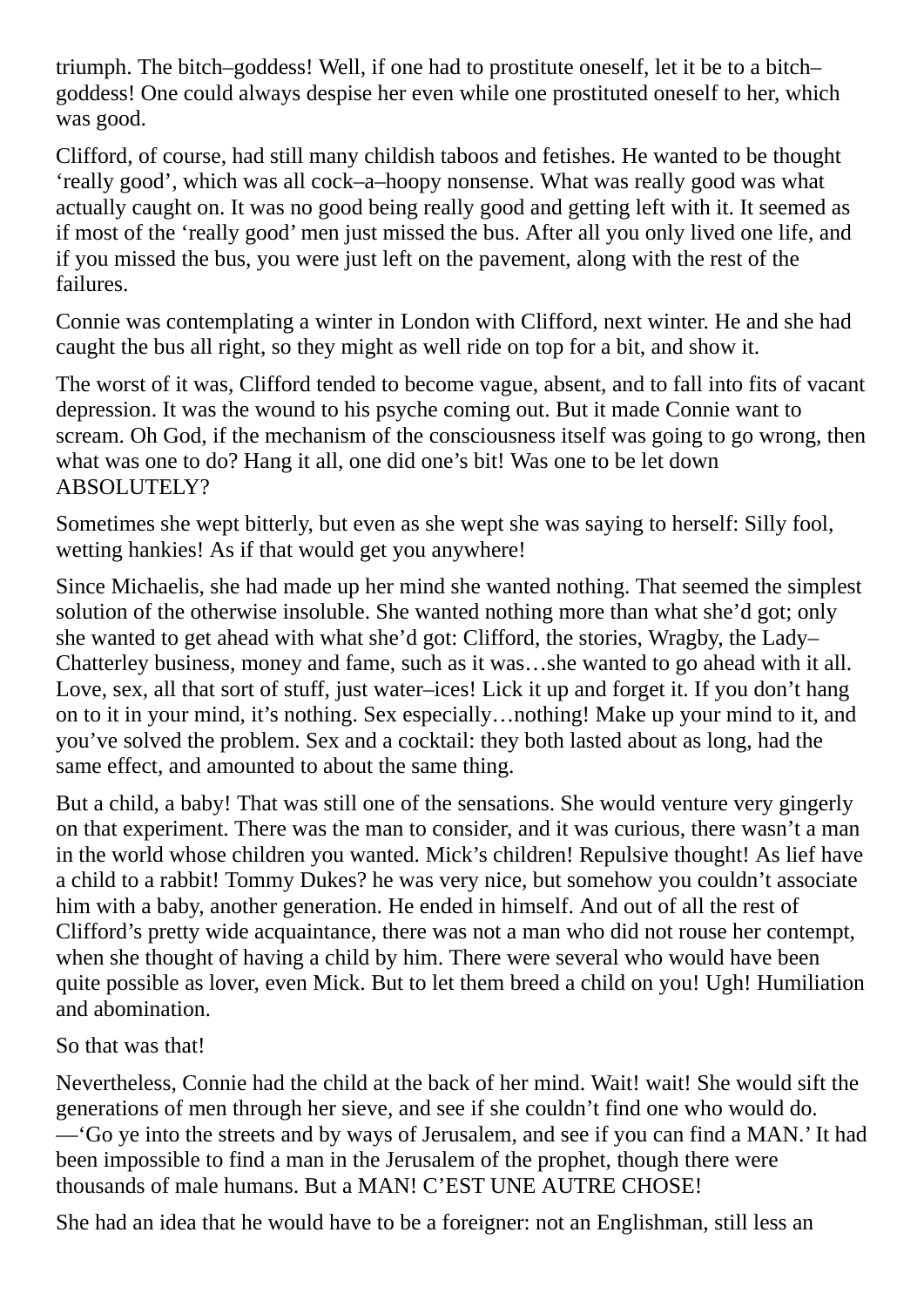Irishman. A real foreigner.

But wait! wait! Next winter she would get Clifford to London; the following winter she would get him abroad to the South of France, Italy. Wait! She was in no hurry about the child. That was her own private affair, and the one point on which, in her own queer, female way, she was serious to the bottom of her soul. She was not going to risk any chance comer, not she! One might take a lover almost at any moment, but a man who should beget a child on one…wait! wait! it's a very different matter.—'Go ye into the streets and byways of Jerusalem…' It was not a question of love; it was a question of a MAN. Why, one might even rather hate him, personally. Yet if he was the man, what would one's personal hate matter? This business concerned another part of oneself.

It had rained as usual, and the paths were too sodden for Clifford's chair, but Connie would go out. She went out alone every day now, mostly in the wood, where she was really alone. She saw nobody there.

This day, however, Clifford wanted to send a message to the keeper, and as the boy was laid up with influenza, somebody always seemed to have influenza at Wragby, Connie said she would call at the cottage.

The air was soft and dead, as if all the world were slowly dying. Grey and clammy and silent, even from the shuffling of the collieries, for the pits were working short time, and today they were stopped altogether. The end of all things!

In the wood all was utterly inert and motionless, only great drops fell from the bare boughs, with a hollow little crash. For the rest, among the old trees was depth within depth of grey, hopeless inertia, silence, nothingness.

Connie walked dimly on. From the old wood came an ancient melancholy, somehow soothing to her, better than the harsh insentience of the outer world. She liked the INWARDNESS of the remnant of forest, the unspeaking reticence of the old trees. They seemed a very power of silence, and yet a vital presence. They, too, were waiting: obstinately, stoically waiting, and giving off a potency of silence. Perhaps they were only waiting for the end; to be cut down, cleared away, the end of the forest, for them the end of all things. But perhaps their strong and aristocratic silence, the silence of strong trees, meant something else.

As she came out of the wood on the north side, the keeper's cottage, a rather dark, brown stone cottage, with gables and a handsome chimney, looked uninhabited, it was so silent and alone. But a thread of smoke rose from the chimney, and the little railed–in garden in the front of the house was dug and kept very tidy. The door was shut.

Now she was here she felt a little shy of the man, with his curious far–seeing eyes. She did not like bringing him orders, and felt like going away again. She knocked softly, no one came. She knocked again, but still not loudly. There was no answer. She peeped through the window, and saw the dark little room, with its almost sinister privacy, not wanting to be invaded.

She stood and listened, and it seemed to her she heard sounds from the back of the cottage. Having failed to make herself heard, her mettle was roused, she would not be defeated.

So she went round the side of the house. At the back of the cottage the land rose steeply,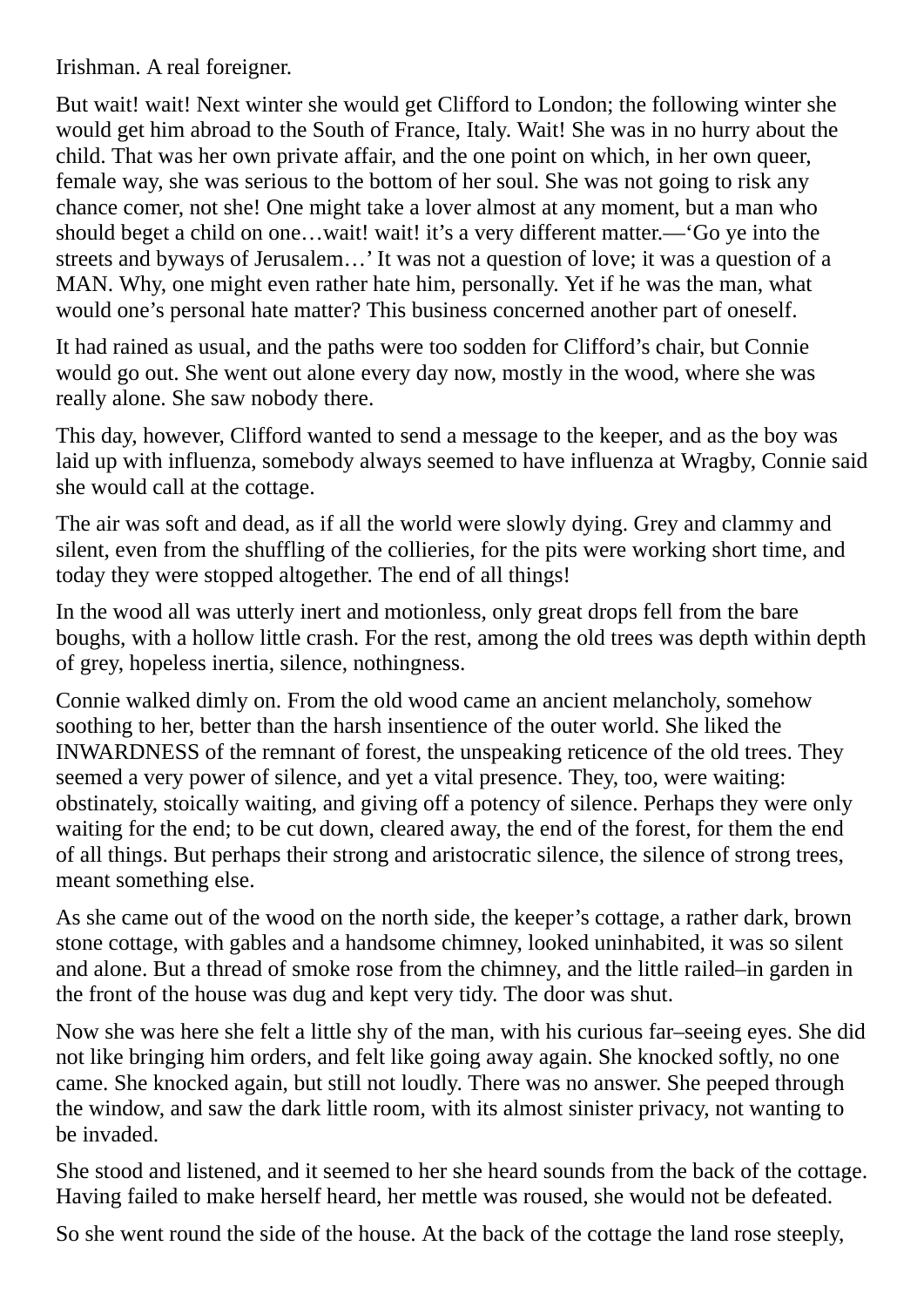so the back yard was sunken, and enclosed by a low stone wall. She turned the corner of the house and stopped. In the little yard two paces beyond her, the man was washing himself, utterly unaware. He was naked to the hips, his velveteen breeches slipping down over his slender loins. And his white slim back was curved over a big bowl of soapy water, in which he ducked his head, shaking his head with a queer, quick little motion, lifting his slender white arms, and pressing the soapy water from his ears, quick, subtle as a weasel playing with water, and utterly alone. Connie backed away round the corner of the house, and hurried away to the wood. In spite of herself, she had had a shock. After all, merely a man washing himself, commonplace enough, Heaven knows!

Yet in some curious way it was a visionary experience: it had hit her in the middle of the body. She saw the clumsy breeches slipping down over the pure, delicate, white loins, the bones showing a little, and the sense of aloneness, of a creature purely alone, overwhelmed her. Perfect, white, solitary nudity of a creature that lives alone, and inwardly alone. And beyond that, a certain beauty of a pure creature. Not the stuff of beauty, not even the body of beauty, but a lambency, the warm, white flame of a single life, revealing itself in contours that one might touch: a body!

Connie had received the shock of vision in her womb, and she knew it; it lay inside her. But with her mind she was inclined to ridicule. A man washing himself in a back yard! No doubt with evil–smelling yellow soap! She was rather annoyed; why should she be made to stumble on these vulgar privacies?

So she walked away from herself, but after a while she sat down on a stump. She was too confused to think. But in the coil of her confusion, she was determined to deliver her message to the fellow. She would not be balked. She must give him time to dress himself, but not time to go out. He was probably preparing to go out somewhere.

So she sauntered slowly back, listening. As she came near, the cottage looked just the same. A dog barked, and she knocked at the door, her heart beating in spite of herself.

She heard the man coming lightly downstairs. He opened the door quickly, and startled her. He looked uneasy himself, but instantly a laugh came on his face.

'Lady Chatterley!' he said. 'Will you come in?'

His manner was so perfectly easy and good, she stepped over the threshold into the rather dreary little room.

'I only called with a message from Sir Clifford,'she said in her soft, rather breathless voice.

The man was looking at her with those blue, all–seeing eyes of his, which made her turn her face aside a little. He thought her comely, almost beautiful, in her shyness, and he took command of the situation himself at once.

'Would you care to sit down?' he asked, presuming she would not. The door stood open.

'No thanks! Sir Clifford wondered if you would and she delivered her message, looking unconsciously into his eyes again. And now his eyes looked warm and kind, particularly to a woman, wonderfully warm, and kind, and at ease.

'Very good, your Ladyship. I will see to it at once.'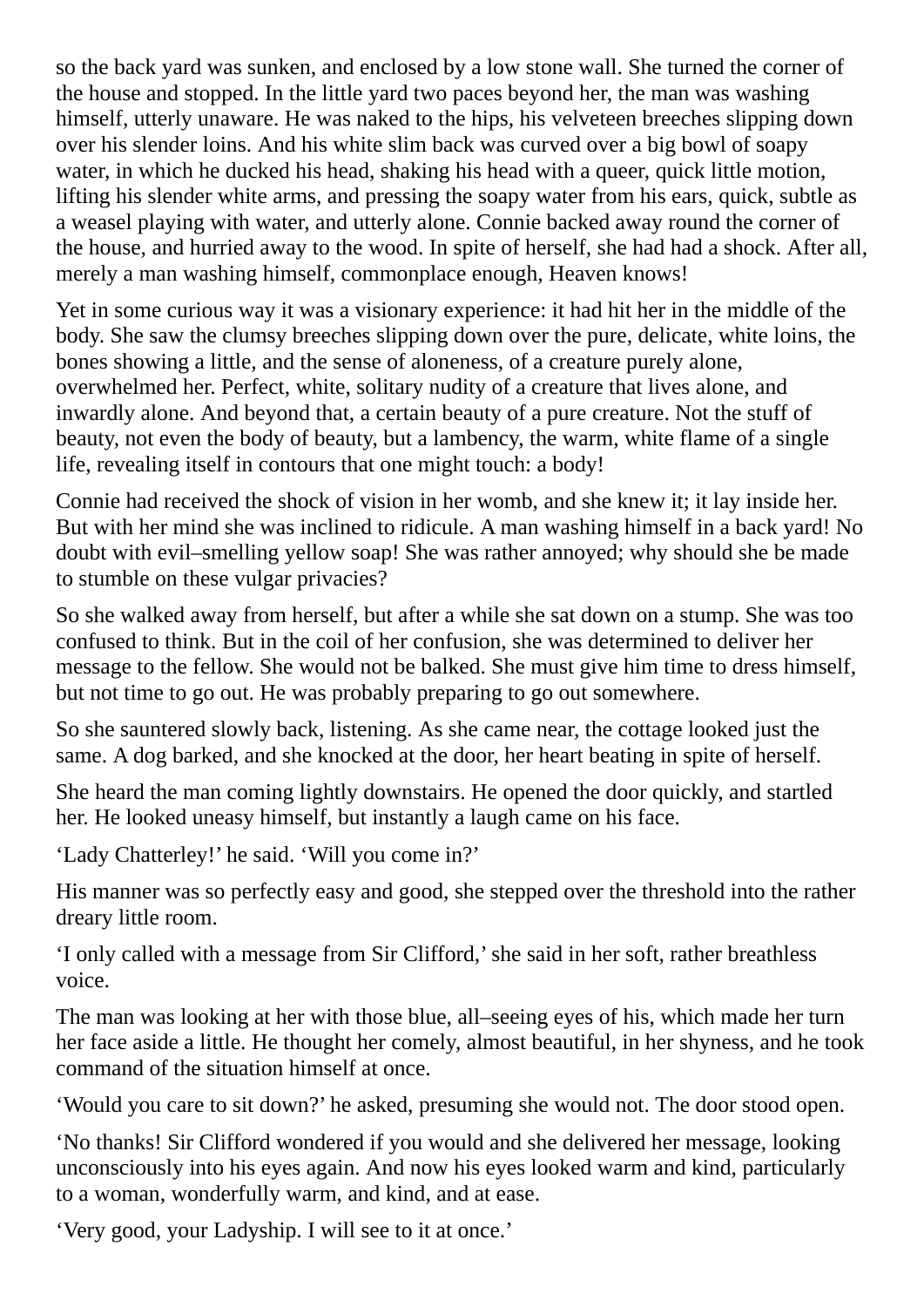Taking an order, his whole self had changed, glazed over with a sort of hardness and distance. Connie hesitated, she ought to go. But she looked round the clean, tidy, rather dreary little sitting–room with something like dismay.

'Do you live here quite alone?'she asked.

'Quite alone, your Ladyship.'

'But your mother…?'

'She lives in her own cottage in the village.'

'With the child?' asked Connie.

'With the child!'

And his plain, rather worn face took on an indefinable look of derision. It was a face that changed all the time, baffling.

'No,' he said, seeing Connie stand at a loss, 'my mother comes and cleans up for me on Saturdays; I do the rest myself.'

Again Connie looked at him. His eyes were smiling again, a little mockingly, but warm and blue, and somehow kind. She wondered at him. He was in trousers and flannel shirt and a grey tie, his hair soft and damp, his face rather pale and worn–looking. When the eyes ceased to laugh they looked as if they had suffered a great deal, still without losing their warmth. But a pallor of isolation came over him, she was not really there for him.

She wanted to say so many things, and she said nothing. Only she looked up at him again, and remarked:

'I hope I didn't disturb you?'

The faint smile of mockery narrowed his eyes.

'Only combing my hair, if you don't mind. I'm sorry I hadn't a coat on, but then I had no idea who was knocking. Nobody knocks here, and the unexpected sounds ominous.'

He went in front of her down the garden path to hold the gate. In his shirt, without the clumsy velveteen coat, she saw again how slender he was, thin, stooping a little. Yet, as she passed him, there was something young and bright in his fair hair, and his quick eyes. He would be a man about thirty–seven or eight.

She plodded on into the wood, knowing he was looking after her; he upset her so much, in spite of herself.

And he, as he went indoors, was thinking: 'She's nice, she's real! She's nicer than she knows.'

She wondered very much about him; he seemed so unlike a game–keeper, so unlike a working–man anyhow; although he had something in common with the local people. But also something very uncommon.

'The game–keeper, Mellors, is a curious kind of person,'she said to Clifford; 'he might almost be a gentleman.'

'Might he?'said Clifford. 'I hadn't noticed.'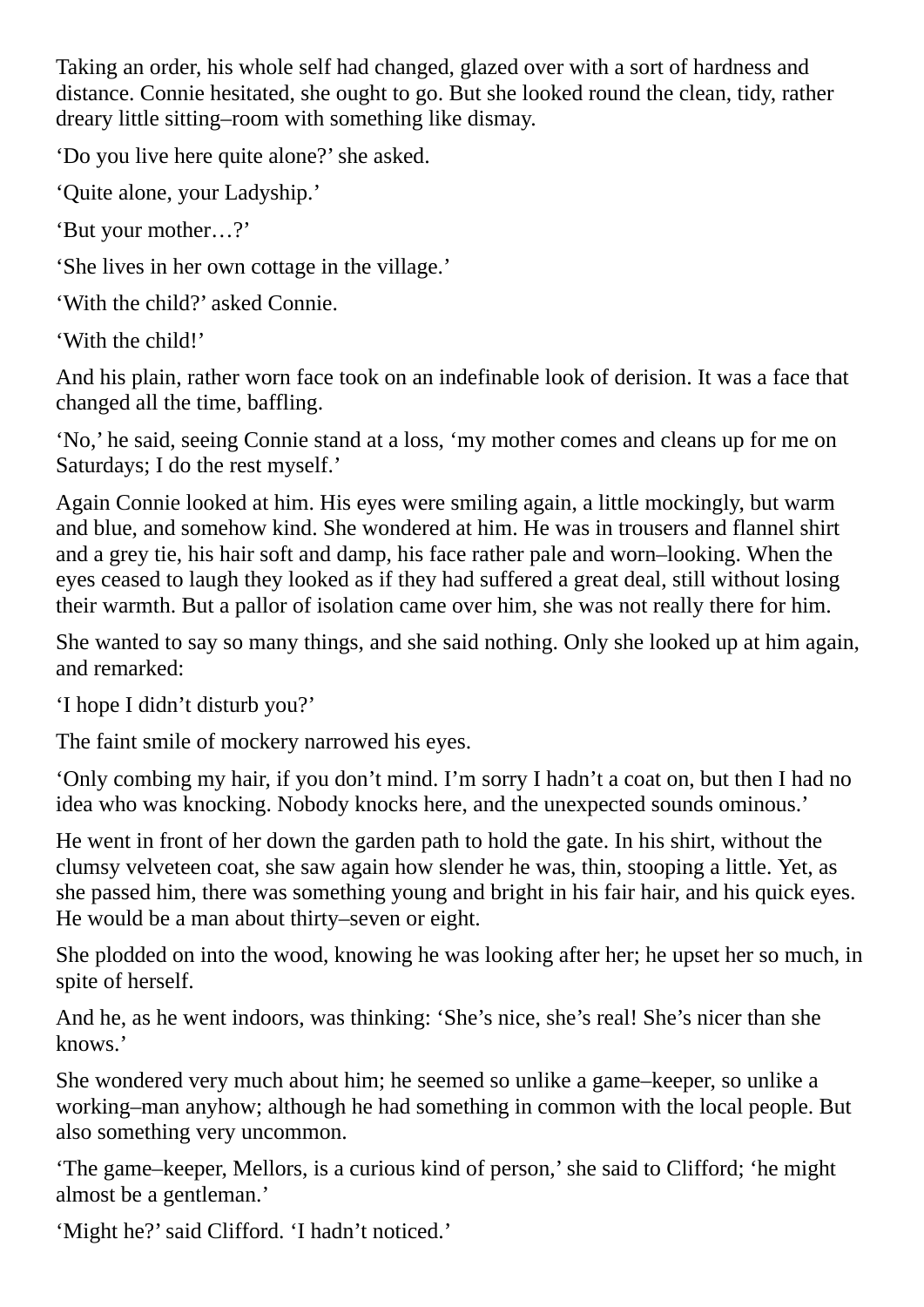'But isn't there something special about him?' Connie insisted.

'I think he's quite a nice fellow, but I know very little about him. He only came out of the army last year, less than a year ago. From India, I rather think. He may have picked up certain tricks out there, perhaps he was an officer's servant, and improved on his position. Some of the men were like that. But it does them no good, they have to fall back into their old places when they get home again.'

Connie gazed at Clifford contemplatively. She saw in him the peculiar tight rebuff against anyone of the lower classes who might be really climbing up, which she knew was characteristic of his breed.

'But don't you think there is something special about him?'she asked.

'Frankly, no! Nothing I had noticed.'

He looked at her curiously, uneasily, half–suspiciously. And she felt he wasn't telling her the real truth; he wasn't telling himself the real truth, that was it. He disliked any suggestion of a really exceptional human being. People must be more or less at his level, or below it.

Connie felt again the tightness, niggardliness of the men of her generation. They were so tight, so scared of life!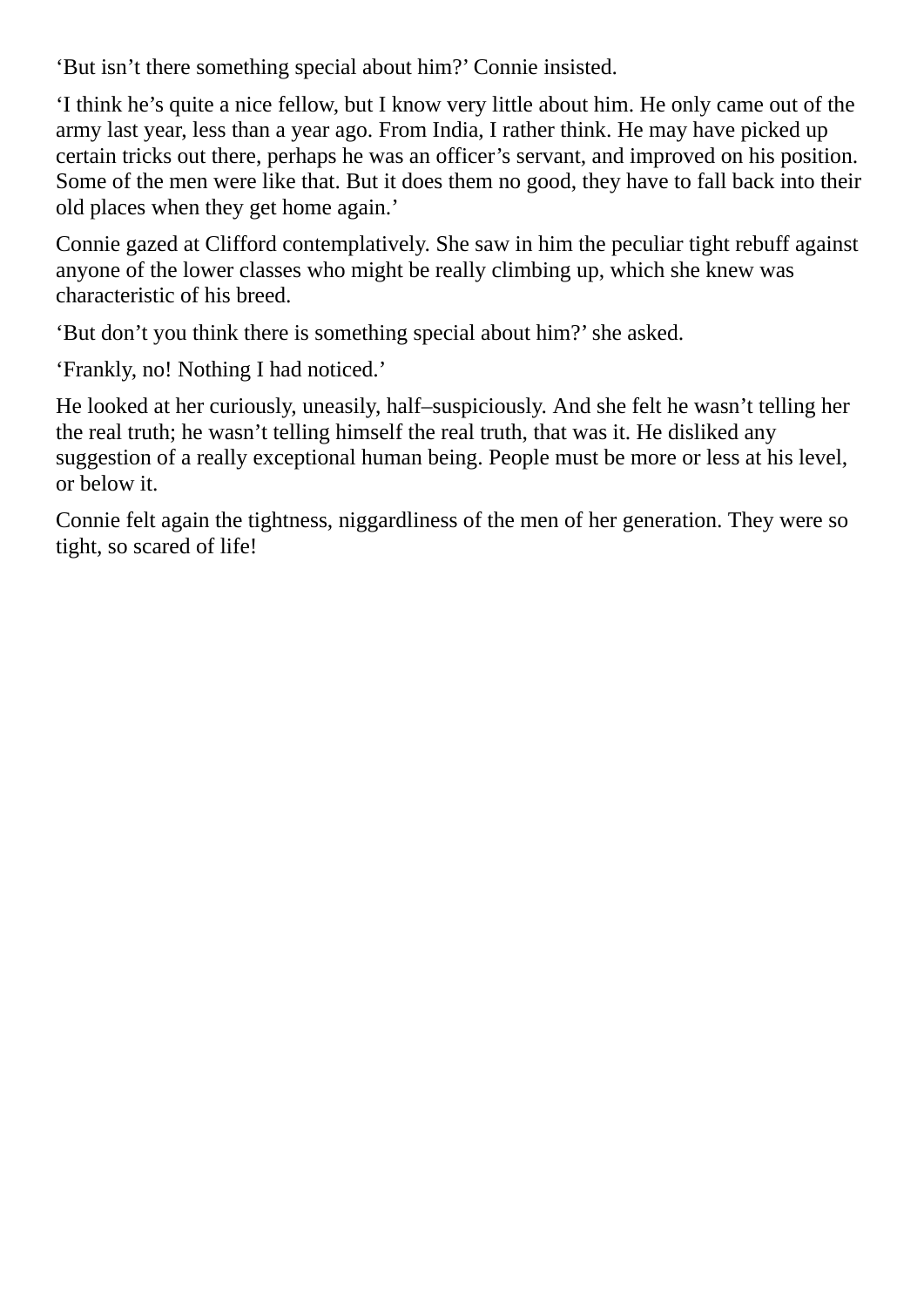## **CHAPTER 7**

When Connie went up to her bedroom she did what she had not done for a long time: took off all her clothes, and looked at herself naked in the huge mirror. She did not know what she was looking for, or at, very definitely, yet she moved the lamp till it shone full on her.

And she thought, as she had thought so often, what a frail, easily hurt, rather pathetic thing a human body is, naked; somehow a little unfinished, incomplete!

She had been supposed to have rather a good figure, but now she was out of fashion: a little too female, not enough like an adolescent boy. She was not very tall, a bit Scottish and short; but she had a certain fluent, down–slipping grace that might have been beauty. Her skin was faintly tawny, her limbs had a certain stillness, her body should have had a full, down–slipping richness; but it lacked something.

Instead of ripening its firm, down–running curves, her body was flattening and going a little harsh. It was as if it had not had enough sun and warmth; it was a little greyish and sapless.

Disappointed of its real womanhood, it had not succeeded in becoming boyish, and unsubstantial, and transparent; instead it had gone opaque.

Her breasts were rather small, and dropping pear–shaped. But they were unripe, a little bitter, without meaning hanging there. And her belly had lost the fresh, round gleam it had had when she was young, in the days of her German boy, who really loved her physically. Then it was young and expectant, with a real look of its own. Now it was going slack, and a little flat, thinner, but with a slack thinness. Her thighs, too, they used to look so quick and glimpsy in their female roundness, somehow they too were going flat, slack, meaningless.

Her body was going meaningless, going dull and opaque, so much insignificant substance. It made her feel immensely depressed and hopeless. What hope was there? She was old, old at twenty–seven, with no gleam and sparkle in the flesh. Old through neglect and denial, yes, denial. Fashionable women kept their bodies bright like delicate porcelain, by external attention. There was nothing inside the porcelain; but she was not even as bright as that. The mental life! Suddenly she hated it with a rushing fury, the swindle!

She looked in the other mirror's reflection at her back, her waist, her loins. She was getting thinner, but to her it was not becoming. The crumple of her waist at the back, as she bent back to look, was a little weary; and it used to be so gay–looking. And the longish slope of her haunches and her buttocks had lost its gleam and its sense of richness. Gone! Only the German boy had loved it, and he was ten years dead, very nearly. How time went by! Ten years dead, and she was only twenty–seven. The healthy boy with his fresh, clumsy sensuality that she had then been so scornful of! Where would she find it now? It was gone out of men. They had their pathetic, two–seconds spasms like Michaelis; but no healthy human sensuality, that warms the blood and freshens the whole being.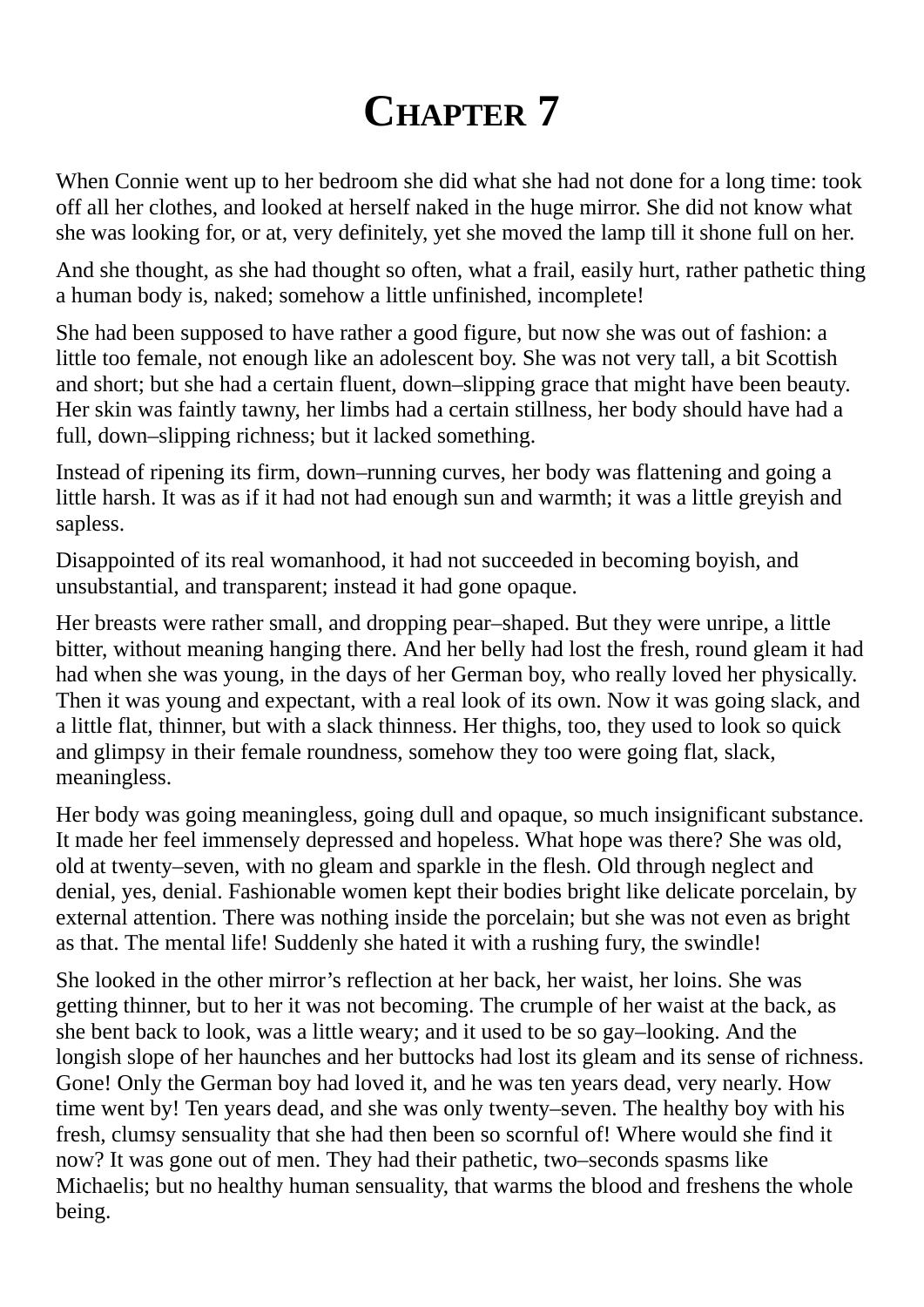Still she thought the most beautiful part of her was the long–sloping fall of the haunches from the socket of the back, and the slumberous, round stillness of the buttocks. Like hillocks of sand, the Arabs say, soft and downward–slipping with a long slope. Here the life still lingered hoping. But here too she was thinner, and going unripe, astringent.

But the front of her body made her miserable. It was already beginning to slacken, with a slack sort of thinness, almost withered, going old before it had ever really lived. She thought of the child she might somehow bear. Was she fit, anyhow?

She slipped into her nightdress, and went to bed, where she sobbed bitterly. And in her bitterness burned a cold indignation against Clifford, and his writings and his talk: against all the men of his sort who defrauded a woman even of her own body.

Unjust! Unjust! The sense of deep physical injustice burned to her very soul.

But in the morning, all the same, she was up at seven, and going downstairs to Clifford. She had to help him in all the intimate things, for he had no man, and refused a woman– servant. The housekeeper's husband, who had known him as a boy, helped him, and did any heavy lifting; but Connie did the personal things, and she did them willingly. It was a demand on her, but she had wanted to do what she could.

So she hardly ever went away from Wragby, and never for more than a day or two; when Mrs Betts, the housekeeper, attended to Clifford. He, as was inevitable in the course of time, took all the service for granted. It was natural he should.

And yet, deep inside herself, a sense of injustice, of being defrauded, had begun to burn in Connie. The physical sense of injustice is a dangerous feeling, once it is awakened. It must have outlet, or it eats away the one in whom it is aroused. Poor Clifford, he was not to blame. His was the greater misfortune. It was all part of the general catastrophe.

And yet was he not in a way to blame? This lack of warmth, this lack of the simple, warm, physical contact, was he not to blame for that? He was never really warm, nor even kind, only thoughtful, considerate, in a well–bred, cold sort of way! But never warm as a man can be warm to a woman, as even Connie's father could be warm to her, with the warmth of a man who did himself well, and intended to, but who still could comfort a woman with a bit of his masculine glow.

But Clifford was not like that. His whole race was not like that. They were all inwardly hard and separate, and warmth to them was just bad taste. You had to get on without it, and hold your own; which was all very well if you were of the same class and race. Then you could keep yourself cold and be very estimable, and hold your own, and enjoy the satisfaction of holding it. But if you were of another class and another race it wouldn't do; there was no fun merely holding your own, and feeling you belonged to the ruling class. What was the point, when even the smartest aristocrats had really nothing positive of their own to hold, and their rule was really a farce, not rule at all? What was the point? It was all cold nonsense.

A sense of rebellion smouldered in Connie. What was the good of it all? What was the good of her sacrifice, her devoting her life to Clifford? What was she serving, after all? A cold spirit of vanity, that had no warm human contacts, and that was as corrupt as any low–born Jew, in craving for prostitution to the bitch–goddess, Success. Even Clifford's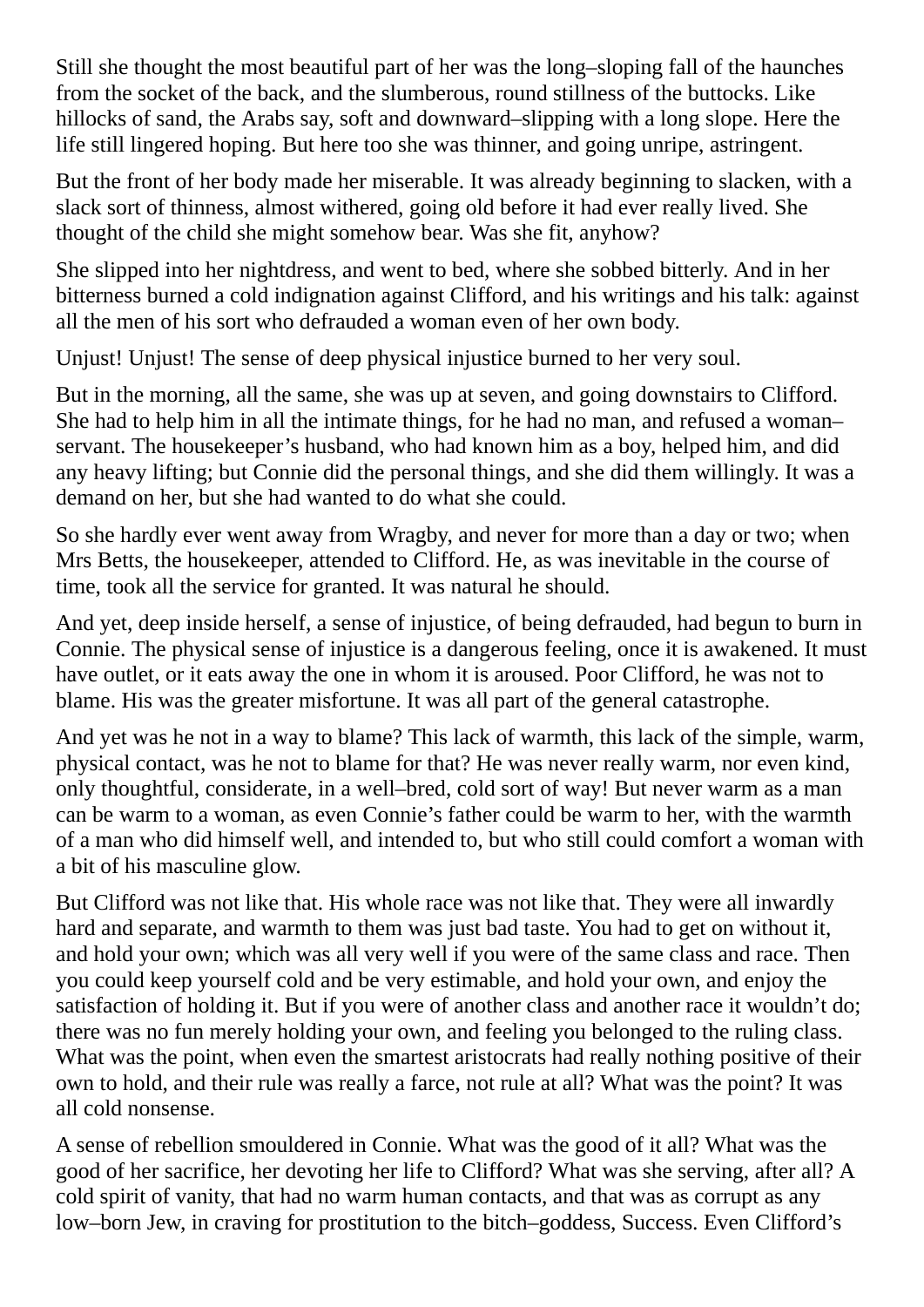cool and contactless assurance that he belonged to the ruling class didn't prevent his tongue lolling out of his mouth, as he panted after the bitch–goddess. After all, Michaelis was really more dignified in the matter, and far, far more successful. Really, if you looked closely at Clifford, he was a buffoon, and a buffoon is more humiliating than a bounder.

As between the two men, Michaelis really had far more use for her than Clifford had. He had even more need of her. Any good nurse can attend to crippled legs! And as for the heroic effort, Michaelis was a heroic rat, and Clifford was very much of a poodle showing off.

There were people staying in the house, among them Clifford's Aunt Eva, Lady Bennerley. She was a thin woman of sixty, with a red nose, a widow, and still something of a grande DAME. She belonged to one of the best families, and had the character to carry it off. Connie liked her, she was so perfectly simple and frank, as far as she intended to be frank, and superficially kind. Inside herself she was a past–mistress in holding her own, and holding other people a little lower. She was not at all a snob: far too sure of herself. She was perfect at the social sport of coolly holding her own, and making other people defer to her.

She was kind to Connie, and tried to worm into her woman's soul with the sharp gimlet of her well–born observations.

'You're quite wonderful, in my opinion,'she said to Connie. 'You've done wonders for Clifford. I never saw any budding genius myself, and there he is, all the rage.' Aunt Eva was quite complacently proud of Clifford's success. Another feather in the family cap! She didn't care a straw about his books, but why should she?

'Oh, I don't think it's my doing,'said Connie.

'It must be! Can't be anybody else's. And it seems to me you don't get enough out of it.'

'How?'

'Look at the way you are shut up here. I said to Clifford: If that child rebels one day you'll have yourself to thank!'

'But Clifford never denies me anything,'said Connie.

'Look here, my dear child'—and Lady Bennerley laid her thin hand on Connie's arm. 'A woman has to live her life, or live to repent not having lived it. Believe me!' And she took another sip of brandy, which maybe was her form of repentance.

'But I do live my life, don't I?'

'Not in my idea! Clifford should bring you to London, and let you go about. His sort of friends are all right for him, but what are they for you? If I were you I should think it wasn't good enough. You'll let your youth slip by, and you'll spend your old age, and your middle age too, repenting it.'

Her ladyship lapsed into contemplative silence, soothed by the brandy.

But Connie was not keen on going to London, and being steered into the smart world by Lady Bennerley. She didn't feel really smart, it wasn't interesting. And she did feel the peculiar, withering coldness under it all; like the soil of Labrador, which his gay little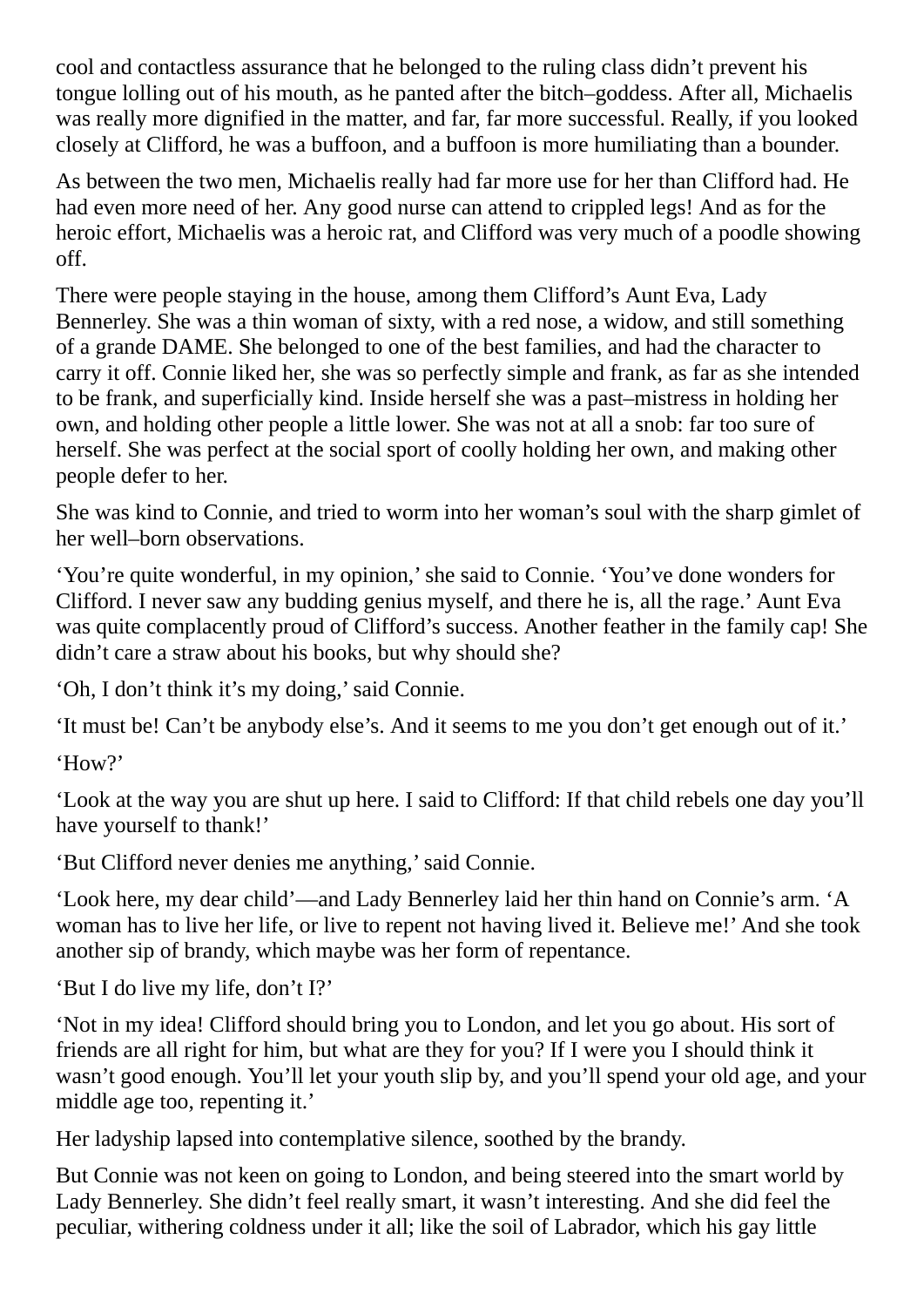flowers on its surface, and a foot down is frozen.

Tommy Dukes was at Wragby, and another man, Harry Winterslow, and Jack Strangeways with his wife Olive. The talk was much more desultory than when only the cronies were there, and everybody was a bit bored, for the weather was bad, and there was only billiards, and the pianola to dance to.

Olive was reading a book about the future, when babies would be bred in bottles, and women would be 'immunized'.

'Jolly good thing too!'she said. 'Then a woman can live her own life.' Strangeways wanted children, and she didn't.

'How'd you like to be immunized?' Winterslow asked her, with an ugly smile.

'I hope I am; naturally,'she said. 'Anyhow the future's going to have more sense, and a woman needn't be dragged down by her FUNCTIONS.'

'Perhaps she'll float off into space altogether,'said Dukes.

'I do think sufficient civilization ought to eliminate a lot of the physical disabilities,'said Clifford. 'All the love–business for example, it might just as well go. I suppose it would if we could breed babies in bottles.'

'No!' cried Olive. 'That might leave all the more room for fun.'

'I suppose,'said Lady Bennerley, contemplatively, 'if the love–business went, something else would take its place. Morphia, perhaps. A little morphine in all the air. It would be wonderfully refreshing for everybody.'

'The government releasing ether into the air on Saturdays, for a cheerful weekend!'said Jack. 'Sounds all right, but where should we be by Wednesday?'

'So long as you can forget your body you are happy,'said Lady Bennerley. 'And the moment you begin to be aware of your body, you are wretched. So, if civilization is any good, it has to help us to forget our bodies, and then time passes happily without our knowing it.'

'Help us to get rid of our bodies altogether,'said Winterslow. 'It's quite time man began to improve on his own nature, especially the physical side of it.'

'Imagine if we floated like tobacco smoke,'said Connie.

'It won't happen,'said Dukes. 'Our old show will come flop; our civilization is going to fall. It's going down the bottomless pit, down the chasm. And believe me, the only bridge across the chasm will be the phallus!'

'Oh do! DO be impossible, General!' cried Olive.

'I believe our civilization is going to collapse,'said Aunt Eva.

'And what will come after it?' asked Clifford.

'I haven't the faintest idea, but something, I suppose,'said the elderly lady.

'Connie says people like wisps of smoke, and Olive says immunized women, and babies in bottles, and Dukes says the phallus is the bridge to what comes next. I wonder what it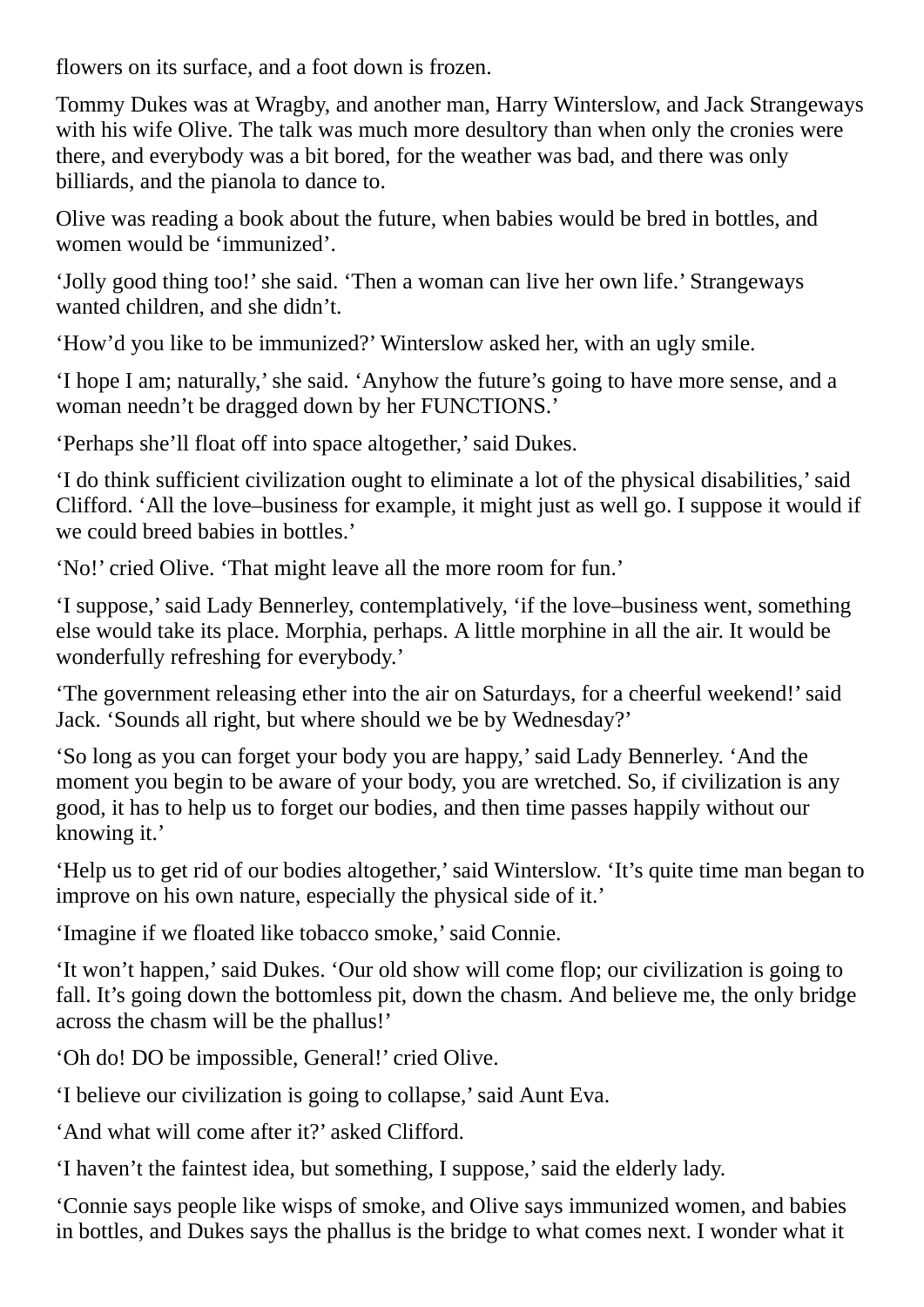will really be?' said Clifford.

'Oh, don't bother! let's get on with today,'said Olive. 'Only hurry up with the breeding bottle, and let us poor women off.'

'There might even be real men, in the next phase,'said Tommy. 'Real, intelligent, wholesome men, and wholesome nice women! Wouldn't that be a change, an enormous change from us? WE'RE not men, and the women aren't women. We're only cerebrating make–shifts, mechanical and intellectual experiments. There may even come a civilization of genuine men and women, instead of our little lot of clever–jacks, all at the intelligence– age of seven. It would be even more amazing than men of smoke or babies in bottles.'

'Oh, when people begin to talk about real women, I give up,'said Olive.

'Certainly nothing but the spirit in us is worth having,'said Winterslow.

'Spirits!'said Jack, drinking his whisky and soda.

'Think so? Give me the resurrection of the body!' said Dukes.

'But it'll come, in time, when we've shoved the cerebral stone away a bit, the money and the rest. Then we'll get a democracy of touch, instead of a democracy of pocket.'

Something echoed inside Connie: 'Give me the democracy of touch, the resurrection of the body!' She didn't at all know what it meant, but it comforted her, as meaningless things may do.

Anyhow everything was terribly silly, and she was exasperatedly bored by it all, by Clifford, by Aunt Eva, by Olive and Jack, and Winterslow, and even by Dukes. Talk, talk, talk! What hell it was, the continual rattle of it!

Then, when all the people went, it was no better. She continued plodding on, but exasperation and irritation had got hold of her lower body, she couldn't escape. The days seemed to grind by, with curious painfulness, yet nothing happened. Only she was getting thinner; even the housekeeper noticed it, and asked her about herself. Even Tommy Dukes insisted she was not well, though she said she was all right. Only she began to be afraid of the ghastly white tombstones, that peculiar loathsome whiteness of Carrara marble, detestable as false teeth, which stuck up on the hillside, under Tevershall church, and which she saw with such grim painfulness from the park. The bristling of the hideous false teeth of tombstones on the hill affected her with a grisly kind of horror. She felt the time not far off when she would be buried there, added to the ghastly host under the tombstones and the monuments, in these filthy Midlands.

She needed help, and she knew it: so she wrote a little CRI DU COEUR to her sister, Hilda. 'I'm not well lately, and I don't know what's the matter with me.'

Down posted Hilda from Scotland, where she had taken up her abode. She came in March, alone, driving herself in a nimble two–seater. Up the drive she came, tooting up the incline, then sweeping round the oval of grass, where the two great wild beech–trees stood, on the flat in front of the house.

Connie had run out to the steps. Hilda pulled up her car, got out, and kissed her sister.

'But Connie!' she cried. 'Whatever is the matter?'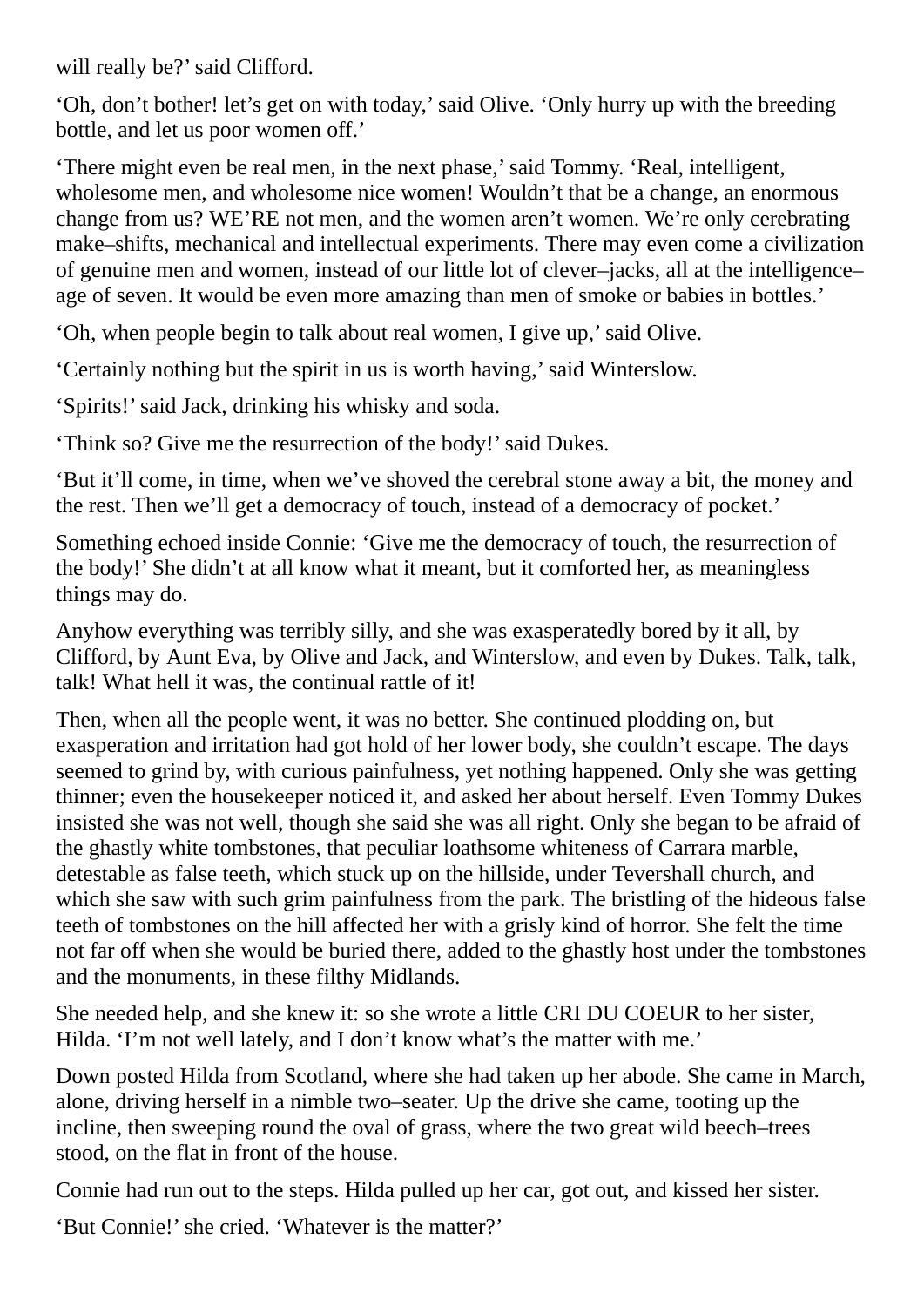'Nothing!'said Connie, rather shamefacedly; but she knew how she had suffered in contrast to Hilda. Both sisters had the same rather golden, glowing skin, and soft brown hair, and naturally strong, warm physique. But now Connie was thin and earthy–looking, with a scraggy, yellowish neck, that stuck out of her jumper.

'But you're ill, child!'said Hilda, in the soft, rather breathless voice that both sisters had alike. Hilda was nearly, but not quite, two years older than Connie.

'No, not ill. Perhaps I'm bored,'said Connie a little pathetically.

The light of battle glowed in Hilda's face; she was a woman, soft and still as she seemed, of the old amazon sort, not made to fit with men.

'This wretched place!'she said softly, looking at poor, old, lumbering Wragby with real hate. She looked soft and warm herself, as a ripe pear, and she was an amazon of the real old breed.

She went quietly in to Clifford. He thought how handsome she looked, but also he shrank from her. His wife's family did not have his sort of manners, or his sort of etiquette. He considered them rather outsiders, but once they got inside they made him jump through the hoop.

He sat square and well–groomed in his chair, his hair sleek and blond, and his face fresh, his blue eyes pale, and a little prominent, his expression inscrutable, but well–bred. Hilda thought it sulky and stupid, and he waited. He had an air of aplomb, but Hilda didn't care what he had an air of; she was up in arms, and if he'd been Pope or Emperor it would have been just the same.

'Connie's looking awfully unwell,'she said in her soft voice, fixing him with her beautiful, glowering grey eyes. She looked so maidenly, so did Connie; but he well knew the tone of Scottish obstinacy underneath.

'She's a little thinner,' he said.

'Haven't you done anything about it?'

'Do you think it necessary?' he asked, with his suavest English stiffness, for the two things often go together.

Hilda only glowered at him without replying; repartee was not her forte, nor Connie's; so she glowered, and he was much more uncomfortable than if she had said things.

'I'll take her to a doctor,'said Hilda at length. 'Can you suggest a good one round here?'

'I'm afraid I can't.'

'Then I'll take her to London, where we have a doctor we trust.'

Though boiling with rage, Clifford said nothing.

'I suppose I may as well stay the night,'said Hilda, pulling off her gloves, 'and I'll drive her to town tomorrow.'

Clifford was yellow at the gills with anger, and at evening the whites of his eyes were a little yellow too. He ran to liver. But Hilda was consistently modest and maidenly.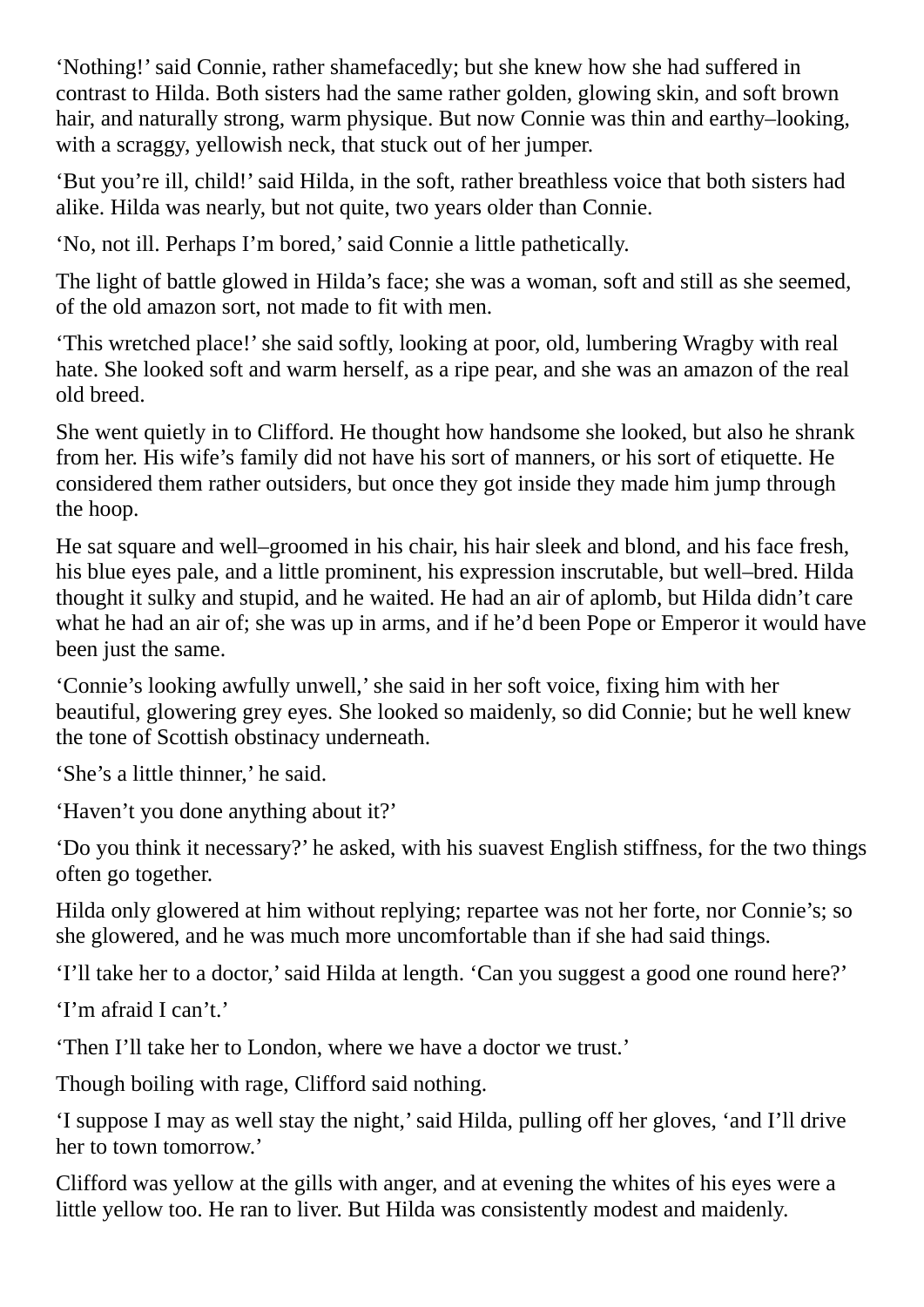'You must have a nurse or somebody, to look after you personally. You should really have a manservant,'said Hilda as they sat, with apparent calmness, at coffee after dinner. She spoke in her soft, seemingly gentle way, but Clifford felt she was hitting him on the head with a bludgeon.

'You think so?' he said coldly.

'I'm sure! It's necessary. Either that, or Father and I must take Connie away for some months. This can't go on.'

'What can't go on?'

'Haven't you looked at the child!' asked Hilda, gazing at him full stare. He looked rather like a huge, boiled crayfish at the moment; or so she thought.

'Connie and I will discuss it,' he said.

'I've already discussed it with her,'said Hilda.

Clifford had been long enough in the hands of nurses; he hated them, because they left him no real privacy. And a manservant!...he couldn't stand a man hanging round him. Almost better any woman. But why not Connie?

The two sisters drove off in the morning, Connie looking rather like an Easter lamb, rather small beside Hilda, who held the wheel. Sir Malcolm was away, but the Kensington house was open.

The doctor examined Connie carefully, and asked her all about her life. 'I see your photograph, and Sir Clifford's, in the illustrated papers sometimes. Almost notorieties, aren't you? That's how the quiet little girls grow up, though you're only a quiet little girl even now, in spite of the illustrated papers. No, no! There's nothing organically wrong, but it won't do! It won't do! Tell Sir Clifford he's got to bring you to town, or take you abroad, and amuse you. You've got to be amused, got to! Your vitality is much too low; no reserves, no reserves. The nerves of the heart a bit queer already: oh, yes! Nothing but nerves; I'd put you right in a month at Cannes or Biarritz. But it mustn't go on, MUSTN'T, I tell you, or I won't be answerable for consequences. You're spending your life without renewing it. You've got to be amused, properly, healthily amused. You're spending your vitality without making any. Can't go on, you know. Depression! Avoid depression!'

Hilda set her jaw, and that meant something.

Michaelis heard they were in town, and came running with roses. 'Why, whatever's wrong?' he cried. 'You're a shadow of yourself. Why, I never saw such a change! Why ever didn't you let me know? Come to Nice with me! Come down to Sicily! Go on, come to Sicily with me. It's lovely there just now. You want sun! You want life! Why, you're wasting away! Come away with me! Come to Africa! Oh, hang Sir Clifford! Chuck him, and come along with me. I'll marry you the minute he divorces you. Come along and try a life! God's love! That place Wragby would kill anybody. Beastly place! Foul place! Kill anybody! Come away with me into the sun! It's the sun you want, of course, and a bit of normal life.'

But Connie's heart simply stood still at the thought of abandoning Clifford there and then.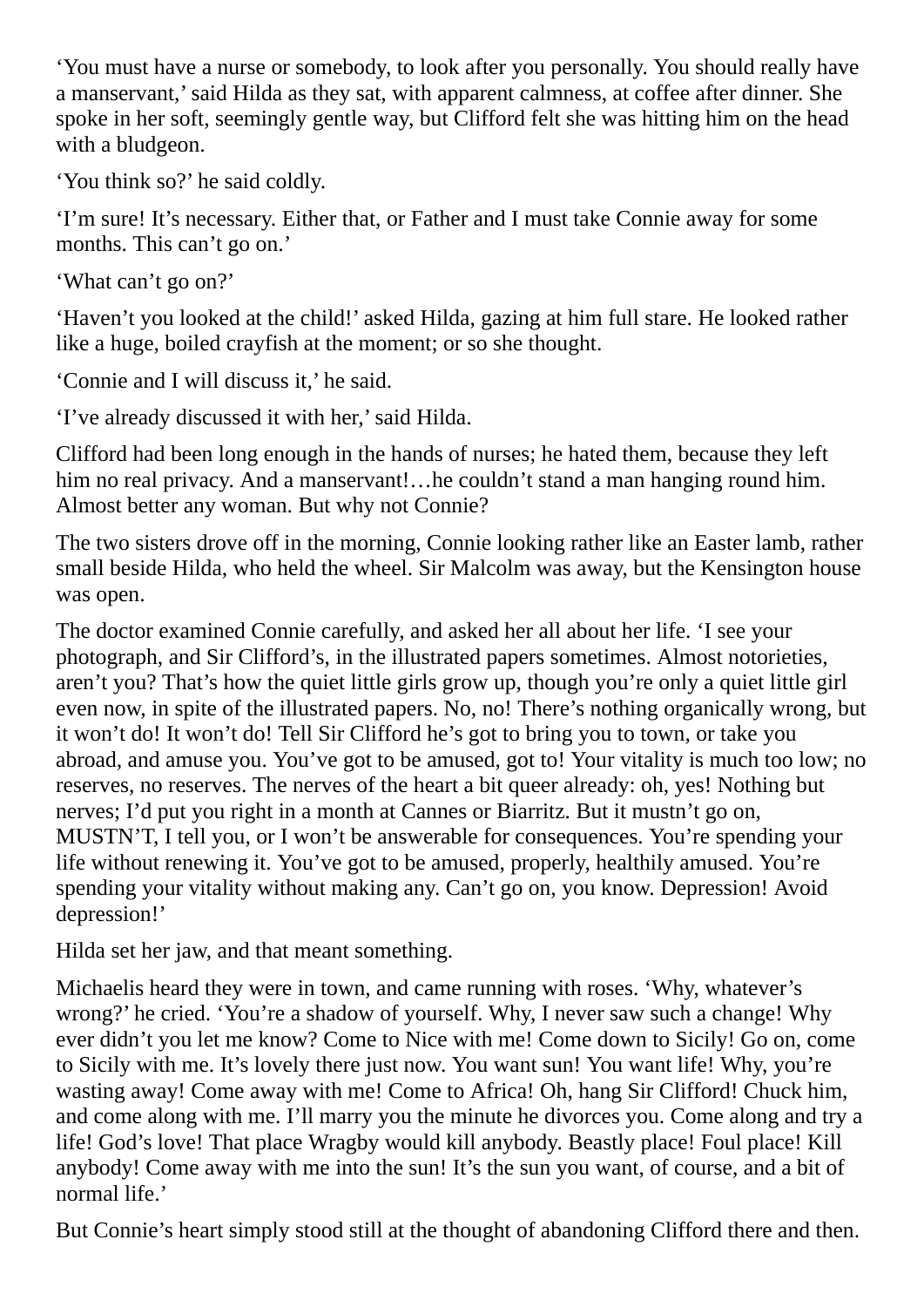She couldn't do it. No…no! She just couldn't. She had to go back to Wragby.

Michaelis was disgusted. Hilda didn't like Michaelis, but she ALMOST preferred him to Clifford. Back went the sisters to the Midlands.

Hilda talked to Clifford, who still had yellow eyeballs when they got back. He, too, in his way, was overwrought; but he had to listen to all Hilda said, to all the doctor had said, not what Michaelis had said, of course, and he sat mum through the ultimatum.

'Here is the address of a good manservant, who was with an invalid patient of the doctor's till he died last month. He is really a good man, and fairly sure to come.'

'But I'm NOT an invalid, and I will NOT have a manservant,'said Clifford, poor devil.

'And here are the addresses of two women; I saw one of them, she would do very well; a woman of about fifty, quiet, strong, kind, and in her way cultured…'

Clifford only sulked, and would not answer.

'Very well, Clifford. If we don't settle something by to–morrow, I shall telegraph to Father, and we shall take Connie away.'

'Will Connie go?' asked Clifford.

'She doesn't want to, but she knows she must. Mother died of cancer, brought on by fretting. We're not running any risks.'

So next day Clifford suggested Mrs Bolton, Tevershall parish nurse. Apparently Mrs Betts had thought of her. Mrs Bolton was just retiring from her parish duties to take up private nursing jobs. Clifford had a queer dread of delivering himself into the hands of a stranger, but this Mrs Bolton had once nursed him through scarlet fever, and he knew her.

The two sisters at once called on Mrs Bolton, in a newish house in a row, quite select for Tevershall. They found a rather good–looking woman of forty–odd, in a nurse's uniform, with a white collar and apron, just making herself tea in a small crowded sitting–room.

Mrs Bolton was most attentive and polite, seemed quite nice, spoke with a bit of a broad slur, but in heavily correct English, and from having bossed the sick colliers for a good many years, had a very good opinion of herself, and a fair amount of assurance. In short, in her tiny way, one of the governing class in the village, very much respected.

'Yes, Lady Chatterley's not looking at all well! Why, she used to be that bonny, didn't she now? But she's been failing all winter! Oh, it's hard, it is. Poor Sir Clifford! Eh, that war, it's a lot to answer for.'

And Mrs Bolton would come to Wragby at once, if Dr Shardlow would let her off. She had another fortnight's parish nursing to do, by rights, but they might get a substitute, you know.

Hilda posted off to Dr Shardlow, and on the following Sunday Mrs Bolton drove up in Leiver's cab to Wragby with two trunks. Hilda had talks with her; Mrs Bolton was ready at any moment to talk. And she seemed so young! The way the passion would flush in her rather pale cheek. She was forty–seven.

Her husband, Ted Bolton, had been killed in the pit, twenty–two years ago, twenty–two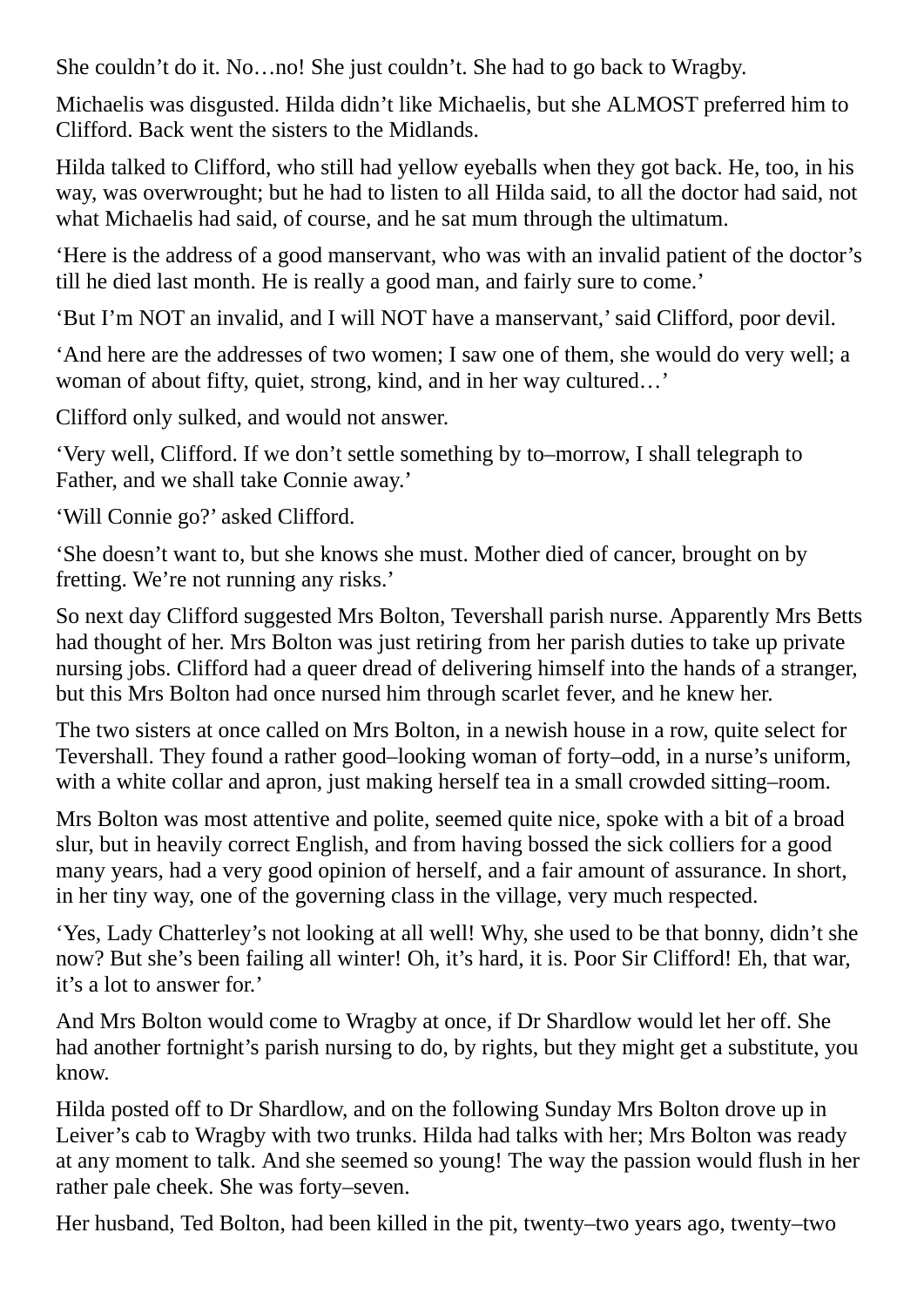years last Christmas, just at Christmas time, leaving her with two children, one a baby in arms. Oh, the baby was married now, Edith, to a young man in Boots Cash Chemists in Sheffield. The other one was a schoolteacher in Chesterfield; she came home weekends, when she wasn't asked out somewhere. Young folks enjoyed themselves nowadays, not like when she, Ivy Bolton, was young.

Ted Bolton was twenty–eight when he was killed in an explosion down th' pit. The butty in front shouted to them all to lie down quick, there were four of them. And they all lay down in time, only Ted, and it killed him. Then at the inquiry, on the masters' side they said Ted had been frightened, and trying to run away, and not obeying orders, so it was like his fault really. So the compensation was only three hundred pounds, and they made out as if it was more of a gift than legal compensation, because it was really the man's own fault. And they wouldn't let her have the money down; she wanted to have a little shop. But they said she'd no doubt squander it, perhaps in drink! So she had to draw it thirty shillings a week. Yes, she had to go every Monday morning down to the offices, and stand there a couple of hours waiting her turn; yes, for almost four years she went every Monday. And what could she do with two little children on her hands? But Ted's mother was very good to her. When the baby could toddle she'd keep both the children for the day, while she, Ivy Bolton, went to Sheffield, and attended classes in ambulance, and then the fourth year she even took a nursing course and got qualified. She was determined to be independent and keep her children. So she was assistant at Uthwaite hospital, just a little place, for a while. But when the Company, the Tevershall Colliery Company, really Sir Geoffrey, saw that she could get on by herself, they were very good to her, gave her the parish nursing, and stood by her, she would say that for them. And she'd done it ever since, till now it was getting a bit much for her; she needed something a bit lighter, there was such a lot of traipsing around if you were a district nurse.

'Yes, the Company's been very good to ME, I always say it. But I should never forget what they said about Ted, for he was as steady and fearless a chap as ever set foot on the cage, and it was as good as branding him a coward. But there, he was dead, and could say nothing to none of 'em.'

It was a queer mixture of feelings the woman showed as she talked. She liked the colliers, whom she had nursed for so long; but she felt very superior to them. She felt almost upper class; and at the same time a resentment against the ruling class smouldered in her. The masters! In a dispute between masters and men, she was always for the men. But when there was no question of contest, she was pining to be superior, to be one of the upper class. The upper classes fascinated her, appealing to her peculiar English passion for superiority. She was thrilled to come to Wragby; thrilled to talk to Lady Chatterley, my word, different from the common colliers' wives! She said so in so many words. Yet one could see a grudge against the Chatterleys peep out in her; the grudge against the masters.

'Why, yes, of course, it would wear Lady Chatterley out! It's a mercy she had a sister to come and help her. Men don't think, high and low–alike, they take what a woman does for them for granted. Oh, I've told the colliers off about it many a time. But it's very hard for Sir Clifford, you know, crippled like that. They were always a haughty family, standoffish in a way, as they've a right to be. But then to be brought down like that! And it's very hard on Lady Chatterley, perhaps harder on her. What she misses! I only had Ted three years,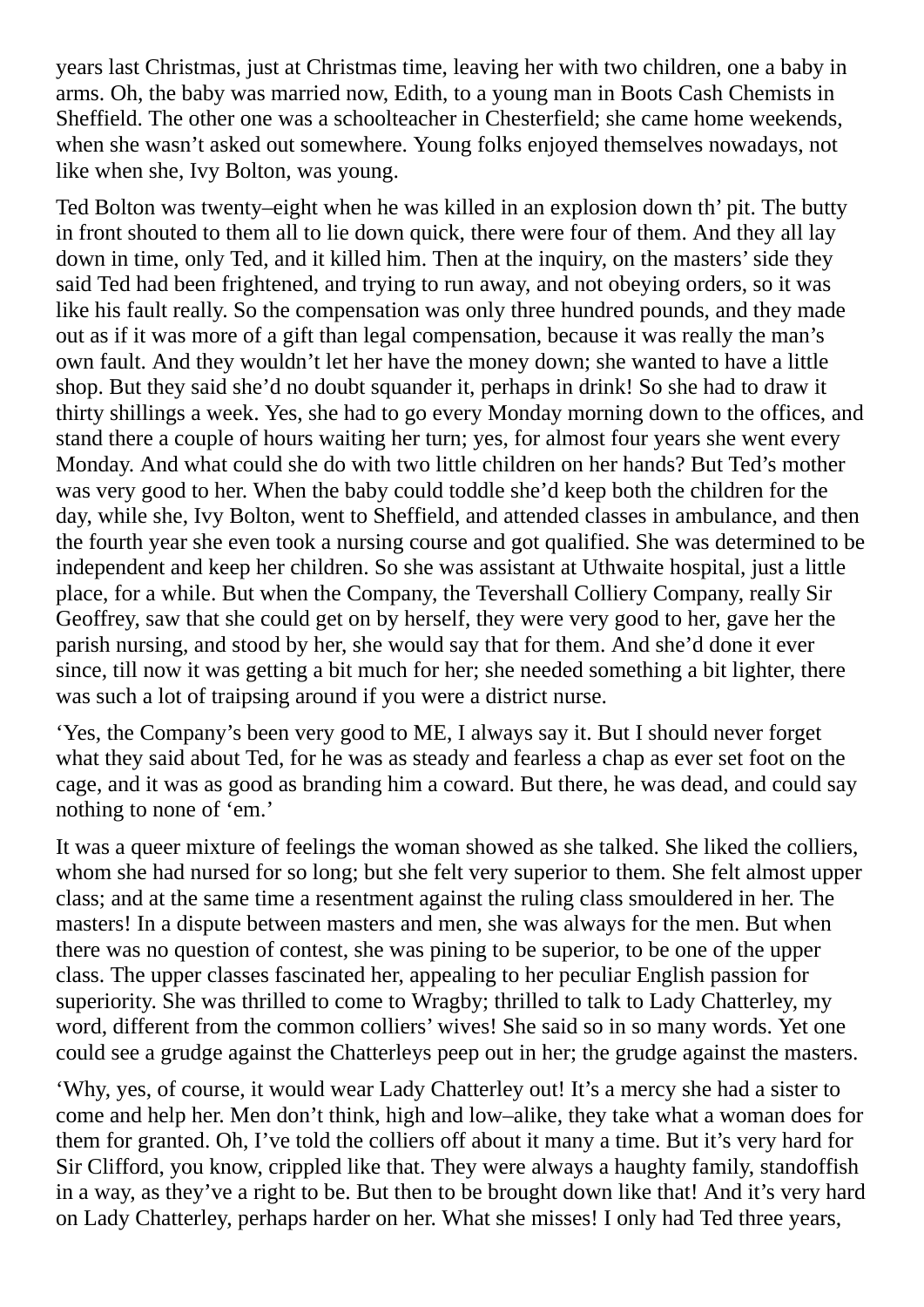but my word, while I had him I had a husband I could never forget. He was one in a thousand, and jolly as the day. Who'd ever have thought he'd get killed? I don't believe it to this day somehow, I've never believed it, though I washed him with my own hands. But he was never dead for me, he never was. I never took it in.'

This was a new voice in Wragby, very new for Connie to hear; it roused a new ear in her.

For the first week or so, Mrs Bolton, however, was very quiet at Wragby, her assured, bossy manner left her, and she was nervous. With Clifford she was shy, almost frightened, and silent. He liked that, and soon recovered his self–possession, letting her do things for him without even noticing her.

'She's a useful nonentity!' he said. Connie opened her eyes in wonder, but she did not contradict him. So different are impressions on two different people!

And he soon became rather superb, somewhat lordly with the nurse. She had rather expected it, and he played up without knowing. So susceptible we are to what is expected of us! The colliers had been so like children, talking to her, and telling her what hurt them, while she bandaged them, or nursed them. They had always made her feel so grand, almost super–human in her administrations. Now Clifford made her feel small, and like a servant, and she accepted it without a word, adjusting herself to the upper classes.

She came very mute, with her long, handsome face, and downcast eyes, to administer to him. And she said very humbly: 'Shall I do this now, Sir Clifford? Shall I do that?'

'No, leave it for a time. I'll have it done later.'

'Very well, Sir Clifford.'

'Come in again in half an hour.'

'Very well, Sir Clifford.'

'And just take those old papers out, will you?'

'Very well, Sir Clifford.'

She went softly, and in half an hour she came softly again. She was bullied, but she didn't mind. She was experiencing the upper classes. She neither resented nor disliked Clifford; he was just part of a phenomenon, the phenomenon of the high–class folks, so far unknown to her, but now to be known. She felt more at home with Lady Chatterley, and after all it's the mistress of the house matters most.

Mrs Bolton helped Clifford to bed at night, and slept across the passage from his room, and came if he rang for her in the night. She also helped him in the morning, and soon valeted him completely, even shaving him, in her soft, tentative woman's way. She was very good and competent, and she soon knew how to have him in her power. He wasn't so very different from the colliers after all, when you lathered his chin, and softly rubbed the bristles. The stand–offishness and the lack of frankness didn't bother her; she was having a new experience.

Clifford, however, inside himself, never quite forgave Connie for giving up her personal care of him to a strange hired woman. It killed, he said to himself, the real flower of the intimacy between him and her. But Connie didn't mind that. The fine flower of their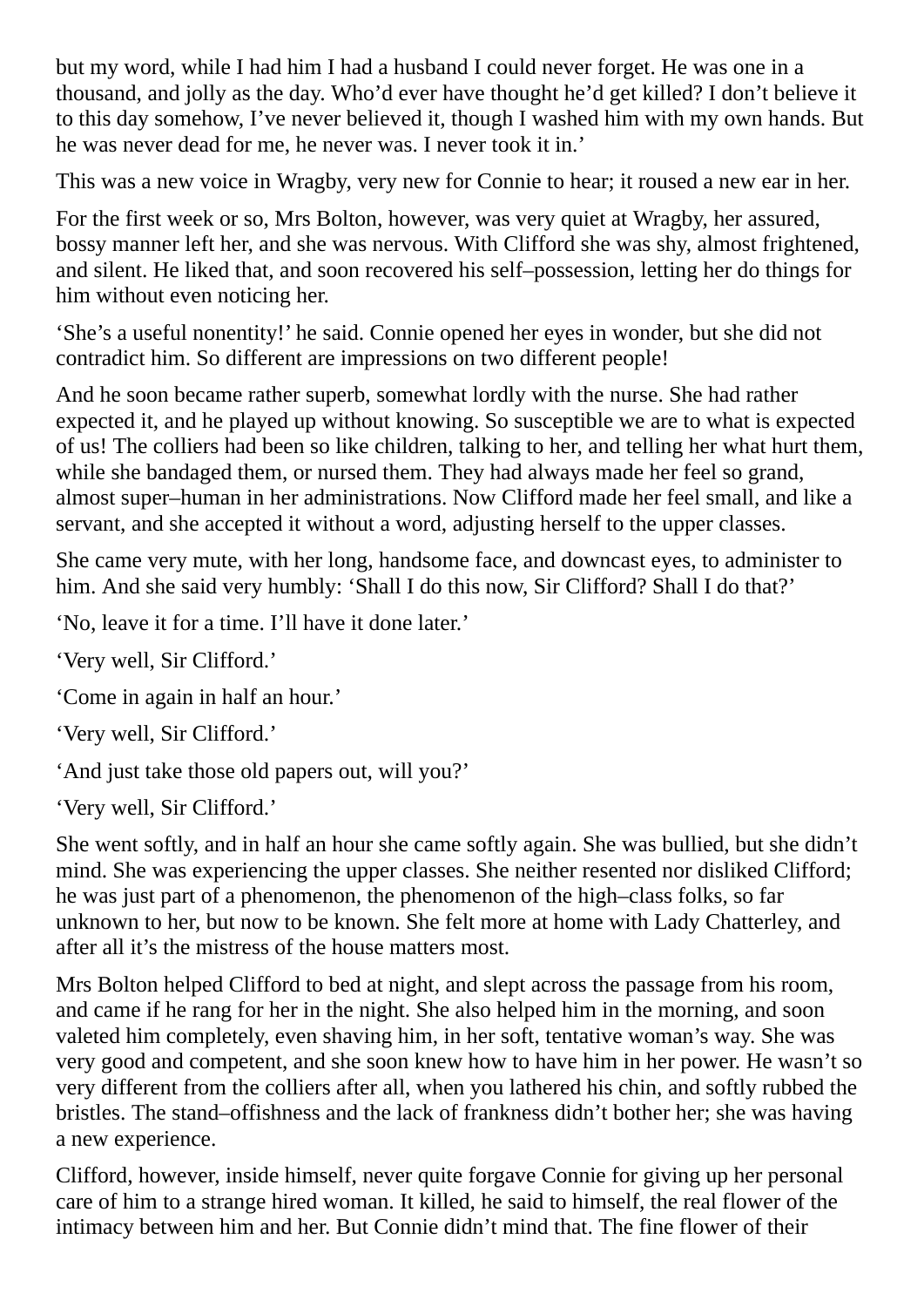intimacy was to her rather like an orchid, a bulb stuck parasitic on her tree of life, and producing, to her eyes, a rather shabby flower.

Now she had more time to herself she could softly play the piano, up in her room, and sing: 'Touch not the nettle, for the bonds of love are ill to loose.' She had not realized till lately how ill to loose they were, these bonds of love. But thank Heaven she had loosened them! She was so glad to be alone, not always to have to talk to him. When he was alone he tapped–tapped–tapped on a typewriter, to infinity. But when he was not 'working', and she was there, he talked, always talked; infinite small analysis of people and motives, and results, characters and personalities, till now she had had enough. For years she had loved it, until she had enough, and then suddenly it was too much. She was thankful to be alone.

It was as if thousands and thousands of little roots and threads of consciousness in him and her had grown together into a tangled mass, till they could crowd no more, and the plant was dying. Now quietly, subtly, she was unravelling the tangle of his consciousness and hers, breaking the threads gently, one by one, with patience and impatience to get clear. But the bonds of such love are more ill to loose even than most bonds; though Mrs Bolton's coming had been a great help.

But he still wanted the old intimate evenings of talk with Connie: talk or reading aloud. But now she could arrange that Mrs Bolton should come at ten to disturb them. At ten o'clock Connie could go upstairs and be alone. Clifford was in good hands with Mrs Bolton.

Mrs Bolton ate with Mrs Betts in the housekeeper's room, since they were all agreeable. And it was curious how much closer the servants' quarters seemed to have come; right up to the doors of Clifford's study, when before they were so remote. For Mrs Betts would sometimes sit in Mrs Bolton's room, and Connie heard their lowered voices, and felt somehow the strong, other vibration of the working people almost invading the sitting– room, when she and Clifford were alone. So changed was Wragby merely by Mrs Bolton's coming.

And Connie felt herself released, in another world, she felt she breathed differently. But still she was afraid of how many of her roots, perhaps mortal ones, were tangled with Clifford's. Yet still, she breathed freer, a new phase was going to begin in her life.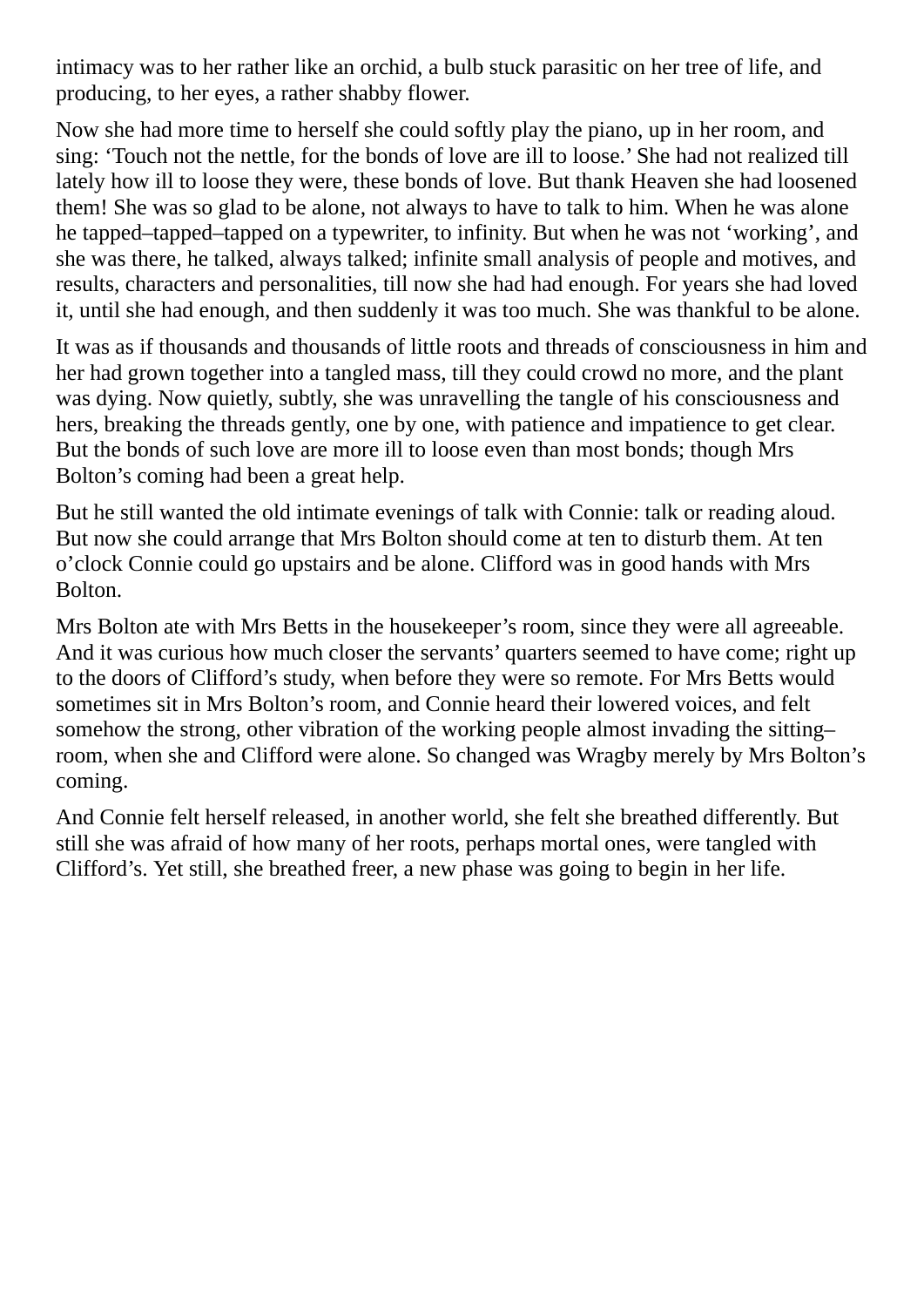## **CHAPTER 8**

Mrs Bolton also kept a cherishing eye on Connie, feeling she must extend to her her female and professional protection. She was always urging her ladyship to walk out, to drive to Uthwaite, to be in the air. For Connie had got into the habit of sitting still by the fire, pretending to read; or to sew feebly, and hardly going out at all.

It was a blowy day soon after Hilda had gone, that Mrs Bolton said: 'Now why don't you go for a walk through the wood, and look at the daffs behind the keeper's cottage? They're the prettiest sight you'd see in a day's march. And you could put some in your room; wild daffs are always so cheerful–looking, aren't they?'

Connie took it in good part, even daffs for daffodils. Wild daffodils! After all, one could not stew in one's own juice. The spring came back…'Seasons return, but not to me returns Day, or the sweet approach of Ev'n or Morn.'

And the keeper, his thin, white body, like a lonely pistil of an invisible flower! She had forgotten him in her unspeakable depression. But now something roused…'Pale beyond porch and portal'…the thing to do was to pass the porches and the portals.

She was stronger, she could walk better, and in the wood the wind would not be so tiring as it was across the park, flattening against her. She wanted to forget, to forget the world, and all the dreadful, carrion–bodied people. 'Ye must be born again! I believe in the resurrection of the body! Except a grain of wheat fall into the earth and die, it shall by no means bring forth. When the crocus cometh forth I too will emerge and see the sun!' In the wind of March endless phrases swept through her consciousness.

Little gusts of sunshine blew, strangely bright, and lit up the celandines at the wood's edge, under the hazel–rods, they spangled out bright and yellow. And the wood was still, stiller, but yet gusty with crossing sun. The first windflowers were out, and all the wood seemed pale with the pallor of endless little anemones, sprinkling the shaken floor. 'The world has grown pale with thy breath.' But it was the breath of Persephone, this time; she was out of hell on a cold morning. Cold breaths of wind came, and overhead there was an anger of entangled wind caught among the twigs. It, too, was caught and trying to tear itself free, the wind, like Absalom. How cold the anemones looked, bobbing their naked white shoulders over crinoline skirts of green. But they stood it. A few first bleached little primroses too, by the path, and yellow buds unfolding themselves.

The roaring and swaying was overhead, only cold currents came down below. Connie was strangely excited in the wood, and the colour flew in her cheeks, and burned blue in her eyes. She walked ploddingly, picking a few primroses and the first violets, that smelled sweet and cold, sweet and cold. And she drifted on without knowing where she was.

Till she came to the clearing, at the end of the wood, and saw the green–stained stone cottage, looking almost rosy, like the flesh underneath a mushroom, its stone warmed in a burst of sun. And there was a sparkle of yellow jasmine by the door; the closed door. But no sound; no smoke from the chimney; no dog barking.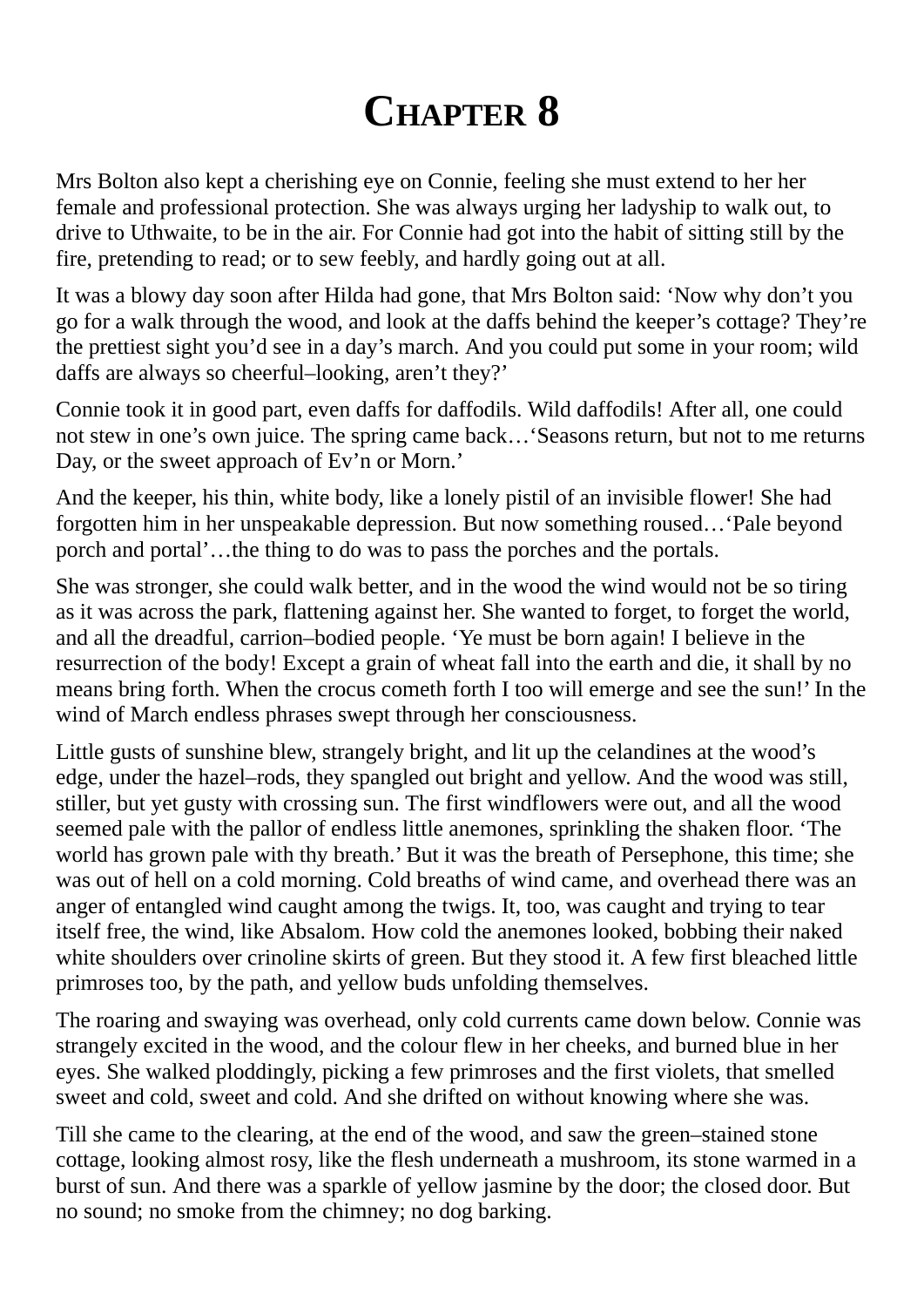She went quietly round to the back, where the bank rose up; she had an excuse, to see the daffodils.

And they were there, the short–stemmed flowers, rustling and fluttering and shivering, so bright and alive, but with nowhere to hide their faces, as they turned them away from the wind.

They shook their bright, sunny little rags in bouts of distress. But perhaps they liked it really; perhaps they really liked the tossing.

Constance sat down with her back to a young pine–tree, that swayed against her with curious life, elastic, and powerful, rising up. The erect, alive thing, with its top in the sun! And she watched the daffodils turn golden, in a burst of sun that was warm on her hands and lap. Even she caught the faint, tarry scent of the flowers. And then, being so still and alone, she seemed to bet into the current of her own proper destiny. She had been fastened by a rope, and jagging and snarring like a boat at its moorings; now she was loose and adrift.

The sunshine gave way to chill; the daffodils were in shadow, dipping silently. So they would dip through the day and the long cold night. So strong in their frailty!

She rose, a little stiff, took a few daffodils, and went down. She hated breaking the flowers, but she wanted just one or two to go with her. She would have to go back to Wragby and its walls, and now she hated it, especially its thick walls. Walls! Always walls! Yet one needed them in this wind.

When she got home Clifford asked her:

'Where did you go?'

'Right across the wood! Look, aren't the little daffodils adorable? To think they should come out of the earth!'

'Just as much out of air and sunshine,' he said.

'But modelled in the earth,'she retorted, with a prompt contradiction, that surprised her a little.

The next afternoon she went to the wood again. She followed the broad riding that swerved round and up through the larches to a spring called John's Well. It was cold on this hillside, and not a flower in the darkness of larches. But the icy little spring softly pressed upwards from its tiny well–bed of pure, reddish–white pebbles. How icy and clear it was! Brilliant! The new keeper had no doubt put in fresh pebbles. She heard the faint tinkle of water, as the tiny overflow trickled over and downhill. Even above the hissing boom of the larchwood, that spread its bristling, leafless, wolfish darkness on the down– slope, she heard the tinkle as of tiny water–bells.

This place was a little sinister, cold, damp. Yet the well must have been a drinking–place for hundreds of years. Now no more. Its tiny cleared space was lush and cold and dismal.

She rose and went slowly towards home. As she went she heard a faint tapping away on the right, and stood still to listen. Was it hammering, or a woodpecker? It was surely hammering.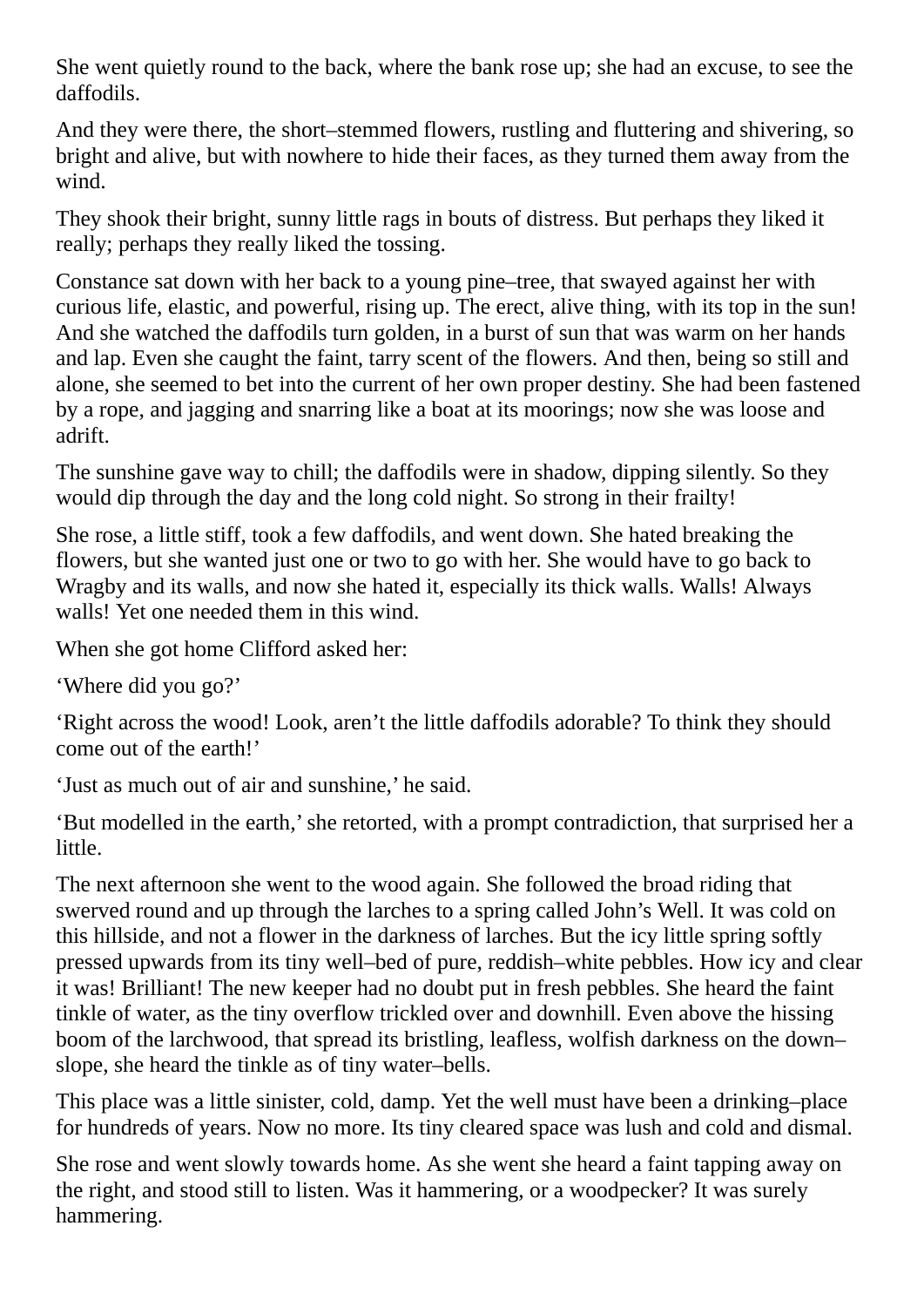She walked on, listening. And then she noticed a narrow track between young fir–trees, a track that seemed to lead nowhere. But she felt it had been used. She turned down it adventurously, between the thick young firs, which gave way soon to the old oak wood. She followed the track, and the hammering grew nearer, in the silence of the windy wood, for trees make a silence even in their noise of wind.

She saw a secret little clearing, and a secret little hut made of rustic poles. And she had never been here before! She realized it was the quiet place where the growing pheasants were reared; the keeper in his shirt–sleeves was kneeling, hammering. The dog trotted forward with a short, sharp bark, and the keeper lifted his face suddenly and saw her. He had a startled look in his eyes.

He straightened himself and saluted, watching her in silence, as she came forward with weakening limbs. He resented the intrusion; he cherished his solitude as his only and last freedom in life.

'I wondered what the hammering was,'she said, feeling weak and breathless, and a little afraid of him, as he looked so straight at her.

'Ah'm gettin' th' coops ready for th' young bods,' he said, in broad vernacular.

She did not know what to say, and she felt weak. 'I should like to sit down a bit,' she said.

'Come and sit 'ere i' th' 'ut,' he said, going in front of her to the hut, pushing aside some timber and stuff, and drawing out a rustic chair, made of hazel sticks.

'Am Ah t' light yer a little fire?' he asked, with the curious naiveté of the dialect.

'Oh, don't bother,' she replied.

But he looked at her hands; they were rather blue. So he quickly took some larch twigs to the little brick fire–place in the corner, and in a moment the yellow flame was running up the chimney. He made a place by the brick hearth.

'Sit 'ere then a bit, and warm yer,' he said.

She obeyed him. He had that curious kind of protective authority she obeyed at once. So she sat and warmed her hands at the blaze, and dropped logs on the fire, whilst outside he was hammering again. She did not really want to sit, poked in a corner by the fire; she would rather have watched from the door, but she was being looked after, so she had to submit.

The hut was quite cosy, panelled with unvarnished deal, having a little rustic table and stool beside her chair, and a carpenter's bench, then a big box, tools, new boards, nails; and many things hung from pegs: axe, hatchet, traps, things in sacks, his coat. It had no window, the light came in through the open door. It was a jumble, but also it was a sort of little sanctuary.

She listened to the tapping of the man's hammer; it was not so happy. He was oppressed. Here was a trespass on his privacy, and a dangerous one! A woman! He had reached the point where all he wanted on earth was to be alone. And yet he was powerless to preserve his privacy; he was a hired man, and these people were his masters.

Especially he did not want to come into contact with a woman again. He feared it; for he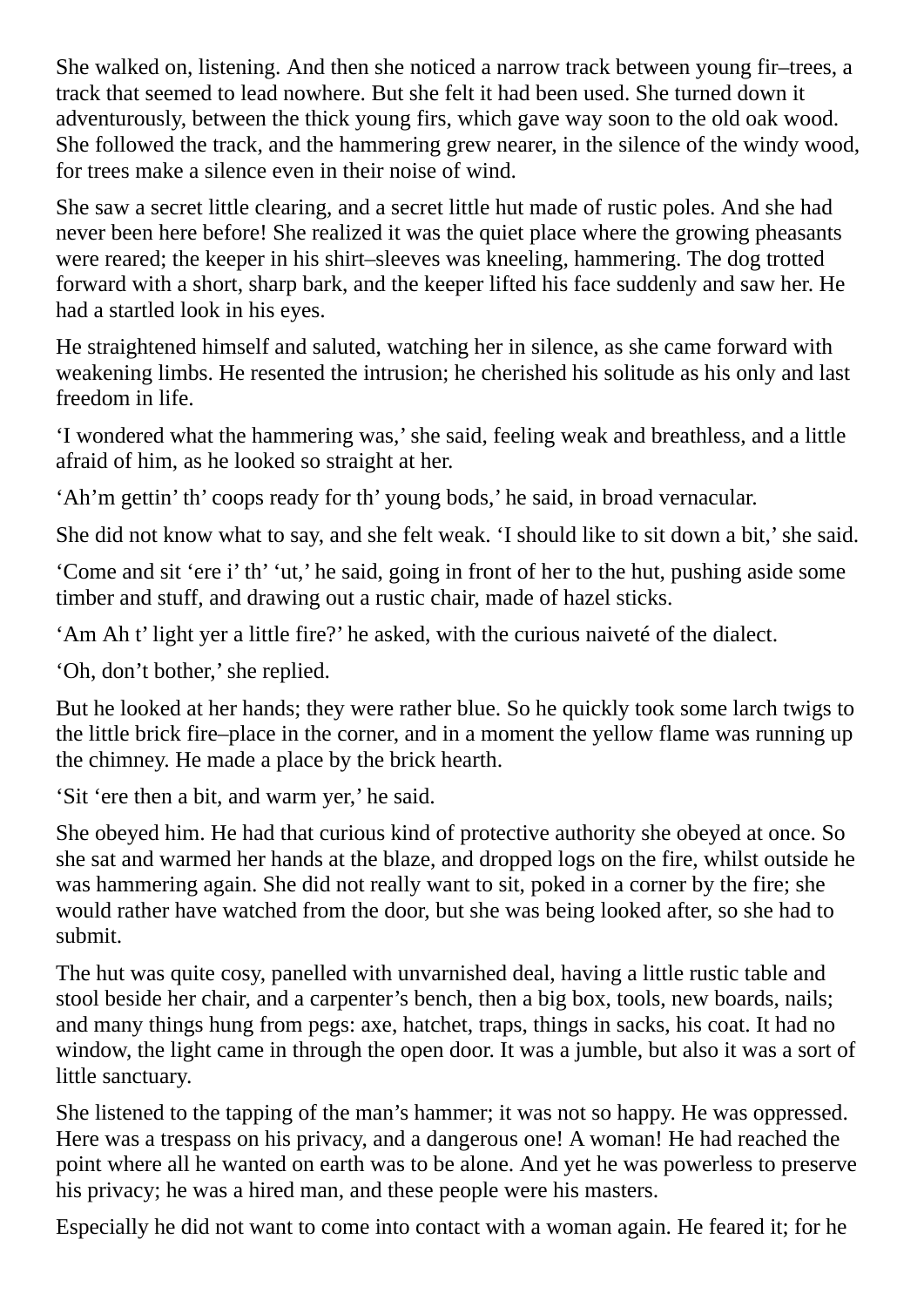had a big wound from old contacts. He felt if he could not be alone, and if he could not be left alone, he would die. His recoil away from the outer world was complete; his last refuge was this wood; to hide himself there!

Connie grew warm by the fire, which she had made too big: then she grew hot. She went and sat on the stool in the doorway, watching the man at work. He seemed not to notice her, but he knew. Yet he worked on, as if absorbedly, and his brown dog sat on her tail near him, and surveyed the untrustworthy world.

Slender, quiet and quick, the man finished the coop he was making, turned it over, tried the sliding door, then set it aside. Then he rose, went for an old coop, and took it to the chopping log where he was working. Crouching, he tried the bars; some broke in his hands; he began to draw the nails. Then he turned the coop over and deliberated, and he gave absolutely no sign of awareness of the woman's presence.

So Connie watched him fixedly. And the same solitary aloneness she had seen in him naked, she now saw in him clothed: solitary, and intent, like an animal that works alone, but also brooding, like a soul that recoils away, away from all human contact. Silently, patiently, he was recoiling away from her even now. It was the stillness, and the timeless sort of patience, in a man impatient and passionate, that touched Connie's womb. She saw it in his bent head, the quick quiet hands, the crouching of his slender, sensitive loins; something patient and withdrawn. She felt his experience had been deeper and wider than her own; much deeper and wider, and perhaps more deadly. And this relieved her of herself; she felt almost irresponsible.

So she sat in the doorway of the hut in a dream, utterly unaware of time and of particular circumstances. She was so drifted away that he glanced up at her quickly, and saw the utterly still, waiting look on her face. To him it was a look of waiting. And a little thin tongue of fire suddenly flickered in his loins, at the root of his back, and he groaned in spirit. He dreaded with a repulsion almost of death, any further close human contact. He wished above all things she would go away, and leave him to his own privacy. He dreaded her will, her female will, and her modern female insistency. And above all he dreaded her cool, upper–class impudence of having her own way. For after all he was only a hired man. He hated her presence there.

Connie came to herself with sudden uneasiness. She rose. The afternoon was turning to evening, yet she could not go away. She went over to the man, who stood up at attention, his worn face stiff and blank, his eyes watching her.

'It is so nice here, so restful,'she said. 'I have never been here before.'

'No?'

'I think I shall come and sit here sometimes.

'Yes?'

'Do you lock the hut when you're not here?'

'Yes, your Ladyship.'

'Do you think I could have a key too, so that I could sit here sometimes? Are there two keys?'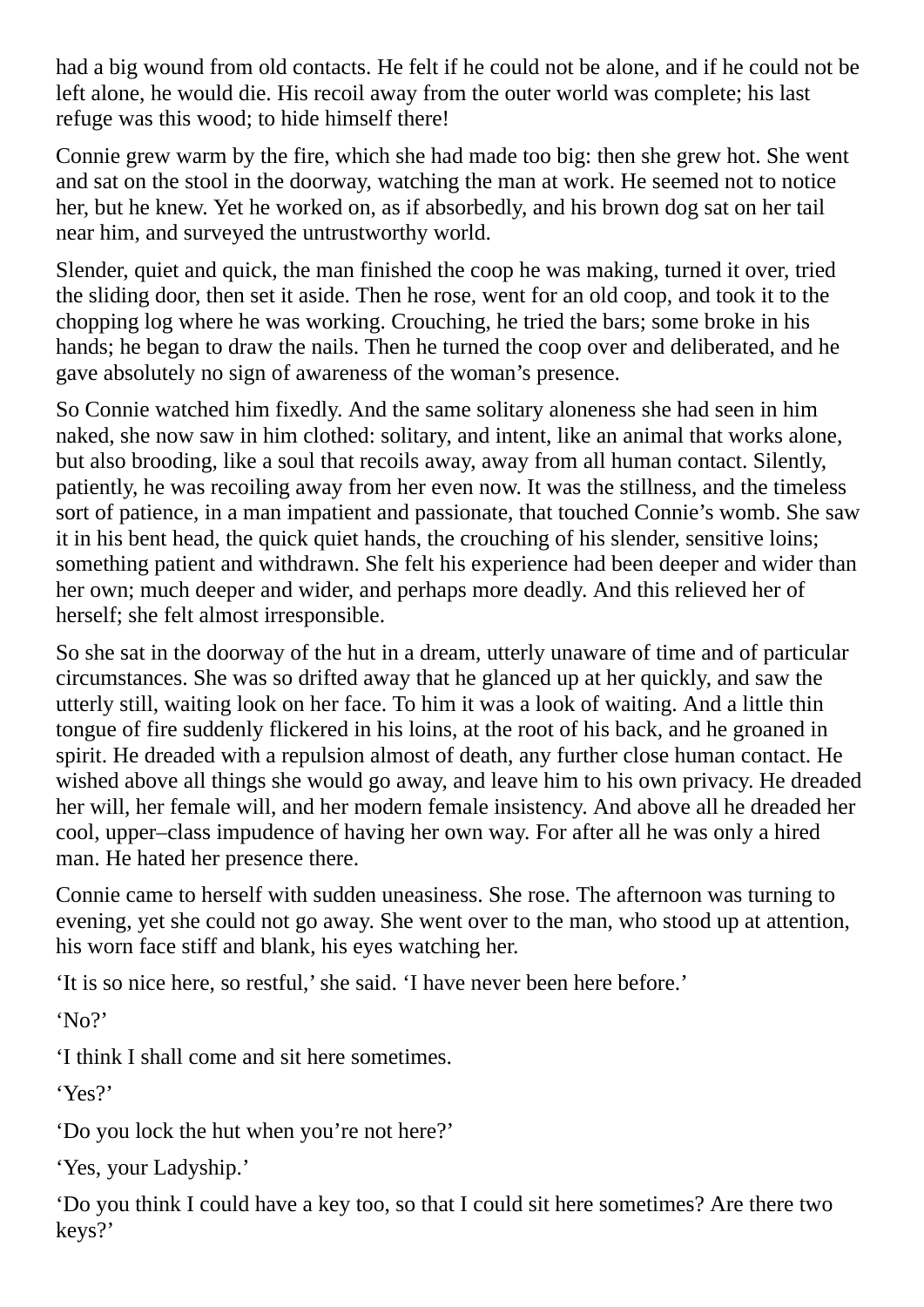'Not as Ah know on, ther' isna.'

He had lapsed into the vernacular. Connie hesitated; he was putting up an opposition. Was it his hut, after all?

'Couldn't we get another key?'she asked in her soft voice, that underneath had the ring of a woman determined to get her way.

'Another!' he said, glancing at her with a flash of anger, touched with derision.

'Yes, a duplicate,' she said, flushing.

"Appen Sir Clifford 'ud know,' he said, putting her off.

'Yes!' she said, 'he might have another. Otherwise we could have one made from the one you have. It would only take a day or so, I suppose. You could spare your key for so long.'

'Ah canna tell yer, m'Lady! Ah know nob'dy as ma'es keys round 'ere.'

Connie suddenly flushed with anger.

'Very well!' she said. 'I'll see to it.'

'All right, your Ladyship.'

Their eyes met. His had a cold, ugly look of dislike and contempt, and indifference to what would happen. Hers were hot with rebuff.

But her heart sank, she saw how utterly he disliked her, when she went against him. And she saw him in a sort of desperation.

'Good afternoon!'

'Afternoon, my Lady!' He saluted and turned abruptly away. She had wakened the sleeping dogs of old voracious anger in him, anger against the self–willed female. And he was powerless, powerless. He knew it!

And she was angry against the self–willed male. A servant too! She walked sullenly home.

She found Mrs Bolton under the great beech–tree on the knoll, looking for her.

'I just wondered if you'd be coming, my Lady,' the woman said brightly.

'Am I late?' asked Connie.

'Oh only Sir Clifford was waiting for his tea.'

'Why didn't you make it then?'

'Oh, I don't think it's hardly my place. I don't think Sir Clifford would like it at all, my Lady.'

'I don't see why not,' said Connie.

She went indoors to Clifford's study, where the old brass kettle was simmering on the tray.

'Am I late, Clifford?'she said, putting down the few flowers and taking up the tea–caddy, as she stood before the tray in her hat and scarf. 'I'm sorry! Why didn't you let Mrs Bolton make the tea?'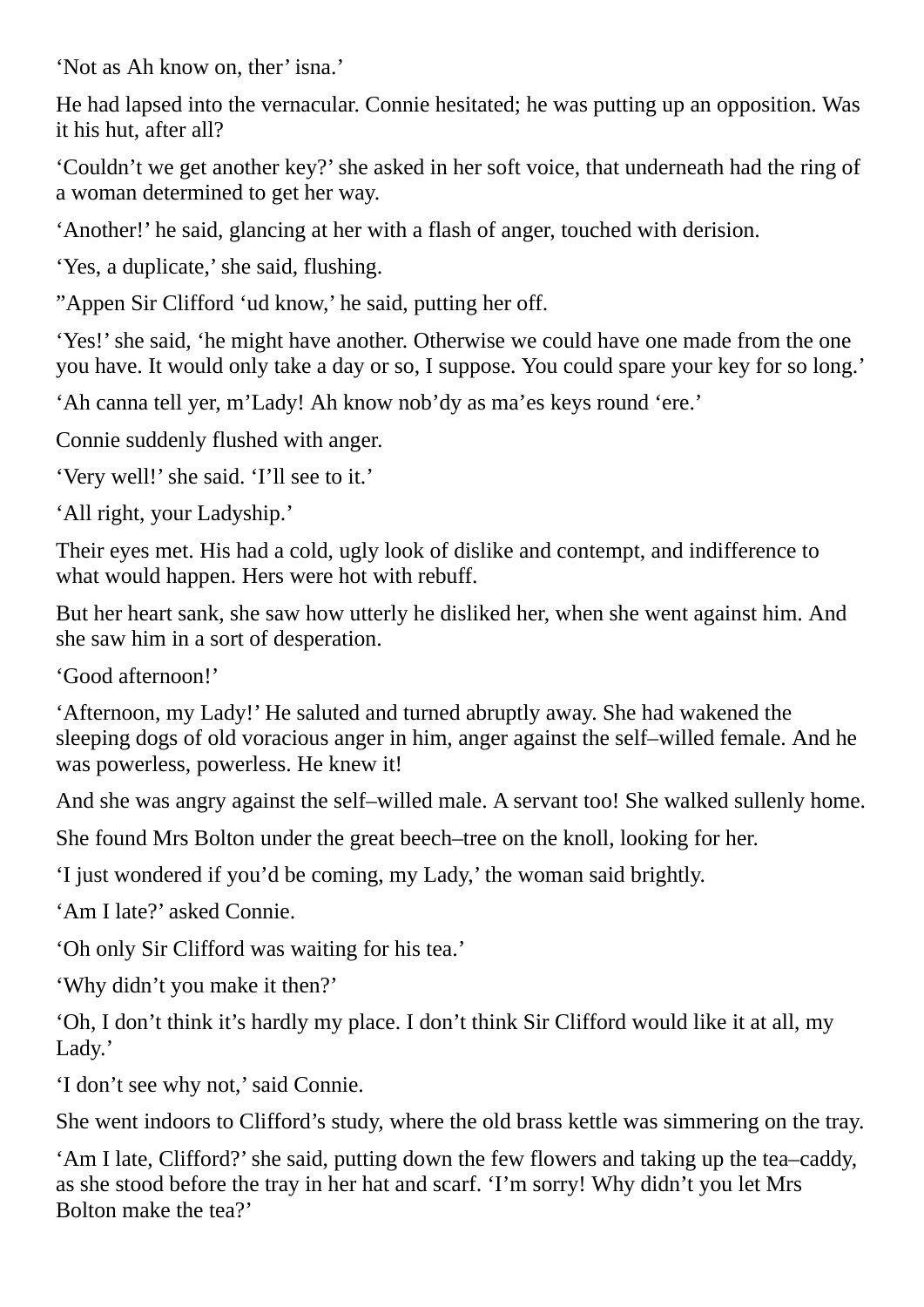'I didn't think of it,' he said ironically. 'I don't quite see her presiding at the tea–table.'

'Oh, there's nothing sacrosanct about a silver tea–pot,'said Connie.

He glanced up at her curiously.

'What did you do all afternoon?' he said.

'Walked and sat in a sheltered place. Do you know there are still berries on the big holly– tree?'

She took off her scarf, but not her hat, and sat down to make tea. The toast would certainly be leathery. She put the tea–cosy over the tea–pot, and rose to get a little glass for her violets. The poor flowers hung over, limp on their stalks.

'They'll revive again!'she said, putting them before him in their glass for him to smell.

'Sweeter than the lids of Juno's eyes,' he quoted.

'I don't see a bit of connexion with the actual violets,'she said. 'The Elizabethans are rather upholstered.'

She poured him his tea.

'Do you think there is a second key to that little hut not far from John's Well, where the pheasants are reared?'she said.

'There may be. Why?'

'I happened to find it today—and I'd never seen it before. I think it's a darling place. I could sit there sometimes, couldn't I?'

'Was Mellors there?'

'Yes! That's how I found it: his hammering. He didn't seem to like my intruding at all. In fact he was almost rude when I asked about a second key.'

'What did he say?'

'Oh, nothing: just his manner; and he said he knew nothing about keys.'

'There may be one in Father's study. Betts knows them all, they're all there. I'll get him to look.'

'Oh do!' she said.

'So Mellors was almost rude?'

'Oh, nothing, really! But I don't think he wanted me to have the freedom of the castle, quite.'

'I don't suppose he did.'

'Still, I don't see why he should mind. It's not his home, after all! It's not his private abode. I don't see why I shouldn't sit there if I want to.'

'Quite!'said Clifford. 'He thinks too much of himself, that man.'

'Do you think he does?'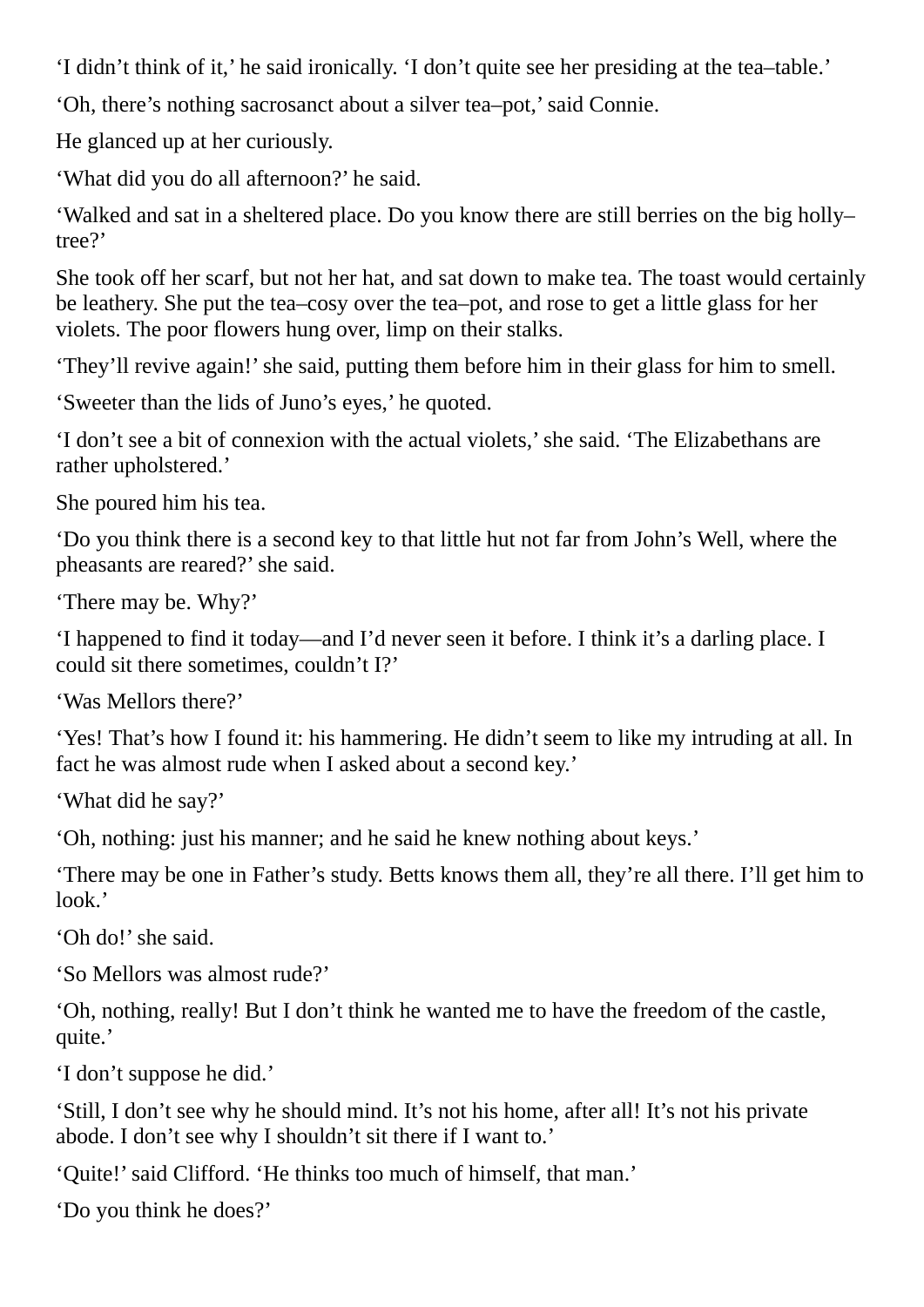'Oh, decidedly! He thinks he's something exceptional. You know he had a wife he didn't get on with, so he joined up in 1915 and was sent to India, I believe. Anyhow he was blacksmith to the cavalry in Egypt for a time; always was connected with horses, a clever fellow that way. Then some Indian colonel took a fancy to him, and he was made a lieutenant. Yes, they gave him a commission. I believe he went back to India with his colonel, and up to the north–west frontier. He was ill; he was a pension. He didn't come out of the army till last year, I believe, and then, naturally, it isn't easy for a man like that to get back to his own level. He's bound to flounder. But he does his duty all right, as far as I'm concerned. Only I'm not having any of the Lieutenant Mellors touch.'

'How could they make him an officer when he speaks broad Derbyshire?'

'He doesn't…except by fits and starts. He can speak perfectly well, for him. I suppose he has an idea if he's come down to the ranks again, he'd better speak as the ranks speak.'

'Why didn't you tell me about him before?'

'Oh, I've no patience with these romances. They're the ruin of all order. It's a thousand pities they ever happened.'

Connie was inclined to agree. What was the good of discontented people who fitted in nowhere?

In the spell of fine weather Clifford, too, decided to go to the wood. The wind was cold, but not so tiresome, and the sunshine was like life itself, warm and full.

'It's amazing,'said Connie, 'how different one feels when there's a really fresh fine day. Usually one feels the very air is half dead. People are killing the very air.'

'Do you think people are doing it?' he asked.

'I do. The steam of so much boredom, and discontent and anger out of all the people, just kills the vitality in the air. I'm sure of it.'

'Perhaps some condition of the atmosphere lowers the vitality of the people?' he said.

'No, it's man that poisons the universe,'she asserted.

'Fouls his own nest,' remarked Clifford.

The chair puffed on. In the hazel copse catkins were hanging pale gold, and in sunny places the wood–anemones were wide open, as if exclaiming with the joy of life, just as good as in past days, when people could exclaim along with them. They had a faint scent of apple–blossom. Connie gathered a few for Clifford.

He took them and looked at them curiously.

'Thou still unravished bride of quietness,' he quoted. 'It seems to fit flowers so much better than Greek vases.'

'Ravished is such a horrid word!' she said. 'It's only people who ravish things.'

'Oh, I don't know…snails and things,' he said.

'Even snails only eat them, and bees don't ravish.'

She was angry with him, turning everything into words. Violets were Juno's eyelids, and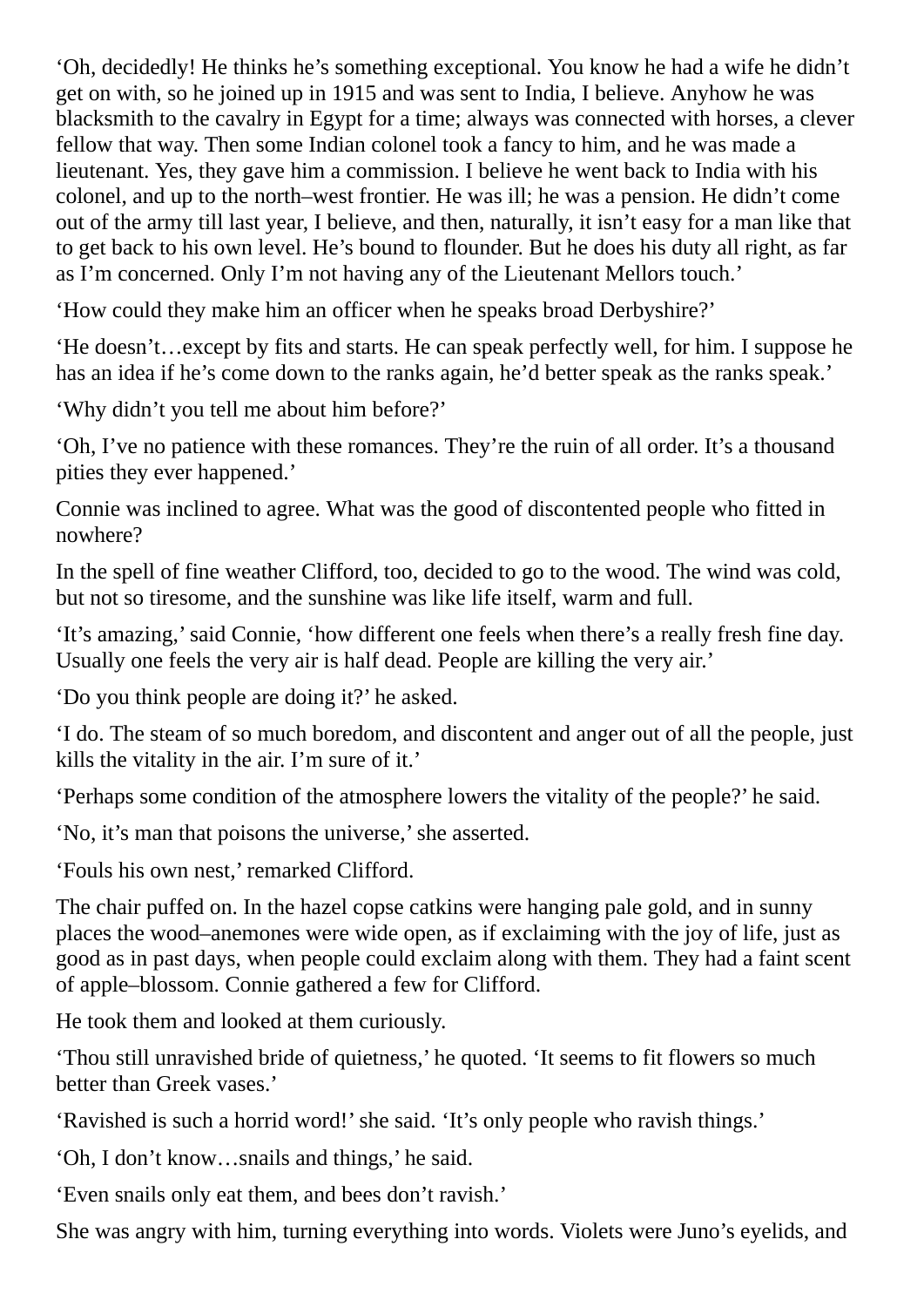windflowers were on ravished brides. How she hated words, always coming between her and life: they did the ravishing, if anything did: ready–made words and phrases, sucking all the life–sap out of living things.

The walk with Clifford was not quite a success. Between him and Connie there was a tension that each pretended not to notice, but there it was. Suddenly, with all the force of her female instinct, she was shoving him off. She wanted to be clear of him, and especially of his consciousness, his words, his obsession with himself, his endless treadmill obsession with himself, and his own words.

The weather came rainy again. But after a day or two she went out in the rain, and she went to the wood. And once there, she went towards the hut. It was raining, but not so cold, and the wood felt so silent and remote, inaccessible in the dusk of rain.

She came to the clearing. No one there! The hut was locked. But she sat on the log doorstep, under the rustic porch, and snuggled into her own warmth. So she sat, looking at the rain, listening to the many noiseless noises of it, and to the strange soughings of wind in upper branches, when there seemed to be no wind. Old oak–trees stood around, grey, powerful trunks, rain–blackened, round and vital, throwing off reckless limbs. The ground was fairly free of undergrowth, the anemones sprinkled, there was a bush or two, elder, or guelder–rose, and a purplish tangle of bramble: the old russet of bracken almost vanished under green anemone ruffs. Perhaps this was one of the unravished places. Unravished! The whole world was ravished.

Some things can't be ravished. You can't ravish a tin of sardines. And so many women are like that; and men. But the earth…!

The rain was abating. It was hardly making darkness among the oaks any more. Connie wanted to go; yet she sat on. But she was getting cold; yet the overwhelming inertia of her inner resentment kept her there as if paralysed.

Ravished! How ravished one could be without ever being touched. Ravished by dead words become obscene, and dead ideas become obsessions.

A wet brown dog came running and did not bark, lifting a wet feather of a tail. The man followed in a wet black oilskin jacket, like a chauffeur, and face flushed a little. She felt him recoil in his quick walk, when he saw her. She stood up in the handbreadth of dryness under the rustic porch. He saluted without speaking, coming slowly near. She began to withdraw.

'I'm just going,'she said.

'Was yer waitin' to get in?' he asked, looking at the hut, not at her.

'No, I only sat a few minutes in the shelter,'she said, with quiet dignity.

He looked at her. She looked cold.

'Sir Clifford 'adn't got no other key then?' he asked.

'No, but it doesn't matter. I can sit perfectly dry under this porch. Good afternoon!' She hated the excess of vernacular in his speech.

He watched her closely, as she was moving away. Then he hitched up his jacket, and put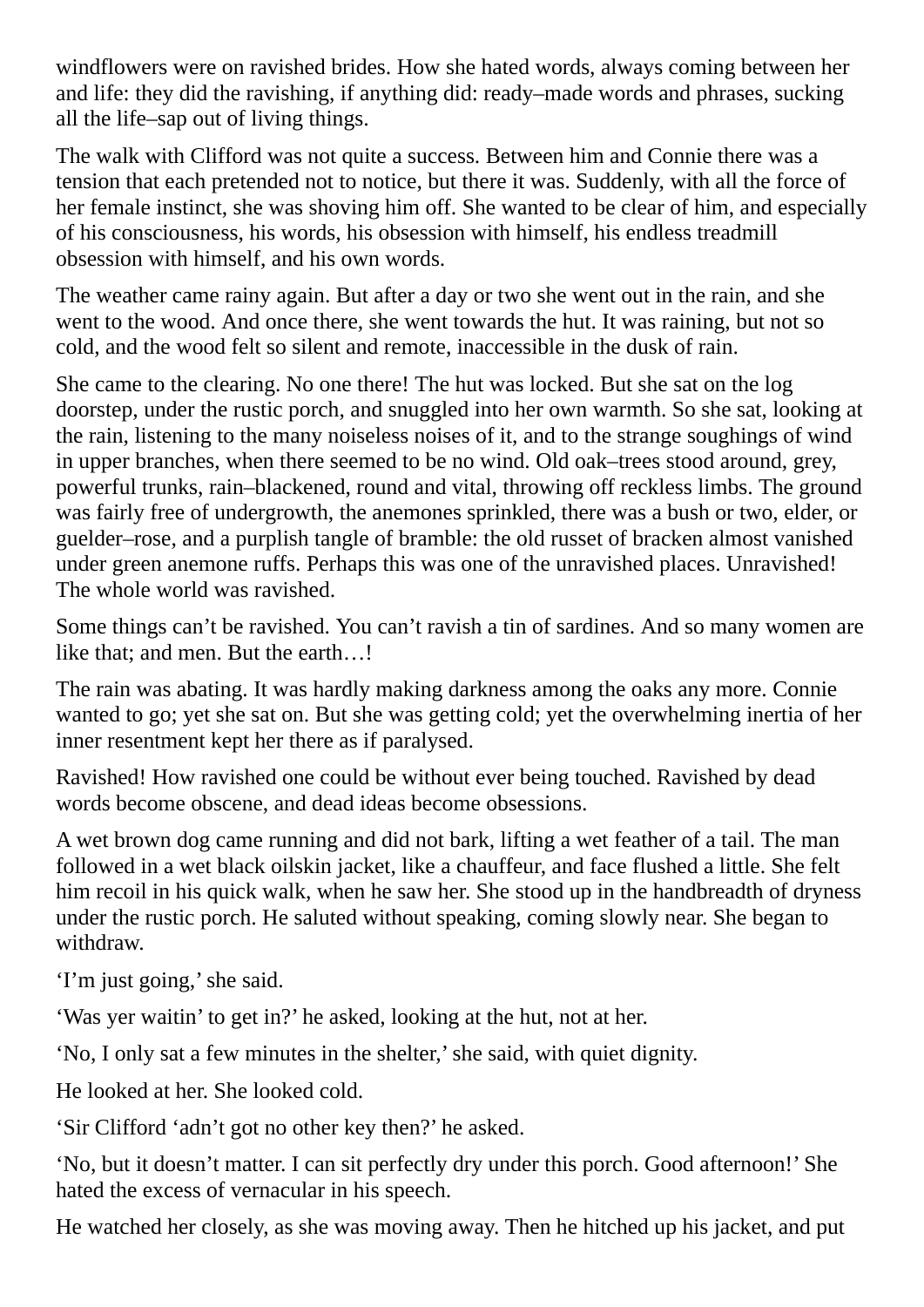his hand in his breeches pocket, taking out the key of the hut.

"Appen yer'd better 'ave this key, an' Ah min fend for t' bods some other road.'

She looked at him.

'What do you mean?' she asked.

'I mean as 'appen Ah can find anuther pleece as'll du for rearin' th' pheasants. If yer want ter be 'ere, yo'll non want me messin' abaht a' th' time.'

She looked at him, getting his meaning through the fog of the dialect.

'Why don't you speak ordinary English?'she said coldly.

'Me! AH thowt it WOR ordinary.'

She was silent for a few moments in anger.

'So if yer want t' key, yer'd better tacit. Or 'appen Ah'd better gi'e 't yer termorrer, an' clear all t'stuff aht fust. Would that du for yer?'

She became more angry.

'I didn't want your key,'she said. 'I don't want you to clear anything out at all. I don't in the least want to turn you out of your hut, thank you! I only wanted to be able to sit here sometimes, like today. But I can sit perfectly well under the porch, so please say no more about it.'

He looked at her again, with his wicked blue eyes.

'Why,' he began, in the broad slow dialect. 'Your Ladyship's as welcome as Christmas ter th' hut an' th' key an' iverythink as is. On'y this time O' th' year ther's bods ter set, an' Ah've got ter be potterin' abaht a good bit, seein' after 'em, an' a'. Winter time Ah ned 'ardly come nigh th' pleece. But what wi'spring, an' Sir Clifford wantin' ter start th' pheasants…An' your Ladyship'd non want me tinkerin' around an' about when she was 'ere, all the time.'

She listened with a dim kind of amazement.

'Why should I mind your being here?' she asked.

He looked at her curiously.

'T'nuisance on me!' he said briefly, but significantly. She flushed. 'Very well!'she said finally. 'I won't trouble you. But I don't think I should have minded at all sitting and seeing you look after the birds. I should have liked it. But since you think it interferes with you, I won't disturb you, don't be afraid. You are Sir Clifford's keeper, not mine.'

The phrase sounded queer, she didn't know why. But she let it pass.

'Nay, your Ladyship. It's your Ladyship's own 'ut. It's as your Ladyship likes an' pleases, every time. Yer can turn me off at a wik's notice. It wor only…'

'Only what?' she asked, baffled.

He pushed back his hat in an odd comic way.

'On'y as 'appen yo'd like the place ter yersen, when yer did come, an' not me messin'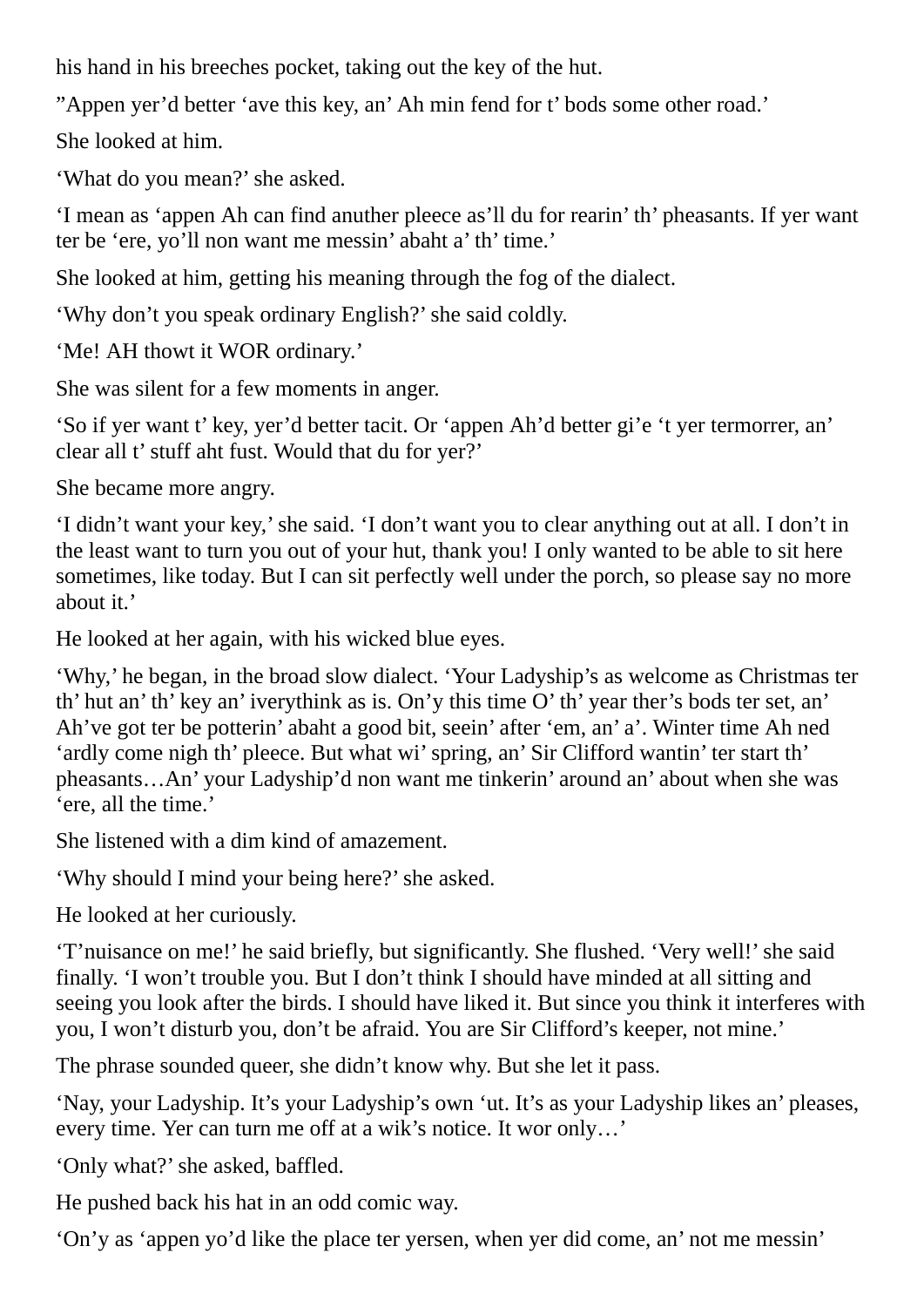abaht.'

'But why?'she said, angry. 'Aren't you a civilized human being? Do you think I ought to be afraid of you? Why should I take any notice of you and your being here or not? Why is it important?'

He looked at her, all his face glimmering with wicked laughter.

'It's not, your Ladyship. Not in the very least,' he said.

'Well, why then?'she asked.

'Shall I get your Ladyship another key then?'

'No thank you! I don't want it.'

'Ah'll get it anyhow. We'd best 'ave two keys ter th' place.'

'And I consider you are insolent,'said Connie, with her colour up, panting a little.

'Nay, nay!' he said quickly. 'Dunna yer say that! Nay, nay! I niver meant nuthink. Ah on'y thought as if yo' come 'ere, Ah s'd ave ter clear out, an' it'd mean a lot of work, settin' up somewheres else. But if your Ladyship isn't going ter take no notice O' me, then…it's Sir Clifford's 'ut, an' everythink is as your Ladyship likes, everythink is as your Ladyship likes an' pleases, barrin' yer take no notice O' me, doin' th' bits of jobs as Ah've got ter do.'

Connie went away completely bewildered. She was not sure whether she had been insulted and mortally offended, or not. Perhaps the man really only meant what he said; that he thought she would expect him to keep away. As if she would dream of it! And as if he could possibly be so important, he and his stupid presence.

She went home in confusion, not knowing what she thought or felt.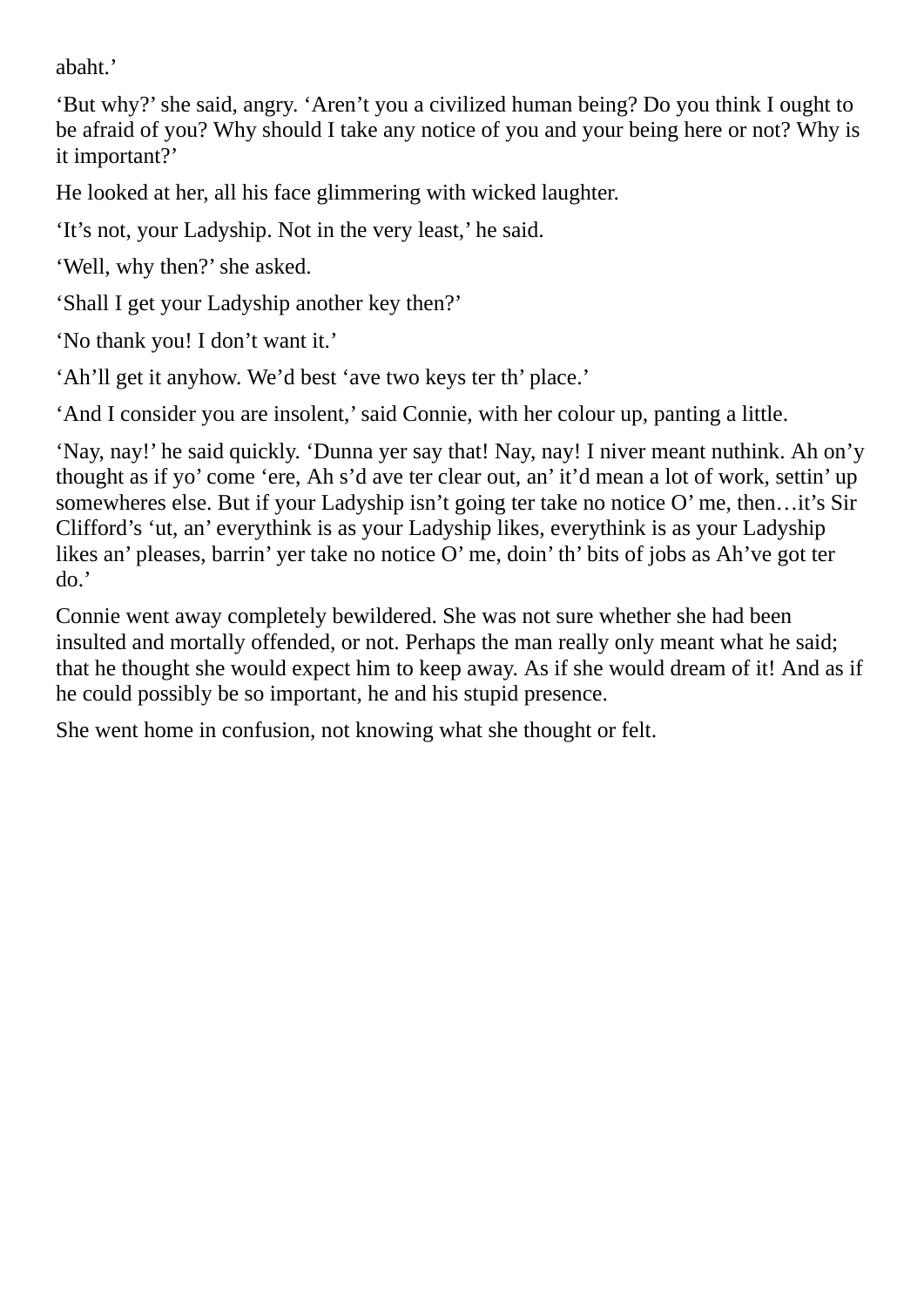## **CHAPTER 9**

Connie was surprised at her own feeling of aversion from Clifford. What is more, she felt she had always really disliked him. Not hate: there was no passion in it. But a profound physical dislike. Almost, it seemed to her, she had married him because she disliked him, in a secret, physical sort of way. But of course, she had married him really because in a mental way he attracted her and excited her. He had seemed, in some way, her master, beyond her.

Now the mental excitement had worn itself out and collapsed, and she was aware only of the physical aversion. It rose up in her from her depths: and she realized how it had been eating her life away.

She felt weak and utterly forlorn. She wished some help would come from outside. But in the whole world there was no help. Society was terrible because it was insane. Civilized society is insane. Money and so–called love are its two great manias; money a long way first. The individual asserts himself in his disconnected insanity in these two modes: money and love. Look at Michaelis! His life and activity were just insanity. His love was a sort of insanity.

And Clifford the same. All that talk! All that writing! All that wild struggling to push himself forwards! It was just insanity. And it was getting worse, really maniacal.

Connie felt washed–out with fear. But at least, Clifford was shifting his grip from her on to Mrs Bolton. He did not know it. Like many insane people, his insanity might be measured by the things he was NOT aware of the great desert tracts in his consciousness.

Mrs Bolton was admirable in many ways. But she had that queer sort of bossiness, endless assertion of her own will, which is one of the signs of insanity in modern woman. She THOUGHT she was utterly subservient and living for others. Clifford fascinated her because he always, or so often, frustrated her will, as if by a finer instinct. He had a finer, subtler will of self–assertion than herself. This was his charm for her.

Perhaps that had been his charm, too, for Connie.

'It's a lovely day, today!' Mrs Bolton would say in her caressive, persuasive voice. 'I should think you'd enjoy a little run in your chair today, the sun's just lovely.'

'Yes? Will you give me that book—there, that yellow one. And I think I'll have those hyacinths taken out.'

'Why they're so beautiful!' She pronounced it with the 'y'sound: be–yutiful! 'And the scent is simply gorgeous.'

'The scent is what I object to,' he said. 'It's a little funereal.'

'Do you think so!'she exclaimed in surprise, just a little offended, but impressed. And she carried the hyacinths out of the room, impressed by his higher fastidiousness.

'Shall I shave you this morning, or would you rather do it yourself?' Always the same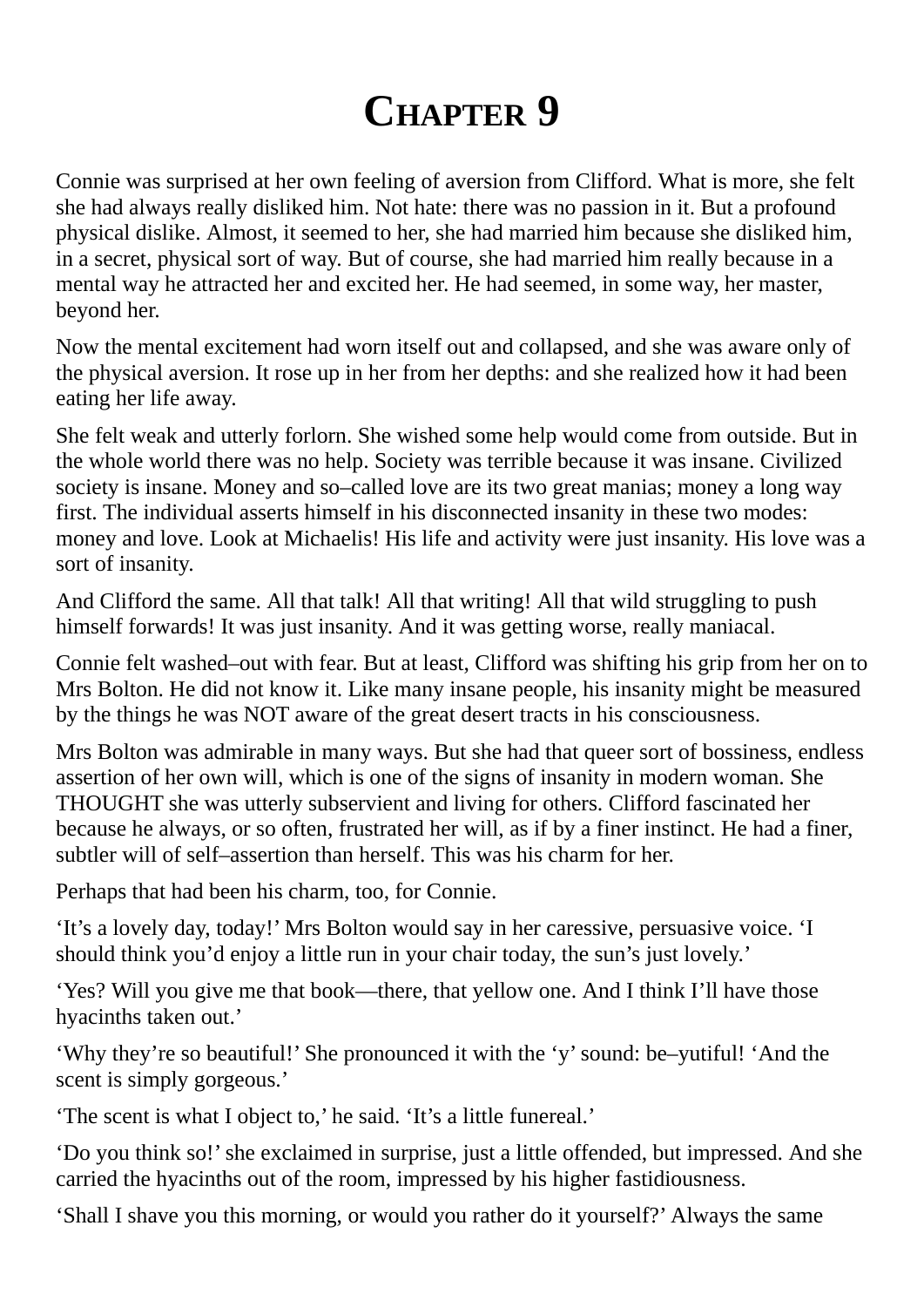soft, caressive, subservient, yet managing voice.

'I don't know. Do you mind waiting a while. I'll ring when I'm ready.'

'Very good, Sir Clifford!' she replied, so soft and submissive, withdrawing quietly. But every rebuff stored up new energy of will in her.

When he rang, after a time, she would appear at once. And then he would say:

'I think I'd rather you shaved me this morning.'

Her heart gave a little thrill, and she replied with extra softness:

'Very good, Sir Clifford!'

She was very deft, with a soft, lingering touch, a little slow. At first he had resented the infinitely soft touch of her fingers on his face. But now he liked it, with a growing voluptuousness. He let her shave him nearly every day: her face near his, her eyes so very concentrated, watching that she did it right. And gradually her fingertips knew his cheeks and lips, his jaw and chin and throat perfectly. He was well–fed and well–liking, his face and throat were handsome enough and he was a gentleman.

She was handsome too, pale, her face rather long and absolutely still, her eyes bright, but revealing nothing. Gradually, with infinite softness, almost with love, she was getting him by the throat, and he was yielding to her.

She now did almost everything for him, and he felt more at home with her, less ashamed of accepting her menial offices, than with Connie. She liked handling him. She loved having his body in her charge, absolutely, to the last menial offices. She said to Connie one day: 'All men are babies, when you come to the bottom of them. Why, I've handled some of the toughest customers as ever went down Tevershall pit. But let anything ail them so that you have to do for them, and they're babies, just big babies. Oh, there's not much difference in men!'

At first Mrs Bolton had thought there really was something different in a gentleman, a REAL gentleman, like Sir Clifford. So Clifford had got a good start of her. But gradually, as she came to the bottom of him, to use her own term, she found he was like the rest, a baby grown to man's proportions: but a baby with a queer temper and a fine manner and power in its control, and all sorts of odd knowledge that she had never dreamed of, with which he could still bully her.

Connie was sometimes tempted to say to him:

'For God's sake, don't sink so horribly into the hands of that woman!' But she found she didn't care for him enough to say it, in the long run.

It was still their habit to spend the evening together, till ten o'clock. Then they would talk, or read together, or go over his manuscript. But the thrill had gone out of it. She was bored by his manuscripts. But she still dutifully typed them out for him. But in time Mrs Bolton would do even that.

For Connie had suggested to Mrs Bolton that she should learn to use a typewriter. And Mrs Bolton, always ready, had begun at once, and practised assiduously. So now Clifford would sometimes dictate a letter to her, and she would take it down rather slowly, but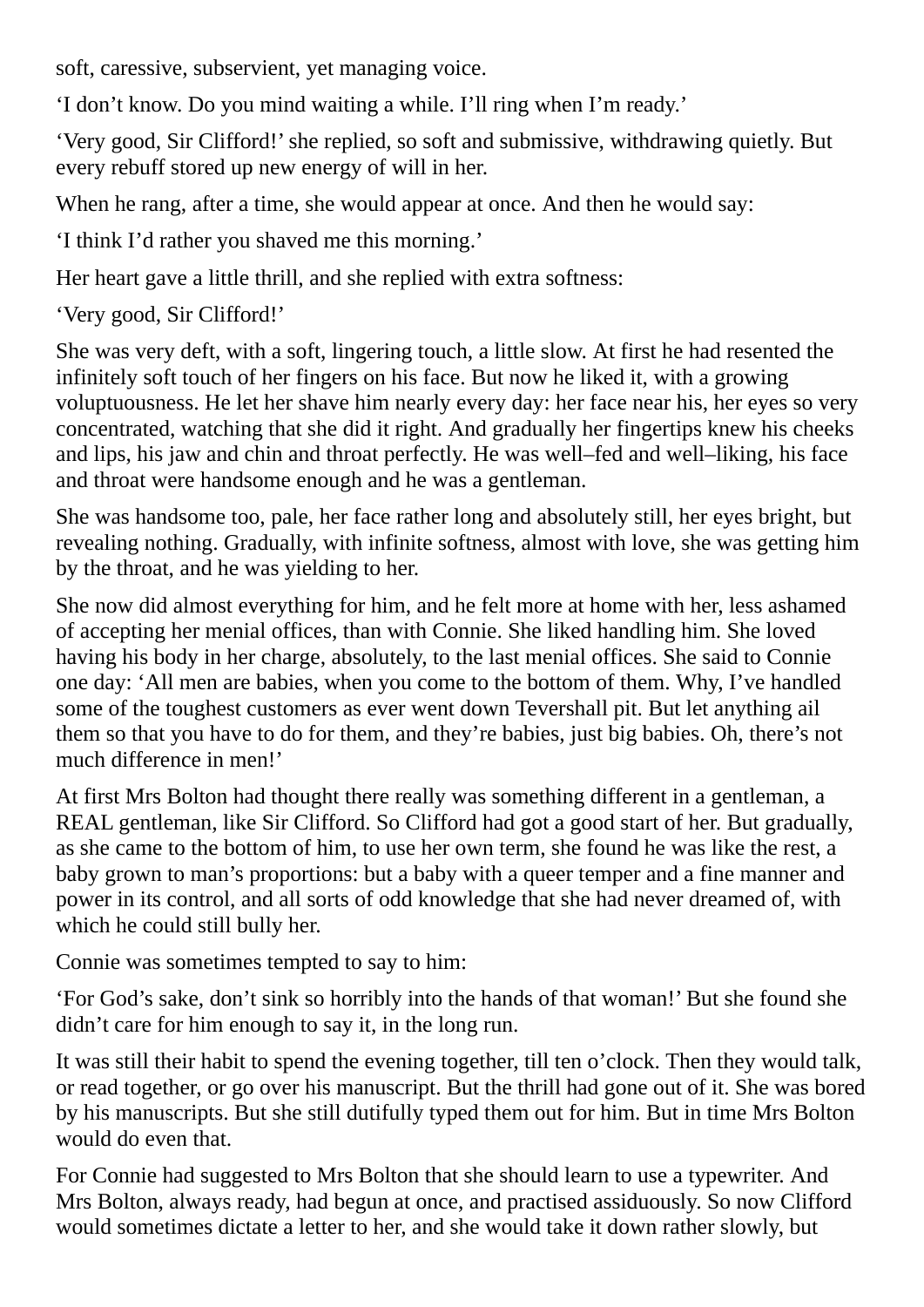correctly. And he was very patient, spelling for her the difficult words, or the occasional phrases in French. She was so thrilled, it was almost a pleasure to instruct her.

Now Connie would sometimes plead a headache as an excuse for going up to her room after dinner.

'Perhaps Mrs Bolton will play piquet with you,'she said to Clifford.

'Oh, I shall be perfectly all right. You go to your own room and rest, darling.'

But no sooner had she gone, than he rang for Mrs Bolton, and asked her to take a hand at piquet or bezique, or even chess. He had taught her all these games. And Connie found it curiously objectionable to see Mrs Bolton, flushed and tremulous like a little girl, touching her queen or her knight with uncertain fingers, then drawing away again. And Clifford, faintly smiling with a half–teasing superiority, saying to her:

'You must say j'adoube!'

She looked up at him with bright, startled eyes, then murmured shyly, obediently:

'J'adoube!'

Yes, he was educating her. And he enjoyed it, it gave him a sense of power. And she was thrilled. She was coming bit by bit into possession of all that the gentry knew, all that made them upper class: apart from the money. That thrilled her. And at the same time, she was making him want to have her there with him. It was a subtle deep flattery to him, her genuine thrill.

To Connie, Clifford seemed to be coming out in his true colours: a little vulgar, a little common, and uninspired; rather fat. Ivy Bolton's tricks and humble bossiness were also only too transparent. But Connie did wonder at the genuine thrill which the woman got out of Clifford. To say she was in love with him would be putting it wrongly. She was thrilled by her contact with a man of the upper class, this titled gentleman, this author who could write books and poems, and whose photograph appeared in the illustrated newspapers. She was thrilled to a weird passion. And his 'educating' her roused in her a passion of excitement and response much deeper than any love affair could have done. In truth, the very fact that there could BE no love affair left her free to thrill to her very marrow with this other passion, the peculiar passion of KNOWING, knowing as he knew.

There was no mistake that the woman was in some way in love with him: whatever force we give to the word love. She looked so handsome and so young, and her grey eyes were sometimes marvellous. At the same time, there was a lurking soft satisfaction about her, even of triumph, and private satisfaction. Ugh, that private satisfaction. How Connie loathed it!

But no wonder Clifford was caught by the woman! She absolutely adored him, in her persistent fashion, and put herself absolutely at his service, for him to use as he liked. No wonder he was flattered!

Connie heard long conversations going on between the two. Or rather, it was mostly Mrs Bolton talking. She had unloosed to him the stream of gossip about Tevershall village. It was more than gossip. It was Mrs Gaskell and George Eliot and Miss Mitford all rolled in one, with a great deal more, that these women left out.' Once started, Mrs Bolton was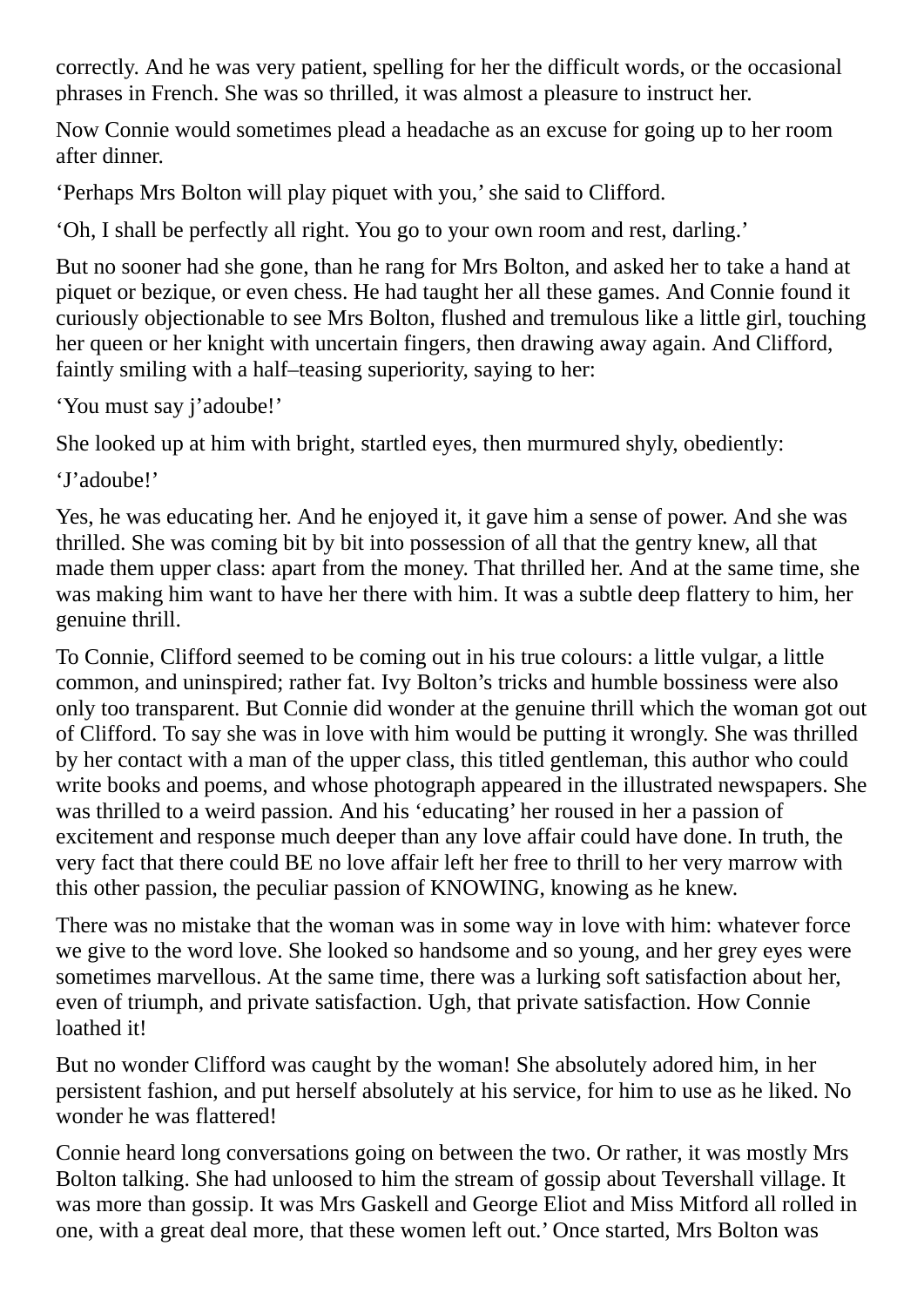better than any book, about the lives of the people. She knew them all so intimately, and had such a peculiar, flamey zest in all their affairs, it was wonderful, if just a TRIFLE humiliating to listen to her. At first she had not ventured to 'talk Tevershall', as she called it, to Clifford. But once started, it went on. Clifford was listening for 'material', and he found it in plenty. Connie realized that his so–called genius was just this: a perspicuous talent for personal gossip, clever and apparently detached. Mrs Bolton, of course, was very warm when she 'talked Tevershall'. Carried away, in fact. And it was marvellous, the things that happened and that she knew about. She would have run to dozens of volumes.

Connie was fascinated, listening to her. But afterwards always a little ashamed. She ought not to listen with this queer rabid curiosity. After all, one may hear the most private affairs of other people, but only in a spirit of respect for the struggling, battered thing which any human soul is, and in a spirit of fine, discriminative sympathy. For even satire is a form of sympathy. It is the way our sympathy flows and recoils that really determines our lives. And here lies the vast importance of the novel, properly handled. It can inform and lead into new places the flow of our sympathetic consciousness, and it can lead our sympathy away in recoil from things gone dead. Therefore, the novel, properly handled, can reveal the most secret places of life: for it is in the PASSIONAL secret places of life, above all, that the tide of sensitive awareness needs to ebb and flow, cleansing and freshening.

But the novel, like gossip, can also excite spurious sympathies and recoils, mechanical and deadening to the psyche. The novel can glorify the most corrupt feelings, so long as they are CONVENTIONALLY 'pure'. Then the novel, like gossip, becomes at last vicious, and, like gossip, all the more vicious because it is always ostensibly on the side of the angels. Mrs Bolton's gossip was always on the side of the angels. 'And he was such a BAD fellow, and she was such a NICE woman.' Whereas, as Connie could see even from Mrs Bolton's gossip, the woman had been merely a mealy–mouthed sort, and the man angrily honest. But angry honesty made a 'bad man' of him, and mealy–mouthedness made a 'nice woman' of her, in the vicious, conventional channelling of sympathy by Mrs Bolton.

For this reason, the gossip was humiliating. And for the same reason, most novels, especially popular ones, are humiliating too. The public responds now only to an appeal to its vices.

Nevertheless, one got a new vision of Tevershall village from Mrs Bolton's talk. A terrible, seething welter of ugly life it seemed: not at all the flat drabness it looked from outside. Clifford of course knew by sight most of the people mentioned, Connie knew only one or two. But it sounded really more like a Central African jungle than an English village.

'I suppose you heard as Miss Allsopp was married last week! Would you ever! Miss Allsopp, old James' daughter, the boot–and–shoe Allsopp. You know they built a house up at Pye Croft. The old man died last year from a fall; eighty–three, he was, an' nimble as a lad. An' then he slipped on Bestwood Hill, on a slide as the lads 'ad made last winter, an' broke his thigh, and that finished him, poor old man, it did seem a shame. Well, he left all his money to Tattie: didn't leave the boys a penny. An' Tattie, I know, is five years—yes, she's fifty–three last autumn. And you know they were such Chapel people, my word! She taught Sunday school for thirty years, till her father died. And then she started carrying on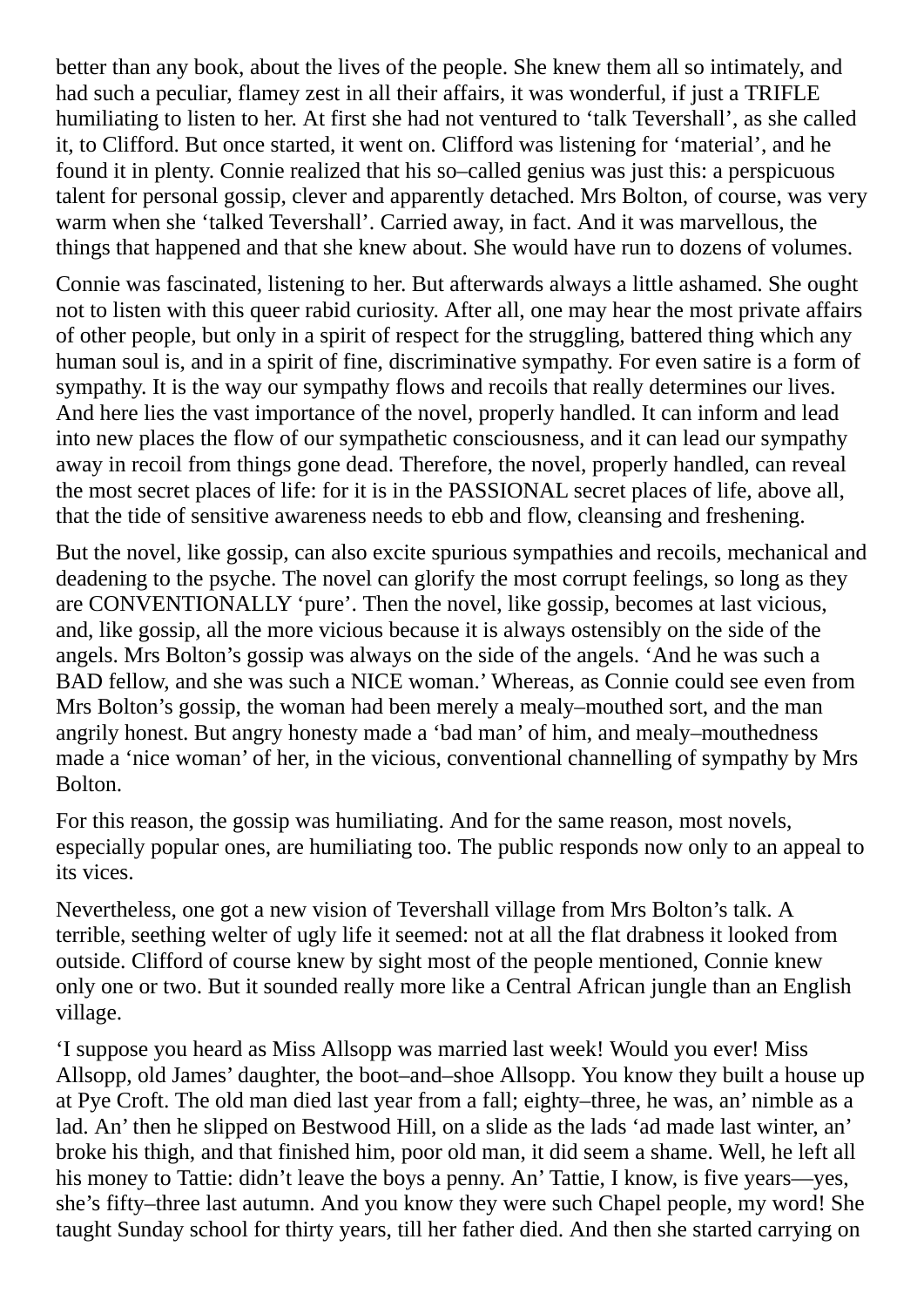with a fellow from Kinbrook, I don't know if you know him, an oldish fellow with a red nose, rather dandified, Willcock, as works in Harrison's woodyard. Well he's sixty–five, if he's a day, yet you'd have thought they were a pair of young turtle–doves, to see them, arm in arm, and kissing at the gate: yes, an'she sitting on his knee right in the bay window on Pye Croft Road, for anybody to see. And he's got sons over forty: only lost his wife two years ago. If old James Allsopp hasn't risen from his grave, it's because there is no rising: for he kept her that strict! Now they're married and gone to live down at Kinbrook, and they say she goes round in a dressing–gown from morning to night, a veritable sight. I'm sure it's awful, the way the old ones go on! Why they're a lot worse than the young, and a sight more disgusting. I lay it down to the pictures, myself. But you can't keep them away. I was always saying: go to a good instructive film, but do for goodness sake keep away from these melodramas and love films. Anyhow keep the children away! But there you are, grown–ups are worse than the children: and the old ones beat the band.

'Talk about morality! Nobody cares a thing. Folks does as they like, and much better off they are for it, I must say. But they're having to draw their horns in nowadays, now th' pits are working so bad, and they haven't got the money. And the grumbling they do, it's awful, especially the women. The men are so good and patient! What can they do, poor chaps! But the women, oh, they do carry on! They go and show off, giving contributions for a wedding present for Princess Mary, and then when they see all the grand things that's been given, they simply rave: who's she, any better than anybody else! Why doesn't Swan & Edgar give me ONE fur coat, instead of giving her six. I wish I'd kept my ten shillings! What's she going to give me, I should like to know? Here I can't get a new spring coat, my dad's working that bad, and she gets van–loads. It's time as poor folks had some money to spend, rich ones 'as 'ad it long enough. I want a new spring coat, I do, an' wheer am I going to get it? I say to them, be thankful you're well fed and well clothed, without all the new finery you want! And they fly back at me: "Why isn't Princess Mary thankful to go about in her old rags, then, an' have nothing! Folks like HER get van–loads, an' I can't have a new spring coat. It's a damned shame. Princess! Bloomin' rot about Princess! It's munney as matters, an' cos she's got lots, they give her more! Nobody's givin' me any, an' I've as much right as anybody else. Don't talk to me about education. It's munney as matters. I want a new spring coat, I do, an' I shan't get it, cos there's no munney…"

'That's all they care about, clothes. They think nothing of giving seven or eight guineas for a winter coat—colliers' daughters, mind you—and two guineas for a child's summer hat. And then they go to the Primitive Chapel in their two–guinea hat, girls as would have been proud of a three–and–sixpenny one in my day. I heard that at the Primitive Methodist anniversary this year, when they have a built–up platform for the Sunday School children, like a grandstand going almost up to th' ceiling, I heard Miss Thompson, who has the first class of girls in the Sunday School, say there'd be over a thousand pounds in new Sunday clothes sitting on that platform! And times are what they are! But you can't stop them. They're mad for clothes. And boys the same. The lads spend every penny on themselves, clothes, smoking, drinking in the Miners' Welfare, jaunting off to Sheffield two or three times a week. Why, it's another world. And they fear nothing, and they respect nothing, the young don't. The older men are that patient and good, really, they let the women take everything. And this is what it leads to. The women are positive demons. But the lads aren't like their dads. They're sacrificing nothing, they aren't: they're all for self. If you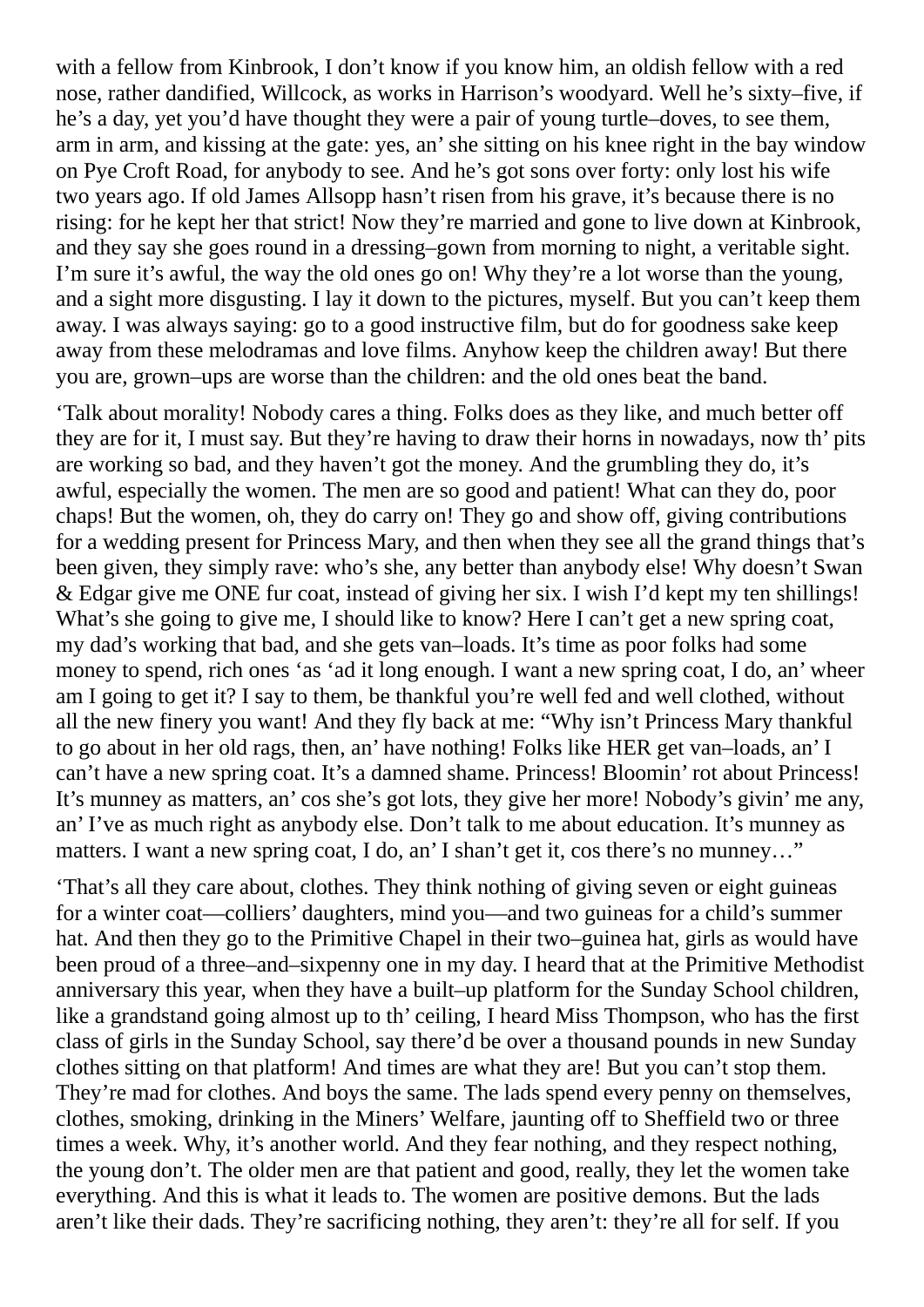tell them they ought to be putting a bit by, for a home, they say: That'll keep, that will, I'm goin' t' enjoy myself while I can. Owt else'll keep! Oh, they're rough an'selfish, if you like. Everything falls on the older men, an' it's a bad outlook all round.'

Clifford began to get a new idea of his own village. The place had always frightened him, but he had thought it more or less stable. Now—?

'Is there much Socialism, Bolshevism, among the people?' he asked.

'Oh!'said Mrs Bolton, 'you hear a few loud–mouthed ones. But they're mostly women who've got into debt. The men take no notice. I don't believe you'll ever turn our Tevershall men into reds. They're too decent for that. But the young ones blether sometimes. Not that they care for it really. They only want a bit of money in their pocket, to spend at the Welfare, or go gadding to Sheffield. That's all they care. When they've got no money, they'll listen to the reds spouting. But nobody believes in it, really.'

'So you think there's no danger?'

'Oh no! Not if trade was good, there wouldn't be. But if things were bad for a long spell, the young ones might go funny. I tell you, they're a selfish, spoilt lot. But I don't see how they'd ever do anything. They aren't ever serious about anything, except showing off on motor–bikes and dancing at the Palais–de–danse in Sheffield. You can't MAKE them serious. The serious ones dress up in evening clothes and go off to the Pally to show off before a lot of girls and dance these new Charlestons and what not. I'm sure sometimes the bus'll be full of young fellows in evening suits, collier lads, off to the Pally: let alone those that have gone with their girls in motors or on motor–bikes. They don't give a serious thought to a thing—save Doncaster races, and the Derby: for they all of them bet on every race. And football! But even football's not what it was, not by a long chalk. It's too much like hard work, they say. No, they'd rather be off on motor–bikes to Sheffield or Nottingham, Saturday afternoons.'

'But what do they do when they get there?'

'Oh, hang around—and have tea in some fine tea–place like the Mikado—and go to the Pally or the pictures or the Empire, with some girl. The girls are as free as the lads. They do just what they like.'

'And what do they do when they haven't the money for these things?'

'They seem to get it, somehow. And they begin talking nasty then. But I don't see how you're going to get bolshevism, when all the lads want is just money to enjoy themselves, and the girls the same, with fine clothes: and they don't care about another thing. They haven't the brains to be socialists. They haven't enough seriousness to take anything really serious, and they never will have.'

Connie thought, how extremely like all the rest of the classes the lower classes sounded. Just the same thing over again, Tevershall or Mayfair or Kensington. There was only one class nowadays: moneyboys. The moneyboy and the moneygirl, the only difference was how much you'd got, and how much you wanted.

Under Mrs Bolton's influence, Clifford began to take a new interest in the mines. He began to feel he belonged. A new sort of self–assertion came into him. After all, he was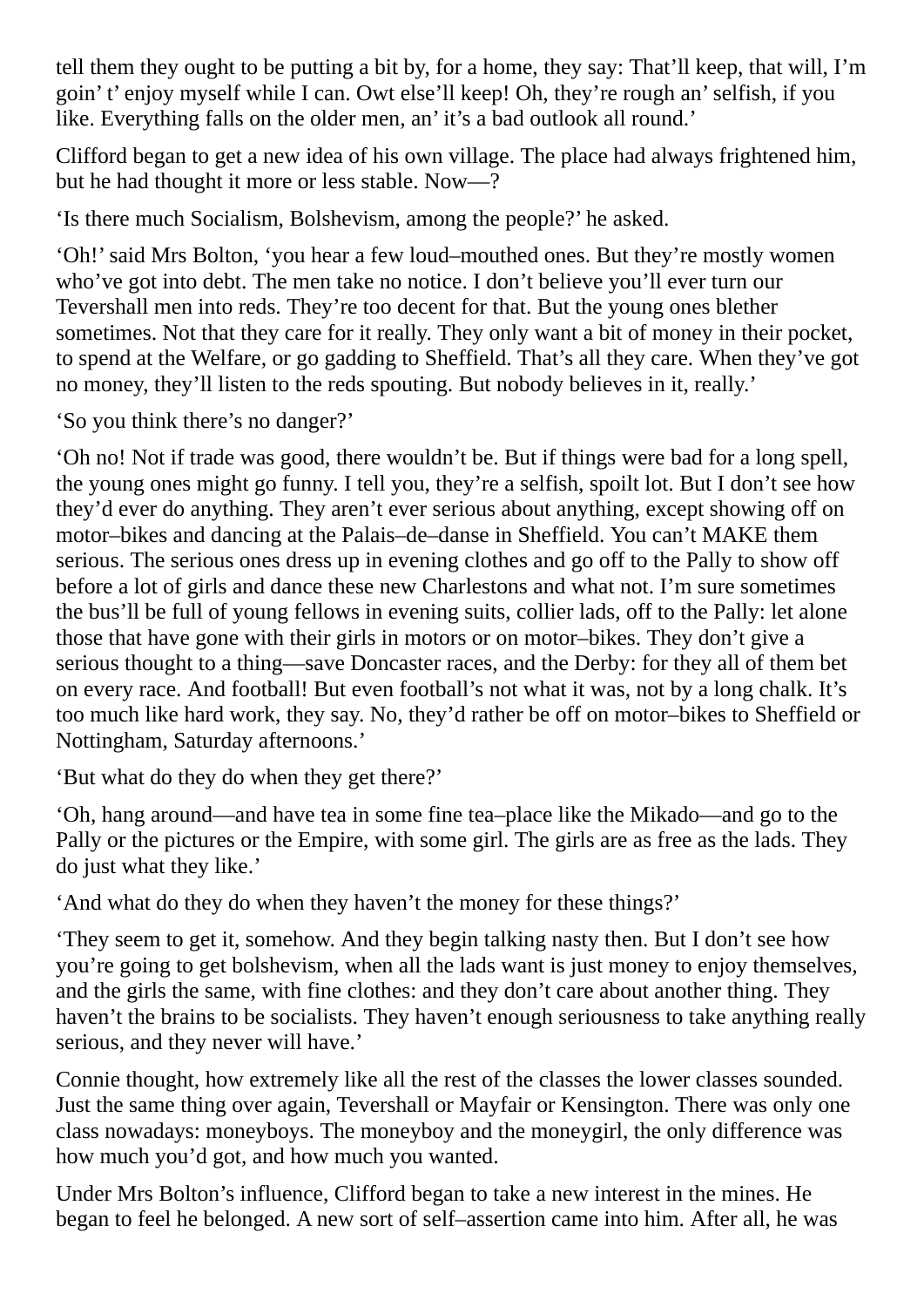the real boss in Tevershall, he was really the pits. It was a new sense of power, something he had till now shrunk from with dread.

Tevershall pits were running thin. There were only two collieries: Tevershall itself, and New London. Tevershall had once been a famous mine, and had made famous money. But its best days were over. New London was never very rich, and in ordinary times just got along decently. But now times were bad, and it was pits like New London that got left.

'There's a lot of Tevershall men left and gone to Stacks Gate and Whiteover,'said Mrs Bolton. 'You've not seen the new works at Stacks Gate, opened after the war, have you, Sir Clifford? Oh, you must go one day, they're something quite new: great big chemical works at the pit–head, doesn't look a bit like a colliery. They say they get more money out of the chemical by–products than out of the coal—I forget what it is. And the grand new houses for the men, fair mansions! of course it's brought a lot of riff–raff from all over the country. But a lot of Tevershall men got on there, and doin' well, a lot better than our own men. They say Tevershall's done, finished: only a question of a few more years, and it'll have to shut down. And New London'll go first. My word, won't it be funny when there's no Tevershall pit working. It's bad enough during a strike, but my word, if it closes for good, it'll be like the end of the world. Even when I was a girl it was the best pit in the country, and a man counted himself lucky if he could on here. Oh, there's been some money made in Tevershall. And now the men say it's a sinking ship, and it's time they all got out. Doesn't it sound awful! But of course there's a lot as'll never go till they have to. They don't like these new fangled mines, such a depth, and all machinery to work them. Some of them simply dreads those iron men, as they call them, those machines for hewing the coal, where men always did it before. And they say it's wasteful as well. But what goes in waste is saved in wages, and a lot more. It seems soon there'll be no use for men on the face of the earth, it'll be all machines. But they say that's what folks said when they had to give up the old stocking frames. I can remember one or two. But my word, the more machines, the more people, that's what it looks like! They say you can't get the same chemicals out of Tevershall coal as you can out of Stacks Gate, and that's funny, they're not three miles apart. But they say so. But everybody says it's a shame something can't be started, to keep the men going a bit better, and employ the girls. All the girls traipsing off to Sheffield every day! My word, it would be something to talk about if Tevershall Collieries took a new lease of life, after everybody saying they're finished, and a sinking ship, and the men ought to leave them like rats leave a sinking ship. But folks talk so much, of course there was a boom during the war. When Sir Geoffrey made a trust of himself and got the money safe for ever, somehow. So they say! But they say even the masters and the owners don't get much out of it now. You can hardly believe it, can you! Why I always thought the pits would go on for ever and ever. Who'd have thought, when I was a girl! But New England's shut down, so is Colwick Wood: yes, it's fair haunting to go through that coppy and see Colwick Wood standing there deserted among the trees, and bushes growing up all over the pit–head, and the lines red rusty. It's like death itself, a dead colliery. Why, whatever should we do if Tevershall shut down—? It doesn't bear thinking of. Always that throng it's been, except at strikes, and even then the fan–wheels didn't stand, except when they fetched the ponies up. I'm sure it's a funny world, you don't know where you are from year to year, you really don't.'

It was Mrs Bolton's talk that really put a new fight into Clifford. His income, as she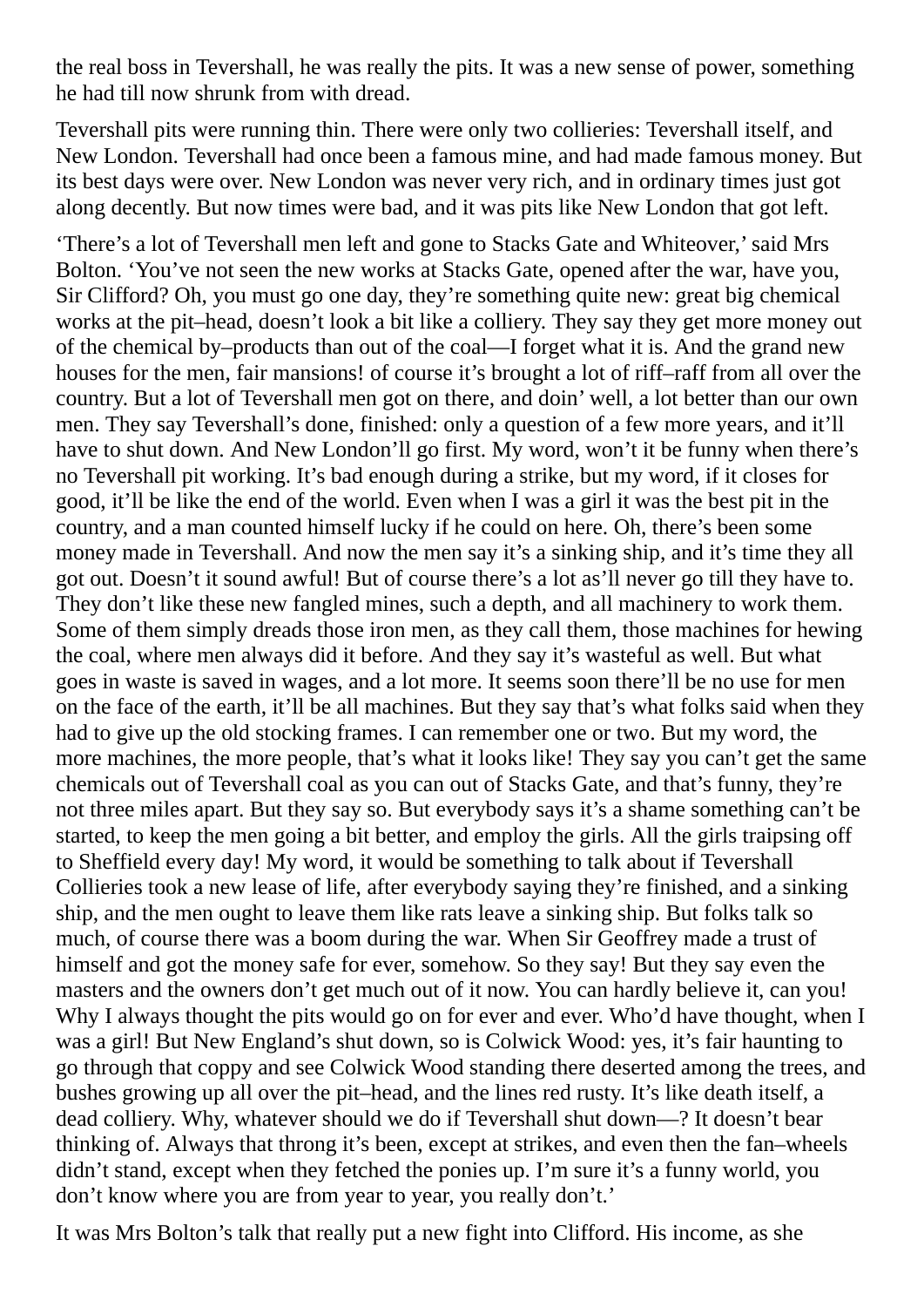pointed out to him, was secure, from his father's trust, even though it was not large. The pits did not really concern him. It was the other world he wanted to capture, the world of literature and fame; the popular world, not the working world.

Now he realized the distinction between popular success and working success: the populace of pleasure and the populace of work. He, as a private individual, had been catering with his stories for the populace of pleasure. And he had caught on. But beneath the populace of pleasure lay the populace of work, grim, grimy, and rather terrible. They too had to have their providers. And it was a much grimmer business, providing for the populace of work, than for the populace of pleasure. While he was doing his stories, and 'getting on' in the world, Tevershall was going to the wall.

He realized now that the bitch–goddess of Success had two main appetites: one for flattery, adulation, stroking and tickling such as writers and artists gave her; but the other a grimmer appetite for meat and bones. And the meat and bones for the bitch–goddess were provided by the men who made money in industry.

Yes, there were two great groups of dogs wrangling for the bitch–goddess: the group of the flatterers, those who offered her amusement, stories, films, plays: and the other, much less showy, much more savage breed, those who gave her meat, the real substance of money. The well–groomed showy dogs of amusement wrangled and snarled among themselves for the favours of the bitch–goddess. But it was nothing to the silent fight–to– the–death that went on among the indispensables, the bone–bringers.

But under Mrs Bolton's influence, Clifford was tempted to enter this other fight, to capture the bitch–goddess by brute means of industrial production. Somehow, he got his pecker up.

In one way, Mrs Bolton made a man of him, as Connie never did. Connie kept him apart, and made him sensitive and conscious of himself and his own states. Mrs Bolton made him aware only of outside things. Inwardly he began to go soft as pulp. But outwardly he began to be effective.

He even roused himself to go to the mines once more: and when he was there, he went down in a tub, and in a tub he was hauled out into the workings. Things he had learned before the war, and seemed utterly to have forgotten, now came back to him. He sat there, crippled, in a tub, with the underground manager showing him the seam with a powerful torch. And he said little. But his mind began to work.

He began to read again his technical works on the coal–mining industry, he studied the government reports, and he read with care the latest things on mining and the chemistry of coal and of shale which were written in German. Of course the most valuable discoveries were kept secret as far as possible. But once you started a sort of research in the field of coal–mining, a study of methods and means, a study of by–products and the chemical possibilities of coal, it was astounding the ingenuity and the almost uncanny cleverness of the modern technical mind, as if really the devil himself had lent fiend's wits to the technical scientists of industry. It was far more interesting than art, than literature, poor emotional half–witted stuff, was this technical science of industry. In this field, men were like gods, or demons, inspired to discoveries, and fighting to carry them out. In this activity, men were beyond any mental age calculable. But Clifford knew that when it did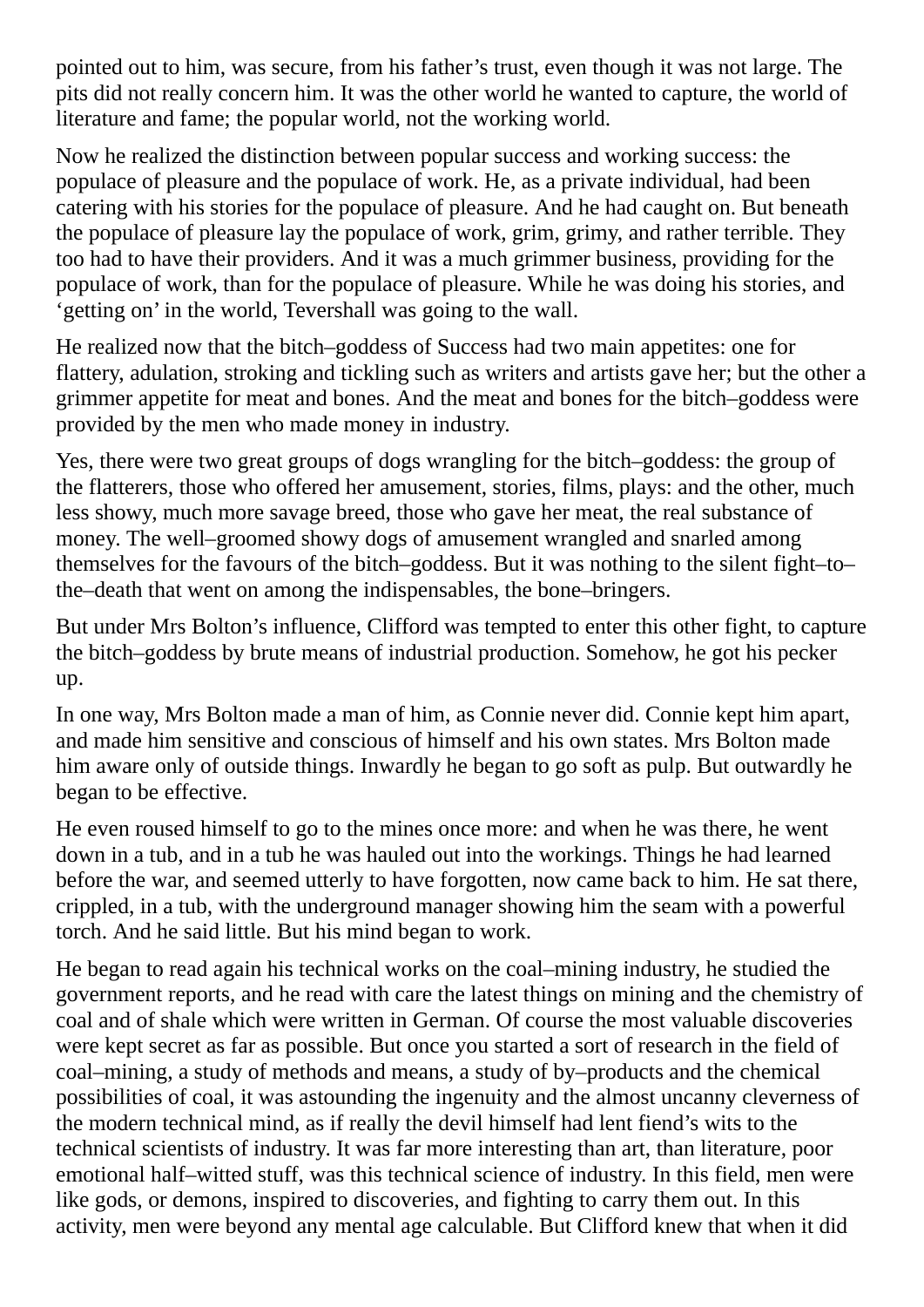come to the emotional and human life, these self–made men were of a mental age of about thirteen, feeble boys. The discrepancy was enormous and appalling.

But let that be. Let man slide down to general idiocy in the emotional and 'human' mind, Clifford did not care. Let all that go hang. He was interested in the technicalities of modern coal–mining, and in pulling Tevershall out of the hole.

He went down to the pit day after day, he studied, he put the general manager, and the overhead manager, and the underground manager, and the engineers through a mill they had never dreamed of. Power! He felt a new sense of power flowing through him: power over all these men, over the hundreds and hundreds of colliers. He was finding out: and he was getting things into his grip.

And he seemed verily to be re–born. NOW life came into him! He had been gradually dying, with Connie, in the isolated private life of the artist and the conscious being. Now let all that go. Let it sleep. He simply felt life rush into him out of the coal, out of the pit. The very stale air of the colliery was better than oxygen to him. It gave him a sense of power, power. He was doing something: and he was GOING to do something. He was going to win, to win: not as he had won with his stories, mere publicity, amid a whole sapping of energy and malice. But a man's victory.

At first he thought the solution lay in electricity: convert the coal into electric power. Then a new idea came. The Germans invented a new locomotive engine with a self feeder, that did not need a fireman. And it was to be fed with a new fuel, that burnt in small quantities at a great heat, under peculiar conditions.

The idea of a new concentrated fuel that burnt with a hard slowness at a fierce heat was what first attracted Clifford. There must be some sort of external stimulus of the burning of such fuel, not merely air supply. He began to experiment, and got a clever young fellow, who had proved brilliant in chemistry, to help him.

And he felt triumphant. He had at last got out of himself. He had fulfilled his life–long secret yearning to get out of himself. Art had not done it for him. Art had only made it worse. But now, now he had done it.

He was not aware how much Mrs Bolton was behind him. He did not know how much he depended on her. But for all that, it was evident that when he was with her his voice dropped to an easy rhythm of intimacy, almost a trifle vulgar.

With Connie, he was a little stiff. He felt he owed her everything, and he showed her the utmost respect and consideration, so long as she gave him mere outward respect. But it was obvious he had a secret dread of her. The new Achilles in him had a heel, and in this heel the woman, the woman like Connie, his wife, could lame him fatally. He went in a certain half–subservient dread of her, and was extremely nice to her. But his voice was a little tense when he spoke to her, and he began to be silent whenever she was present.

Only when he was alone with Mrs Bolton did he really feel a lord and a master, and his voice ran on with her almost as easily and garrulously as her own could run. And he let her shave him or sponge all his body as if he were a child, really as if he were a child.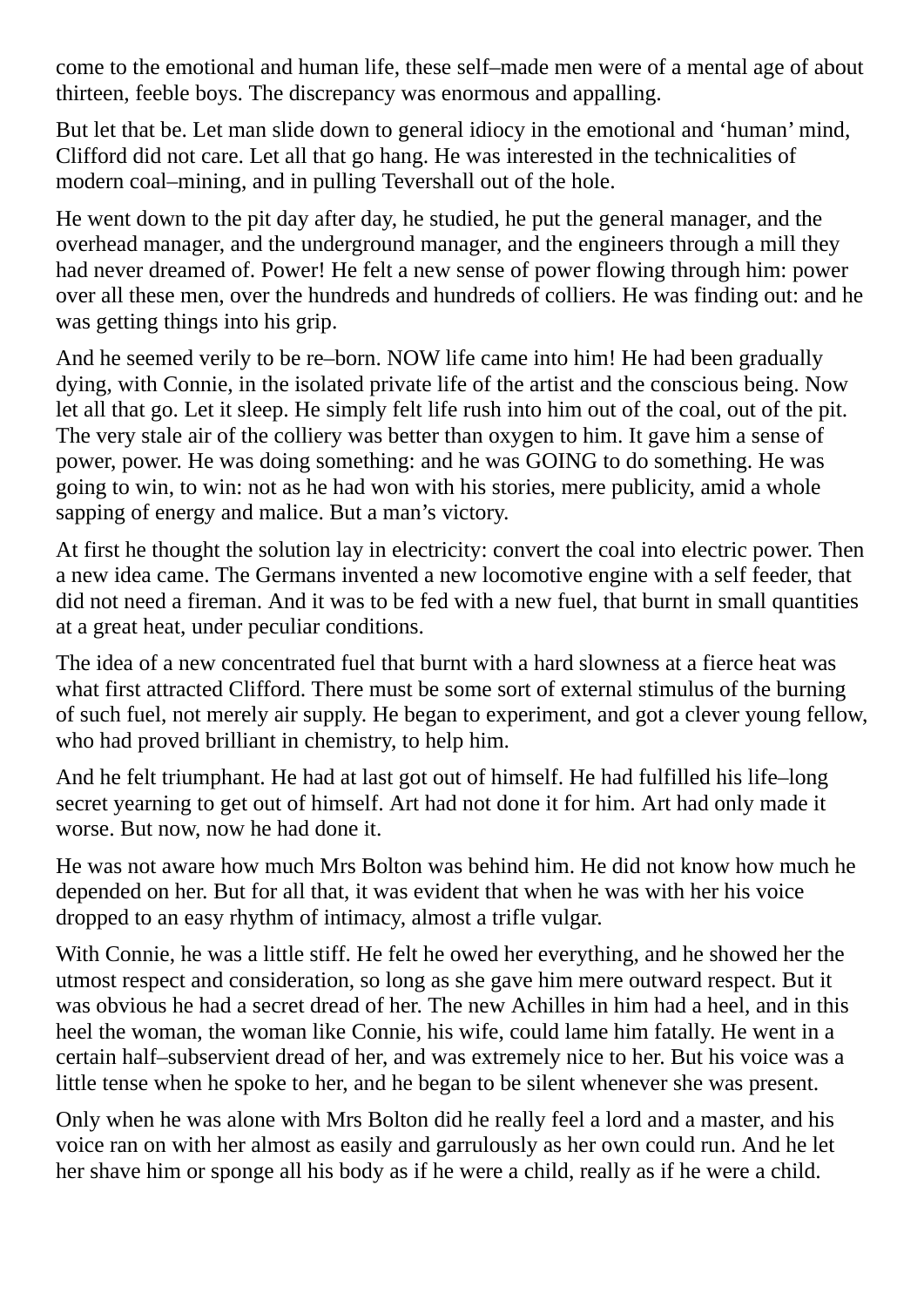## **CHAPTER 10**

Connie was a good deal alone now, fewer people came to Wragby. Clifford no longer wanted them. He had turned against even the cronies. He was queer. He preferred the radio, which he had installed at some expense, with a good deal of success at last. He could sometimes get Madrid or Frankfurt, even there in the uneasy Midlands.

And he would sit alone for hours listening to the loudspeaker bellowing forth. It amazed and stunned Connie. But there he would sit, with a blank entranced expression on his face, like a person losing his mind, and listen, or seem to listen, to the unspeakable thing.

Was he really listening? Or was it a sort of soporific he took, whilst something else worked on underneath in him? Connie did now know. She fled up to her room, or out of doors to the wood. A kind of terror filled her sometimes, a terror of the incipient insanity of the whole civilized species.

But now that Clifford was drifting off to this other weirdness of industrial activity, becoming almost a CREATURE, with a hard, efficient shell of an exterior and a pulpy interior, one of the amazing crabs and lobsters of the modern, industrial and financial world, invertebrates of the crustacean order, with shells of steel, like machines, and inner bodies of soft pulp, Connie herself was really completely stranded.

She was not even free, for Clifford must have her there. He seemed to have a nervous terror that she should leave him. The curious pulpy part of him, the emotional and humanly–individual part, depended on her with terror, like a child, almost like an idiot. She must be there, there at Wragby, a Lady Chatterley, his wife. Otherwise he would be lost like an idiot on a moor.

This amazing dependence Connie realized with a sort of horror. She heard him with his pit managers, with the members of his Board, with young scientists, and she was amazed at his shrewd insight into things, his power, his uncanny material power over what is called practical men. He had become a practical man himself and an amazingly astute and powerful one, a master. Connie attributed it to Mrs Bolton's influence upon him, just at the crisis in his life.

But this astute and practical man was almost an idiot when left alone to his own emotional life. He worshipped Connie. She was his wife, a higher being, and he worshipped her with a queer, craven idolatry, like a savage, a worship based on enormous fear, and even hate of the power of the idol, the dread idol. All he wanted was for Connie to swear, to swear not to leave him, not to give him away.

'Clifford,'she said to him—but this was after she had the key to the hut—'Would you really like me to have a child one day?'

He looked at her with a furtive apprehension in his rather prominent pale eyes.

'I shouldn't mind, if it made no difference between us,' he said.

'No difference to what?'she asked.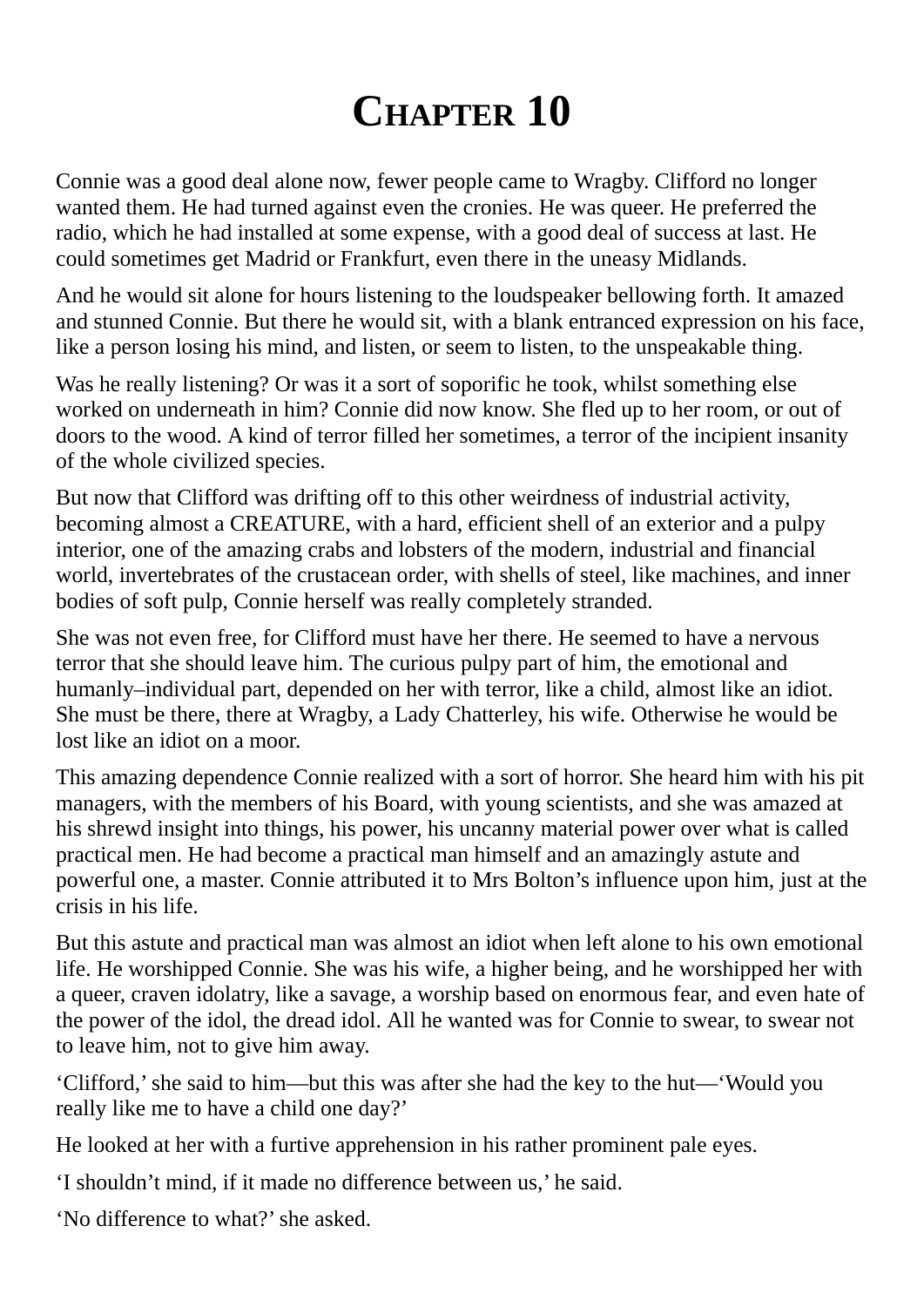'To you and me; to our love for one another. If it's going to affect that, then I'm all against it. Why, I might even one day have a child of my own!'

She looked at him in amazement.

'I mean, it might come back to me one of these days.'

She still stared in amazement, and he was uncomfortable.

'So you would not like it if I had a child?'she said.

'I tell you,' he replied quickly, like a cornered dog, 'I am quite willing, provided it doesn't touch your love for me. If it would touch that, I am dead against it.'

Connie could only be silent in cold fear and contempt. Such talk was really the gabbling of an idiot. He no longer knew what he was talking about.

'Oh, it wouldn't make any difference to my feeling for you,'she said, with a certain sarcasm.

'There!' he said. 'That is the point! In that case I don't mind in the least. I mean it would be awfully nice to have a child running about the house, and feel one was building up a future for it. I should have something to strive for then, and I should know it was your child, shouldn't I, dear? And it would seem just the same as my own. Because it is you who count in these matters. You know that, don't you, dear? I don't enter, I am a cypher. You are the great I–am! as far as life goes. You know that, don't you? I mean, as far as I am concerned. I mean, but for you I am absolutely nothing. I live for your sake and your future. I am nothing to myself!'

Connie heard it all with deepening dismay and repulsion. It was one of the ghastly half– truths that poison human existence. What man in his senses would say such things to a woman! But men aren't in their senses. What man with a spark of honour would put this ghastly burden of life–responsibility upon a woman, and leave her there, in the void?

Moreover, in half an hour's time, Connie heard Clifford talking to Mrs Bolton, in a hot, impulsive voice, revealing himself in a sort of passionless passion to the woman, as if she were half mistress, half foster–mother to him. And Mrs Bolton was carefully dressing him in evening clothes, for there were important business guests in the house.

Connie really sometimes felt she would die at this time. She felt she was being crushed to death by weird lies, and by the amazing cruelty of idiocy. Clifford's strange business efficiency in a way over–awed her, and his declaration of private worship put her into a panic. There was nothing between them. She never even touched him nowadays, and he never touched her. He never even took her hand and held it kindly. No, and because they were so utterly out of touch, he tortured her with his declaration of idolatry. It was the cruelty of utter impotence. And she felt her reason would give way, or she would die.

She fled as much as possible to the wood. One afternoon, as she sat brooding, watching the water bubbling coldly in John's Well, the keeper had strode up to her.

'I got you a key made, my Lady!' he said, saluting, and he offered her the key.

'Thank you so much!' she said, startled.

'The hut's not very tidy, if you don't mind,' he said. 'I cleared it what I could.'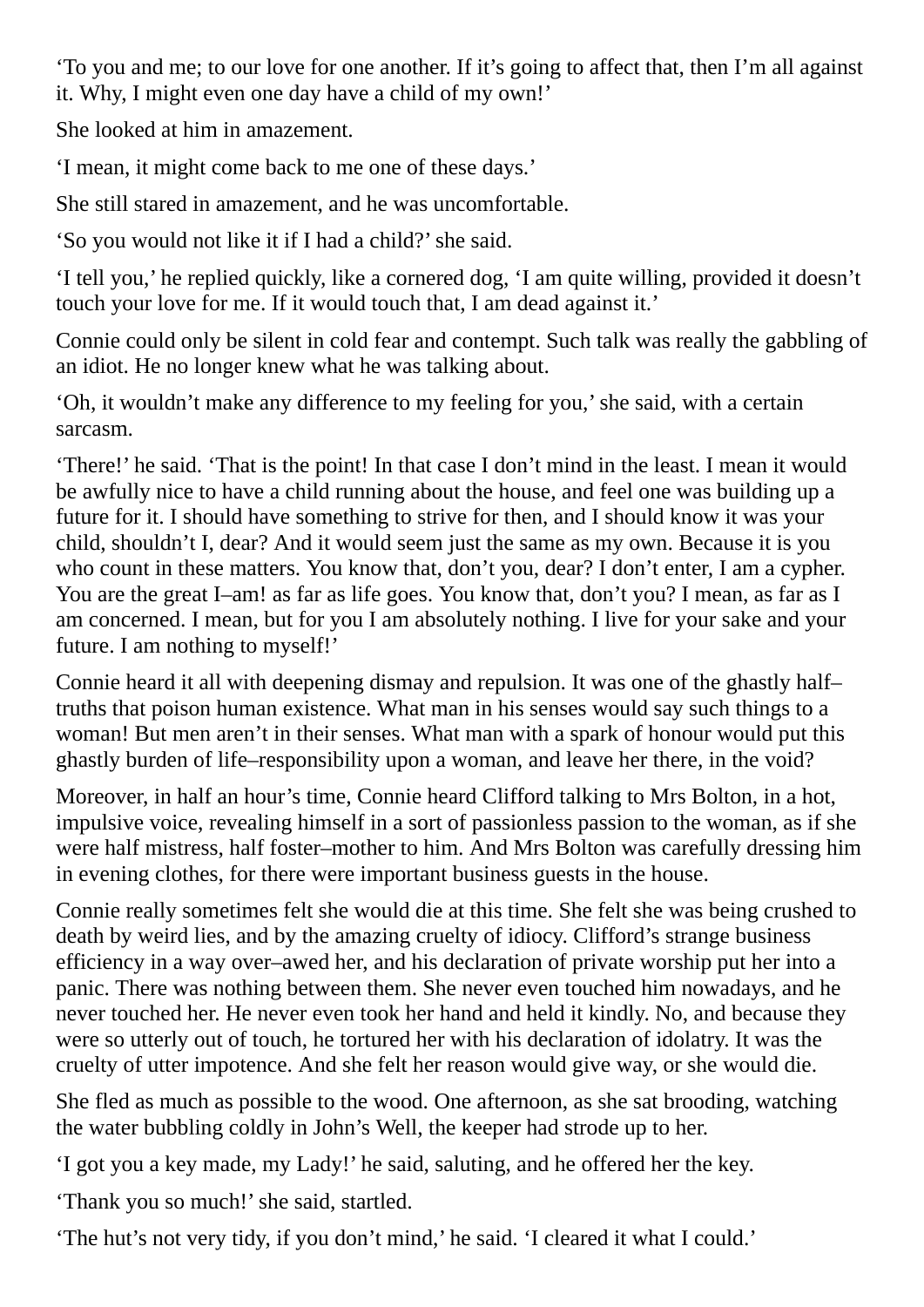'But I didn't want you to trouble!' she said.

'Oh, it wasn't any trouble. I am setting the hens in about a week. But they won't be scared of you. I s'll have to see to them morning and night, but I shan't bother you any more than I can help.'

'But you wouldn't bother me,'she pleaded. 'I'd rather not go to the hut at all, if I am going to be in the way.'

He looked at her with his keen blue eyes. He seemed kindly, but distant. But at least he was sane, and wholesome, if even he looked thin and ill. A cough troubled him.

'You have a cough,'she said.

'Nothing—a cold! The last pneumonia left me with a cough, but it's nothing.'

He kept distant from her, and would not come any nearer.

She went fairly often to the hut, in the morning or in the afternoon, but he was never there. No doubt he avoided her on purpose. He wanted to keep his own privacy.

He had made the hut tidy, put the little table and chair near the fireplace, left a little pile of kindling and small logs, and put the tools and traps away as far as possible, effacing himself. Outside, by the clearing, he had built a low little roof of boughs and straw, a shelter for the birds, and under it stood the live coops. And, one day when she came, she found two brown hens sitting alert and fierce in the coops, sitting on pheasants' eggs, and fluffed out so proud and deep in all the heat of the pondering female blood. This almost broke Connie's heart. She, herself was so forlorn and unused, not a female at all, just a mere thing of terrors.

Then all the live coops were occupied by hens, three brown and a grey and a black. All alike, they clustered themselves down on the eggs in the soft nestling ponderosity of the female urge, the female nature, fluffing out their feathers. And with brilliant eyes they watched Connie, as she crouched before them, and they gave short sharp clucks of anger and alarm, but chiefly of female anger at being approached.

Connie found corn in the corn–bin in the hut. She offered it to the hens in her hand. They would not eat it. Only one hen pecked at her hand with a fierce little jab, so Connie was frightened. But she was pining to give them something, the brooding mothers who neither fed themselves nor drank. She brought water in a little tin, and was delighted when one of the hens drank.

Now she came every day to the hens, they were the only things in the world that warmed her heart. Clifford's protestations made her go cold from head to foot. Mrs Bolton's voice made her go cold, and the sound of the business men who came. An occasional letter from Michaelis affected her with the same sense of chill. She felt she would surely die if it lasted much longer.

Yet it was spring, and the bluebells were coming in the wood, and the leaf–buds on the hazels were opening like the spatter of green rain. How terrible it was that it should be spring, and everything cold–hearted, cold–hearted. Only the hens, fluffed so wonderfully on the eggs, were warm with their hot, brooding female bodies! Connie felt herself living on the brink of fainting all the time.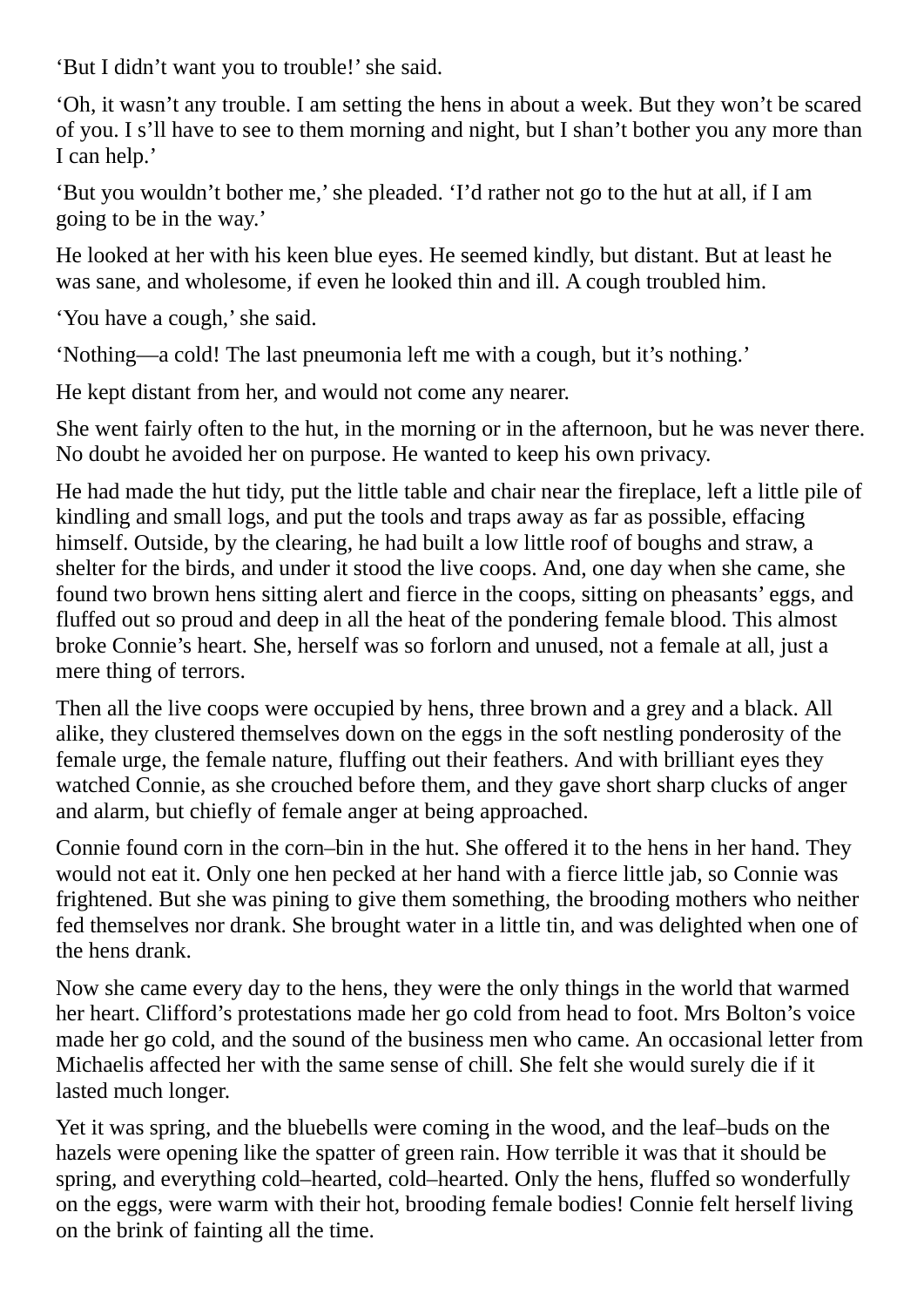Then, one day, a lovely sunny day with great tufts of primroses under the hazels, and many violets dotting the paths, she came in the afternoon to the coops and there was one tiny, tiny perky chicken tinily prancing round in front of a coop, and the mother hen clucking in terror. The slim little chick was greyish brown with dark markings, and it was the most alive little spark of a creature in seven kingdoms at that moment. Connie crouched to watch in a sort of ecstasy. Life, life! pure, sparky, fearless new life! New life! So tiny and so utterly without fear! Even when it scampered a little, scrambling into the coop again, and disappeared under the hen's feathers in answer to the mother hen's wild alarm–cries, it was not really frightened, it took it as a game, the game of living. For in a moment a tiny sharp head was poking through the gold–brown feathers of the hen, and eyeing the Cosmos.

Connie was fascinated. And at the same time, never had she felt so acutely the agony of her own female forlornness. It was becoming unbearable.

She had only one desire now, to go to the clearing in the wood. The rest was a kind of painful dream. But sometimes she was kept all day at Wragby, by her duties as hostess. And then she felt as if she too were going blank, just blank and insane.

One evening, guests or no guests, she escaped after tea. It was late, and she fled across the park like one who fears to be called back. The sun was setting rosy as she entered the wood, but she pressed on among the flowers. The light would last long overhead.

She arrived at the clearing flushed and semi–conscious. The keeper was there, in his shirt– sleeves, just closing up the coops for the night, so the little occupants would be safe. But still one little trio was pattering about on tiny feet, alert drab mites, under the straw shelter, refusing to be called in by the anxious mother.

'I had to come and see the chickens!'she said, panting, glancing shyly at the keeper, almost unaware of him. 'Are there any more?'

'Thurty–six so far!' he said. 'Not bad!'

He too took a curious pleasure in watching the young things come out.

Connie crouched in front of the last coop. The three chicks had run in. But still their cheeky heads came poking sharply through the yellow feathers, then withdrawing, then only one beady little head eyeing forth from the vast mother–body.

'I'd love to touch them,'she said, putting her fingers gingerly through the bars of the coop. But the mother–hen pecked at her hand fiercely, and Connie drew back startled and frightened.

'How she pecks at me! She hates me!'she said in a wondering voice. 'But I wouldn't hurt them!'

The man standing above her laughed, and crouched down beside her, knees apart, and put his hand with quiet confidence slowly into the coop. The old hen pecked at him, but not so savagely. And slowly, softly, with sure gentle fingers, he felt among the old bird's feathers and drew out a faintly–peeping chick in his closed hand.

'There!' he said, holding out his hand to her. She took the little drab thing between her hands, and there it stood, on its impossible little stalks of legs, its atom of balancing life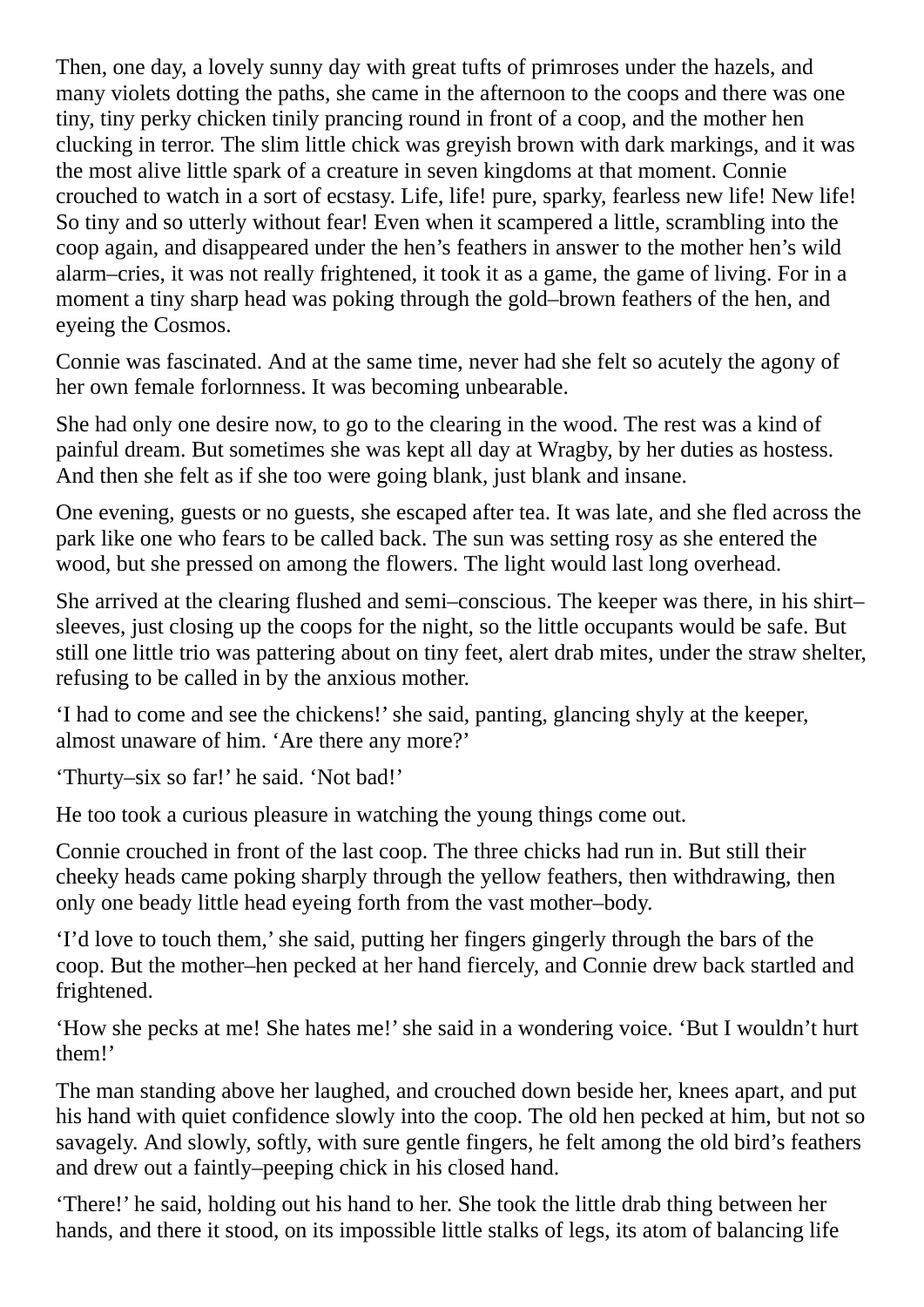trembling through its almost weightless feet into Connie's hands. But it lifted its handsome, clean–shaped little head boldly, and looked sharply round, and gave a little 'peep'. 'So adorable! So cheeky!' she said softly.

The keeper, squatting beside her, was also watching with an amused face the bold little bird in her hands. Suddenly he saw a tear fall on to her wrist.

And he stood up, and stood away, moving to the other coop. For suddenly he was aware of the old flame shooting and leaping up in his loins, that he had hoped was quiescent for ever. He fought against it, turning his back to her. But it leapt, and leapt downwards, circling in his knees.

He turned again to look at her. She was kneeling and holding her two hands slowly forward, blindly, so that the chicken should run in to the mother–hen again. And there was something so mute and forlorn in her, compassion flamed in his bowels for her.

Without knowing, he came quickly towards her and crouched beside her again, taking the chick from her hands, because she was afraid of the hen, and putting it back in the coop. At the back of his loins the fire suddenly darted stronger.

He glanced apprehensively at her. Her face was averted, and she was crying blindly, in all the anguish of her generation's forlornness. His heart melted suddenly, like a drop of fire, and he put out his hand and laid his fingers on her knee.

'You shouldn't cry,' he said softly.

But then she put her hands over her face and felt that really her heart was broken and nothing mattered any more.

He laid his hand on her shoulder, and softly, gently, it began to travel down the curve of her back, blindly, with a blind stroking motion, to the curve of her crouching loins. And there his hand softly, softly, stroked the curve of her flank, in the blind instinctive caress.

She had found her scrap of handkerchief and was blindly trying to dry her face.

'Shall you come to the hut?' he said, in a quiet, neutral voice.

And closing his hand softly on her upper arm, he drew her up and led her slowly to the hut, not letting go of her till she was inside. Then he cleared aside the chair and table, and took a brown, soldier's blanket from the tool chest, spreading it slowly. She glanced at his face, as she stood motionless.

His face was pale and without expression, like that of a man submitting to fate.

'You lie there,' he said softly, and he shut the door, so that it was dark, quite dark.

With a queer obedience, she lay down on the blanket. Then she felt the soft, groping, helplessly desirous hand touching her body, feeling for her face. The hand stroked her face softly, softly, with infinite soothing and assurance, and at last there was the soft touch of a kiss on her cheek.

She lay quite still, in a sort of sleep, in a sort of dream. Then she quivered as she felt his hand groping softly, yet with queer thwarted clumsiness, among her clothing. Yet the hand knew, too, how to unclothe her where it wanted. He drew down the thin silk sheath, slowly, carefully, right down and over her feet. Then with a quiver of exquisite pleasure he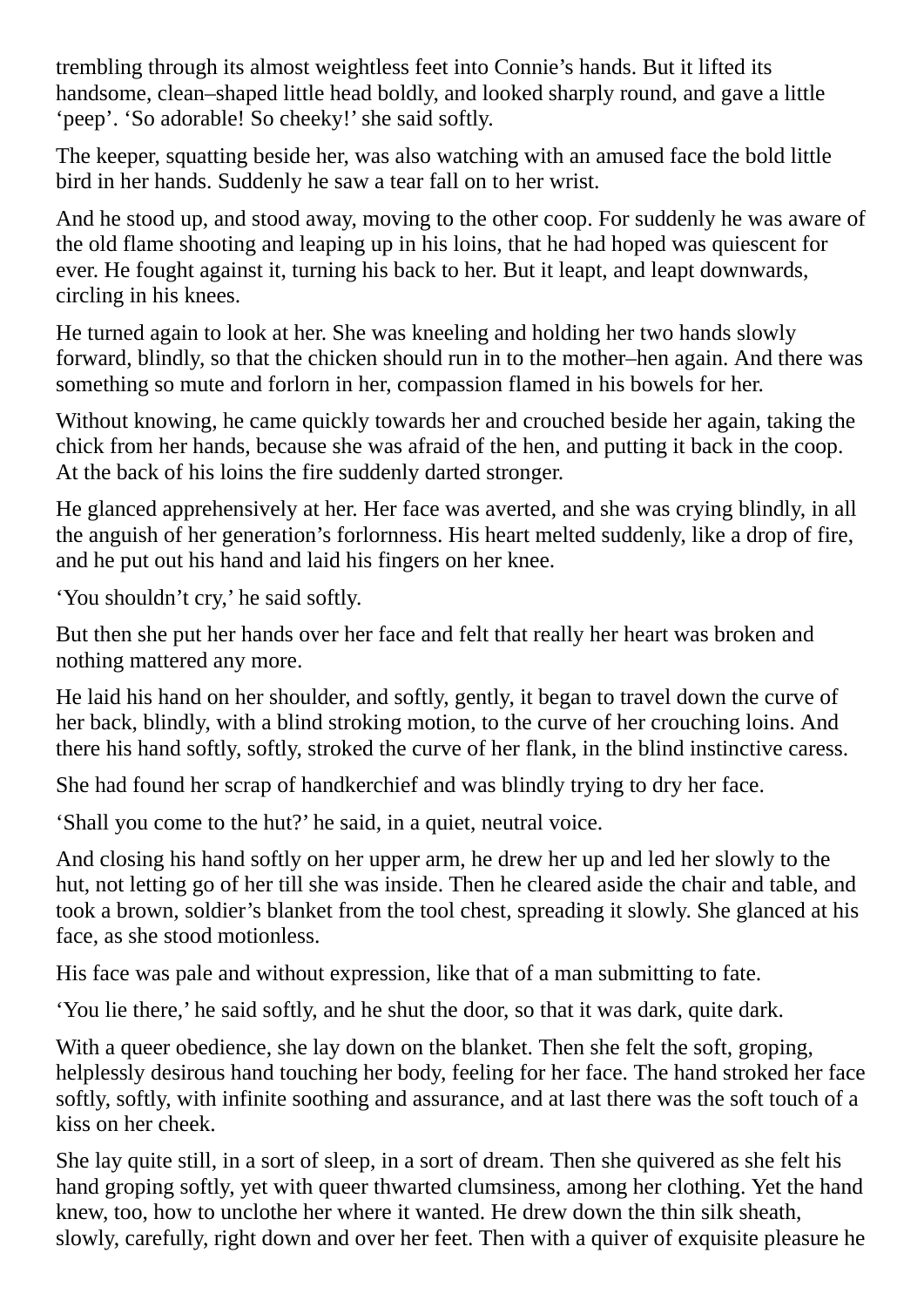touched the warm soft body, and touched her navel for a moment in a kiss. And he had to come in to her at once, to enter the peace on earth of her soft, quiescent body. It was the moment of pure peace for him, the entry into the body of the woman.

She lay still, in a kind of sleep, always in a kind of sleep. The activity, the orgasm was his, all his; she could strive for herself no more. Even the tightness of his arms round her, even the intense movement of his body, and the springing of his seed in her, was a kind of sleep, from which she did not begin to rouse till he had finished and lay softly panting against her breast.

Then she wondered, just dimly wondered, why? Why was this necessary? Why had it lifted a great cloud from her and given her peace? Was it real? Was it real?

Her tormented modern–woman's brain still had no rest. Was it real? And she knew, if she gave herself to the man, it was real. But if she kept herself for herself it was nothing. She was old; millions of years old, she felt. And at last, she could bear the burden of herself no more. She was to be had for the taking. To be had for the taking.

The man lay in a mysterious stillness. What was he feeling? What was he thinking? She did not know. He was a strange man to her, she did not know him. She must only wait, for she did not dare to break his mysterious stillness. He lay there with his arms round her, his body on hers, his wet body touching hers, so close. And completely unknown. Yet not unpeaceful. His very stillness was peaceful.

She knew that, when at last he roused and drew away from her. It was like an abandonment. He drew her dress in the darkness down over her knees and stood a few moments, apparently adjusting his own clothing. Then he quietly opened the door and went out.

She saw a very brilliant little moon shining above the afterglow over the oaks. Quickly she got up and arranged herself she was tidy. Then she went to the door of the hut.

All the lower wood was in shadow, almost darkness. Yet the sky overhead was crystal. But it shed hardly any light. He came through the lower shadow towards her, his face lifted like a pale blotch.

'Shall we go then?' he said.

'Where?'

'I'll go with you to the gate.'

He arranged things his own way. He locked the door of the hut and came after her.

'You aren't sorry, are you?' he asked, as he went at her side.

'No! No! Are you?'she said.

'For that! No!' he said. Then after a while he added: 'But there's the rest of things.'

'What rest of things?'she said.

'Sir Clifford. Other folks. All the complications.'

'Why complications?'she said, disappointed.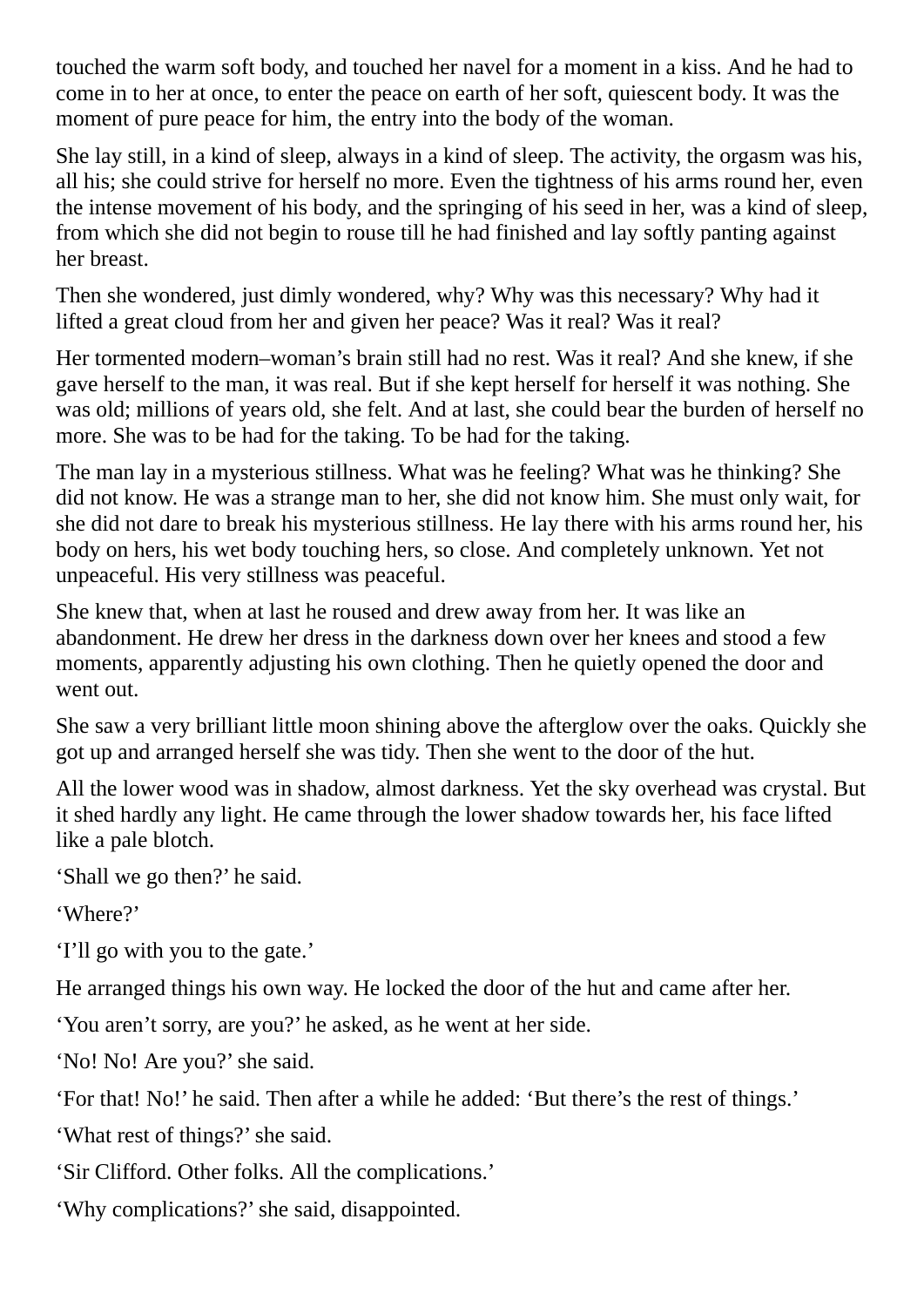'It's always so. For you as well as for me. There's always complications.' He walked on steadily in the dark.

'And are you sorry?' she said.

'In a way!' he replied, looking up at the sky. 'I thought I'd done with it all. Now I've begun again.'

'Begun what?'

'Life.'

'Life!'she re–echoed, with a queer thrill.

'It's life,' he said. 'There's no keeping clear. And if you do keep clear you might almost as well die. So if I've got to be broken open again, I have.'

She did not quite see it that way, but still 'It's just love,'she said cheerfully.

'Whatever that may be,' he replied.

They went on through the darkening wood in silence, till they were almost at the gate.

'But you don't hate me, do you?'she said wistfully.

'Nay, nay,' he replied. And suddenly he held her fast against his breast again, with the old connecting passion. 'Nay, for me it was good, it was good. Was it for you?'

'Yes, for me too,'she answered, a little untruthfully, for she had not been conscious of much.

He kissed her softly, softly, with the kisses of warmth.

'If only there weren't so many other people in the world,' he said lugubriously.

She laughed. They were at the gate to the park. He opened it for her.

'I won't come any further,' he said.

'No!' And she held out her hand, as if to shake hands. But he took it in both his.

'Shall I come again?'she asked wistfully.

'Yes! Yes!'

She left him and went across the park.

He stood back and watched her going into the dark, against the pallor of the horizon. Almost with bitterness he watched her go. She had connected him up again, when he had wanted to be alone. She had cost him that bitter privacy of a man who at last wants only to be alone.

He turned into the dark of the wood. All was still, the moon had set. But he was aware of the noises of the night, the engines at Stacks Gate, the traffic on the main road. Slowly he climbed the denuded knoll. And from the top he could see the country, bright rows of lights at Stacks Gate, smaller lights at Tevershall pit, the yellow lights of Tevershall and lights everywhere, here and there, on the dark country, with the distant blush of furnaces, faint and rosy, since the night was clear, the rosiness of the outpouring of white–hot metal. Sharp, wicked electric lights at Stacks Gate! An undefinable quick of evil in them! And all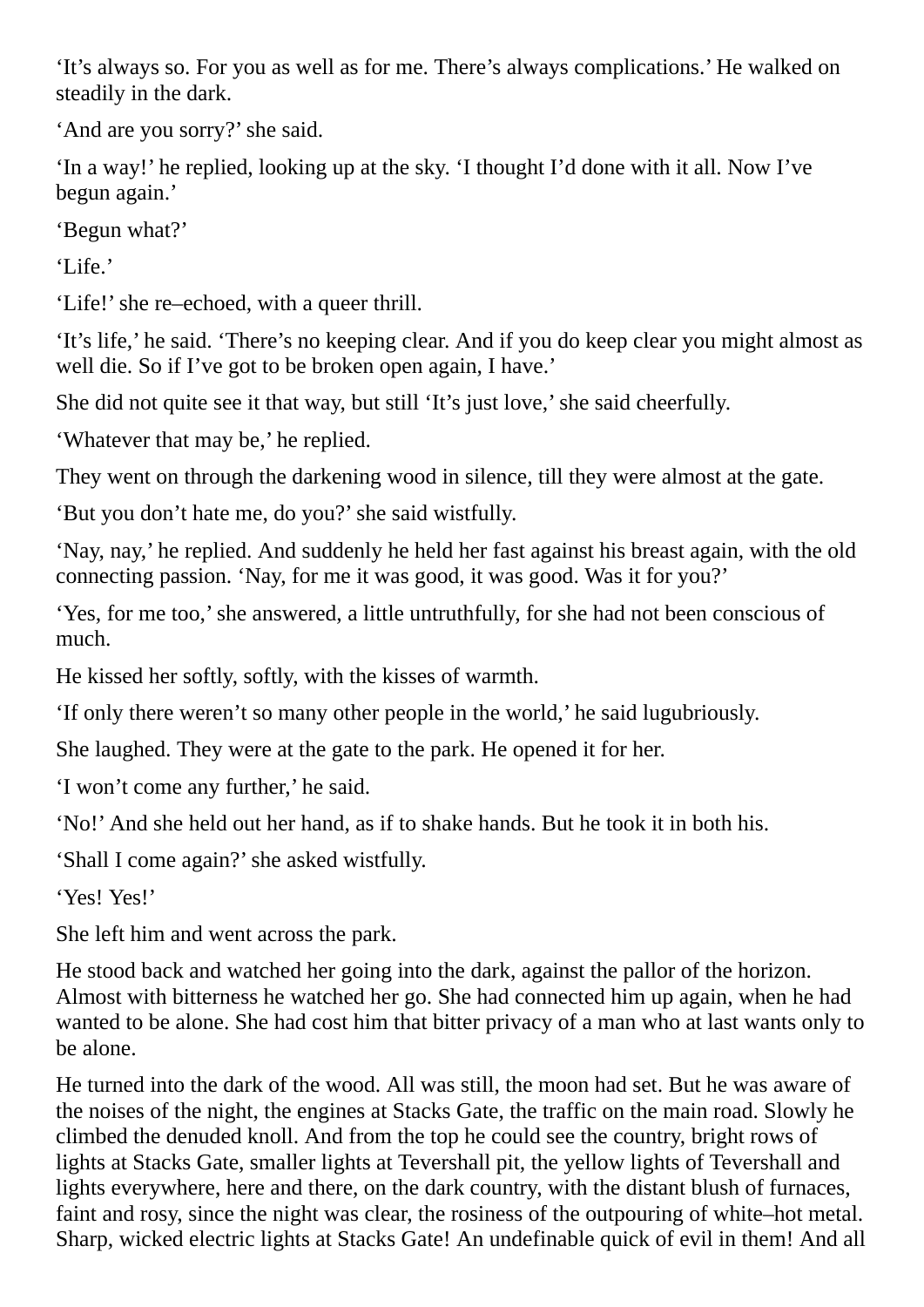the unease, the ever–shifting dread of the industrial night in the Midlands. He could hear the winding–engines at Stacks Gate turning down the seven–o'clock miners. The pit worked three shifts.

He went down again into the darkness and seclusion of the wood. But he knew that the seclusion of the wood was illusory. The industrial noises broke the solitude, the sharp lights, though unseen, mocked it. A man could no longer be private and withdrawn. The world allows no hermits. And now he had taken the woman, and brought on himself a new cycle of pain and doom. For he knew by experience what it meant.

It was not woman's fault, nor even love's fault, nor the fault of sex. The fault lay there, out there, in those evil electric lights and diabolical rattlings of engines. There, in the world of the mechanical greedy, greedy mechanism and mechanized greed, sparkling with lights and gushing hot metal and roaring with traffic, there lay the vast evil thing, ready to destroy whatever did not conform. Soon it would destroy the wood, and the bluebells would spring no more. All vulnerable things must perish under the rolling and running of iron.

He thought with infinite tenderness of the woman. Poor forlorn thing, she was nicer than she knew, and oh! so much too nice for the tough lot she was in contact with. Poor thing, she too had some of the vulnerability of the wild hyacinths, she wasn't all tough rubber– goods and platinum, like the modern girl. And they would do her in! As sure as life, they would do her in, as they do in all naturally tender life. Tender! Somewhere she was tender, tender with a tenderness of the growing hyacinths, something that has gone out of the celluloid women of today. But he would protect her with his heart for a little while. For a little while, before the insentient iron world and the Mammon of mechanized greed did them both in, her as well as him.

He went home with his gun and his dog, to the dark cottage, lit the lamp, started the fire, and ate his supper of bread and cheese, young onions and beer. He was alone, in a silence he loved. His room was clean and tidy, but rather stark. Yet the fire was bright, the hearth white, the petroleum lamp hung bright over the table, with its white oil–cloth. He tried to read a book about India, but tonight he could not read. He sat by the fire in his shirt– sleeves, not smoking, but with a mug of beer in reach. And he thought about Connie.

To tell the truth, he was sorry for what had happened, perhaps most for her sake. He had a sense of foreboding. No sense of wrong or sin; he was troubled by no conscience in that respect. He knew that conscience was chiefly fear of society, or fear of oneself. He was not afraid of himself. But he was quite consciously afraid of society, which he knew by instinct to be a malevolent, partly–insane beast.

The woman! If she could be there with him, and there were nobody else in the world! The desire rose again, his penis began to stir like a live bird. At the same time an oppression, a dread of exposing himself and her to that outside Thing that sparkled viciously in the electric lights, weighed down his shoulders. She, poor young thing, was just a young female creature to him; but a young female creature whom he had gone into and whom he desired again.

Stretching with the curious yawn of desire, for he had been alone and apart from man or woman for four years, he rose and took his coat again, and his gun, lowered the lamp and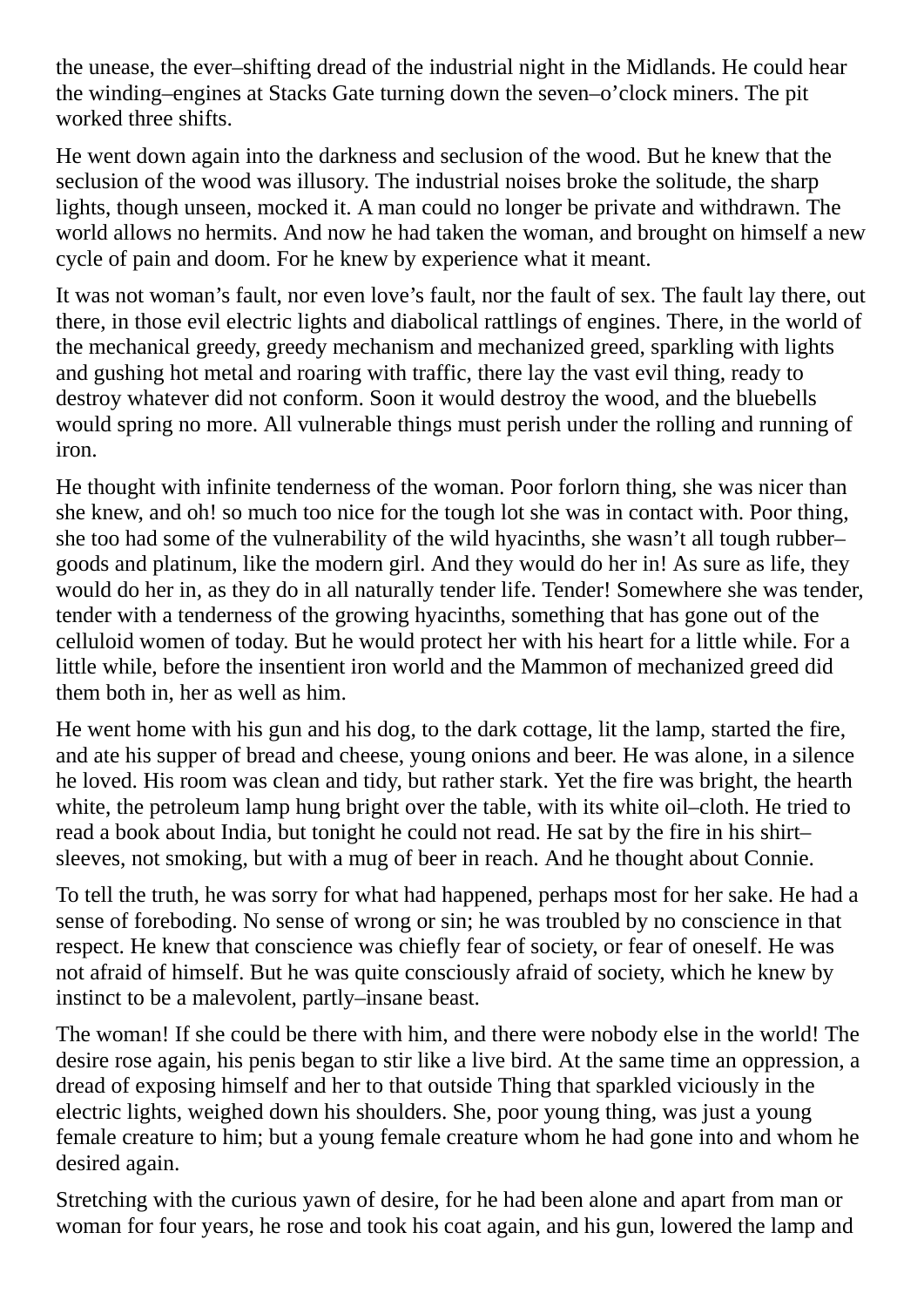went out into the starry night, with the dog. Driven by desire and by dread of the malevolent Thing outside, he made his round in the wood, slowly, softly. He loved the darkness and folded himself into it. It fitted the turgidity of his desire which, in spite of all, was like a riches; the stirring restlessness of his penis, the stirring fire in his loins! Oh, if only there were other men to be with, to fight that sparkling electric Thing outside there, to preserve the tenderness of life, the tenderness of women, and the natural riches of desire. If only there were men to fight side by side with! But the men were all outside there, glorying in the Thing, triumphing or being trodden down in the rush of mechanized greed or of greedy mechanism.

Constance, for her part, had hurried across the park, home, almost without thinking. As yet she had no afterthought. She would be in time for dinner.

She was annoyed to find the doors fastened, however, so that she had to ring. Mrs Bolton opened.

'Why there you are, your Ladyship! I was beginning to wonder if you'd gone lost!'she said a little roguishly. 'Sir Clifford hasn't asked for you, though; he's got Mr Linley in with him, talking over something. It looks as if he'd stay to dinner, doesn't it, my Lady?'

'It does rather,'said Connie.

'Shall I put dinner back a quarter of an hour? That would give you time to dress in comfort.'

'Perhaps you'd better.'

Mr Linley was the general manager of the collieries, an elderly man from the north, with not quite enough punch to suit Clifford; not up to post–war conditions, nor post–war colliers either, with their 'ca' canny' creed. But Connie liked Mr Linley, though she was glad to be spared the toadying of his wife.

Linley stayed to dinner, and Connie was the hostess men liked so much, so modest, yet so attentive and aware, with big, wide blue eyes and a soft repose that sufficiently hid what she was really thinking. Connie had played this woman so much, it was almost second nature to her; but still, decidedly second. Yet it was curious how everything disappeared from her consciousness while she played it.

She waited patiently till she could go upstairs and think her own thoughts. She was always waiting, it seemed to be her FORTE.

Once in her room, however, she felt still vague and confused. She didn't know what to think. What sort of a man was he, really? Did he really like her? Not much, she felt. Yet he was kind. There was something, a sort of warm naive kindness, curious and sudden, that almost opened her womb to him. But she felt he might be kind like that to any woman. Though even so, it was curiously soothing, comforting. And he was a passionate man, wholesome and passionate. But perhaps he wasn't quite individual enough; he might be the same with any woman as he had been with her. It really wasn't personal. She was only really a female to him.

But perhaps that was better. And after all, he was kind to the female in her, which no man had ever been. Men were very kind to the PERSON she was, but rather cruel to the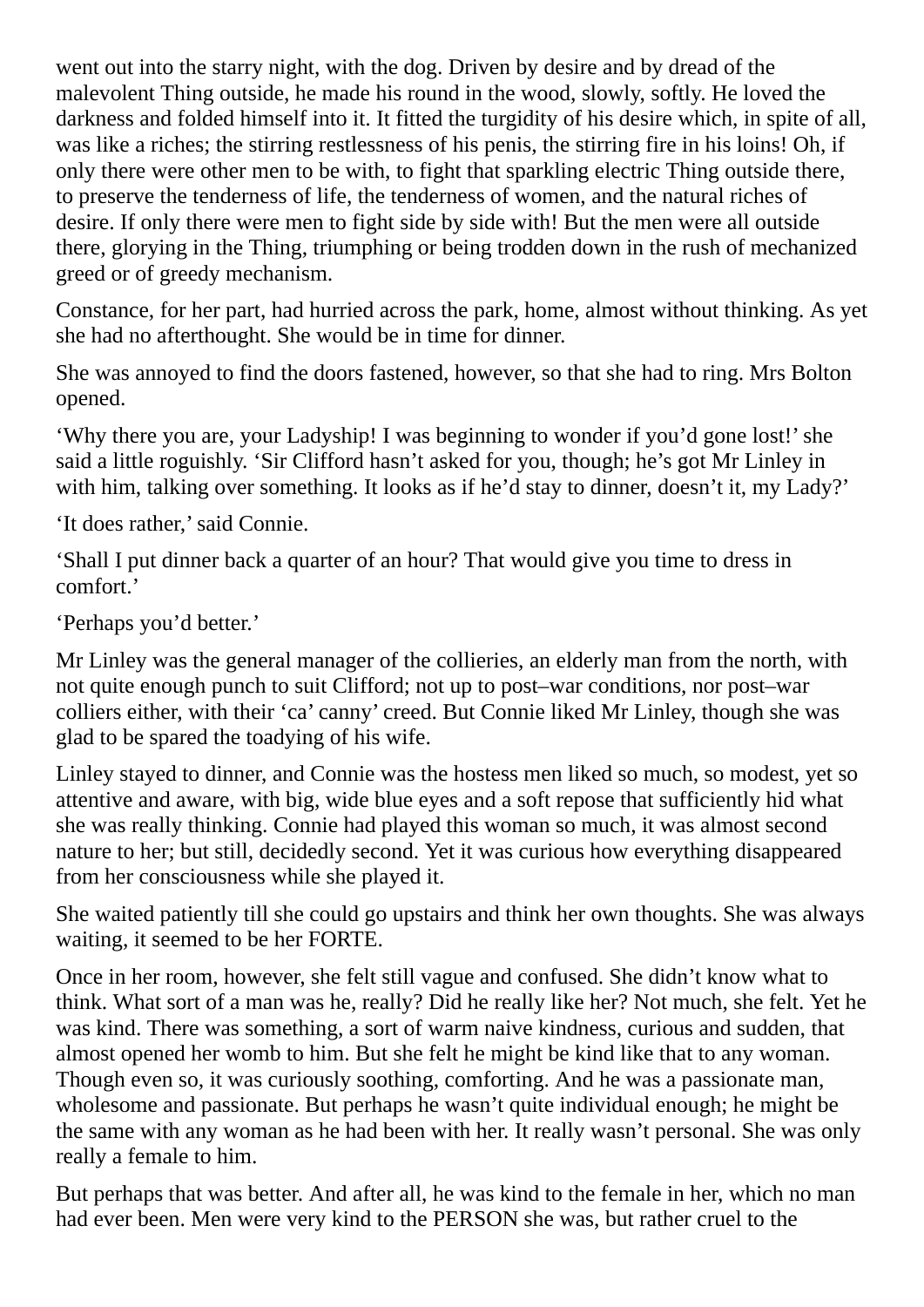female, despising her or ignoring her altogether. Men were awfully kind to Constance Reid or to Lady Chatterley; but not to her womb they weren't kind. And he took no notice of Constance or of Lady Chatterley; he just softly stroked her loins or her breasts.

She went to the wood next day. It was a grey, still afternoon, with the dark–green dogs– mercury spreading under the hazel copse, and all the trees making a silent effort to open their buds. Today she could almost feel it in her own body, the huge heave of the sap in the massive trees, upwards, up, up to the bud–tips, there to push into little flamey oak–leaves, bronze as blood. It was like a ride running turgid upward, and spreading on the sky.

She came to the clearing, but he was not there. She had only half expected him. The pheasant chicks were running lightly abroad, light as insects, from the coops where the fellow hens clucked anxiously. Connie sat and watched them, and waited. She only waited. Even the chicks she hardly saw. She waited.

The time passed with dream–like slowness, and he did not come. She had only half expected him. He never came in the afternoon. She must go home to tea. But she had to force herself to leave.

As she went home, a fine drizzle of rain fell.

'Is it raining again?'said Clifford, seeing her shake her hat.

'Just drizzle.'

She poured tea in silence, absorbed in a sort of obstinacy. She did want to see the keeper today, to see if it were really real. If it were really real.

'Shall I read a little to you afterwards?'said Clifford.

She looked at him. Had he sensed something?

'The spring makes me feel queer—I thought I might rest a little,'she said.

'Just as you like. Not feeling really unwell, are you?'

'No! Only rather tired—with the spring. Will you have Mrs Bolton to play something with you?'

'No! I think I'll listen in.'

She heard the curious satisfaction in his voice. She went upstairs to her bedroom. There she heard the loudspeaker begin to bellow, in an idiotically velveteen–genteel sort of voice, something about a series of street–cries, the very cream of genteel affectation imitating old criers. She pulled on her old violet coloured mackintosh, and slipped out of the house at the side door.

The drizzle of rain was like a veil over the world, mysterious, hushed, not cold. She got very warm as she hurried across the park. She had to open her light waterproof.

The wood was silent, still and secret in the evening drizzle of rain, full of the mystery of eggs and half–open buds, half unsheathed flowers. In the dimness of it all trees glistened naked and dark as if they had unclothed themselves, and the green things on earth seemed to hum with greenness.

There was still no one at the clearing. The chicks had nearly all gone under the mother–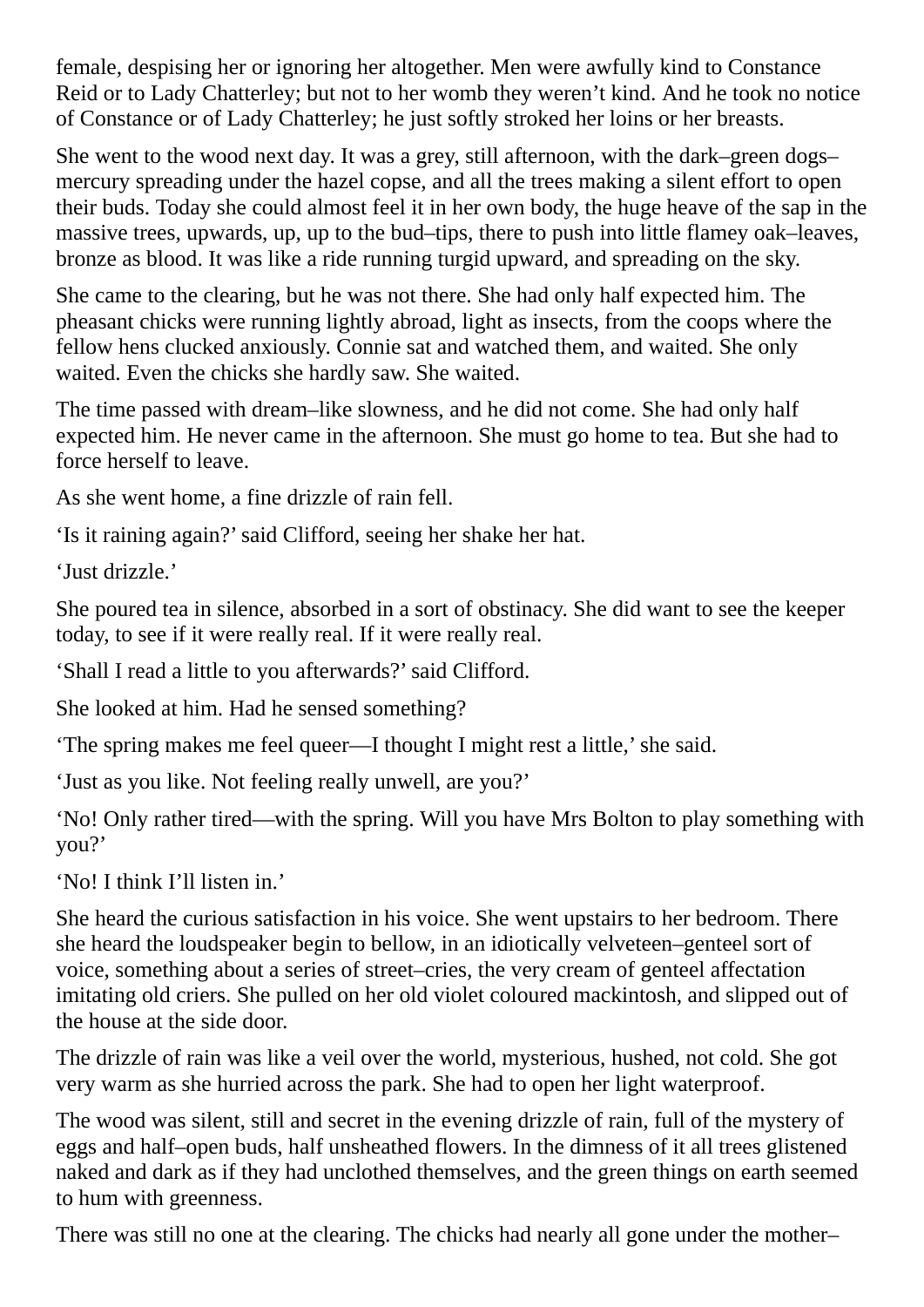hens, only one or two last adventurous ones still dibbed about in the dryness under the straw roof shelter. And they were doubtful of themselves.

So! He still had not been. He was staying away on purpose. Or perhaps something was wrong. Perhaps she should go to the cottage and see.

But she was born to wait. She opened the hut with her key. It was all tidy, the corn put in the bin, the blankets folded on the shelf, the straw neat in a corner; a new bundle of straw. The hurricane lamp hung on a nail. The table and chair had been put back where she had lain.

She sat down on a stool in the doorway. How still everything was! The fine rain blew very softly, filmily, but the wind made no noise. Nothing made any sound. The trees stood like powerful beings, dim, twilit, silent and alive. How alive everything was!

Night was drawing near again; she would have to go. He was avoiding her.

But suddenly he came striding into the clearing, in his black oilskin jacket like a chauffeur, shining with wet. He glanced quickly at the hut, half–saluted, then veered aside and went on to the coops. There he crouched in silence, looking carefully at everything, then carefully shutting the hens and chicks up safe against the night.

At last he came slowly towards her. She still sat on her stool. He stood before her under the porch.

'You come then,' he said, using the intonation of the dialect.

'Yes,'she said, looking up at him. 'You're late!'

'Ay!' he replied, looking away into the wood.

She rose slowly, drawing aside her stool.

'Did you want to come in?'she asked.

He looked down at her shrewdly.

'Won't folks be thinkin'somethink, you comin' here every night?' he said.

'Why?' She looked up at him, at a loss. 'I said I'd come. Nobody knows.'

'They soon will, though,' he replied. 'An' what then?'

She was at a loss for an answer.

'Why should they know?'she said.

'Folks always does,' he said fatally.

Her lip quivered a little.

'Well I can't help it,' she faltered.

'Nay,' he said. 'You can help it by not comin'—if yer want to,' he added, in a lower tone. 'But I don't want to,'she murmured.

He looked away into the wood, and was silent.

'But what when folks finds out?' he asked at last. 'Think about it! Think how lowered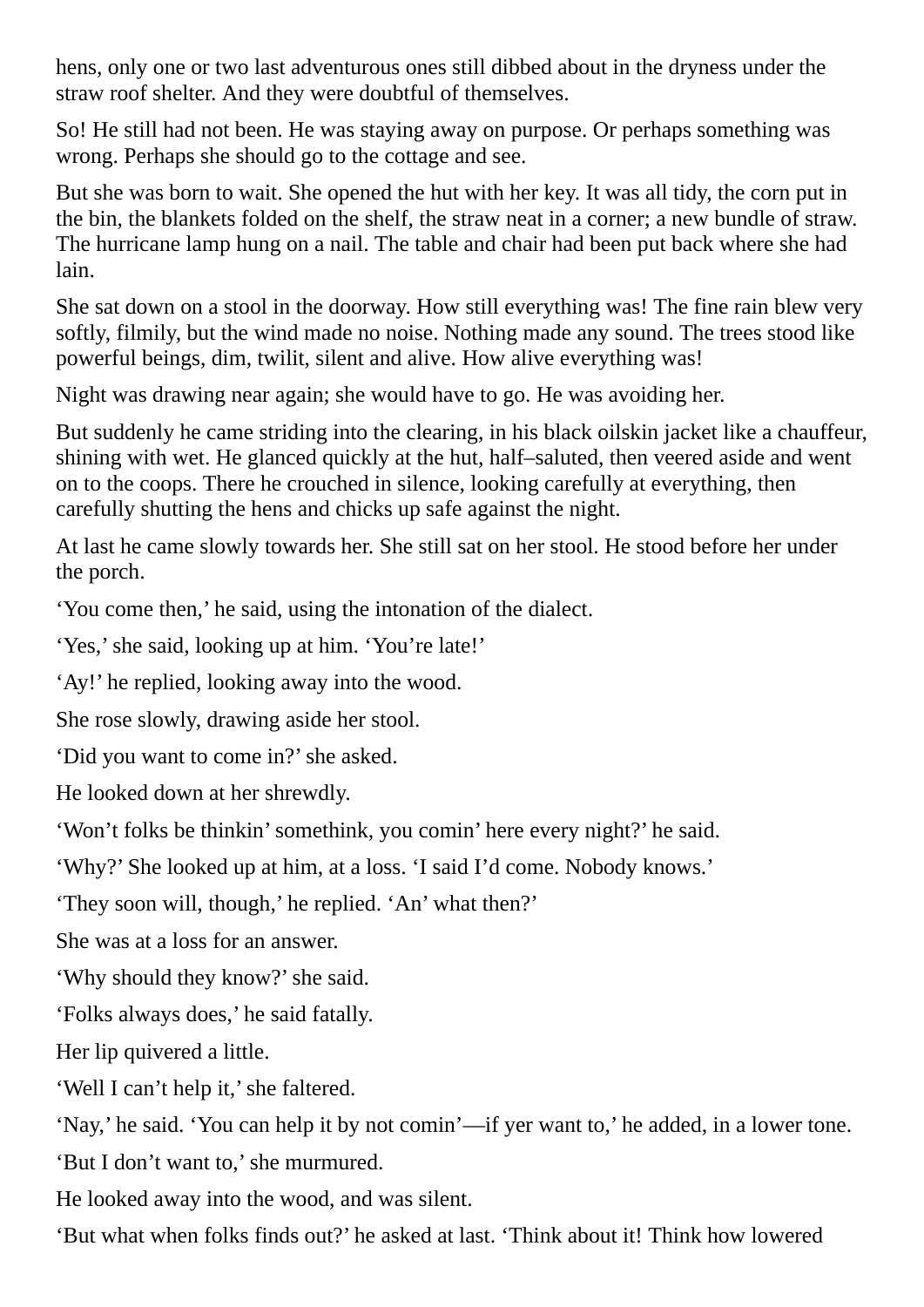you'll feel, one of your husband's servants.'

She looked up at his averted face.

'Is it,'she stammered, 'is it that you don't want me?'

'Think!' he said. 'Think what if folks find out Sir Clifford an' a'—an' everybody talkin'—'

'Well, I can go away.'

'Where to?'

'Anywhere! I've got money of my own. My mother left me twenty thousand pounds in trust, and I know Clifford can't touch it. I can go away.'

'But 'appen you don't want to go away.'

'Yes, yes! I don't care what happens to me.'

'Ay, you think that! But you'll care! You'll have to care, everybody has. You've got to remember your Ladyship is carrying on with a game–keeper. It's not as if I was a gentleman. Yes, you'd care. You'd care.'

'I shouldn't. What do I care about my ladyship! I hate it really. I feel people are jeering every time they say it. And they are, they are! Even you jeer when you say it.'

'Me!'

For the first time he looked straight at her, and into her eyes. 'I don't jeer at you,' he said.

As he looked into her eyes she saw his own eyes go dark, quite dark, the pupils dilating.

'Don't you care about a' the risk?' he asked in a husky voice. 'You should care. Don't care when it's too late!'

There was a curious warning pleading in his voice.

'But I've nothing to lose,'she said fretfully. 'If you knew what it is, you'd think I'd be glad to lose it. But are you afraid for yourself?'

'Ay!' he said briefly. 'I am. I'm afraid. I'm afraid. I'm afraid o' things.'

'What things?'she asked.

He gave a curious backward jerk of his head, indicating the outer world.

'Things! Everybody! The lot of 'em.'

Then he bent down and suddenly kissed her unhappy face.

'Nay, I don't care,' he said. 'Let's have it, an' damn the rest. But if you was to feel sorry you'd ever done it—!'

'Don't put me off,' she pleaded.

He put his fingers to her cheek and kissed her again suddenly.

'Let me come in then,' he said softly. 'An' take off your mackintosh.'

He hung up his gun, slipped out of his wet leather jacket, and reached for the blankets.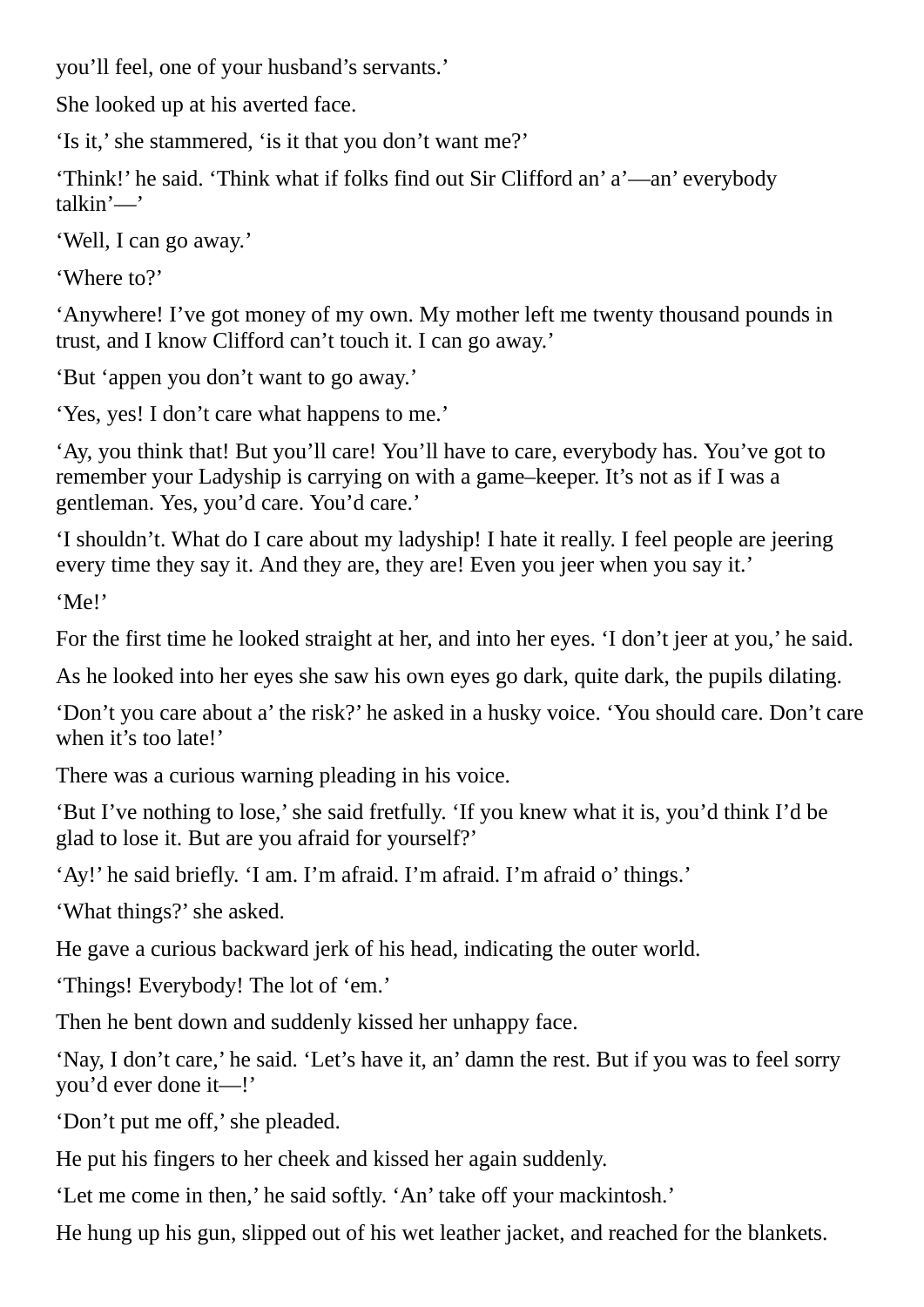'I brought another blanket,' he said, 'so we can put one over us if you like.'

'I can't stay long,'she said. 'Dinner is half–past seven.'

He looked at her swiftly, then at his watch.

'All right,' he said.

He shut the door, and lit a tiny light in the hanging hurricane lamp. 'One time we'll have a long time,' he said.

He put the blankets down carefully, one folded for her head. Then he sat down a moment on the stool, and drew her to him, holding her close with one arm, feeling for her body with his free hand. She heard the catch of his intaken breath as he found her. Under her frail petticoat she was naked.

'Eh! what it is to touch thee!' he said, as his finger caressed the delicate, warm, secret skin of her waist and hips. He put his face down and rubbed his cheek against her belly and against her thighs again and again. And again she wondered a little over the sort of rapture it was to him. She did not understand the beauty he found in her, through touch upon her living secret body, almost the ecstasy of beauty. For passion alone is awake to it. And when passion is dead, or absent, then the magnificent throb of beauty is incomprehensible and even a little despicable; warm, live beauty of contact, so much deeper than the beauty of vision. She felt the glide of his cheek on her thighs and belly and buttocks, and the close brushing of his moustache and his soft thick hair, and her knees began to quiver. Far down in her she felt a new stirring, a new nakedness emerging. And she was half afraid. Half she wished he would not caress her so. He was encompassing her somehow. Yet she was waiting, waiting.

And when he came into her, with an intensification of relief and consummation that was pure peace to him, still she was waiting. She felt herself a little left out. And she knew, partly it was her own fault. She willed herself into this separateness. Now perhaps she was condemned to it. She lay still, feeling his motion within her, his deep–sunk intentness, the sudden quiver of him at the springing of his seed, then the slow–subsiding thrust. That thrust of the buttocks, surely it was a little ridiculous. If you were a woman, and a part in all the business, surely that thrusting of the man's buttocks was supremely ridiculous. Surely the man was intensely ridiculous in this posture and this act!

But she lay still, without recoil. Even when he had finished, she did not rouse herself to get a grip on her own satisfaction, as she had done with Michaelis; she lay still, and the tears slowly filled and ran from her eyes.

He lay still, too. But he held her close and tried to cover her poor naked legs with his legs, to keep them warm. He lay on her with a close, undoubting warmth.

'Are yer cold?' he asked, in a soft, small voice, as if she were close, so close. Whereas she was left out, distant.

'No! But I must go,'she said gently.

He sighed, held her closer, then relaxed to rest again.

He had not guessed her tears. He thought she was there with him.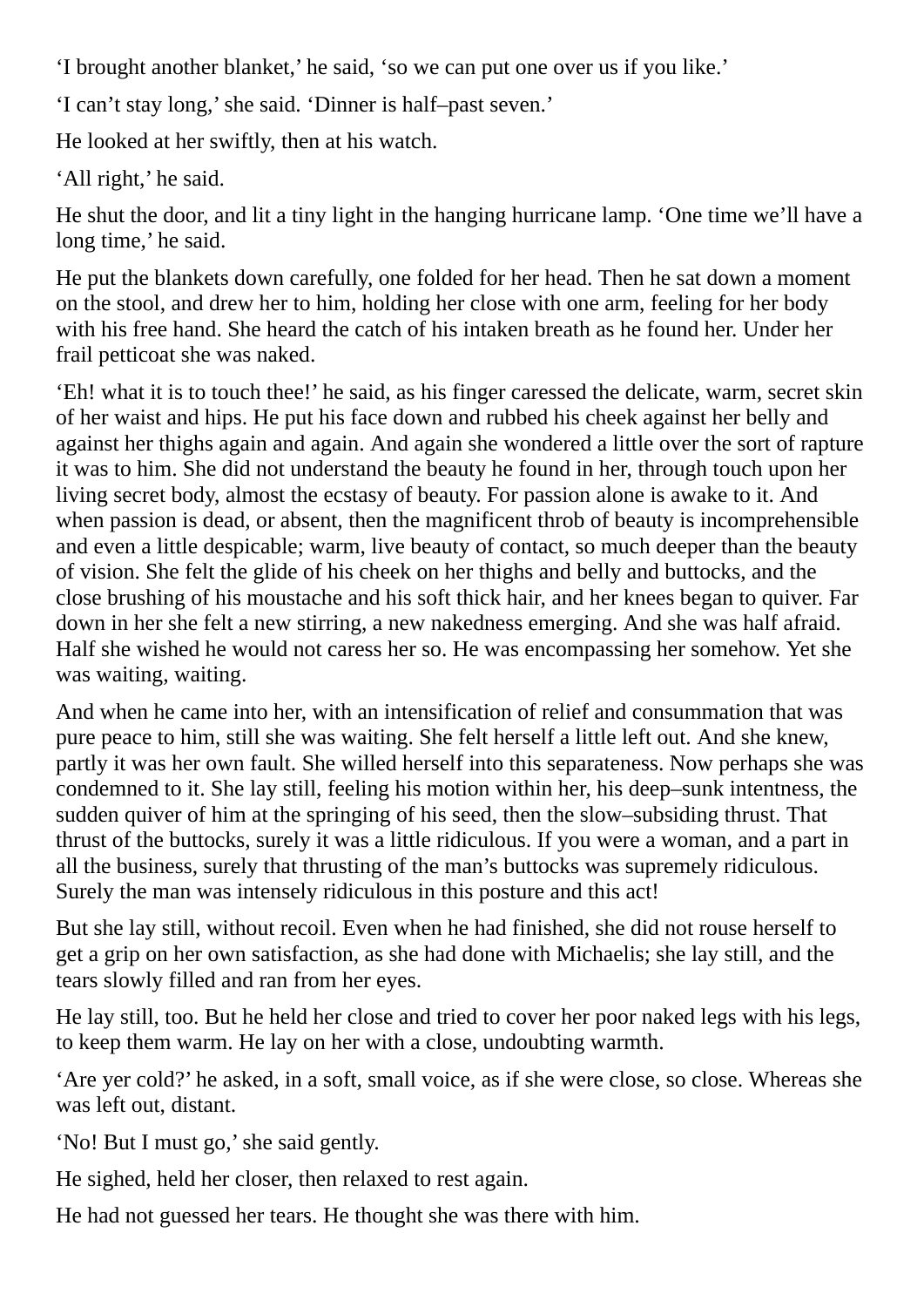'I must go,'she repeated.

He lifted himself kneeled beside her a moment, kissed the inner side of her thighs, then drew down her skirts, buttoning his own clothes unthinking, not even turning aside, in the faint, faint light from the lantern.

'Tha mun come ter th' cottage one time,' he said, looking down at her with a warm, sure, easy face.

But she lay there inert, and was gazing up at him thinking: Stranger! Stranger! She even resented him a little.

He put on his coat and looked for his hat, which had fallen, then he slung on his gun.

'Come then!' he said, looking down at her with those warm, peaceful sort of eyes.

She rose slowly. She didn't want to go. She also rather resented staying. He helped her with her thin waterproof and saw she was tidy.

Then he opened the door. The outside was quite dark. The faithful dog under the porch stood up with pleasure seeing him. The drizzle of rain drifted greyly past upon the darkness. It was quite dark.

'Ah mun ta'e th' lantern,' he said. 'The'll be nob'dy.'

He walked just before her in the narrow path, swinging the hurricane lamp low, revealing the wet grass, the black shiny tree–roots like snakes, wan flowers. For the rest, all was grey rain–mist and complete darkness.

'Tha mun come to the cottage one time,' he said, 'shall ta? We might as well be hung for a sheep as for a lamb.'

It puzzled her, his queer, persistent wanting her, when there was nothing between them, when he never really spoke to her, and in spite of herself she resented the dialect. His 'tha mun come'seemed not addressed to her, but some common woman. She recognized the foxglove leaves of the riding and knew, more or less, where they were.

'It's quarter past seven,' he said, 'you'll do it.' He had changed his voice, seemed to feel her distance. As they turned the last bend in the riding towards the hazel wall and the gate, he blew out the light. 'We'll see from here,' be said, taking her gently by the arm.

But it was difficult, the earth under their feet was a mystery, but he felt his way by tread: he was used to it. At the gate he gave her his electric torch. 'It's a bit lighter in the park,' he said; 'but take it for fear you get off th' path.'

It was true, there seemed a ghost–glimmer of greyness in the open space of the park. He suddenly drew her to him and whipped his hand under her dress again, feeling her warm body with his wet, chill hand.

'I could die for the touch of a woman like thee,' he said in his throat. 'If tha' would stop another minute.'

She felt the sudden force of his wanting her again.

'No, I must run,'she said, a little wildly.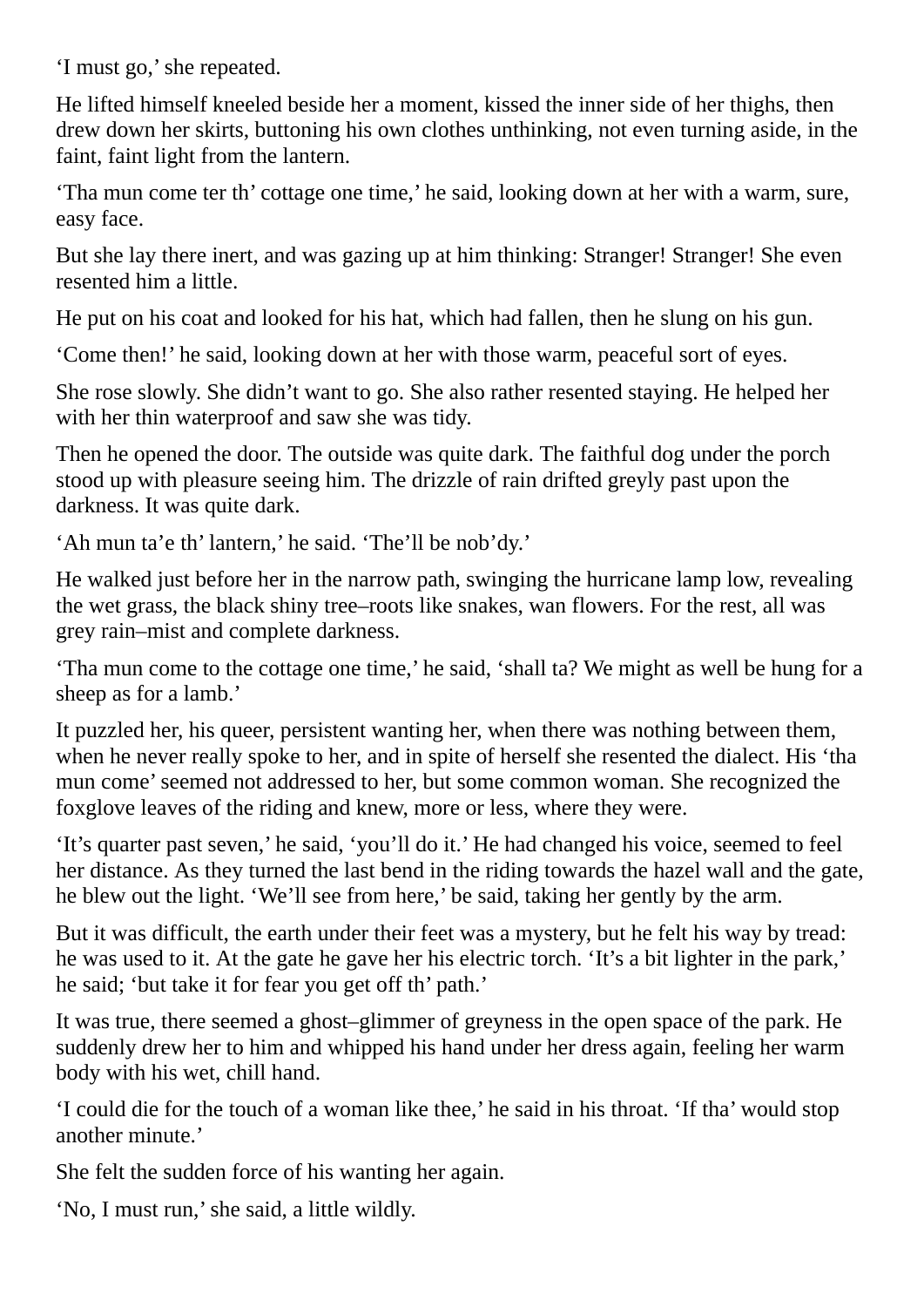'Ay,' he replied, suddenly changed, letting her go.

She turned away, and on the instant she turned back to him saying: 'Kiss me.'

He bent over her indistinguishable and kissed her on the left eye. She held her mouth and he softly kissed it, but at once drew away. He hated mouth kisses.

'I'll come tomorrow,'she said, drawing away; 'if I can,'she added.

'Ay! not so late,' he replied out of the darkness. Already she could not see him at all.

'Goodnight,' she said.

'Goodnight, your Ladyship,' his voice.

She stopped and looked back into the wet dark. She could just see the bulk of him. 'Why did you say that?' she said.

'Nay,' he replied. 'Goodnight then, run!'

She plunged on in the dark–grey tangible night. She found the side–door open, and slipped into her room unseen. As she closed the door the gong sounded, but she would take her bath all the same—she must take her bath. 'But I won't be late any more,'she said to herself; 'it's too annoying.'

The next day she did not go to the wood. She went instead with Clifford to Uthwaite. He could occasionally go out now in the car, and had got a strong young man as chauffeur, who could help him out of the car if need be. He particularly wanted to see his godfather, Leslie Winter, who lived at Shipley Hall, not far from Uthwaite. Winter was an elderly gentleman now, wealthy, one of the wealthy coal–owners who had had their hey–day in King Edward's time. King Edward had stayed more than once at Shipley, for the shooting. It was a handsome old stucco hall, very elegantly appointed, for Winter was a bachelor and prided himself on his style; but the place was beset by collieries. Leslie Winter was attached to Clifford, but personally did not entertain a great respect for him, because of the photographs in illustrated papers and the literature. The old man was a buck of the King Edward school, who thought life was life and the scribbling fellows were something else. Towards Connie the Squire was always rather gallant; he thought her an attractive demure maiden and rather wasted on Clifford, and it was a thousand pities she stood no chance of bringing forth an heir to Wragby. He himself had no heir.

Connie wondered what he would say if he knew that Clifford's game–keeper had been having intercourse with her, and saying to her 'tha mun come to th' cottage one time.' He would detest and despise her, for he had come almost to hate the shoving forward of the working classes. A man of her own class he would not mind, for Connie was gifted from nature with this appearance of demure, submissive maidenliness, and perhaps it was part of her nature. Winter called her 'dear child' and gave her a rather lovely miniature of an eighteenth–century lady, rather against her will.

But Connie was preoccupied with her affair with the keeper. After all, Mr Winter, who was really a gentleman and a man of the world, treated her as a person and a discriminating individual; he did not lump her together with all the rest of his female womanhood in his 'thee' and 'tha'.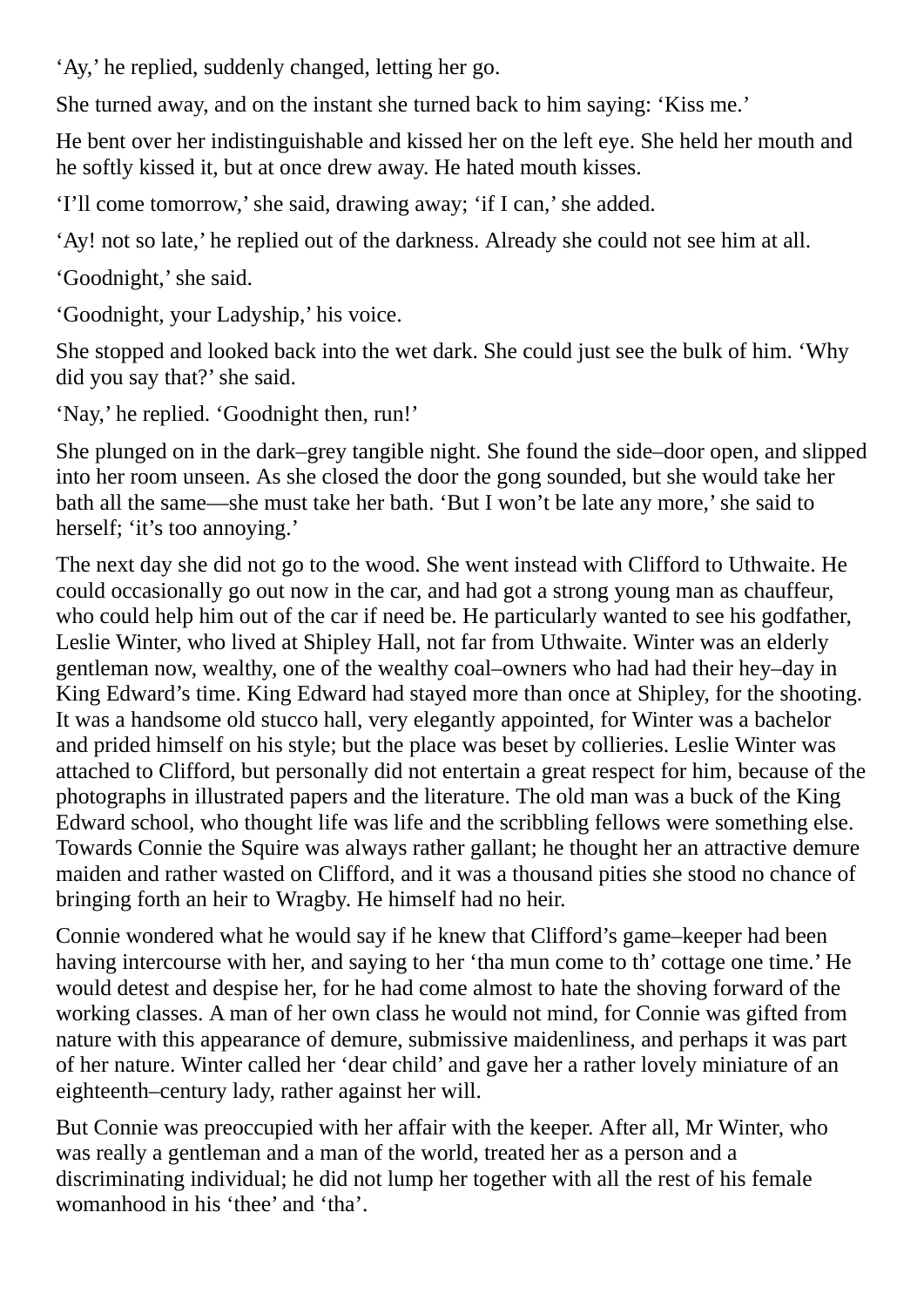She did not go to the wood that day nor the next, nor the day following. She did not go so long as she felt, or imagined she felt, the man waiting for her, wanting her. But the fourth day she was terribly unsettled and uneasy. She still refused to go to the wood and open her thighs once more to the man. She thought of all the things she might do—drive to Sheffield, pay visits, and the thought of all these things was repellent. At last she decided to take a walk, not towards the wood, but in the opposite direction; she would go to Marehay, through the little iron gate in the other side of the park fence. It was a quiet grey day of spring, almost warm. She walked on unheeding, absorbed in thoughts she was not even conscious of She was not really aware of anything outside her, till she was startled by the loud barking of the dog at Marehay Farm. Marehay Farm! Its pastures ran up to Wragby park fence, so they were neighbours, but it was some time since Connie had called.

'Bell!'she said to the big white bull–terrier. 'Bell! have you forgotten me? Don't you know me?' She was afraid of dogs, and Bell stood back and bellowed, and she wanted to pass through the farmyard on to the warren path.

Mrs Flint appeared. She was a woman of Constance's own age, had been a school–teacher, but Connie suspected her of being rather a false little thing.

'Why, it's Lady Chatterley! Why!' And Mrs Flint's eyes glowed again, and she flushed like a young girl. 'Bell, Bell. Why! barking at Lady Chatterley! Bell! Be quiet!' She darted forward and slashed at the dog with a white cloth she held in her hand, then came forward to Connie.

'She used to know me,'said Connie, shaking hands. The Flints were Chatterley tenants.

'Of course she knows your Ladyship! She's just showing off,'said Mrs Flint, glowing and looking up with a sort of flushed confusion, 'but it's so long since she's seen you. I do hope you are better.'

'Yes thanks, I'm all right.'

'We've hardly seen you all winter. Will you come in and look at the baby?'

'Well!' Connie hesitated. 'Just for a minute.'

Mrs Flint flew wildly in to tidy up, and Connie came slowly after her, hesitating in the rather dark kitchen where the kettle was boiling by the fire. Back came Mrs Flint.

'I do hope you'll excuse me,'she said. 'Will you come in here?'

They went into the living–room, where a baby was sitting on the rag hearth rug, and the table was roughly set for tea. A young servant–girl backed down the passage, shy and awkward.

The baby was a perky little thing of about a year, with red hair like its father, and cheeky pale–blue eyes. It was a girl, and not to be daunted. It sat among cushions and was surrounded with rag dolls and other toys in modern excess.

'Why, what a dear she is!'said Connie, 'and how she's grown! A big girl! A big girl!'

She had given it a shawl when it was born, and celluloid ducks for Christmas.

'There, Josephine! Who's that come to see you? Who's this, Josephine? Lady Chatterley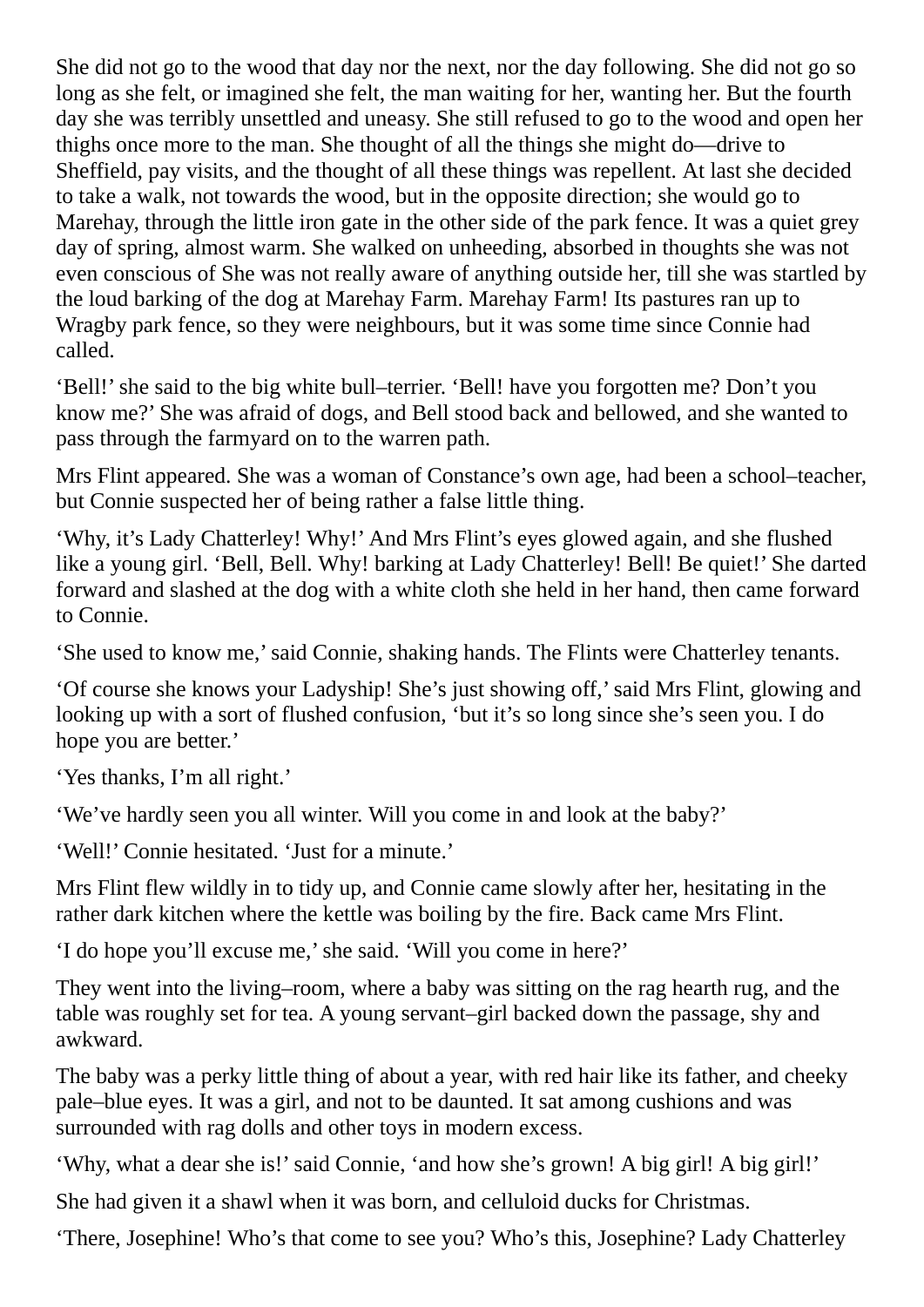—you know Lady Chatterley, don't you?'

The queer pert little mite gazed cheekily at Connie. Ladyships were still all the same to her.

'Come! Will you come to me?'said Connie to the baby.

The baby didn't care one way or another, so Connie picked her up and held her in her lap. How warm and lovely it was to hold a child in one's lap, and the soft little arms, the unconscious cheeky little legs.

'I was just having a rough cup of tea all by myself. Luke's gone to market, so I can have it when I like. Would you care for a cup, Lady Chatterley? I don't suppose it's what you're used to, but if you would…'

Connie would, though she didn't want to be reminded of what she was used to. There was a great relaying of the table, and the best cups brought and the best tea–pot.

'If only you wouldn't take any trouble,'said Connie.

But if Mrs Flint took no trouble, where was the fun! So Connie played with the child and was amused by its little female dauntlessness, and got a deep voluptuous pleasure out of its soft young warmth. Young life! And so fearless! So fearless, because so defenceless. All the other people, so narrow with fear!

She had a cup of tea, which was rather strong, and very good bread and butter, and bottled damsons. Mrs Flint flushed and glowed and bridled with excitement, as if Connie were some gallant knight. And they had a real female chat, and both of them enjoyed it.

'It's a poor little tea, though,'said Mrs Flint.

'It's much nicer than at home,'said Connie truthfully.

'Oh–h!'said Mrs Flint, not believing, of course.

But at last Connie rose.

'I must go,'she said. 'My husband has no idea where I am. He'll be wondering all kinds of things.'

'He'll never think you're here,' laughed Mrs Flint excitedly. 'He'll be sending the crier round.'

'Goodbye, Josephine,'said Connie, kissing the baby and ruffling its red, wispy hair.

Mrs Flint insisted on opening the locked and barred front door. Connie emerged in the farm's little front garden, shut in by a privet hedge. There were two rows of auriculas by the path, very velvety and rich.

'Lovely auriculas,' said Connie.

'Recklesses, as Luke calls them,' laughed Mrs Flint. 'Have some.'

And eagerly she picked the velvet and primrose flowers.

'Enough! Enough!' said Connie.

They came to the little garden gate.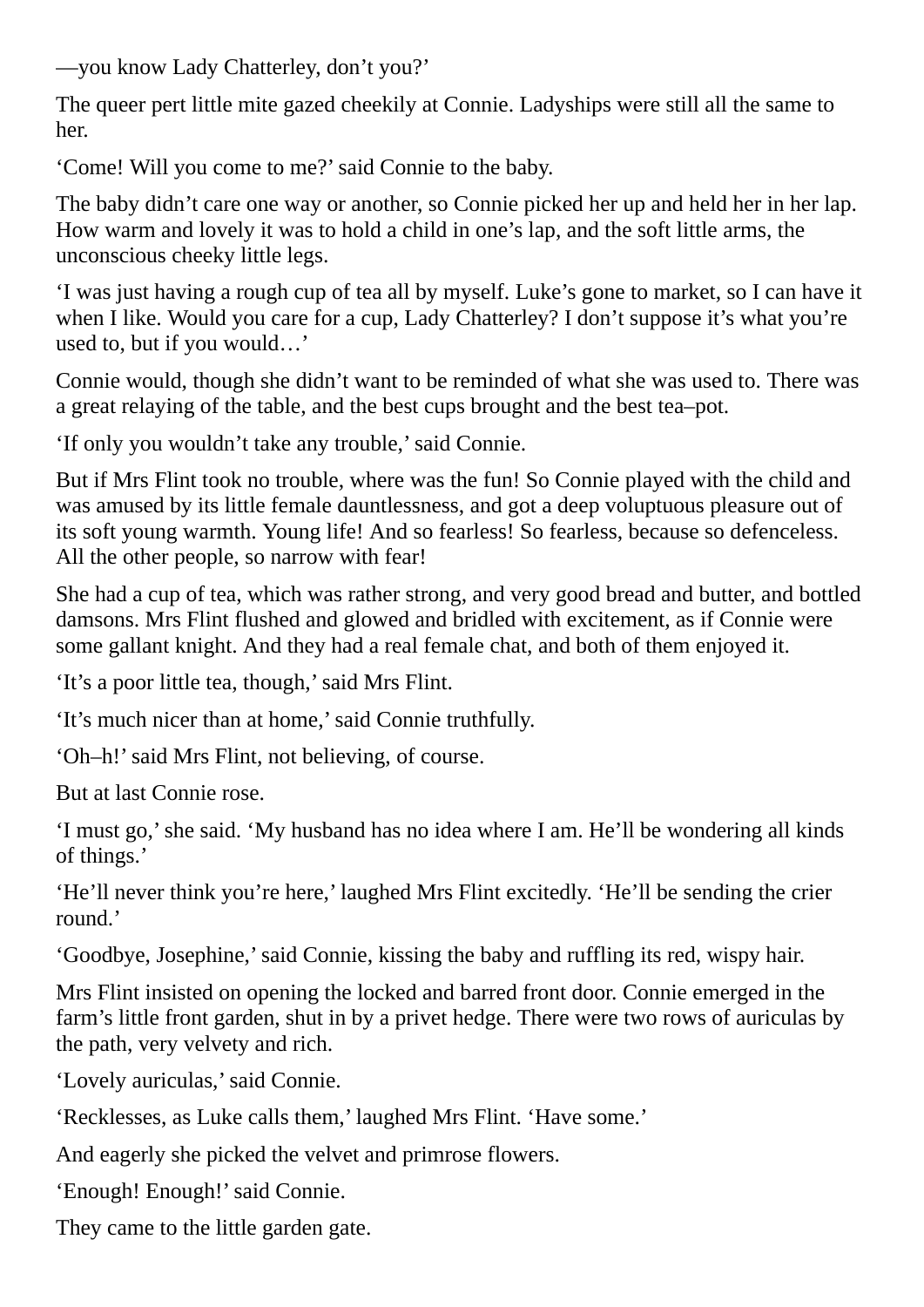'Which way were you going?' asked Mrs Flint.

'By the Warren.'

'Let me see! Oh yes, the cows are in the gin close. But they're not up yet. But the gate's locked, you'll have to climb.'

'I can climb,'said Connie.

'Perhaps I can just go down the close with you.'

They went down the poor, rabbit–bitten pasture. Birds were whistling in wild evening triumph in the wood. A man was calling up the last cows, which trailed slowly over the path–worn pasture.

'They're late, milking, tonight,'said Mrs Flint severely. 'They know Luke won't be back till after dark.'

They came to the fence, beyond which the young fir–wood bristled dense. There was a little gate, but it was locked. In the grass on the inside stood a bottle, empty.

'There's the keeper's empty bottle for his milk,' explained Mrs Flint. 'We bring it as far as here for him, and then he fetches it himself.'

'When?'said Connie.

'Oh, any time he's around. Often in the morning. Well, goodbye Lady Chatterley! And do come again. It was so lovely having you.'

Connie climbed the fence into the narrow path between the dense, bristling young firs. Mrs Flint went running back across the pasture, in a sun–bonnet, because she was really a schoolteacher. Constance didn't like this dense new part of the wood; it seemed gruesome and choking. She hurried on with her head down, thinking of the Flints' baby. It was a dear little thing, but it would be a bit bow–legged like its father. It showed already, but perhaps it would grow out of it. How warm and fulfilling somehow to have a baby, and how Mrs Flint had showed it off! She had something anyhow that Connie hadn't got, and apparently couldn't have. Yes, Mrs Flint had flaunted her motherhood. And Connie had been just a bit, just a little bit jealous. She couldn't help it.

She started out of her muse, and gave a little cry of fear. A man was there.

It was the keeper. He stood in the path like Balaam's ass, barring her way.

'How's this?' he said in surprise.

'How did you come?' she panted.

'How did you? Have you been to the hut?'

'No! No! I went to Marehay.'

He looked at her curiously, searchingly, and she hung her head a little guiltily.

'And were you going to the hut now?' he asked rather sternly.

'No! I mustn't. I stayed at Marehay. No one knows where I am. I'm late. I've got to run.'

'Giving me the slip, like?' he said, with a faint ironic smile.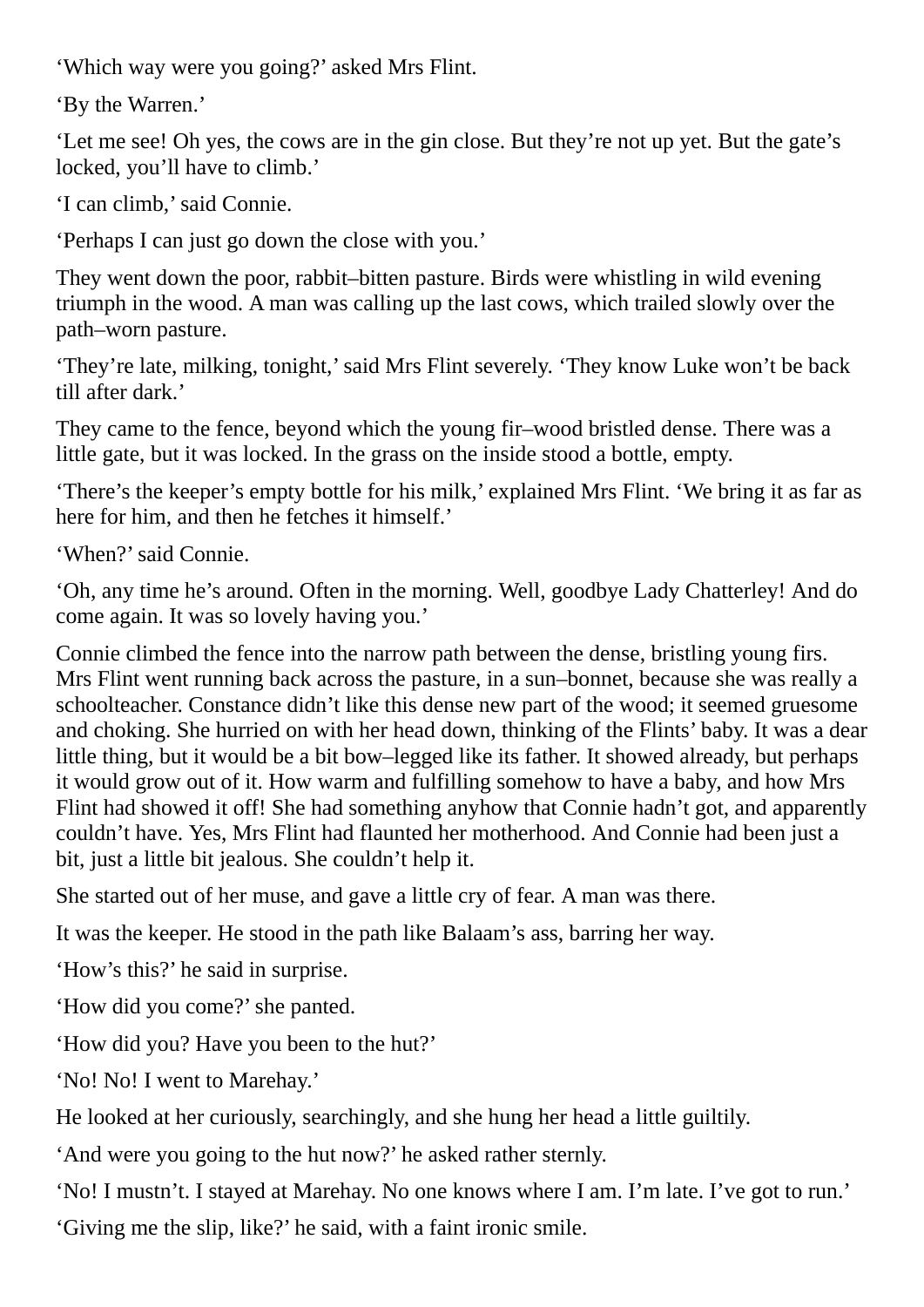'No! No. Not that. Only—'

'Why, what else?' he said. And he stepped up to her and put his arms around her. She felt the front of his body terribly near to her, and alive.

'Oh, not now, not now,'she cried, trying to push him away.

'Why not? It's only six o'clock. You've got half an hour. Nay! Nay! I want you.'

He held her fast and she felt his urgency. Her old instinct was to fight for her freedom. But something else in her was strange and inert and heavy. His body was urgent against her, and she hadn't the heart any more to fight.

He looked around.

'Come—come here! Through here,' he said, looking penetratingly into the dense fir–trees, that were young and not more than half–grown.

He looked back at her. She saw his eyes, tense and brilliant, fierce, not loving. But her will had left her. A strange weight was on her limbs. She was giving way. She was giving up.

He led her through the wall of prickly trees, that were difficult to come through, to a place where was a little space and a pile of dead boughs. He threw one or two dry ones down, put his coat and waistcoat over them, and she had to lie down there under the boughs of the tree, like an animal, while he waited, standing there in his shirt and breeches, watching her with haunted eyes. But still he was provident—he made her lie properly, properly. Yet he broke the band of her underclothes, for she did not help him, only lay inert.

He too had bared the front part of his body and she felt his naked flesh against her as he came into her. For a moment he was still inside her, turgid there and quivering. Then as he began to move, in the sudden helpless orgasm, there awoke in her new strange thrills rippling inside her. Rippling, rippling, rippling, like a flapping overlapping of soft flames, soft as feathers, running to points of brilliance, exquisite, exquisite and melting her all molten inside. It was like bells rippling up and up to a culmination. She lay unconscious of the wild little cries she uttered at the last. But it was over too soon, too soon, and she could no longer force her own conclusion with her own activity. This was different, different. She could do nothing. She could no longer harden and grip for her own satisfaction upon him. She could only wait, wait and moan in spirit as she felt him withdrawing, withdrawing and contracting, coming to the terrible moment when he would slip out of her and be gone. Whilst all her womb was open and soft, and softly clamouring, like a sea– anemone under the tide, clamouring for him to come in again and make a fulfilment for her. She clung to him unconscious in passion, and he never quite slipped from her, and she felt the soft bud of him within her stirring, and strange rhythms flushing up into her with a strange rhythmic growing motion, swelling and swelling till it filled all her cleaving consciousness, and then began again the unspeakable motion that was not really motion, but pure deepening whirlpools of sensation swirling deeper and deeper through all her tissue and consciousness, till she was one perfect concentric fluid of feeling, and she lay there crying in unconscious inarticulate cries. The voice out of the uttermost night, the life! The man heard it beneath him with a kind of awe, as his life sprang out into her. And as it subsided, he subsided too and lay utterly still, unknowing, while her grip on him slowly relaxed, and she lay inert. And they lay and knew nothing, not even of each other,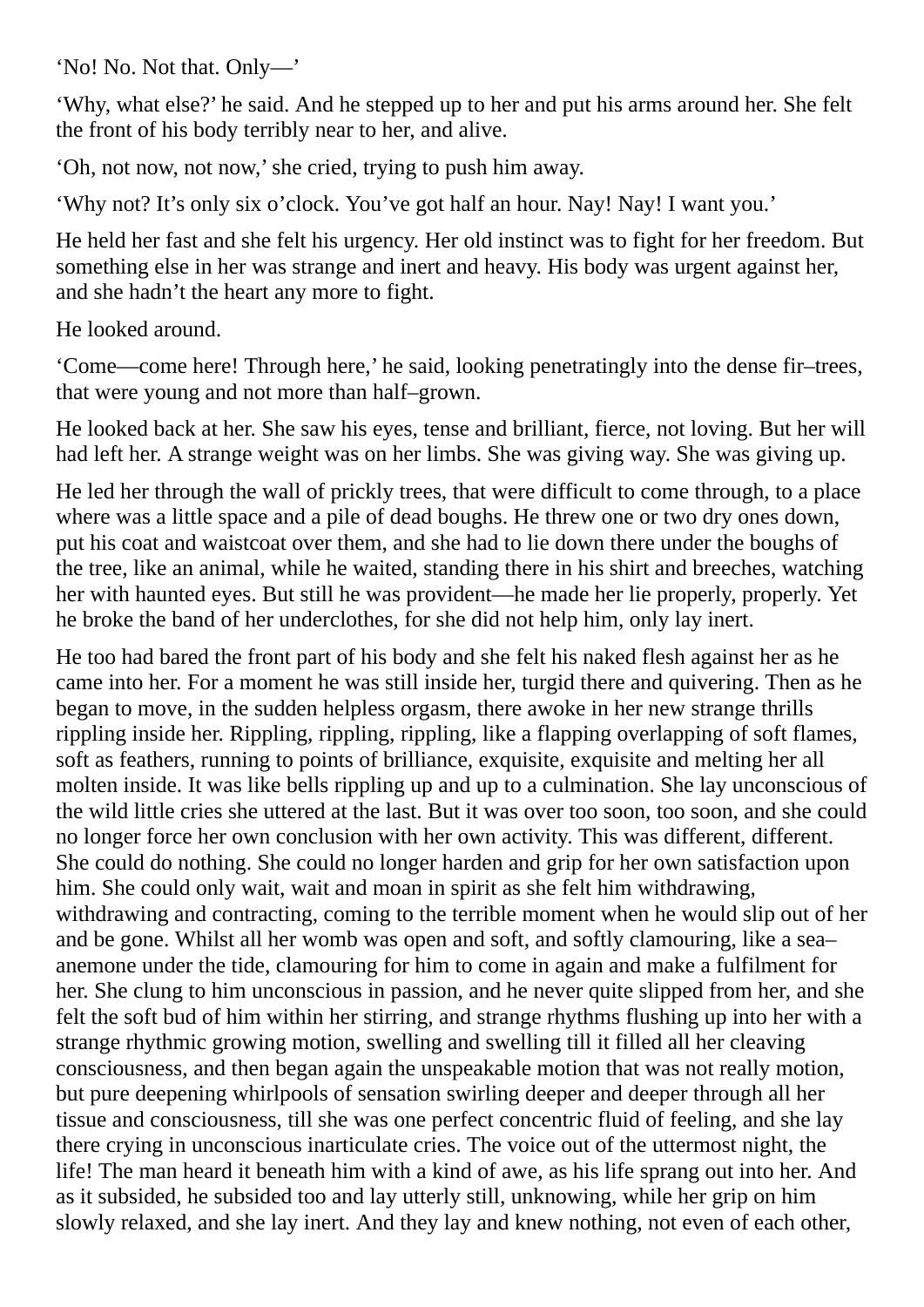both lost. Till at last he began to rouse and become aware of his defenceless nakedness, and she was aware that his body was loosening its clasp on her. He was coming apart; but in her breast she felt she could not bear him to leave her uncovered. He must cover her now for ever.

But he drew away at last, and kissed her and covered her over, and began to cover himself. She lay looking up to the boughs of the tree, unable as yet to move. He stood and fastened up his breeches, looking round. All was dense and silent, save for the awed dog that lay with its paws against its nose. He sat down again on the brushwood and took Connie's hand in silence.

She turned and looked at him. 'We came off together that time,' he said.

She did not answer.

'It's good when it's like that. Most folks live their lives through and they never know it,' he said, speaking rather dreamily.

She looked into his brooding face.

'Do they?'she said. 'Are you glad?'

He looked back into her eyes. 'Glad,' he said, 'Ay, but never mind.' He did not want her to talk. And he bent over her and kissed her, and she felt, so he must kiss her for ever.

At last she sat up.

'Don't people often come off together?'she asked with naive curiosity.

'A good many of them never. You can see by the raw look of them.' He spoke unwittingly, regretting he had begun.

'Have you come off like that with other women?'

He looked at her amused.

'I don't know,' he said, 'I don't know.'

And she knew he would never tell her anything he didn't want to tell her. She watched his face, and the passion for him moved in her bowels. She resisted it as far as she could, for it was the loss of herself to herself.

He put on his waistcoat and his coat, and pushed a way through to the path again.

The last level rays of the sun touched the wood. 'I won't come with you,' he said; 'better not.'

She looked at him wistfully before she turned. His dog was waiting so anxiously for him to go, and he seemed to have nothing whatever to say. Nothing left.

Connie went slowly home, realizing the depth of the other thing in her. Another self was alive in her, burning molten and soft in her womb and bowels, and with this self she adored him. She adored him till her knees were weak as she walked. In her womb and bowels she was flowing and alive now and vulnerable, and helpless in adoration of him as the most naive woman. It feels like a child, she said to herself it feels like a child in me. And so it did, as if her womb, that had always been shut, had opened and filled with new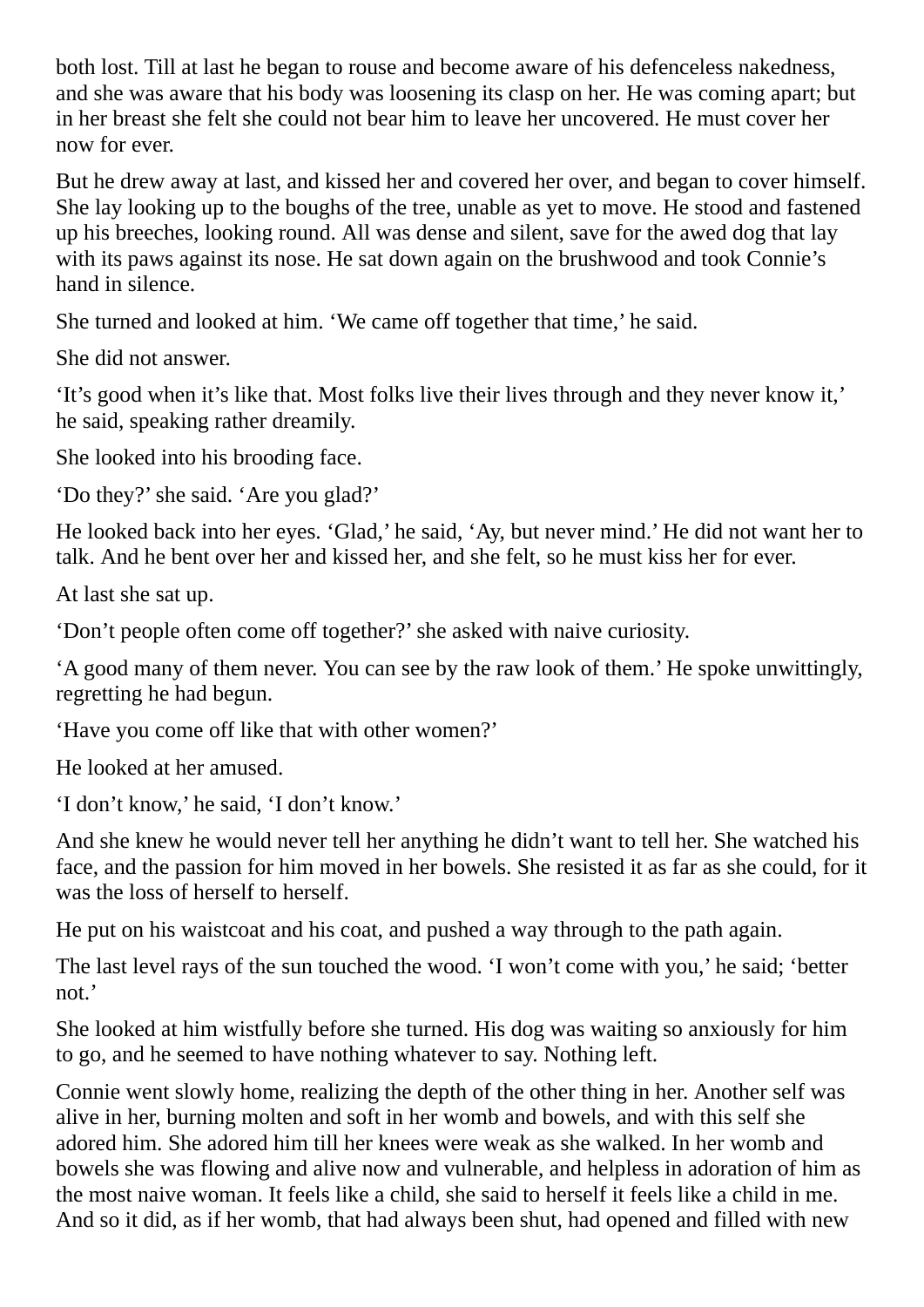life, almost a burden, yet lovely.

'If I had a child!'she thought to herself; 'if I had him inside me as a child!'—and her limbs turned molten at the thought, and she realized the immense difference between having a child to oneself and having a child to a man whom one's bowels yearned towards. The former seemed in a sense ordinary: but to have a child to a man whom one adored in one's bowels and one's womb, it made her feel she was very different from her old self and as if she was sinking deep, deep to the centre of all womanhood and the sleep of creation.

It was not the passion that was new to her, it was the yearning adoration. She knew she had always feared it, for it left her helpless; she feared it still, lest if she adored him too much, then she would lose herself become effaced, and she did not want to be effaced, a slave, like a savage woman. She must not become a slave. She feared her adoration, yet she would not at once fight against it. She knew she could fight it. She had a devil of self– will in her breast that could have fought the full soft heaving adoration of her womb and crushed it. She could even now do it, or she thought so, and she could then take up her passion with her own will.

Ah yes, to be passionate like a Bacchante, like a Bacchanal fleeing through the woods, to call on Iacchos, the bright phallos that had no independent personality behind it, but was pure god–servant to the woman! The man, the individual, let him not dare intrude. He was but a temple–servant, the bearer and keeper of the bright phallos, her own.

So, in the flux of new awakening, the old hard passion flamed in her for a time, and the man dwindled to a contemptible object, the mere phallos–bearer, to be torn to pieces when his service was performed. She felt the force of the Bacchae in her limbs and her body, the woman gleaming and rapid, beating down the male; but while she felt this, her heart was heavy. She did not want it, it was known and barren, birthless; the adoration was her treasure.

It was so fathomless, so soft, so deep and so unknown. No, no, she would give up her hard bright female power; she was weary of it, stiffened with it; she would sink in the new bath of life, in the depths of her womb and her bowels that sang the voiceless song of adoration. It was early yet to begin to fear the man.

'I walked over by Marehay, and I had tea with Mrs Flint,'she said to Clifford. 'I wanted to see the baby. It's so adorable, with hair like red cobwebs. Such a dear! Mr Flint had gone to market, so she and I and the baby had tea together. Did you wonder where I was?'

'Well, I wondered, but I guessed you had dropped in somewhere to tea,'said Clifford jealously. With a sort of second sight he sensed something new in her, something to him quite incomprehensible, but he ascribed it to the baby. He thought that all that ailed Connie was that she did not have a baby, automatically bring one forth, so to speak.

'I saw you go across the park to the iron gate, my Lady,'said Mrs Bolton; 'so I thought perhaps you'd called at the Rectory.'

'I nearly did, then I turned towards Marehay instead.'

The eyes of the two women met: Mrs Bolton's grey and bright and searching; Connie's blue and veiled and strangely beautiful. Mrs Bolton was almost sure she had a lover, yet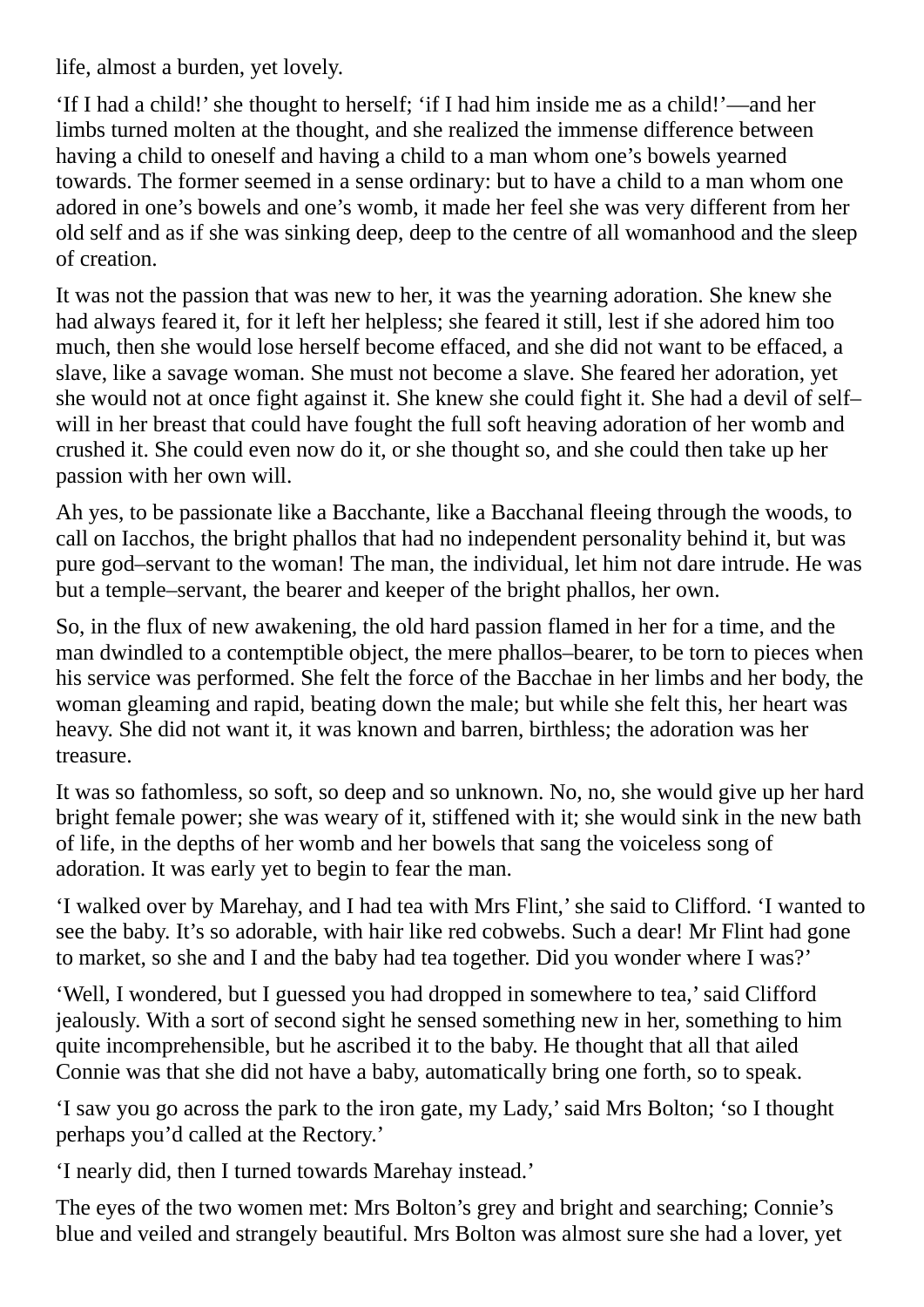how could it be, and who could it be? Where was there a man?

'Oh, it's so good for you, if you go out and see a bit of company sometimes,'said Mrs Bolton. 'I was saying to Sir Clifford, it would do her ladyship a world of good if she'd go out among people more.'

'Yes, I'm glad I went, and such a quaint dear cheeky baby, Clifford,'said Connie. 'It's got hair just like spider–webs, and bright orange, and the oddest, cheekiest, pale–blue china eyes. Of course it's a girl, or it wouldn't be so bold, bolder than any little Sir Francis Drake.'

'You're right, my Lady—a regular little Flint. They were always a forward sandy–headed family,' said Mrs Bolton.

'Wouldn't you like to see it, Clifford? I've asked them to tea for you to see it.'

'Who?' he asked, looking at Connie in great uneasiness.

'Mrs Flint and the baby, next Monday.'

'You can have them to tea up in your room,' he said.

'Why, don't you want to see the baby?'she cried.

'Oh, I'll see it, but I don't want to sit through a tea–time with them.'

'Oh,' cried Connie, looking at him with wide veiled eyes.

She did not really see him, he was somebody else.

'You can have a nice cosy tea up in your room, my Lady, and Mrs Flint will be more comfortable than if Sir Clifford was there,'said Mrs Bolton.

She was sure Connie had a lover, and something in her soul exulted. But who was he? Who was he? Perhaps Mrs Flint would provide a clue.

Connie would not take her bath this evening. The sense of his flesh touching her, his very stickiness upon her, was dear to her, and in a sense holy.

Clifford was very uneasy. He would not let her go after dinner, and she had wanted so much to be alone. She looked at him, but was curiously submissive.

'Shall we play a game, or shall I read to you, or what shall it be?' he asked uneasily.

'You read to me,'said Connie.

'What shall I read—verse or prose? Or drama?'

'Read Racine,'she said.

It had been one of his stunts in the past, to read Racine in the real French grand manner, but he was rusty now, and a little self–conscious; he really preferred the loudspeaker. But Connie was sewing, sewing a little frock of primrose silk, cut out of one of her dresses, for Mrs Flint's baby. Between coming home and dinner she had cut it out, and she sat in the soft quiescent rapture of herself sewing, while the noise of the reading went on.

Inside herself she could feel the humming of passion, like the after–humming of deep bells.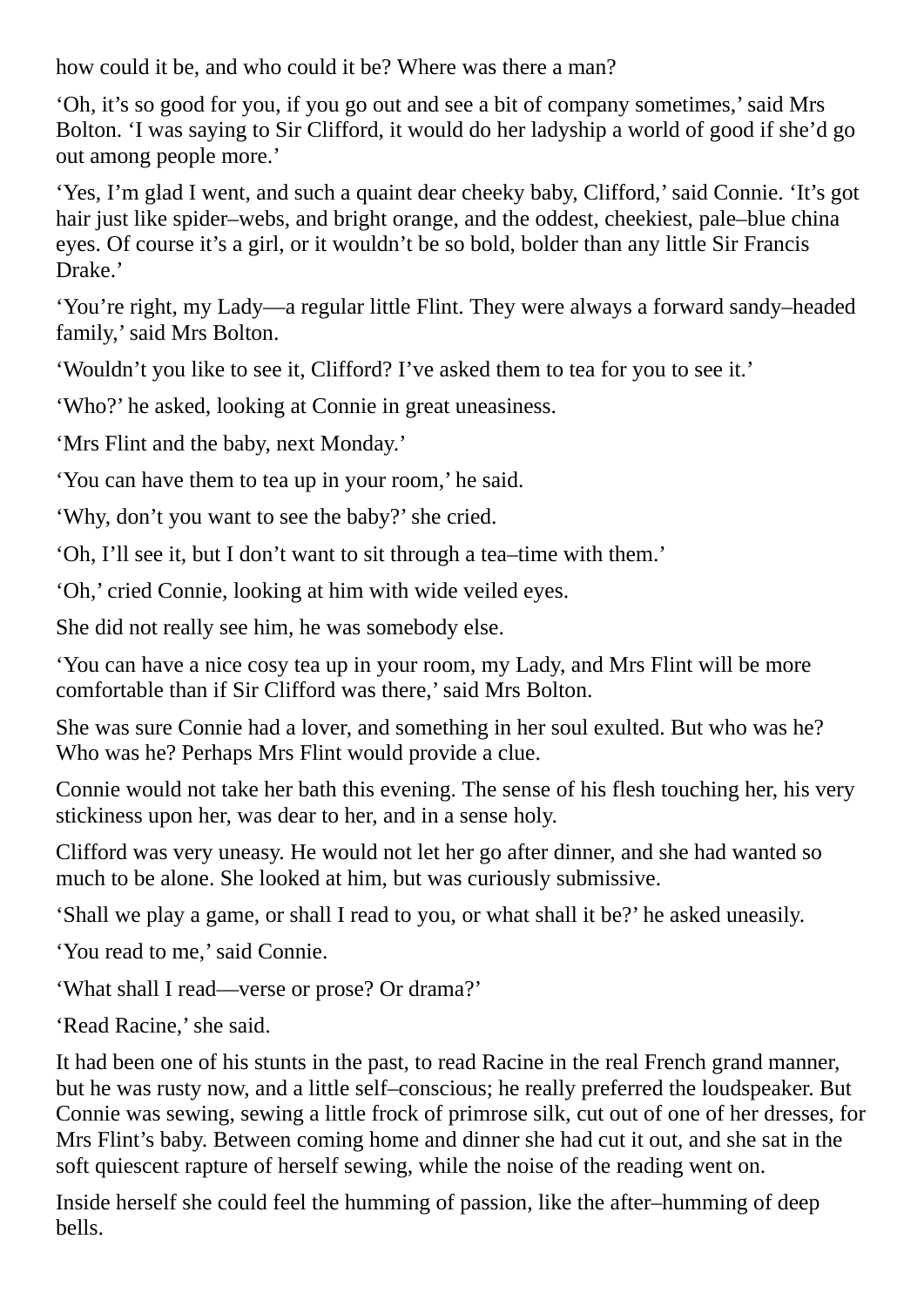Clifford said something to her about the Racine. She caught the sense after the words had gone.

'Yes! Yes!' she said, looking up at him. 'It is splendid.'

Again he was frightened at the deep blue blaze of her eyes, and of her soft stillness, sitting there. She had never been so utterly soft and still. She fascinated him helplessly, as if some perfume about her intoxicated him. So he went on helplessly with his reading, and the throaty sound of the French was like the wind in the chimneys to her. Of the Racine she heard not one syllable.

She was gone in her own soft rapture, like a forest soughing with the dim, glad moan of spring, moving into bud. She could feel in the same world with her the man, the nameless man, moving on beautiful feet, beautiful in the phallic mystery. And in herself in all her veins, she felt him and his child. His child was in all her veins, like a twilight.

'For hands she hath none, nor eyes, nor feet, nor golden Treasure of hair…'

She was like a forest, like the dark interlacing of the oakwood, humming inaudibly with myriad unfolding buds. Meanwhile the birds of desire were asleep in the vast interlaced intricacy of her body.

But Clifford's voice went on, clapping and gurgling with unusual sounds. How extraordinary it was! How extraordinary he was, bent there over the book, queer and rapacious and civilized, with broad shoulders and no real legs! What a strange creature, with the sharp, cold inflexible will of some bird, and no warmth, no warmth at all! One of those creatures of the afterwards, that have no soul, but an extra–alert will, cold will. She shuddered a little, afraid of him. But then, the soft warm flame of life was stronger than he, and the real things were hidden from him.

The reading finished. She was startled. She looked up, and was more startled still to see Clifford watching her with pale, uncanny eyes, like hate.

'Thank you SO much! You do read Racine beautifully!'she said softly.

'Almost as beautifully as you listen to him,' he said cruelly. 'What are you making?' he asked.

'I'm making a child's dress, for Mrs Flint's baby.'

He turned away. A child! A child! That was all her obsession.

'After all,' he said in a declamatory voice, 'one gets all one wants out of Racine. Emotions that are ordered and given shape are more important than disorderly emotions.

She watched him with wide, vague, veiled eyes. 'Yes, I'm sure they are,' she said.

'The modern world has only vulgarized emotion by letting it loose. What we need is classic control.'

'Yes,'she said slowly, thinking of him listening with vacant face to the emotional idiocy of the radio. 'People pretend to have emotions, and they really feel nothing. I suppose that is being romantic.'

'Exactly!' he said.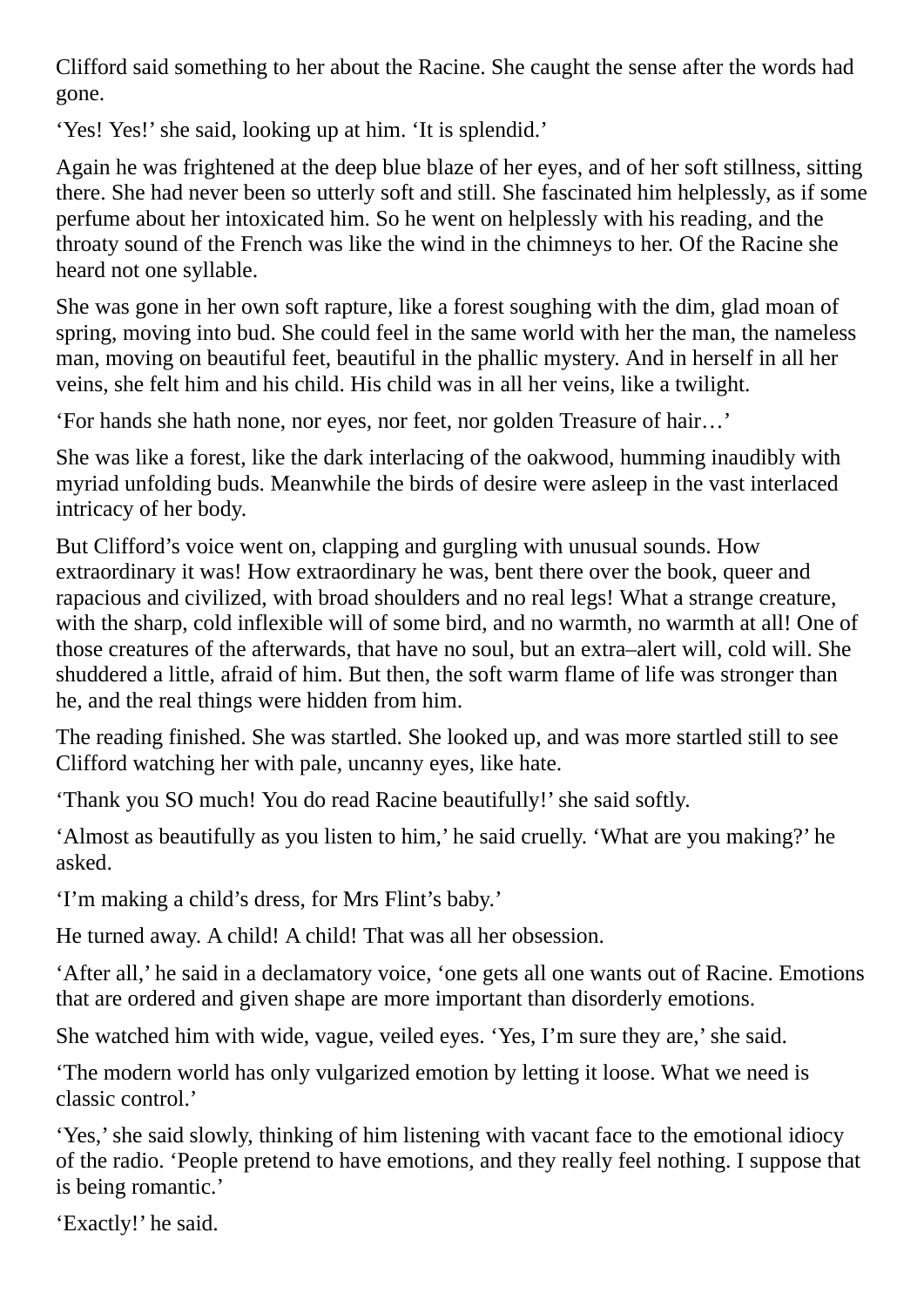As a matter of fact, he was tired. This evening had tired him. He would rather have been with his technical books, or his pit–manager, or listening–in to the radio.

Mrs Bolton came in with two glasses of malted milk: for Clifford, to make him sleep, and for Connie, to fatten her again. It was a regular night–cap she had introduced.

Connie was glad to go, when she had drunk her glass, and thankful she needn't help Clifford to bed. She took his glass and put it on the tray, then took the tray, to leave it outside.

'Goodnight Clifford! DO sleep well! The Racine gets into one like a dream. Goodnight!'

She had drifted to the door. She was going without kissing him goodnight. He watched her with sharp, cold eyes. So! She did not even kiss him goodnight, after he had spent an evening reading to her. Such depths of callousness in her! Even if the kiss was but a formality, it was on such formalities that life depends. She was a Bolshevik, really. Her instincts were Bolshevistic! He gazed coldly and angrily at the door whence she had gone. Anger!

And again the dread of the night came on him. He was a network of nerves, when he was not braced up to work, and so full of energy: or when he was not listening–in, and so utterly neuter: then he was haunted by anxiety and a sense of dangerous impending void. He was afraid. And Connie could keep the fear off him, if she would. But it was obvious she wouldn't, she wouldn't. She was callous, cold and callous to all that he did for her. He gave up his life for her, and she was callous to him. She only wanted her own way. 'The lady loves her will.'

Now it was a baby she was obsessed by. Just so that it should be her own, all her own, and not his!

Clifford was so healthy, considering. He looked so well and ruddy in the face, his shoulders were broad and strong, his chest deep, he had put on flesh. And yet, at the same time, he was afraid of death. A terrible hollow seemed to menace him somewhere, somehow, a void, and into this void his energy would collapse. Energyless, he felt at times he was dead, really dead.

So his rather prominent pale eyes had a queer look, furtive, and yet a little cruel, so cold: and at the same time, almost impudent. It was a very odd look, this look of impudence: as if he were triumphing over life in spite of life. 'Who knoweth the mysteries of the will for it can triumph even against the angels—'

But his dread was the nights when he could not sleep. Then it was awful indeed, when annihilation pressed in on him on every side. Then it was ghastly, to exist without having any life: lifeless, in the night, to exist.

But now he could ring for Mrs Bolton. And she would always come. That was a great comfort. She would come in her dressing gown, with her hair in a plait down her back, curiously girlish and dim, though the brown plait was streaked with grey. And she would make him coffee or camomile tea, and she would play chess or piquet with him. She had a woman's queer faculty of playing even chess well enough, when she was three parts asleep, well enough to make her worth beating. So, in the silent intimacy of the night, they sat, or she sat and he lay on the bed, with the reading–lamp shedding its solitary light on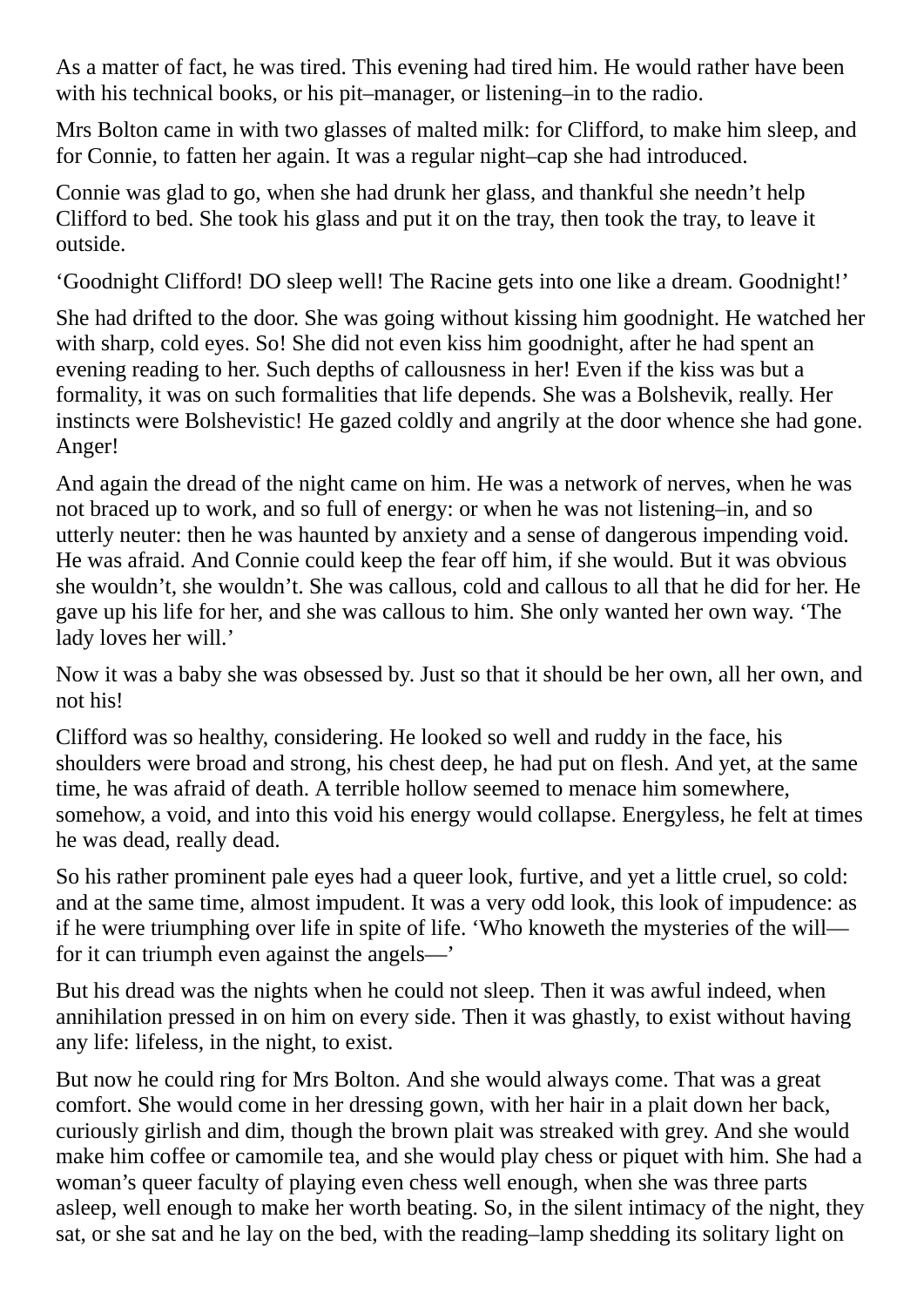them, she almost gone in sleep, he almost gone in a sort of fear, and they played, played together—then they had a cup of coffee and a biscuit together, hardly speaking, in the silence of night, but being a reassurance to one another.

And this night she was wondering who Lady Chatterley's lover was. And she was thinking of her own Ted, so long dead, yet for her never quite dead. And when she thought of him, the old, old grudge against the world rose up, but especially against the masters, that they had killed him. They had not really killed him. Yet, to her, emotionally, they had. And somewhere deep in herself because of it, she was a nihilist, and really anarchic.

In her half–sleep, thoughts of her Ted and thoughts of Lady Chatterley's unknown lover commingled, and then she felt she shared with the other woman a great grudge against Sir Clifford and all he stood for. At the same time she was playing piquet with him, and they were gambling sixpences. And it was a source of satisfaction to be playing piquet with a baronet, and even losing sixpences to him.

When they played cards, they always gambled. It made him forget himself. And he usually won. Tonight too he was winning. So he would not go to sleep till the first dawn appeared. Luckily it began to appear at half past four or thereabouts.

Connie was in bed, and fast asleep all this time. But the keeper, too, could not rest. He had closed the coops and made his round of the wood, then gone home and eaten supper. But he did not go to bed. Instead he sat by the fire and thought.

He thought of his boyhood in Tevershall, and of his five or six years of married life. He thought of his wife, and always bitterly. She had seemed so brutal. But he had not seen her now since 1915, in the spring when he joined up. Yet there she was, not three miles away, and more brutal than ever. He hoped never to see her again while he lived.

He thought of his life abroad, as a soldier. India, Egypt, then India again: the blind, thoughtless life with the horses: the colonel who had loved him and whom he had loved: the several years that he had been an officer, a lieutenant with a very fair chance of being a captain. Then the death of the colonel from pneumonia, and his own narrow escape from death: his damaged health: his deep restlessness: his leaving the army and coming back to England to be a working man again.

He was temporizing with life. He had thought he would be safe, at least for a time, in this wood. There was no shooting as yet: he had to rear the pheasants. He would have no guns to serve. He would be alone, and apart from life, which was all he wanted. He had to have some sort of a background. And this was his native place. There was even his mother, though she had never meant very much to him. And he could go on in life, existing from day to day, without connexion and without hope. For he did not know what to do with himself.

He did not know what to do with himself. Since he had been an officer for some years, and had mixed among the other officers and civil servants, with their wives and families, he had lost all ambition to 'get on'. There was a toughness, a curious rubbernecked toughness and unlivingness about the middle and upper classes, as he had known them, which just left him feeling cold and different from them.

So, he had come back to his own class. To find there, what he had forgotten during his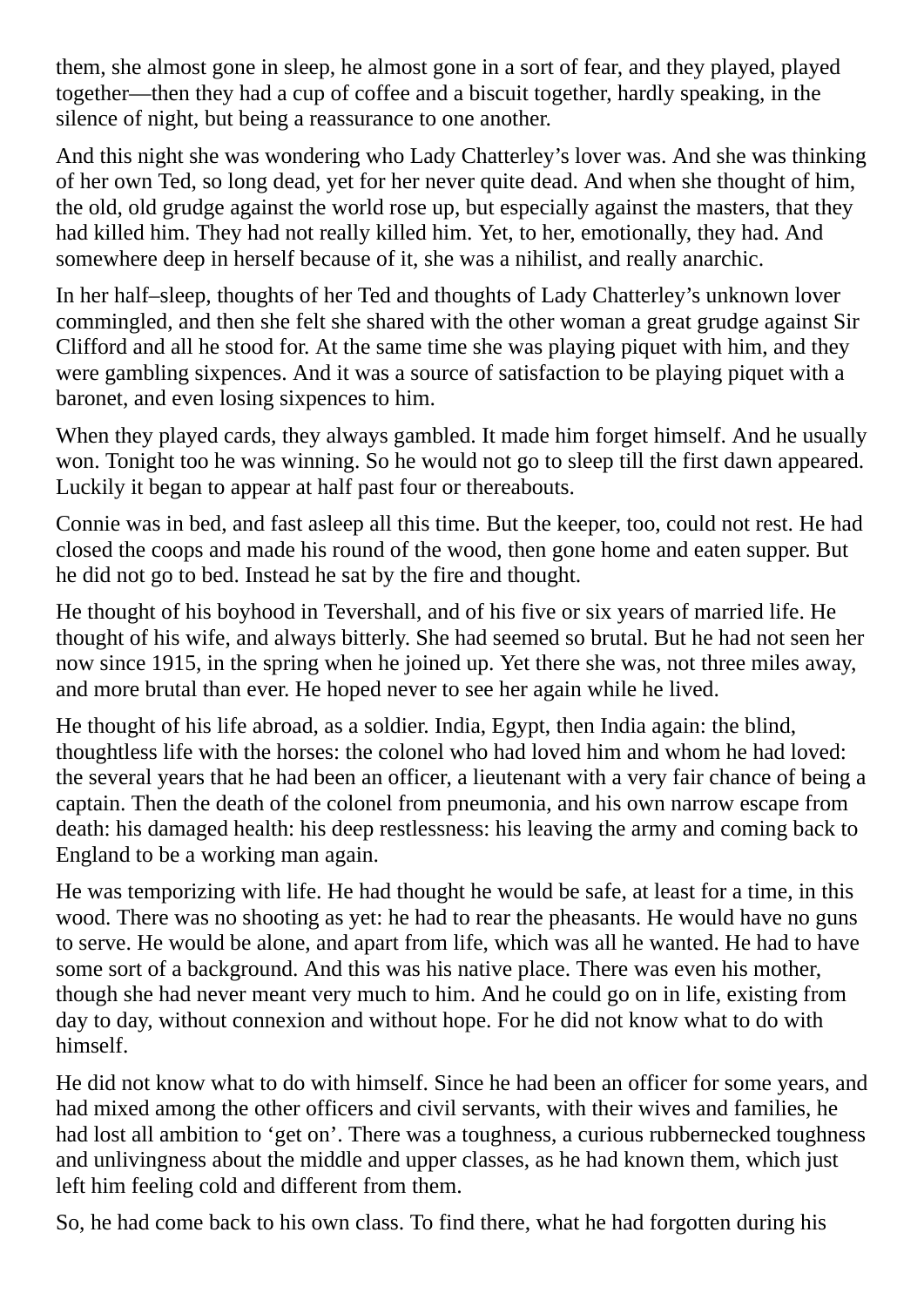absence of years, a pettiness and a vulgarity of manner extremely distasteful. He admitted now at last, how important manner was. He admitted, also, how important it was even TO PRETEND not to care about the halfpence and the small things of life. But among the common people there was no pretence. A penny more or less on the bacon was worse than a change in the Gospel. He could not stand it.

And again, there was the wage–squabble. Having lived among the owning classes, he knew the utter futility of expecting any solution of the wage–squabble. There was no solution, short of death. The only thing was not to care, not to care about the wages.

Yet, if you were poor and wretched you HAD to care. Anyhow, it was becoming the only thing they did care about. The CARE about money was like a great cancer, eating away the individuals of all classes. He refused to CARE about money.

And what then? What did life offer apart from the care of money? Nothing.

Yet he could live alone, in the wan satisfaction of being alone, and raise pheasants to be shot ultimately by fat men after breakfast. It was futility, futility to the nth power.

But why care, why bother? And he had not cared nor bothered till now, when this woman had come into his life. He was nearly ten years older than she. And he was a thousand years older in experience, starting from the bottom. The connexion between them was growing closer. He could see the day when it would clinch up and they would have to make a life together. 'For the bonds of love are ill to loose!'

And what then? What then? Must he start again, with nothing to start on? Must he entangle this woman? Must he have the horrible broil with her lame husband? And also some sort of horrible broil with his own brutal wife, who hated him? Misery! Lots of misery! And he was no longer young and merely buoyant. Neither was he the insouciant sort. Every bitterness and every ugliness would hurt him: and the woman!

But even if they got clear of Sir Clifford and of his own wife, even if they got clear, what were they going to do? What was he, himself going to do? What was he going to do with his life? For he must do something. He couldn't be a mere hanger–on, on her money and his own very small pension.

It was the insoluble. He could only think of going to America, to try a new air. He disbelieved in the dollar utterly. But perhaps, perhaps there was something else.

He could not rest nor even go to bed. After sitting in a stupor of bitter thoughts until midnight, he got suddenly from his chair and reached for his coat and gun.

'Come on, lass,' he said to the dog. 'We're best outside.'

It was a starry night, but moonless. He went on a slow, scrupulous, soft–stepping and stealthy round. The only thing he had to contend with was the colliers setting snares for rabbits, particularly the Stacks Gate colliers, on the Marehay side. But it was breeding season, and even colliers respected it a little. Nevertheless the stealthy beating of the round in search of poachers soothed his nerves and took his mind off his thoughts.

But when he had done his slow, cautious beating of his bounds—it was nearly a five–mile walk—he was tired. He went to the top of the knoll and looked out. There was no sound save the noise, the faint shuffling noise from Stacks Gate colliery, that never ceased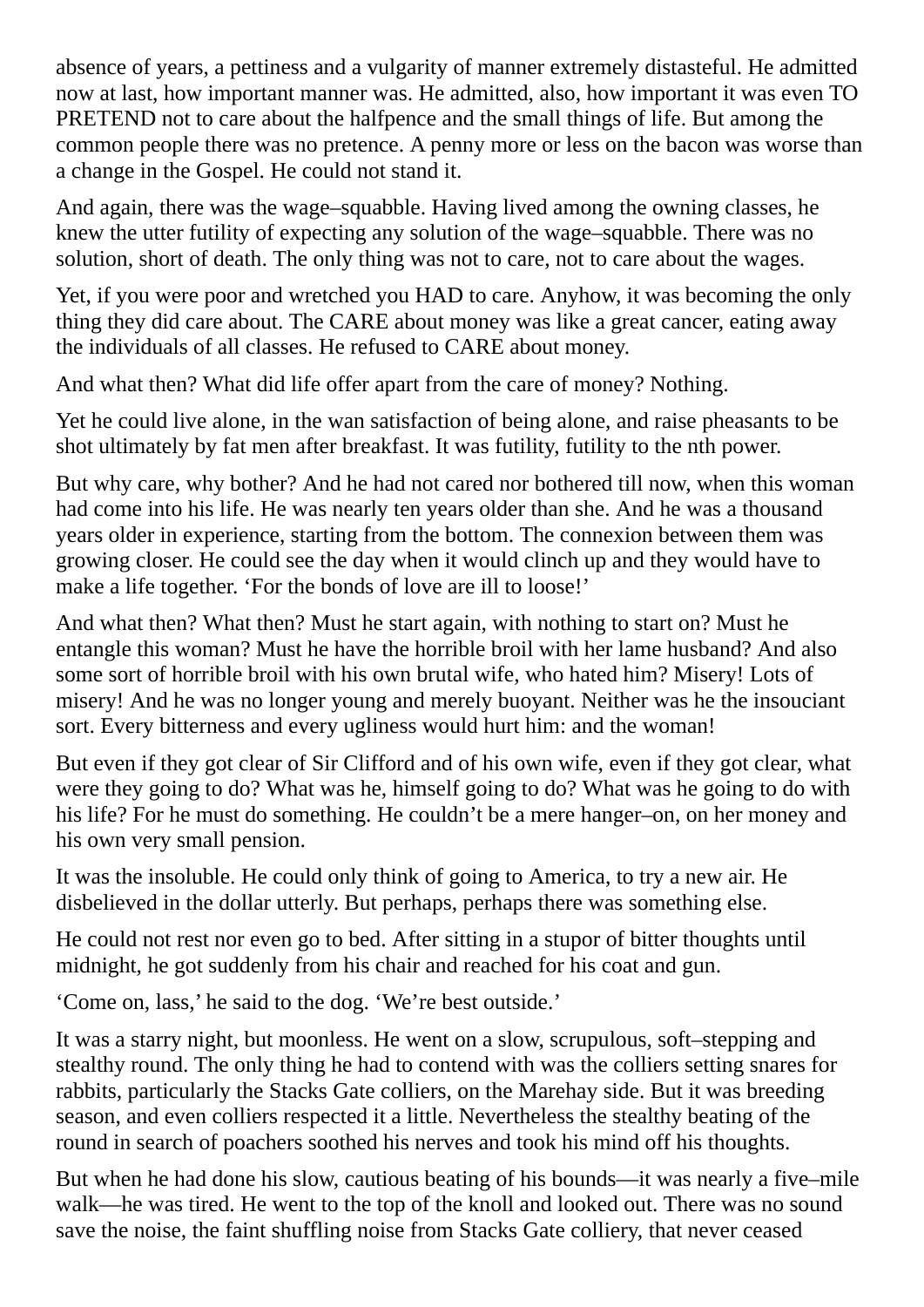working: and there were hardly any lights, save the brilliant electric rows at the works. The world lay darkly and fumily sleeping. It was half past two. But even in its sleep it was an uneasy, cruel world, stirring with the noise of a train or some great lorry on the road, and flashing with some rosy lightning flash from the furnaces. It was a world of iron and coal, the cruelty of iron and the smoke of coal, and the endless, endless greed that drove it all. Only greed, greed stirring in its sleep.

It was cold, and he was coughing. A fine cold draught blew over the knoll. He thought of the woman. Now he would have given all he had or ever might have to hold her warm in his arms, both of them wrapped in one blanket, and sleep. All hopes of eternity and all gain from the past he would have given to have her there, to be wrapped warm with him in one blanket, and sleep, only sleep. It seemed the sleep with the woman in his arms was the only necessity.

He went to the hut, and wrapped himself in the blanket and lay on the floor to sleep. But he could not, he was cold. And besides, he felt cruelly his own unfinished nature. He felt his own unfinished condition of aloneness cruelly. He wanted her, to touch her, to hold her fast against him in one moment of completeness and sleep.

He got up again and went out, towards the park gates this time: then slowly along the path towards the house. It was nearly four o'clock, still clear and cold, but no sign of dawn. He was used to the dark, he could see well.

Slowly, slowly the great house drew him, as a magnet. He wanted to be near her. It was not desire, not that. It was the cruel sense of unfinished aloneness, that needed a silent woman folded in his arms. Perhaps he could find her. Perhaps he could even call her out to him: or find some way in to her. For the need was imperious.

He slowly, silently climbed the incline to the hall. Then he came round the great trees at the top of the knoll, on to the drive, which made a grand sweep round a lozenge of grass in front of the entrance. He could already see the two magnificent beeches which stood in this big level lozenge in front of the house, detaching themselves darkly in the dark air.

There was the house, low and long and obscure, with one light burning downstairs, in Sir Clifford's room. But which room she was in, the woman who held the other end of the frail thread which drew him so mercilessly, that he did not know.

He went a little nearer, gun in hand, and stood motionless on the drive, watching the house. Perhaps even now he could find her, come at her in some way. The house was not impregnable: he was as clever as burglars are. Why not come to her?

He stood motionless, waiting, while the dawn faintly and imperceptibly paled behind him. He saw the light in the house go out. But he did not see Mrs Bolton come to the window and draw back the old curtain of dark–blue silk, and stand herself in the dark room, looking out on the half–dark of the approaching day, looking for the longed–for dawn, waiting, waiting for Clifford to be really reassured that it was daybreak. For when he was sure of daybreak, he would sleep almost at once.

She stood blind with sleep at the window, waiting. And as she stood, she started, and almost cried out. For there was a man out there on the drive, a black figure in the twilight. She woke up greyly, and watched, but without making a sound to disturb Sir Clifford.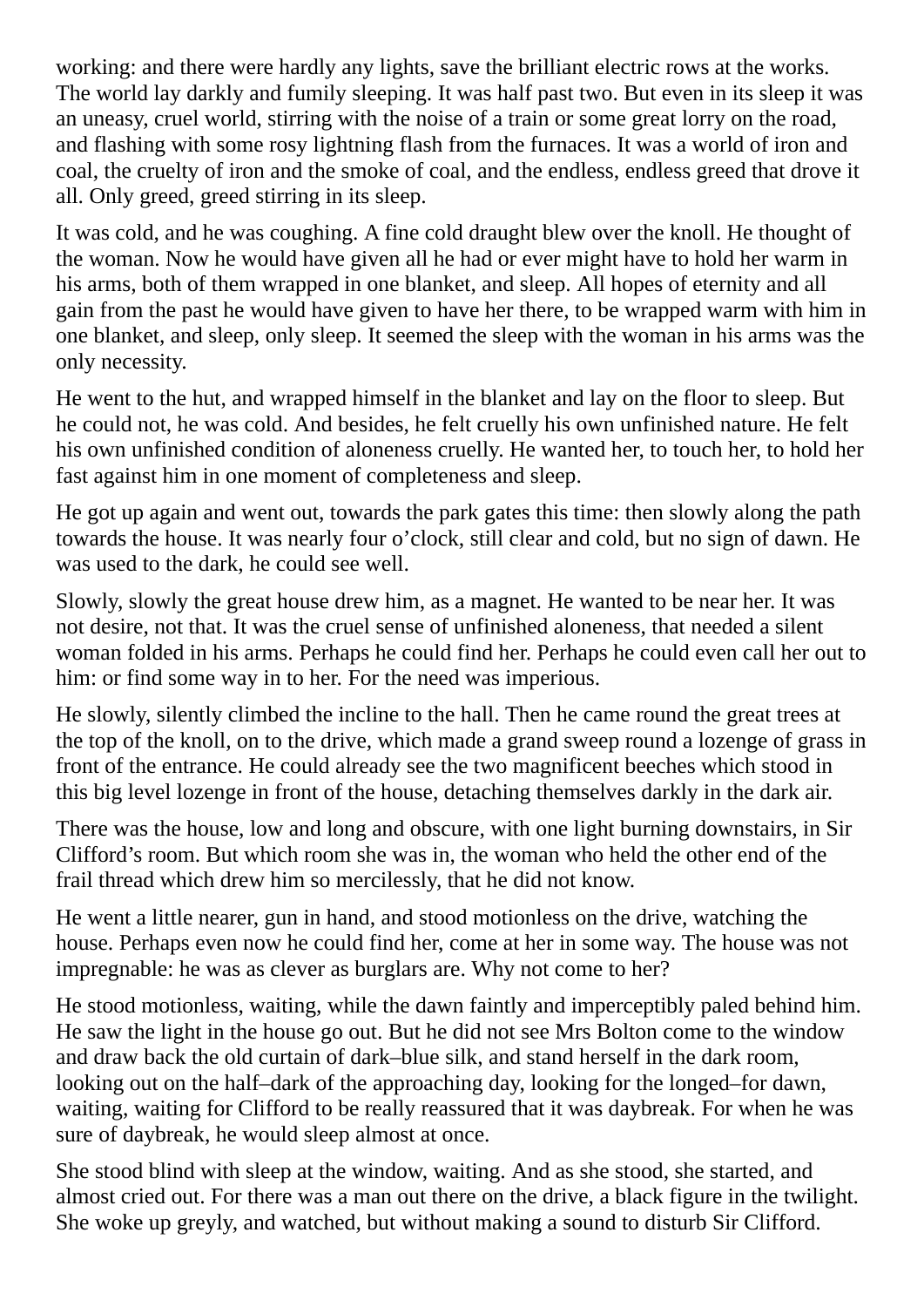The daylight began to rustle into the world, and the dark figure seemed to go smaller and more defined. She made out the gun and gaiters and baggy jacket—it would be Oliver Mellors, the keeper. 'Yes, for there was the dog nosing around like a shadow, and waiting for him'!

And what did the man want? Did he want to rouse the house? What was he standing there for, transfixed, looking up at the house like a love–sick male dog outside the house where the bitch is?

Goodness! The knowledge went through Mrs Bolton like a shot. He was Lady Chatterley's lover! He! He!

To think of it! Why, she, Ivy Bolton, had once been a tiny bit in love with him herself. When he was a lad of sixteen and she a woman of twenty–six. It was when she was studying, and he had helped her a lot with the anatomy and things she had had to learn. He'd been a clever boy, had a scholarship for Sheffield Grammar School, and learned French and things: and then after all had become an overhead blacksmith shoeing horses, because he was fond of horses, he said: but really because he was frightened to go out and face the world, only he'd never admit it.

But he'd been a nice lad, a nice lad, had helped her a lot, so clever at making things clear to you. He was quite as clever as Sir Clifford: and always one for the women. More with women than men, they said.

Till he'd gone and married that Bertha Coutts, as if to spite himself. Some people do marry to spite themselves, because they're disappointed of something. And no wonder it had been a failure.—For years he was gone, all the time of the war: and a lieutenant and all: quite the gentleman, really quite the gentleman!—Then to come back to Tevershall and go as a game–keeper! Really, some people can't take their chances when they've got them! And talking broad Derbyshire again like the worst, when she, Ivy Bolton, knew he spoke like any gentleman, REALLY.

Well, well! So her ladyship had fallen for him! Well her ladyship wasn't the first: there was something about him. But fancy! A Tevershall lad born and bred, and she her ladyship in Wragby Hall! My word, that was a slap back at the high–and–mighty Chatterleys!

But he, the keeper, as the day grew, had realized: it's no good! It's no good trying to get rid of your own aloneness. You've got to stick to it all your life. Only at times, at times, the gap will be filled in. At times! But you have to wait for the times. Accept your own aloneness and stick to it, all your life. And then accept the times when the gap is filled in, when they come. But they've got to come. You can't force them.

With a sudden snap the bleeding desire that had drawn him after her broke. He had broken it, because it must be so. There must be a coming together on both sides. And if she wasn't coming to him, he wouldn't track her down. He mustn't. He must go away, till she came.

He turned slowly, ponderingly, accepting again the isolation. He knew it was better so. She must come to him: it was no use his trailing after her. No use!

Mrs Bolton saw him disappear, saw his dog run after him.

'Well, well!' she said. 'He's the one man I never thought of; and the one man I might have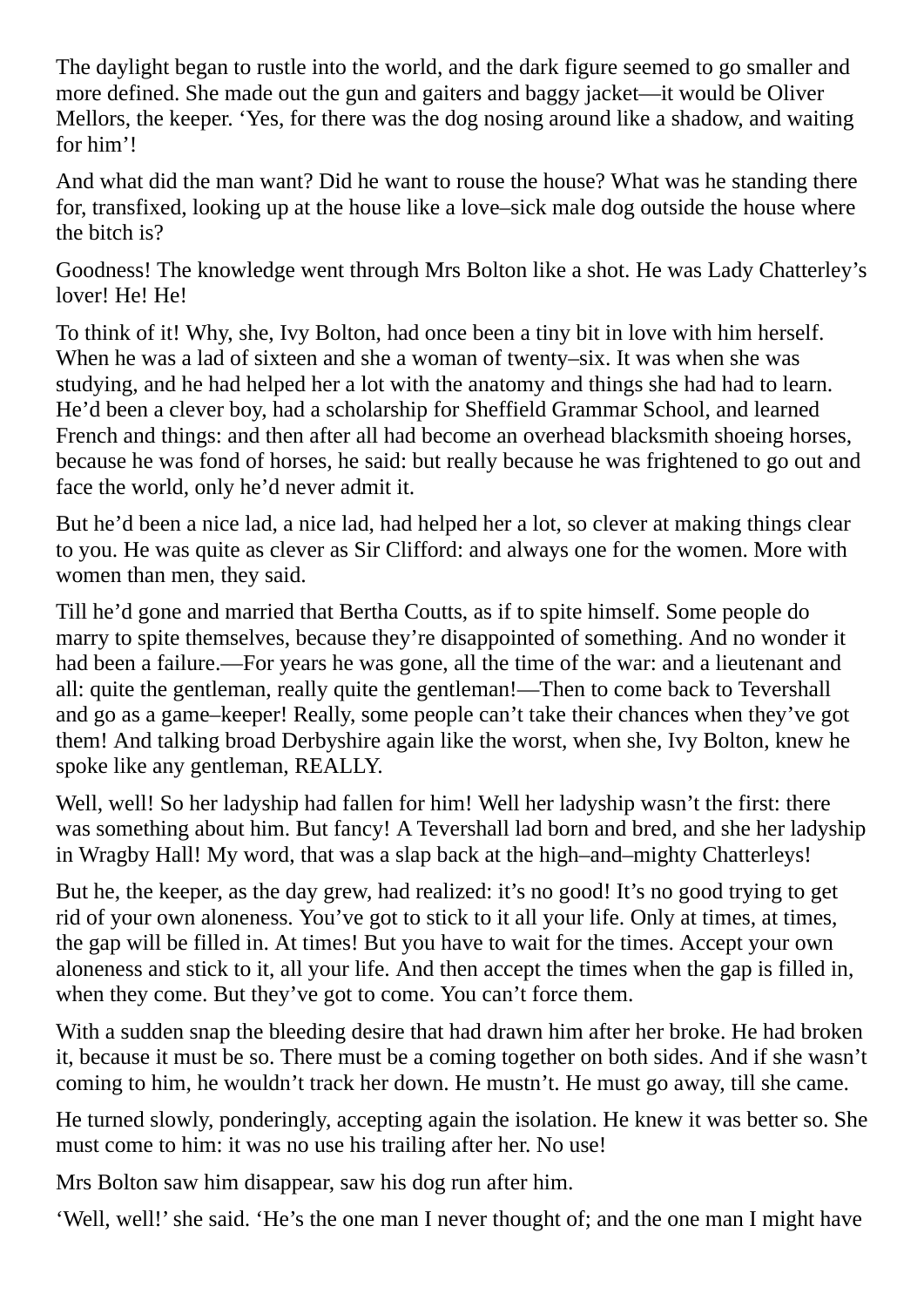thought of. He was nice to me when he was a lad, after I lost Ted. Well, well! Whatever would he say if he knew!'

And she glanced triumphantly at the already sleeping Clifford, as she stepped softly from the room.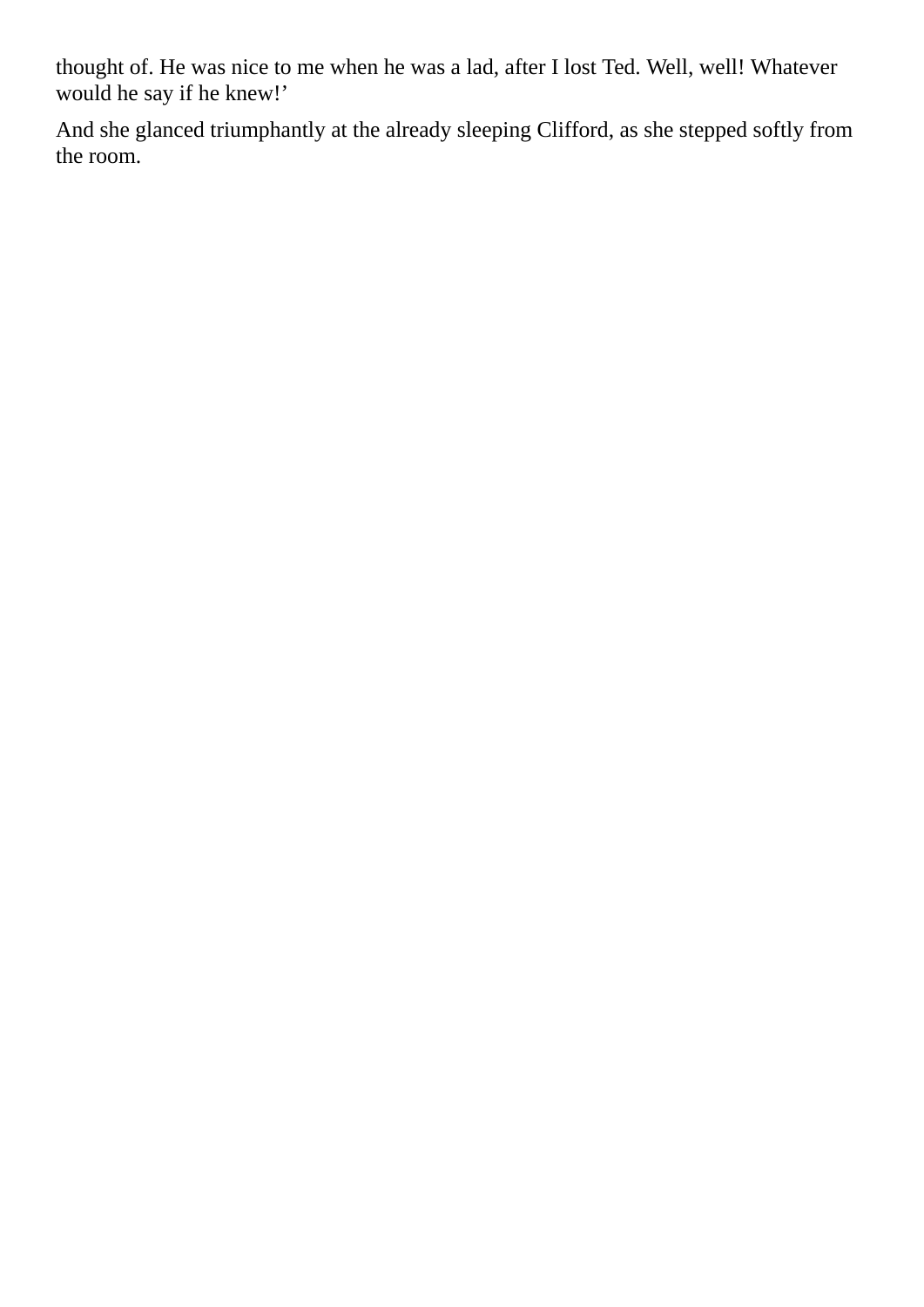## **CHAPTER 11**

Connie was sorting out one of the Wragby lumber rooms. There were several: the house was a warren, and the family never sold anything. Sir Geoffrey's father had liked pictures and Sir Geoffrey's mother had liked CINQUECENTO furniture. Sir Geoffrey himself had liked old carved oak chests, vestry chests. So it went on through the generations. Clifford collected very modern pictures, at very moderate prices.

So in the lumber room there were bad Sir Edwin Landseers and pathetic William Henry Hunt birds' nests: and other Academy stuff, enough to frighten the daughter of an R.A. She determined to look through it one day, and clear it all. And the grotesque furniture interested her.

Wrapped up carefully to preserve it from damage and dry–rot was the old family cradle, of rosewood. She had to unwrap it, to look at it. It had a certain charm: she looked at it a long time.

'It's thousand pities it won't be called for,'sighed Mrs Bolton, who was helping. 'Though cradles like that are out of date nowadays.'

'It might be called for. I might have a child,'said Connie casually, as if saying she might have a new hat.

'You mean if anything happened to Sir Clifford!'stammered Mrs Bolton.

'No! I mean as things are. It's only muscular paralysis with Sir Clifford—it doesn't affect him,' said Connie, lying as naturally as breathing.

Clifford had put the idea into her head. He had said: 'Of course I may have a child yet. I'm not really mutilated at all. The potency may easily come back, even if the muscles of the hips and legs are paralysed. And then the seed may be transferred.'

He really felt, when he had his periods of energy and worked so hard at the question of the mines, as if his sexual potency were returning. Connie had looked at him in terror. But she was quite quick–witted enough to use his suggestion for her own preservation. For she would have a child if she could: but not his.

Mrs Bolton was for a moment breathless, flabbergasted. Then she didn't believe it: she saw in it a ruse. Yet doctors could do such things nowadays. They might sort of graft seed.

'Well, my Lady, I only hope and pray you may. It would be lovely for you: and for everybody. My word, a child in Wragby, what a difference it would make!'

'Wouldn't it!' said Connie.

And she chose three R. A. pictures of sixty years ago, to send to the Duchess of Shortlands for that lady's next charitable bazaar. She was called 'the bazaar duchess', and she always asked all the county to send things for her to sell. She would be delighted with three framed R. A.s. She might even call, on the strength of them. How furious Clifford was when she called!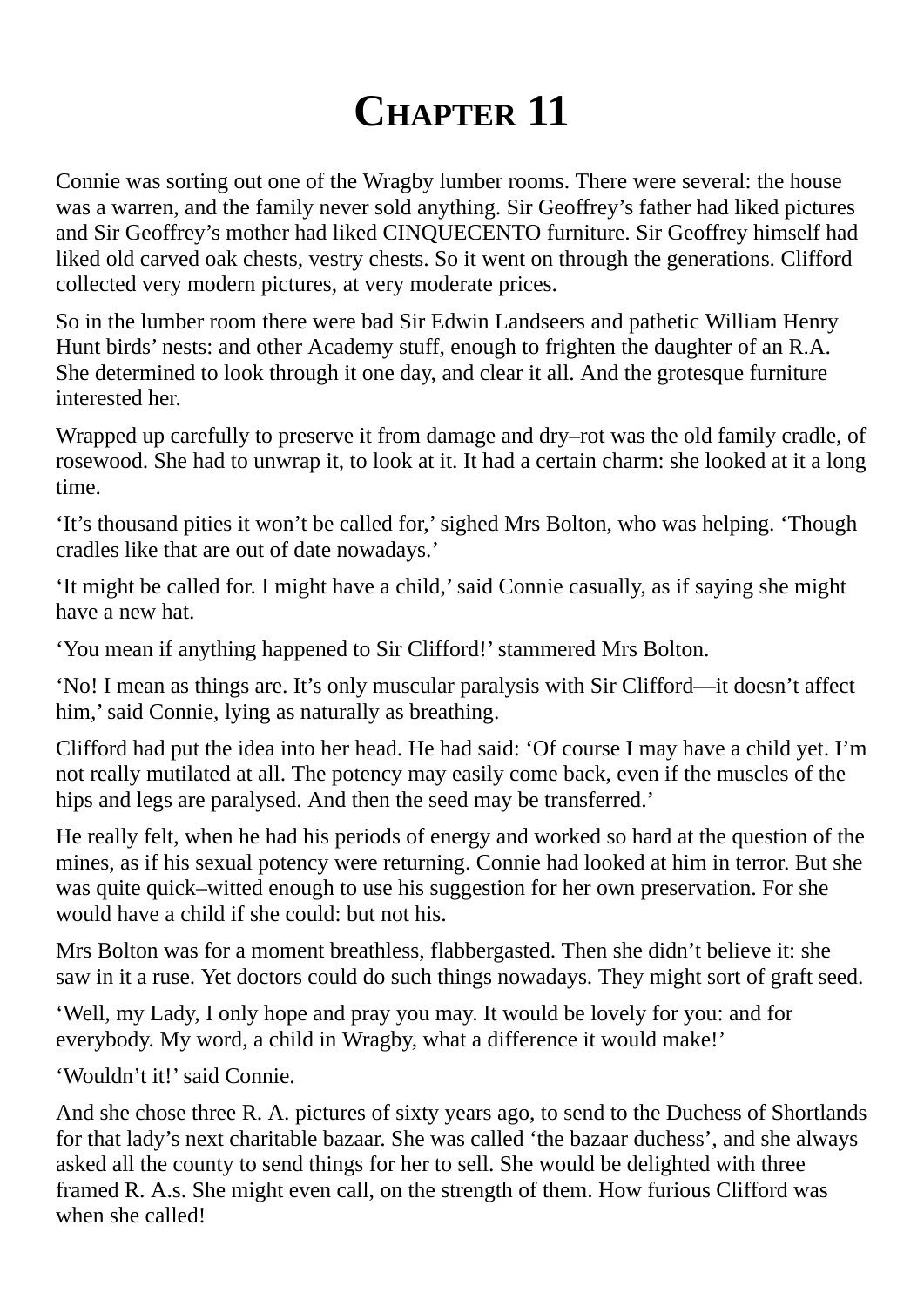But oh my dear! Mrs Bolton was thinking to herself. Is it Oliver Mellors' child you're preparing us for? Oh my dear, that WOULD be a Tevershall baby in the Wragby cradle, my word! Wouldn't shame it, neither!

Among other monstrosities in this lumber room was a largish blackjapanned box, excellently and ingeniously made some sixty or seventy years ago, and fitted with every imaginable object. On top was a concentrated toilet set: brushes, bottles, mirrors, combs, boxes, even three beautiful little razors in safety sheaths, shaving–bowl and all. Underneath came a sort of ESCRITOIRE outfit: blotters, pens, ink–bottles, paper, envelopes, memorandum books: and then a perfect sewing–outfit, with three different sized scissors, thimbles, needles, silks and cottons, darning egg, all of the very best quality and perfectly finished. Then there was a little medicine store, with bottles labelled Laudanum, Tincture of Myrrh, Ess. Cloves and so on: but empty. Everything was perfectly new, and the whole thing, when shut up, was as big as a small, but fat weekend bag. And inside, it fitted together like a puzzle. The bottles could not possibly have spilled: there wasn't room.

The thing was wonderfully made and contrived, excellent craftsmanship of the Victorian order. But somehow it was monstrous. Some Chatterley must even have felt it, for the thing had never been used. It had a peculiar soullessness.

Yet Mrs Bolton was thrilled.

'Look what beautiful brushes, so expensive, even the shaving brushes, three perfect ones! No! and those scissors! They're the best that money could buy. Oh, I call it lovely!'

'Do you?'said Connie. 'Then you have it.'

'Oh no, my Lady!'

'Of course! It will only lie here till Doomsday. If you won't have it, I'll send it to the Duchess as well as the pictures, and she doesn't deserve so much. Do have it!'

'Oh, your Ladyship! Why, I shall never be able to thank you.'

'You needn't try,' laughed Connie.

And Mrs Bolton sailed down with the huge and very black box in her arms, flushing bright pink in her excitement.

Mr Betts drove her in the trap to her house in the village, with the box. And she HAD to have a few friends in, to show it: the school–mistress, the chemist's wife, Mrs Weedon the undercashier's wife. They thought it marvellous. And then started the whisper of Lady Chatterley's child.

'Wonders'll never cease!'said Mrs Weedon.

But Mrs Bolton was CONVINCED, if it did come, it would be Sir Clifford's child. So there!

Not long after, the rector said gently to Clifford:

'And may we really hope for an heir to Wragby? Ah, that would be the hand of God in mercy, indeed!'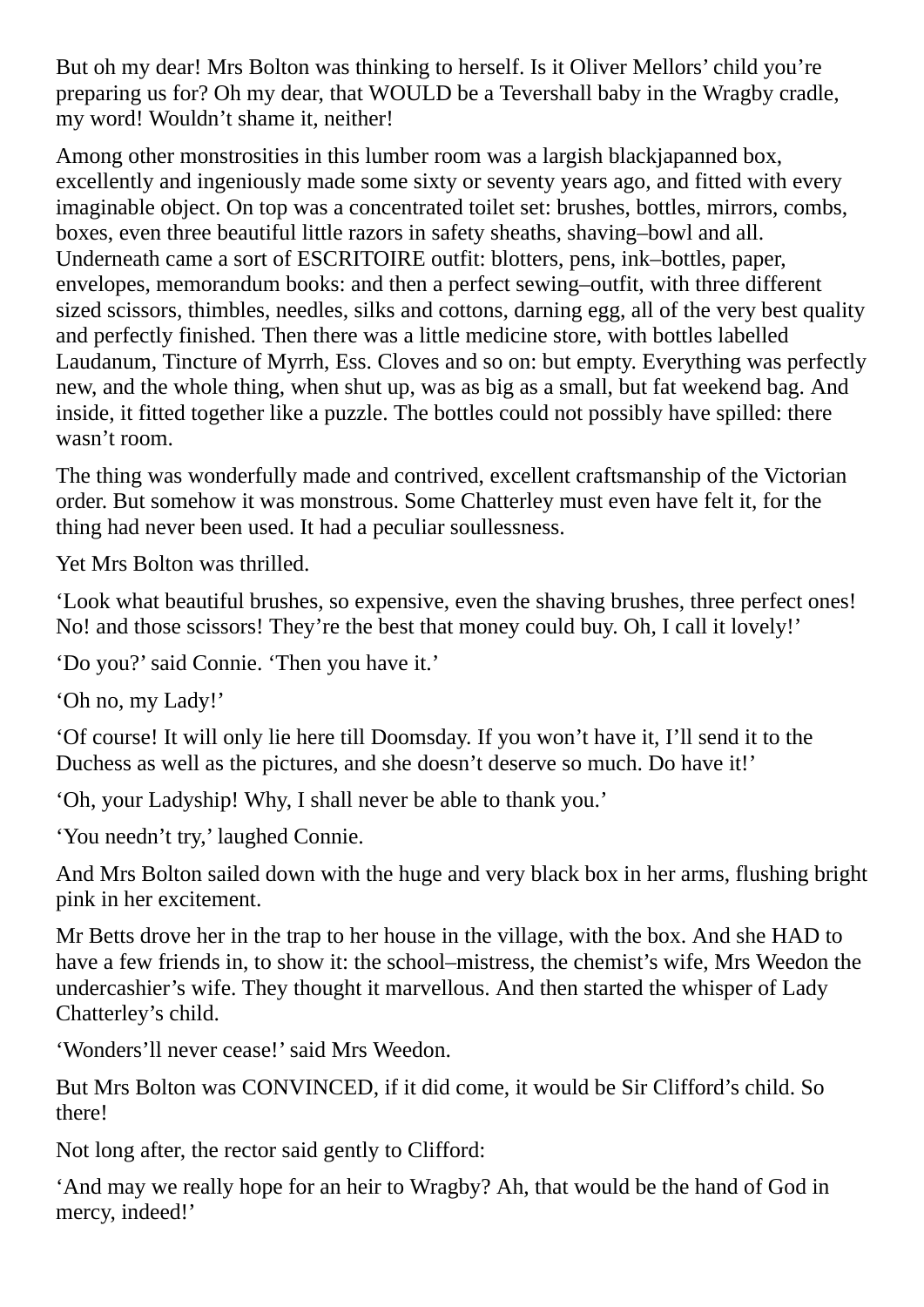'Well! We may HOPE,'said Clifford, with a faint irony, and at the same time, a certain conviction. He had begun to believe it really possible it might even be HIS child.

Then one afternoon came Leslie Winter, Squire Winter, as everybody called him: lean, immaculate, and seventy: and every inch a gentleman, as Mrs Bolton said to Mrs Betts. Every millimetre indeed! And with his old–fashioned, rather haw–haw! manner of speaking, he seemed more out of date than bag wigs. Time, in her flight, drops these fine old feathers.

They discussed the collieries. Clifford's idea was, that his coal, even the poor sort, could be made into hard concentrated fuel that would burn at great heat if fed with certain damp, acidulated air at a fairly strong pressure. It had long been observed that in a particularly strong, wet wind the pit–bank burned very vivid, gave off hardly any fumes, and left a fine powder of ash, instead of the slow pink gravel.

'But where will you find the proper engines for burning your fuel?' asked Winter.

'I'll make them myself. And I'll use my fuel myself. And I'll sell electric power. I'm certain I could do it.'

'If you can do it, then splendid, splendid, my dear boy. Haw! Splendid! If I can be of any help, I shall be delighted. I'm afraid I am a little out of date, and my collieries are like me. But who knows, when I'm gone, there may be men like you. Splendid! It will employ all the men again, and you won't have to sell your coal, or fail to sell it. A splendid idea, and I hope it will be a success. If I had sons of my own, no doubt they would have up–to–date ideas for Shipley: no doubt! By the way, dear boy, is there any foundation to the rumour that we may entertain hopes of an heir to Wragby?'

'Is there a rumour?' asked Clifford.

'Well, my dear boy, Marshall from Fillingwood asked me, that's all I can say about a rumour. Of course I wouldn't repeat it for the world, if there were no foundation.'

'Well, Sir,'said Clifford uneasily, but with strange bright eyes. 'There is a hope. There is a hope.'

Winter came across the room and wrung Clifford's hand.

'My dear boy, my dear lad, can you believe what it means to me, to hear that! And to hear you are working in the hopes of a son: and that you may again employ every man at Tevershall. Ah, my boy! to keep up the level of the race, and to have work waiting for any man who cares to work!—'

The old man was really moved.

Next day Connie was arranging tall yellow tulips in a glass vase.

'Connie,'said Clifford, 'did you know there was a rumour that you are going to supply Wragby with a son and heir?'

Connie felt dim with terror, yet she stood quite still, touching the flowers.

'No!'she said. 'Is it a joke? Or malice?'

He paused before he answered: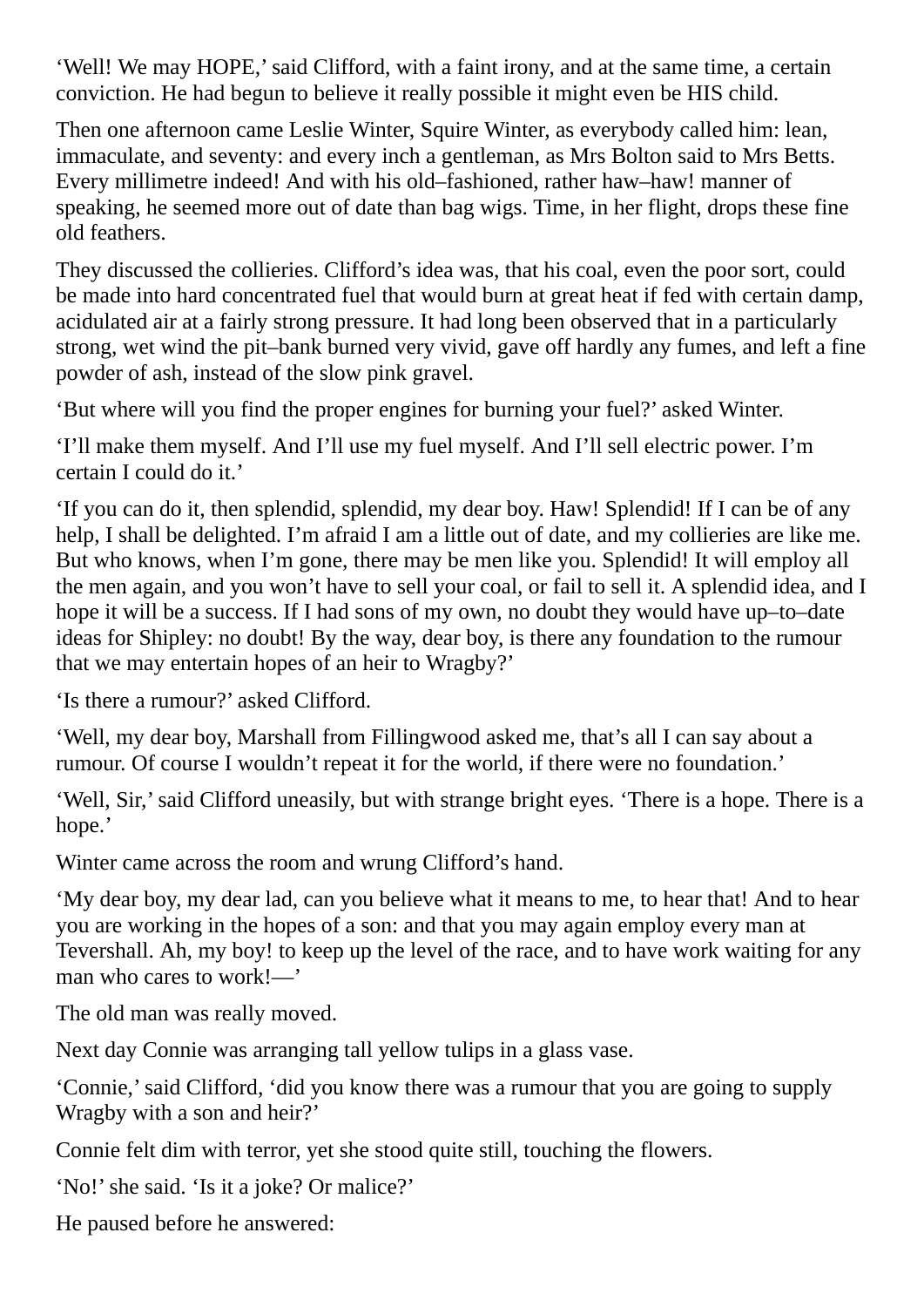'Neither, I hope. I hope it may be a prophecy.'

Connie went on with her flowers.

'I had a letter from Father this morning,' She said. 'He wants to know if I am aware he has accepted Sir Alexander Cooper's Invitation for me for July and August, to the Villa Esmeralda in Venice.'

'July AND August?'said Clifford.

'Oh, I wouldn't stay all that time. Are you sure you wouldn't come?'

'I won't travel abroad,'said Clifford promptly. She took her flowers to the window.

'Do you mind if I go?'she said. 'You know it was promised, for this summer.'

'For how long would you go?'

'Perhaps three weeks.'

There was silence for a time.

'Well,' said Clifford slowly, and a little gloomily. 'I suppose I could stand it for three weeks: if I were absolutely sure you'd want to come back.'

'I should want to come back,'she said, with a quiet simplicity, heavy with conviction. She was thinking of the other man.

Clifford felt her conviction, and somehow he believed her, he believed it was for him. He felt immensely relieved, joyful at once.

'In that case,' he said,

'I think it would be all right, don't you?'

'I think so,'she said.

'You'd enjoy the change?' She looked up at him with strange blue eyes.

'I should like to see Venice again,'she said, 'and to bathe from one of the shingle islands across the lagoon. But you know I loathe the Lido! And I don't fancy I shall like Sir Alexander Cooper and Lady Cooper. But if Hilda is there, and we have a gondola of our own: yes, it will be rather lovely. I DO wish you'd come.'

She said it sincerely. She would so love to make him happy, in these ways.

'Ah, but think of me, though, at the Gare du Nord: at Calais quay!'

'But why not? I see other men carried in litter–chairs, who have been wounded in the war. Besides, we'd motor all the way.'

'We should need to take two men.'

'Oh no! We'd manage with Field. There would always be another man there.'

But Clifford shook his head.

'Not this year, dear! Not this year! Next year probably I'll try.'

She went away gloomily. Next year! What would next year bring? She herself did not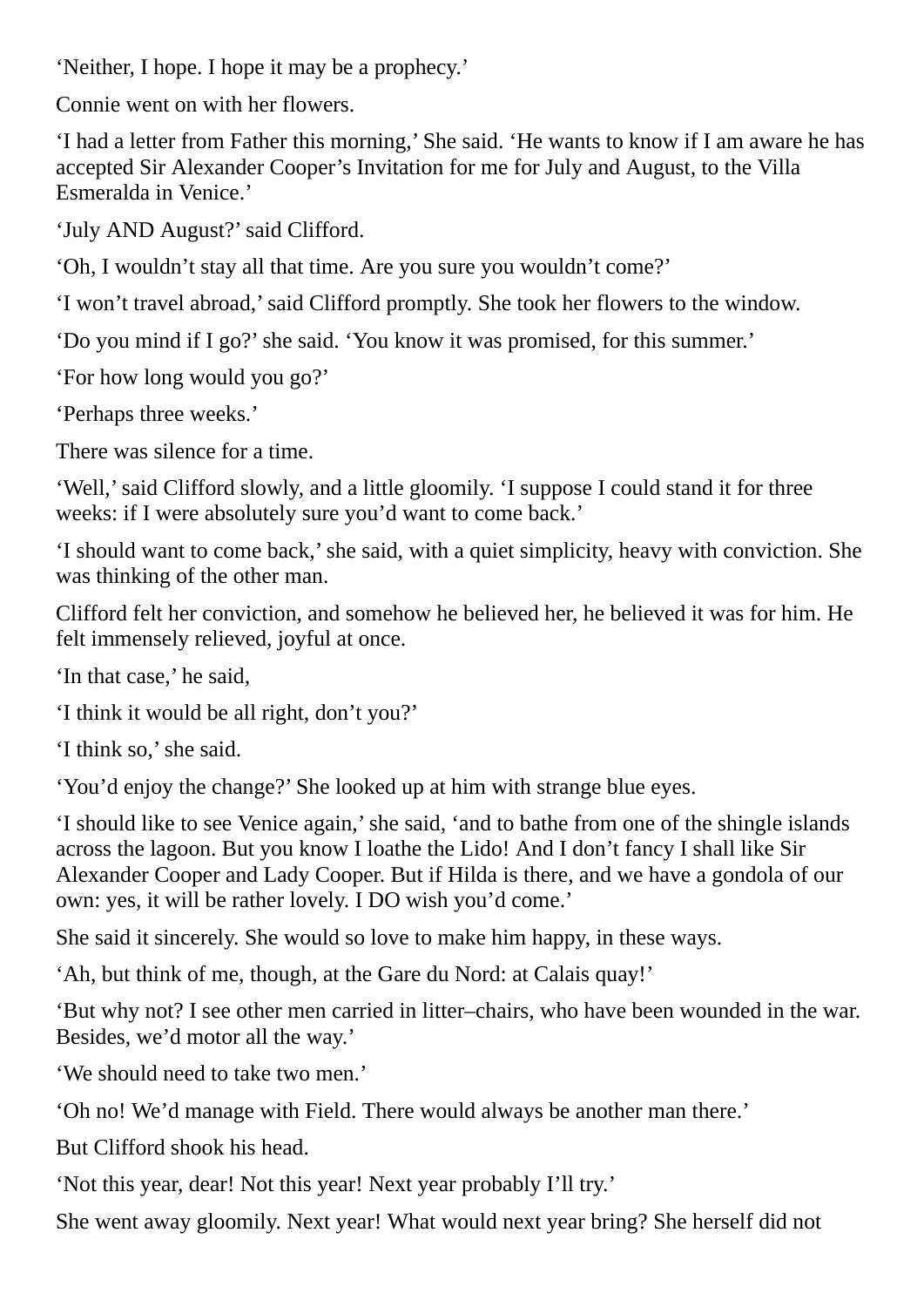really want to go to Venice: not now, now there was the other man. But she was going as a sort of discipline: and also because, if she had a child, Clifford could think she had a lover in Venice.

It was already May, and in June they were supposed to start. Always these arrangements! Always one's life arranged for one! Wheels that worked one and drove one, and over which one had no real control!

It was May, but cold and wet again. A cold wet May, good for corn and hay! Much the corn and hay matter nowadays! Connie had to go into Uthwaite, which was their little town, where the Chatterleys were still THE Chatterleys. She went alone, Field driving her.

In spite of May and a new greenness, the country was dismal. It was rather chilly, and there was smoke on the rain, and a certain sense of exhaust vapour in the air. One just had to live from one's resistance. No wonder these people were ugly and tough.

The car ploughed uphill through the long squalid straggle of Tevershall, the blackened brick dwellings, the black slate roofs glistening their sharp edges, the mud black with coal–dust, the pavements wet and black. It was as if dismalness had soaked through and through everything. The utter negation of natural beauty, the utter negation of the gladness of life, the utter absence of the instinct for shapely beauty which every bird and beast has, the utter death of the human intuitive faculty was appalling. The stacks of soap in the grocers'shops, the rhubarb and lemons in the greengrocers! the awful hats in the milliners! all went by ugly, ugly, ugly, followed by the plaster–and–gilt horror of the cinema with its wet picture announcements, 'A Woman's Love!', and the new big Primitive chapel, primitive enough in its stark brick and big panes of greenish and raspberry glass in the windows. The Wesleyan chapel, higher up, was of blackened brick and stood behind iron railings and blackened shrubs. The Congregational chapel, which thought itself superior, was built of rusticated sandstone and had a steeple, but not a very high one. Just beyond were the new school buildings, expensive pink brick, and gravelled playground inside iron railings, all very imposing, and fixing the suggestion of a chapel and a prison. Standard Five girls were having a singing lesson, just finishing the la–me– doh–la exercises and beginning a 'sweet children's song'. Anything more unlike song, spontaneous song, would be impossible to imagine: a strange bawling yell that followed the outlines of a tune. It was not like savages: savages have subtle rhythms. It was not like animals: animals MEAN something when they yell. It was like nothing on earth, and it was called singing. Connie sat and listened with her heart in her boots, as Field was filling petrol. What could possibly become of such a people, a people in whom the living intuitive faculty was dead as nails, and only queer mechanical yells and uncanny will– power remained?

A coal–cart was coming downhill, clanking in the rain. Field started upwards, past the big but weary–looking drapers and clothing shops, the post–office, into the little market–place of forlorn space, where Sam Black was peering out of the door of the Sun, that called itself an inn, not a pub, and where the commercial travellers stayed, and was bowing to Lady Chatterley's car.

The church was away to the left among black trees. The car slid on downhill, past the Miners' Arms. It had already passed the Wellington, the Nelson, the Three Tuns, and the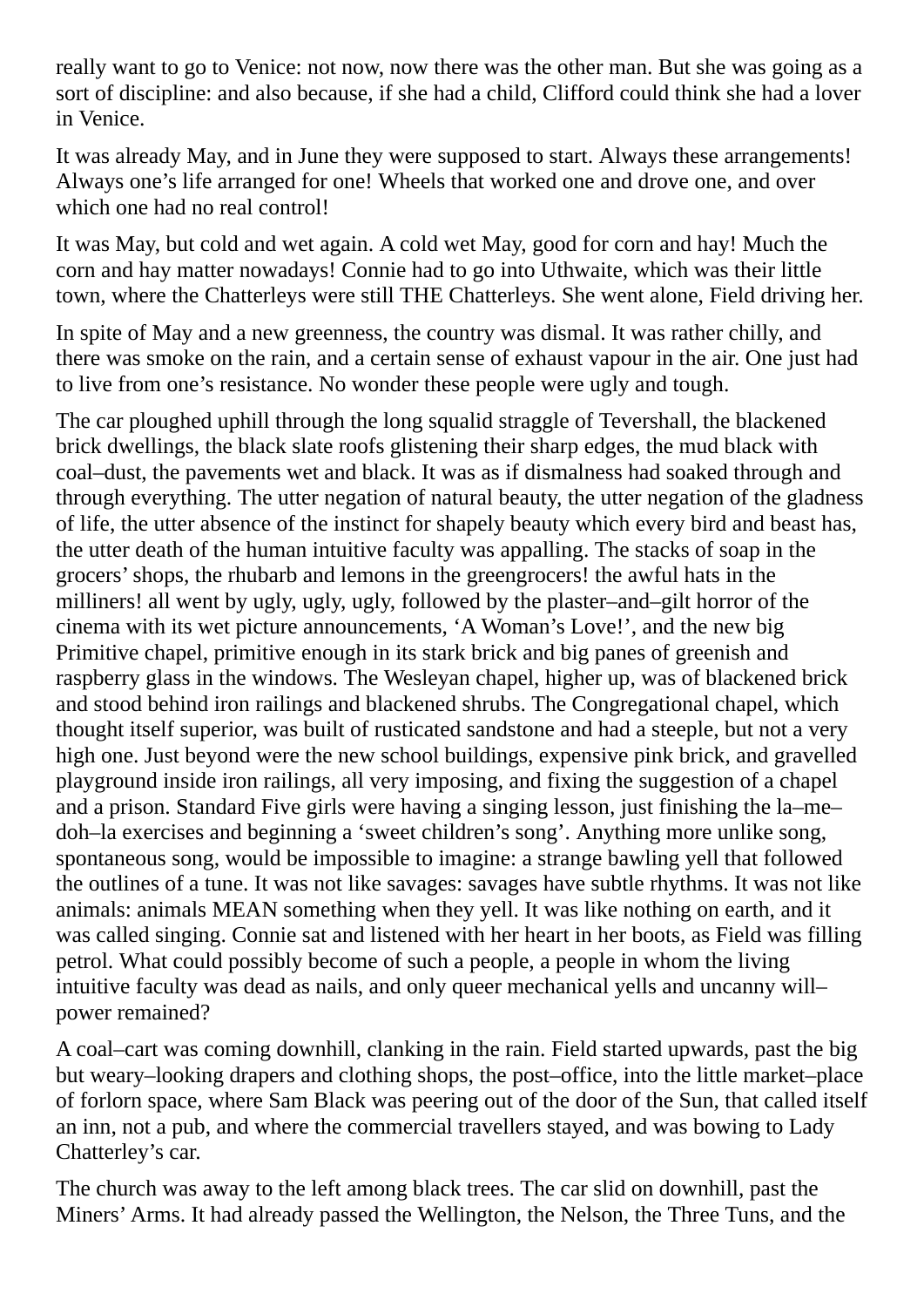Sun, now it passed the Miners' Arms, then the Mechanics' Hall, then the new and almost gaudy Miners' Welfare and so, past a few new 'villas', out into the blackened road between dark hedges and dark green fields, towards Stacks Gate.

Tevershall! That was Tevershall! Merrie England! Shakespeare's England! No, but the England of today, as Connie had realized since she had come to live in it. It was producing a new race of mankind, over–conscious in the money and social and political side, on the spontaneous, intuitive side dead, but dead. Half–corpses, all of them: but with a terrible insistent consciousness in the other half. There was something uncanny and underground about it all. It was an under–world. And quite incalculable. How shall we understand the reactions in half–corpses? When Connie saw the great lorries full of steel–workers from Sheffield, weird, distorted smallish beings like men, off for an excursion to Matlock, her bowels fainted and she thought: Ah God, what has man done to man? What have the leaders of men been doing to their fellow men? They have reduced them to less than humanness; and now there can be no fellowship any more! It is just a nightmare.

She felt again in a wave of terror the grey, gritty hopelessness of it all. With such creatures for the industrial masses, and the upper classes as she knew them, there was no hope, no hope any more. Yet she was wanting a baby, and an heir to Wragby! An heir to Wragby! She shuddered with dread.

Yet Mellors had come out of all this!—Yes, but he was as apart from it all as she was. Even in him there was no fellowship left. It was dead. The fellowship was dead. There was only apartness and hopelessness, as far as all this was concerned. And this was England, the vast bulk of England: as Connie knew, since she had motored from the centre of it.

The car was rising towards Stacks Gate. The rain was holding off, and in the air came a queer pellucid gleam of May. The country rolled away in long undulations, south towards the Peak, east towards Mansfield and Nottingham. Connie was travelling South.

As she rose on to the high country, she could see on her left, on a height above the rolling land, the shadowy, powerful bulk of Warsop Castle, dark grey, with below it the reddish plastering of miners' dwellings, newish, and below those the plumes of dark smoke and white steam from the great colliery which put so many thousand pounds per annum into the pockets of the Duke and the other shareholders. The powerful old castle was a ruin, yet it hung its bulk on the low sky–line, over the black plumes and the white that waved on the damp air below.

A turn, and they ran on the high level to Stacks Gate. Stacks Gate, as seen from the highroad, was just a huge and gorgeous new hotel, the Coningsby Arms, standing red and white and gilt in barbarous isolation off the road. But if you looked, you saw on the left rows of handsome 'modern' dwellings, set down like a game of dominoes, with spaces and gardens, a queer game of dominoes that some weird 'masters' were playing on the surprised earth. And beyond these blocks of dwellings, at the back, rose all the astonishing and frightening overhead erections of a really modern mine, chemical works and long galleries, enormous, and of shapes not before known to man. The head–stock and pit–bank of the mine itself were insignificant among the huge new installations. And in front of this, the game of dominoes stood forever in a sort of surprise, waiting to be played.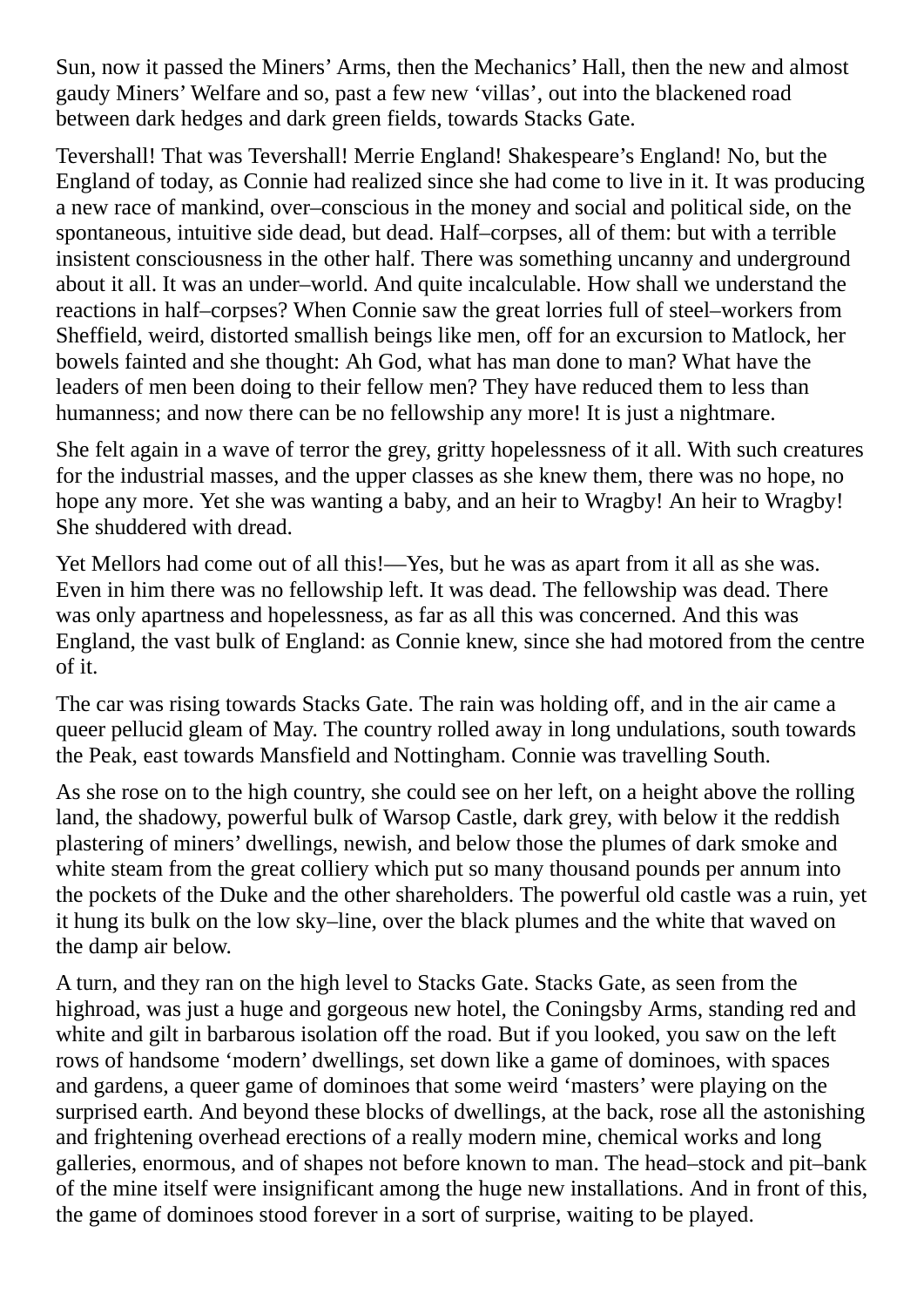This was Stacks Gate, new on the face of the earth, since the war. But as a matter of fact, though even Connie did not know it, downhill half a mile below the 'hotel' was old Stacks Gate, with a little old colliery and blackish old brick dwellings, and a chapel or two and a shop or two and a little pub or two.

But that didn't count any more. The vast plumes of smoke and vapour rose from the new works up above, and this was now Stacks Gate: no chapels, no pubs, even no shops. Only the great works', which are the modern Olympia with temples to all the gods; then the model dwellings: then the hotel. The hotel in actuality was nothing but a miners' pub though it looked first–classy.

Even since Connie's arrival at Wragby this new place had arisen on the face of the earth, and the model dwellings had filled with riff–raff drifting in from anywhere, to poach Clifford's rabbits among other occupations.

The car ran on along the uplands, seeing the rolling county spread out. The county! It had once been a proud and lordly county. In front, looming again and hanging on the brow of the sky–line, was the huge and splendid bulk of Chadwick Hall, more window than wall, one of the most famous Elizabethan houses. Noble it stood alone above a great park, but out of date, passed over. It was still kept up, but as a show place. 'Look how our ancestors lorded it!'

That was the past. The present lay below. God alone knows where the future lies. The car was already turning, between little old blackened miners' cottages, to descend to Uthwaite. And Uthwaite, on a damp day, was sending up a whole array of smoke plumes and steam, to whatever gods there be. Uthwaite down in the valley, with all the steel threads of the railways to Sheffield drawn through it, and the coal–mines and the steel–works sending up smoke and glare from long tubes, and the pathetic little corkscrew spire of the church, that is going to tumble down, still pricking the fumes, always affected Connie strangely. It was an old market–town, centre of the dales. One of the chief inns was the Chatterley Arms. There, in Uthwaite, Wragby was known as Wragby, as if it were a whole place, not just a house, as it was to outsiders: Wragby Hall, near Tevershall: Wragby, a 'seat'.

The miners' cottages, blackened, stood flush on the pavement, with that intimacy and smallness of colliers' dwellings over a hundred years old. They lined all the way. The road had become a street, and as you sank, you forgot instantly the open, rolling country where the castles and big houses still dominated, but like ghosts. Now you were just above the tangle of naked railway–lines, and foundries and other 'works' rose about you, so big you were only aware of walls. And iron clanked with a huge reverberating clank, and huge lorries shook the earth, and whistles screamed.

Yet again, once you had got right down and into the twisted and crooked heart of the town, behind the church, you were in the world of two centuries ago, in the crooked streets where the Chatterley Arms stood, and the old pharmacy, streets which used to lead Out to the wild open world of the castles and stately couchant houses.

But at the corner a policeman held up his hand as three lorries loaded with iron rolled past, shaking the poor old church. And not till the lorries were past could he salute her ladyship.

So it was. Upon the old crooked burgess streets hordes of oldish blackened miners' dwellings crowded, lining the roads out. And immediately after these came the newer,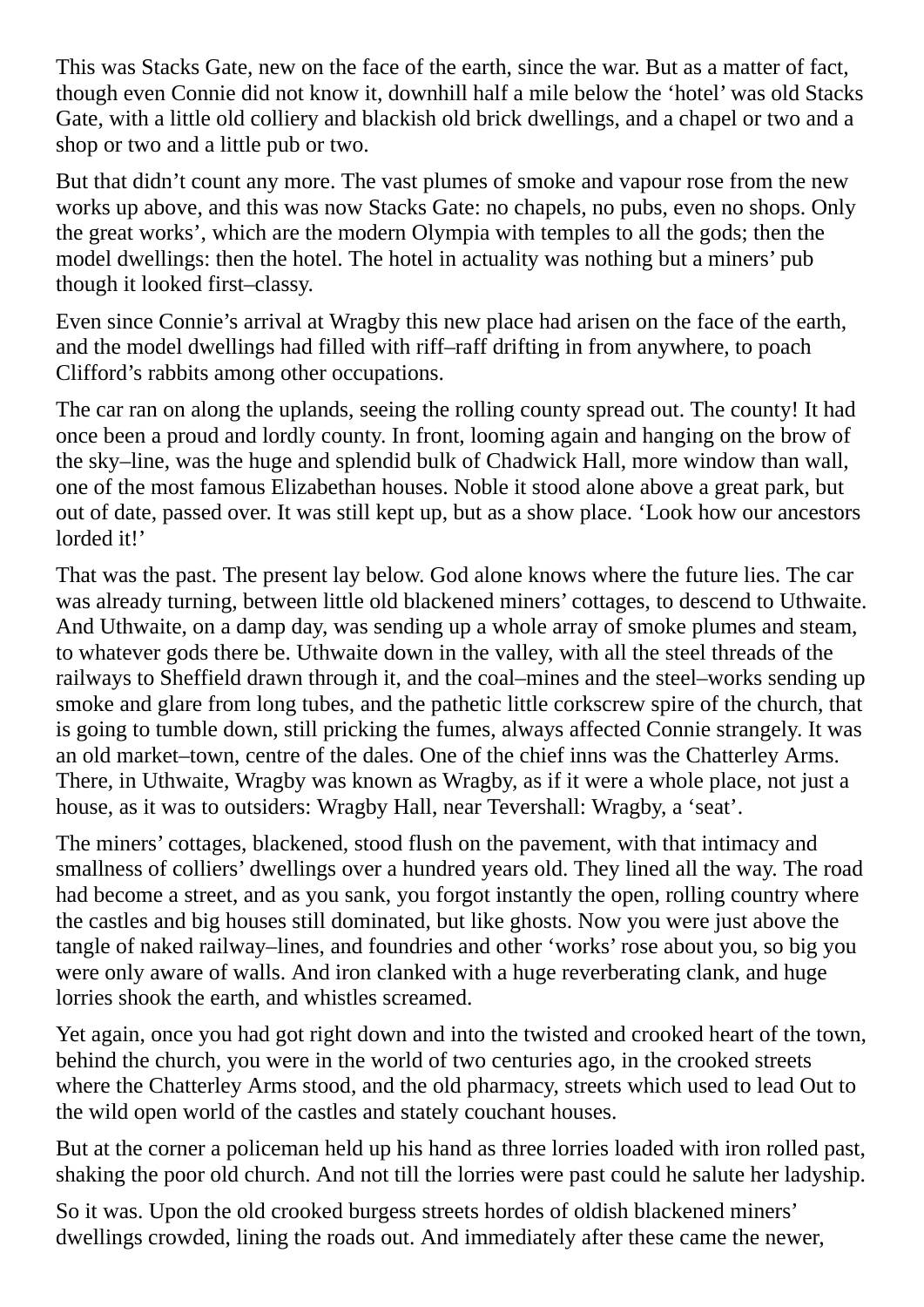pinker rows of rather larger houses, plastering the valley: the homes of more modern workmen. And beyond that again, in the wide rolling regions of the castles, smoke waved against steam, and patch after patch of raw reddish brick showed the newer mining settlements, sometimes in the hollows, sometimes gruesomely ugly along the sky–line of the slopes. And between, in between, were the tattered remnants of the old coaching and cottage England, even the England of Robin Hood, where the miners prowled with the dismalness of suppressed sporting instincts, when they were not at work.

England, my England! But which is MY England? The stately homes of England make good photographs, and create the illusion of a connexion with the Elizabethans. The handsome old halls are there, from the days of Good Queen Anne and Tom Jones. But smuts fall and blacken on the drab stucco, that has long ceased to be golden. And one by one, like the stately homes, they were abandoned. Now they are being pulled down. As for the cottages of England—there they are—great plasterings of brick dwellings on the hopeless countryside.

'Now they are pulling down the stately homes, the Georgian halls are going. Fritchley, a perfect old Georgian mansion, was even now, as Connie passed in the car, being demolished. It was in perfect repair: till the war the Weatherleys had lived in style there. But now it was too big, too expensive, and the country had become too uncongenial. The gentry were departing to pleasanter places, where they could spend their money without having to see how it was made.'

This is history. One England blots out another. The mines had made the halls wealthy. Now they were blotting them out, as they had already blotted out the cottages. The industrial England blots out the agricultural England. One meaning blots out another. The new England blots out the old England. And the continuity is not Organic, but mechanical.

Connie, belonging to the leisured classes, had clung to the remnants of the old England. It had taken her years to realize that it was really blotted out by this terrifying new and gruesome England, and that the blotting out would go on till it was complete. Fritchley was gone, Eastwood was gone, Shipley was going: Squire Winter's beloved Shipley.

Connie called for a moment at Shipley. The park gates, at the back, opened just near the level crossing of the colliery railway; the Shipley colliery itself stood just beyond the trees. The gates stood open, because through the park was a right–of–way that the colliers used. They hung around the park.

The car passed the ornamental ponds, in which the colliers threw their newspapers, and took the private drive to the house. It stood above, aside, a very pleasant stucco building from the middle of the eighteenth century. It had a beautiful alley of yew trees, that had approached an older house, and the hall stood serenely spread out, winking its Georgian panes as if cheerfully. Behind, there were really beautiful gardens.

Connie liked the interior much better than Wragby. It was much lighter, more alive, shapen and elegant. The rooms were panelled with creamy painted panelling, the ceilings were touched with gilt, and everything was kept in exquisite order, all the appointments were perfect, regardless of expense. Even the corridors managed to be ample and lovely, softly curved and full of life.

But Leslie Winter was alone. He had adored his house. But his park was bordered by three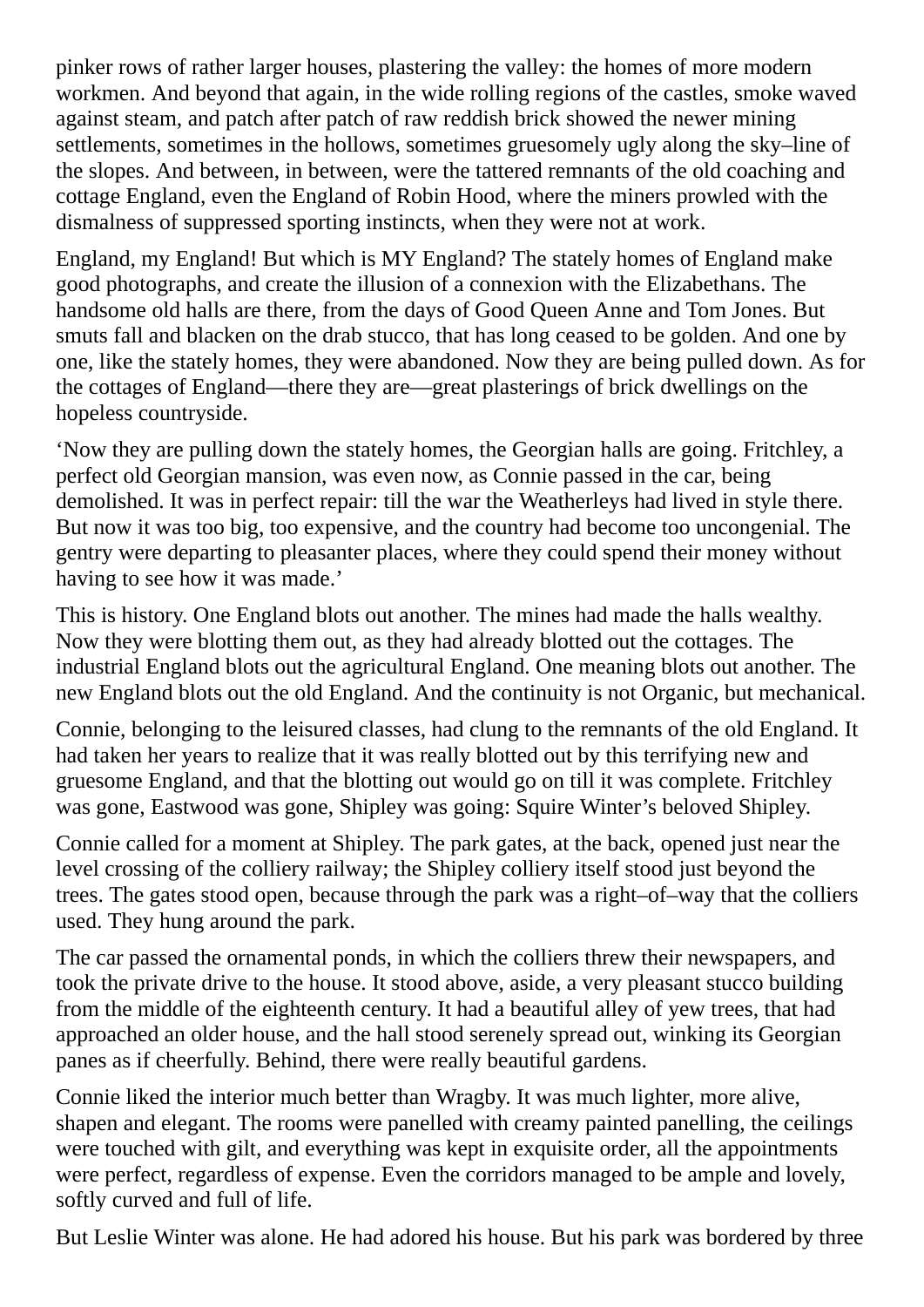of his own collieries. He had been a generous man in his ideas. He had almost welcomed the colliers in his park. Had the miners not made him rich! So, when he saw the gangs of unshapely men lounging by his ornamental waters—not in the PRIVATE part of the park, no, he drew the line there—he would say: 'the miners are perhaps not so ornamental as deer, but they are far more profitable.'

But that was in the golden—monetarily—latter half of Queen Victoria's reign. Miners were then 'good working men'.

Winter had made this speech, half apologetic, to his guest, the then Prince of Wales. And the Prince had replied, in his rather guttural English:

'You are quite right. If there were coal under Sandringham, I would open a mine on the lawns, and think it first–rate landscape gardening. Oh, I am quite willing to exchange roe– deer for colliers, at the price. Your men are good men too, I hear.'

But then, the Prince had perhaps an exaggerated idea of the beauty of money, and the blessings of industrialism.

However, the Prince had been a King, and the King had died, and now there was another King, whose chief function seemed to be to open soup–kitchens.

And the good working men were somehow hemming Shipley in. New mining villages crowded on the park, and the squire felt somehow that the population was alien. He used to feel, in a good–natured but quite grand way, lord of his own domain and of his own colliers. Now, by a subtle pervasion of the new spirit, he had somehow been pushed out. It was he who did not belong any more. There was no mistaking it. The mines, the industry, had a will of its own, and this will was against the gentleman–owner. All the colliers took part in the will, and it was hard to live up against it. It either shoved you out of the place, or out of life altogether.

Squire Winter, a soldier, had stood it out. But he no longer cared to walk in the park after dinner. He almost hid, indoors. Once he had walked, bare–headed, and in his patent– leather shoes and purple silk socks, with Connie down to the gate, talking to her in his well–bred rather haw–haw fashion. But when it came to passing the little gangs of colliers who stood and stared without either salute or anything else, Connie felt how the lean, well–bred old man winced, winced as an elegant antelope stag in a cage winces from the vulgar stare. The colliers were not PERSONALLY hostile: not at all. But their spirit was cold, and shoving him out. And, deep down, there was a profound grudge. They 'worked for him'. And in their ugliness, they resented his elegant, well–groomed, well–bred existence. 'Who's he!' It was the DIFFERENCE they resented.

And somewhere, in his secret English heart, being a good deal of a soldier, he believed they were right to resent the difference. He felt himself a little in the wrong, for having all the advantages. Nevertheless he represented a system, and he would not be shoved out.

Except by death. Which came on him soon after Connie's call, suddenly. And he remembered Clifford handsomely in his will.

The heirs at once gave out the order for the demolishing of Shipley. It cost too much to keep up. No one would live there. So it was broken up. The avenue of yews was cut down. The park was denuded of its timber, and divided into lots. It was near enough to Uthwaite.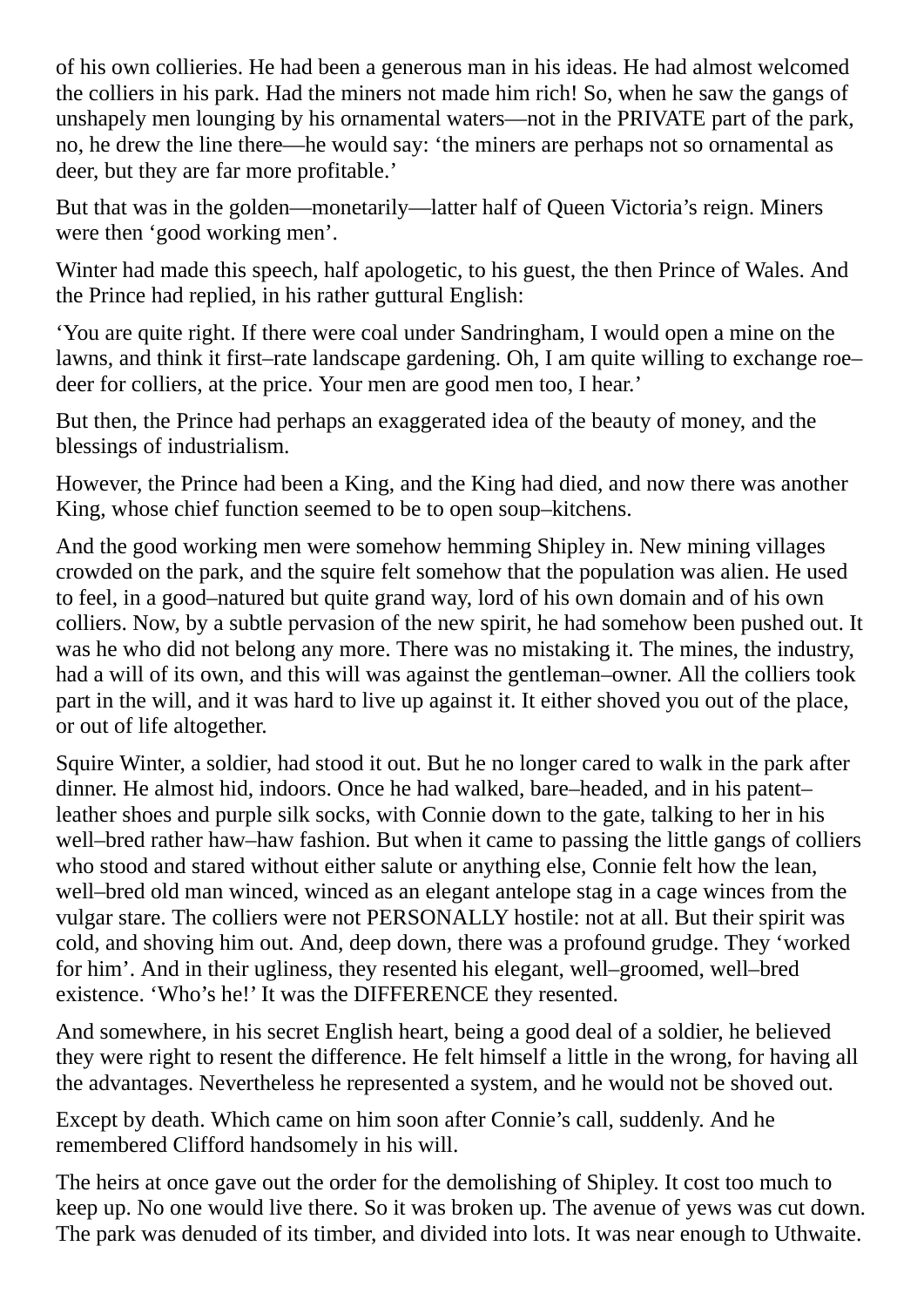In the strange, bald desert of this still–one–more no–man's–land, new little streets of semi–detacheds were run up, very desirable! The Shipley Hall Estate!

Within a year of Connie's last call, it had happened. There stood Shipley Hall Estate, an array of red–brick semi–detached 'villas' in new streets. No one would have dreamed that the stucco hall had stood there twelve months before.

But this is a later stage of King Edward's landscape gardening, the sort that has an ornamental coal–mine on the lawn.

One England blots out another. The England of the Squire Winters and the Wragby Halls was gone, dead. The blotting out was only not yet complete.

What would come after? Connie could not imagine. She could only see the new brick streets spreading into the fields, the new erections rising at the collieries, the new girls in their silk stockings, the new collier lads lounging into the Pally or the Welfare. The younger generation were utterly unconscious of the old England. There was a gap in the continuity of consciousness, almost American: but industrial really. What next?

Connie always felt there was no next. She wanted to hide her head in the sand: or, at least, in the bosom of a living man.

The world was so complicated and weird and gruesome! The common people were so many, and really so terrible. So she thought as she was going home, and saw the colliers trailing from the pits, grey–black, distorted, one shoulder higher than the other, slurring their heavy ironshod boots. Underground grey faces, whites of eyes rolling, necks cringing from the pit roof, shoulders out of shape. Men! Men! Alas, in some ways patient and good men. In other ways, non–existent. Something that men SHOULD have was bred and killed out of them. Yet they were men. They begot children. One might bear a child to them. Terrible, terrible thought! They were good and kindly. But they were only half, Only the grey half of a human being. As yet, they were 'good'. But even that was the goodness of their halfness. Supposing the dead in them ever rose up! But no, it was too terrible to think of. Connie was absolutely afraid of the industrial masses. They seemed so WEIRD to her. A life with utterly no beauty in it, no intuition, always 'in the pit'.

Children from such men! Oh God, oh God!

Yet Mellors had come from such a father. Not quite. Forty years had made a difference, an appalling difference in manhood. The iron and the coal had eaten deep into the bodies and souls of the men.

Incarnate ugliness, and yet alive! What would become of them all? Perhaps with the passing of the coal they would disappear again, off the face of the earth. They had appeared out of nowhere in their thousands, when the coal had called for them. Perhaps they were only weird fauna of the coal–seams. Creatures of another reality, they were elementals, serving the elements of coal, as the metal–workers were elementals, serving the element of iron. Men not men, but animas of coal and iron and clay. Fauna of the elements, carbon, iron, silicon: elementals. They had perhaps some of the weird, inhuman beauty of minerals, the lustre of coal, the weight and blueness and resistance of iron, the transparency of glass. Elemental creatures, weird and distorted, of the mineral world! They belonged to the coal, the iron, the clay, as fish belong to the sea and worms to dead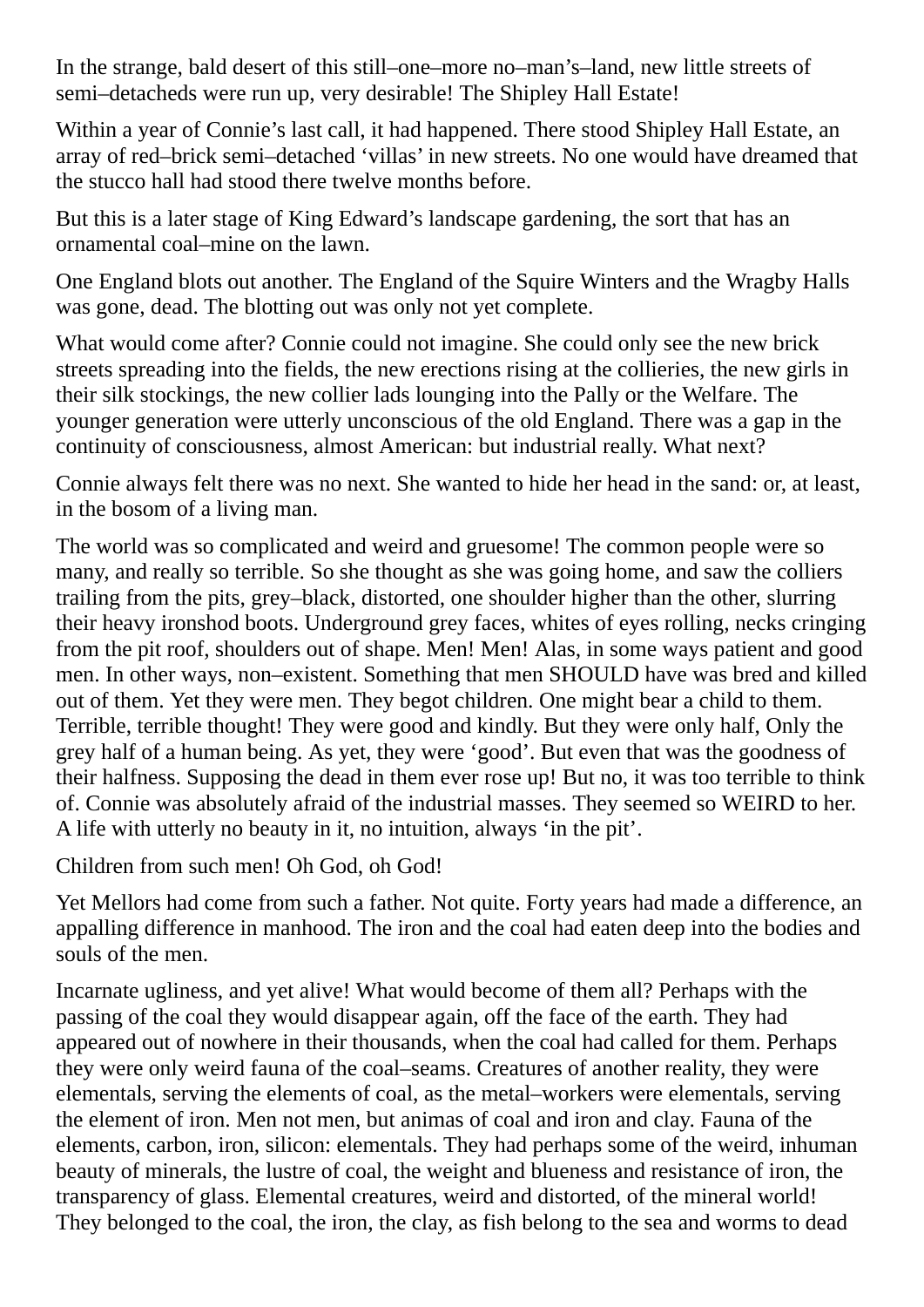wood. The anima of mineral disintegration!

Connie was glad to be home, to bury her head in the sand. She was glad even to babble to Clifford. For her fear of the mining and iron Midlands affected her with a queer feeling that went all over her, like influenza.

'Of course I had to have tea in Miss Bentley's shop,'she said.

'Really! Winter would have given you tea.'

'Oh yes, but I daren't disappoint Miss Bentley.' Miss Bentley was a shallow old maid with a rather large nose and romantic disposition who served tea with a careful intensity worthy of a sacrament.

'Did she ask after me?'said Clifford.

'Of course!—MAY I ask your Ladyship how Sir Clifford is!—I believe she ranks you even higher than Nurse Cavell!'

'And I suppose you said I was blooming.'

'Yes! And she looked as rapt as if I had said the heavens had opened to you. I said if she ever came to Tevershall she was to come to see you.'

'Me! Whatever for! See me!'

'Why yes, Clifford. You can't be so adored without making some slight return. Saint George of Cappadocia was nothing to you, in her eyes.'

'And do you think she'll come?'

'Oh, she blushed! and looked quite beautiful for a moment, poor thing! Why don't men marry the women who would really adore them?'

'The women start adoring too late. But did she say she'd come?'

'Oh!' Connie imitated the breathless Miss Bentley, 'your Ladyship, if ever I should dare to presume!'

'Dare to presume! how absurd! But I hope to God she won't turn up. And how was her tea?'

'Oh, Lipton's and VERY strong. But Clifford, do you realize you are the ROMAN DE LA ROSE of Miss Bentley and lots like her?'

'I'm not flattered, even then.'

'They treasure up every one of your pictures in the illustrated papers, and probably pray for you every night. It's rather wonderful.'

She went upstairs to change.

That evening he said to her:

'You do think, don't you, that there is something eternal in marriage?'

She looked at him.

'But Clifford, you make eternity sound like a lid or a long, long chain that trailed after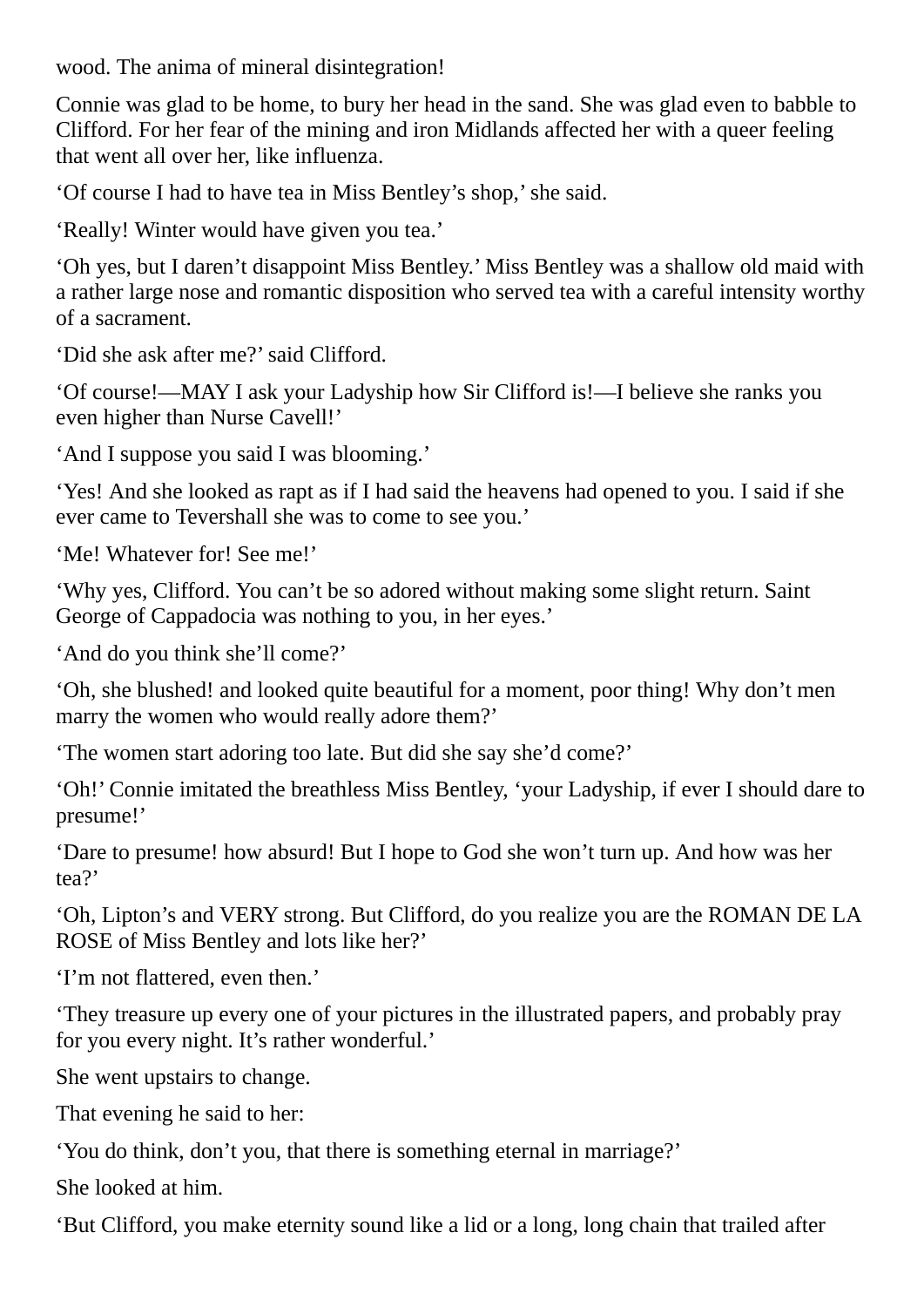one, no matter how far one went.'

He looked at her, annoyed.

'What I mean,' he said, 'is that if you go to Venice, you won't go in the hopes of some love affair that you can take AU GRAND SERIEUX, will you?'

'A love affair in Venice AU GRAND SERIEUX? No. I assure you! No, I'd never take a love affair in Venice more than AU TRES PETIT SERIEUX.'

She spoke with a queer kind of contempt. He knitted his brows, looking at her.

Coming downstairs in the morning, she found the keeper's dog Flossie sitting in the corridor outside Clifford's room, and whimpering very faintly.

'Why, Flossie!' she said softly. 'What are you doing here?'

And she quietly opened Clifford's door. Clifford was sitting up in bed, with the bed–table and typewriter pushed aside, and the keeper was standing at attention at the foot of the bed. Flossie ran in. With a faint gesture of head and eyes, Mellors ordered her to the door again, and she slunk out.

'Oh, good morning, Clifford!' Connie said. 'I didn't know you were busy.' Then she looked at the keeper, saying good morning to him. He murmured his reply, looking at her as if vaguely. But she felt a whiff of passion touch her, from his mere presence.

'Did I interrupt you, Clifford? I'm sorry.'

'No, it's nothing of any importance.'

She slipped out of the room again, and up to the blue boudoir on the first floor. She sat in the window, and saw him go down the drive, with his curious, silent motion, effaced. He had a natural sort of quiet distinction, an aloof pride, and also a certain look of frailty. A hireling! One of Clifford's hirelings! 'The fault, dear Brutus, is not in our stars, but in ourselves, that we are underlings.'

Was he an underling? Was he? What did he think of HER?

It was a sunny day, and Connie was working in the garden, and Mrs Bolton was helping her. For some reason, the two women had drawn together, in one of the unaccountable flows and ebbs of sympathy that exist between people. They were pegging down carnations, and putting in small plants for the summer. It was work they both liked. Connie especially felt a delight in putting the soft roots of young plants into a soft black puddle, and cradling them down. On this spring morning she felt a quiver in her womb too, as if the sunshine had touched it and made it happy.

'It is many years since you lost your husband?'she said to Mrs Bolton as she took up another little plant and laid it in its hole.

'Twenty–three!'said Mrs Bolton, as she carefully separated the young columbines into single plants. 'Twenty–three years since they brought him home.'

Connie's heart gave a lurch, at the terrible finality of it. 'Brought him home!'

'Why did he get killed, do you think?'she asked. 'He was happy with you?'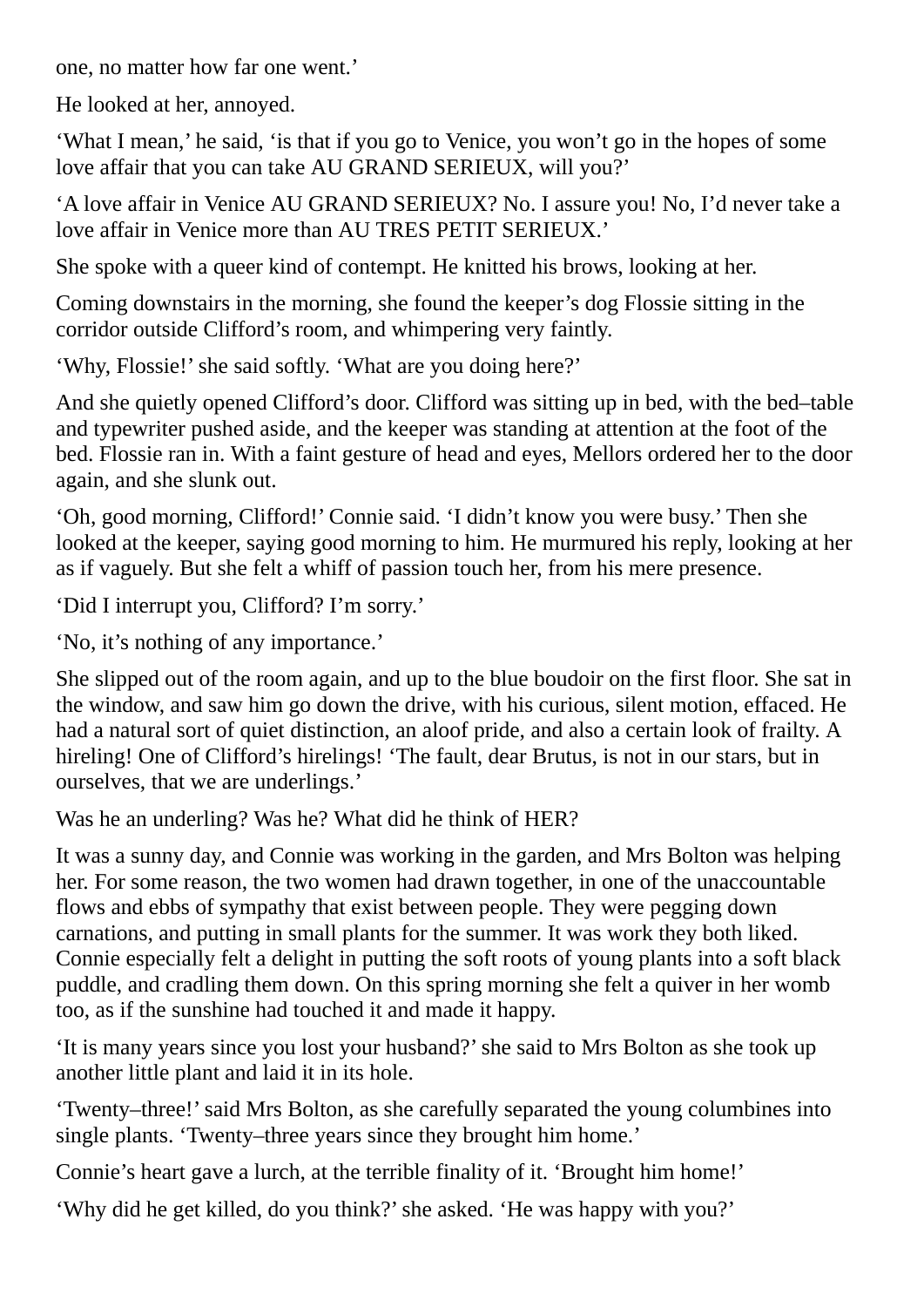It was a woman's question to a woman. Mrs Bolton put aside a strand of hair from her face, with the back of her hand.

'I don't know, my Lady! He sort of wouldn't give in to things: he wouldn't really go with the rest. And then he hated ducking his head for anything on earth. A sort of obstinacy, that gets itself killed. You see he didn't really care. I lay it down to the pit. He ought never to have been down pit. But his dad made him go down, as a lad; and then, when you're over twenty, it's not very easy to come out.'

'Did he say he hated it?'

'Oh no! Never! He never said he hated anything. He just made a funny face. He was one of those who wouldn't take care: like some of the first lads as went off so blithe to the war and got killed right away. He wasn't really wezzle–brained. But he wouldn't care. I used to say to him: "You care for nought nor nobody!" But he did! The way he sat when my first baby was born, motionless, and the sort of fatal eyes he looked at me with, when it was over! I had a bad time, but I had to comfort HIM. "It's all right, lad, it's all right!" I said to him. And he gave me a look, and that funny sort of smile. He never said anything. But I don't believe he had any right pleasure with me at nights after; he'd never really let himself go. I used to say to him: Oh, let thysen go, lad!—I'd talk broad to him sometimes. And he said nothing. But he wouldn't let himself go, or he couldn't. He didn't want me to have any more children. I always blamed his mother, for letting him in th' room. He'd no right t'ave been there. Men makes so much more of things than they should, once they start brooding.'

'Did he mind so much?'said Connie in wonder.

'Yes, he sort of couldn't take it for natural, all that pain. And it spoilt his pleasure in his bit of married love. I said to him: If I don't care, why should you? It's my look–out!—But all he'd ever say was: It's not right!'

'Perhaps he was too sensitive,' said Connie.

'That's it! When you come to know men, that's how they are: too sensitive in the wrong place. And I believe, unbeknown to himself he hated the pit, just hated it. He looked so quiet when he was dead, as if he'd got free. He was such a nice–looking lad. It just broke my heart to see him, so still and pure looking, as if he'd WANTED to die. Oh, it broke my heart, that did. But it was the pit.'

She wept a few bitter tears, and Connie wept more. It was a warm spring day, with a perfume of earth and of yellow flowers, many things rising to bud, and the garden still with the very sap of sunshine.

'It must have been terrible for you!' said Connie.

'Oh, my Lady! I never realized at first. I could only say: Oh my lad, what did you want to leave me for!—That was all my cry. But somehow I felt he'd come back.'

'But he DIDN'T want to leave you,'said Connie.

'Oh no, my Lady! That was only my silly cry. And I kept expecting him back. Especially at nights. I kept waking up thinking: Why he's not in bed with me!—It was as if MY FEELINGS wouldn't believe he'd gone. I just felt he'd HAVE to come back and lie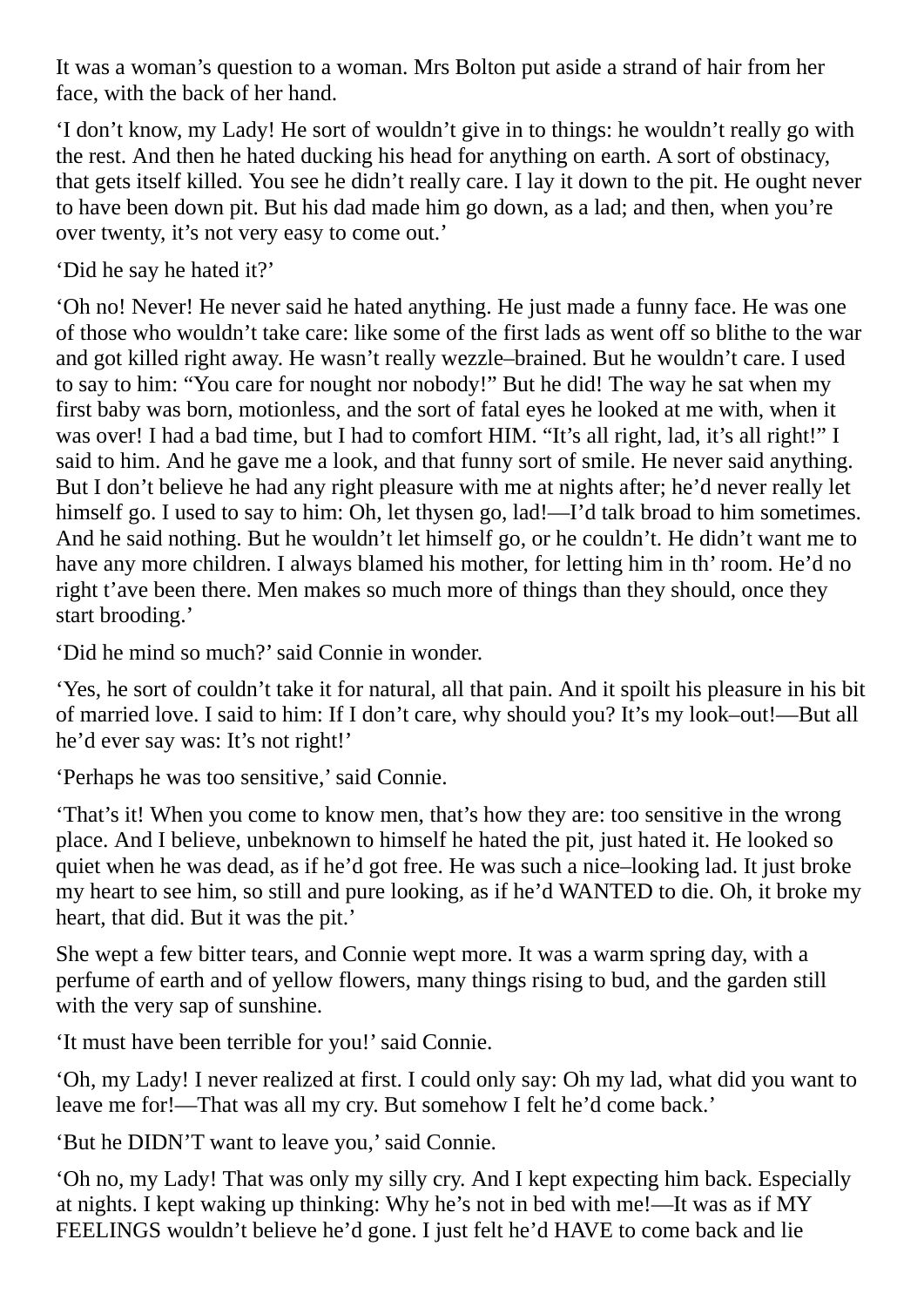against me, so I could feel him with me. That was all I wanted, to feel him there with me, warm. And it took me a thousand shocks before I knew he wouldn't come back, it took me years.'

'The touch of him,' said Connie.

'That's it, my Lady, the touch of him! I've never got over it to this day, and never shall. And if there's a heaven above, he'll be there, and will lie up against me so I can sleep.'

Connie glanced at the handsome, brooding face in fear. Another passionate one out of Tevershall! The touch of him! For the bonds of love are ill to loose!

'It's terrible, once you've got a man into your blood!'she said. 'Oh, my Lady! And that's what makes you feel so bitter. You feel folks WANTED him killed. You feel the pit fair WANTED to kill him. Oh, I felt, if it hadn't been for the pit, an' them as runs the pit, there'd have been no leaving me. But they all WANT to separate a woman and a man, if they're together.'

'If they're physically together,'said Connie.

'That's right, my Lady! There's a lot of hard–hearted folks in the world. And every morning when he got up and went to th' pit, I felt it was wrong, wrong. But what else could he do? What can a man do?'

A queer hate flared in the woman.

'But can a touch last so long?' Connie asked suddenly. 'That you could feel him so long?'

'Oh my Lady, what else is there to last? Children grows away from you. But the man, well! But even THAT they'd like to kill in you, the very thought of the touch of him. Even your own children! Ah well! We might have drifted apart, who knows. But the feeling's something different. It's 'appen better never to care. But there, when I look at women who's never really been warmed through by a man, well, they seem to me poor doolowls after all, no matter how they may dress up and gad. No, I'll abide by my own. I've not much respect for people.'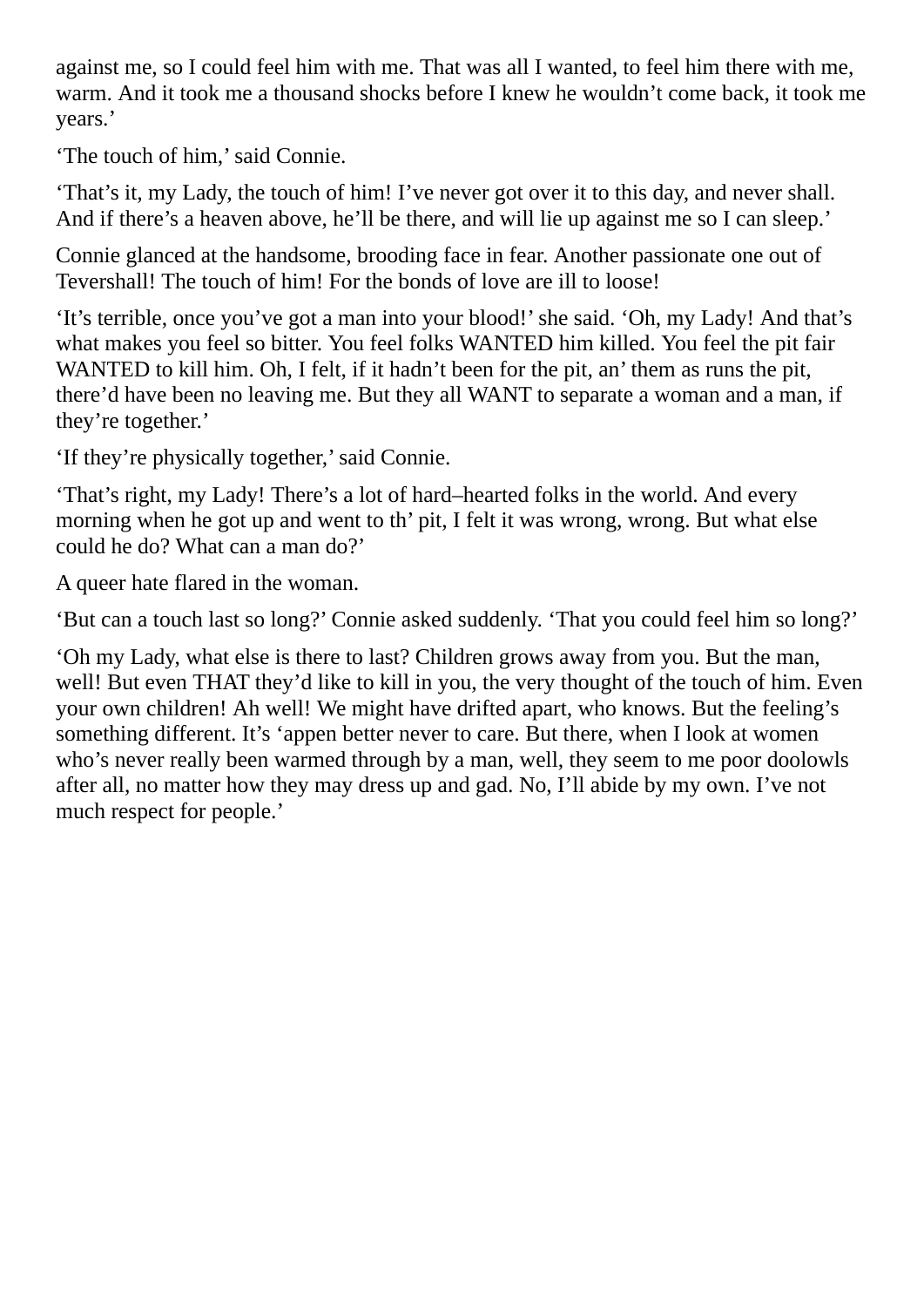## **CHAPTER 12**

Connie went to the wood directly after lunch. It was really a lovely day, the first dandelions making suns, the first daisies so white. The hazel thicket was a lace–work, of half–open leaves, and the last dusty perpendicular of the catkins. Yellow celandines now were in crowds, flat open, pressed back in urgency, and the yellow glitter of themselves. It was the yellow, the powerful yellow of early summer. And primroses were broad, and full of pale abandon, thick–clustered primroses no longer shy. The lush, dark green of hyacinths was a sea, with buds rising like pale corn, while in the riding the forget–me–nots were fluffing up, and columbines were unfolding their ink–purple ruches, and there were bits of blue bird's eggshell under a bush. Everywhere the bud–knots and the leap of life!

The keeper was not at the hut. Everything was serene, brown chickens running lustily. Connie walked on towards the cottage, because she wanted to find him.

The cottage stood in the sun, off the wood's edge. In the little garden the double daffodils rose in tufts, near the wide–open door, and red double daisies made a border to the path. There was the bark of a dog, and Flossie came running.

The wide–open door! so he was at home. And the sunlight falling on the red–brick floor! As she went up the path, she saw him through the window, sitting at the table in his shirt– sleeves, eating. The dog wuffed softly, slowly wagging her tail.

He rose, and came to the door, wiping his mouth with a red handkerchief still chewing.

'May I come in?'she said.

'Come in!'

The sun shone into the bare room, which still smelled of a mutton chop, done in a dutch oven before the fire, because the dutch oven still stood on the fender, with the black potato–saucepan on a piece of paper, beside it on the white hearth. The fire was red, rather low, the bar dropped, the kettle singing.

On the table was his plate, with potatoes and the remains of the chop; also bread in a basket, salt, and a blue mug with beer. The table–cloth was white oil–cloth, he stood in the shade.

'You are very late,' she said. 'Do go on eating!'

She sat down on a wooden chair, in the sunlight by the door.

'I had to go to Uthwaite,' he said, sitting down at the table but not eating.

'Do eat,'she said. But he did not touch the food.

'Shall y'ave something?' he asked her. 'Shall y'ave a cup of tea? t' kettle's on t' boil'—he half rose again from his chair.

'If you'll let me make it myself,'she said, rising. He seemed sad, and she felt she was bothering him.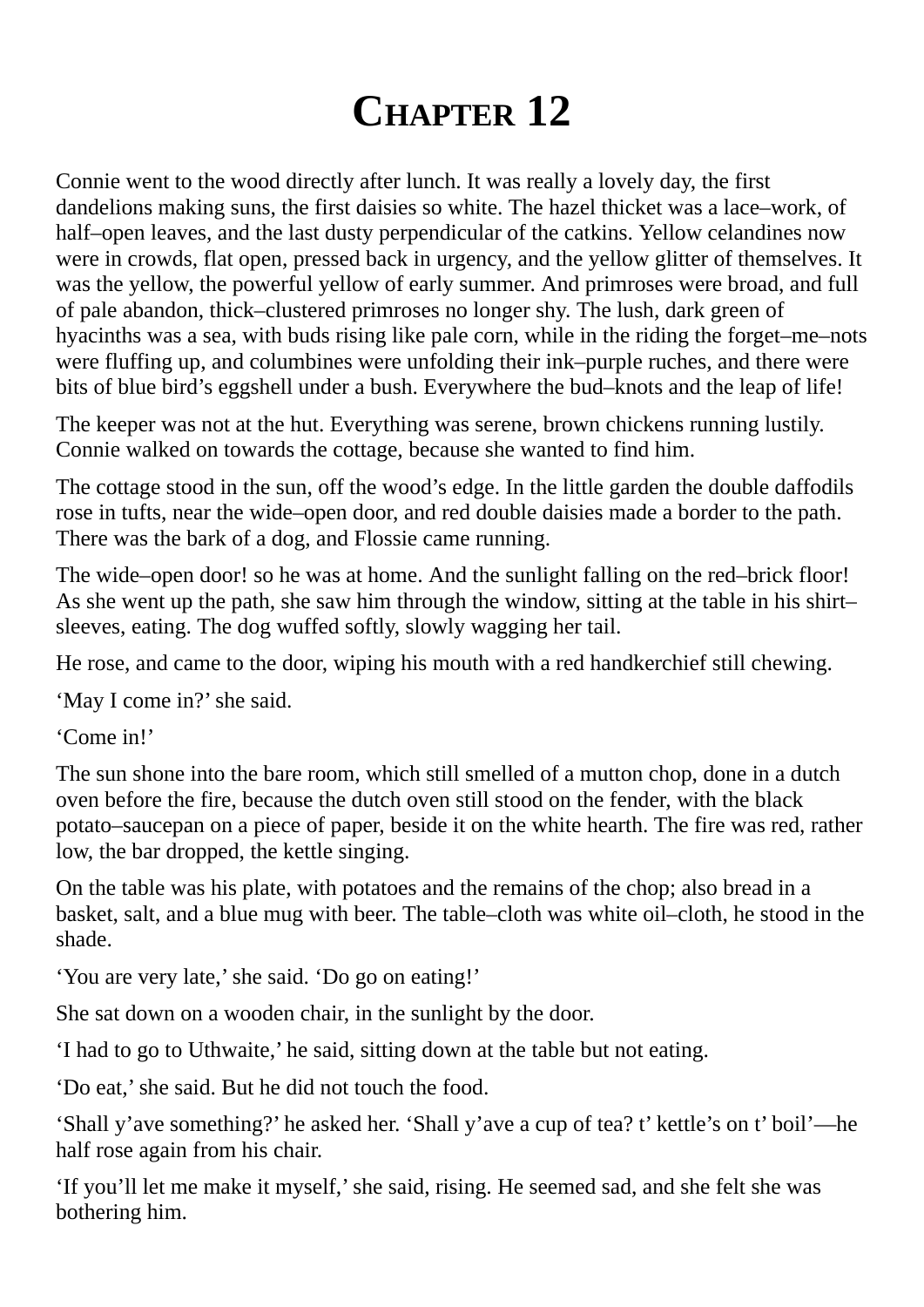'Well, tea–pot's in there'—he pointed to a little, drab corner cupboard; 'an' cups. An' tea's on t' mantel ower yer 'ead.'

She got the black tea–pot, and the tin of tea from the mantel–shelf. She rinsed the tea–pot with hot water, and stood a moment wondering where to empty it.

'Throw it out,' he said, aware of her. 'It's clean.'

She went to the door and threw the drop of water down the path. How lovely it was here, so still, so really woodland. The oaks were putting out ochre yellow leaves: in the garden the red daisies were like red plush buttons. She glanced at the big, hollow sandstone slab of the threshold, now crossed by so few feet.

'But it's lovely here,'she said. 'Such a beautiful stillness, everything alive and still.'

He was eating again, rather slowly and unwillingly, and she could feel he was discouraged. She made the tea in silence, and set the tea–pot on the hob, as she knew the people did. He pushed his plate aside and went to the back place; she heard a latch click, then he came back with cheese on a plate, and butter.

She set the two cups on the table; there were only two. 'Will you have a cup of tea?' she said.

'If you like. Sugar's in th' cupboard, an' there's a little cream jug. Milk's in a jug in th' pantry.'

'Shall I take your plate away?'she asked him. He looked up at her with a faint ironical smile.

'Why…if you like,' he said, slowly eating bread and cheese. She went to the back, into the pent–house scullery, where the pump was. On the left was a door, no doubt the pantry door. She unlatched it, and almost smiled at the place he called a pantry; a long narrow white–washed slip of a cupboard. But it managed to contain a little barrel of beer, as well as a few dishes and bits of food. She took a little milk from the yellow jug.

'How do you get your milk?'she asked him, when she came back to the table.

'Flints! They leave me a bottle at the warren end. You know, where I met you!'

But he was discouraged. She poured out the tea, poising the cream–jug.

'No milk,' he said; then he seemed to hear a noise, and looked keenly through the doorway.

"Appen we'd better shut,' he said.

'It seems a pity,'she replied. 'Nobody will come, will they?'

'Not unless it's one time in a thousand, but you never know.'

'And even then it's no matter,'she said. 'It's only a cup of tea.'

'Where are the spoons?'

He reached over, and pulled open the table drawer. Connie sat at the table in the sunshine of the doorway.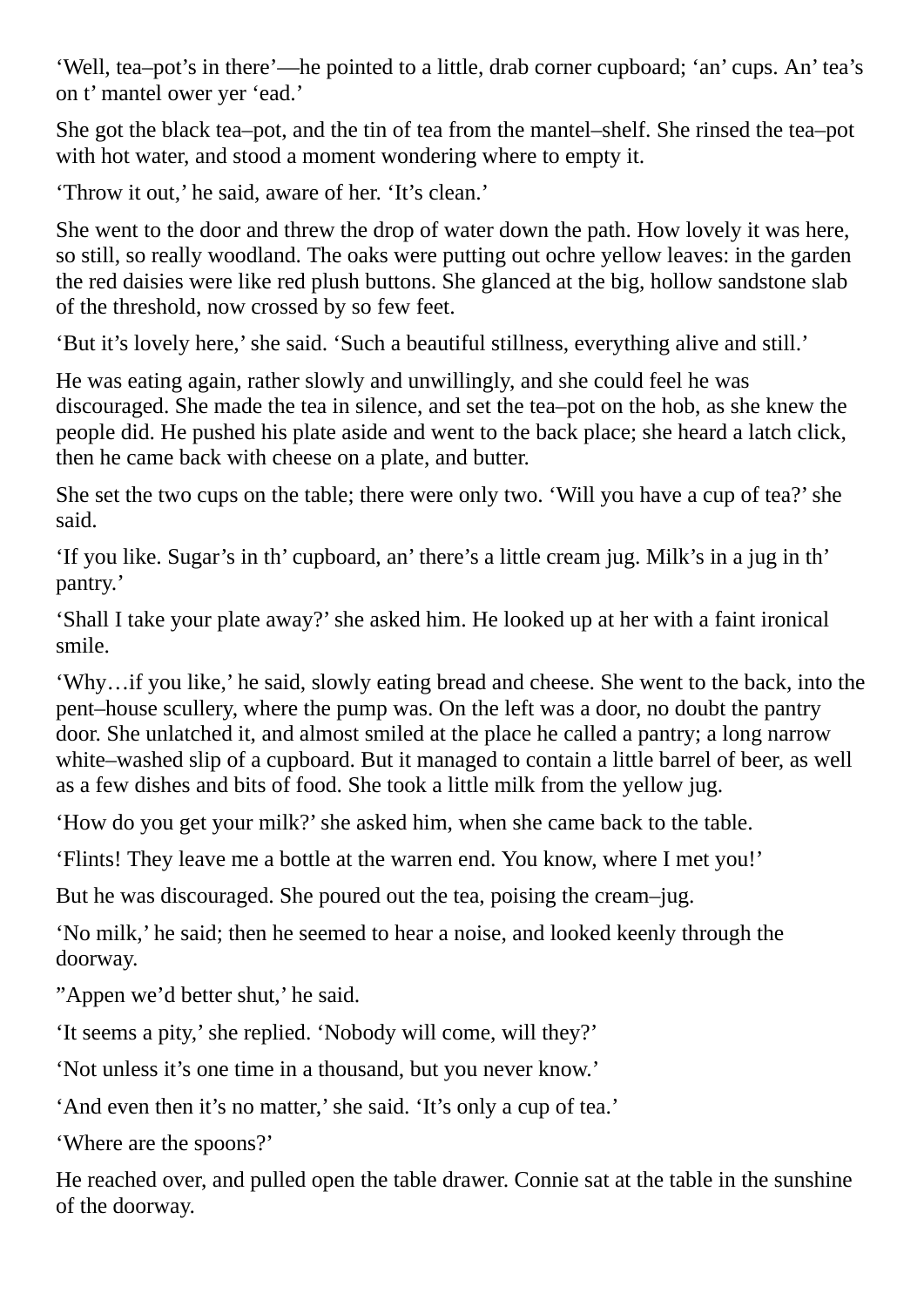'Flossie!' he said to the dog, who was lying on a little mat at the stair foot. 'Go an' hark, hark!'

He lifted his finger, and his 'hark!' was very vivid. The dog trotted out to reconnoitre.

'Are you sad today?'she asked him.

He turned his blue eyes quickly, and gazed direct on her.

'Sad! no, bored! I had to go getting summonses for two poachers I caught, and, oh well, I don't like people.'

He spoke cold, good English, and there was anger in his voice. 'Do you hate being a game–keeper?'she asked.

'Being a game–keeper, no! So long as I'm left alone. But when I have to go messing around at the police–station, and various other places, and waiting for a lot of fools to attend to me…oh well, I get mad…' and he smiled, with a certain faint humour.

'Couldn't you be really independent?'she asked.

'Me? I suppose I could, if you mean manage to exist on my pension. I could! But I've got to work, or I should die. That is, I've got to have something that keeps me occupied. And I'm not in a good enough temper to work for myself. It's got to be a sort of job for somebody else, or I should throw it up in a month, out of bad temper. So altogether I'm very well off here, especially lately…'

He laughed at her again, with mocking humour.

'But why are you in a bad temper?'she asked. 'Do you mean you are ALWAYS in a bad temper?'

'Pretty well,' he said, laughing. 'I don't quite digest my bile.'

'But what bile?'she said.

'Bile!' he said. 'Don't you know what that is?' She was silent, and disappointed. He was taking no notice of her.

'I'm going away for a while next month,'she said.

'You are! Where to?'

'Venice! With Sir Clifford? For how long?'

'For a month or so,'she replied. 'Clifford won't go.'

'He'll stay here?' he asked.

'Yes! He hates to travel as he is.'

'Ay, poor devil!' he said, with sympathy. There was a pause.

'You won't forget me when I'm gone, will you?'she asked. Again he lifted his eyes and looked full at her.

'Forget?' he said. 'You know nobody forgets. It's not a question of memory!'

She wanted to say: 'When then?' but she didn't. Instead, she said in a mute kind of voice: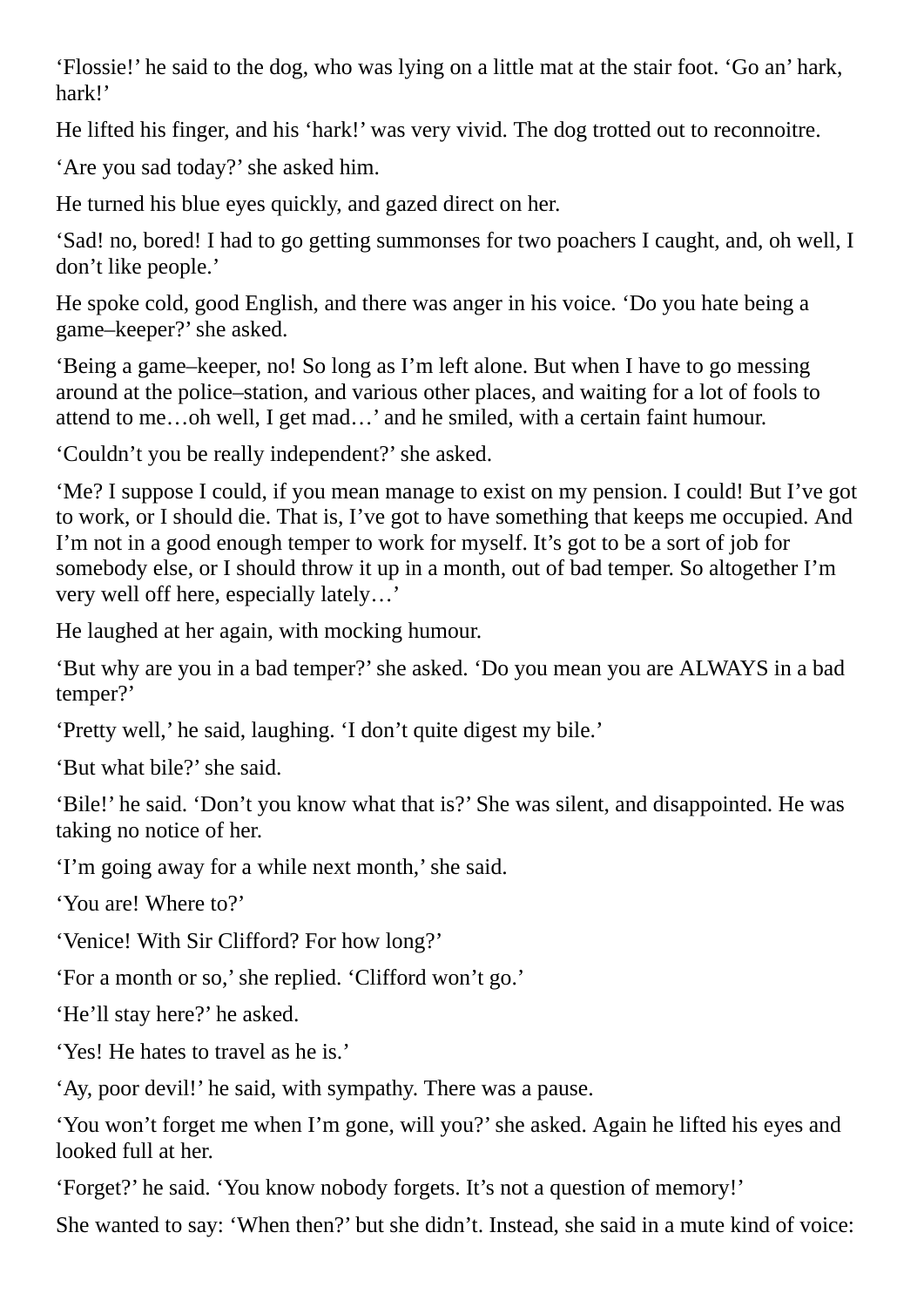'I told Clifford I might have a child.'

Now he really looked at her, intense and searching.

'You did?' he said at last. 'And what did he say?'

'Oh, he wouldn't mind. He'd be glad, really, so long as it seemed to be his.' She dared not look up at him.

He was silent a long time, then he gazed again on her face.

'No mention of ME, of course?' he said.

'No. No mention of you,'she said.

'No, he'd hardly swallow me as a substitute breeder. Then where are you supposed to be getting the child?'

'I might have a love–affair in Venice,'she said.

'You might,' he replied slowly. 'So that's why you're going?'

'Not to have the love–affair,'she said, looking up at him, pleading.

'Just the appearance of one,' he said.

There was silence. He sat staring out the window, with a faint grin, half mockery, half bitterness, on his face. She hated his grin.

'You've not taken any precautions against having a child then?' he asked her suddenly. 'Because I haven't.'

'No,'she said faintly. 'I should hate that.'

He looked at her, then again with the peculiar subtle grin out of the window. There was a tense silence.

At last he turned his head and said satirically:

'That was why you wanted me, then, to get a child?'

She hung her head.

'No. Not really,' she said.

'What then, REALLY?' he asked rather bitingly.

She looked up at him reproachfully, saying: 'I don't know.'

He broke into a laugh.

'Then I'm damned if I do,' he said.

There was a long pause of silence, a cold silence.

'Well,' he said at last. 'It's as your Ladyship likes. If you get the baby, Sir Clifford's welcome to it. I shan't have lost anything. On the contrary, I've had a very nice experience, very nice indeed!'—and he stretched in a half–suppressed sort of yawn. 'If you've made use of me,' he said, 'it's not the first time I've been made use of; and I don't suppose it's ever been as pleasant as this time; though of course one can't feel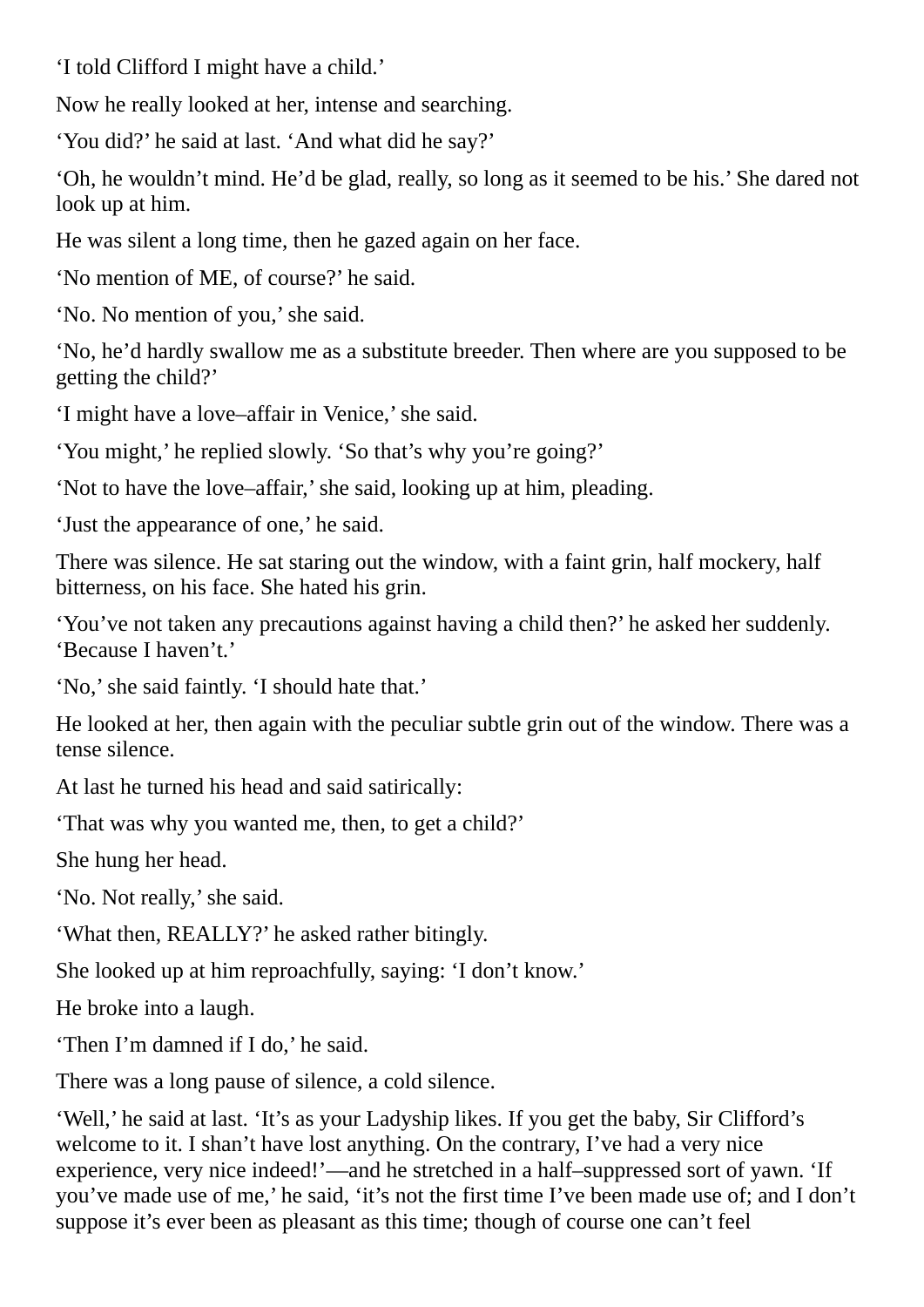tremendously dignified about it.'—He stretched again, curiously, his muscles quivering, and his jaw oddly set.

'But I didn't make use of you,'she said, pleading.

'At your Ladyship's service,' he replied.

'No,'she said. 'I liked your body.'

'Did you?' he replied, and he laughed. 'Well, then, we're quits, because I liked yours.'

He looked at her with queer darkened eyes.

'Would you like to go upstairs now?' he asked her, in a strangled sort of voice.

'No, not here. Not now!'she said heavily, though if he had used any power over her, she would have gone, for she had no strength against him.

He turned his face away again, and seemed to forget her. 'I want to touch you like you touch me,'she said. 'I've never really touched your body.'

He looked at her, and smiled again.

'Now?' he said.

'No! No! Not here! At the hut. Would you mind?'

'How do I touch you?' he asked.

'When you feel me.'

He looked at her, and met her heavy, anxious eyes.

'And do you like it when I feel you?' he asked, laughing at her still.

'Yes, do you?'she said.

'Oh, me!' Then he changed his tone. 'Yes,' he said. 'You know without asking.' Which was true.

She rose and picked up her hat. 'I must go,'she said.

'Will you go?' he replied politely.

She wanted him to touch her, to say something to her, but he said nothing, only waited politely.

'Thank you for the tea,' she said.

'I haven't thanked your Ladyship for doing me the honours of my tea–pot,' he said.

She went down the path, and he stood in the doorway, faintly grinning. Flossie came running with her tail lifted. And Connie had to plod dumbly across into the wood, knowing he was standing there watching her, with that incomprehensible grin on his face.

She walked home very much downcast and annoyed. She didn't at all like his saying he had been made use of because, in a sense, it was true. But he oughtn't to have said it. Therefore, again, she was divided between two feelings: resentment against him, and a desire to make it up with him.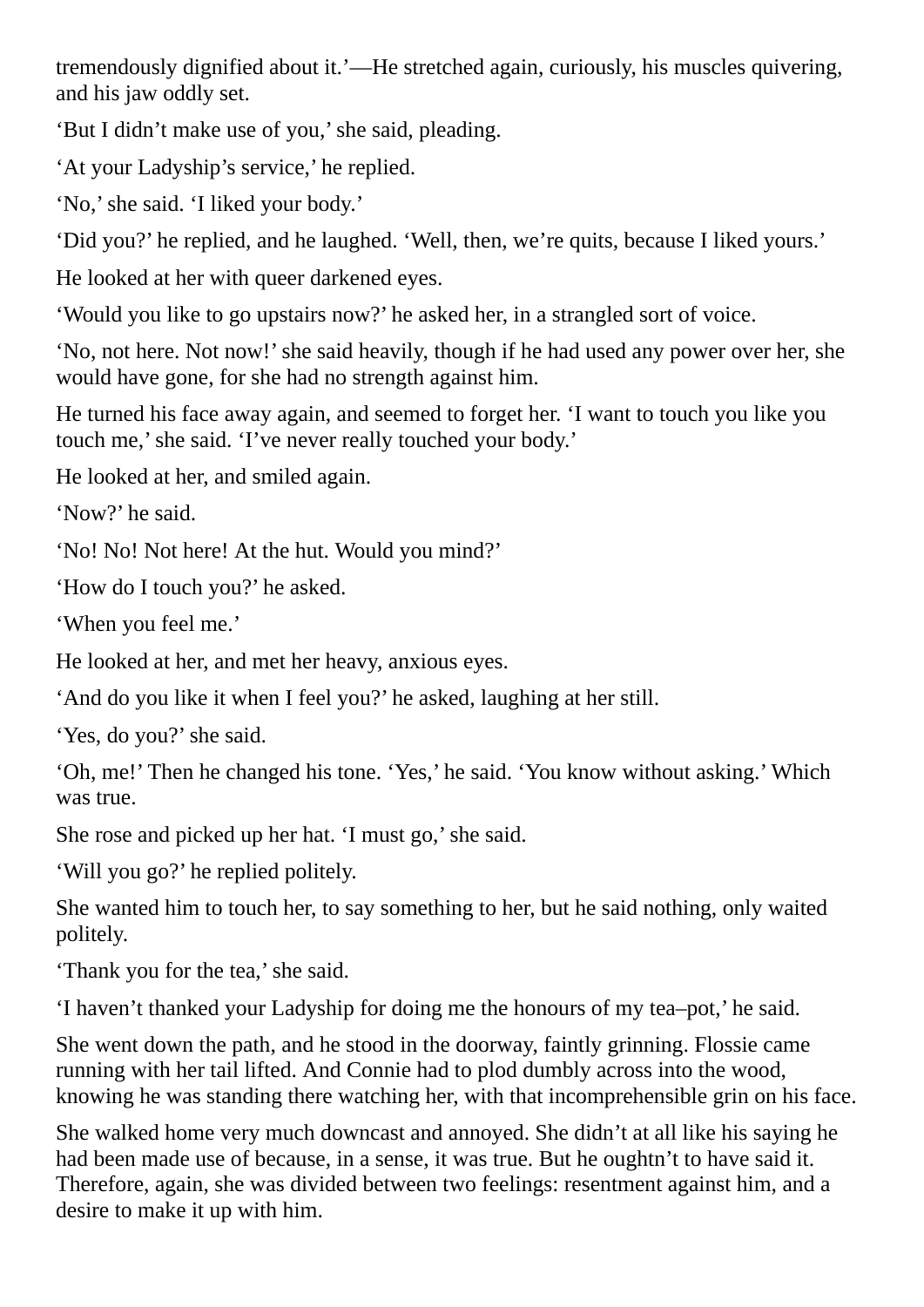She passed a very uneasy and irritated tea–time, and at once went up to her room. But when she was there it was no good; she could neither sit nor stand. She would have to do something about it. She would have to go back to the hut; if he was not there, well and good.

She slipped out of the side door, and took her way direct and a little sullen. When she came to the clearing she was terribly uneasy. But there he was again, in his shirt–sleeves, stooping, letting the hens out of the coops, among the chicks that were now growing a little gawky, but were much more trim than hen–chickens.

She went straight across to him. 'You see I've come!' she said.

'Ay, I see it!' he said, straightening his back, and looking at her with a faint amusement.

'Do you let the hens out now?'she asked.

'Yes, they've sat themselves to skin and bone,' he said. 'An' now they're not all that anxious to come out an' feed. There's no self in a sitting hen; she's all in the eggs or the chicks.'

The poor mother–hens; such blind devotion! even to eggs not their own! Connie looked at them in compassion. A helpless silence fell between the man and the woman.

'Shall us go i' th' 'ut?' he asked.

'Do you want me?'she asked, in a sort of mistrust.

'Ay, if you want to come.'

She was silent.

'Come then!' he said.

And she went with him to the hut. It was quite dark when he had shut the door, so he made a small light in the lantern, as before.

'Have you left your underthings off?' he asked her.

'Yes!'

'Ay, well, then I'll take my things off too.'

He spread the blankets, putting one at the side for a coverlet. She took off her hat, and shook her hair. He sat down, taking off his shoes and gaiters, and undoing his cord breeches.

'Lie down then!' he said, when he stood in his shirt. She obeyed in silence, and he lay beside her, and pulled the blanket over them both.

'There!' he said.

And he lifted her dress right back, till he came even to her breasts. He kissed them softly, taking the nipples in his lips in tiny caresses.

'Eh, but tha'rt nice, tha'rt nice!' he said, suddenly rubbing his face with a snuggling movement against her warm belly.

And she put her arms round him under his shirt, but she was afraid, afraid of his thin,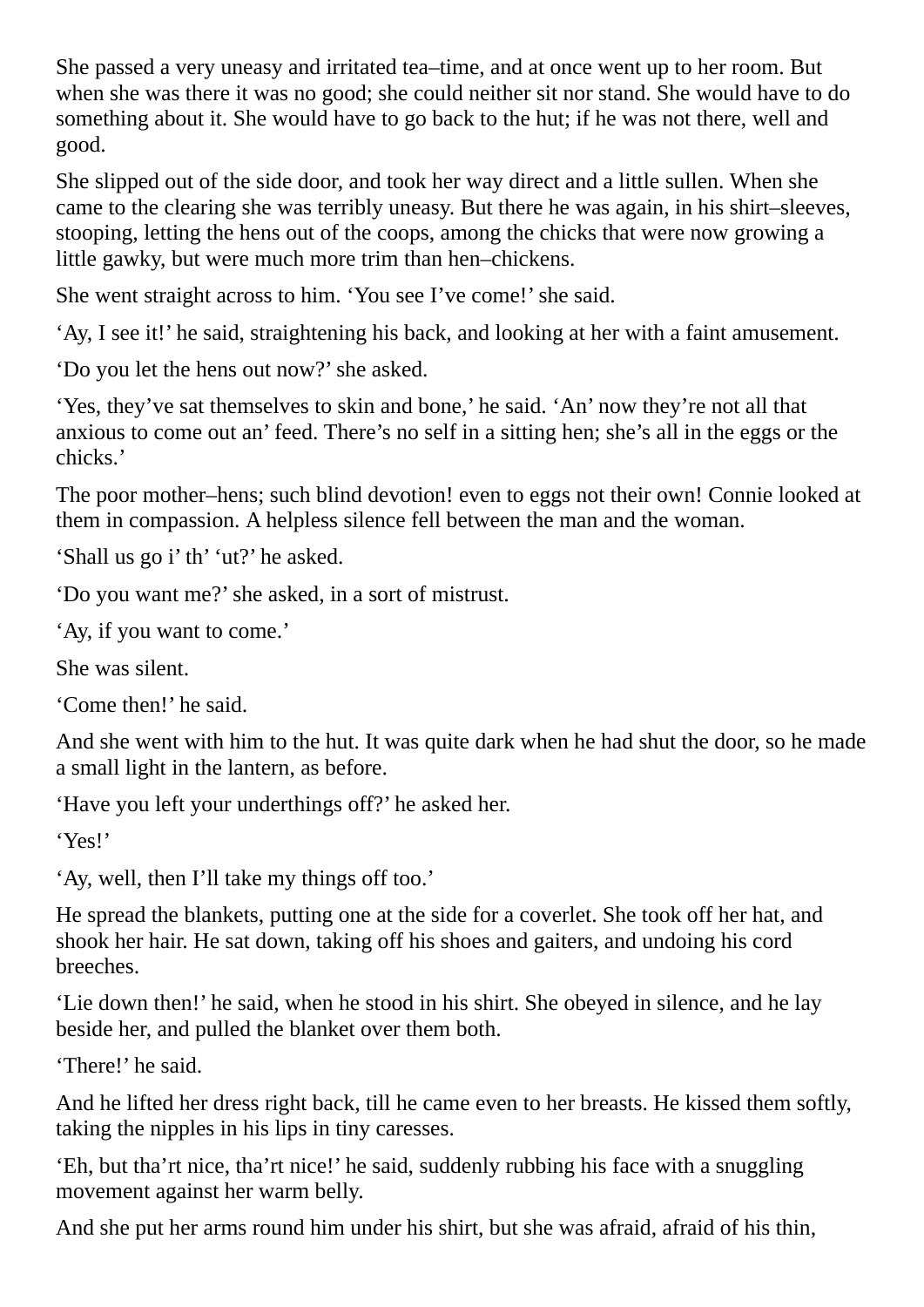smooth, naked body, that seemed so powerful, afraid of the violent muscles. She shrank, afraid.

And when he said, with a sort of little sigh: 'Eh, tha'rt nice!'something in her quivered, and something in her spirit stiffened in resistance: stiffened from the terribly physical intimacy, and from the peculiar haste of his possession. And this time the sharp ecstasy of her own passion did not overcome her; she lay with her ends inert on his striving body, and do what she might, her spirit seemed to look on from the top of her head, and the butting of his haunches seemed ridiculous to her, and the sort of anxiety of his penis to come to its little evacuating crisis seemed farcical. Yes, this was love, this ridiculous bouncing of the buttocks, and the wilting of the poor, insignificant, moist little penis. This was the divine love! After all, the moderns were right when they felt contempt for the performance; for it was a performance. It was quite true, as some poets said, that the God who created man must have had a sinister sense of humour, creating him a reasonable being, yet forcing him to take this ridiculous posture, and driving him with blind craving for this ridiculous performance. Even a Maupassant found it a humiliating anti–climax. Men despised the intercourse act, and yet did it.

Cold and derisive her queer female mind stood apart, and though she lay perfectly still, her impulse was to heave her loins, and throw the man out, escape his ugly grip, and the butting over–riding of his absurd haunches. His body was a foolish, impudent, imperfect thing, a little disgusting in its unfinished clumsiness. For surely a complete evolution would eliminate this performance, this 'function'.

And yet when he had finished, soon over, and lay very very still, receding into silence, and a strange motionless distance, far, farther than the horizon of her awareness, her heart began to weep. She could feel him ebbing away, ebbing away, leaving her there like a stone on a shore. He was withdrawing, his spirit was leaving her. He knew.

And in real grief, tormented by her own double consciousness and reaction, she began to weep. He took no notice, or did not even know. The storm of weeping swelled and shook her, and shook him.

'Ay!' he said. 'It was no good that time. You wasn't there.'—So he knew! Her sobs became violent.

'But what's amiss?' he said. 'It's once in a while that way.'

'I…I can't love you,'she sobbed, suddenly feeling her heart breaking.

'Canna ter? Well, dunna fret! There's no law says as tha's got to. Ta'e it for what it is.'

He still lay with his hand on her breast. But she had drawn both her hands from him.

His words were small comfort. She sobbed aloud.

'Nay, nay!' he said. 'Ta'e the thick wi' th' thin. This wor a bit o' thin for once.'

She wept bitterly, sobbing. 'But I want to love you, and I can't. It only seems horrid.'

He laughed a little, half bitter, half amused.

'It isna horrid,' he said, 'even if tha thinks it is. An' tha canna ma'e it horrid. Dunna fret thysen about lovin' me. Tha'lt niver force thysen to 't. There's sure to be a bad nut in a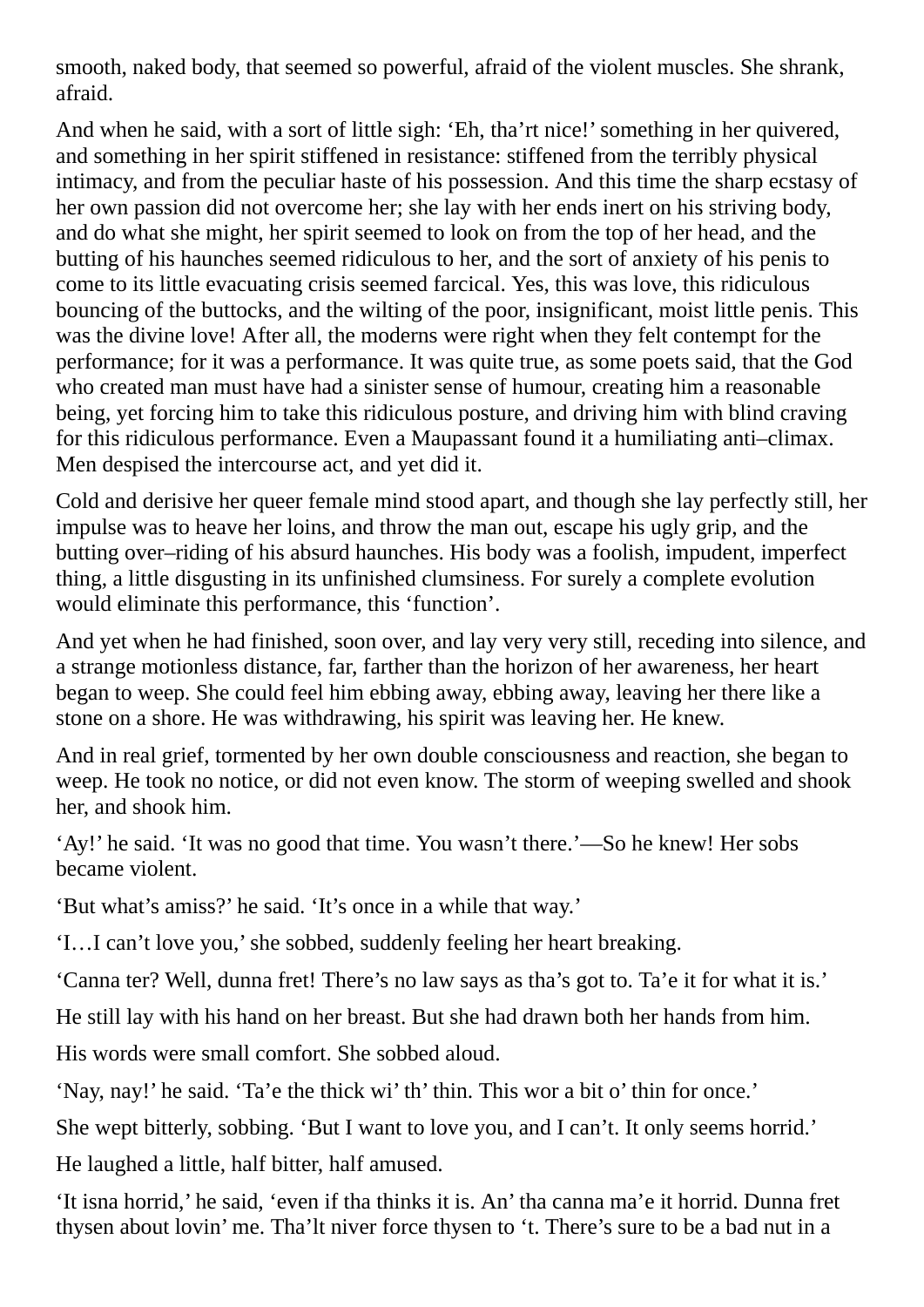basketful. Tha mun ta'e th' rough wi' th' smooth.'

He took his hand away from her breast, not touching her. And now she was untouched she took an almost perverse satisfaction in it. She hated the dialect: the THEE and the THA and the THYSEN. He could get up if he liked, and stand there, above her, buttoning down those absurd corduroy breeches, straight in front of her. After all, Michaelis had had the decency to turn away. This man was so assured in himself he didn't know what a clown other people found him, a half–bred fellow.

Yet, as he was drawing away, to rise silently and leave her, she clung to him in terror.

'Don't! Don't go! Don't leave me! Don't be cross with me! Hold me! Hold me fast!'she whispered in blind frenzy, not even knowing what she said, and clinging to him with uncanny force. It was from herself she wanted to be saved, from her own inward anger and resistance. Yet how powerful was that inward resistance that possessed her!

He took her in his arms again and drew her to him, and suddenly she became small in his arms, small and nestling. It was gone, the resistance was gone, and she began to melt in a marvellous peace. And as she melted small and wonderful in his arms, she became infinitely desirable to him, all his blood–vessels seemed to scald with intense yet tender desire, for her, for her softness, for the penetrating beauty of her in his arms, passing into his blood. And softly, with that marvellous swoon–like caress of his hand in pure soft desire, softly he stroked the silky slope of her loins, down, down between her soft warm buttocks, coming nearer and nearer to the very quick of her. And she felt him like a flame of desire, yet tender, and she felt herself melting in the flame. She let herself go. She felt his penis risen against her with silent amazing force and assertion and she let herself go to him. She yielded with a quiver that was like death, she went all open to him. And oh, if he were not tender to her now, how cruel, for she was all open to him and helpless!

She quivered again at the potent inexorable entry inside her, so strange and terrible. It might come with the thrust of a sword in her softly–opened body, and that would be death. She clung in a sudden anguish of terror. But it came with a strange slow thrust of peace, the dark thrust of peace and a ponderous, primordial tenderness, such as made the world in the beginning. And her terror subsided in her breast, her breast dared to be gone in peace, she held nothing. She dared to let go everything, all herself and be gone in the flood.

And it seemed she was like the sea, nothing but dark waves rising and heaving, heaving with a great swell, so that slowly her whole darkness was in motion, and she was Ocean rolling its dark, dumb mass. Oh, and far down inside her the deeps parted and rolled asunder, in long, fair–travelling billows, and ever, at the quick of her, the depths parted and rolled asunder, from the centre of soft plunging, as the plunger went deeper and deeper, touching lower, and she was deeper and deeper and deeper disclosed, the heavier the billows of her rolled away to some shore, uncovering her, and closer and closer plunged the palpable unknown, and further and further rolled the waves of herself away from herself leaving her, till suddenly, in a soft, shuddering convulsion, the quick of all her plasm was touched, she knew herself touched, the consummation was upon her, and she was gone. She was gone, she was not, and she was born: a woman.

Ah, too lovely, too lovely! In the ebbing she realized all the loveliness. Now all her body clung with tender love to the unknown man, and blindly to the wilting penis, as it so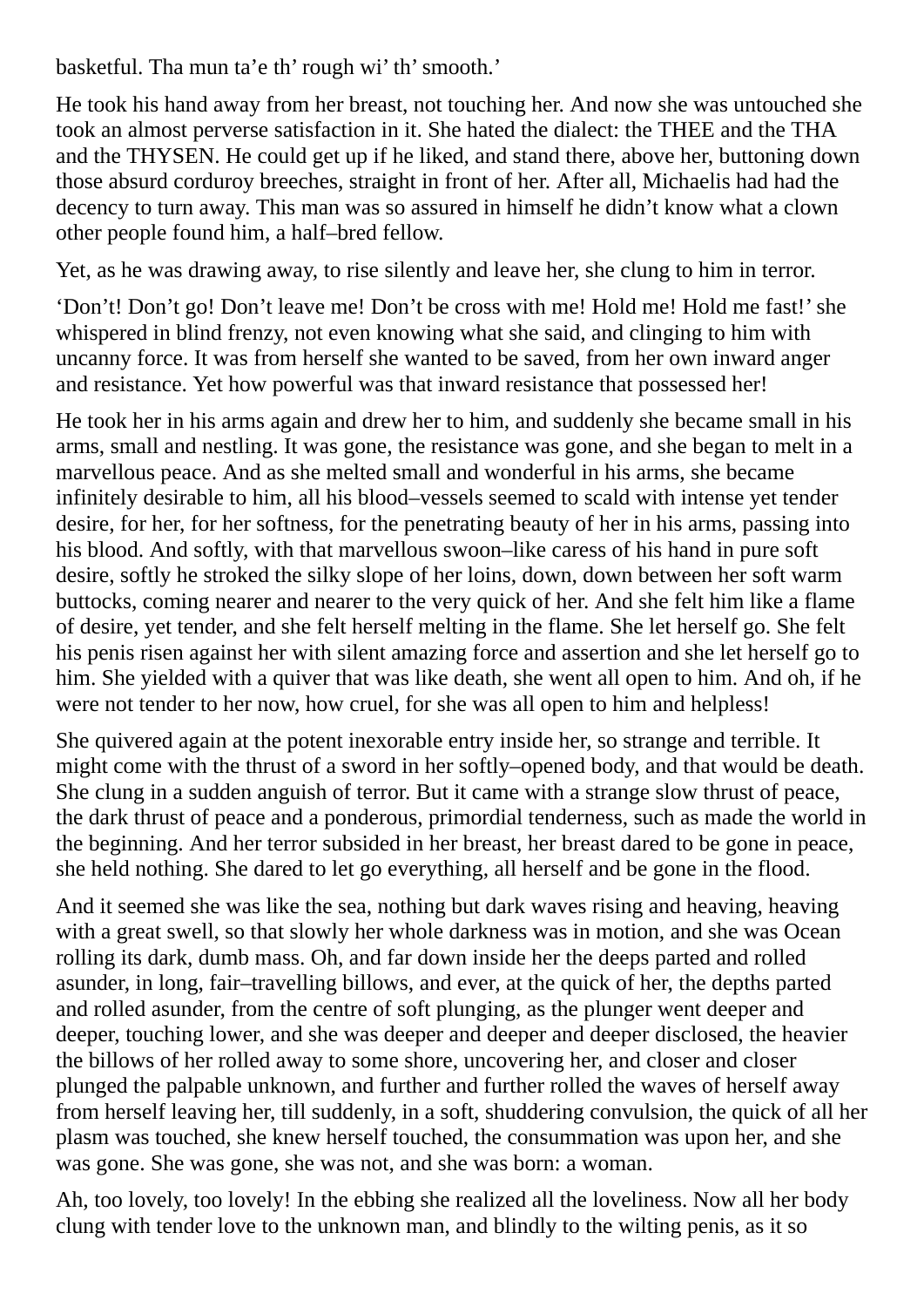tenderly, frailly, unknowingly withdrew, after the fierce thrust of its potency. As it drew out and left her body, the secret, sensitive thing, she gave an unconscious cry of pure loss, and she tried to put it back. It had been so perfect! And she loved it so!

And only now she became aware of the small, bud–like reticence and tenderness of the penis, and a little cry of wonder and poignancy escaped her again, her woman's heart crying out over the tender frailty of that which had been the power.

'It was so lovely!'she moaned. 'It was so lovely!' But he said nothing, only softly kissed her, lying still above her. And she moaned with a sort of bliss, as a sacrifice, and a newborn thing.

And now in her heart the queer wonder of him was awakened.

A man! The strange potency of manhood upon her! Her hands strayed over him, still a little afraid. Afraid of that strange, hostile, slightly repulsive thing that he had been to her, a man. And now she touched him, and it was the sons of god with the daughters of men. How beautiful he felt, how pure in tissue! How lovely, how lovely, strong, and yet pure and delicate, such stillness of the sensitive body! Such utter stillness of potency and delicate flesh. How beautiful! How beautiful! Her hands came timorously down his back, to the soft, smallish globes of the buttocks. Beauty! What beauty! a sudden little flame of new awareness went through her. How was it possible, this beauty here, where she had previously only been repelled? The unspeakable beauty to the touch of the warm, living buttocks! The life within life, the sheer warm, potent loveliness. And the strange weight of the balls between his legs! What a mystery! What a strange heavy weight of mystery, that could lie soft and heavy in one's hand! The roots, root of all that is lovely, the primeval root of all full beauty.

She clung to him, with a hiss of wonder that was almost awe, terror. He held her close, but he said nothing. He would never say anything. She crept nearer to him, nearer, only to be near to the sensual wonder of him. And out of his utter, incomprehensible stillness, she felt again the slow momentous, surging rise of the phallus again, the other power. And her heart melted out with a kind of awe.

And this time his being within her was all soft and iridescent, purely soft and iridescent, such as no consciousness could seize. Her whole self quivered unconscious and alive, like plasm. She could not know what it was. She could not remember what it had been. Only that it had been more lovely than anything ever could be. Only that. And afterwards she was utterly still, utterly unknowing, she was not aware for how long. And he was still with her, in an unfathomable silence along with her. And of this, they would never speak.

When awareness of the outside began to come back, she clung to his breast, murmuring 'My love! My love!' And he held her silently. And she curled on his breast, perfect.

But his silence was fathomless. His hands held her like flowers, so still aid strange.

'Where are you?'she whispered to him. 'Where are you? Speak to me! Say something to me!'

He kissed her softly, murmuring: 'Ay, my lass!'

But she did not know what he meant, she did not know where he was. In his silence he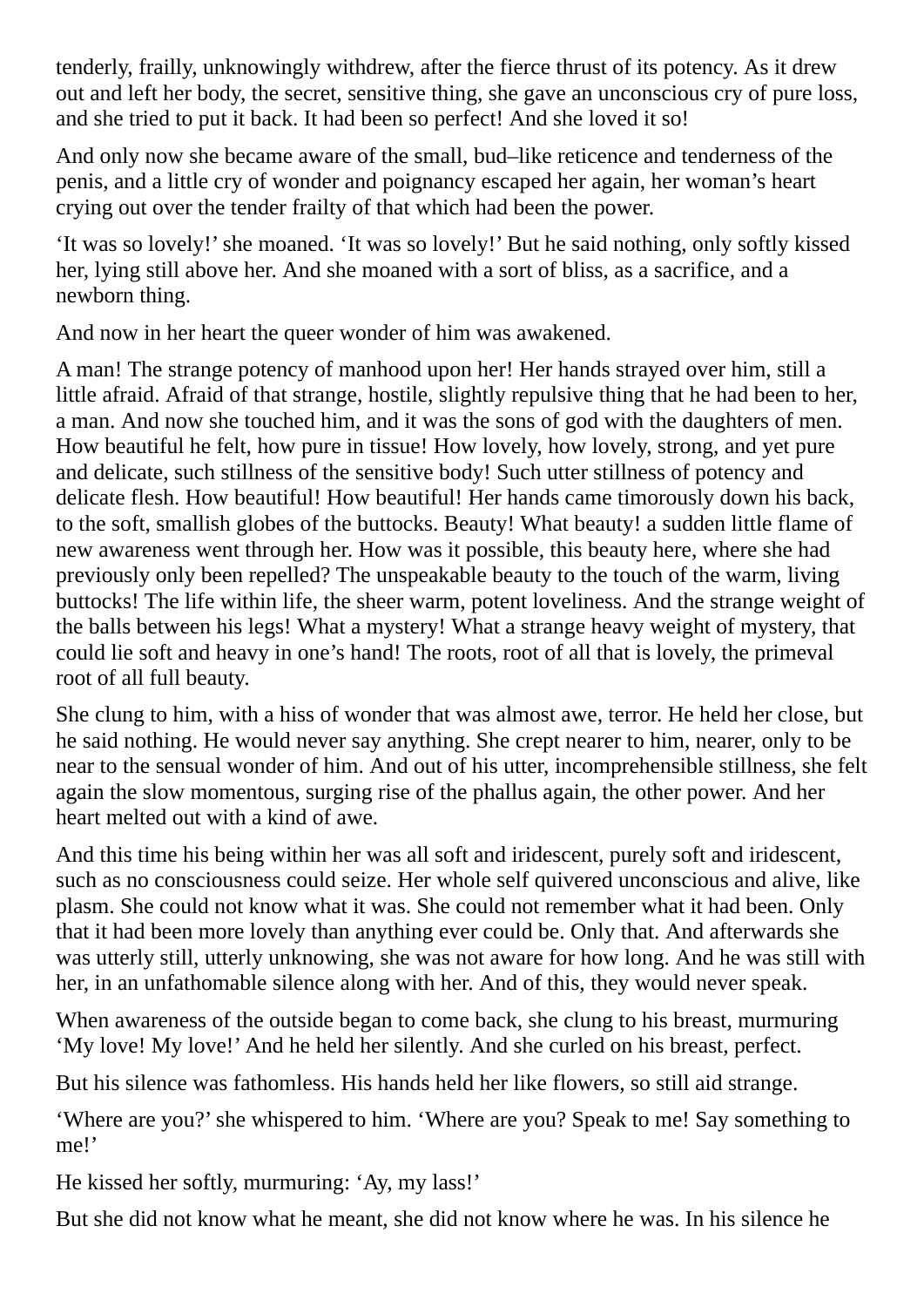seemed lost to her.

'You love me, don't you?'she murmured.

'Ay, tha knows!' he said.

'But tell me!' she pleaded.

'Ay! Ay! 'asn't ter felt it?' he said dimly, but softly and surely. And she clung close to him, closer. He was so much more peaceful in love than she was, and she wanted him to reassure her.

'You do love me!'she whispered, assertive. And his hands stroked her softly, as if she were a flower, without the quiver of desire, but with delicate nearness. And still there haunted her a restless necessity to get a grip on love.

'Say you'll always love me!' she pleaded.

'Ay!' he said, abstractedly. And she felt her questions driving him away from her.

'Mustn't we get up?' he said at last.

'No!' she said.

But she could feel his consciousness straying, listening to the noises outside.

'It'll be nearly dark,' he said. And she heard the pressure of circumstances in his voice. She kissed him, with a woman's grief at yielding up her hour.

He rose, and turned up the lantern, then began to pull on his clothes, quickly disappearing inside them. Then he stood there, above her, fastening his breeches and looking down at her with dark, wide–eyes, his face a little flushed and his hair ruffled, curiously warm and still and beautiful in the dim light of the lantern, so beautiful, she would never tell him how beautiful. It made her want to cling fast to him, to hold him, for there was a warm, half–sleepy remoteness in his beauty that made her want to cry out and clutch him, to have him. She would never have him. So she lay on the blanket with curved, soft naked haunches, and he had no idea what she was thinking, but to him too she was beautiful, the soft, marvellous thing he could go into, beyond everything.

'I love thee that I can go into thee,' he said.

'Do you like me?'she said, her heart beating.

'It heals it all up, that I can go into thee. I love thee that tha opened to me. I love thee that I came into thee like that.'

He bent down and kissed her soft flank, rubbed his cheek against it, then covered it up.

'And will you never leave me?'she said.

'Dunna ask them things,' he said.

'But you do believe I love you?'she said.

'Tha loved me just now, wider than iver tha thout tha would. But who knows what'll 'appen, once tha starts thinkin' about it!'

'No, don't say those things!—And you don't really think that I wanted to make use of you,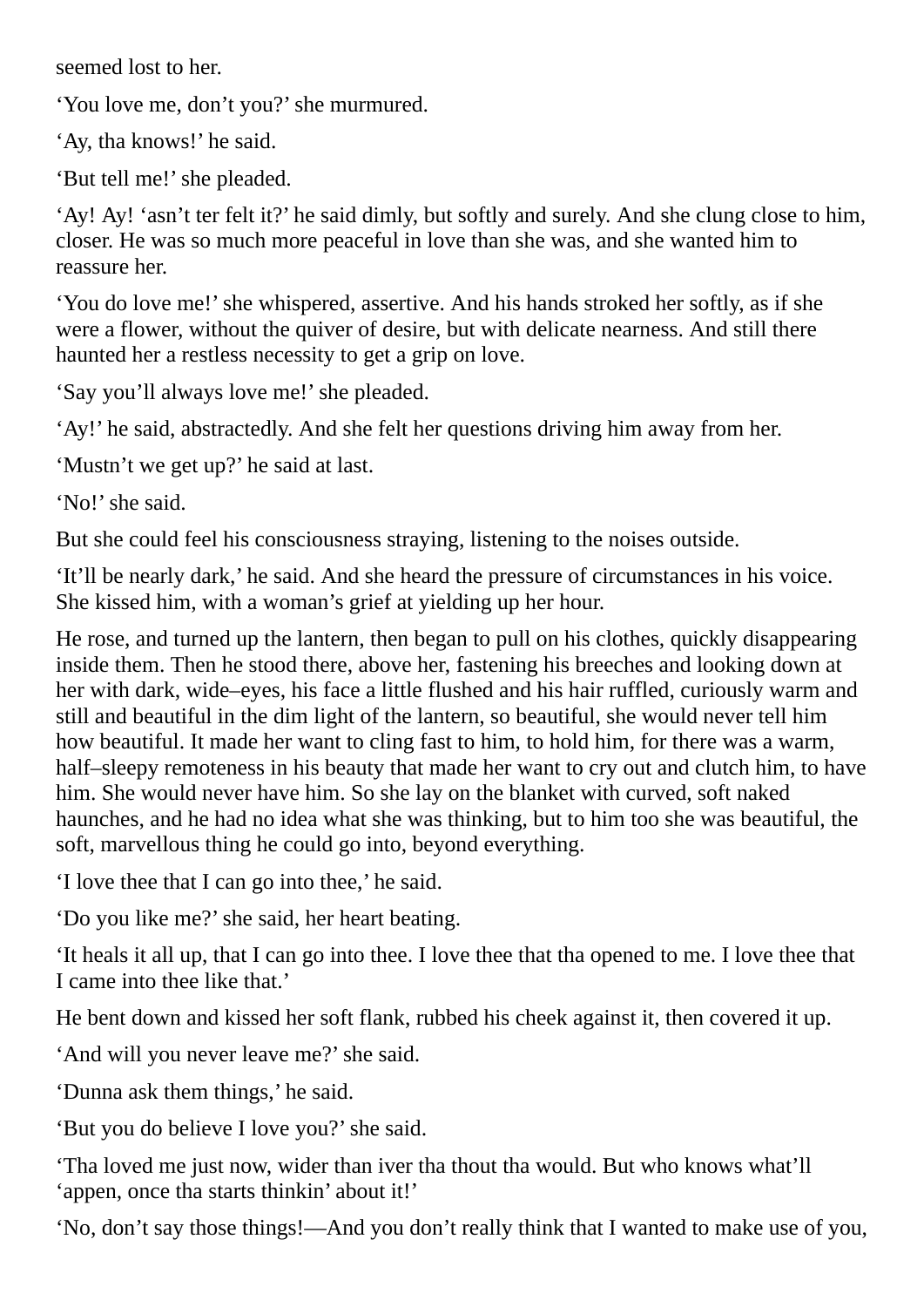do you?'

'How?'

'To have a child—?'

'Now anybody can 'ave any childt i' th' world,' he said, as he sat down fastening on his leggings.

'Ah no!'she cried. 'You don't mean it?'

'Eh well!' he said, looking at her under his brows. 'This wor t' best.'

She lay still. He softly opened the door. The sky was dark blue, with crystalline, turquoise rim. He went out, to shut up the hens, speaking softly to his dog. And she lay and wondered at the wonder of life, and of being.

When he came back she was still lying there, glowing like a gipsy. He sat on the stool by her.

'Tha mun come one naight ter th' cottage, afore tha goos; sholl ter?' he asked, lifting his eyebrows as he looked at her, his hands dangling between his knees.

'Sholl ter?' she echoed, teasing.

He smiled. 'Ay, sholl ter?' he repeated.

'Ay!'she said, imitating the dialect sound.

'Yi!' he said.

'Yi!' she repeated.

'An'slaip wi' me,' he said. 'It needs that. When sholt come?'

'When sholl I?' she said.

'Nay,' he said, 'tha canna do't. When sholt come then?'

"Appen Sunday,'she said.

"Appen a' Sunday! Ay!'

He laughed at her quickly.

'Nay, tha canna,' he protested.

'Why canna I?'she said.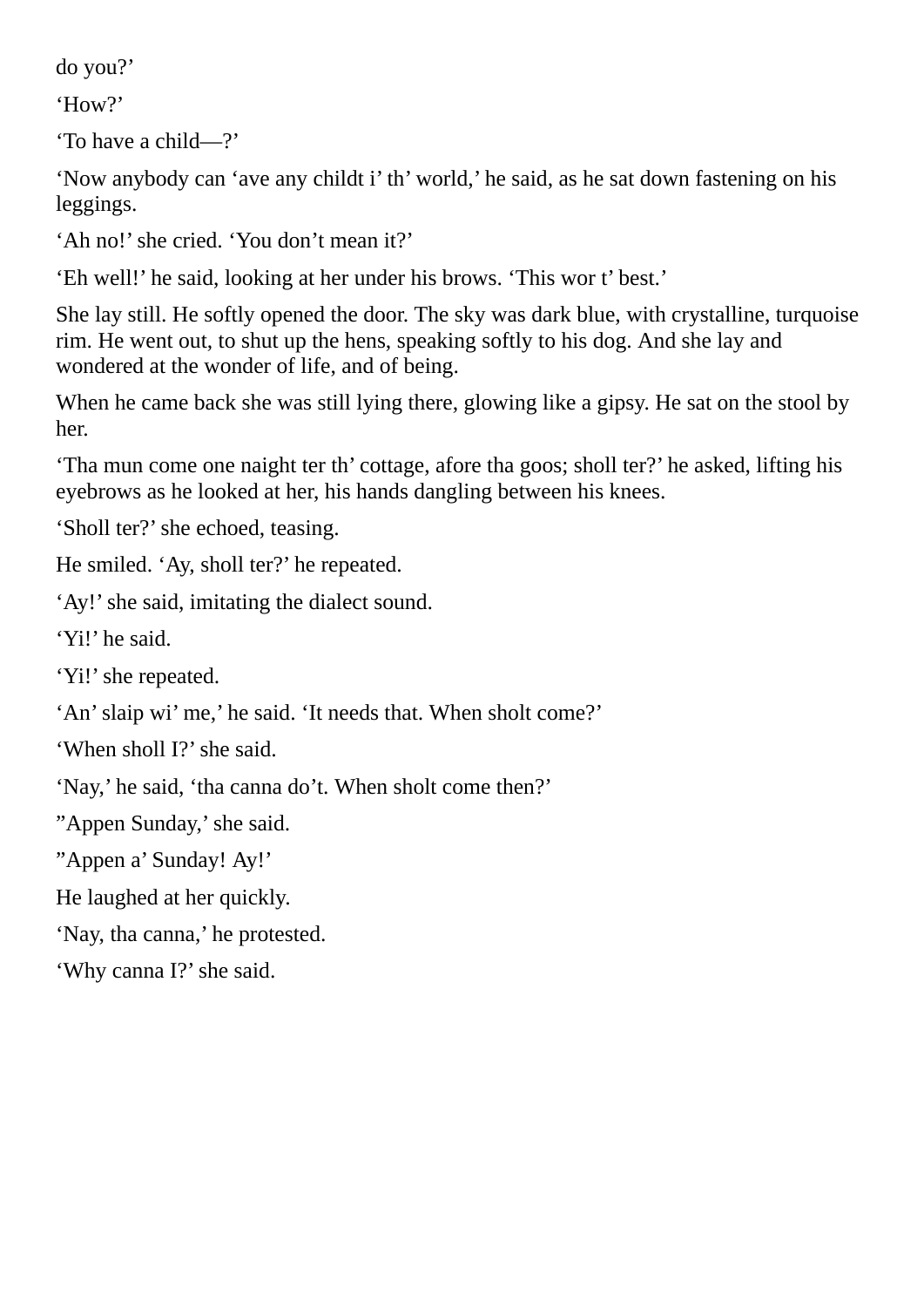## **CHAPTER 13**

On Sunday Clifford wanted to go into the wood. It was a lovely morning, the pear– blossom and plum had suddenly appeared in the world in a wonder of white here and there.

It was cruel for Clifford, while the world bloomed, to have to be helped from chair to bath–chair. But he had forgotten, and even seemed to have a certain conceit of himself in his lameness. Connie still suffered, having to lift his inert legs into place. Mrs Bolton did it now, or Field.

She waited for him at the top of the drive, at the edge of the screen of beeches. His chair came puffing along with a sort of valetudinarian slow importance. As he joined his wife he said:

'Sir Clifford on his roaming steed!'

'Snorting, at least!' she laughed.

He stopped and looked round at the facade of the long, low old brown house.

'Wragby doesn't wink an eyelid!' he said. 'But then why should it! I ride upon the achievements of the mind of man, and that beats a horse.'

'I suppose it does. And the souls in Plato riding up to heaven in a two–horse chariot would go in a Ford car now,'she said.

'Or a Rolls–Royce: Plato was an aristocrat!'

'Quite! No more black horse to thrash and maltreat. Plato never thought we'd go one better than his black steed and his white steed, and have no steeds at all, only an engine!'

'Only an engine and gas!'said Clifford. 'I hope I can have some repairs done to the old place next year. I think I shall have about a thousand to spare for that: but work costs so much!' he added.

'Oh, good!'said Connie. 'If only there aren't more strikes!'

'What would be the use of their striking again! Merely ruin the industry, what's left of it: and surely the owls are beginning to see it!'

'Perhaps they don't mind ruining the industry,'said Connie.

'Ah, don't talk like a woman! The industry fills their bellies, even if it can't keep their pockets quite so flush,' he said, using turns of speech that oddly had a twang of Mrs Bolton.

'But didn't you say the other day that you were a conservative–anarchist,'she asked innocently.

'And did you understand what I meant?' he retorted. 'All I meant is, people can be what they like and feel what they like and do what they like, strictly privately, so long as they keep the FORM of life intact, and the apparatus.'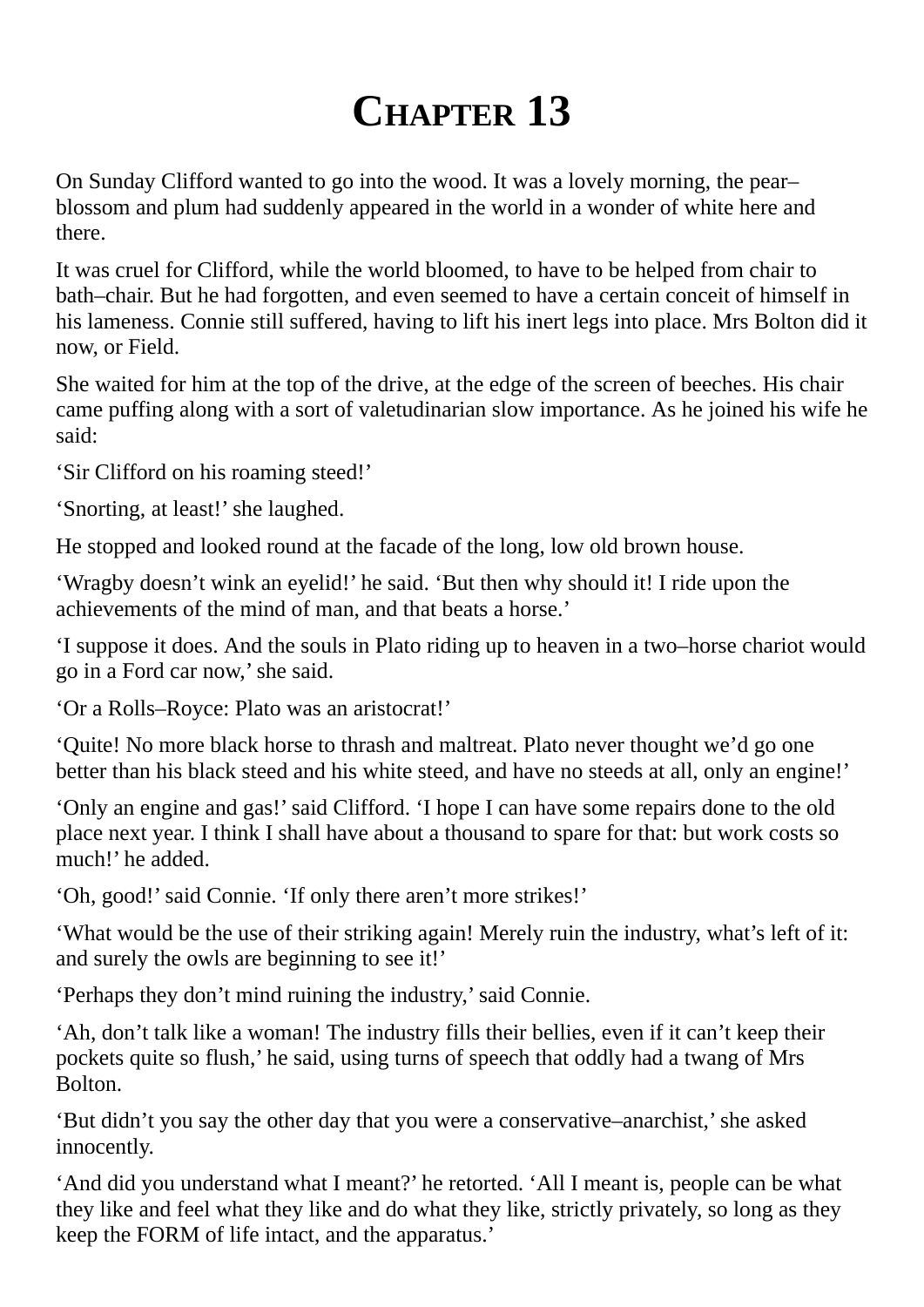Connie walked on in silence a few paces. Then she said, obstinately:

'It sounds like saying an egg may go as addled as it likes, so long as it keeps its shell on whole. But addled eggs do break of themselves.'

'I don't think people are eggs,' he said. 'Not even angels' eggs, my dear little evangelist.'

He was in rather high feather this bright morning. The larks were trilling away over the park, the distant pit in the hollow was fuming silent steam. It was almost like old days, before the war. Connie didn't really want to argue. But then she did not really want to go to the wood with Clifford either. So she walked beside his chair in a certain obstinacy of spirit.

'No,' he said. 'There will be no more strikes, if the thing is properly managed.'

'Why not?'

'Because strikes will be made as good as impossible.'

'But will the men let you?'she asked.

'We shan't ask them. We shall do it while they aren't looking: for their own good, to save the industry.'

'For your own good too,'she said.

'Naturally! For the good of everybody. But for their good even more than mine. I can live without the pits. They can't. They'll starve if there are no pits. I've got other provision.'

They looked up the shallow valley at the mine, and beyond it, at the black–lidded houses of Tevershall crawling like some serpent up the hill. From the old brown church the bells were ringing: Sunday, Sunday, Sunday!

'But will the men let you dictate terms?'she said.

'My dear, they will have to: if one does it gently.'

'But mightn't there be a mutual understanding?'

'Absolutely: when they realize that the industry comes before the individual.'

'But must you own the industry?'she said.

'I don't. But to the extent I do own it, yes, most decidedly. The ownership of property has now become a religious question: as it has been since Jesus and St Francis. The point is NOT: take all thou hast and give to the poor, but use all thou hast to encourage the industry and give work to the poor. It's the only way to feed all the mouths and clothe all the bodies. Giving away all we have to the poor spells starvation for the poor just as much as for us. And universal starvation is no high aim. Even general poverty is no lovely thing. Poverty is ugly.'

'But the disparity?'

'That is fate. Why is the star Jupiter bigger than the star Neptune? You can't start altering the make–up of things!'

'But when this envy and jealousy and discontent has once started—'she began.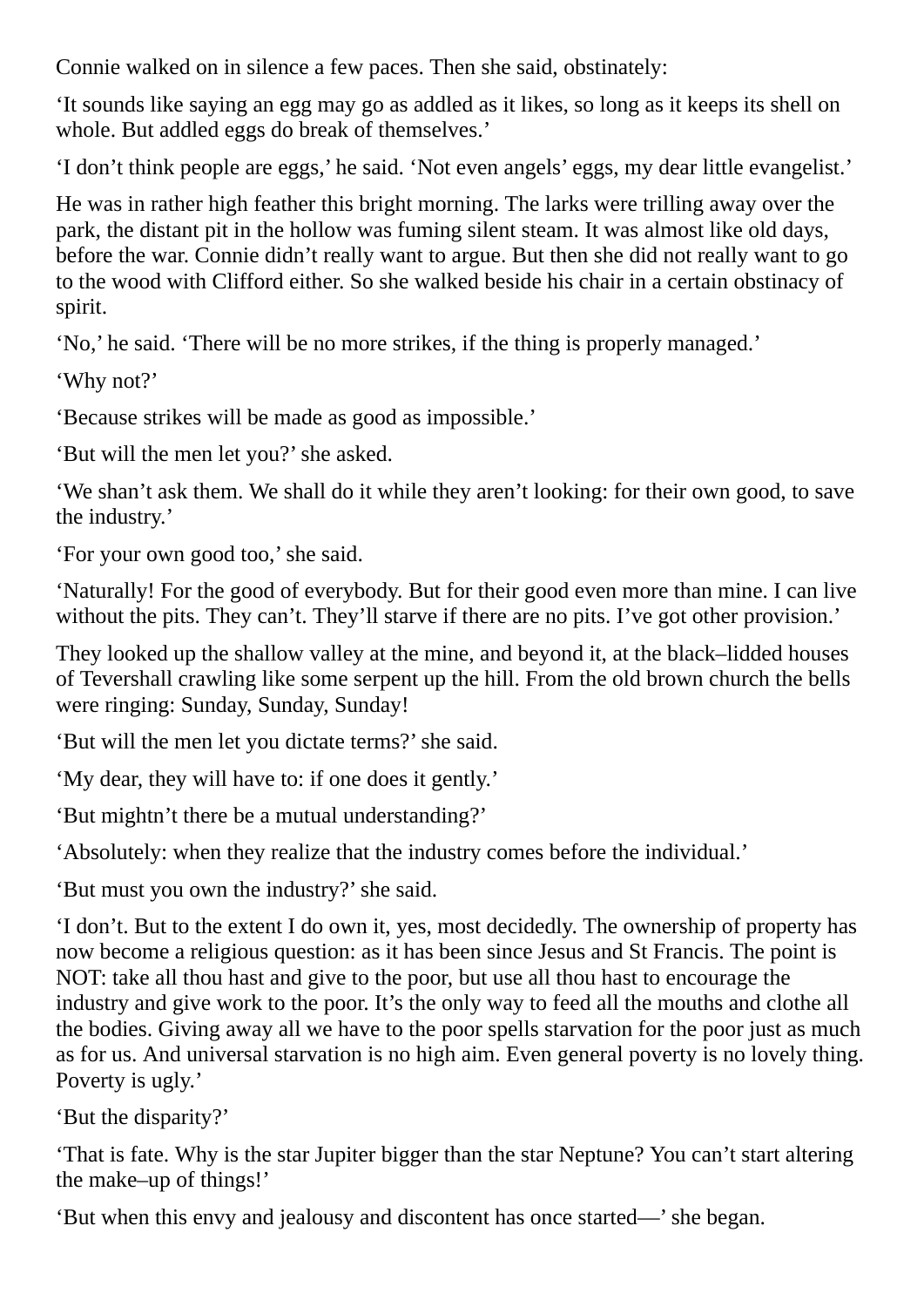'Do your best to stop it. Somebody's GOT to be boss of the show.'

'But who is boss of the show?'she asked.

'The men who own and run the industries.'

There was a long silence.

'It seems to me they're a bad boss,'she said.

'Then you suggest what they should do.'

'They don't take their boss–ship seriously enough,'she said.

'They take it far more seriously than you take your ladyship,' he said.

'That's thrust upon me. I don't really want it,'she blurted out. He stopped the chair and looked at her.

'Who's shirking their responsibility now!' he said. 'Who is trying to get away NOW from the responsibility of their own boss–ship, as you call it?'

'But I don't want any boss–ship,'she protested.

'Ah! But that is funk. You've got it: fated to it. And you should live up to it. Who has given the colliers all they have that's worth having: all their political liberty, and their education, such as it is, their sanitation, their health–conditions, their books, their music, everything. Who has given it them? Have colliers given it to colliers? No! All the Wragbys and Shipleys in England have given their part, and must go on giving. There's your responsibility.'

Connie listened, and flushed very red.

'I'd like to give something,'she said. 'But I'm not allowed. Everything is to be sold and paid for now; and all the things you mention now, Wragby and Shipley SELLS them to the people, at a good profit. Everything is sold. You don't give one heart–beat of real sympathy. And besides, who has taken away from the people their natural life and manhood, and given them this industrial horror? Who has done that?'

'And what must I do?' he asked, green. 'Ask them to come and pillage me?'

'Why is Tevershall so ugly, so hideous? Why are their lives so hopeless?'

'They built their own Tevershall, that's part of their display of freedom. They built themselves their pretty Tevershall, and they live their own pretty lives. I can't live their lives for them. Every beetle must live its own life.'

'But you make them work for you. They live the life of your coal–mine.'

'Not at all. Every beetle finds its own food. Not one man is forced to work for me.

'Their lives are industrialized and hopeless, and so are ours,'she cried.

'I don't think they are. That's just a romantic figure of speech, a relic of the swooning and die–away romanticism. You don't look at all a hopeless figure standing there, Connie my dear.'

Which was true. For her dark–blue eyes were flashing, her colour was hot in her cheeks,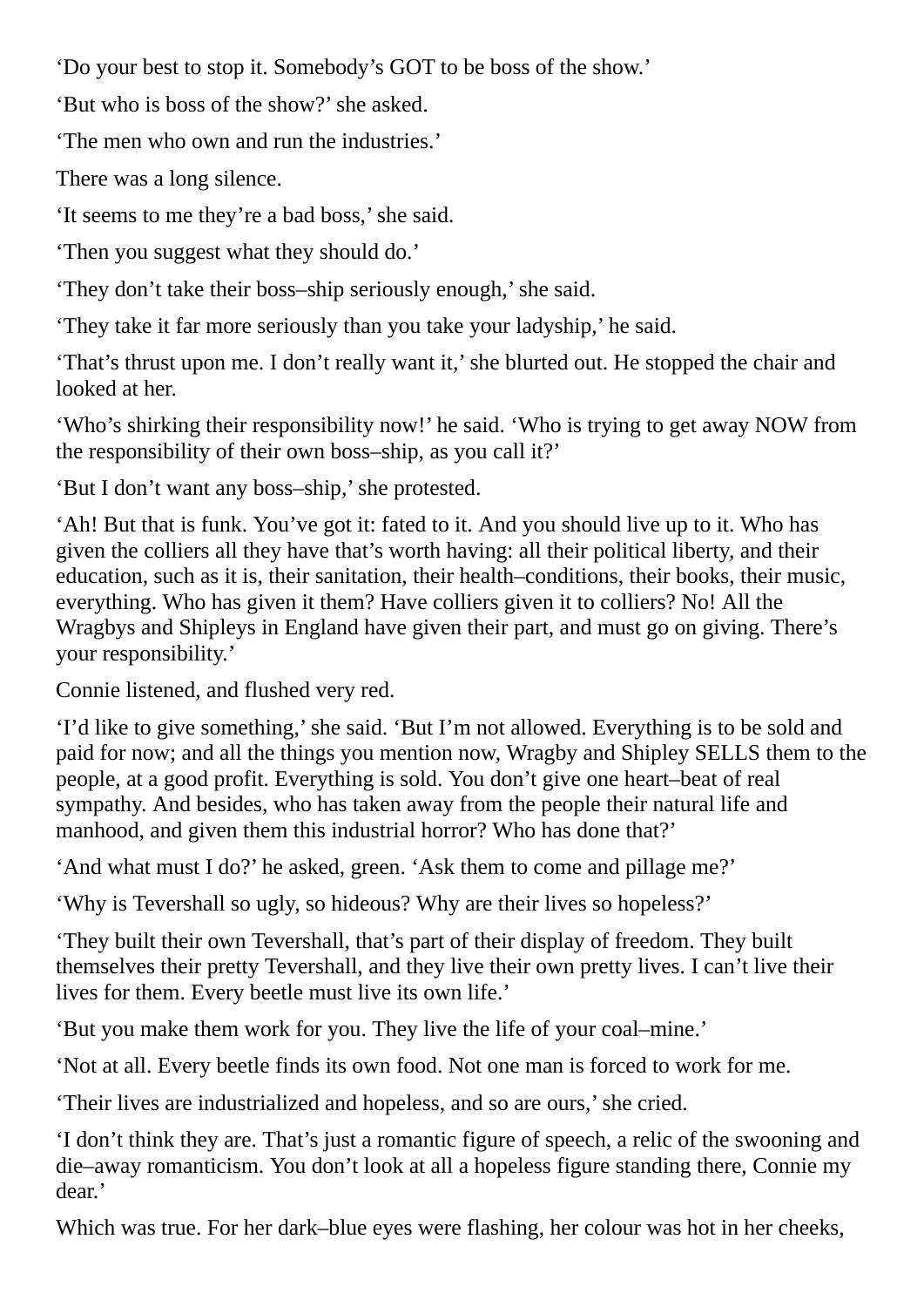she looked full of a rebellious passion far from the dejection of hopelessness. She noticed, in the tussocky places of the grass, cottony young cowslips standing up still bleared in their down. And she wondered with rage, why it was she felt Clifford was so WRONG, yet she couldn't say it to him, she could not say exactly WHERE he was wrong.

'No wonder the men hate you,'she said.

'They don't!' he replied. 'And don't fall into errors: in your sense of the word, they are NOT men. They are animals you don't understand, and never could. Don't thrust your illusions on other people. The masses were always the same, and will always be the same. Nero's slaves were extremely little different from our colliers or the Ford motor–car workmen. I mean Nero's mine slaves and his field slaves. It is the masses: they are the unchangeable. An individual may emerge from the masses. But the emergence doesn't alter the mass. The masses are unalterable. It is one of the most momentous facts of social science. PANEM ET CIRCENSES! Only today education is one of the bad substitutes for a circus. What is wrong today is that we've made a profound hash of the circuses part of the programme, and poisoned our masses with a little education.'

When Clifford became really roused in his feelings about the common people, Connie was frightened. There was something devastatingly true in what he said. But it was a truth that killed.

Seeing her pale and silent, Clifford started the chair again, and no more was said till he halted again at the wood gate, which she opened.

'And what we need to take up now,' he said, 'is whips, not swords. The masses have been ruled since time began, and till time ends, ruled they will have to be. It is sheer hypocrisy and farce to say they can rule themselves.'

'But can you rule them?'she asked.

'I? Oh yes! Neither my mind nor my will is crippled, and I don't rule with my legs. I can do my share of ruling: absolutely, my share; and give me a son, and he will be able to rule his portion after me.'

'But he wouldn't be your own son, of your own ruling class; or perhaps not,'she stammered.

'I don't care who his father may be, so long as he is a healthy man not below normal intelligence. Give me the child of any healthy, normally intelligent man, and I will make a perfectly competent Chatterley of him. It is not who begets us, that matters, but where fate places us. Place any child among the ruling classes, and he will grow up, to his own extent, a ruler. Put kings' and dukes' children among the masses, and they'll be little plebeians, mass products. It is the overwhelming pressure of environment.'

'Then the common people aren't a race, and the aristocrats aren't blood,'she said.

'No, my child! All that is romantic illusion. Aristocracy is a function, a part of fate. And the masses are a functioning of another part of fate. The individual hardly matters. It is a question of which function you are brought up to and adapted to. It is not the individuals that make an aristocracy: it is the functioning of the aristocratic whole. And it is the functioning of the whole mass that makes the common man what he is.'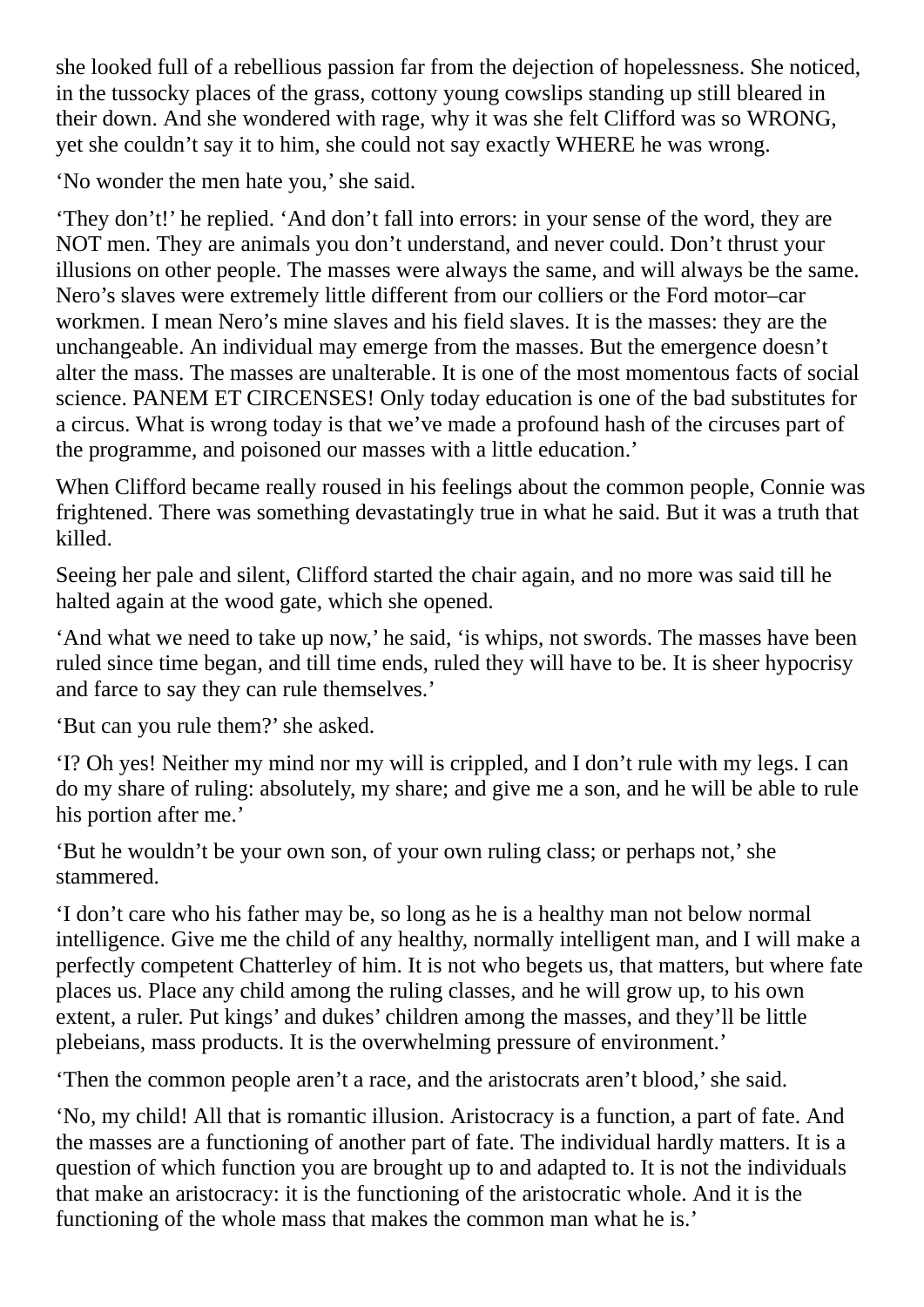'Then there is no common humanity between us all!'

'Just as you like. We all need to fill our bellies. But when it comes to expressive or executive functioning, I believe there is a gulf and an absolute one, between the ruling and the serving classes. The two functions are opposed. And the function determines the individual.'

Connie looked at him with dazed eyes.

'Won't you come on?'she said.

And he started his chair. He had said his say. Now he lapsed into his peculiar and rather vacant apathy, that Connie found so trying. In the wood, anyhow, she was determined not to argue.

In front of them ran the open cleft of the riding, between the hazel walls and the gay grey trees. The chair puffed slowly on, slowly surging into the forget–me–nots that rose up in the drive like milk froth, beyond the hazel shadows. Clifford steered the middle course, where feet passing had kept a channel through the flowers. But Connie, walking behind, had watched the wheels jolt over the wood–ruff and the bugle, and squash the little yellow cups of the creeping–jenny. Now they made a wake through the forget–me–nots.

All the flowers were there, the first bluebells in blue pools, like standing water.

'You are quite right about its being beautiful,'said Clifford. 'It is so amazingly. What is QUITE so lovely as an English spring!'

Connie thought it sounded as if even the spring bloomed by act of Parliament. An English spring! Why not an Irish one? or Jewish? The chair moved slowly ahead, past tufts of sturdy bluebells that stood up like wheat and over grey burdock leaves. When they came to the open place where the trees had been felled, the light flooded in rather stark. And the bluebells made sheets of bright blue colour, here and there, sheering off into lilac and purple. And between, the bracken was lifting its brown curled heads, like legions of young snakes with a new secret to whisper to Eve. Clifford kept the chair going till he came to the brow of the hill; Connie followed slowly behind. The oak–buds were opening soft and brown. Everything came tenderly out of the old hardness. Even the snaggy craggy oak– trees put out the softest young leaves, spreading thin, brown little wings like young bat– wings in the light. Why had men never any newness in them, any freshness to come forth with! Stale men!

Clifford stopped the chair at the top of the rise and looked down. The bluebells washed blue like flood–water over the broad riding, and lit up the downhill with a warm blueness.

'It's a very fine colour in itself,' said Clifford, 'but useless for making a painting.'

'Quite!' said Connie, completely uninterested.

'Shall I venture as far as the spring?'said Clifford.

'Will the chair get up again?'she said.

'We'll try; nothing venture, nothing win!'

And the chair began to advance slowly, joltingly down the beautiful broad riding washed over with blue encroaching hyacinths. O last of all ships, through the hyacinthian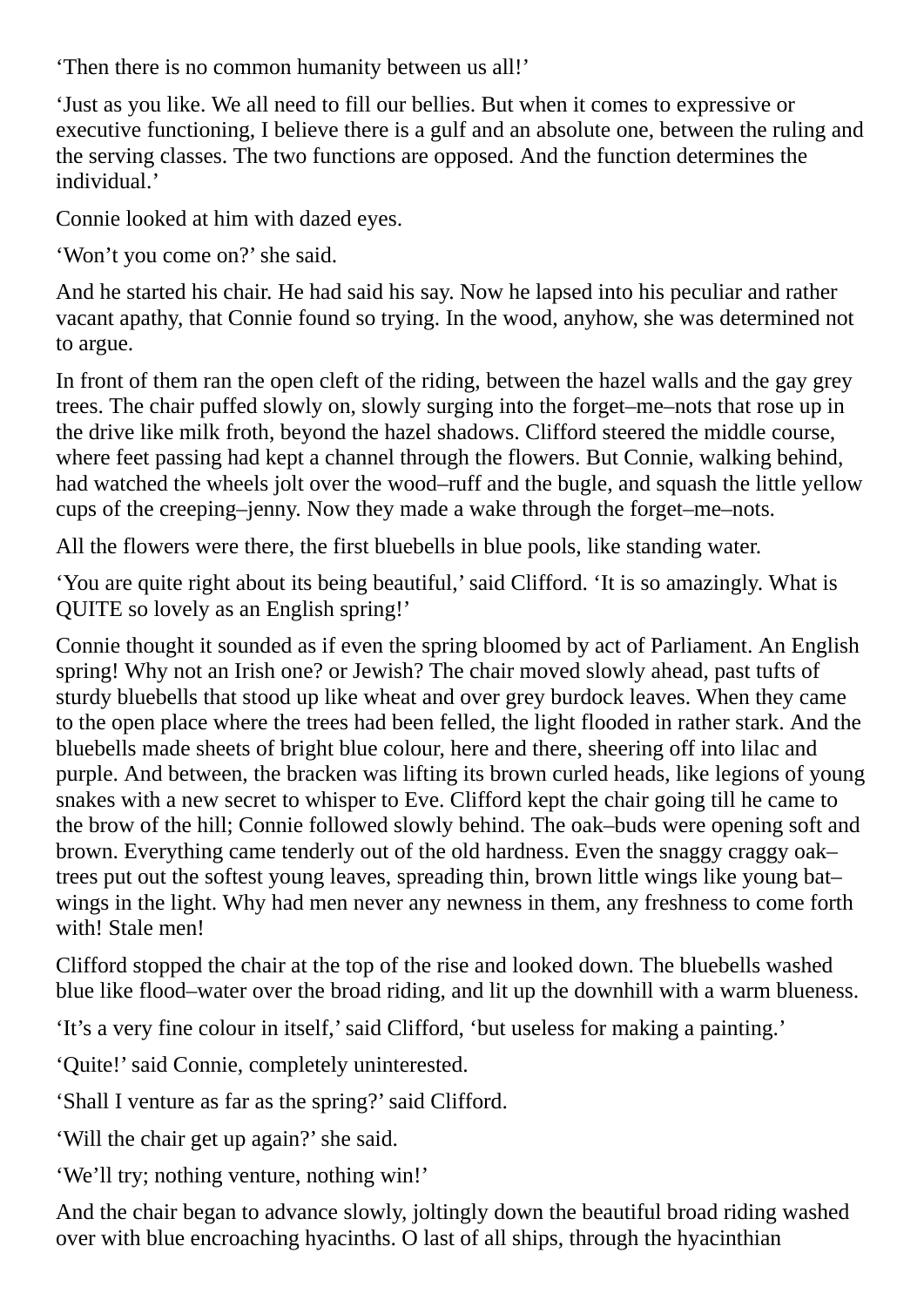shallows! O pinnace on the last wild waters, sailing in the last voyage of our civilization! Whither, O weird wheeled ship, your slow course steering. Quiet and complacent, Clifford sat at the wheel of adventure: in his old black hat and tweed jacket, motionless and cautious. O Captain, my Captain, our splendid trip is done! Not yet though! Downhill, in the wake, came Constance in her grey dress, watching the chair jolt downwards.

They passed the narrow track to the hut. Thank heaven it was not wide enough for the chair: hardly wide enough for one person. The chair reached the bottom of the slope, and swerved round, to disappear. And Connie heard a low whistle behind her. She glanced sharply round: the keeper was striding downhill towards her, his dog keeping behind him.

'Is Sir Clifford going to the cottage?' he asked, looking into her eyes.

'No, only to the well.'

'Ah! Good! Then I can keep out of sight. But I shall see you tonight. I shall wait for you at the park–gate about ten.'

He looked again direct into her eyes.

'Yes,'she faltered.

They heard the Papp! Papp! of Clifford's horn, tooting for Connie. She 'Coo–eed!' in reply. The keeper's face flickered with a little grimace, and with his hand he softly brushed her breast upwards, from underneath. She looked at him, frightened, and started running down the hill, calling Coo–ee! again to Clifford. The man above watched her, then turned, grinning faintly, back into his path.

She found Clifford slowly mounting to the spring, which was halfway up the slope of the dark larch–wood. He was there by the time she caught him up.

'She did that all right,' he said, referring to the chair.

Connie looked at the great grey leaves of burdock that grew out ghostly from the edge of the larch–wood. The people call it Robin Hood's Rhubarb. How silent and gloomy it seemed by the well! Yet the water bubbled so bright, wonderful! And there were bits of eye–bright and strong blue bugle…And there, under the bank, the yellow earth was moving. A mole! It emerged, rowing its pink hands, and waving its blind gimlet of a face, with the tiny pink nose–tip uplifted.

'It seems to see with the end of its nose,'said Connie.

'Better than with its eyes!' he said. 'Will you drink?'

'Will you?'

She took an enamel mug from a twig on a tree, and stooped to fill it for him. He drank in sips. Then she stooped again, and drank a little herself.

'So icy!'she said gasping.

```
'Good, isn't it! Did you wish?'
```
'Did you?'

'Yes, I wished. But I won't tell.'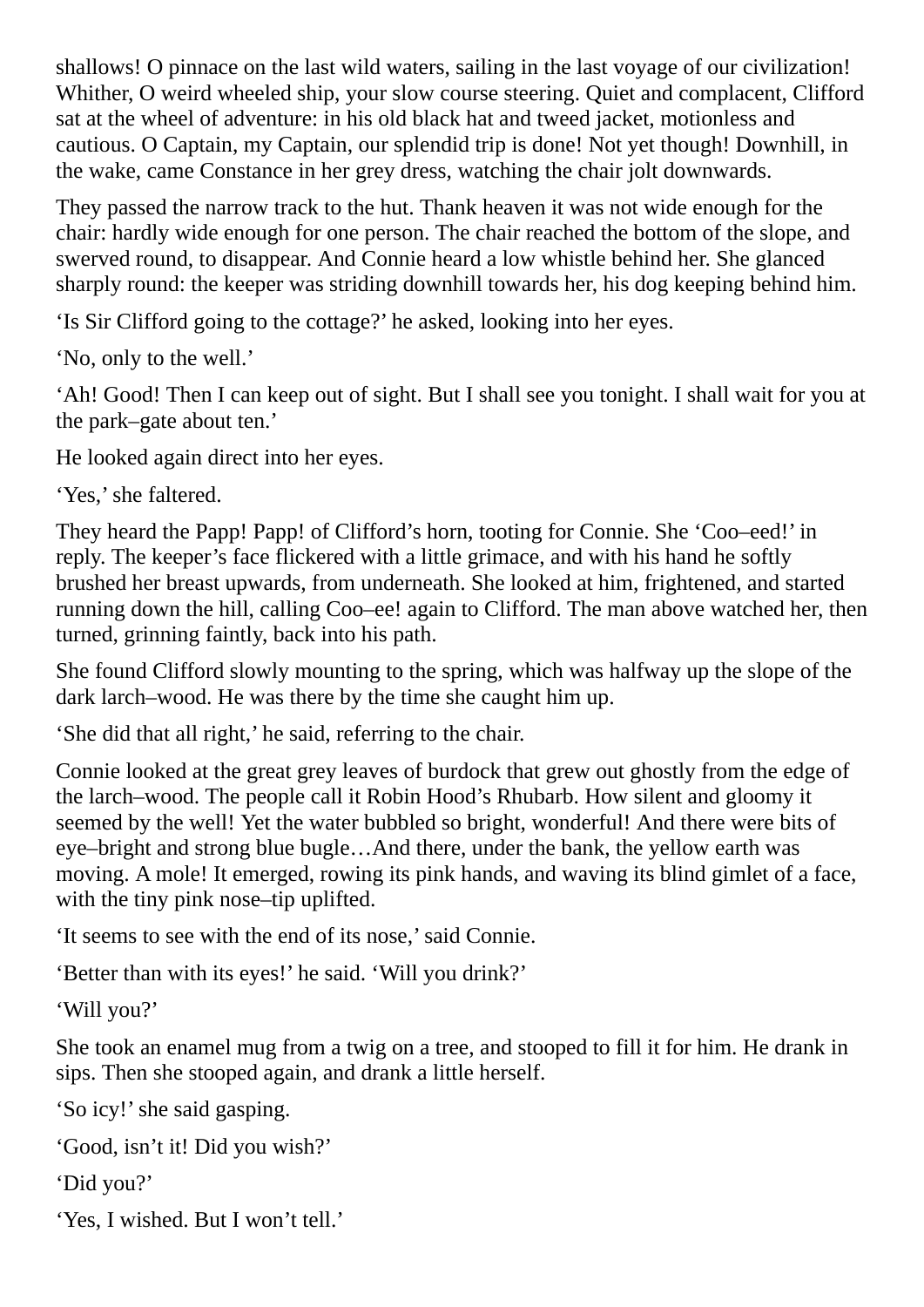She was aware of the rapping of a woodpecker, then of the wind, soft and eerie through the larches. She looked up. White clouds were crossing the blue.

'Clouds!'she said.

'White lambs only,' he replied.

A shadow crossed the little clearing. The mole had swum out on to the soft yellow earth.

'Unpleasant little beast, we ought to kill him,'said Clifford.

'Look! he's like a parson in a pulpit,' she said.

She gathered some sprigs of woodruff and brought them to him.

'New–mown hay!' he said. 'Doesn't it smell like the romantic ladies of the last century, who had their heads screwed on the right way after all!'

She was looking at the white clouds.

'I wonder if it will rain,'she said.

'Rain! Why! Do you want it to?'

They started on the return journey, Clifford jolting cautiously downhill. They came to the dark bottom of the hollow, turned to the right, and after a hundred yards swerved up the foot of the long slope, where bluebells stood in the light.

'Now, old girl!'said Clifford, putting the chair to it.

It was a steep and jolty climb. The chair pugged slowly, in a struggling unwilling fashion. Still, she nosed her way up unevenly, till she came to where the hyacinths were all around her, then she balked, struggled, jerked a little way out of the flowers, then stopped.

'We'd better sound the horn and see if the keeper will come,'said Connie. 'He could push her a bit. For that matter, I will push. It helps.'

'We'll let her breathe,'said Clifford. 'Do you mind putting a scotch under the wheel?'

Connie found a stone, and they waited. After a while Clifford started his motor again, then set the chair in motion. It struggled and faltered like a sick thing, with curious noises.

'Let me push!' said Connie, coming up behind.

'No! Don't push!' he said angrily. 'What's the good of the damned thing, if it has to be pushed! Put the stone under!'

There was another pause, then another start; but more ineffectual than before.

'You MUST let me push,'said she. 'Or sound the horn for the keeper.'

'Wait!'

She waited; and he had another try, doing more harm than good.

'Sound the horn then, if you won't let me push,'she said.

'Hell! Be quiet a moment!'

She was quiet a moment: he made shattering efforts with the little motor.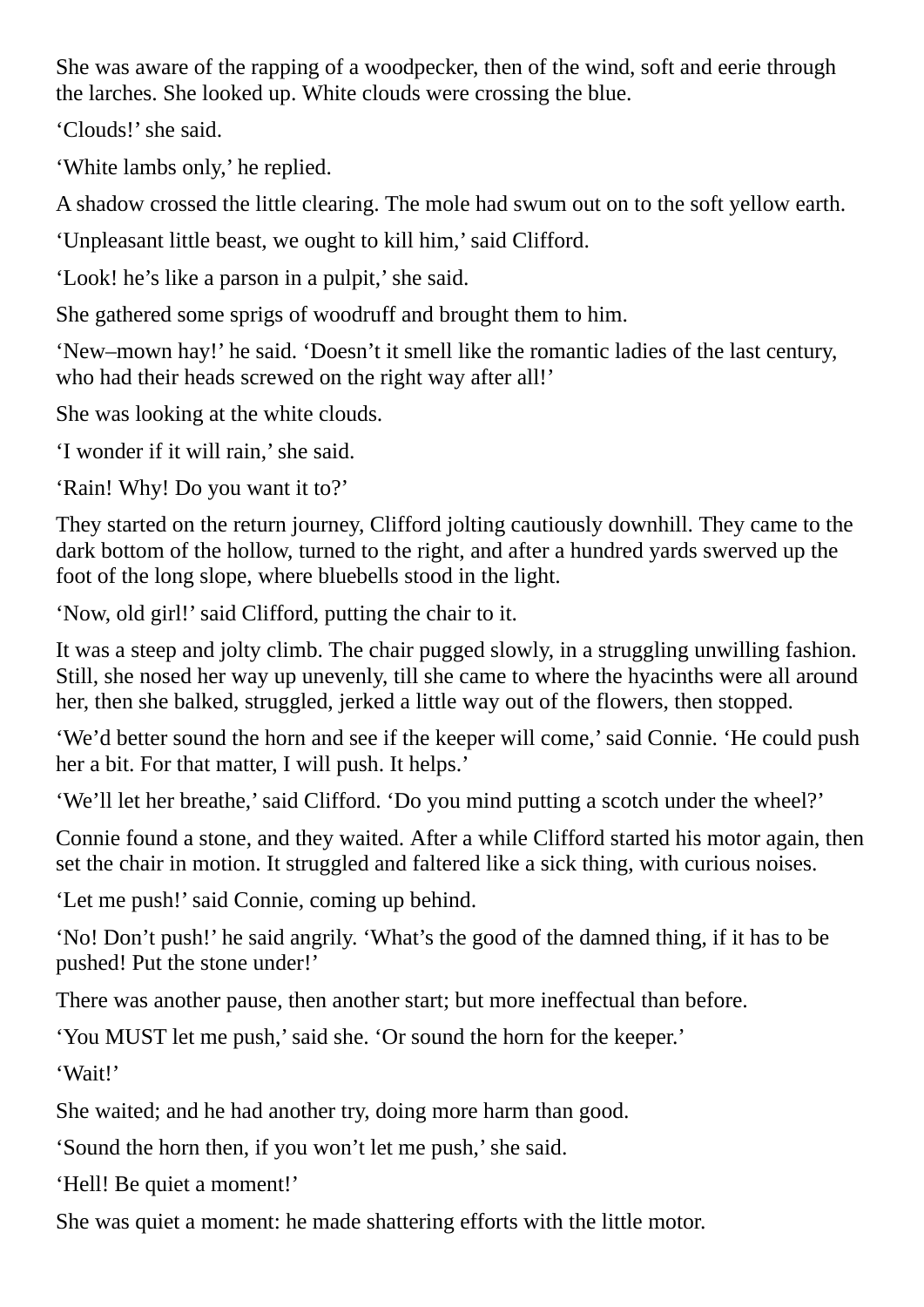'You'll only break the thing down altogether, Clifford,'she remonstrated; 'besides wasting your nervous energy.'

'If I could only get out and look at the damned thing!' he said, exasperated. And he sounded the horn stridently. 'Perhaps Mellors can see what's wrong.'

They waited, among the mashed flowers under a sky softly curdling with cloud. In the silence a wood–pigeon began to coo roo–hoo hoo! roo–hoo hoo! Clifford shut her up with a blast on the horn.

The keeper appeared directly, striding inquiringly round the corner. He saluted.

'Do you know anything about motors?' asked Clifford sharply.

'I am afraid I don't. Has she gone wrong?'

'Apparently!'snapped Clifford.

The man crouched solicitously by the wheel, and peered at the little engine.

'I'm afraid I know nothing at all about these mechanical things, Sir Clifford,' he said calmly. 'If she has enough petrol and oil—'

'Just look carefully and see if you can see anything broken,'snapped Clifford.

The man laid his gun against a tree, took off his coat, and threw it beside it. The brown dog sat guard. Then he sat down on his heels and peered under the chair, poking with his finger at the greasy little engine, and resenting the grease–marks on his clean Sunday shirt.

'Doesn't seem anything broken,' he said. And he stood up, pushing back his hat from his forehead, rubbing his brow and apparently studying.

'Have you looked at the rods underneath?' asked Clifford. 'See if they are all right!'

The man lay flat on his stomach on the floor, his neck pressed back, wriggling under the engine and poking with his finger. Connie thought what a pathetic sort of thing a man was, feeble and small–looking, when he was lying on his belly on the big earth.

'Seems all right as far as I can see,' came his muffled voice.

'I don't suppose you can do anything,'said Clifford.

'Seems as if I can't!' And he scrambled up and sat on his heels, collier fashion. 'There's certainly nothing obviously broken.'

Clifford started his engine, then put her in gear. She would not move.

'Run her a bit hard, like,'suggested the keeper.

Clifford resented the interference: but he made his engine buzz like a blue–bottle. Then she coughed and snarled and seemed to go better.

'Sounds as if she'd come clear,'said Mellors.

But Clifford had already jerked her into gear. She gave a sick lurch and ebbed weakly forwards.

'If I give her a push, she'll do it,'said the keeper, going behind.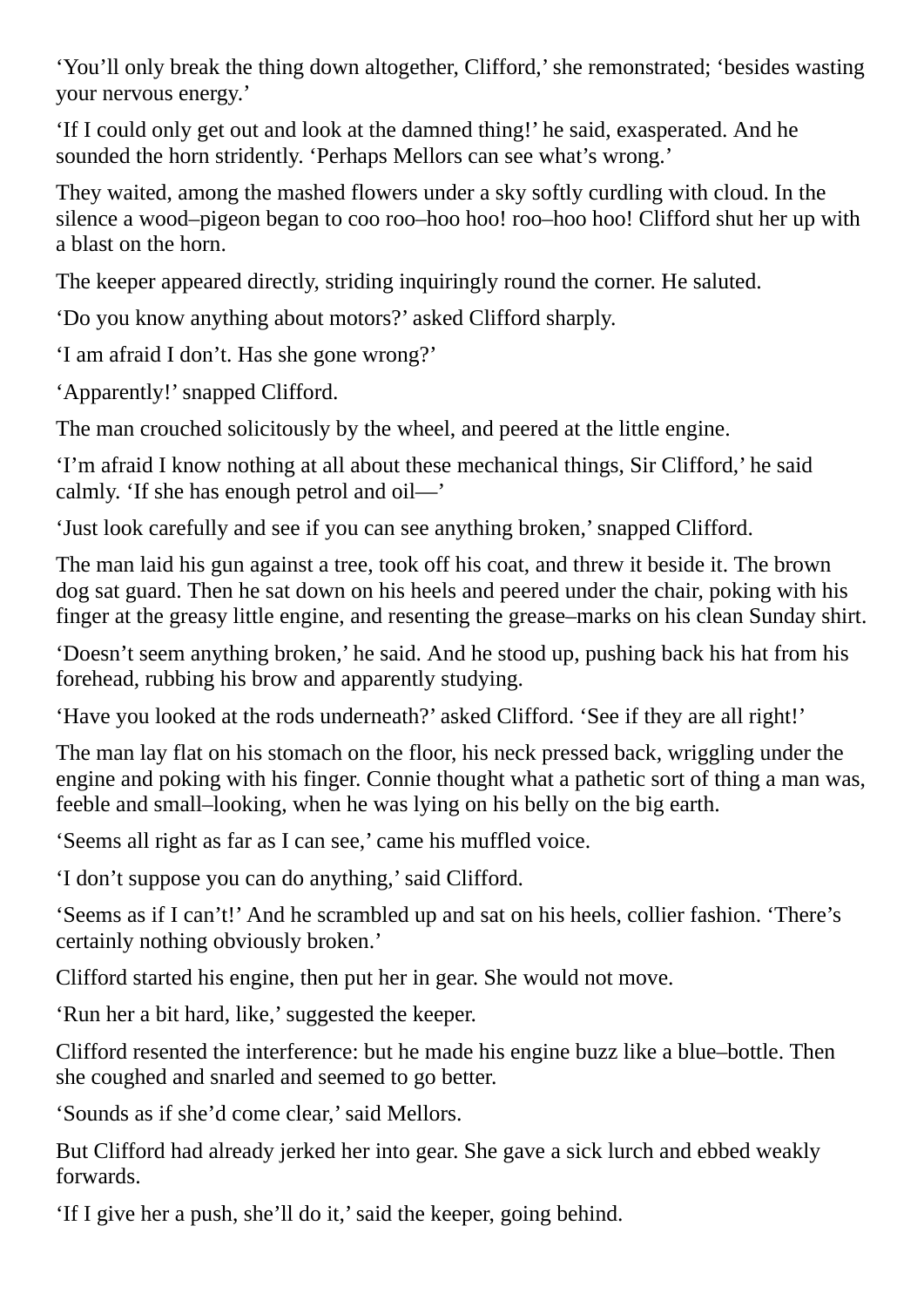'Keep off!' snapped Clifford. 'She'll do it by herself.'

'But Clifford!' put in Connie from the bank, 'you know it's too much for her. Why are you so obstinate!'

Clifford was pale with anger. He jabbed at his levers. The chair gave a sort of scurry, reeled on a few more yards, and came to her end amid a particularly promising patch of bluebells.

'She's done!' said the keeper. 'Not power enough.'

'She's been up here before,'said Clifford coldly.

'She won't do it this time,'said the keeper.

Clifford did not reply. He began doing things with his engine, running her fast and slow as if to get some sort of tune out of her. The wood re–echoed with weird noises. Then he put her in gear with a jerk, having jerked off his brake.

'You'll rip her inside out,' murmured the keeper.

The chair charged in a sick lurch sideways at the ditch.

'Clifford!' cried Connie, rushing forward.

But the keeper had got the chair by the rail. Clifford, however, putting on all his pressure, managed to steer into the riding, and with a strange noise the chair was fighting the hill. Mellors pushed steadily behind, and up she went, as if to retrieve herself.

'You see, she's doing it!'said Clifford, victorious, glancing over his shoulder. There he saw the keeper's face.

'Are you pushing her?'

'She won't do it without.'

'Leave her alone. I asked you not.

'She won't do it.'

'LET HER TRY!'snarled Clifford, with all his emphasis.

The keeper stood back: then turned to fetch his coat and gun. The chair seemed to strangle immediately. She stood inert. Clifford, seated a prisoner, was white with vexation. He jerked at the levers with his hand, his feet were no good. He got queer noises out of her. In savage impatience he moved little handles and got more noises out of her. But she would not budge. No, she would not budge. He stopped the engine and sat rigid with anger.

Constance sat on the bank and looked at the wretched and trampled bluebells. 'Nothing quite so lovely as an English spring.' 'I can do my share of ruling.' 'What we need to take up now is whips, not swords.' 'The ruling classes!'

The keeper strode up with his coat and gun, Flossie cautiously at his heels. Clifford asked the man to do something or other to the engine. Connie, who understood nothing at all of the technicalities of motors, and who had had experience of breakdowns, sat patiently on the bank as if she were a cipher. The keeper lay on his stomach again. The ruling classes and the serving classes!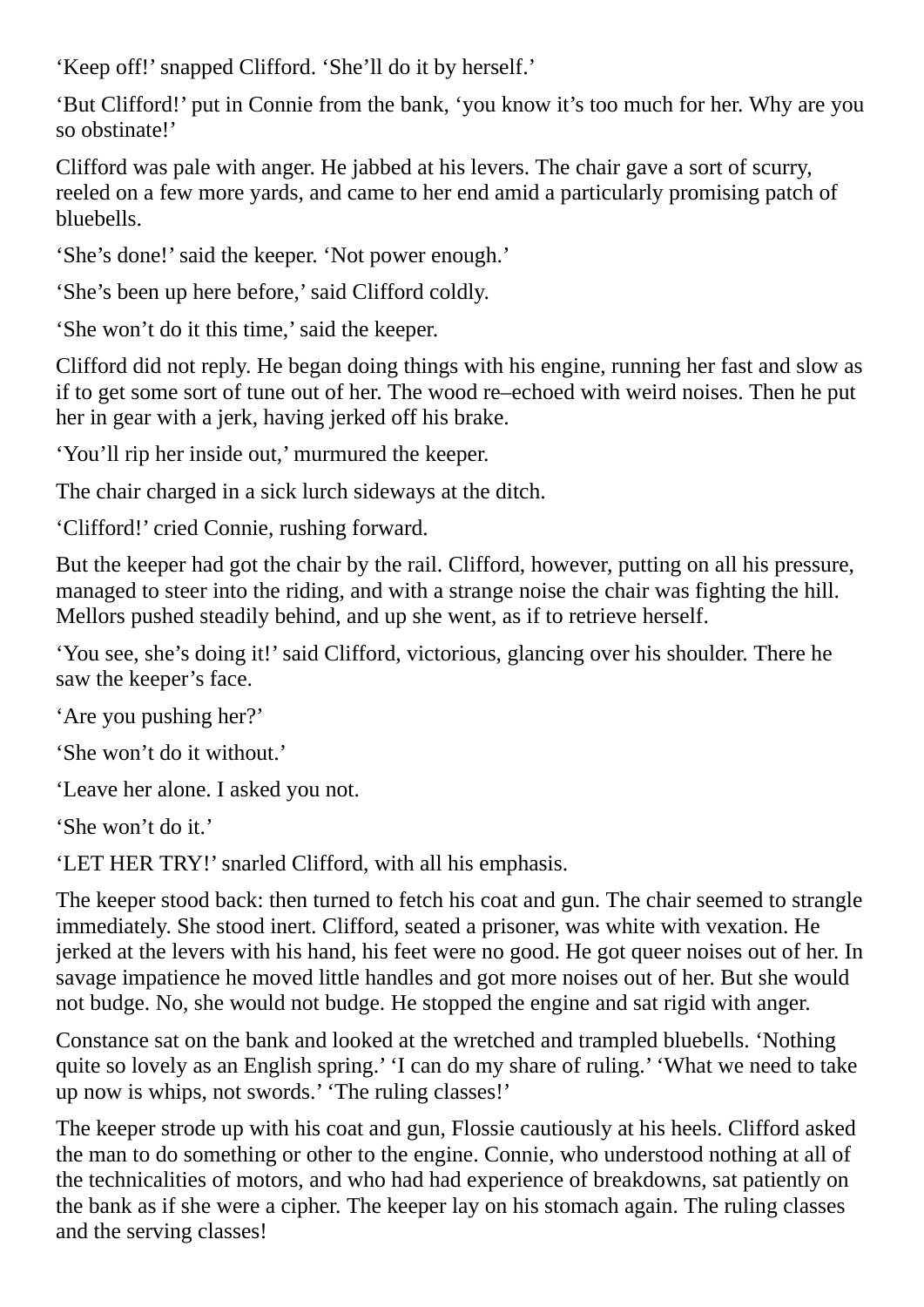He got to his feet and said patiently:

'Try her again, then.'

He spoke in a quiet voice, almost as if to a child.

Clifford tried her, and Mellors stepped quickly behind and began to push. She was going, the engine doing about half the work, the man the rest.

Clifford glanced round, yellow with anger.

'Will you get off there!'

The keeper dropped his hold at once, and Clifford added: 'How shall I know what she is doing!'

The man put his gun down and began to pull on his coat. He'd done.

The chair began slowly to run backwards.

'Clifford, your brake!' cried Connie.

She, Mellors, and Clifford moved at once, Connie and the keeper jostling lightly. The chair stood. There was a moment of dead silence.

'It's obvious I'm at everybody's mercy!'said Clifford. He was yellow with anger.

No one answered. Mellors was slinging his gun over his shoulder, his face queer and expressionless, save for an abstracted look of patience. The dog Flossie, standing on guard almost between her master's legs, moved uneasily, eyeing the chair with great suspicion and dislike, and very much perplexed between the three human beings. The TABLEAU VIVANT remained set among the squashed bluebells, nobody proffering a word.

'I expect she'll have to be pushed,'said Clifford at last, with an affectation of SANG FROID.

No answer. Mellors' abstracted face looked as if he had heard nothing. Connie glanced anxiously at him. Clifford too glanced round.

'Do you mind pushing her home, Mellors!' he said in a cool superior tone. 'I hope I have said nothing to offend you,' he added, in a tone of dislike.

'Nothing at all, Sir Clifford! Do you want me to push that chair?'

'If you please.'

The man stepped up to it: but this time it was without effect. The brake was jammed. They poked and pulled, and the keeper took off his gun and his coat once more. And now Clifford said never a word. At last the keeper heaved the back of the chair off the ground and, with an instantaneous push of his foot, tried to loosen the wheels. He failed, the chair sank. Clifford was clutching the sides. The man gasped with the weight.

'Don't do it!' cried Connie to him.

'If you'll pull the wheel that way, so!' he said to her, showing her how.

'No! You mustn't lift it! You'll strain yourself,'she said, flushed now with anger.

But he looked into her eyes and nodded. And she had to go and take hold of the wheel,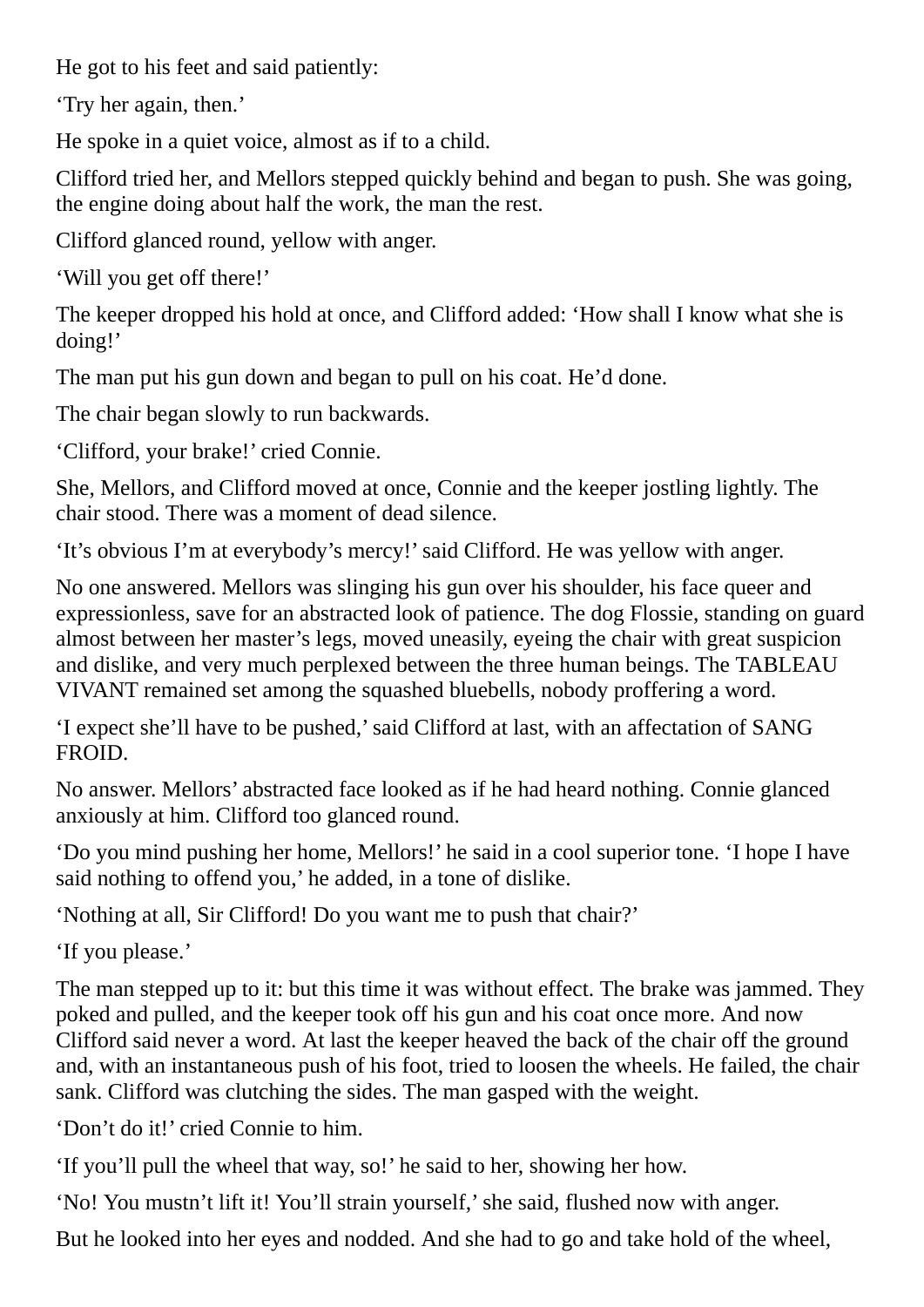ready. He heaved and she tugged, and the chair reeled.

'For God's sake!' cried Clifford in terror.

But it was all right, and the brake was off. The keeper put a stone under the wheel, and went to sit on the bank, his heart beat and his face white with the effort, semi–conscious.

Connie looked at him, and almost cried with anger. There was a pause and a dead silence. She saw his hands trembling on his thighs.

'Have you hurt yourself?'she asked, going to him.

'No. No!' He turned away almost angrily.

There was dead silence. The back of Clifford's fair head did not move. Even the dog stood motionless. The sky had clouded over.

At last he sighed, and blew his nose on his red handkerchief.

'That pneumonia took a lot out of me,' he said.

No one answered. Connie calculated the amount of strength it must have taken to heave up that chair and the bulky Clifford: too much, far too much! If it hadn't killed him!

He rose, and again picked up his coat, slinging it through the handle of the chair.

'Are you ready, then, Sir Clifford?'

'When you are!'

He stooped and took out the scotch, then put his weight against the chair. He was paler than Connie had ever seen him: and more absent. Clifford was a heavy man: and the hill was steep. Connie stepped to the keeper's side.

'I'm going to push too!'she said.

And she began to shove with a woman's turbulent energy of anger. The chair went faster. Clifford looked round.

'Is that necessary?' he said.

'Very! Do you want to kill the man! If you'd let the motor work while it would—'

But she did not finish. She was already panting. She slackened off a little, for it was surprisingly hard work.

'Ay! slower!' said the man at her side, with a faint smile of his eyes.

'Are you sure you've not hurt yourself?'she said fiercely.

He shook his head. She looked at his smallish, short, alive hand, browned by the weather. It was the hand that caressed her. She had never even looked at it before. It seemed so still, like him, with a curious inward stillness that made her want to clutch it, as if she could not reach it. All her soul suddenly swept towards him: he was so silent, and out of reach! And he felt his limbs revive. Shoving with his left hand, he laid his right on her round white wrist, softly enfolding her wrist, with a caress. And the flame of strength went down his back and his loins, reviving him. And she bent suddenly and kissed his hand. Meanwhile the back of Clifford's head was held sleek and motionless, just in front of them.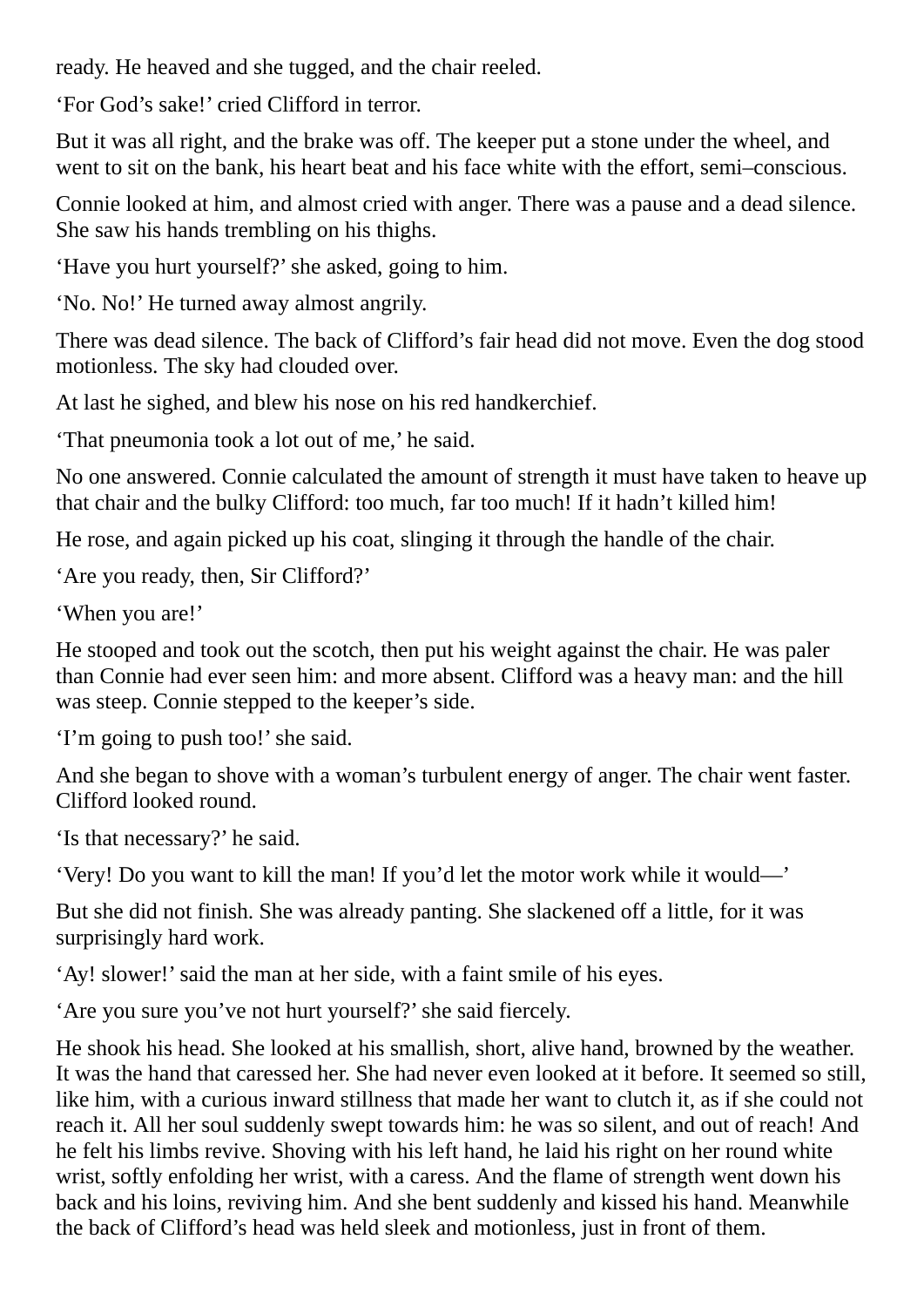At the top of the hill they rested, and Connie was glad to let go. She had had fugitive dreams of friendship between these two men: one her husband, the other the father of her child. Now she saw the screaming absurdity of her dreams. The two males were as hostile as fire and water. They mutually exterminated one another. And she realized for the first time what a queer subtle thing hate is. For the first time, she had consciously and definitely hated Clifford, with vivid hate: as if he ought to be obliterated from the face of the earth. And it was strange, how free and full of life it made her feel, to hate him and to admit it fully to herself.—'Now I've hated him, I shall never be able to go on living with him,' came the thought into her mind.

On the level the keeper could push the chair alone. Clifford made a little conversation with her, to show his complete composure: about Aunt Eva, who was at Dieppe, and about Sir Malcolm, who had written to ask would Connie drive with him in his small car, to Venice, or would she and Hilda go by train.

'I'd much rather go by train,'said Connie. 'I don't like long motor drives, especially when there's dust. But I shall see what Hilda wants.'

'She will want to drive her own car, and take you with her,' he said.

'Probably!—I must help up here. You've no idea how heavy this chair is.'

She went to the back of the chair, and plodded side by side with the keeper, shoving up the pink path. She did not care who saw.

'Why not let me wait, and fetch Field? He is strong enough for the job,'said Clifford.

'It's so near,' she panted.

But both she and Mellors wiped the sweat from their faces when they came to the top. It was curious, but this bit of work together had brought them much closer than they had been before.

'Thanks so much, Mellors,'said Clifford, when they were at the house door. 'I must get a different sort of motor, that's all. Won't you go to the kitchen and have a meal? It must be about time.'

'Thank you, Sir Clifford. I was going to my mother for dinner today, Sunday.'

'As you like.'

Mellors slung into his coat, looked at Connie, saluted, and was gone. Connie, furious, went upstairs.

At lunch she could not contain her feeling.

'Why are you so abominably inconsiderate, Clifford?'she said to him.

'Of whom?'

'Of the keeper! If that is what you call ruling classes, I'm sorry for you.'

'Why?'

'A man who's been ill, and isn't strong! My word, if I were the serving classes, I'd let you wait for service. I'd let you whistle.'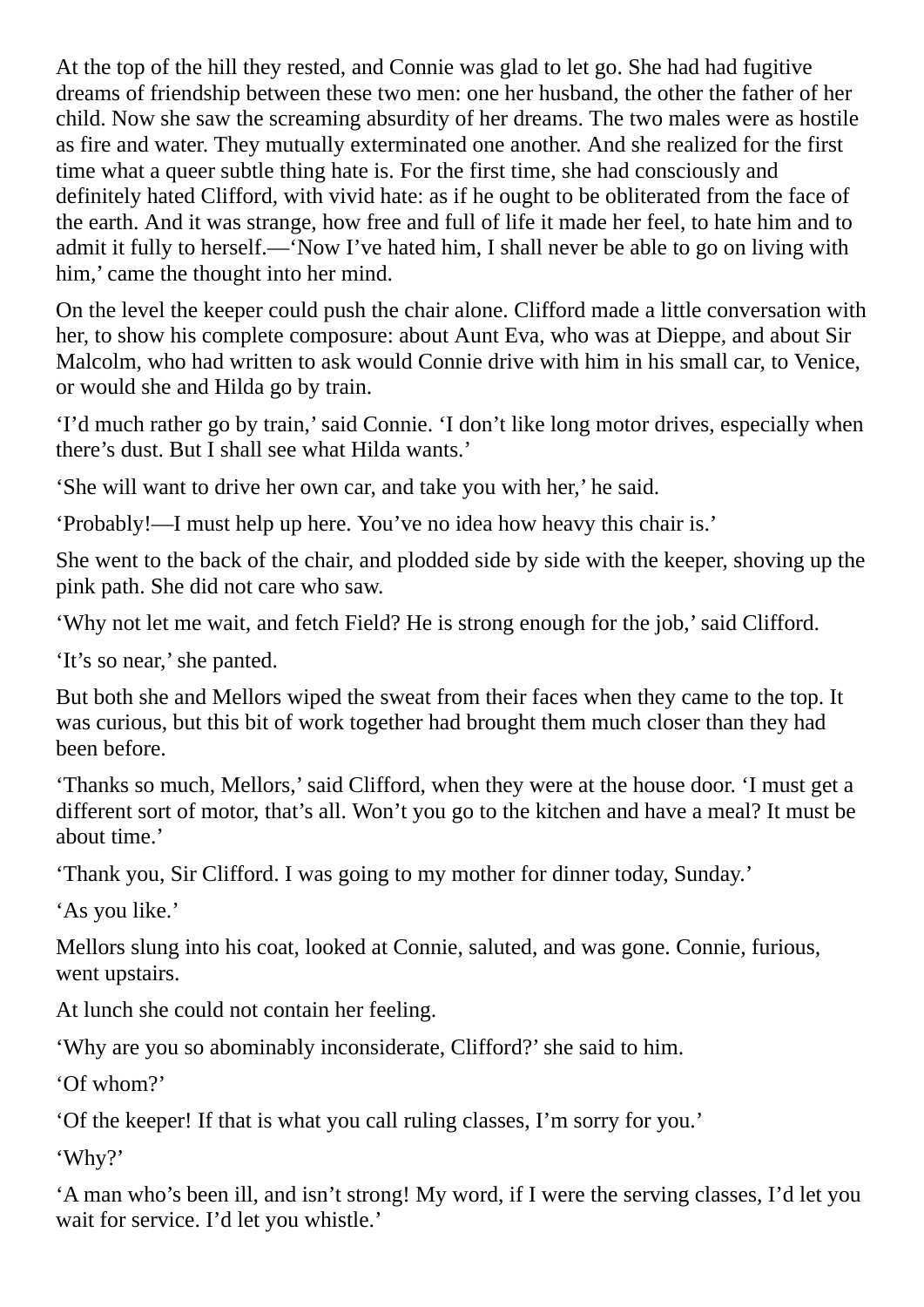'I quite believe it.'

'If he'd been sitting in a chair with paralysed legs, and behaved as you behaved, what would you have done for HIM?'

'My dear evangelist, this confusing of persons and personalities is in bad taste.'

'And your nasty, sterile want of common sympathy is in the worst taste imaginable. NOBLESSE OBLIGE! You and your ruling class!'

'And to what should it oblige me? To have a lot of unnecessary emotions about my game– keeper? I refuse. I leave it all to my evangelist.'

'As if he weren't a man as much as you are, my word!'

'My game–keeper to boot, and I pay him two pounds a week and give him a house.'

'Pay him! What do you think you pay for, with two pounds a week and a house?'

'His services.'

'Bah! I would tell you to keep your two pounds a week and your house.'

'Probably he would like to: but can't afford the luxury!'

'You, and RULE!'she said. 'You don't rule, don't flatter yourself. You have only got more than your share of the money, and make people work for you for two pounds a week, or threaten them with starvation. Rule! What do you give forth of rule? Why, you're dried up! You only bully with your money, like any Jew or any Schieber!'

'You are very elegant in your speech, Lady Chatterley!'

'I assure you, you were very elegant altogether out there in the wood. I was utterly ashamed of you. Why, my father is ten times the human being you are: you GENTLEMAN!'

He reached and rang the bell for Mrs Bolton. But he was yellow at the gills.

She went up to her room, furious, saying to herself: 'Him and buying people! Well, he doesn't buy me, and therefore there's no need for me to stay with him. Dead fish of a gentleman, with his celluloid soul! And how they take one in, with their manners and their mock wistfulness and gentleness. They've got about as much feeling as celluloid has.'

She made her plans for the night, and determined to get Clifford off her mind. She didn't want to hate him. She didn't want to be mixed up very intimately with him in any sort of feeling. She wanted him not to know anything at all about herself: and especially, not to know anything about her feeling for the keeper. This squabble of her attitude to the servants was an old one. He found her too familiar, she found him stupidly insentient, tough and indiarubbery where other people were concerned.

She went downstairs calmly, with her old demure bearing, at dinner–time. He was still yellow at the gills: in for one of his liver bouts, when he was really very queer.—He was reading a French book.

'Have you ever read Proust?' he asked her.

'I've tried, but he bores me.'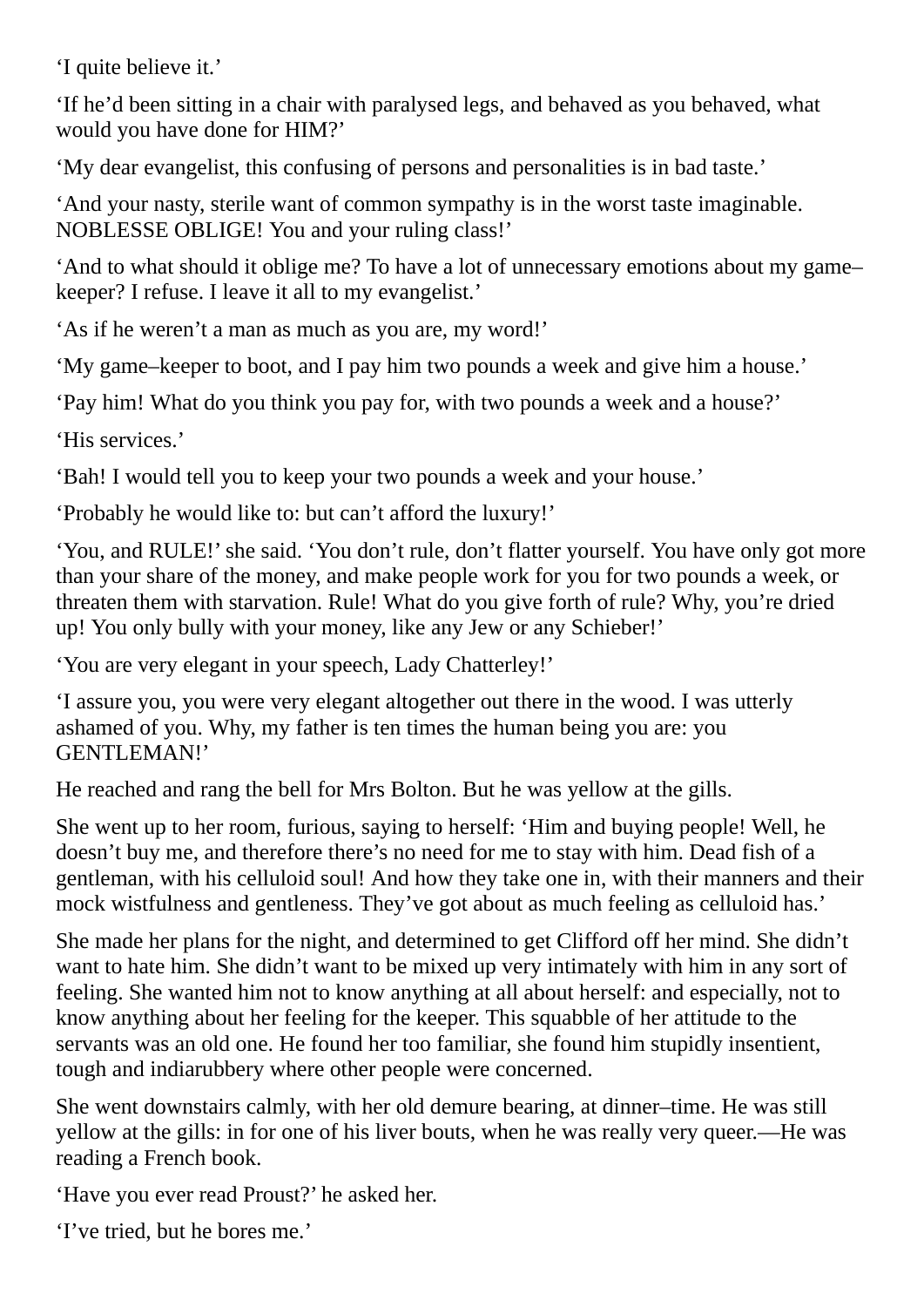'He's really very extraordinary.'

'Possibly! But he bores me: all that sophistication! He doesn't have feelings, he only has streams of words about feelings. I'm tired of self–important mentalities.'

'Would you prefer self–important animalities?'

'Perhaps! But one might possibly get something that wasn't self–important.'

'Well, I like Proust's subtlety and his well–bred anarchy.'

'It makes you very dead, really.'

'There speaks my evangelical little wife.'

They were at it again, at it again! But she couldn't help fighting him. He seemed to sit there like a skeleton, sending out a skeleton's cold grizzly WILL against her. Almost she could feel the skeleton clutching her and pressing her to its cage of ribs. He too was really up in arms: and she was a little afraid of him.

She went upstairs as soon as possible, and went to bed quite early. But at half past nine she got up, and went outside to listen. There was no sound. She slipped on a dressing–gown and went downstairs. Clifford and Mrs Bolton were playing cards, gambling. They would probably go on until midnight.

Connie returned to her room, threw her pyjamas on the tossed bed, put on a thin tennis– dress and over that a woollen day–dress, put on rubber tennis–shoes, and then a light coat. And she was ready. If she met anybody, she was just going out for a few minutes. And in the morning, when she came in again, she would just have been for a little walk in the dew, as she fairly often did before breakfast. For the rest, the only danger was that someone should go into her room during the night. But that was most unlikely: not one chance in a hundred.

Betts had not locked up. He fastened up the house at ten o'clock, and unfastened it again at seven in the morning. She slipped out silently and unseen. There was a half–moon shining, enough to make a little light in the world, not enough to show her up in her dark– grey coat. She walked quickly across the park, not really in the thrill of the assignation, but with a certain anger and rebellion burning in her heart. It was not the right sort of heart to take to a love–meeting. But LA GUERRE COMME LA GUERRE!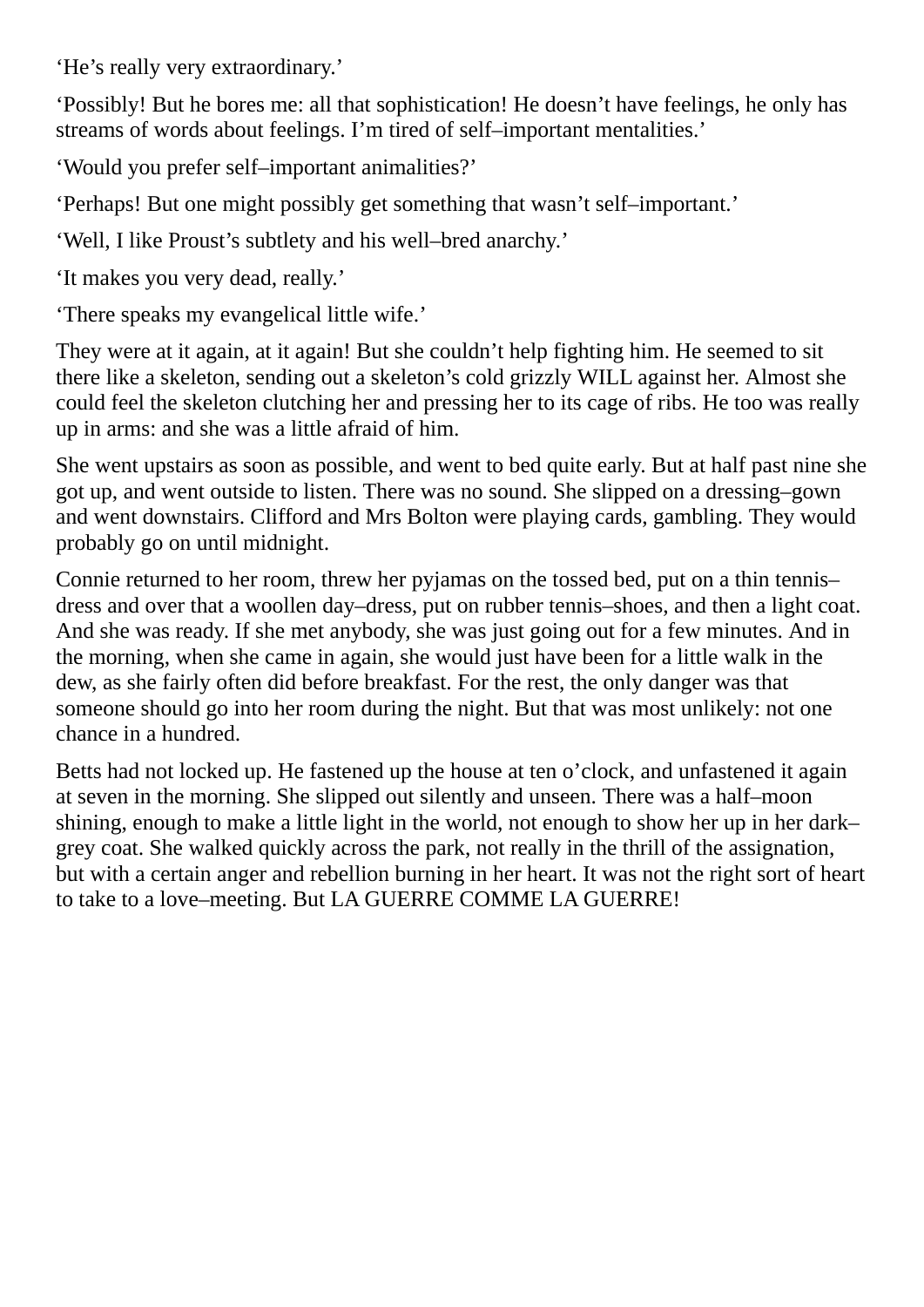## **CHAPTER 14**

When she got near the park–gate, she heard the click of the latch. He was there, then, in the darkness of the wood, and had seen her!

'You are good and early,' he said out of the dark. 'Was everything all right?'

'Perfectly easy.'

He shut the gate quietly after her, and made a spot of light on the dark ground, showing the pallid flowers still standing there open in the night. They went on apart, in silence.

'Are you sure you didn't hurt yourself this morning with that chair?' she asked.

'No, no!'

'When you had that pneumonia, what did it do to you?'

'Oh nothing! it left my heart not so strong and the lungs not so elastic. But it always does that.'

'And you ought not to make violent physical efforts?'

'Not often.'

She plodded on in an angry silence.

'Did you hate Clifford?'she said at last.

'Hate him, no! I've met too many like him to upset myself hating him. I know beforehand I don't care for his sort, and I let it go at that.'

'What is his sort?'

'Nay, you know better than I do. The sort of youngish gentleman a bit like a lady, and no balls.'

'What balls?'

'Balls! A man's balls!'

She pondered this.

'But is it a question of that?'she said, a little annoyed.

'You say a man's got no brain, when he's a fool: and no heart, when he's mean; and no stomach when he's a funker. And when he's got none of that spunky wild bit of a man in him, you say he's got no balls. When he's a sort of tame.'

She pondered this.

'And is Clifford tame?' she asked.

'Tame, and nasty with it: like most such fellows, when you come up against 'em.'

'And do you think you're not tame?'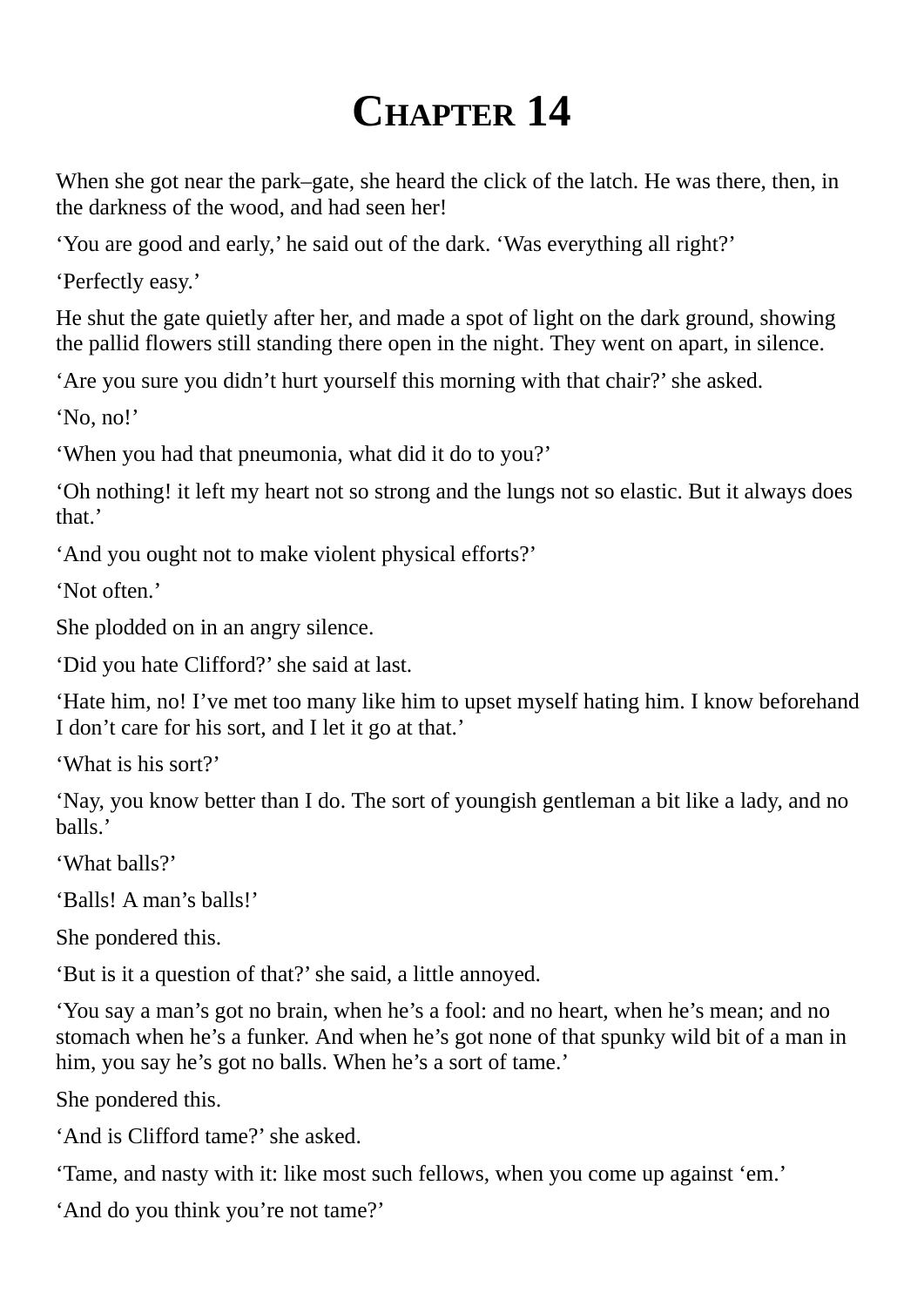'Maybe not quite!'

At length she saw in the distance a yellow light.

She stood still.

'There is a light!' she said.

'I always leave a light in the house,' he said.

She went on again at his side, but not touching him, wondering why she was going with him at all.

He unlocked, and they went in, he bolting the door behind them. As if it were a prison, she thought! The kettle was singing by the red fire, there were cups on the table.

She sat in the wooden arm–chair by the fire. It was warm after the chill outside.

'I'll take off my shoes, they are wet,' she said.

She sat with her stockinged feet on the bright steel fender. He went to the pantry, bringing food: bread and butter and pressed tongue. She was warm: she took off her coat. He hung it on the door.

'Shall you have cocoa or tea or coffee to drink?' he asked.

'I don't think I want anything,'she said, looking at the table. 'But you eat.'

'Nay, I don't care about it. I'll just feed the dog.'

He tramped with a quiet inevitability over the brick floor, putting food for the dog in a brown bowl. The spaniel looked up at him anxiously.

'Ay, this is thy supper, tha nedna look as if tha wouldna get it!' he said.

He set the bowl on the stairfoot mat, and sat himself on a chair by the wall, to take off his leggings and boots. The dog instead of eating, came to him again, and sat looking up at him, troubled.

He slowly unbuckled his leggings. The dog edged a little nearer.

'What's amiss wi' thee then? Art upset because there's somebody else here? Tha'rt a female, tha art! Go an' eat thy supper.'

He put his hand on her head, and the bitch leaned her head sideways against him. He slowly, softly pulled the long silky ear.

'There!' he said. 'There! Go an' eat thy supper! Go!'

He tilted his chair towards the pot on the mat, and the dog meekly went, and fell to eating.

'Do you like dogs?' Connie asked him.

'No, not really. They're too tame and clinging.'

He had taken off his leggings and was unlacing his heavy boots. Connie had turned from the fire. How bare the little room was! Yet over his head on the wall hung a hideous enlarged photograph of a young married couple, apparently him and a bold–faced young woman, no doubt his wife.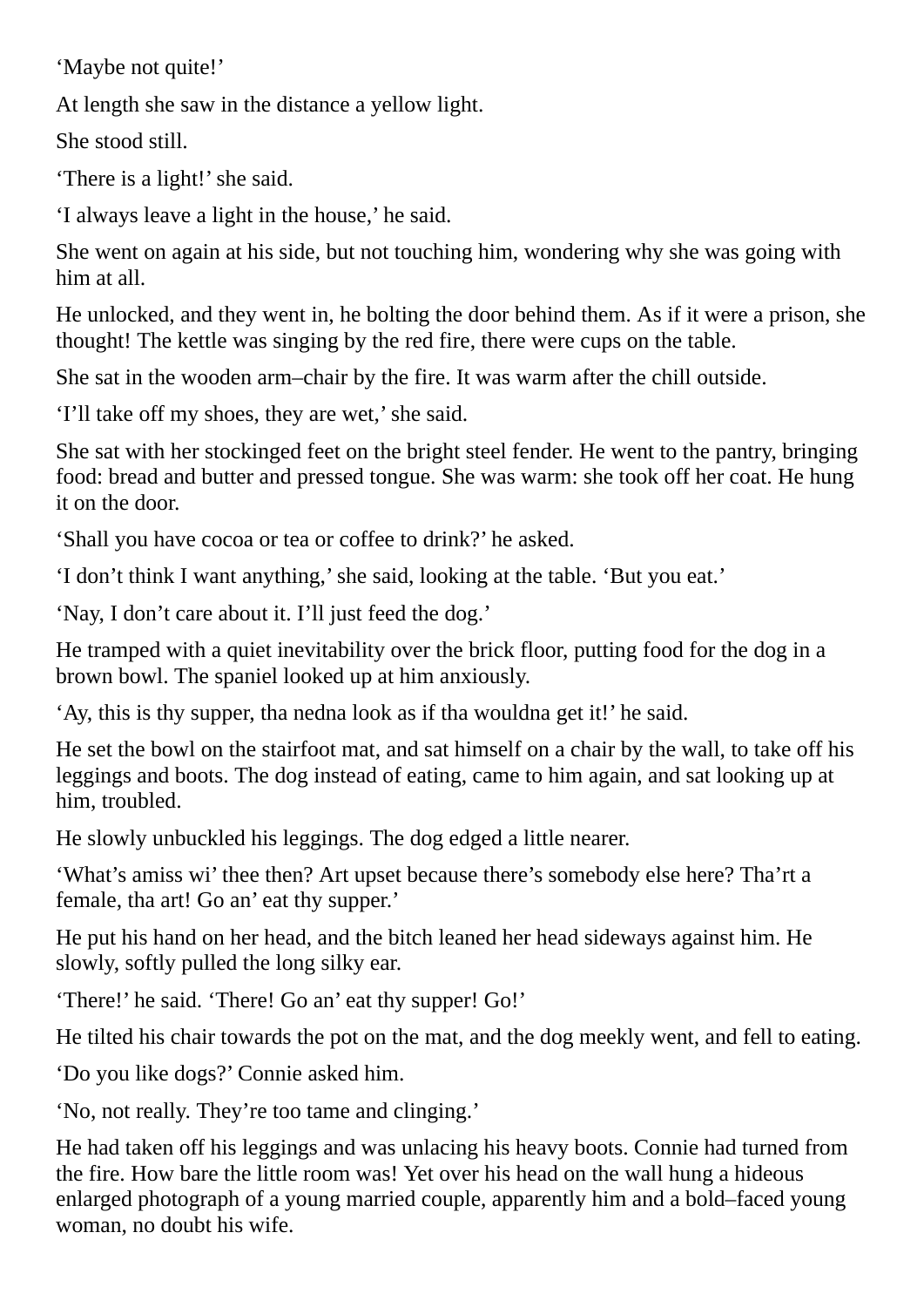'Is that you?' Connie asked him.

He twisted and looked at the enlargement above his head.

'Ay! Taken just afore we was married, when I was twenty–one.' He looked at it impassively.

'Do you like it?' Connie asked him.

'Like it? No! I never liked the thing. But she fixed it all up to have it done, like.'

He returned to pulling off his boots.

'If you don't like it, why do you keep it hanging there? Perhaps your wife would like to have it,' she said.

He looked up at her with a sudden grin.

'She carted off iverything as was worth taking from th' 'ouse,' he said. 'But she left THAT!'

'Then why do you keep it? for sentimental reasons?'

'Nay, I niver look at it. I hardly knowed it wor theer. It's bin theer sin' we come to this place.'

'Why don't you burn it?'she said.

He twisted round again and looked at the enlarged photograph. It was framed in a brown– and–gilt frame, hideous. It showed a clean–shaven, alert, very young–looking man in a rather high collar, and a somewhat plump, bold young woman with hair fluffed out and crimped, and wearing a dark satin blouse.

'It wouldn't be a bad idea, would it?' he said.

He had pulled off his boots, and put on a pair of slippers. He stood up on the chair, and lifted down the photograph. It left a big pale place on the greenish wall–paper.

'No use dusting it now,' he said, setting the thing against the wall.

He went to the scullery, and returned with hammer and pincers. Sitting where he had sat before, he started to tear off the back–paper from the big frame, and to pull out the sprigs that held the backboard in position, working with the immediate quiet absorption that was characteristic of him.

He soon had the nails out: then he pulled out the backboards, then the enlargement itself, in its solid white mount. He looked at the photograph with amusement.

'Shows me for what I was, a young curate, and her for what she was, a bully,' he said. 'The prig and the bully!'

'Let me look!'said Connie.

He did look indeed very clean–shaven and very clean altogether, one of the clean young men of twenty years ago. But even in the photograph his eyes were alert and dauntless. And the woman was not altogether a bully, though her jowl was heavy. There was a touch of appeal in her.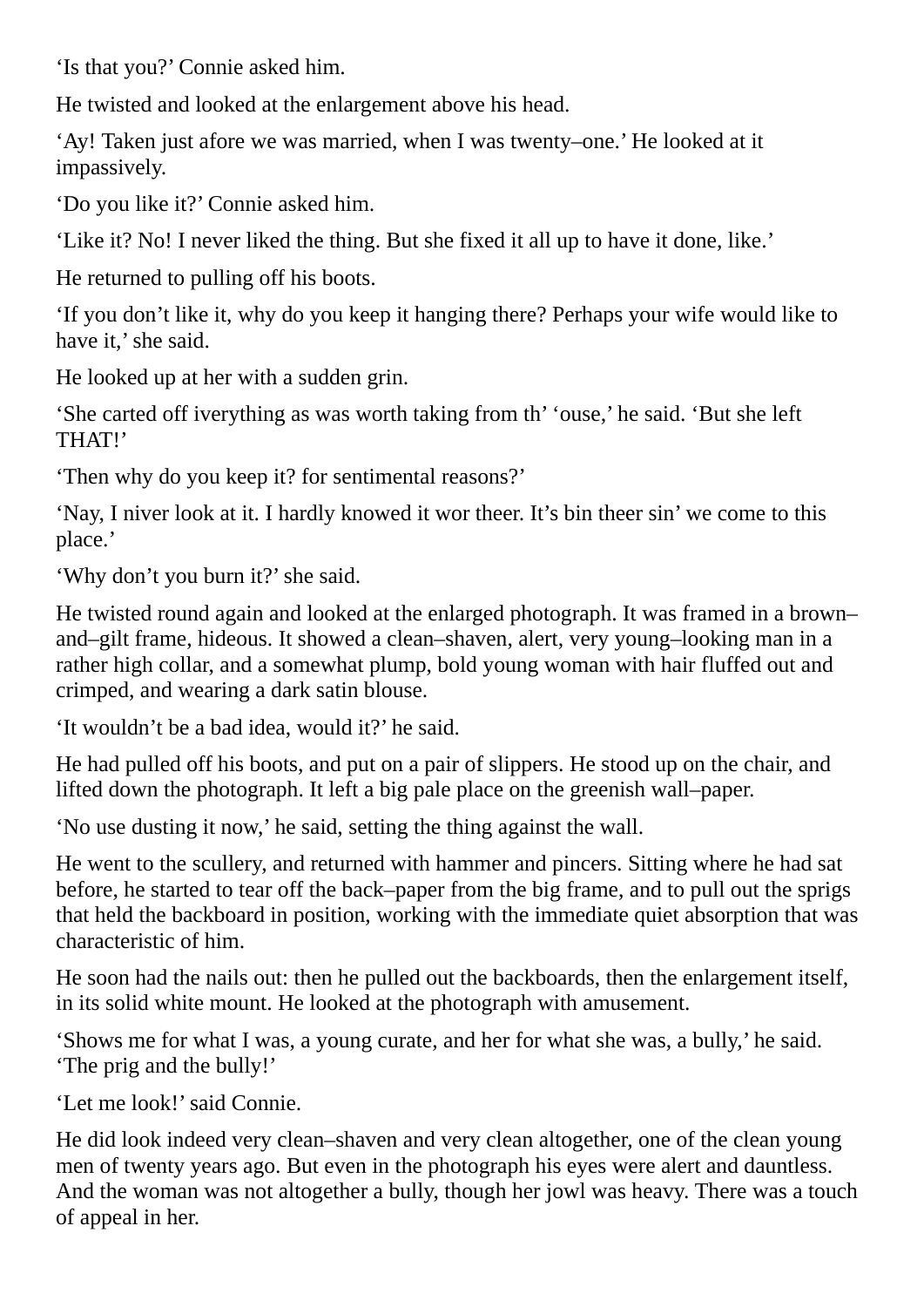'One never should keep these things,'said Connie.

'That, one shouldn't! One should never have them made!'

He broke the cardboard photograph and mount over his knee, and when it was small enough, put it on the fire.

'It'll spoil the fire though,' he said.

The glass and the backboard he carefully took upstairs.

The frame he knocked asunder with a few blows of the hammer, making the stucco fly. Then he took the pieces into the scullery.

'We'll burn that tomorrow,' he said. 'There's too much plaster–moulding on it.'

Having cleared away, he sat down.

'Did you love your wife?'she asked him.

'Love?' he said. 'Did you love Sir Clifford?'

But she was not going to be put off.

'But you cared for her?'she insisted.

'Cared?' He grinned.

'Perhaps you care for her now,'she said.

'Me!' His eyes widened. 'Ah no, I can't think of her,' he said quietly.

'Why?'

But he shook his head.

'Then why don't you get a divorce? She'll come back to you one day,'said Connie.

He looked up at her sharply.

'She wouldn't come within a mile of me. She hates me a lot worse than I hate her.'

'You'll see she'll come back to you.'

'That she never will. That's done! It would make me sick to see her.'

'You will see her. And you're not even legally separated, are you?'

'No.'

'Ah well, then she'll come back, and you'll have to take her in.'

He gazed at Connie fixedly. Then he gave the queer toss of his head.

'You might be right. I was a fool ever to come back here. But I felt stranded and had to go somewhere. A man's a poor bit of a wastrel blown about. But you're right. I'll get a divorce and get clear. I hate those things like death, officials and courts and judges. But I've got to get through with it. I'll get a divorce.'

And she saw his jaw set. Inwardly she exulted.

'I think I will have a cup of tea now,'she said.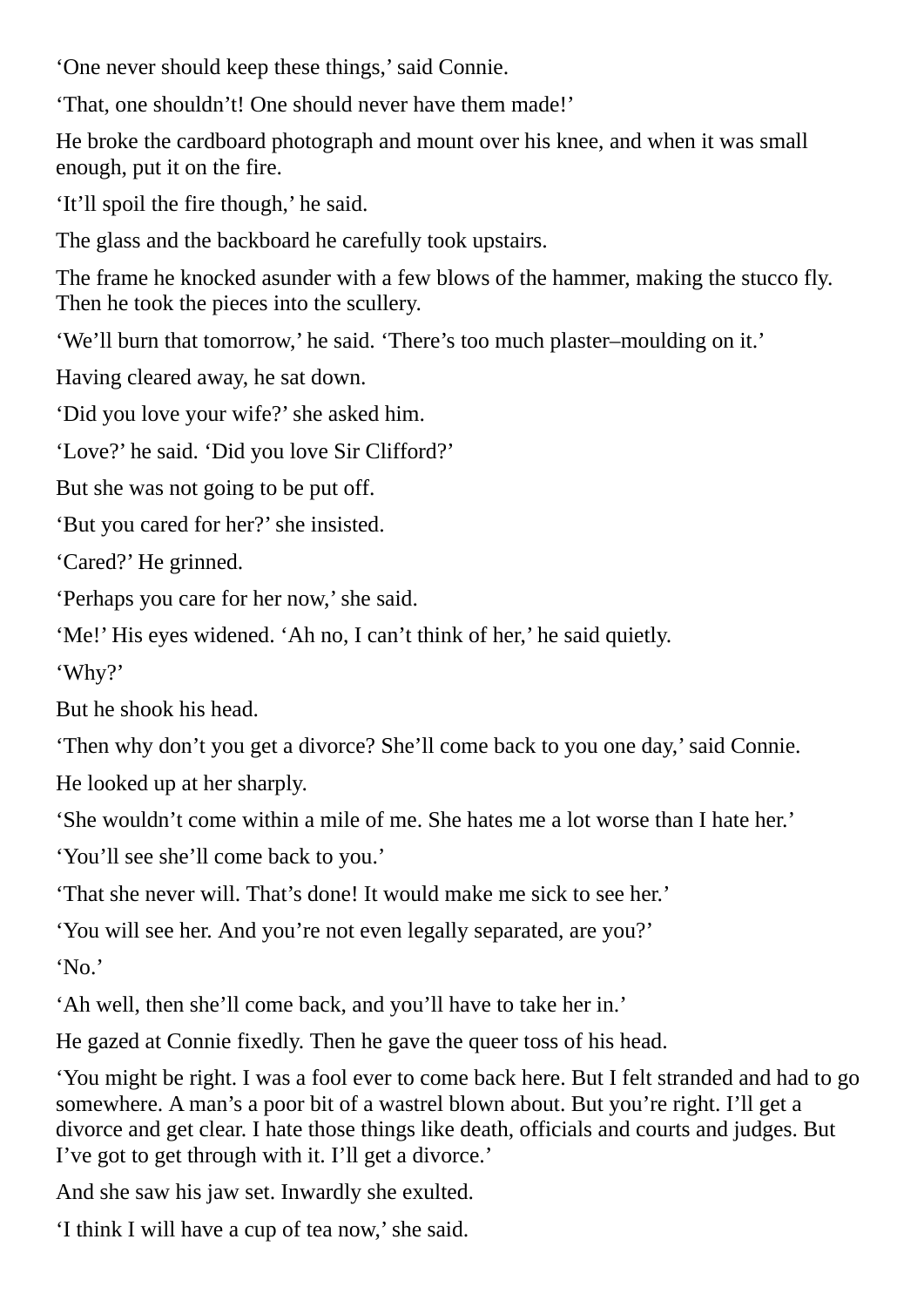He rose to make it. But his face was set.

As they sat at table she asked him:

'Why did you marry her? She was commoner than yourself. Mrs Bolton told me about her. She could never understand why you married her.'

He looked at her fixedly.

'I'll tell you,' he said. 'The first girl I had, I began with when I was sixteen. She was a school–master's daughter over at Ollerton, pretty, beautiful really. I was supposed to be a clever sort of young fellow from Sheffield Grammar School, with a bit of French and German, very much up aloft. She was the romantic sort that hated commonness. She egged me on to poetry and reading: in a way, she made a man of me. I read and I thought like a house on fire, for her. And I was a clerk in Butterley offices, thin, white–faced fellow fuming with all the things I read. And about EVERYTHING I talked to her: but everything. We talked ourselves into Persepolis and Timbuctoo. We were the most literary–cultured couple in ten counties. I held forth with rapture to her, positively with rapture. I simply went up in smoke. And she adored me. The serpent in the grass was sex. She somehow didn't have any; at least, not where it's supposed to be. I got thinner and crazier. Then I said we'd got to be lovers. I talked her into it, as usual. So she let me. I was excited, and she never wanted it. She just didn't want it. She adored me, she loved me to talk to her and kiss her: in that way she had a passion for me. But the other, she just didn't want. And there are lots of women like her. And it was just the other that I did want. So there we split. I was cruel, and left her. Then I took on with another girl, a teacher, who had made a scandal by carrying on with a married man and driving him nearly out of his mind. She was a soft, white–skinned, soft sort of a woman, older than me, and played the fiddle. And she was a demon. She loved everything about love, except the sex. Clinging, caressing, creeping into you in every way: but if you forced her to the sex itself, she just ground her teeth and sent out hate. I forced her to it, and she could simply numb me with hate because of it. So I was balked again. I loathed all that. I wanted a woman who wanted me, and wanted IT.

'Then came Bertha Coutts. They'd lived next door to us when I was a little lad, so I knew 'em all right. And they were common. Well, Bertha went away to some place or other in Birmingham; she said, as a lady's companion; everybody else said, as a waitress or something in a hotel. Anyhow just when I was more than fed up with that other girl, when I was twenty–one, back comes Bertha, with airs and graces and smart clothes and a sort of bloom on her: a sort of sensual bloom that you'd see sometimes on a woman, or on a trolly. Well, I was in a state of murder. I chucked up my job at Butterley because I thought I was a weed, clerking there: and I got on as overhead blacksmith at Tevershall: shoeing horses mostly. It had been my dad's job, and I'd always been with him. It was a job I liked: handling horses: and it came natural to me. So I stopped talking "fine", as they call it, talking proper English, and went back to talking broad. I still read books, at home: but I blacksmithed and had a pony–trap of my own, and was My Lord Duckfoot. My dad left me three hundred pounds when he died. So I took on with Bertha, and I was glad she was common. I wanted her to be common. I wanted to be common myself. Well, I married her, and she wasn't bad. Those other "pure" women had nearly taken all the balls out of me, but she was all right that way. She wanted me, and made no bones about it. And I was as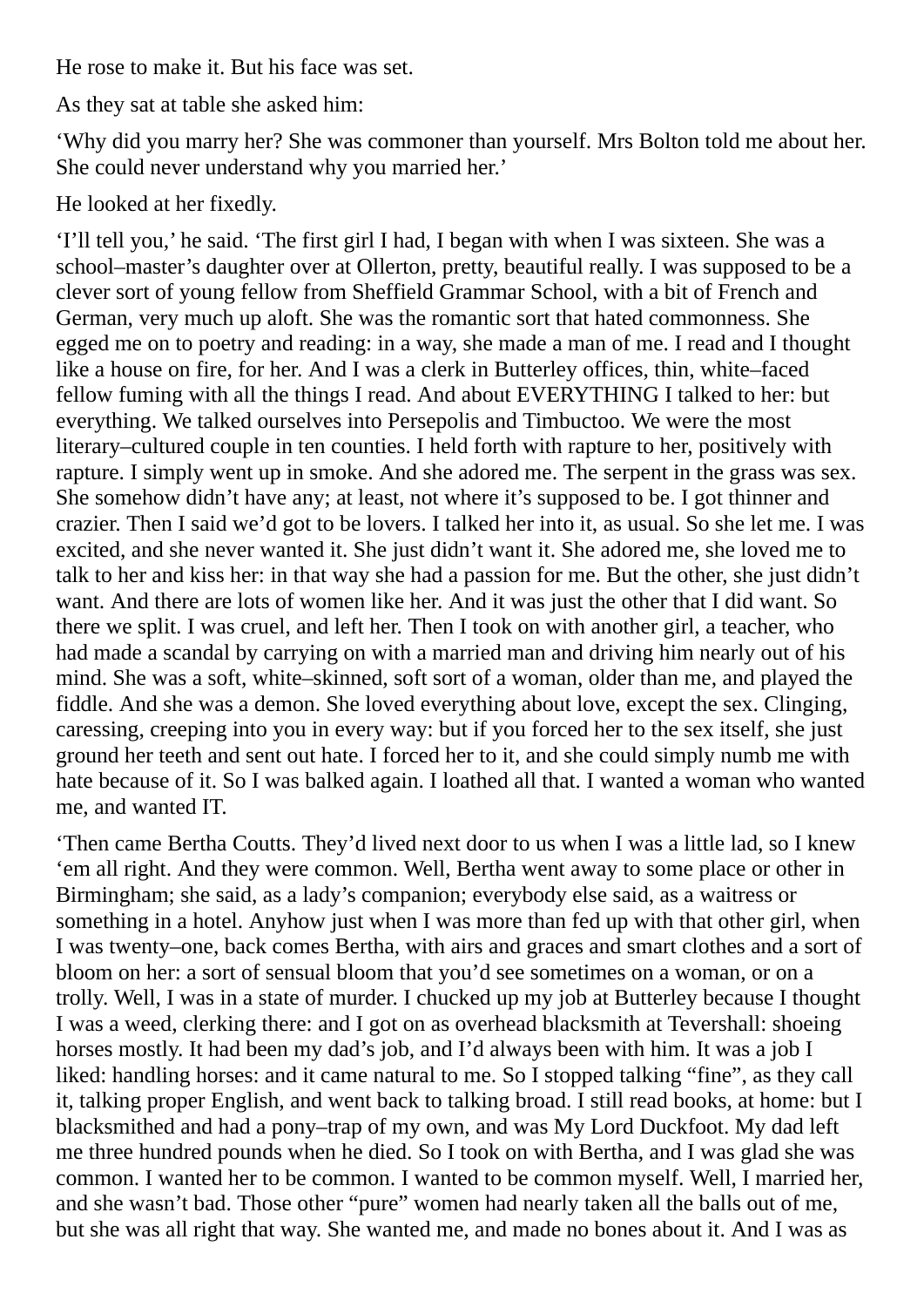pleased as punch. That was what I wanted: a woman who WANTED me to fuck her. So I fucked her like a good un. And I think she despised me a bit, for being so pleased about it, and bringin' her her breakfast in bed sometimes. She sort of let things go, didn't get me a proper dinner when I came home from work, and if I said anything, flew out at me. And I flew back, hammer and tongs. She flung a cup at me and I took her by the scruff of the neck and squeezed the life out of her. That sort of thing! But she treated me with insolence. And she got so's she'd never have me when I wanted her: never. Always put me off, brutal as you like. And then when she'd put me right off, and I didn't want her, she'd come all lovey–dovey, and get me. And I always went. But when I had her, she'd never come off when I did. Never! She'd just wait. If I kept back for half an hour, she'd keep back longer. And when I'd come and really finished, then she'd start on her own account, and I had to stop inside her till she brought herself off, wriggling and shouting, she'd clutch clutch with herself down there, an' then she'd come off, fair in ecstasy. And then she'd say: That was lovely! Gradually I got sick of it: and she got worse. She sort of got harder and harder to bring off, and she'd sort of tear at me down there, as if it was a beak tearing at me. By God, you think a woman's soft down there, like a fig. But I tell you the old rampers have beaks between their legs, and they tear at you with it till you're sick. Self! Self! Self! all self! tearing and shouting! They talk about men's selfishness, but I doubt if it can ever touch a woman's blind beakishness, once she's gone that way. Like an old trull! And she couldn't help it. I told her about it, I told her how I hated it. And she'd even try. She'd try to lie still and let ME work the business. She'd try. But it was no good. She got no feeling off it, from my working. She had to work the thing herself, grind her own coffee. And it came back on her like a raving necessity, she had to let herself go, and tear, tear, tear, as if she had no sensation in her except in the top of her beak, the very outside top tip, that rubbed and tore. That's how old whores used to be, so men used to say. It was a low kind of self–will in her, a raving sort of self–will: like in a woman who drinks. Well in the end I couldn't stand it. We slept apart. She herself had started it, in her bouts when she wanted to be clear of me, when she said I bossed her. She had started having a room for herself. But the time came when I wouldn't have her coming to my room. I wouldn't.

'I hated it. And she hated me. My God, how she hated me before that child was born! I often think she conceived it out of hate. Anyhow, after the child was born I left her alone. And then came the war, and I joined up. And I didn't come back till I knew she was with that fellow at Stacks Gate.'

He broke off, pale in the face.

'And what is the man at Stacks Gate like?' asked Connie.

'A big baby sort of fellow, very low–mouthed. She bullies him, and they both drink.'

'My word, if she came back!'

'My God, yes! I should just go, disappear again.'

There was a silence. The pasteboard in the fire had turned to grey ash.

'So when you did get a woman who wanted you,'said Connie, 'you got a bit too much of a good thing.'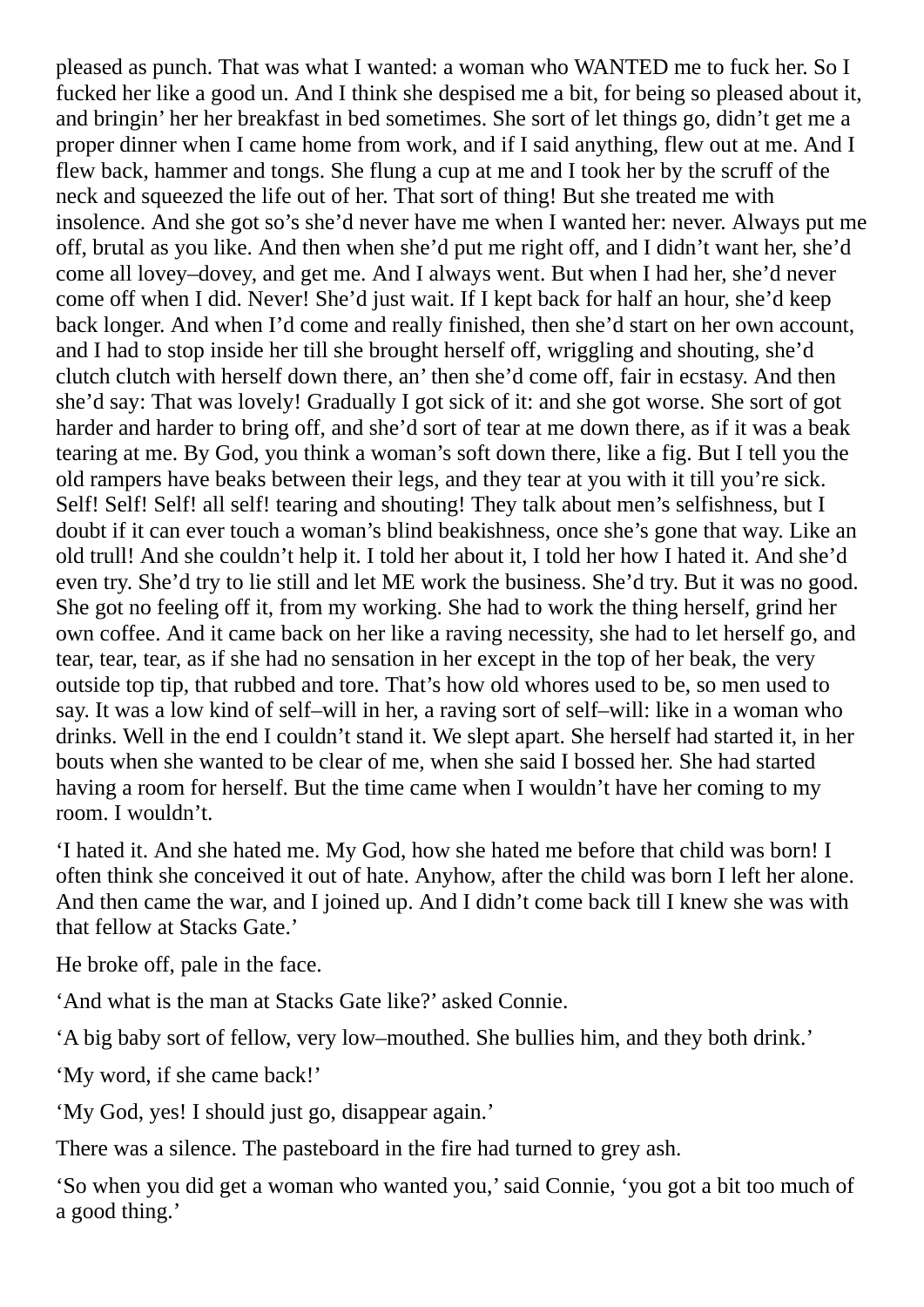'Ay! Seems so! Yet even then I'd rather have her than the never–never ones: the white love of my youth, and that other poison–smelling lily, and the rest.'

'What about the rest?'said Connie.

'The rest? There is no rest. Only to my experience the mass of women are like this: most of them want a man, but don't want the sex, but they put up with it, as part of the bargain. The more old–fashioned sort just lie there like nothing and let you go ahead. They don't mind afterwards: then they like you. But the actual thing itself is nothing to them, a bit distasteful. Add most men like it that way. I hate it. But the sly sort of women who are like that pretend they're not. They pretend they're passionate and have thrills. But it's all cockaloopy. They make it up. Then there's the ones that love everything, every kind of feeling and cuddling and going off, every kind except the natural one. They always make you go off when you're NOT in the only place you should be, when you go off.—Then there's the hard sort, that are the devil to bring off at all, and bring themselves off, like my wife. They want to be the active party.—Then there's the sort that's just dead inside: but dead: and they know it. Then there's the sort that puts you out before you really "come", and go on writhing their loins till they bring themselves off against your thighs. But they're mostly the Lesbian sort. It's astonishing how Lesbian women are, consciously or unconsciously. Seems to me they're nearly all Lesbian.'

'And do you mind?' asked Connie.

'I could kill them. When I'm with a woman who's really Lesbian, I fairly howl in my soul, wanting to kill her.'

'And what do you do?'

'Just go away as fast as I can.'

'But do you think Lesbian women any worse than homosexual men?'

'I do! Because I've suffered more from them. In the abstract, I've no idea. When I get with a Lesbian woman, whether she knows she's one or not, I see red. No, no! But I wanted to have nothing to do with any woman any more. I wanted to keep to myself: keep my privacy and my decency.'

He looked pale, and his brows were sombre.

'And were you sorry when I came along?'she asked.

'I was sorry and I was glad.'

'And what are you now?'

'I'm sorry, from the outside: all the complications and the ugliness and recrimination that's bound to come, sooner or later. That's when my blood sinks, and I'm low. But when my blood comes up, I'm glad. I'm even triumphant. I was really getting bitter. I thought there was no real sex left: never a woman who'd really "come" naturally with a man: except black women, and somehow, well, we're white men: and they're a bit like mud.'

'And now, are you glad of me?'she asked.

'Yes! When I can forget the rest. When I can't forget the rest, I want to get under the table and die.'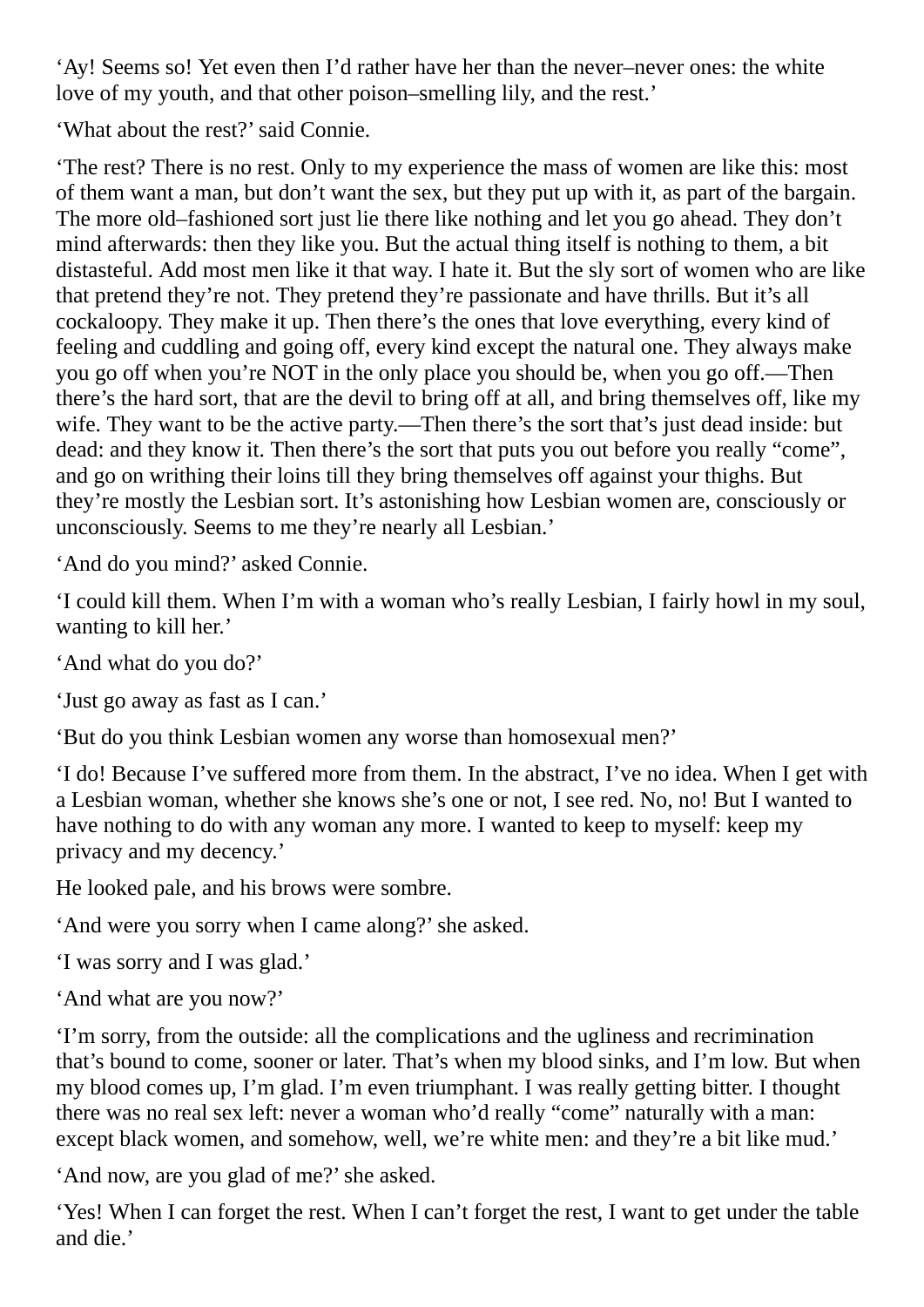'Why under the table?'

'Why?' he laughed. 'Hide, I suppose. Baby!'

'You do seem to have had awful experiences of women,'she said.

'You see, I couldn't fool myself. That's where most men manage. They take an attitude, and accept a lie. I could never fool myself. I knew what I wanted with a woman, and I could never say I'd got it when I hadn't.'

'But have you got it now?'

'Looks as if I might have.'

'Then why are you so pale and gloomy?'

'Bellyful of remembering: and perhaps afraid of myself.'

She sat in silence. It was growing late.

'And do you think it's important, a man and a woman?'she asked him.

'For me it is. For me it's the core of my life: if I have a right relation with a woman.'

'And if you didn't get it?'

'Then I'd have to do without.'

Again she pondered, before she asked:

'And do you think you've always been right with women?'

'God, no! I let my wife get to what she was: my fault a good deal. I spoilt her. And I'm very mistrustful. You'll have to expect it. It takes a lot to make me trust anybody, inwardly. So perhaps I'm a fraud too. I mistrust. And tenderness is not to be mistaken.'

She looked at him.

'You don't mistrust with your body, when your blood comes up,'she said. 'You don't mistrust then, do you?'

'No, alas! That's how I've got into all the trouble. And that's why my mind mistrusts so thoroughly.'

'Let your mind mistrust. What does it matter!'

The dog sighed with discomfort on the mat. The ash–clogged fire sank.

'We ARE a couple of battered warriors,'said Connie.

'Are you battered too?' he laughed. 'And here we are returning to the fray!'

'Yes! I feel really frightened.'

'Ay!'

He got up, and put her shoes to dry, and wiped his own and set them near the fire. In the morning he would grease them. He poked the ash of pasteboard as much as possible out of the fire. 'Even burnt, it's filthy,' he said. Then he brought sticks and put them on the hob for the morning. Then he went out awhile with the dog.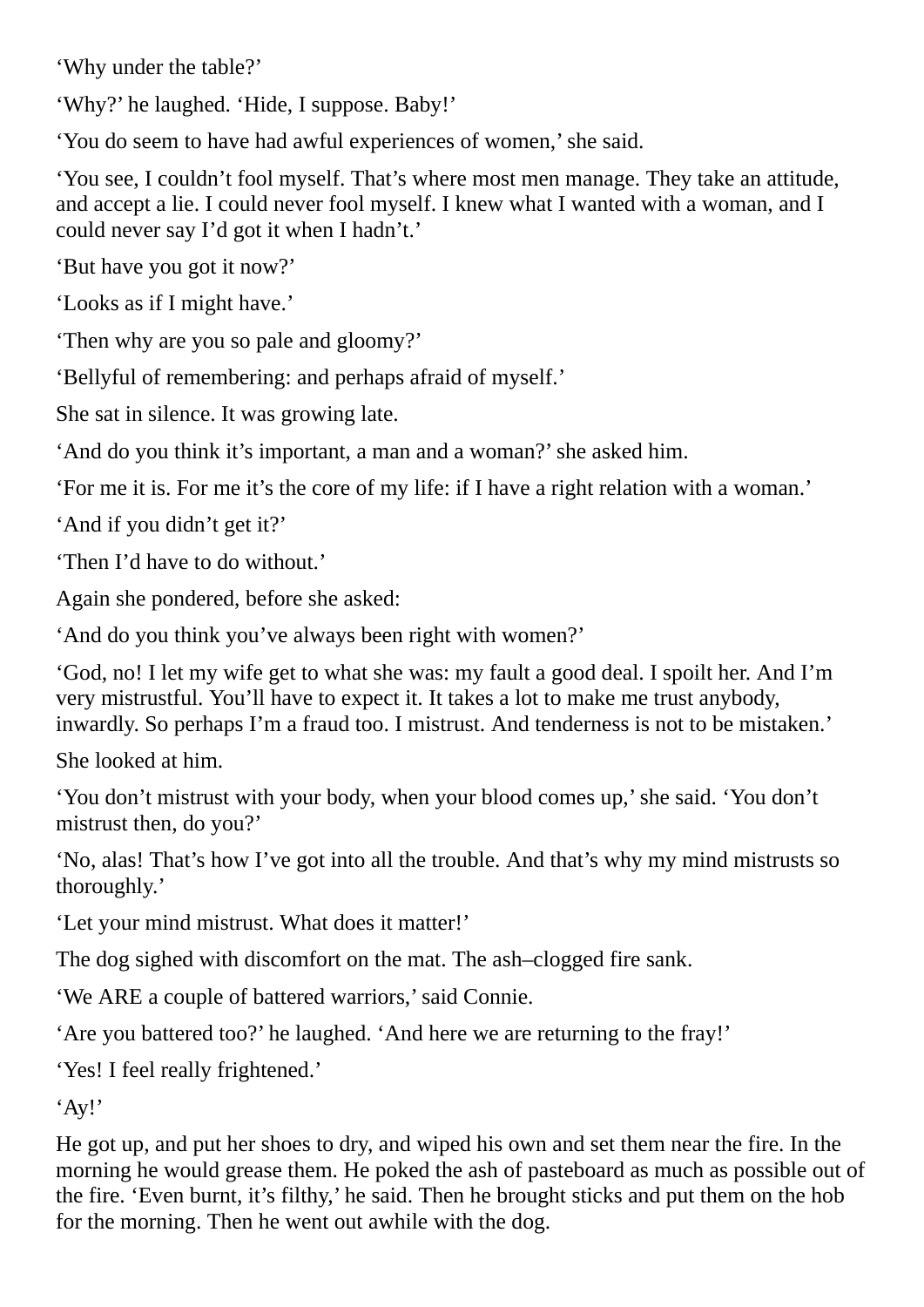When he came back, Connie said:

'I want to go out too, for a minute.'

She went alone into the darkness. There were stars overhead. She could smell flowers on the night air. And she could feel her wet shoes getting wetter again. But she felt like going away, right away from him and everybody.

It was chilly. She shuddered, and returned to the house. He was sitting in front of the low fire.

'Ugh! Cold!' she shuddered.

He put the sticks on the fire, and fetched more, till they had a good crackling chimneyful of blaze. The rippling running yellow flame made them both happy, warmed their faces and their souls.

'Never mind!'she said, taking his hand as he sat silent and remote. 'One does one's best.'

'Ay!' He sighed, with a twist of a smile.

She slipped over to him, and into his arms, as he sat there before the fire.

'Forget then!' she whispered. 'Forget!'

He held her close, in the running warmth of the fire. The flame itself was like a forgetting. And her soft, warm, ripe weight! Slowly his blood turned, and began to ebb back into strength and reckless vigour again.

'And perhaps the women REALLY wanted to be there and love you properly, only perhaps they couldn't. Perhaps it wasn't all their fault,'she said.

'I know it. Do you think I don't know what a broken–backed snake that's been trodden on I was myself!'

She clung to him suddenly. She had not wanted to start all this again. Yet some perversity had made her.

'But you're not now,'she said. 'You're not that now: a broken–backed snake that's been trodden on.'

'I don't know what I am. There's black days ahead.'

'No!'she protested, clinging to him. 'Why? Why?'

'There's black days coming for us all and for everybody,' he repeated with a prophetic gloom.

'No! You're not to say it!'

He was silent. But she could feel the black void of despair inside him. That was the death of all desire, the death of all love: this despair that was like the dark cave inside the men, in which their spirit was lost.

'And you talk so coldly about sex,'she said. 'You talk as if you had only wanted your own pleasure and satisfaction.'

She was protesting nervously against him.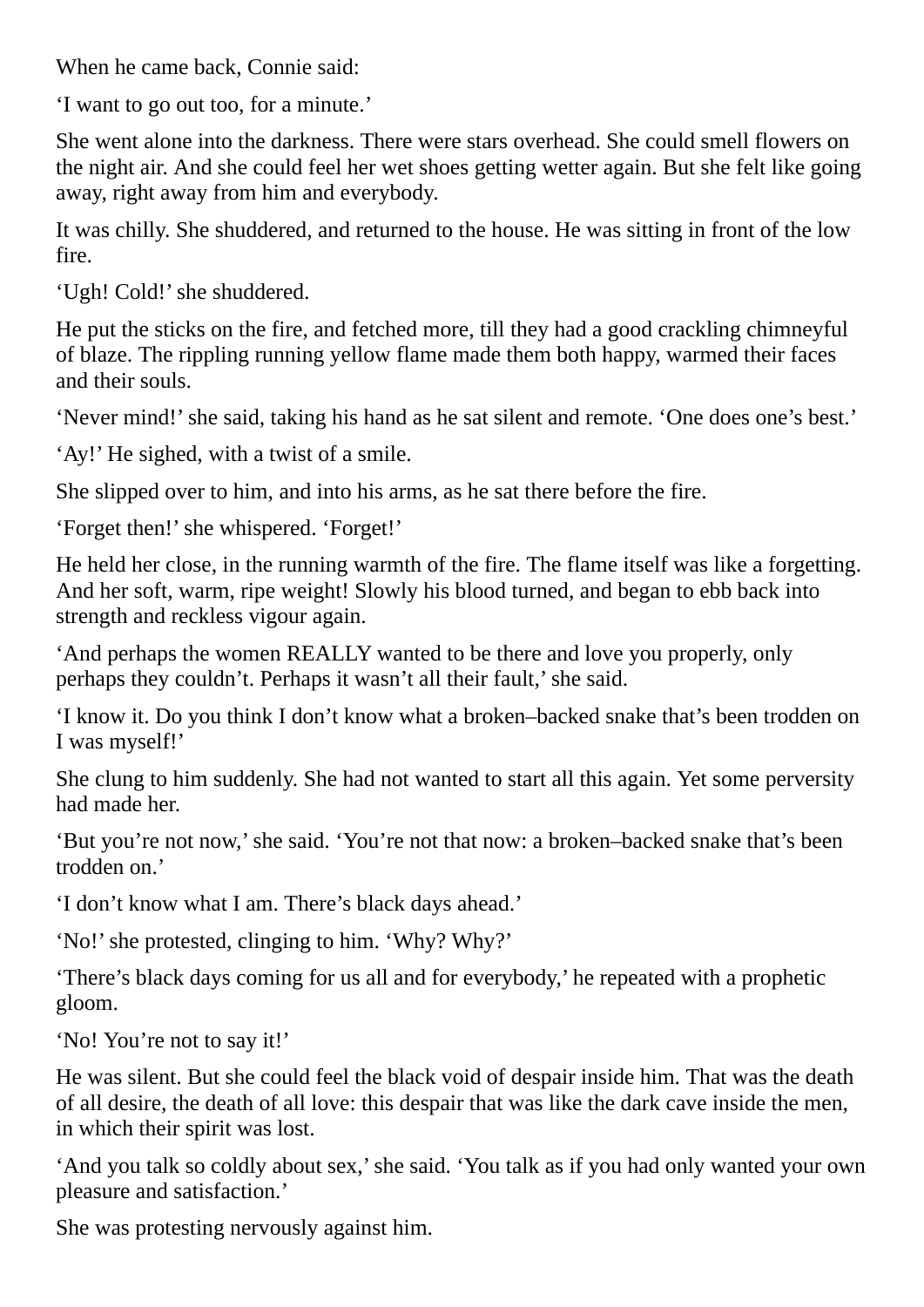'Nay!' he said. 'I wanted to have my pleasure and satisfaction of a woman, and I never got it: because I could never get my pleasure and satisfaction of HER unless she got hers of me at the same time. And it never happened. It takes two.'

'But you never believed in your women. You don't even believe really in me,'she said.

'I don't know what believing in a woman means.'

'That's it, you see!'

She still was curled on his lap. But his spirit was grey and absent, he was not there for her. And everything she said drove him further.

'But what DO you believe in?'she insisted.

'I don't know.'

'Nothing, like all the men I've ever known,'she said.

They were both silent. Then he roused himself and said:

'Yes, I do believe in something. I believe in being warm–hearted. I believe especially in being warm–hearted in love, in fucking with a warm heart. I believe if men could fuck with warm hearts, and the women take it warm–heartedly, everything would come all right. It's all this cold–hearted fucking that is death and idiocy.'

'But you don't fuck me cold–heartedly,'she protested.

'I don't want to fuck you at all. My heart's as cold as cold potatoes just now.'

'Oh!'she said, kissing him mockingly. 'Let's have them SAUTES.'

He laughed, and sat erect.

'It's a fact!' he said. 'Anything for a bit of warm–heartedness. But the women don't like it. Even you don't really like it. You like good, sharp, piercing cold–hearted fucking, and then pretending it's all sugar. Where's your tenderness for me? You're as suspicious of me as a cat is of a dog. I tell you it takes two even to be tender and warm–hearted. You love fucking all right: but you want it to be called something grand and mysterious, just to flatter your own self–importance. Your own self–importance is more to you, fifty times more, than any man, or being together with a man.'

'But that's what I'd say of you. Your own self–importance is everything to you.'

'Ay! Very well then!' he said, moving as if he wanted to rise. 'Let's keep apart then. I'd rather die than do any more cold–hearted fucking.'

She slid away from him, and he stood up.

'And do you think I want it?' she said.

'I hope you don't,' he replied. 'But anyhow, you go to bed an' I'll sleep down here.'

She looked at him. He was pale, his brows were sullen, he was as distant in recoil as the cold pole. Men were all alike.

'I can't go home till morning,'she said.

'No! Go to bed. It's a quarter to one.'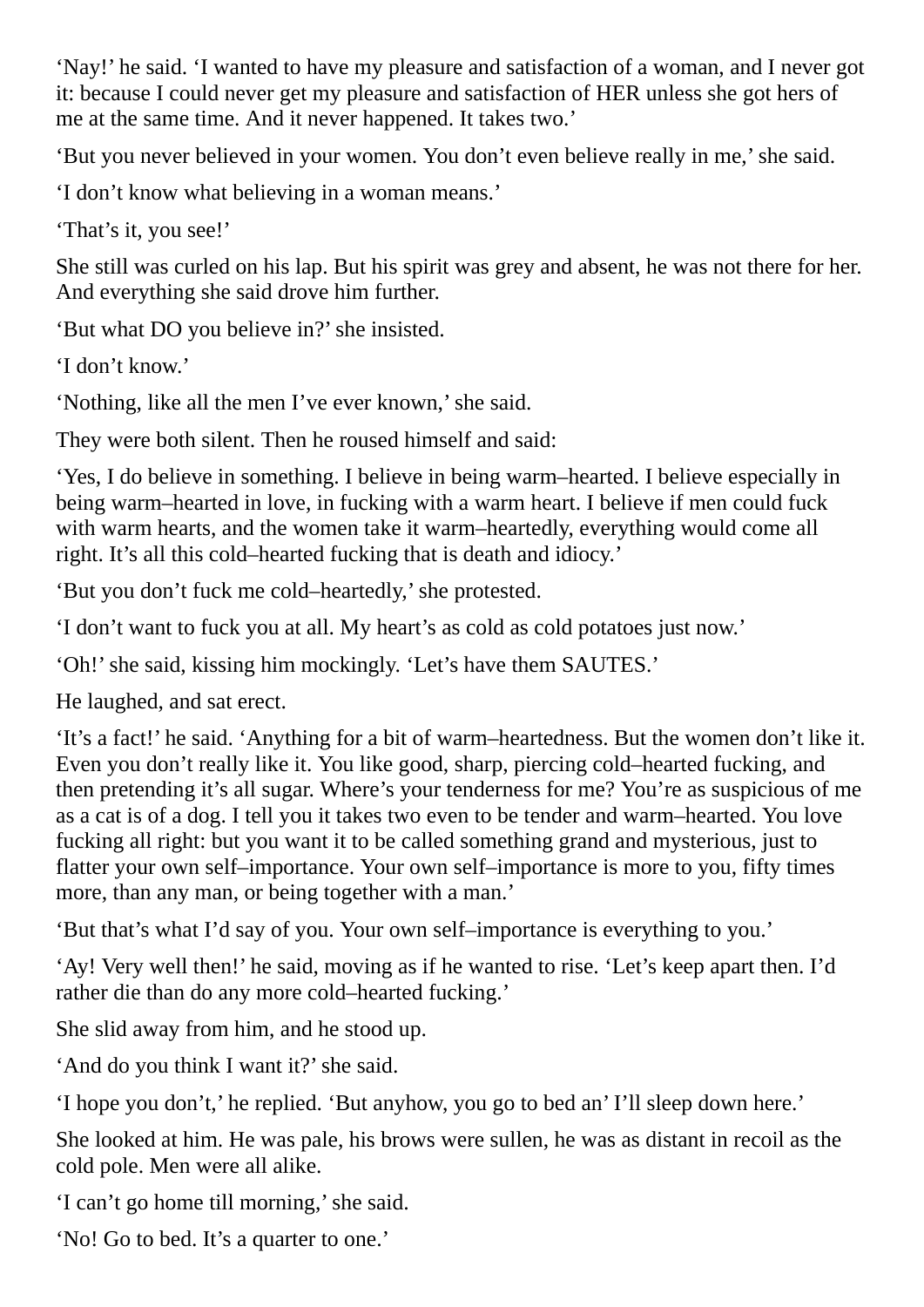'I certainly won't,' she said.

He went across and picked up his boots.

'Then I'll go out!' he said.

He began to put on his boots. She stared at him.

'Wait!'she faltered. 'Wait! What's come between us?'

He was bent over, lacing his boot, and did not reply. The moments passed. A dimness came over her, like a swoon. All her consciousness died, and she stood there wide–eyed, looking at him from the unknown, knowing nothing any more.

He looked up, because of the silence, and saw her wide–eyed and lost. And as if a wind tossed him he got up and hobbled over to her, one shoe off and one shoe on, and took her in his arms, pressing her against his body, which somehow felt hurt right through. And there he held her, and there she remained.

Till his hands reached blindly down and felt for her, and felt under the clothing to where she was smooth and warm.

'Ma lass!' he murmured. 'Ma little lass! Dunna let's fight! Dunna let's niver fight! I love thee an' th' touch on thee. Dunna argue wi' me! Dunna! Dunna! Dunna! Let's be together.'

She lifted her face and looked at him.

'Don't be upset,'she said steadily. 'It's no good being upset. Do you really want to be together with me?'

She looked with wide, steady eyes into his face. He stopped, and went suddenly still, turning his face aside. All his body went perfectly still, but did not withdraw.

Then he lifted his head and looked into her eyes, with his odd, faintly mocking grin, saying: 'Ay–ay! Let's be together on oath.'

'But really?'she said, her eyes filling with tears.

'Ay really! Heart an' belly an' cock.'

He still smiled faintly down at her, with the flicker of irony in his eyes, and a touch of bitterness.

She was silently weeping, and he lay with her and went into her there on the hearthrug, and so they gained a measure of equanimity. And then they went quickly to bed, for it was growing chill, and they had tired each other out. And she nestled up to him, feeling small and enfolded, and they both went to sleep at once, fast in one sleep. And so they lay and never moved, till the sun rose over the wood and day was beginning.

Then he woke up and looked at the light. The curtains were drawn. He listened to the loud wild calling of blackbirds and thrushes in the wood. It would be a brilliant morning, about half past five, his hour for rising. He had slept so fast! It was such a new day! The woman was still curled asleep and tender. His hand moved on her, and she opened her blue wondering eyes, smiling unconsciously into his face.

'Are you awake?'she said to him.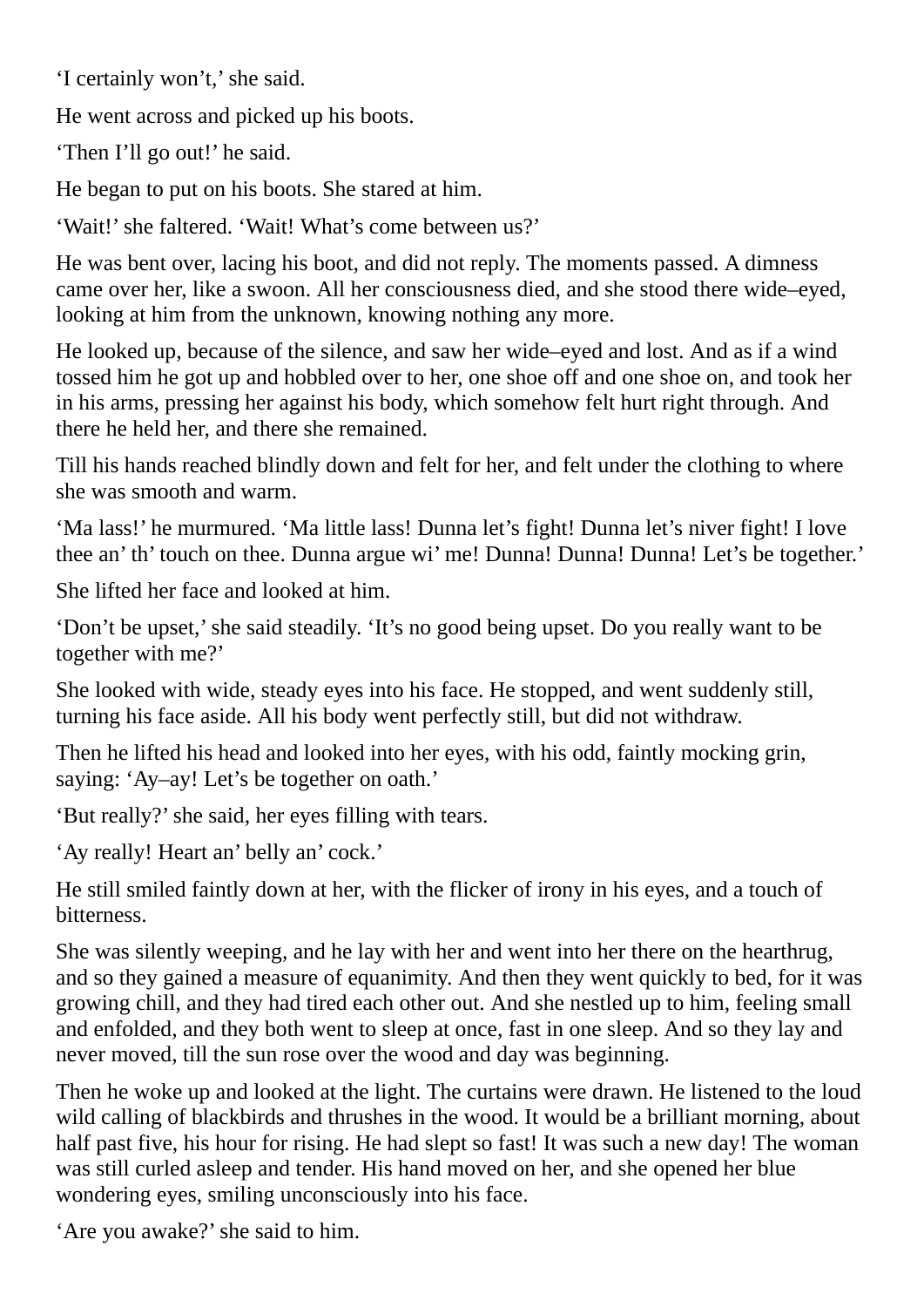He was looking into her eyes. He smiled, and kissed her. And suddenly she roused and sat up.

'Fancy that I am here!' she said.

She looked round the whitewashed little bedroom with its sloping ceiling and gable window where the white curtains were closed. The room was bare save for a little yellow– painted chest of drawers, and a chair: and the smallish white bed in which she lay with him.

'Fancy that we are here!'she said, looking down at him. He was lying watching her, stroking her breasts with his fingers, under the thin nightdress. When he was warm and smoothed out, he looked young and handsome. His eyes could look so warm. And she was fresh and young like a flower.

'I want to take this off!' she said, gathering the thin batiste nightdress and pulling it over her head. She sat there with bare shoulders and longish breasts faintly golden. He loved to make her breasts swing softly, like bells.

'You must take off your pyjamas too,'she said.

'Eh, nay!'

'Yes! Yes!' she commanded.

And he took off his old cotton pyjama–jacket, and pushed down the trousers. Save for his hands and wrists and face and neck he was white as milk, with fine slender muscular flesh. To Connie he was suddenly piercingly beautiful again, as when she had seen him that afternoon washing himself.

Gold of sunshine touched the closed white curtain. She felt it wanted to come in.

'Oh, do let's draw the curtains! The birds are singing so! Do let the sun in,'she said.

He slipped out of bed with his back to her, naked and white and thin, and went to the window, stooping a little, drawing the curtains and looking out for a moment. The back was white and fine, the small buttocks beautiful with an exquisite, delicate manliness, the back of the neck ruddy and delicate and yet strong.

There was an inward, not an outward strength in the delicate fine body.

'But you are beautiful!'she said. 'So pure and fine! Come!' She held her arms out.

He was ashamed to turn to her, because of his aroused nakedness.

He caught his shirt off the floor, and held it to him, coming to her.

'No!'she said still holding out her beautiful slim arms from her dropping breasts. 'Let me see you!'

He dropped the shirt and stood still looking towards her. The sun through the low window sent in a beam that lit up his thighs and slim belly and the erect phallos rising darkish and hot–looking from the little cloud of vivid gold–red hair. She was startled and afraid.

'How strange!'she said slowly. 'How strange he stands there! So big! and so dark and cock–sure! Is he like that?'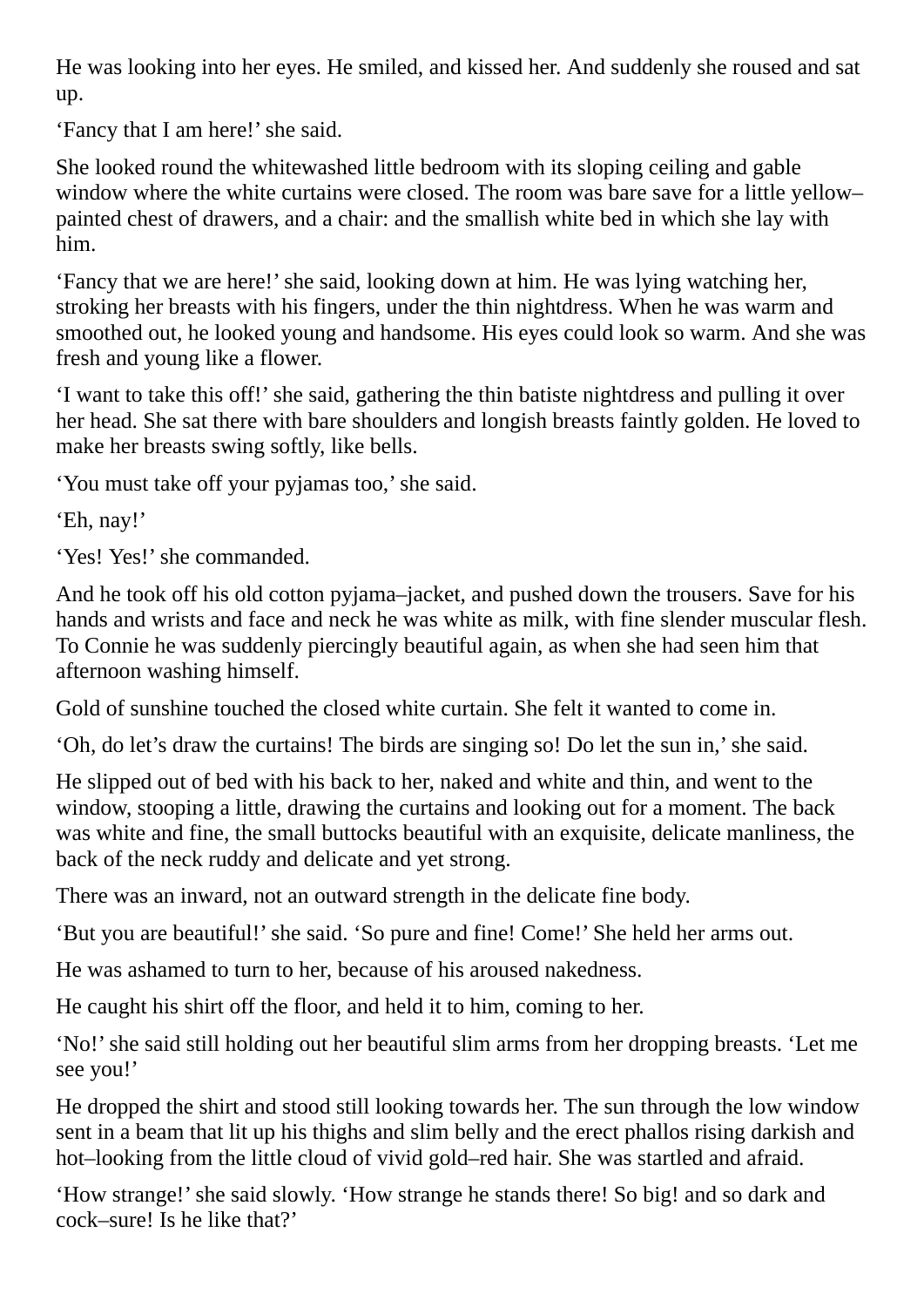The man looked down the front of his slender white body, and laughed. Between the slim breasts the hair was dark, almost black. But at the root of the belly, where the phallos rose thick and arching, it was gold–red, vivid in a little cloud.

'So proud!'she murmured, uneasy. 'And so lordly! Now I know why men are so overbearing! But he's lovely, REALLY. Like another being! A bit terrifying! But lovely really! And he comes to ME!—' She caught her lower lip between her teeth, in fear and excitement.

The man looked down in silence at the tense phallos, that did not change.—'Ay!' he said at last, in a little voice. 'Ay ma lad! tha're theer right enough. Yi, tha mun rear thy head! Theer on thy own, eh? an' ta'es no count O' nob'dy! Tha ma'es nowt O' me, John Thomas. Art boss? of me? Eh well, tha're more cocky than me, an' tha says less. John Thomas! Dost want HER? Dost want my lady Jane? Tha's dipped me in again, tha hast. Ay, an' tha comes up smilin'.—Ax 'er then! Ax lady Jane! Say: Lift up your heads, O ye gates, that the king of glory may come in. Ay, th' cheek on thee! Cunt, that's what tha're after. Tell lady Jane tha wants cunt. John Thomas, an' th' cunt O' lady Jane!—'

'Oh, don't tease him,'said Connie, crawling on her knees on the bed towards him and putting her arms round his white slender loins, and drawing him to her so that her hanging, swinging breasts touched the tip of the stirring, erect phallos, and caught the drop of moisture. She held the man fast.

'Lie down!' he said. 'Lie down! Let me come!' He was in a hurry now.

And afterwards, when they had been quite still, the woman had to uncover the man again, to look at the mystery of the phallos.

'And now he's tiny, and soft like a little bud of life!'she said, taking the soft small penis in her hand. 'Isn't he somehow lovely! so on his own, so strange! And so innocent! And he comes so far into me! You must NEVER insult him, you know. He's mine too. He's not only yours. He's mine! And so lovely and innocent!' And she held the penis soft in her hand.

He laughed.

'Blest be the tie that binds our hearts in kindred love,' he said.

'Of course!'she said. 'Even when he's soft and little I feel my heart simply tied to him. And how lovely your hair is here! quite, quite different!'

'That's John Thomas's hair, not mine!' he said.

'John Thomas! John Thomas!' and she quickly kissed the soft penis, that was beginning to stir again.

'Ay!'said the man, stretching his body almost painfully. 'He's got his root in my soul, has that gentleman! An'sometimes I don' know what ter do wi' him. Ay, he's got a will of his own, an' it's hard to suit him. Yet I wouldn't have him killed.'

'No wonder men have always been afraid of him!' she said. 'He's rather terrible.'

The quiver was going through the man's body, as the stream of consciousness again changed its direction, turning downwards. And he was helpless, as the penis in slow soft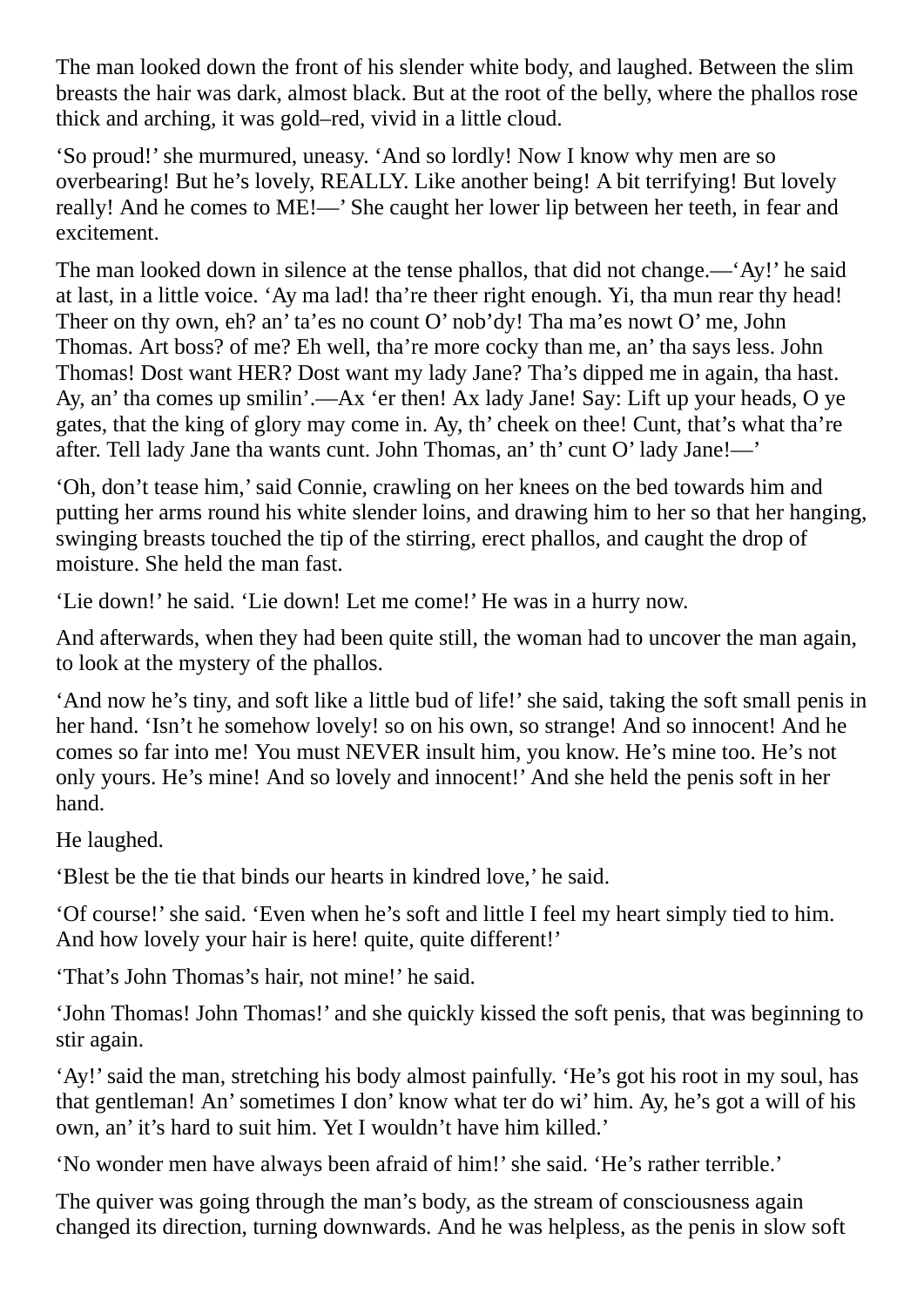undulations filled and surged and rose up, and grew hard, standing there hard and overweening, in its curious towering fashion. The woman too trembled a little as she watched.

'There! Take him then! He's thine,'said the man.

And she quivered, and her own mind melted out. Sharp soft waves of unspeakable pleasure washed over her as he entered her, and started the curious molten thrilling that spread and spread till she was carried away with the last, blind flush of extremity.

He heard the distant hooters of Stacks Gate for seven o'clock. It was Monday morning. He shivered a little, and with his face between her breasts pressed her soft breasts up over his ears, to deafen him.

She had not even heard the hooters. She lay perfectly still, her soul washed transparent.

'You must get up, mustn't you?' he muttered.

'What time?' came her colourless voice.

'Seven–o'clock blowers a bit sin'.'

'I suppose I must.'

She was resenting as she always did, the compulsion from outside.

He sat up and looked blankly out of the window.

'You do love me, don't you?'she asked calmly.

He looked down at her.

'Tha knows what tha knows. What dost ax for!' he said, a little fretfully.

'I want you to keep me, not to let me go,'she said.

His eyes seemed full of a warm, soft darkness that could not think.

'When? Now?'

'Now in your heart. Then I want to come and live with you, always, soon.'

He sat naked on the bed, with his head dropped, unable to think.

'Don't you want it?'she asked.

'Ay!' he said.

Then with the same eyes darkened with another flame of consciousness, almost like sleep, he looked at her.

'Dunna ax me nowt now,' he said. 'Let me be. I like thee. I luv thee when tha lies theer. A woman's a lovely thing when 'er's deep ter fuck, and cunt's good. Ah luv thee, thy legs, an' th'shape on thee, an' th' womanness on thee. Ah luv th' womanness on thee. Ah luv thee wi' my balls an' wi' my heart. But dunna ax me nowt. Dunna ma'e me say nowt. Let me stop as I am while I can. Tha can ax me iverything after. Now let me be, let me be!'

And softly, he laid his hand over her mound of Venus, on the soft brown maiden–hair, and himself sat still and naked on the bed, his face motionless in physical abstraction, almost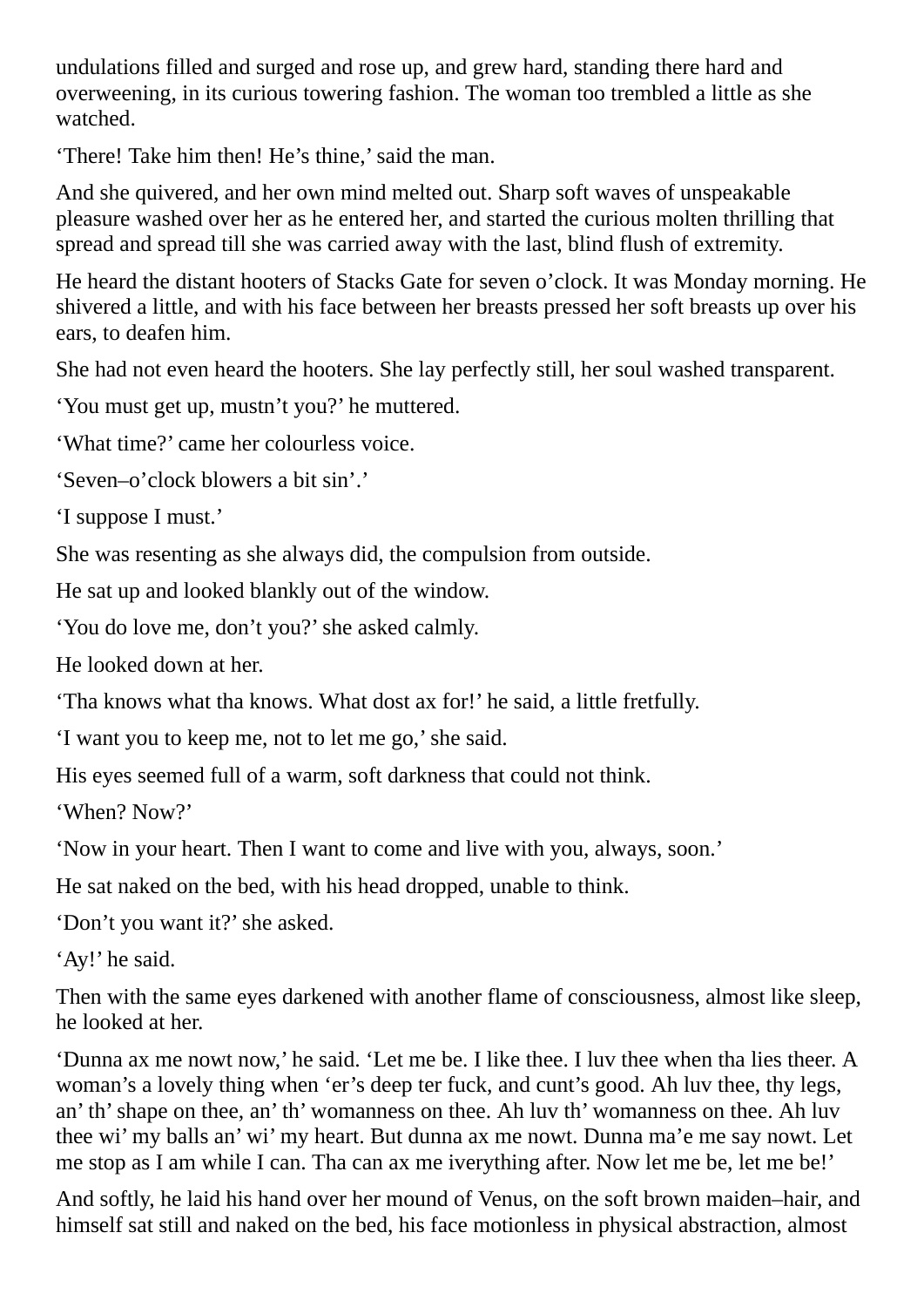like the face of Buddha. Motionless, and in the invisible flame of another consciousness, he sat with his hand on her, and waited for the turn.

After a while, he reached for his shirt and put it on, dressed himself swiftly in silence, looked at her once as she still lay naked and faintly golden like a Gloire de Dijon rose on the bed, and was gone. She heard him downstairs opening the door.

And still she lay musing, musing. It was very hard to go: to go out of his arms. He called from the foot of the stairs: 'Half past seven!' She sighed, and got out of bed. The bare little room! Nothing in it at all but the small chest of drawers and the smallish bed. But the board floor was scrubbed clean. And in the corner by the window gable was a shelf with some books, and some from a circulating library. She looked. There were books about Bolshevist Russia, books of travel, a volume about the atom and the electron, another about the composition of the earth's core, and the causes of earthquakes: then a few novels: then three books on India. So! He was a reader after all.

The sun fell on her naked limbs through the gable window. Outside she saw the dog Flossie roaming round. The hazel–brake was misted with green, and dark–green dogs– mercury under. It was a clear clean morning with birds flying and triumphantly singing. If only she could stay! If only there weren't the other ghastly world of smoke and iron! If only HE would make her a world.

She came downstairs, down the steep, narrow wooden stairs. Still she would be content with this little house, if only it were in a world of its own.

He was washed and fresh, and the fire was burning. 'Will you eat anything?' he said.

'No! Only lend me a comb.'

She followed him into the scullery, and combed her hair before the handbreadth of mirror by the back door. Then she was ready to go.

She stood in the little front garden, looking at the dewy flowers, the grey bed of pinks in bud already.

'I would like to have all the rest of the world disappear,'she said, 'and live with you here.'

'It won't disappear,' he said.

They went almost in silence through the lovely dewy wood. But they were together in a world of their own.

It was bitter to her to go on to Wragby.

'I want soon to come and live with you altogether,'she said as she left him.

He smiled, unanswering.

She got home quietly and unremarked, and went up to her room.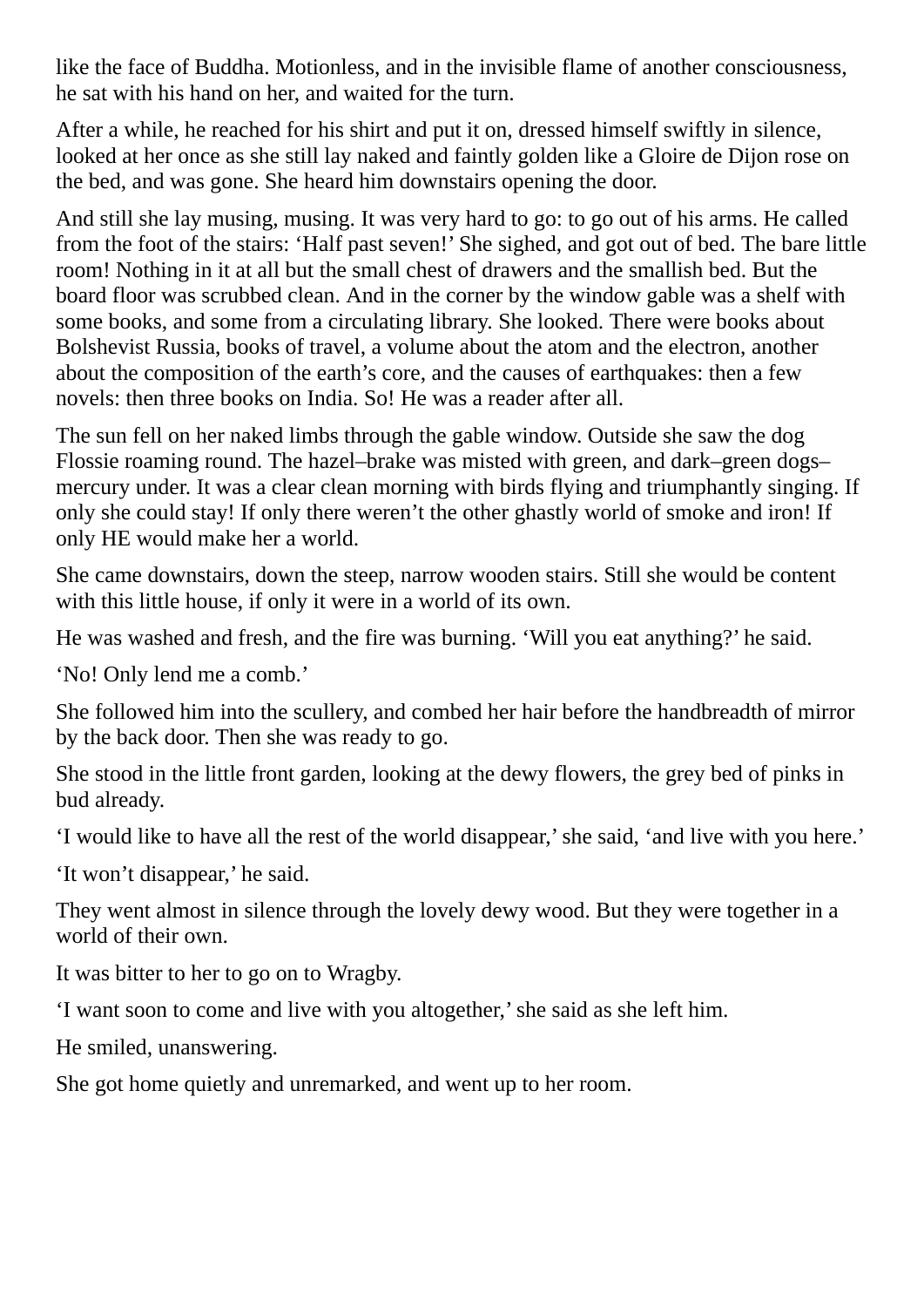## **CHAPTER 15**

There was a letter from Hilda on the breakfast–tray. 'Father is going to London this week, and I shall call for you on Thursday week, June 17th. You must be ready so that we can go at once. I don't want to waste time at Wragby, it's an awful place. I shall probably stay the night at Retford with the Colemans, so I should be with you for lunch, Thursday. Then we could start at teatime, and sleep perhaps in Grantham. It is no use our spending an evening with Clifford. If he hates your going, it would be no pleasure to him.'

So! She was being pushed round on the chess–board again.

Clifford hated her going, but it was only because he didn't feel SAFE in her absence. Her presence, for some reason, made him feel safe, and free to do the things he was occupied with. He was a great deal at the pits, and wrestling in spirit with the almost hopeless problems of getting out his coal in the most economical fashion and then selling it when he'd got it out. He knew he ought to find some way of USING it, or converting it, so that he needn't sell it, or needn't have the chagrin of failing to sell it. But if he made electric power, could he sell that or use it? And to convert into oil was as yet too costly and too elaborate. To keep industry alive there must be more industry, like a madness.

It was a madness, and it required a madman to succeed in it. Well, he was a little mad. Connie thought so. His very intensity and acumen in the affairs of the pits seemed like a manifestation of madness to her, his very inspirations were the inspirations of insanity.

He talked to her of all his serious schemes, and she listened in a kind of wonder, and let him talk. Then the flow ceased, and he turned on the loudspeaker, and became a blank, while apparently his schemes coiled on inside him like a kind of dream.

And every night now he played pontoon, that game of the Tommies, with Mrs Bolton, gambling with sixpences. And again, in the gambling he was gone in a kind of unconsciousness, or blank intoxication, or intoxication of blankness, whatever it was. Connie could not bear to see him. But when she had gone to bed, he and Mrs Bolton would gamble on till two and three in the morning, safely, and with strange lust. Mrs Bolton was caught in the lust as much as Clifford: the more so, as she nearly always lost.

She told Connie one day: 'I lost twenty–three shillings to Sir Clifford last night.'

'And did he take the money from you?' asked Connie aghast.

'Why of course, my Lady! Debt of honour!'

Connie expostulated roundly, and was angry with both of them. The upshot was, Sir Clifford raised Mrs Bolton's wages a hundred a year, and she could gamble on that. Meanwhile, it seemed to Connie, Clifford was really going deader.

She told him at length she was leaving on the seventeenth.

'Seventeenth!' he said. 'And when will you be back?'

'By the twentieth of July at the latest.'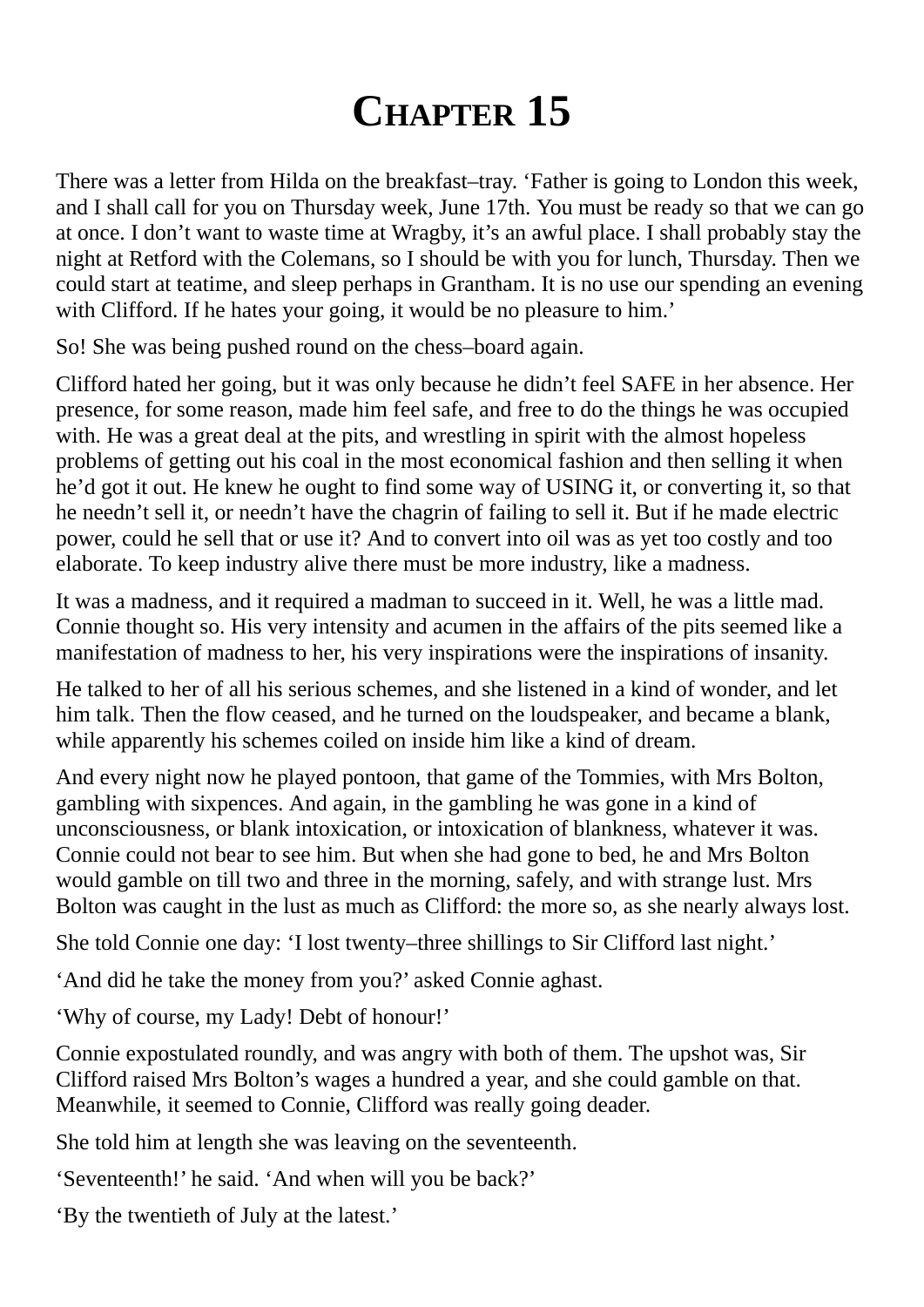'Yes! the twentieth of July.'

Strangely and blankly he looked at her, with the vagueness of a child, but with the queer blank cunning of an old man.

'You won't let me down, now, will you?' he said.

'How?'

'While you're away, I mean, you're sure to come back?'

'I'm as sure as I can be of anything, that I shall come back.'

'Yes! Well! Twentieth of July!'

He looked at her so strangely.

Yet he really wanted her to go. That was so curious. He wanted her to go, positively, to have her little adventures and perhaps come home pregnant, and all that. At the same time, he was afraid of her going.

She was quivering, watching her real opportunity for leaving him altogether, waiting till the time, herself, himself, should be ripe.

She sat and talked to the keeper of her going abroad.

'And then when I come back,'she said, 'I can tell Clifford I must leave him. And you and I can go away. They never need even know it is you. We can go to another country, shall we? To Africa or Australia. Shall we?'

She was quite thrilled by her plan.

'You've never been to the Colonies, have you?' he asked her.

'No! Have you?'

'I've been in India, and South Africa, and Egypt.'

'Why shouldn't we go to South Africa?'

'We might!' he said slowly.

'Or don't you want to?'she asked.

'I don't care. I don't much care what I do.'

'Doesn't it make you happy? Why not? We shan't be poor. I have about six hundred a year, I wrote and asked. It's not much, but it's enough, isn't it?'

'It's riches to me.'

'Oh, how lovely it will be!'

'But I ought to get divorced, and so ought you, unless we're going to have complications.'

There was plenty to think about.

Another day she asked him about himself. They were in the hut, and there was a thunderstorm.

'And weren't you happy, when you were a lieutenant and an officer and a gentleman?'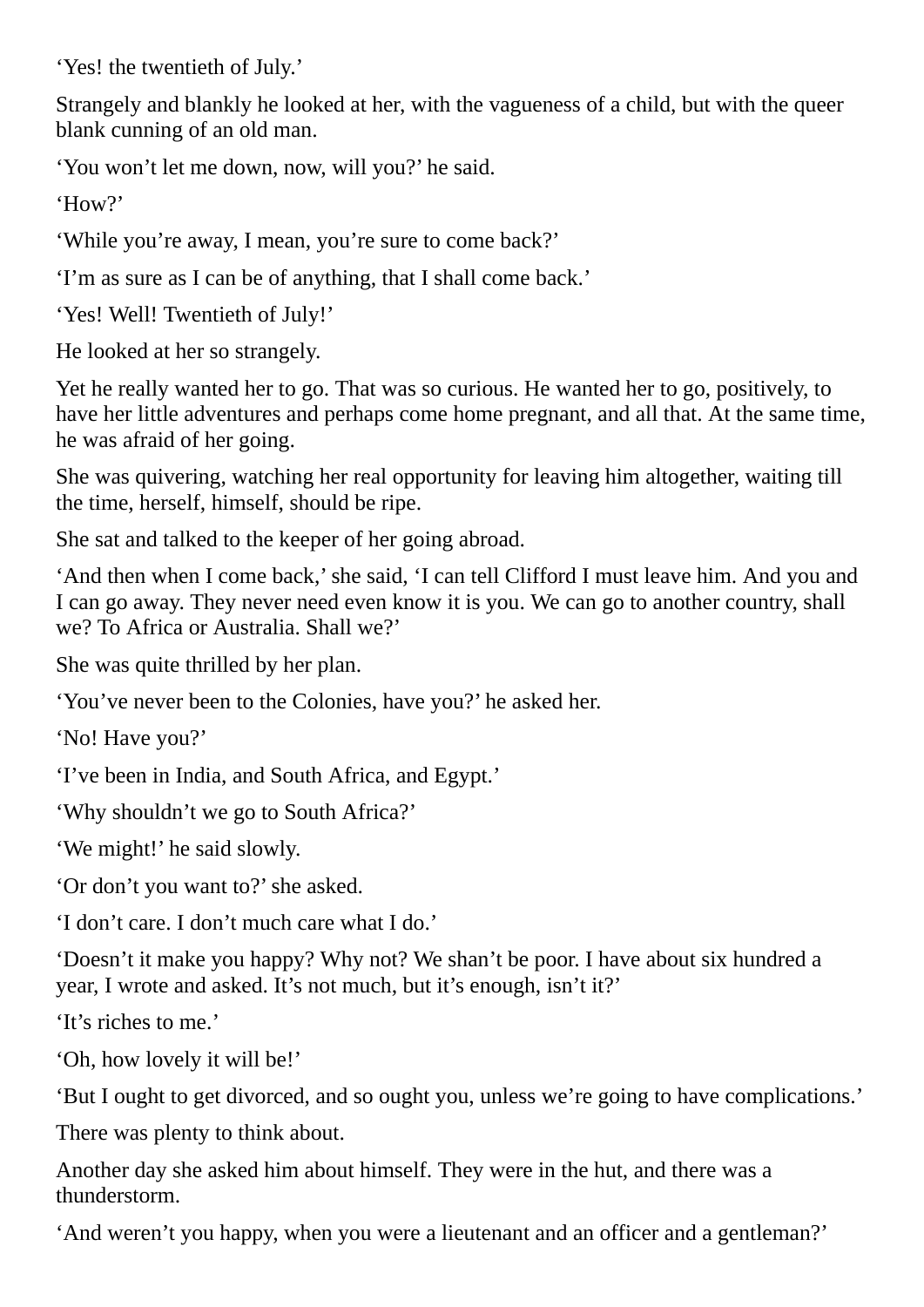'Happy? All right. I liked my Colonel.'

'Did you love him?'

'Yes! I loved him.'

'And did he love you?'

'Yes! In a way, he loved me.'

'Tell me about him.'

'What is there to tell? He had risen from the ranks. He loved the army. And he had never married. He was twenty years older than me. He was a very intelligent man: and alone in the army, as such a man is: a passionate man in his way: and a very clever officer. I lived under his spell while I was with him. I sort of let him run my life. And I never regret it.'

'And did you mind very much when he died?'

'I was as near death myself. But when I came to, I knew another part of me was finished. But then I had always known it would finish in death. All things do, as far as that goes.'

She sat and ruminated. The thunder crashed outside. It was like being in a little ark in the Flood.

'You seem to have such a lot BEHIND you,'she said.

'Do I? It seems to me I've died once or twice already. Yet here I am, pegging on, and in for more trouble.'

She was thinking hard, yet listening to the storm.

'And weren't you happy as an officer and a gentleman, when your Colonel was dead?'

'No! They were a mingy lot.' He laughed suddenly. 'The Colonel used to say: Lad, the English middle classes have to chew every mouthful thirty times because their guts are so narrow, a bit as big as a pea would give them a stoppage. They're the mingiest set of ladylike snipe ever invented: full of conceit of themselves, frightened even if their boot– laces aren't correct, rotten as high game, and always in the right. That's what finishes me up. Kow–tow, kow–tow, arse–licking till their tongues are tough: yet they're always in the right. Prigs on top of everything. Prigs! A generation of ladylike prigs with half a ball each —'

Connie laughed. The rain was rushing down.

'He hated them!'

'No,'said he. 'He didn't bother. He just disliked them. There's a difference. Because, as he said, the Tommies are getting just as priggish and half–balled and narrow–gutted. It's the fate of mankind, to go that way.'

'The common people too, the working people?'

'All the lot. Their spunk is gone dead. Motor–cars and cinemas and aeroplanes suck that last bit out of them. I tell you, every generation breeds a more rabbity generation, with india rubber tubing for guts and tin legs and tin faces. Tin people! It's all a steady sort of bolshevism just killing off the human thing, and worshipping the mechanical thing.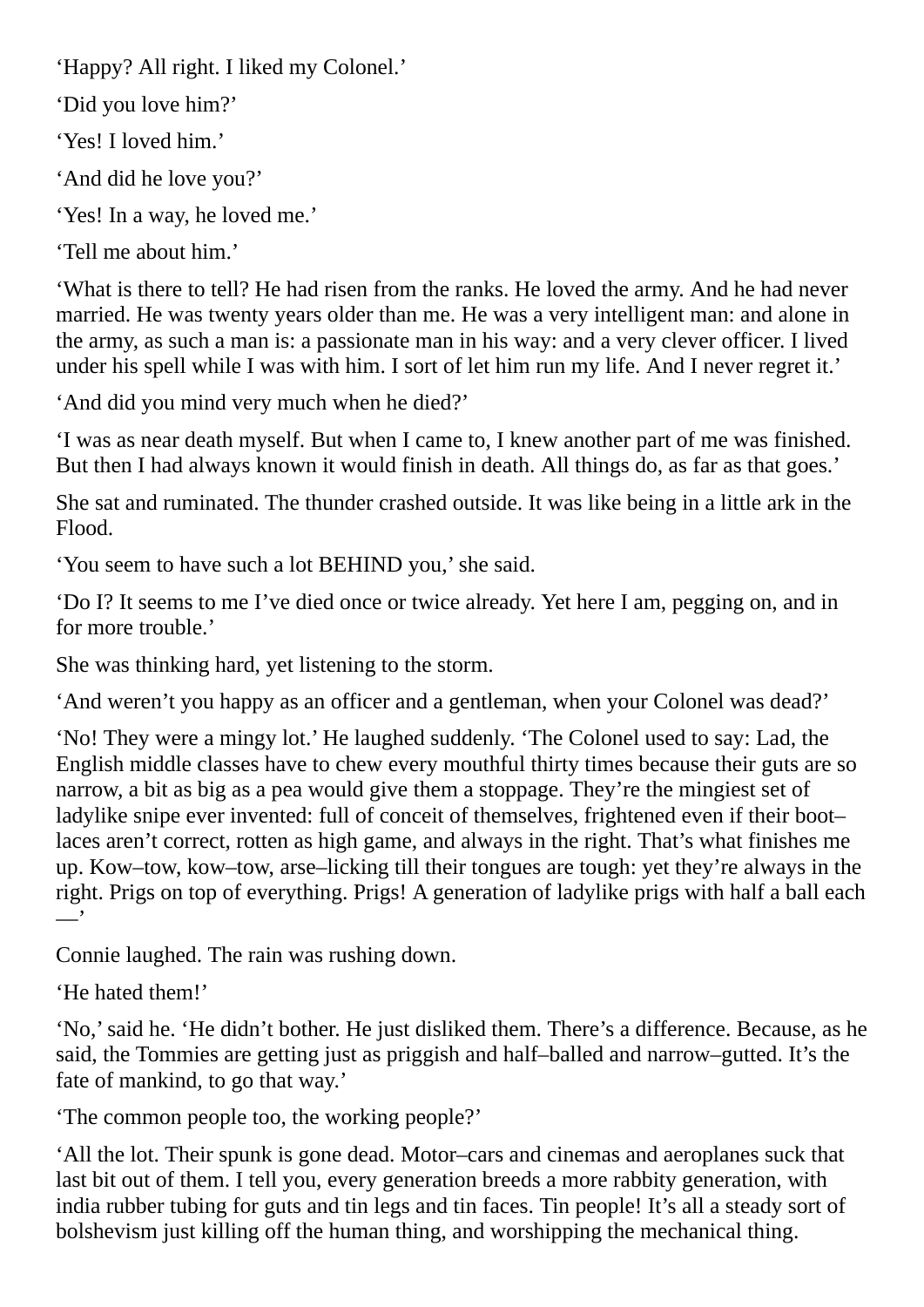Money, money, money! All the modern lot get their real kick out of killing the old human feeling out of man, making mincemeat of the old Adam and the old Eve. They're all alike. The world is all alike: kill off the human reality, a quid for every foreskin, two quid for each pair of balls. What is cunt but machine–fucking!—It's all alike. Pay 'em money to cut off the world's cock. Pay money, money, money to them that will take spunk out of mankind, and leave 'em all little twiddling machines.'

He sat there in the hut, his face pulled to mocking irony. Yet even then, he had one ear set backwards, listening to the storm over the wood. It made him feel so alone.

'But won't it ever come to an end?'she said.

'Ay, it will. It'll achieve its own salvation. When the last real man is killed, and they're ALL tame: white, black, yellow, all colours of tame ones: then they'll ALL be insane. Because the root of sanity is in the balls. Then they'll all be INSANE, and they'll make their grand auto da fe. You know AUTO DA FE means act of faith? Ay, well, they'll make their own grand little act of faith. They'll offer one another up.'

'You mean kill one another?'

'I do, duckie! If we go on at our present rate then in a hundred years' time there won't be ten thousand people in this island: there may not be ten. They'll have lovingly wiped each other out.' The thunder was rolling further away.

'How nice!'she said.

'Quite nice! To contemplate the extermination of the human species and the long pause that follows before some other species crops up, it calms you more than anything else. And if we go on in this way, with everybody, intellectuals, artists, government, industrialists and workers all frantically killing off the last human feeling, the last bit of their intuition, the last healthy instinct; if it goes on in algebraical progression, as it is going on: then ta–tah! to the human species! Goodbye! darling! the serpent swallows itself and leaves a void, considerably messed up, but not hopeless. Very nice! When savage wild dogs bark in Wragby, and savage wild pit–ponies stamp on Tevershall pit–bank! TE DEUM LAUDAMUS!'

Connie laughed, but not very happily.

'Then you ought to be pleased that they are all bolshevists,'she said. 'You ought to be pleased that they hurry on towards the end.'

'So I am. I don't stop 'em. Because I couldn't if I would.'

'Then why are you so bitter?'

'I'm not! If my cock gives its last crow, I don't mind.'

'But if you have a child?'she said.

He dropped his head.

'Why,' he said at last. 'It seems to me a wrong and bitter thing to do, to bring a child into this world.'

'No! Don't say it! Don't say it!' she pleaded. 'I think I'm going to have one. Say you'll he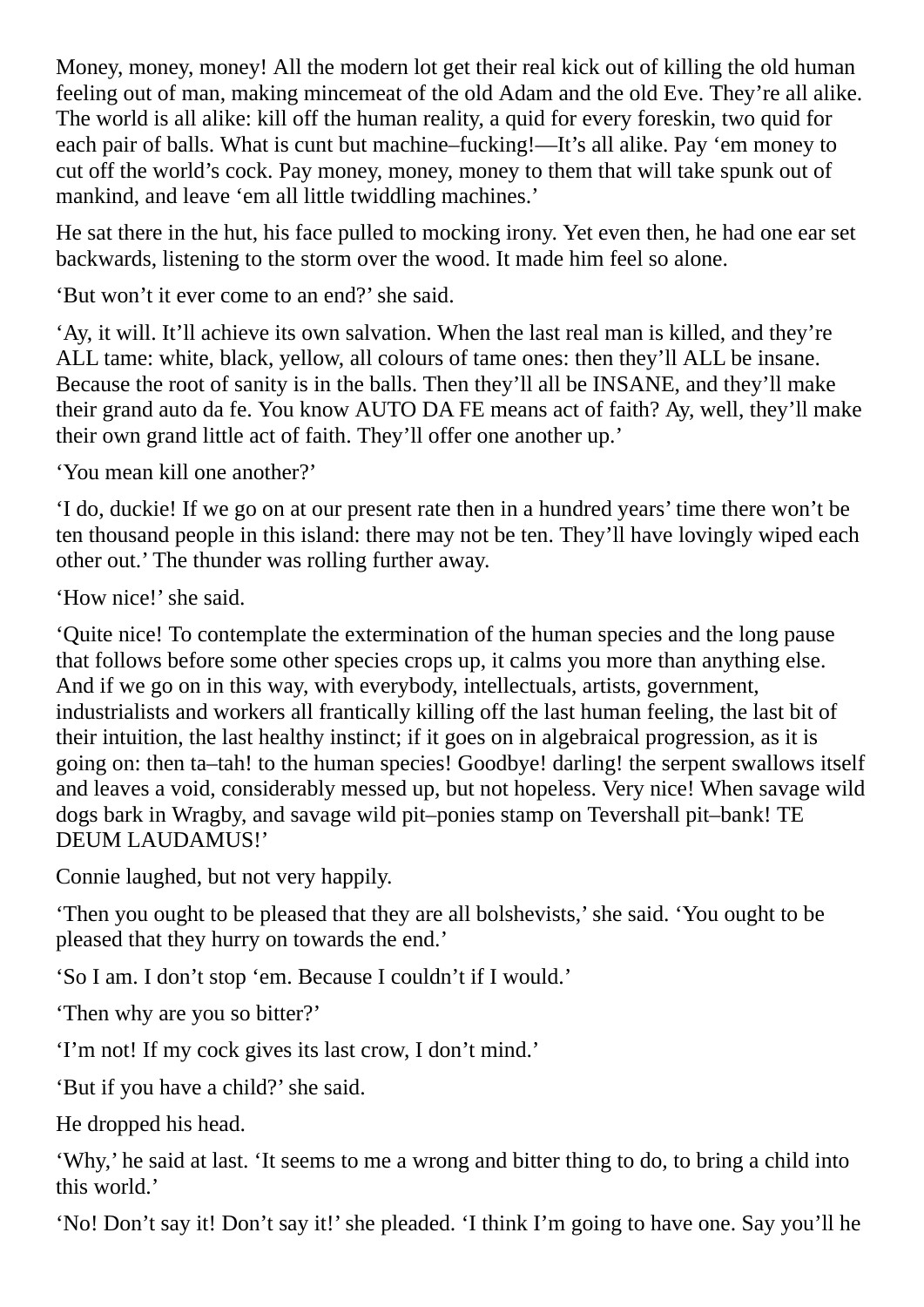pleased.' She laid her hand on his.

'I'm pleased for you to be pleased,' he said. 'But for me it seems a ghastly treachery to the unborn creature.

'Ah no!'she said, shocked. 'Then you CAN'T ever really want me! YOU CAN'T want me, if you feel that!'

Again he was silent, his face sullen. Outside there was only the threshing of the rain.

'It's not quite true!' she whispered. 'It's not quite true! There's another truth.' She felt he was bitter now partly because she was leaving him, deliberately going away to Venice. And this half pleased her.

She pulled open his clothing and uncovered his belly, and kissed his navel. Then she laid her cheek on his belly and pressed her arm round his warm, silent loins. They were alone in the flood.

'Tell me you want a child, in hope!' she murmured, pressing her face against his belly. 'Tell me you do!'

'Why!' he said at last: and she felt the curious quiver of changing consciousness and relaxation going through his body. 'Why I've thought sometimes if one but tried, here among th' colliers even! They're workin' bad now, an' not earnin' much. If a man could say to 'em: Dunna think o' nowt but th' money. When it comes ter WANTS, we want but little. Let's not live for money—'

She softly rubbed her cheek on his belly, and gathered his balls in her hand. The penis stirred softly, with strange life, but did not rise up. The rain beat bruisingly outside.

'Let's live for summat else. Let's not live ter make money, neither for us–selves nor for anybody else. Now we're forced to. We're forced to make a bit for us–selves, an' a fair lot for th' bosses. Let's stop it! Bit by bit, let's stop it. We needn't rant an' rave. Bit by bit, let's drop the whole industrial life an' go back. The least little bit o' money'll do. For everybody, me an' you, bosses an' masters, even th' king. The least little bit o' money'll really do. Just make up your mind to it, an' you've got out o' th' mess.' He paused, then went on:

'An' I'd tell 'em: Look! Look at Joe! He moves lovely! Look how he moves, alive and aware. He's beautiful! An' look at Jonah! He's clumsy, he's ugly, because he's niver willin' to rouse himself I'd tell 'em: Look! look at yourselves! one shoulder higher than t'other, legs twisted, feet all lumps! What have yer done ter yerselves, wi' the blasted work? Spoilt yerselves. No need to work that much. Take yer clothes off an' look at yourselves. Yer ought ter be alive an' beautiful, an' yer ugly an' half dead. So I'd tell 'em. An' I'd get my men to wear different clothes: appen close red trousers, bright red, an' little short white jackets. Why, if men had red, fine legs, that alone would change them in a month. They'd begin to be men again, to be men! An' the women could dress as they liked. Because if once the men walked with legs close bright scarlet, and buttocks nice and showing scarlet under a little white jacket: then the women 'ud begin to be women. It's because th' men AREN'T men, that th' women have to be.—An' in time pull down Tevershall and build a few beautiful buildings, that would hold us all. An' clean the country up again. An' not have many children, because the world is overcrowded.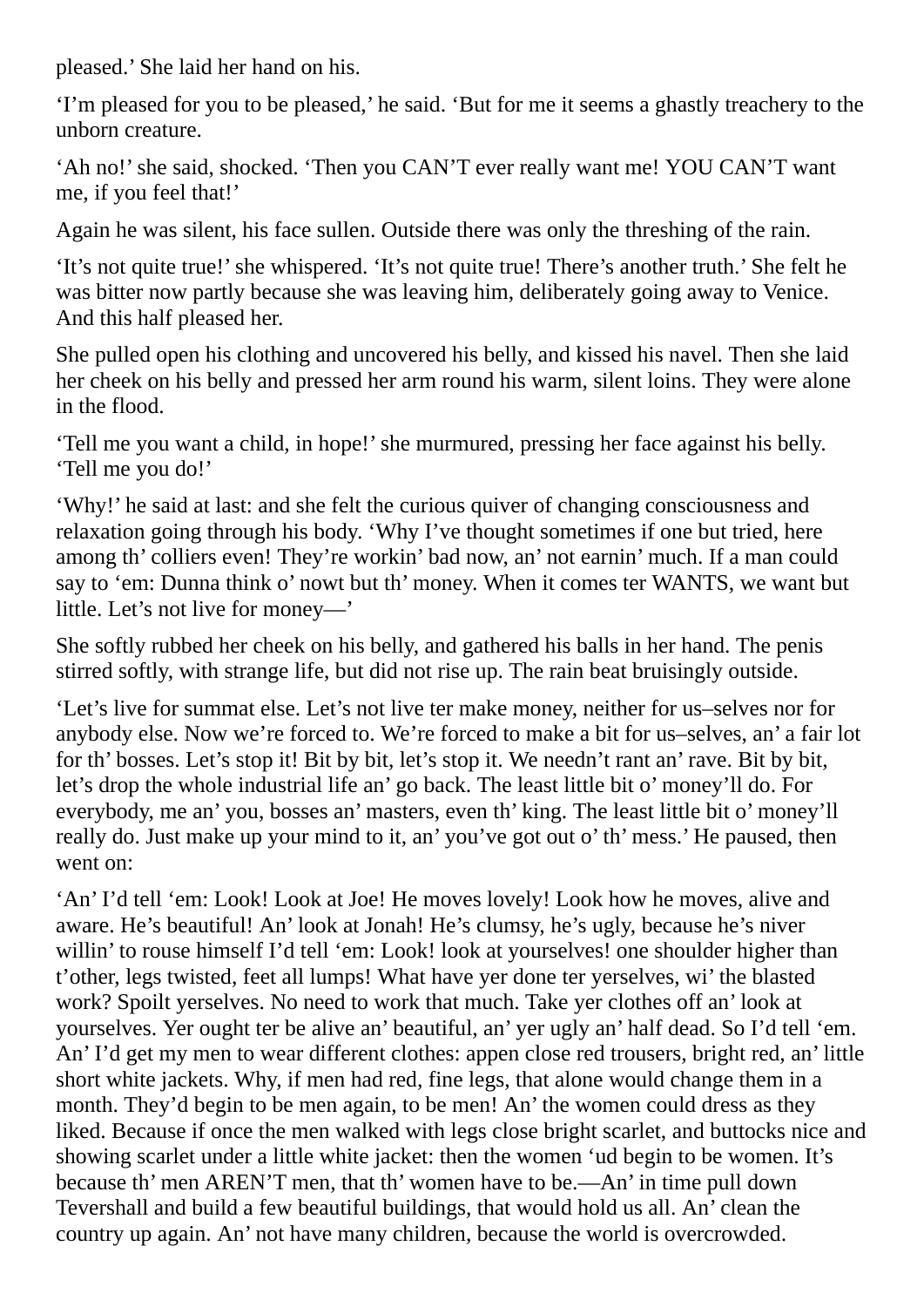'But I wouldn't preach to the men: only strip 'em an'say: Look at yourselves! That's workin' for money!—Hark at yourselves! That's working for money. You've been working for money! Look at Tevershall! It's horrible. That's because it was built while you was working for money. Look at your girls! They don't care about you, you don't care about them. It's because you've spent your time working an' caring for money. You can't talk nor move nor live, you can't properly be with a woman. You're not alive. Look at yourselves!'

There fell a complete silence. Connie was half listening, and threading in the hair at the root of his belly a few forget–me–nots that she had gathered on the way to the hut. Outside, the world had gone still, and a little icy.

'You've got four kinds of hair,'she said to him. 'On your chest it's nearly black, and your hair isn't dark on your head: but your moustache is hard and dark red, and your hair here, your love–hair, is like a little brush of bright red–gold mistletoe. It's the loveliest of all!'

He looked down and saw the milky bits of forget–me–nots in the hair on his groin.

'Ay! That's where to put forget–me–nots, in the man–hair, or the maiden–hair. But don't you care about the future?'

She looked up at him.

'Oh, I do, terribly!' she said.

'Because when I feel the human world is doomed, has doomed itself by its own mingy beastliness, then I feel the Colonies aren't far enough. The moon wouldn't be far enough, because even there you could look back and see the earth, dirty, beastly, unsavoury among all the stars: made foul by men. Then I feel I've swallowed gall, and it's eating my inside out, and nowhere's far enough away to get away. But when I get a turn, I forget it all again. Though it's a shame, what's been done to people these last hundred years: men turned into nothing but labour–insects, and all their manhood taken away, and all their real life. I'd wipe the machines off the face of the earth again, and end the industrial epoch absolutely, like a black mistake. But since I can't, an' nobody can, I'd better hold my peace, an' try an' live my own life: if I've got one to live, which I rather doubt.'

The thunder had ceased outside, but the rain which had abated, suddenly came striking down, with a last blench of lightning and mutter of departing storm. Connie was uneasy. He had talked so long now, and he was really talking to himself not to her. Despair seemed to come down on him completely, and she was feeling happy, she hated despair. She knew her leaving him, which he had only just realized inside himself had plunged him back into this mood. And she triumphed a little.

She opened the door and looked at the straight heavy rain, like a steel curtain, and had a sudden desire to rush out into it, to rush away. She got up, and began swiftly pulling off her stockings, then her dress and underclothing, and he held his breath. Her pointed keen animal breasts tipped and stirred as she moved. She was ivory–coloured in the greenish light. She slipped on her rubber shoes again and ran out with a wild little laugh, holding up her breasts to the heavy rain and spreading her arms, and running blurred in the rain with the eurhythmic dance movements she had learned so long ago in Dresden. It was a strange pallid figure lifting and falling, bending so the rain beat and glistened on the full haunches,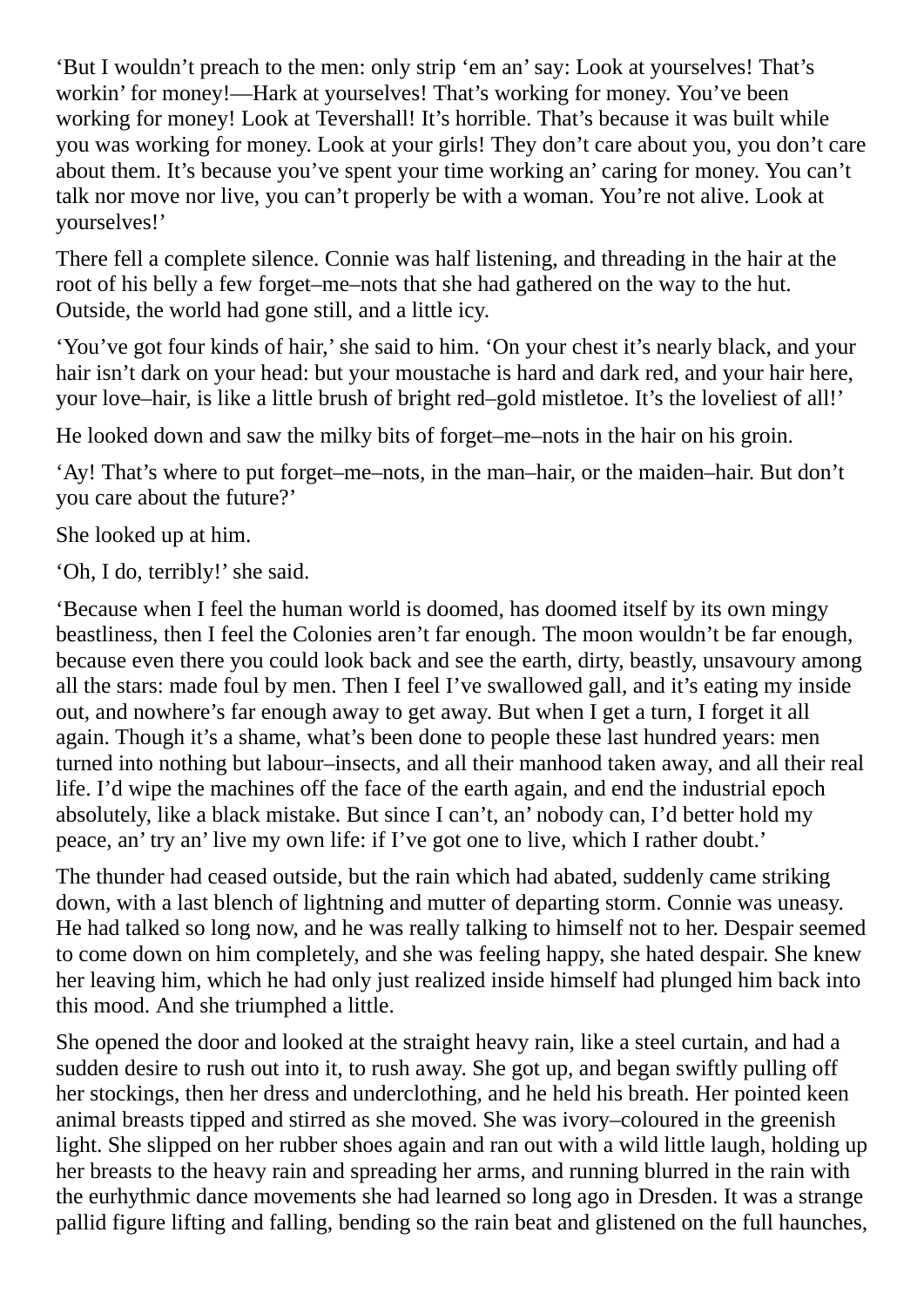swaying up again and coming belly–forward through the rain, then stooping again so that only the full loins and buttocks were offered in a kind of homage towards him, repeating a wild obeisance.

He laughed wryly, and threw off his clothes. It was too much. He jumped out, naked and white, with a little shiver, into the hard slanting rain. Flossie sprang before him with a frantic little bark. Connie, her hair all wet and sticking to her head, turned her hot face and saw him. Her blue eyes blazed with excitement as she turned and ran fast, with a strange charging movement, out of the clearing and down the path, the wet boughs whipping her. She ran, and he saw nothing but the round wet head, the wet back leaning forward in flight, the rounded buttocks twinkling: a wonderful cowering female nakedness in flight.

She was nearly at the wide riding when he came up and flung his naked arm round her soft, naked–wet middle. She gave a shriek and straightened herself and the heap of her soft, chill flesh came up against his body. He pressed it all up against him, madly, the heap of soft, chilled female flesh that became quickly warm as flame, in contact. The rain streamed on them till they smoked. He gathered her lovely, heavy posteriors one in each hand and pressed them in towards him in a frenzy, quivering motionless in the rain. Then suddenly he tipped her up and fell with her on the path, in the roaring silence of the rain, and short and sharp, he took her, short and sharp and finished, like an animal.

He got up in an instant, wiping the rain from his eyes.

'Come in,' he said, and they started running back to the hut. He ran straight and swift: he didn't like the rain. But she came slower, gathering forget–me–nots and campion and bluebells, running a few steps and watching him fleeing away from her.

When she came with her flowers, panting to the hut, he had already started a fire, and the twigs were crackling. Her sharp breasts rose and fell, her hair was plastered down with rain, her face was flushed ruddy and her body glistened and trickled. Wide–eyed and breathless, with a small wet head and full, trickling, naitve haunches, she looked another creature.

He took the old sheet and rubbed her down, she standing like a child. Then he rubbed himself having shut the door of the hut. The fire was blazing up. She ducked her head in the other end of the sheet, and rubbed her wet hair.

'We're drying ourselves together on the same towel, we shall quarrel!' he said.

She looked up for a moment, her hair all odds and ends.

'No!'she said, her eyes wide. 'It's not a towel, it's a sheet.' And she went on busily rubbing her head, while he busily rubbed his.

Still panting with their exertions, each wrapped in an army blanket, but the front of the body open to the fire, they sat on a log side by side before the blaze, to get quiet. Connie hated the feel of the blanket against her skin. But now the sheet was all wet.

She dropped her blanket and kneeled on the clay hearth, holding her head to the fire, and shaking her hair to dry it. He watched the beautiful curving drop of her haunches. That fascinated him today. How it sloped with a rich down–slope to the heavy roundness of her buttocks! And in between, folded in the secret warmth, the secret entrances!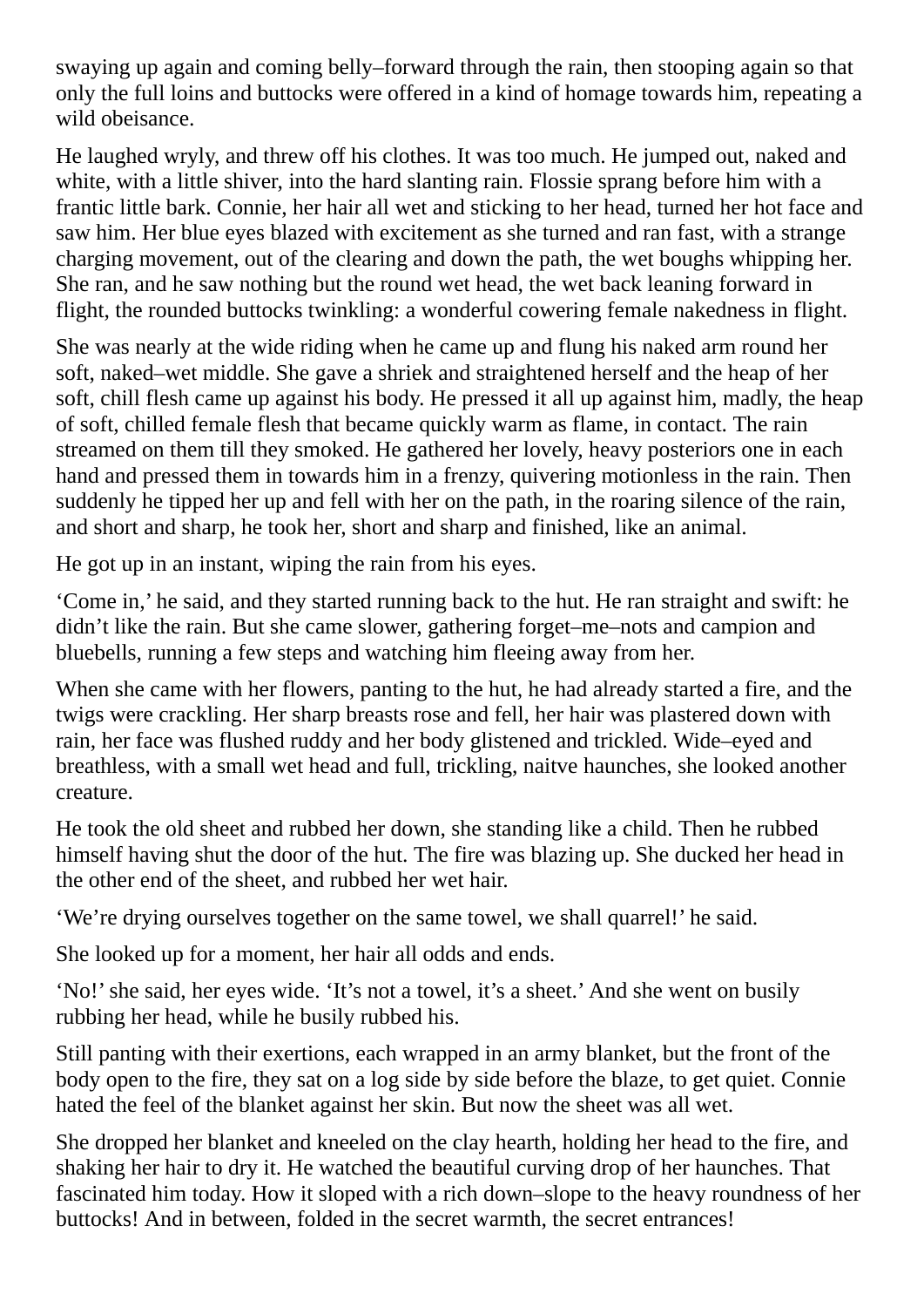He stroked her tail with his hand, long and subtly taking in the curves and the globe– fullness.

'Tha's got such a nice tail on thee,' he said, in the throaty caressive dialect. 'Tha's got the nicest arse of anybody. It's the nicest, nicest woman's arse as is! An' ivery bit of it is woman, woman sure as nuts. Tha'rt not one o' them button–arsed lasses as should be lads, are ter! Tha's got a real soft sloping bottom on thee, as a man loves in 'is guts. It's a bottom as could hold the world up, it is!'

All the while he spoke he exquisitely stroked the rounded tail, till it seemed as if a slippery sort of fire came from it into his hands. And his finger–tips touched the two secret openings to her body, time after time, with a soft little brush of fire.

'An' if tha shits an' if tha pisses, I'm glad. I don't want a woman as couldna shit nor piss.'

Connie could not help a sudden snort of astonished laughter, but he went on unmoved.

'Tha'rt real, tha art! Tha'art real, even a bit of a bitch. Here tha shits an' here tha pisses: an' I lay my hand on 'em both an' like thee for it. I like thee for it. Tha's got a proper, woman's arse, proud of itself. It's none ashamed of itself this isna.'

He laid his hand close and firm over her secret places, in a kind of close greeting.

'I like it,' he said. 'I like it! An' if I only lived ten minutes, an'stroked thy arse an' got to know it, I should reckon I'd lived ONE life, see ter! Industrial system or not! Here's one o' my lifetimes.'

She turned round and climbed into his lap, clinging to him. 'Kiss me!' she whispered.

And she knew the thought of their separation was latent in both their minds, and at last she was sad.

She sat on his thighs, her head against his breast, and her ivory–gleaming legs loosely apart, the fire glowing unequally upon them. Sitting with his head dropped, he looked at the folds of her body in the fire–glow, and at the fleece of soft brown hair that hung down to a point between her open thighs. He reached to the table behind, and took up her bunch of flowers, still so wet that drops of rain fell on to her.

'Flowers stops out of doors all weathers,' he said. 'They have no houses.'

'Not even a hut!'she murmured.

With quiet fingers he threaded a few forget–me–not flowers in the fine brown fleece of the mound of Venus.

'There!' he said. 'There's forget–me–nots in the right place!'

She looked down at the milky odd little flowers among the brown maiden–hair at the lower tip of her body.

'Doesn't it look pretty!' she said.

'Pretty as life,' he replied.

And he stuck a pink campion–bud among the hair.

'There! That's me where you won't forget me! That's Moses in the bull–rushes.'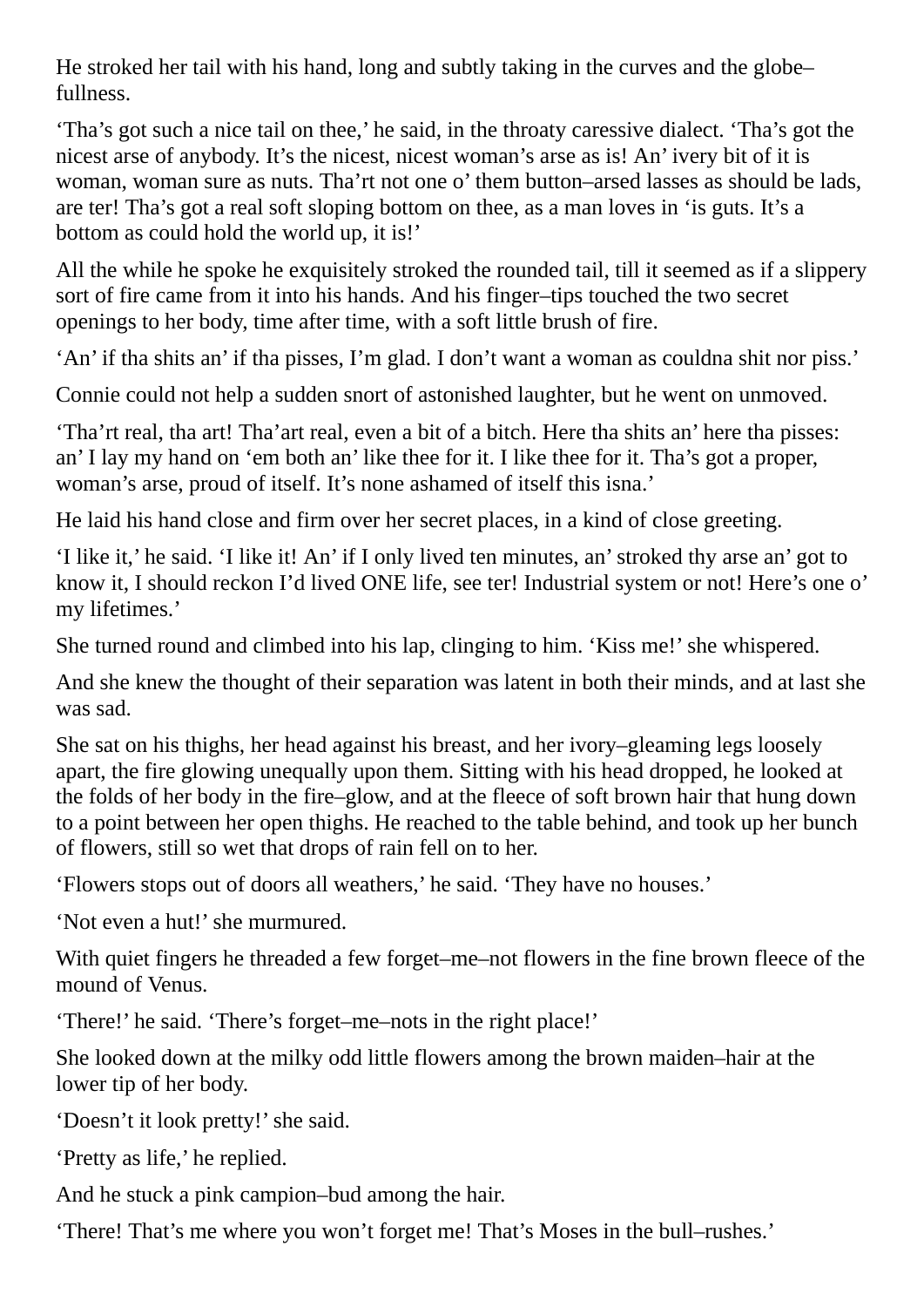'You don't mind, do you, that I'm going away?'she asked wistfully, looking up into his face.

But his face was inscrutable, under the heavy brows. He kept it quite blank.

'You do as you wish,' he said.

And he spoke in good English.

'But I won't go if you don't wish it,'she said, clinging to him.

There was silence. He leaned and put another piece of wood on the fire. The flame glowed on his silent, abstracted face. She waited, but he said nothing.

'Only I thought it would be a good way to begin a break with Clifford. I do want a child. And it would give me a chance to, to—,' she resumed.

'To let them think a few lies,' he said.

'Yes, that among other things. Do you want them to think the truth?'

'I don't care what they think.'

'I do! I don't want them handling me with their unpleasant cold minds, not while I'm still at Wragby. They can think what they like when I'm finally gone.'

He was silent.

'But Sir Clifford expects you to come back to him?'

'Oh, I must come back,'she said: and there was silence.

'And would you have a child in Wragby?' he asked.

She closed her arm round his neck.

'If you wouldn't take me away, I should have to,'she said.

'Take you where to?'

'Anywhere! away! But right away from Wragby.'

'When?'

'Why, when I come back.'

'But what's the good of coming back, doing the thing twice, if you're once gone?' he said.

'Oh, I must come back. I've promised! I've promised so faithfully. Besides, I come back to you, really.'

'To your husband's game–keeper?'

'I don't see that that matters,'she said.

'No?' He mused a while. 'And when would you think of going away again, then; finally? When exactly?'

'Oh, I don't know. I'd come back from Venice. And then we'd prepare everything.'

'How prepare?'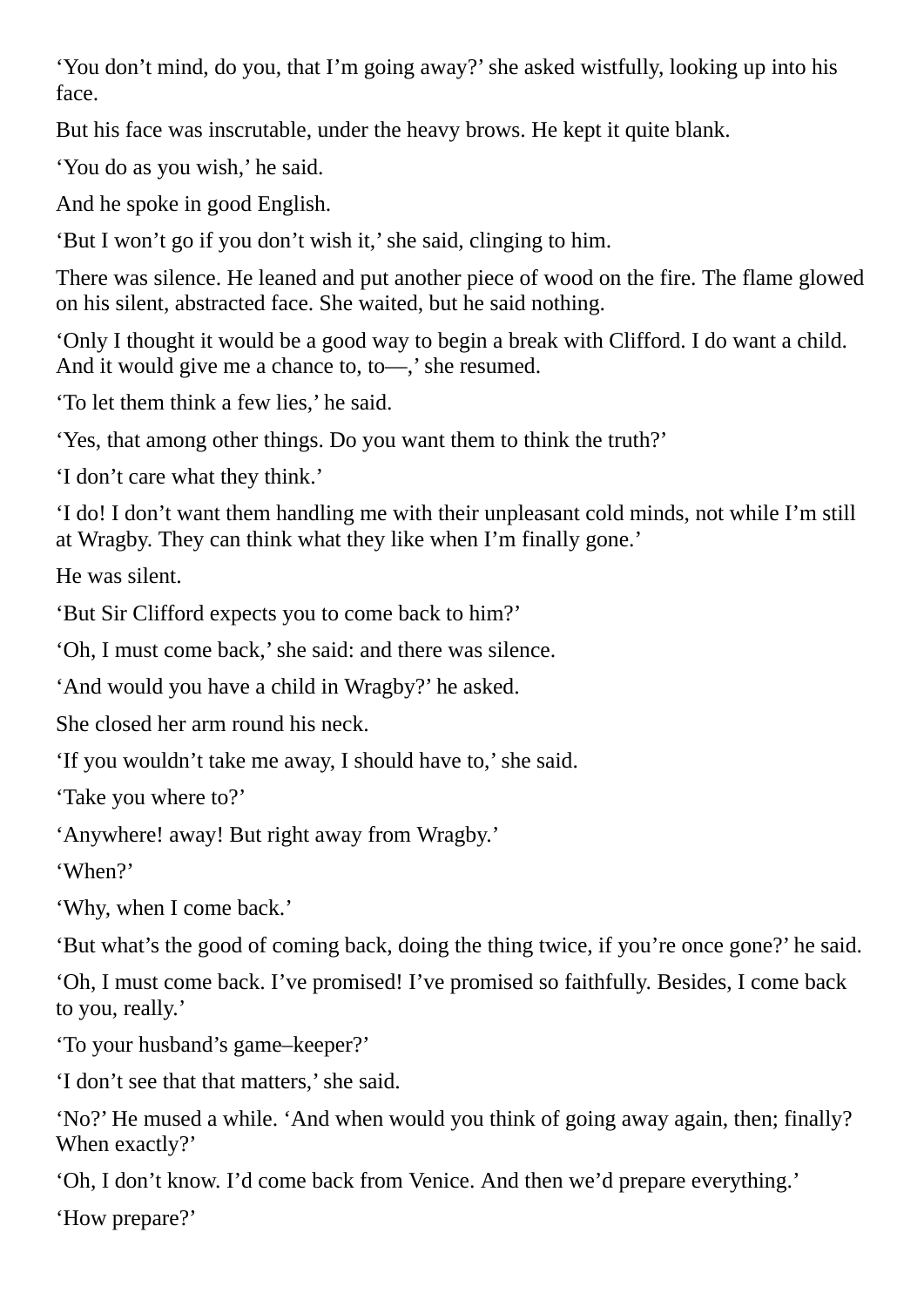'Oh, I'd tell Clifford. I'd have to tell him.'

'Would you!'

He remained silent. She put her arms round his neck.

'Don't make it difficult for me,'she pleaded.

'Make what difficult?'

'For me to go to Venice and arrange things.'

A little smile, half a grin, flickered on his face.

'I don't make it difficult,' he said. 'I only want to find out just what you are after. But you don't really know yourself. You want to take time: get away and look at it. I don't blame you. I think you're wise. You may prefer to stay mistress of Wragby. I don't blame you. I've no Wragbys to offer. In fact, you know what you'll get out of me. No, no, I think you're right! I really do! And I'm not keen on coming to live on you, being kept by you. There's that too.'

She felt somehow as if he were giving her tit for tat.

'But you want me, don't you?'she asked.

'Do you want me?'

'You know I do. That's evident.'

'Quite! And WHEN do you want me?'

'You know we can arrange it all when I come back. Now I'm out of breath with you. I must get calm and clear.'

'Quite! Get calm and clear!'

She was a little offended.

'But you trust me, don't you?'she said.

'Oh, absolutely!'

She heard the mockery in his tone.

'Tell me then,'she said flatly; 'do you think it would be better if I DON'T go to Venice?'

'I'm sure it's better if you do go to Venice,' he replied in the cool, slightly mocking voice.

'You know it's next Thursday?'she said.

'Yes!'

She now began to muse. At last she said:

'And we SHALL know better where we are when I come back, shan't we?'

'Oh surely!'

The curious gulf of silence between them!

'I've been to the lawyer about my divorce,' he said, a little constrainedly.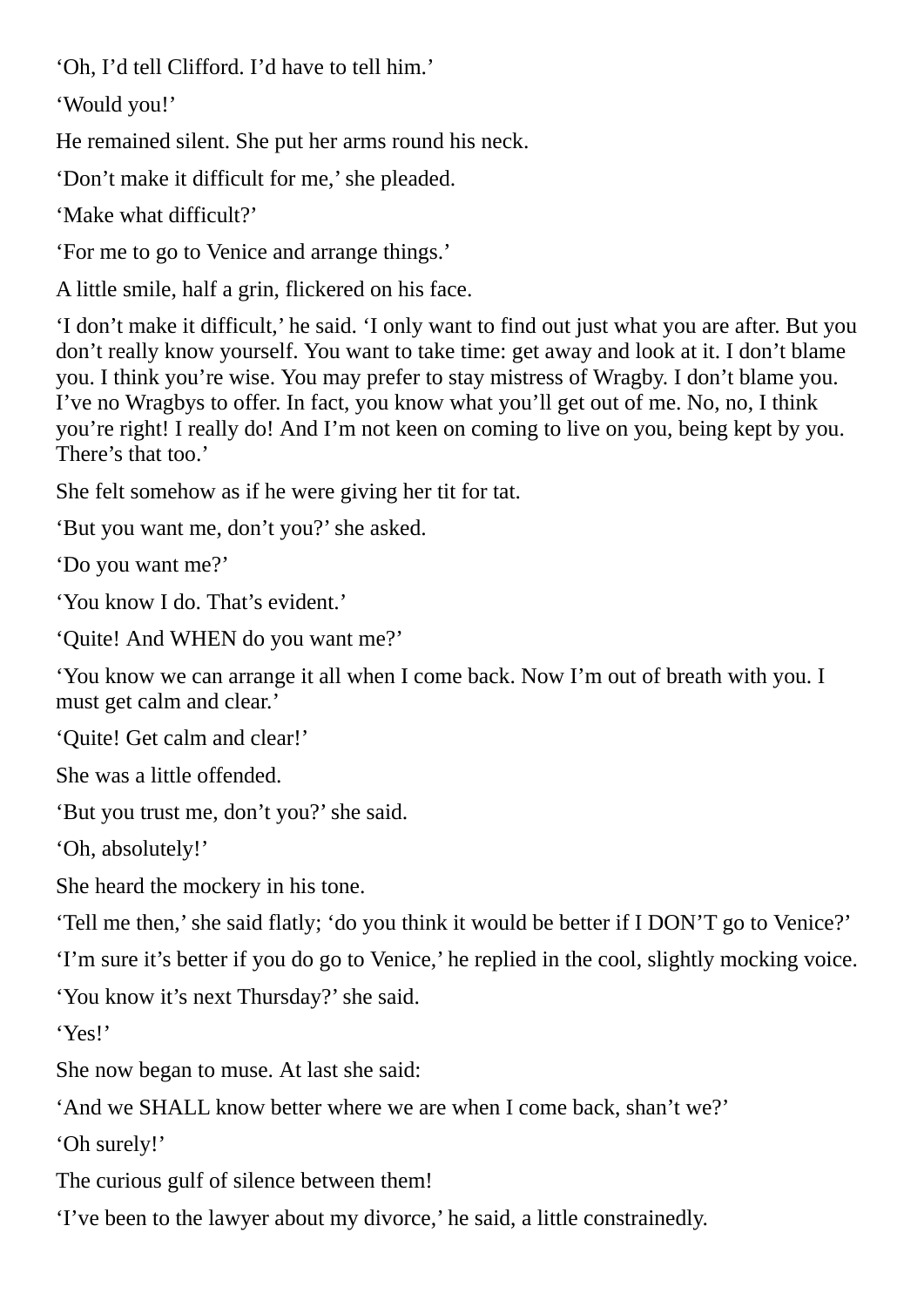She gave a slight shudder.

'Have you!' she said. 'And what did he say?'

'He said I ought to have done it before; that may be a difficulty. But since I was in the army, he thinks it will go through all right. If only it doesn't bring HER down on my head!'

'Will she have to know?'

'Yes! she is served with a notice: so is the man she lives with, the co–respondent.'

'Isn't it hateful, all the performances! I suppose I'd have to go through it with Clifford.'

There was a silence.

'And of course,' he said, 'I have to live an exemplary life for the next six or eight months. So if you go to Venice, there's temptation removed for a week or two, at least.'

'Am I temptation!' she said, stroking his face. 'I'm so glad I'm temptation to you! Don't let's think about it! You frighten me when you start thinking: you roll me out flat. Don't let's think about it. We can think so much when we are apart. That's the whole point! I've been thinking, I must come to you for another night before I go. I MUST come once more to the cottage. Shall I come on Thursday night?'

'Isn't that when your sister will be there?'

'Yes! But she said we would start at tea–time. So we could start at tea–time. But she could sleep somewhere else and I could sleep with you.

'But then she'd have to know.'

'Oh, I shall tell her. I've more or less told her already. I must talk it all over with Hilda. She's a great help, so sensible.'

He was thinking of her plan.

'So you'd start off from Wragby at tea–time, as if you were going to London? Which way were you going?'

'By Nottingham and Grantham.'

'And then your sister would drop you somewhere and you'd walk or drive back here? Sounds very risky, to me.'

'Does it? Well, then, Hilda could bring me back. She could sleep at Mansfield, and bring me back here in the evening, and fetch me again in the morning. It's quite easy.'

'And the people who see you?'

'I'll wear goggles and a veil.'

He pondered for some time.

'Well,' he said. 'You please yourself as usual.'

'But wouldn't it please you?'

'Oh yes! It'd please me all right,' he said a little grimly. 'I might as well smite while the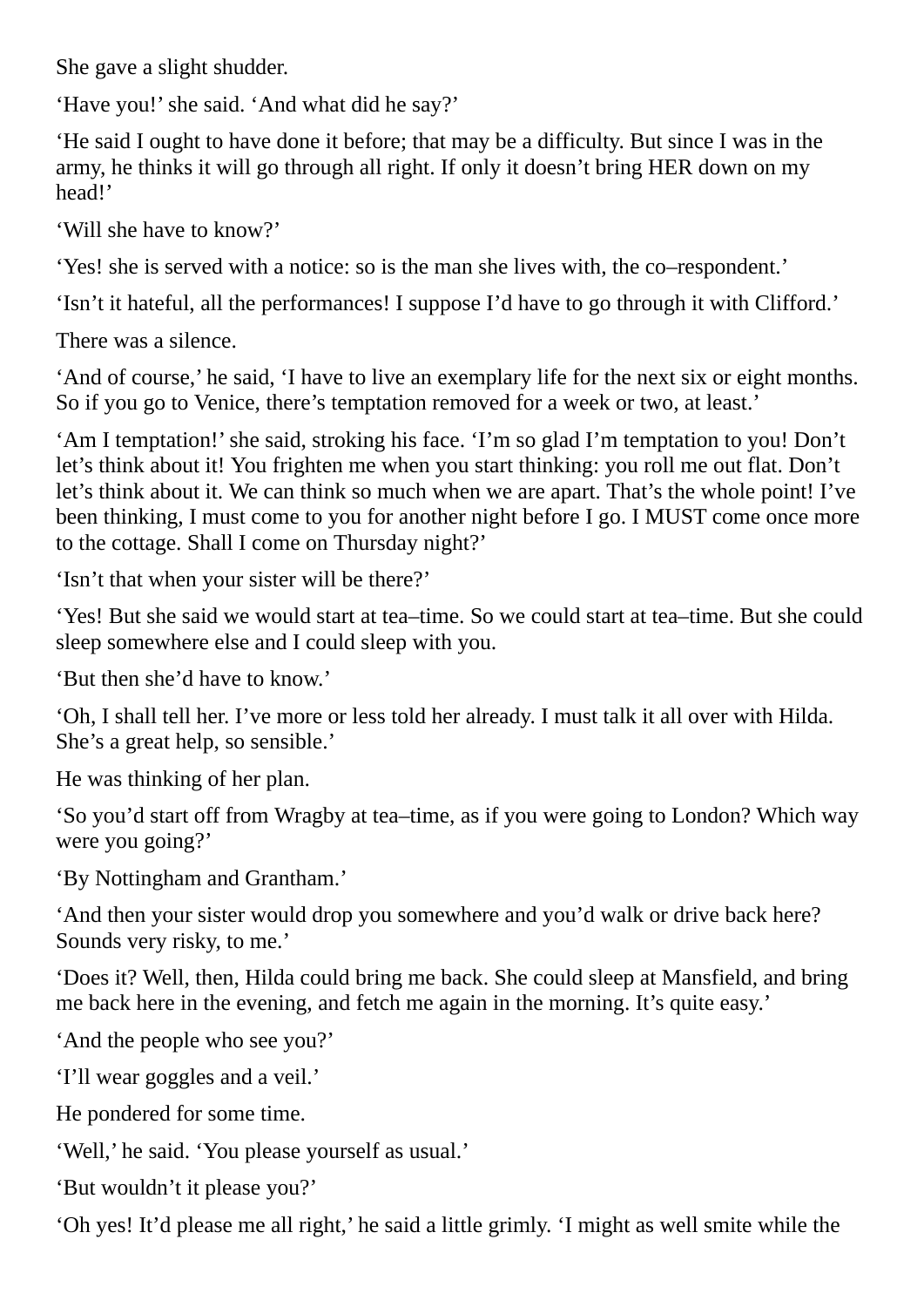iron's hot.'

'Do you know what I thought?'she said suddenly. 'It suddenly came to me. You are the "Knight of the Burning Pestle"!'

'Ay! And you? Are you the Lady of the Red–Hot Mortar?'

'Yes!' she said. 'Yes! You're Sir Pestle and I'm Lady Mortar.'

'All right, then I'm knighted. John Thomas is Sir John, to your Lady Jane.'

'Yes! John Thomas is knighted! I'm my–lady–maiden–hair, and you must have flowers too. Yes!'

She threaded two pink campions in the bush of red–gold hair above his penis.

'There!'she said. 'Charming! Charming! Sir John!'

And she pushed a bit of forget–me–not in the dark hair of his breast.

'And you won't forget me there, will you?' She kissed him on the breast, and made two bits of forget–me–not lodge one over each nipple, kissing him again.

'Make a calendar of me!' he said. He laughed, and the flowers shook from his breast.

'Wait a bit!' he said.

He rose, and opened the door of the hut. Flossie, lying in the porch, got up and looked at him.

'Ay, it's me!' he said.

The rain had ceased. There was a wet, heavy, perfumed stillness. Evening was approaching.

He went out and down the little path in the opposite direction from the riding. Connie watched his thin, white figure, and it looked to her like a ghost, an apparition moving away from her.

When she could see it no more, her heart sank. She stood in the door of the hut, with a blanket round her, looking into the drenched, motionless silence.

But he was coming back, trotting strangely, and carrying flowers. She was a little afraid of him, as if he were not quite human. And when he came near, his eyes looked into hers, but she could not understand the meaning.

He had brought columbines and campions, and new–mown hay, and oak–tufts and honeysuckle in small bud. He fastened fluffy young oak–sprays round her breasts, sticking in tufts of bluebells and campion: and in her navel he poised a pink campion flower, and in her maiden–hair were forget–me–nots and woodruff.

'That's you in all your glory!' he said. 'Lady Jane, at her wedding with John Thomas.'

And he stuck flowers in the hair of his own body, and wound a bit of creeping–jenny round his penis, and stuck a single bell of a hyacinth in his navel. She watched him with amusement, his odd intentness. And she pushed a campion flower in his moustache, where it stuck, dangling under his nose.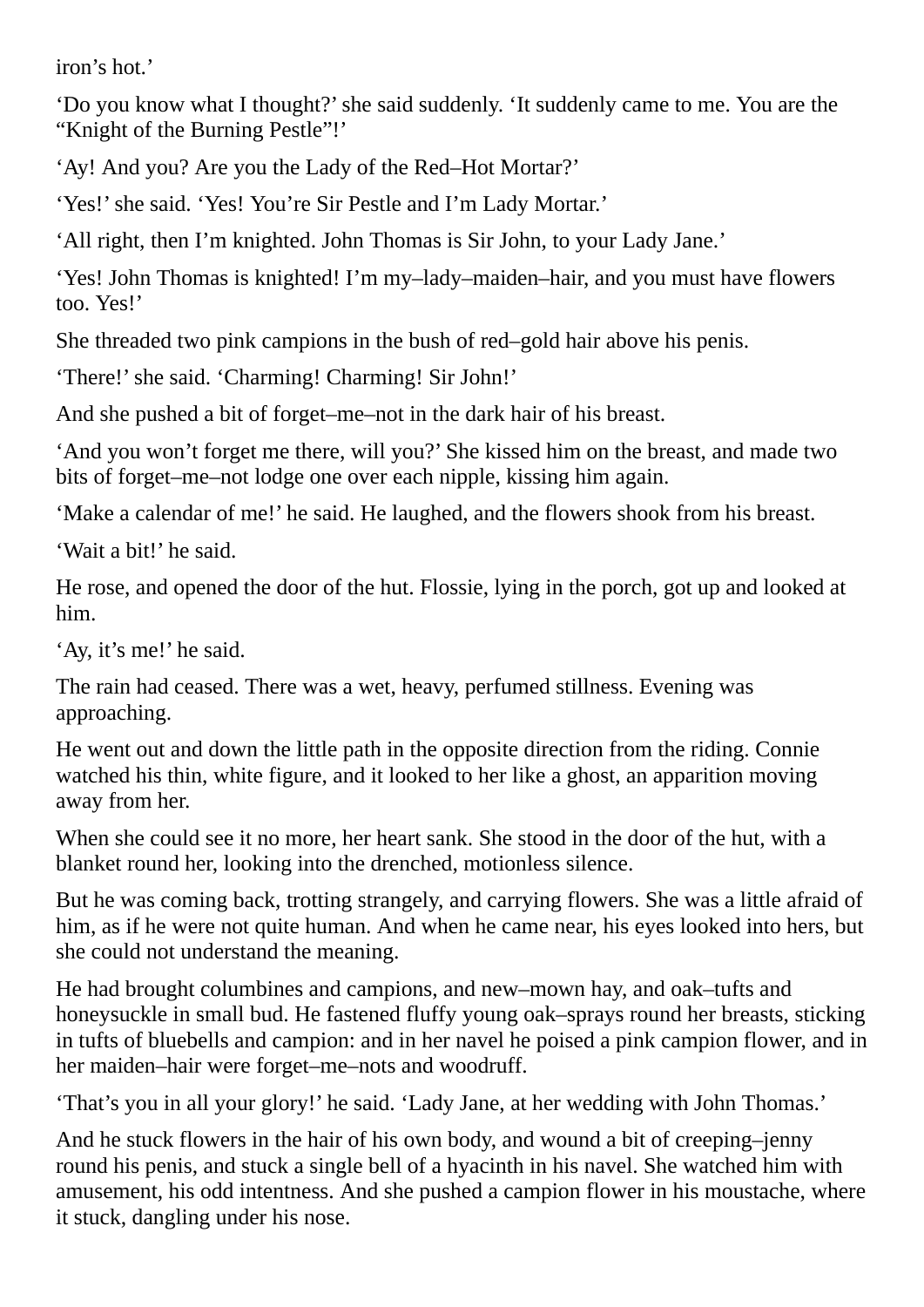'This is John Thomas marryin' Lady Jane,' he said. 'An' we mun let Constance an' Oliver go their ways. Maybe—'

He spread out his hand with a gesture, and then he sneezed, sneezing away the flowers from his nose and his navel. He sneezed again.

'Maybe what?'she said, waiting for him to go on.

He looked at her a little bewildered.

'Eh?' he said.

'Maybe what? Go on with what you were going to say,'she insisted.

'Ay, what WAS I going to say?'

He had forgotten. And it was one of the disappointments of her life, that he never finished.

A yellow ray of sun shone over the trees.

'Sun!' he said. 'And time you went. Time, my Lady, time! What's that as flies without wings, your Ladyship? Time! Time!'

He reached for his shirt.

'Say goodnight! to John Thomas,' he said, looking down at his penis. 'He's safe in the arms of creeping Jenny! Not much burning pestle about him just now.'

And he put his flannel shirt over his head.

'A man's most dangerous moment,' he said, when his head had emerged, 'is when he's getting into his shirt. Then he puts his head in a bag. That's why I prefer those American shirts, that you put on like a jacket.' She still stood watching him. He stepped into his short drawers, and buttoned them round the waist.

'Look at Jane!' he said. 'In all her blossoms! Who'll put blossoms on you next year, Jinny? Me, or somebody else? "Good–bye, my bluebell, farewell to you!" I hate that song, it's early war days.' He then sat down, and was pulling on his stockings. She still stood unmoving. He laid his hand on the slope of her buttocks. 'Pretty little Lady Jane!' he said. 'Perhaps in Venice you'll find a man who'll put jasmine in your maiden–hair, and a pomegranate flower in your navel. Poor little lady Jane!'

'Don't say those things!'she said. 'You only say them to hurt me.'

He dropped his head. Then he said, in dialect:

'Ay, maybe I do, maybe I do! Well then, I'll say nowt, an' ha' done wi't. But tha mun dress thysen, all' go back to thy stately homes of England, how beautiful they stand. Time's up! Time's up for Sir John, an' for little Lady Jane! Put thy shimmy on, Lady Chatterley! Tha might be anybody, standin' there be–out even a shimmy, an' a few rags o' flowers. There then, there then, I'll undress thee, tha bob–tailed young throstle.' And he took the leaves from her hair, kissing her damp hair, and the flowers from her breasts, and kissed her breasts, and kissed her navel, and kissed her maiden–hair, where he left the flowers threaded. 'They mun stop while they will,' he said. 'So! There tha'rt bare again, nowt but a bare–arsed lass an' a bit of a Lady Jane! Now put thy shimmy on, for tha mun go, or else Lady Chatterley's goin' to be late for dinner, an' where 'ave yer been to my pretty maid!'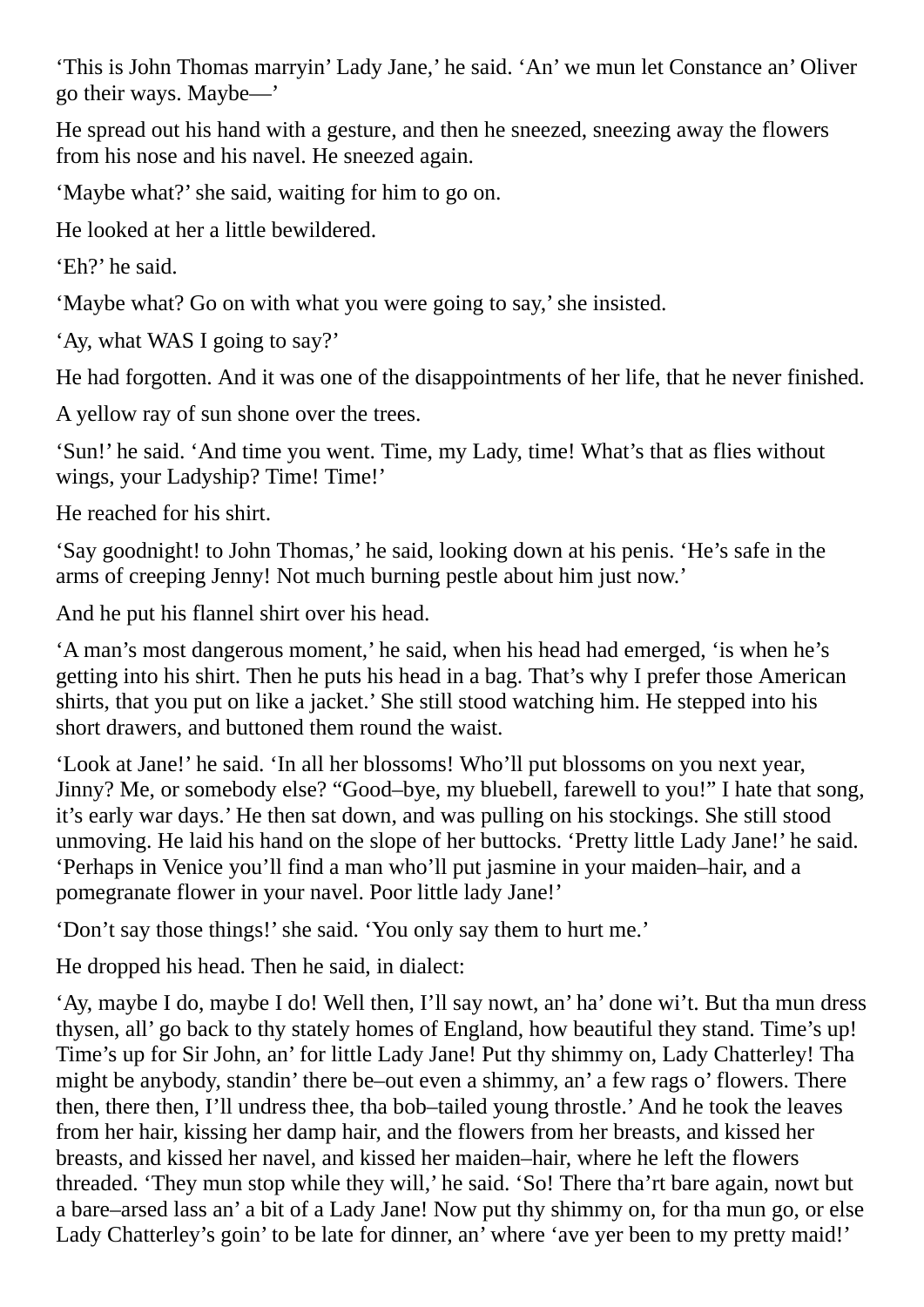She never knew how to answer him when he was in this condition of the vernacular. So she dressed herself and prepared to go a little ignominiously home to Wragby. Or so she felt it: a little ignominiously home.

He would accompany her to the broad riding. His young pheasants were all right under the shelter.

When he and she came out on to the riding, there was Mrs Bolton faltering palely towards them.

'Oh, my Lady, we wondered if anything had happened!'

'No! Nothing has happened.'

Mrs Bolton looked into the man's face, that was smooth and new–looking with love. She met his half–laughing, half–mocking eyes. He always laughed at mischance. But he looked at her kindly.

'Evening, Mrs Bolton! Your Ladyship will be all right now, so I can leave you. Good– night to your Ladyship! Good–night, Mrs Bolton!'

He saluted and turned away.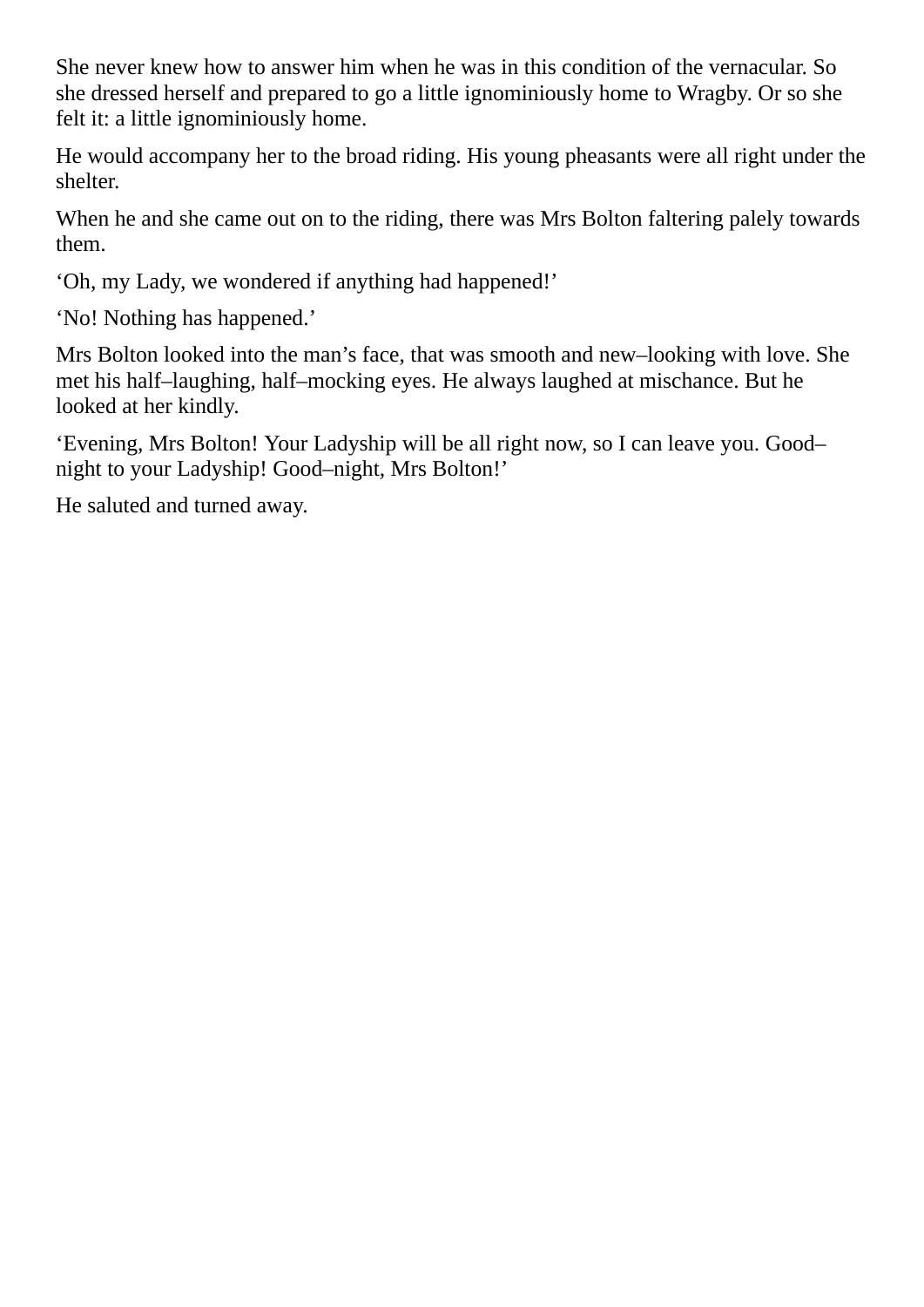## **CHAPTER 16**

Connie arrived home to an ordeal of cross–questioning. Clifford had been out at tea–time, had come in just before the storm, and where was her ladyship? Nobody knew, only Mrs Bolton suggested she had gone for a walk into the wood. Into the wood, in such a storm! Clifford for once let himself get into a state of nervous frenzy. He started at every flash of lightning, and blenched at every roll of thunder. He looked at the icy thunder–rain as if it dare the end of the world. He got more and more worked up.

Mrs Bolton tried to soothe him.

'She'll be sheltering in the hut, till it's over. Don't worry, her Ladyship is all right.'

'I don't like her being in the wood in a storm like this! I don't like her being in the wood at all! She's been gone now more than two hours. When did she go out?'

'A little while before you came in.'

'I didn't see her in the park. God knows where she is and what has happened to her.'

'Oh, nothing's happened to her. You'll see, she'll be home directly after the rain stops. It's just the rain that's keeping her.'

But her ladyship did not come home directly the rain stopped. In fact time went by, the sun came out for his last yellow glimpse, and there still was no sign of her. The sun was set, it was growing dark, and the first dinner–gong had rung.

'It's no good!'said Clifford in a frenzy. 'I'm going to send out Field and Betts to find her.'

'Oh don't do that!' cried Mrs Bolton. 'They'll think there's a suicide or something. Oh don't start a lot of talk going. Let me slip over to the hut and see if she's not there. I'll find her all right.'

So, after some persuasion, Clifford allowed her to go.

And so Connie had come upon her in the drive, alone and palely loitering.

'You mustn't mind me coming to look for you, my Lady! But Sir Clifford worked himself up into such a state. He made sure you were struck by lightning, or killed by a falling tree. And he was determined to send Field and Betts to the wood to find the body. So I thought I'd better come, rather than set all the servants agog.

She spoke nervously. She could still see on Connie's face the smoothness and the half– dream of passion, and she could feel the irritation against herself.

'Quite!'said Connie. And she could say no more.

The two women plodded on through the wet world, in silence, while great drops splashed like explosions in the wood. When they came to the park, Connie strode ahead, and Mrs Bolton panted a little. She was getting plumper.

'How foolish of Clifford to make a fuss!'said Connie at length, angrily, really speaking to herself.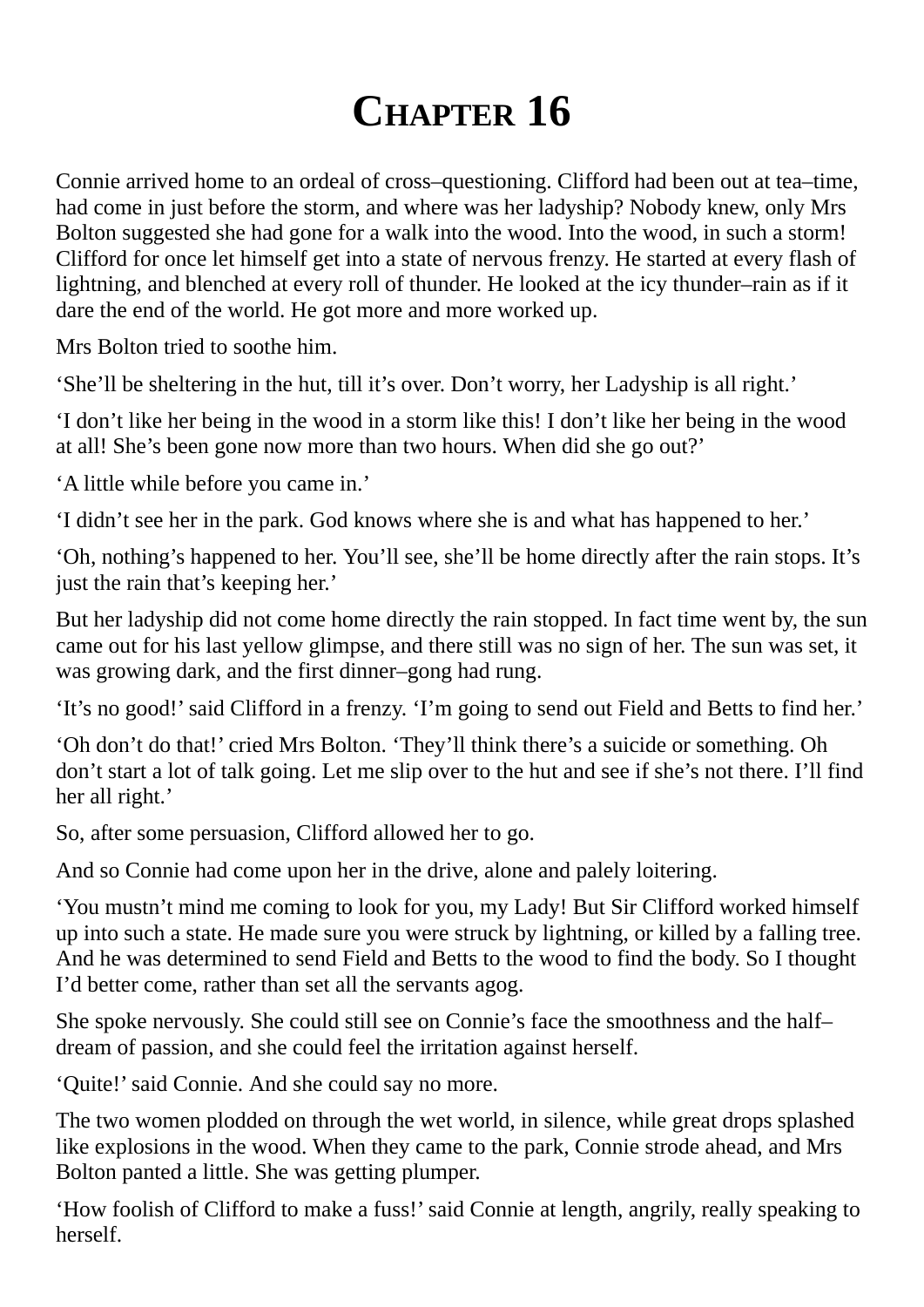'Oh, you know what men are! They like working themselves up. But he'll be all right as soon as he sees your Ladyship.'

Connie was very angry that Mrs Bolton knew her secret: for certainly she knew it.

Suddenly Constance stood still on the path.

'It's monstrous that I should have to be followed!'she said, her eyes flashing.

'Oh! your Ladyship, don't say that! He'd certainly have sent the two men, and they'd have come straight to the hut. I didn't know where it was, really.'

Connie flushed darker with rage, at the suggestion. Yet, while her passion was on her, she could not lie. She could not even pretend there was nothing between herself and the keeper. She looked at the other woman, who stood so sly, with her head dropped: yet somehow, in her femaleness, an ally.

'Oh well!'she said. 'If it is so it is so. I don't mind!'

'Why, you're all right, my Lady! You've only been sheltering in the hut. It's absolutely nothing.'

They went on to the house. Connie marched in to Clifford's room, furious with him, furious with his pale, over–wrought face and prominent eyes.

'I must say, I don't think you need send the servants after me,'she burst out.

'My God!' he exploded. 'Where have you been, woman, You've been gone hours, hours, and in a storm like this! What the hell do you go to that bloody wood for? What have you been up to? It's hours even since the rain stopped, hours! Do you know what time it is? You're enough to drive anybody mad. Where have you been? What in the name of hell have you been doing?'

'And what if I don't choose to tell you?' She pulled her hat from her head and shook her hair.

He looked at her with his eyes bulging, and yellow coming into the whites. It was very bad for him to get into these rages: Mrs Bolton had a weary time with him, for days after. Connie felt a sudden qualm.

But really!' she said, milder. 'Anyone would think I'd been I don't know where! I just sat in the hut during all the storm, and made myself a little fire, and was happy.'

She spoke now easily. After all, why work him up any more!

He looked at her suspiciously.

And look at your hair!' he said; 'look at yourself!'

'Yes!' she replied calmly. 'I ran out in the rain with no clothes on.'

He stared at her speechless.

'You must be mad!' he said.

'Why? To like a shower bath from the rain?'

'And how did you dry yourself?'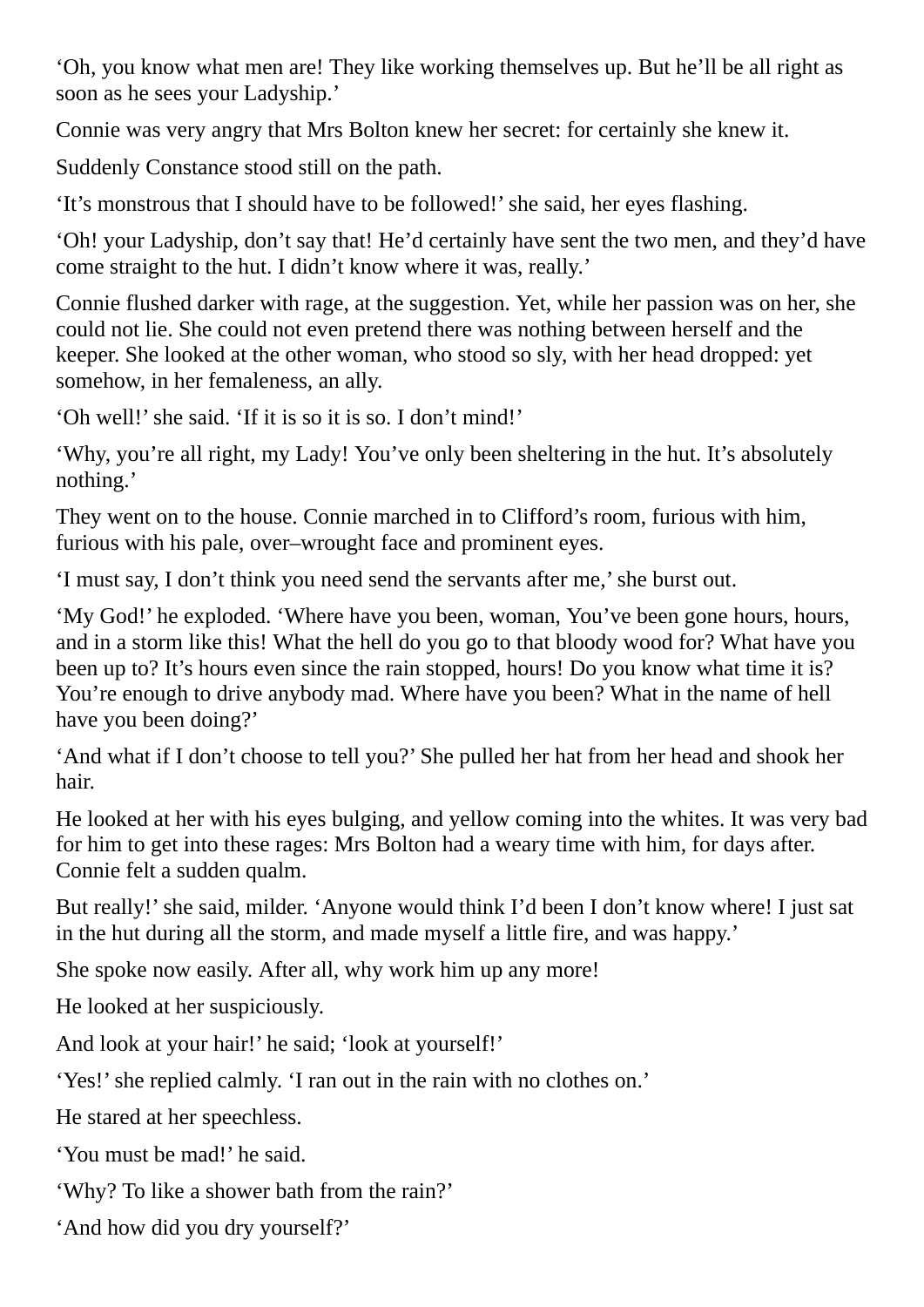'On an old towel and at the fire.'

He still stared at her in a dumbfounded way.

'And supposing anybody came,' he said.

'Who would come?'

'Who? Why, anybody! And Mellors. Does he come? He must come in the evenings.'

'Yes, he came later, when it had cleared up, to feed the pheasants with corn.'

She spoke with amazing nonchalance. Mrs Bolton, who was listening in the next room, heard in sheer admiration. To think a woman could carry it off so naturally!

'And suppose he'd come while you were running about in the rain with nothing on, like a maniac?'

'I suppose he'd have had the fright of his life, and cleared out as fast as he could.'

Clifford still stared at her transfixed. What he thought in his under–consciousness he would never know. And he was too much taken aback to form one clear thought in his upper consciousness. He just simply accepted what she said, in a sort of blank. And he admired her. He could not help admiring her. She looked so flushed and handsome and smooth: love smooth.

'At least,' he said, subsiding, 'you'll be lucky if you've got off without a severe cold.'

'Oh, I haven't got a cold,'she replied. She was thinking to herself of the other man's words: Tha's got the nicest woman's arse of anybody! She wished, she dearly wished she could tell Clifford that this had been said her, during the famous thunderstorm. However! She bore herself rather like an offended queen, and went upstairs to change.

That evening, Clifford wanted to be nice to her. He was reading one of the latest scientific–religious books: he had a streak of a spurious sort of religion in him, and was egocentrically concerned with the future of his own ego. It was like his habit to make conversation to Connie about some book, since the conversation between them had to be made, almost chemically. They had almost chemically to concoct it in their heads.

'What do you think of this, by the way?' he said, reaching for his book. 'You'd have no need to cool your ardent body by running out in the rain, if only we have a few more aeons of evolution behind us. Ah, here it is!—"The universe shows us two aspects: on one side it is physically wasting, on the other it is spiritually ascending."'

Connie listened, expecting more. But Clifford was waiting. She looked at him in surprise.

'And if it spiritually ascends,'she said, 'what does it leave down below, in the place where its tail used to be?'

'Ah!' he said. 'Take the man for what he means. ASCENDING is the opposite of his WASTING, I presume.'

'Spiritually blown out, so to speak!'

'No, but seriously, without joking: do you think there is anything in it?'

She looked at him again.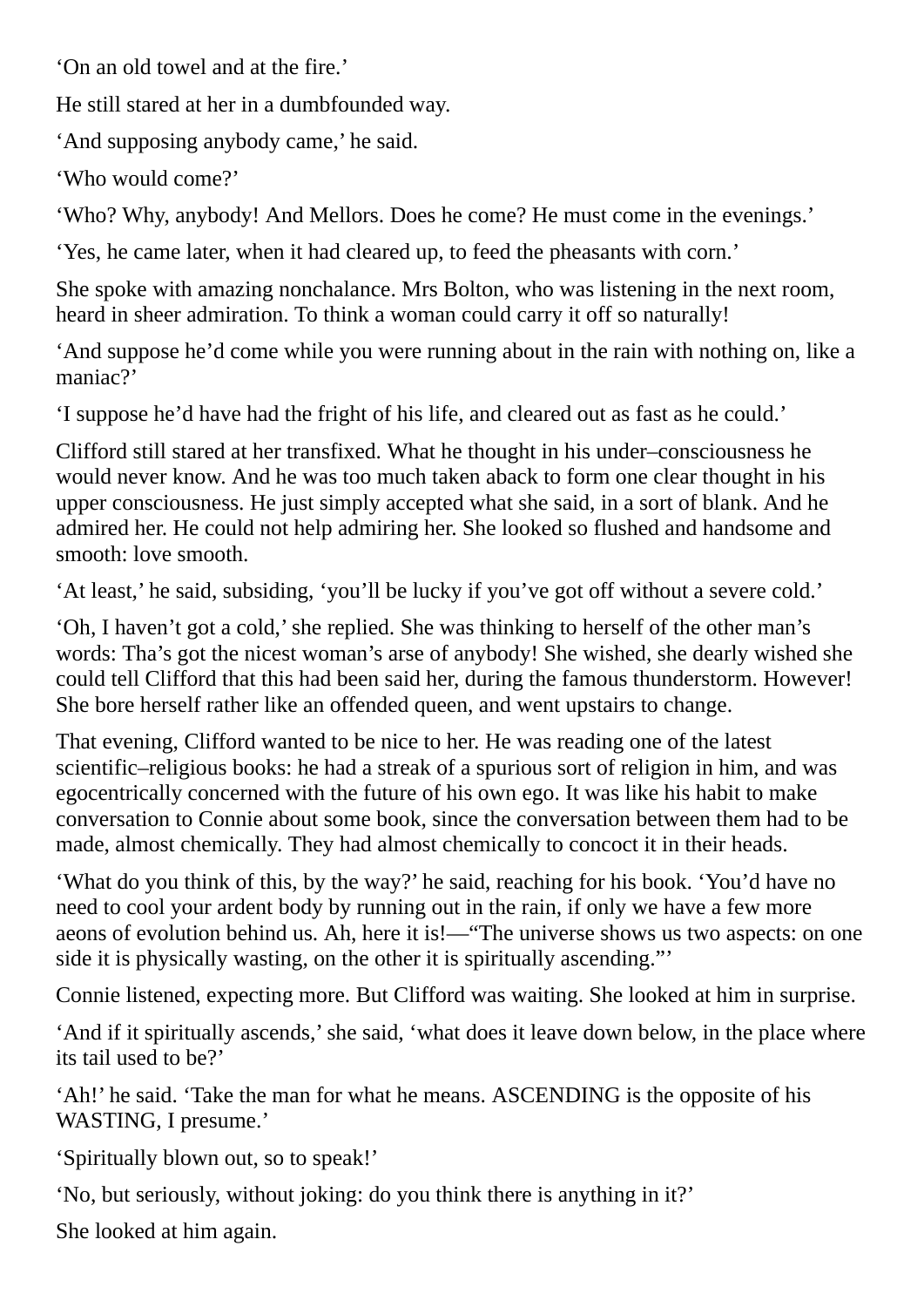'Physically wasting?'she said. 'I see you getting fatter, and I'm sot wasting myself. Do you think the sun is smaller than he used to be? He's not to me. And I suppose the apple Adam offered Eve wasn't really much bigger, if any, than one of our orange pippins. Do you think it was?'

'Well, hear how he goes on: "It is thus slowly passing, with a slowness inconceivable in our measures of time, to new creative conditions, amid which the physical world, as we at present know it, will he represented by a ripple barely to be distinguished from nonentity."'

She listened with a glisten of amusement. All sorts of improper things suggested themselves. But she only said:

'What silly hocus–pocus! As if his little conceited consciousness could know what was happening as slowly as all that! It only means HE'S a physical failure on the earth, so he wants to make the whole universe a physical failure. Priggish little impertinence!'

'Oh, but listen! Don't interrupt the great man's solemn words!—"The present type of order in the world has risen from an unimaginable part, and will find its grave in an unimaginable future. There remains the inexhaustive realm of abstract forms, and creativity with its shifting character ever determined afresh by its own creatures, and God, upon whose wisdom all forms of order depend."—There, that's how he winds up!'

Connie sat listening contemptuously.

'He's spiritually blown out,' she said. 'What a lot of stuff! Unimaginables, and types of order in graves, and realms of abstract forms, and creativity with a shifty character, and God mixed up with forms of order! Why, it's idiotic!'

'I must say, it is a little vaguely conglomerate, a mixture of gases, so to speak,'said Clifford. 'Still, I think there is something in the idea that the universe is physically wasting and spiritually ascending.'

'Do you? Then let it ascend, so long as it leaves me safely and solidly physically here below.'

'Do you like your physique?' he asked.

'I love it!' And through her mind went the words: It's the nicest, nicest woman's arse as is!

'But that is really rather extraordinary, because there's no denying it's an encumbrance. But then I suppose a woman doesn't take a supreme pleasure in the life of the mind.'

'Supreme pleasure?'she said, looking up at him. 'Is that sort of idiocy the supreme pleasure of the life of the mind? No thank you! Give me the body. I believe the life of the body is a greater reality than the life of the mind: when the body is really wakened to life. But so many people, like your famous wind–machine, have only got minds tacked on to their physical corpses.'

He looked at her in wonder.

'The life of the body,' he said, 'is just the life of the animals.'

'And that's better than the life of professional corpses. But it's not true! the human body is only just coming to real life. With the Greeks it gave a lovely flicker, then Plato and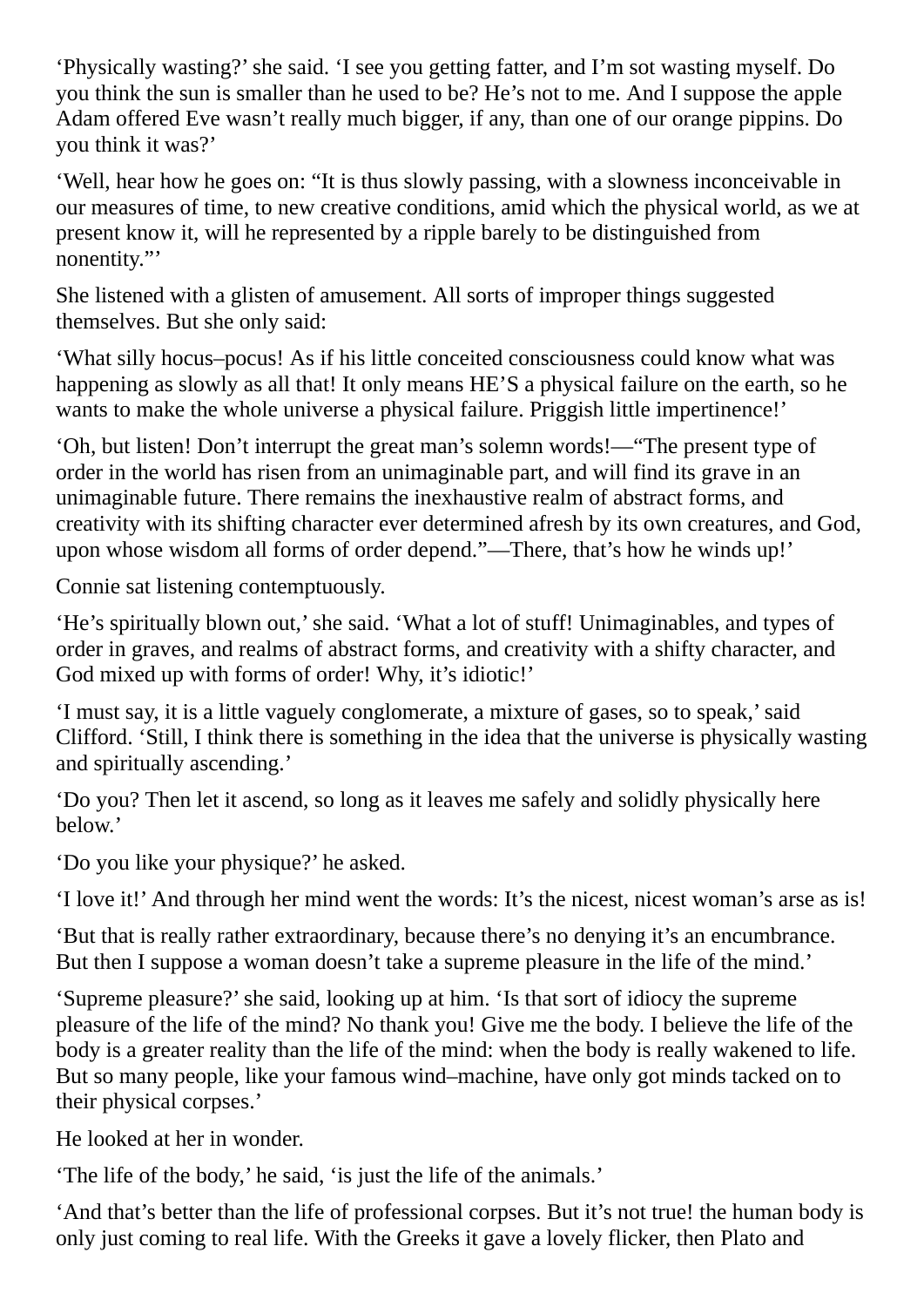Aristotle killed it, and Jesus finished it off. But now the body is coming really to life, it is really rising from the tomb. And It will be a lovely, lovely life in the lovely universe, the life of the human body.'

'My dear, you speak as if you were ushering it all in! True, you are going away on a holiday: but don't please be quite so indecently elated about it. Believe me, whatever God there is is slowly eliminating the guts and alimentary system from the human being, to evolve a higher, more spiritual being.'

'Why should I believe you, Clifford, when I feel that whatever God there is has at last wakened up in my guts, as you call them, and is rippling so happily there, like dawn. Why should I believe you, when I feel so very much the contrary?'

'Oh, exactly! And what has caused this extraordinary change in you? running out stark naked in the rain, and playing Bacchante? desire for sensation, or the anticipation of going to Venice?'

'Both! Do you think it is horrid of me to be so thrilled at going off?'she said.

'Rather horrid to show it so plainly.'

'Then I'll hide it.'

'Oh, don't trouble! You almost communicate a thrill to me. I almost feel that it is I who am going off.'

'Well, why don't you come?'

'We've gone over all that. And as a matter of fact, I suppose your greatest thrill comes from being able to say a temporary farewell to all this. Nothing so thrilling, for the moment, as Good–bye–to–all!—But every parting means a meeting elsewhere. And every meeting is a new bondage.'

'I'm not going to enter any new bondages.'

'Don't boast, while the gods are listening,' he said.

She pulled up short.

'No! I won't boast!' she said.

But she was thrilled, none the less, to be going off: to feel bonds snap. She couldn't help it.

Clifford, who couldn't sleep, gambled all night with Mrs Bolton, till she was too sleepy almost to live.

And the day came round for Hilda to arrive. Connie had arranged with Mellors that if everything promised well for their night together, she would hang a green shawl out of the window. If there were frustration, a red one.

Mrs Bolton helped Connie to pack.

'It will be so good for your Ladyship to have a change.'

'I think it will. You don't mind having Sir Clifford on your hands alone for a time, do you?'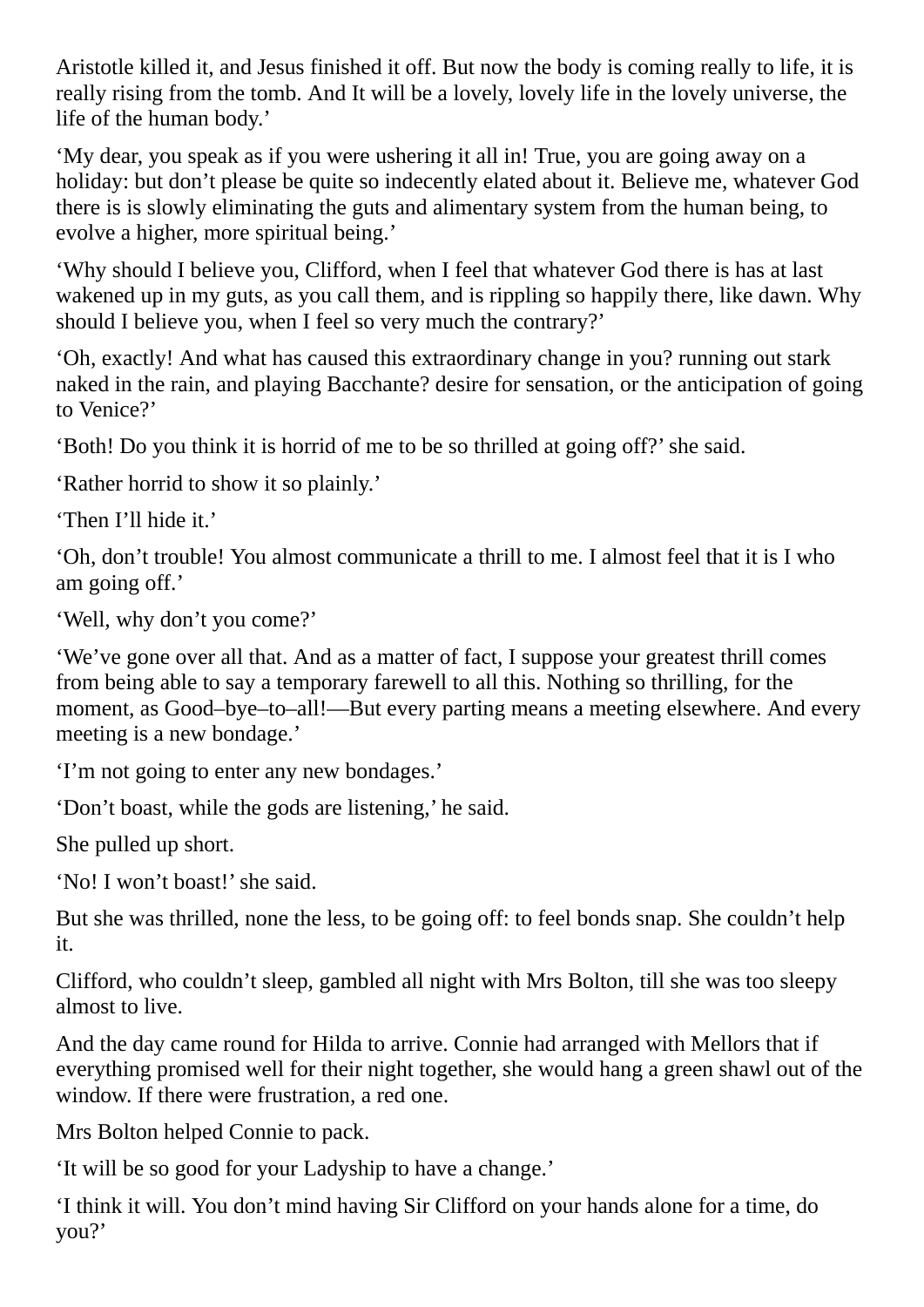'Oh no! I can manage him quite all right. I mean, I can do all he needs me to do. Don't you think he's better than he used to be?'

'Oh much! You do wonders with him.'

'Do I though! But men are all alike: just babies, and you have to flatter them and wheedle them and let them think they're having their own way. Don't you find it so, my Lady?'

'I'm afraid I haven't much experience.'

Connie paused in her occupation.

'Even your husband, did you have to manage him, and wheedle him like a baby?'she asked, looking at the other woman.

Mrs Bolton paused too.

'Well!' she said. 'I had to do a good bit of coaxing, with him too. But he always knew what I was after, I must say that. But he generally gave in to me.'

'He was never the lord and master thing?'

'No! At least there'd be a look in his eyes sometimes, and then I knew I'D got to give in. But usually he gave in to me. No, he was never lord and master. But neither was I. I knew when I could go no further with him, and then I gave in: though it cost me a good bit, sometimes.'

'And what if you had held out against him?'

'Oh, I don't know, I never did. Even when he was in the wrong, if he was fixed, I gave in. You see, I never wanted to break what was between us. And if you really set your will against a man, that finishes it. If you care for a man, you have to give in to him once he's really determined; whether you're in the right or not, you have to give in. Else you break something. But I must say, Ted 'ud give in to me sometimes, when I was set on a thing, and in the wrong. So I suppose it cuts both ways.'

'And that's how you are with all your patients?' asked Connie.

'Oh, That's different. I don't care at all, in the same way. I know what's good for them, or I try to, and then I just contrive to manage them for their own good. It's not like anybody as you're really fond of. It's quite different. Once you've been really fond of a man, you can be affectionate to almost any man, if he needs you at all. But it's not the same thing. You don't really CARE. I doubt, once you've REALLY cared, if you can ever really care again.'

These words frightened Connie.

'Do you think one can only care once?'she asked.

'Or never. Most women never care, never begin to. They don't know what it means. Nor men either. But when I see a woman as cares, my heart stands still for her.'

'And do you think men easily take offence?'

'Yes! If you wound them on their pride. But aren't women the same? Only our two prides are a bit different.'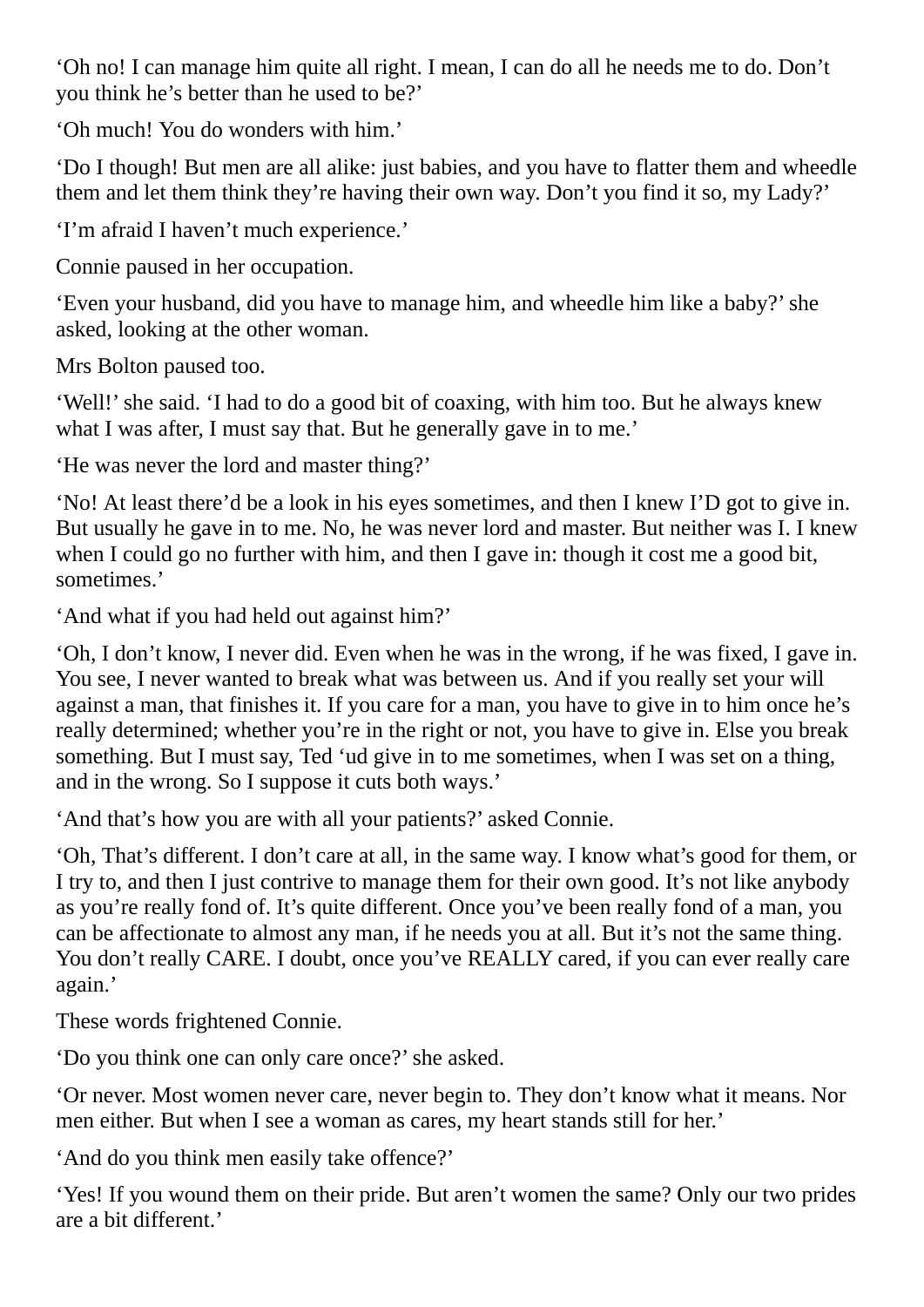Connie pondered this. She began again to have some misgiving about her going away. After all, was she not giving her man the go–by, if only for a short time? And he knew it. That's why he was so queer and sarcastic.

Still! the human existence is a good deal controlled by the machine of external circumstance. She was in the power of this machine. She couldn't extricate herself all in five minutes. She didn't even want to.

Hilda arrived in good time on Thursday morning, in a nimble two–seater car, with her suit–case strapped firmly behind. She looked as demure and maidenly as ever, but she had the same will of her own. She had the very hell of a will of her own, as her husband had found out. But the husband was now divorcing her.

Yes, she even made it easy for him to do that, though she had no lover. For the time being, she was 'off' men. She was very well content to be quite her own mistress: and mistress of her two children, whom she was going to bring up 'properly', whatever that may mean.

Connie was only allowed a suit–case, also. But she had sent on a trunk to her father, who was going by train. No use taking a car to Venice. And Italy much too hot to motor in, in July. He was going comfortably by train. He had just come down from Scotland.

So, like a demure arcadian field–marshal, Hilda arranged the material part of the journey. She and Connie sat in the upstairs room, chatting.

'But Hilda!'said Connie, a little frightened. 'I want to stay near here tonight. Not here: near here!'

Hilda fixed her sister with grey, inscrutable eyes. She seemed so calm: and she was so often furious.

'Where, near here?'she asked softly.

'Well, you know I love somebody, don't you?'

'I gathered there was something.'

'Well he lives near here, and I want to spend this last night with him. I must! I've promised.'

Connie became insistent.

Hilda bent her Minerva–like head in silence. Then she looked up.

'Do you want to tell me who he is?'she said.

'He's our game–keeper,' faltered Connie, and she flushed vividly, like a shamed child.

'Connie!'said Hilda, lifting her nose slightly with disgust: a motion she had from her mother.

'I know: but he's lovely really. He really understands tenderness,'said Connie, trying to apologize for him.

Hilda, like a ruddy, rich–coloured Athena, bowed her head and pondered. She was really violently angry. But she dared not show it, because Connie, taking after her father, would straight away become obstreperous and unmanageable.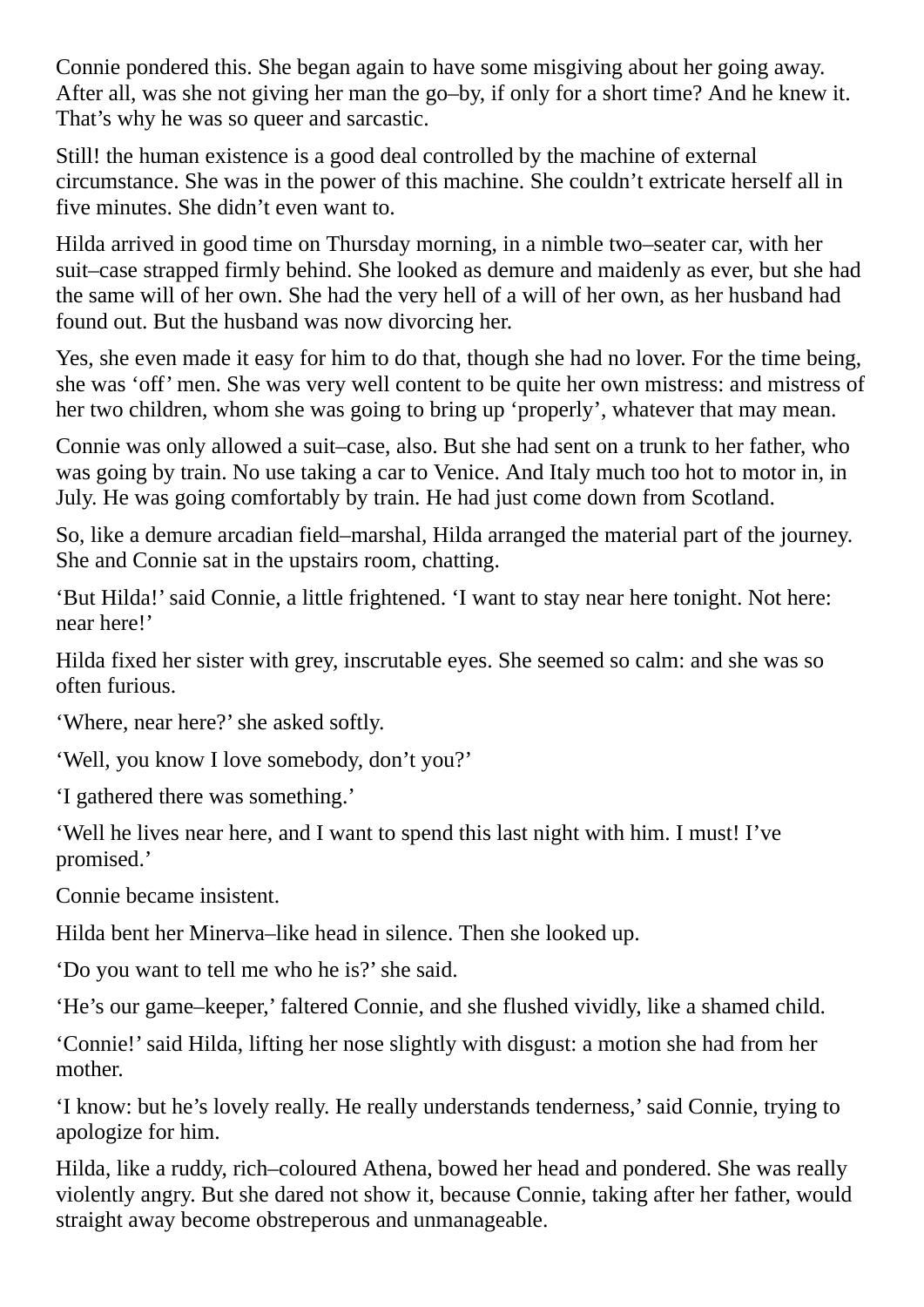It was true, Hilda did not like Clifford: his cool assurance that he was somebody! She thought he made use of Connie shamefully and impudently. She had hoped her sister WOULD leave him. But, being solid Scotch middle class, she loathed any 'lowering' of oneself or the family. She looked up at last.

'You'll regret it,'she said,

'I shan't,' cried Connie, flushed red. 'He's quite the exception. I REALLY love him. He's lovely as a lover.'

Hilda still pondered.

'You'll get over him quite soon,'she said, 'and live to be ashamed of yourself because of him.'

'I shan't! I hope I'm going to have a child of his.'

'CONNIE!'said Hilda, hard as a hammer–stroke, and pale with anger.

'I shall if I possibly can. I should be fearfully proud if I had a child by him.'

It was no use talking to her. Hilda pondered.

'And doesn't Clifford suspect?'she said.

'Oh no! Why should he?'

'I've no doubt you've given him plenty of occasion for suspicion,'said Hilda.

'Not at all.'

'And tonight's business seems quite gratuitous folly. Where does the man live?'

'In the cottage at the other end of the wood.'

'Is he a bachelor?'

'No! His wife left him.'

'How old?'

'I don't know. Older than me.'

Hilda became more angry at every reply, angry as her mother used to be, in a kind of paroxysm. But still she hid it.

'I would give up tonight's escapade if I were you,'she advised calmly.

'I can't! I MUST stay with him tonight, or I can't go to Venice at all. I just can't.'

Hilda heard her father over again, and she gave way, out of mere diplomacy. And she consented to drive to Mansfield, both of them, to dinner, to bring Connie back to the lane– end after dark, and to fetch her from the lane–end the next morning, herself sleeping in Mansfield, only half an hour away, good going.

But she was furious. She stored it up against her sister, this balk in her plans.

Connie flung an emerald–green shawl over her window–sill.

On the strength of her anger, Hilda warmed toward Clifford.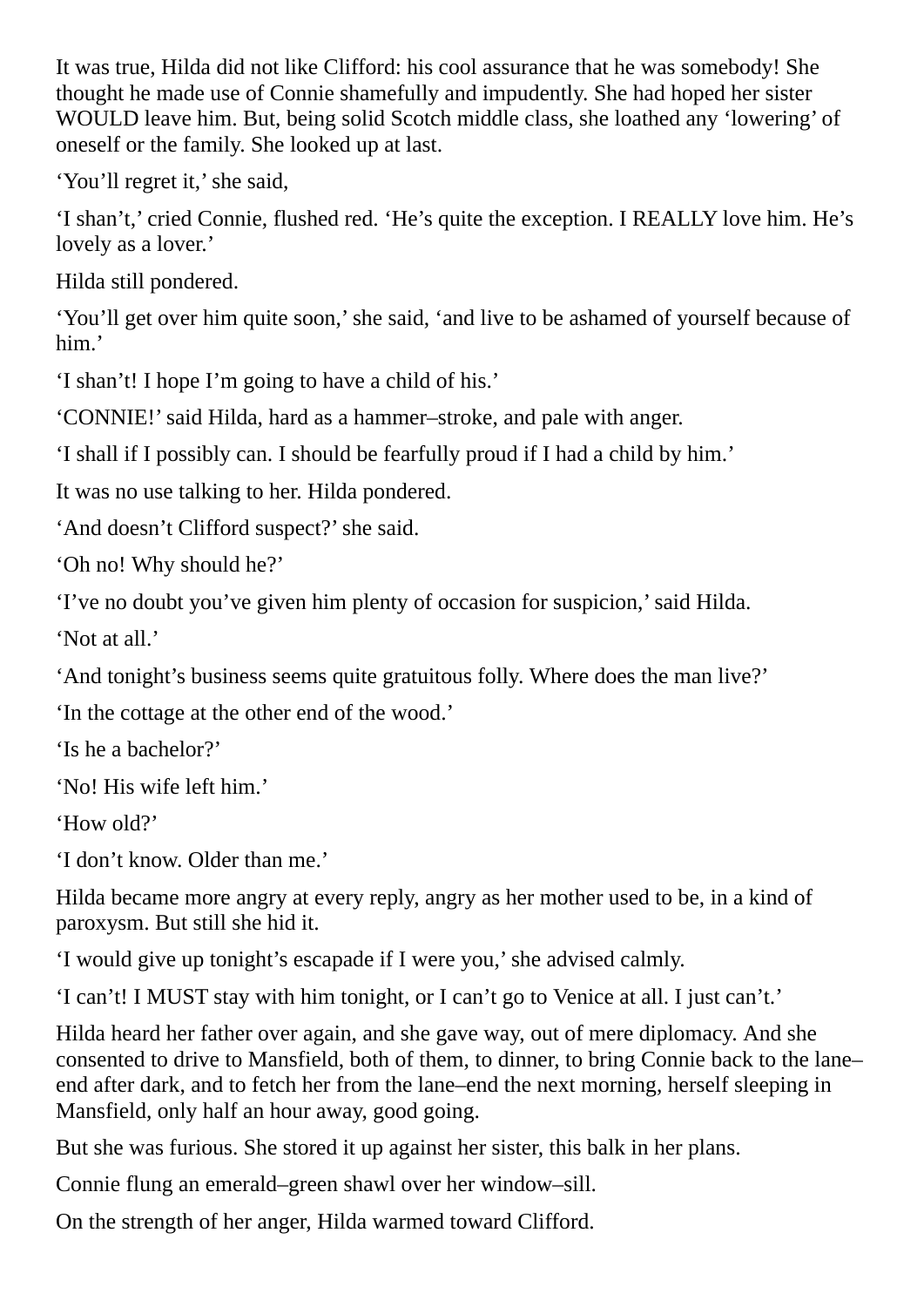After all, he had a mind. And if he had no sex, functionally, all the better: so much the less to quarrel about! Hilda wanted no more of that sex business, where men became nasty, selfish little horrors. Connie really had less to put up with than many women if she did but know it.

And Clifford decided that Hilda, after all, was a decidedly intelligent woman, and would make a man a first–rate helpmate, if he were going in for politics for example. Yes, she had none of Connie's silliness, Connie was more a child: you had to make excuses for her, because she was not altogether dependable.

There was an early cup of tea in the hall, where doors were open to let in the sun. Everybody seemed to be panting a little.

'Good–bye, Connie girl! Come back to me safely.'

'Good–bye, Clifford! Yes, I shan't be long.' Connie was almost tender.

'Good–bye, Hilda! You will keep an eye on her, won't you?'

'I'll even keep two!'said Hilda. 'She shan't go very far astray.'

'It's a promise!'

'Good–bye, Mrs Bolton! I know you'll look after Sir Clifford nobly.'

'I'll do what I can, your Ladyship.'

'And write to me if there is any news, and tell me about Sir Clifford, how he is.'

'Very good, your Ladyship, I will. And have a good time, and come back and cheer us up.'

Everybody waved. The car went off Connie looked back and saw Clifford, sitting at the top of the steps in his house–chair. After all, he was her husband: Wragby was her home: circumstance had done it.

Mrs Chambers held the gate and wished her ladyship a happy holiday. The car slipped out of the dark spinney that masked the park, on to the highroad where the colliers were trailing home. Hilda turned to the Crosshill Road, that was not a main road, but ran to Mansfield. Connie put on goggles. They ran beside the railway, which was in a cutting below them. Then they crossed the cutting on a bridge.

'That's the lane to the cottage!'said Connie.

Hilda glanced at it impatiently.

'It's a frightful pity we can't go straight off!'she said. We could have been in Pall Mall by nine o'clock.'

'I'm sorry for your sake,'said Connie, from behind her goggles.

They were soon at Mansfield, that once–romantic, now utterly disheartening colliery town. Hilda stopped at the hotel named in the motor–car book, and took a room. The whole thing was utterly uninteresting, and she was almost too angry to talk. However, Connie HAD to tell her something of the man's history.

'HE! HE! What name do you call him by? You only say HE,' said Hilda.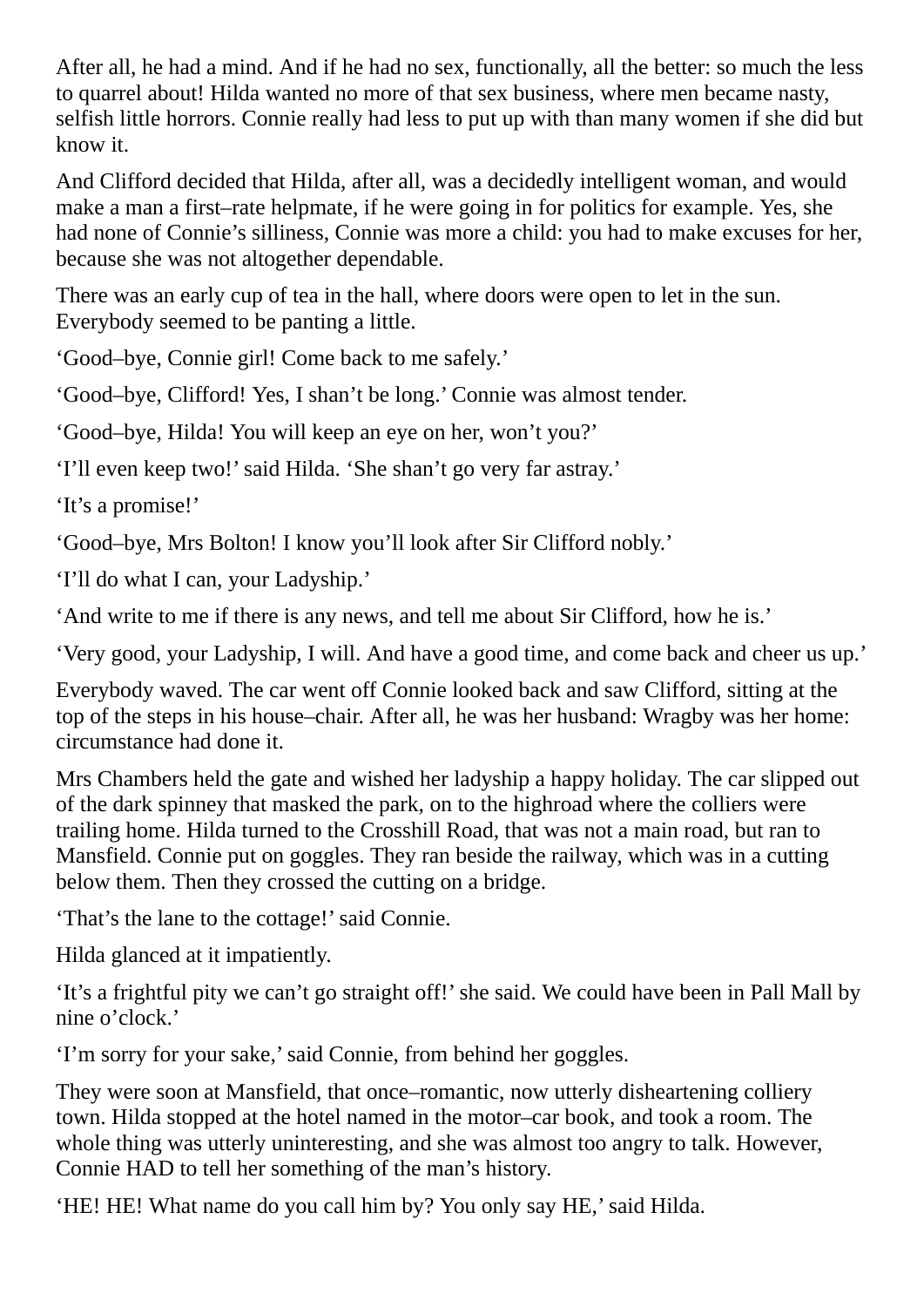'I've never called him by any name: nor he me: which is curious, when you come to think of it. Unless we say Lady Jane and John Thomas. But his name is Oliver Mellors.'

'And how would you like to be Mrs Oliver Mellors, instead of Lady Chatterley?'

'I'd love it.'

There was nothing to be done with Connie. And anyhow, if the man had been a lieutenant in the army in India for four or five years, he must be more or less presentable. Apparently he had character. Hilda began to relent a little.

'But you'll be through with him in awhile,'she said, 'and then you'll be ashamed of having been connected with him. One CAN'T mix up with the working people.'

'But you are such a socialist! you're always on the side of the working classes.'

'I may be on their side in a political crisis, but being on their side makes me know how impossible it is to mix one's life with theirs. Not out of snobbery, but just because the whole rhythm is different.'

Hilda had lived among the real political intellectuals, so she was disastrously unanswerable.

The nondescript evening in the hotel dragged out, and at last they had a nondescript dinner. Then Connie slipped a few things into a little silk bag, and combed her hair once more.

'After all, Hilda,'she said, 'love can be wonderful: when you feel you LIVE, and are in the very middle of creation.' It was almost like bragging on her part.

'I suppose every mosquito feels the same,'said Hilda. 'Do you think it does? How nice for it!'

The evening was wonderfully clear and long–lingering, even in the small town. It would be half–light all night. With a face like a mask, from resentment, Hilda started her car again, and the two sped back on their traces, taking the other road, through Bolsover.

Connie wore her goggles and disguising cap, and she sat in silence. Because of Hilda's opposition, she was fiercely on the sidle of the man, she would stand by him through thick and thin.

They had their head–lights on, by the time they passed Crosshill, and the small lit–up train that chuffed past in the cutting made it seem like real night. Hilda had calculated the turn into the lane at the bridge–end. She slowed up rather suddenly and swerved off the road, the lights glaring white into the grassy, overgrown lane. Connie looked out. She saw a shadowy figure, and she opened the door.

'Here we are!' she said softly.

But Hilda had switched off the lights, and was absorbed backing, making the turn.

'Nothing on the bridge?'she asked shortly.

'You're all right,' said the man's voice.

She backed on to the bridge, reversed, let the car run forwards a few yards along the road,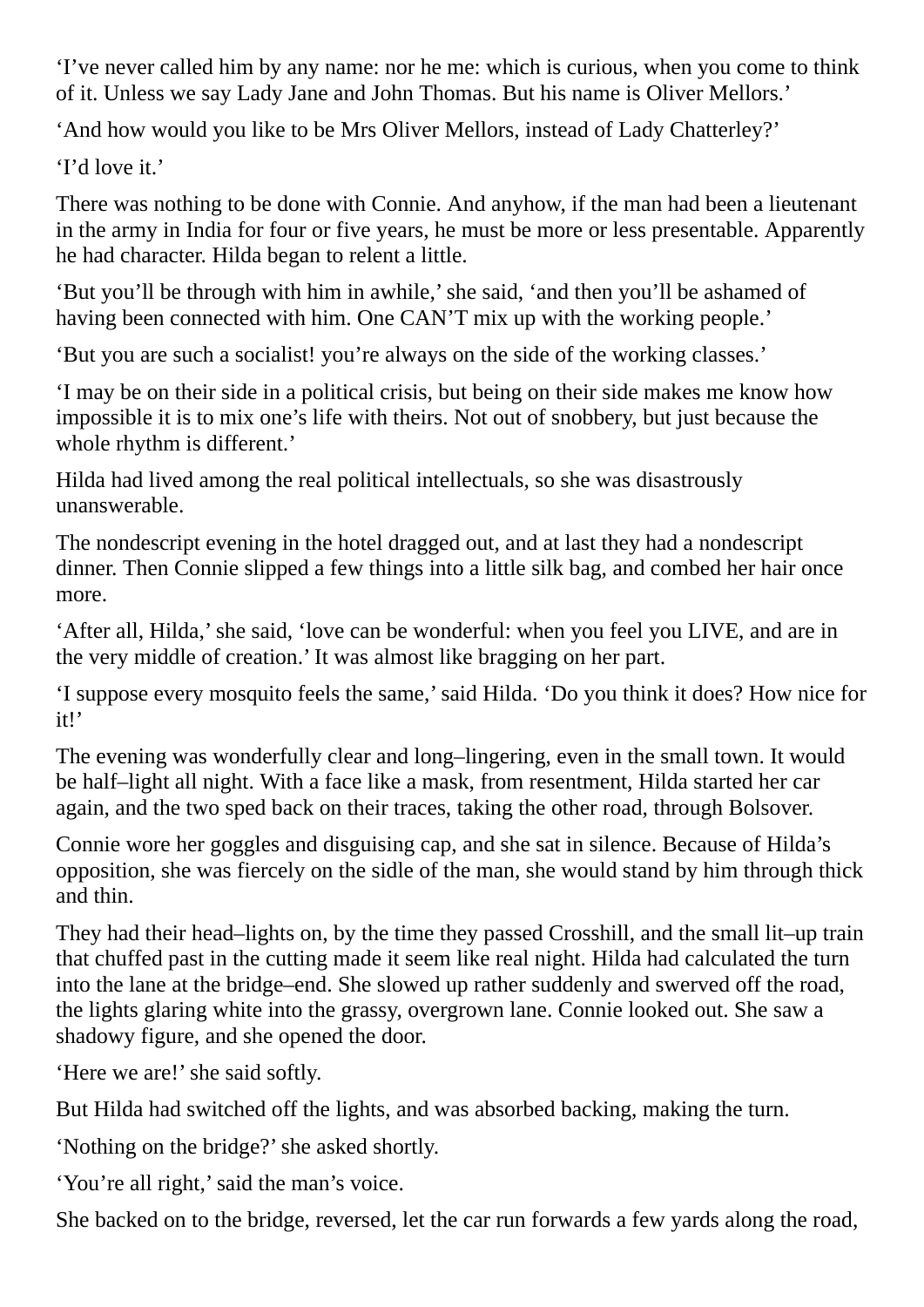then backed into the lane, under a wych–elm tree, crushing the grass and bracken. Then all the lights went out. Connie stepped down. The man stood under the trees.

'Did you wait long?' Connie asked.

'Not so very,' he replied.

They both waited for Hilda to get out. But Hilda shut the door of the car and sat tight.

'This is my sister Hilda. Won't you come and speak to her? Hilda! This is Mr Mellors.'

The keeper lifted his hat, but went no nearer.

'Do walk down to the cottage with us, Hilda,' Connie pleaded. 'It's not far.'

'What about the car?'

'People do leave them on the lanes. You have the key.'

Hilda was silent, deliberating. Then she looked backwards down the lane.

'Can I back round the bush?'she said.

'Oh yes!' said the keeper.

She backed slowly round the curve, out of sight of the road, locked the car, and got down. It was night, but luminous dark. The hedges rose high and wild, by the unused lane, and very dark seeming. There was a fresh sweet scent on the air. The keeper went ahead, then came Connie, then Hilda, and in silence. He lit up the difficult places with a flash–light torch, and they went on again, while an owl softly hooted over the oaks, and Flossie padded silently around. Nobody could speak. There was nothing to say.

At length Connie saw the yellow light of the house, and her heart beat fast. She was a little frightened. They trailed on, still in Indian file.

He unlocked the door and preceded them into the warm but bare little room. The fire burned low and red in the grate. The table was set with two plates and two glasses on a proper white table–cloth for once. Hilda shook her hair and looked round the bare, cheerless room. Then she summoned her courage and looked at the man.

He was moderately tall, and thin, and she thought him good–looking. He kept a quiet distance of his own, and seemed absolutely unwilling to speak.

'Do sit down, Hilda,'said Connie.

'Do!' he said. 'Can I make you tea or anything, or will you drink a glass of beer? It's moderately cool.'

'Beer!'said Connie.

'Beer for me, please!'said Hilda, with a mock sort of shyness. He looked at her and blinked.

He took a blue jug and tramped to the scullery. When he came back with the beer, his face had changed again.

Connie sat down by the door, and Hilda sat in his seat, with the back to the wall, against the window corner.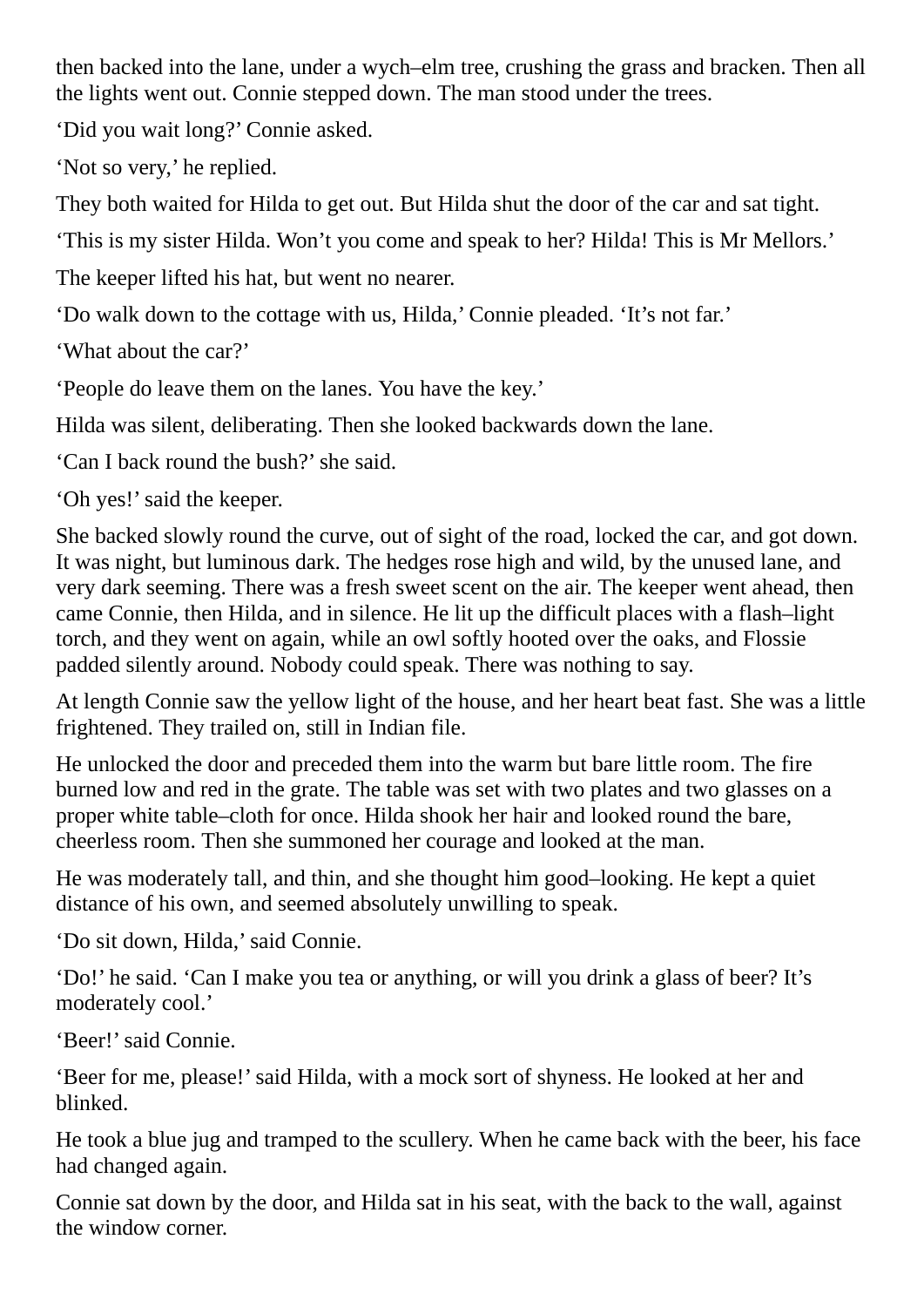'That is his chair,'said Connie softly.' And Hilda rose as if it had burnt her.

'Sit yer still, sit yer still! Ta'e ony cheer as yo'n a mind to, none of us is th' big bear,' he said, with complete equanimity.

And he brought Hilda a glass, and poured her beer first from the blue jug.

'As for cigarettes,' he said, 'I've got none, but 'appen you've got your own. I dunna smoke, mysen. Shall y' eat summat?' He turned direct to Connie. 'Shall t'eat a smite o' summat, if I bring it thee? Tha can usually do wi' a bite.' He spoke the vernacular with a curious calm assurance, as if he were the landlord of the Inn.

'What is there?' asked Connie, flushing.

'Boiled ham, cheese, pickled wa'nuts, if yer like.—Nowt much.'

'Yes,'said Connie. 'Won't you, Hilda?'

Hilda looked up at him.

'Why do you speak Yorkshire?'she said softly.

'That! That's non Yorkshire, that's Derby.'

He looked back at her with that faint, distant grin.

'Derby, then! Why do you speak Derby? You spoke natural English at first.'

'Did Ah though? An' canna Ah change if Ah'm a mind to 't? Nay, nay, let me talk Derby if it suits me. If yo'n nowt against it.'

'It sounds a little affected,'said Hilda.

'Ay, 'appen so! An' up i' Tevershall yo'd sound affected.' He looked again at her, with a queer calculating distance, along his cheek–bone: as if to say: Yi, an' who are you?

He tramped away to the pantry for the food.

The sisters sat in silence. He brought another plate, and knife and fork. Then he said:

'An' if it's the same to you, I s'll ta'e my coat off like I allers do.'

And he took off his coat, and hung it on the peg, then sat down to table in his shirt– sleeves: a shirt of thin, cream–coloured flannel.

"Elp yerselves!' he said. "Elp yerselves! Dunna wait f'r axin'!' He cut the bread, then sat motionless. Hilda felt, as Connie once used to, his power of silence and distance. She saw his smallish, sensitive, loose hand on the table. He was no simple working man, not he: he was acting! acting!

'Still!'she said, as she took a little cheese. 'It would be more natural if you spoke to us in normal English, not in vernacular.'

He looked at her, feeling her devil of a will.

'Would it?' he said in the normal English. 'Would it? Would anything that was said between you and me be quite natural, unless you said you wished me to hell before your sister ever saw me again: and unless I said something almost as unpleasant back again? Would anything else be natural?'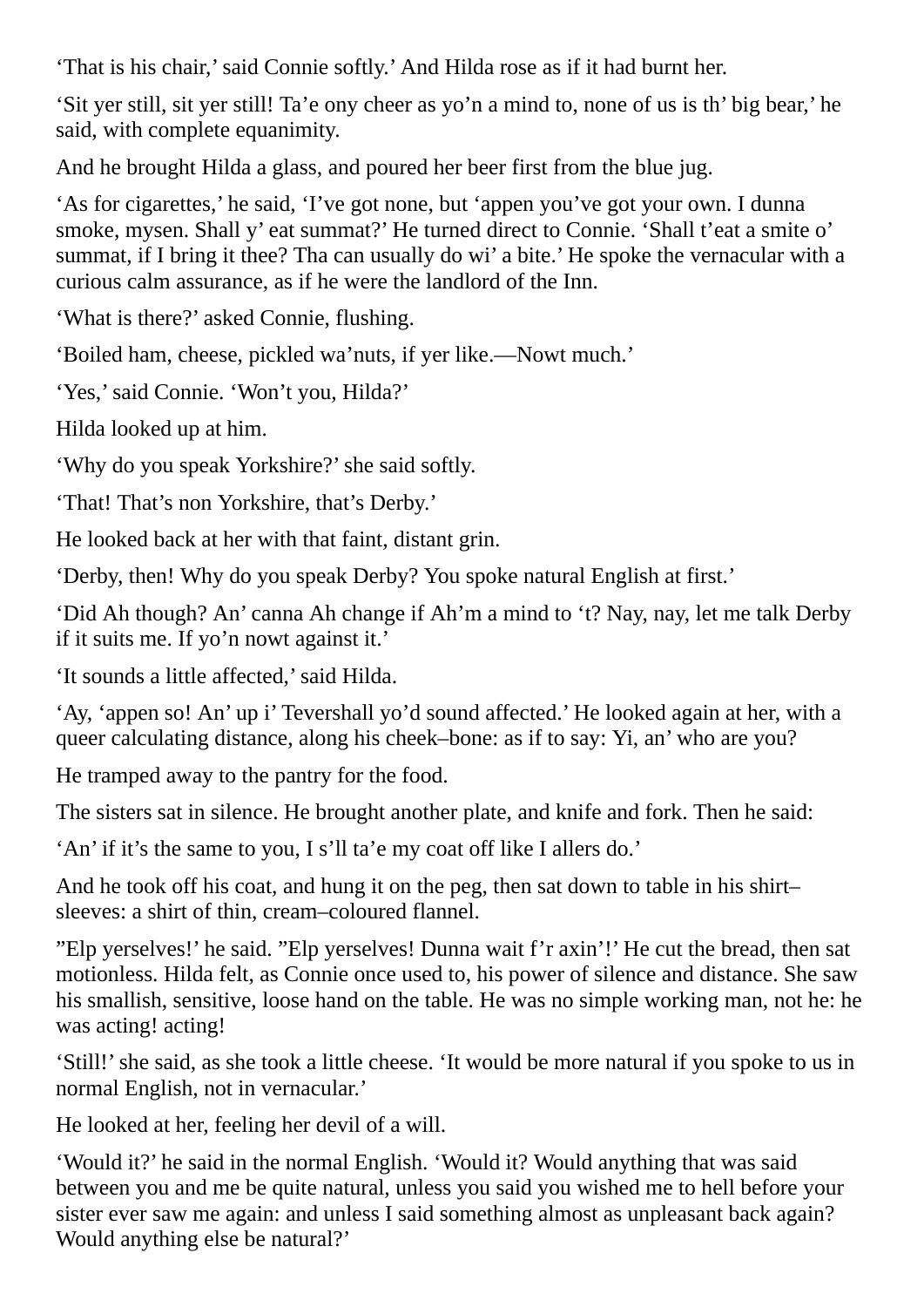'Oh yes!'said Hilda. 'Just good manners would be quite natural.'

'Second nature, so to speak!' he said: then he began to laugh. 'Nay,' he said. 'I'm weary o' manners. Let me be!'

Hilda was frankly baffled and furiously annoyed. After all, he might show that he realized he was being honoured. Instead of which, with his play–acting and lordly airs, he seemed to think it was he who was conferring the honour. Just impudence! Poor misguided Connie, in the man's clutches!

The three ate in silence. Hilda looked to see what his table–manners were like. She could not help realizing that he was instinctively much more delicate and well–bred than herself. She had a certain Scottish clumsiness. And moreover, he had all the quiet self–contained assurance of the English, no loose edges. It would be very difficult to get the better of him.

But neither would he get the better of her.

'And do you really think,'she said, a little more humanly, 'it's worth the risk.'

'Is what worth what risk?'

'This escapade with my sister.'

He flickered his irritating grin.

'Yo' maun ax 'er!' Then he looked at Connie.

'Tha comes o' thine own accord, lass, doesn't ter? It's non me as forces thee?'

Connie looked at Hilda.

'I wish you wouldn't cavil, Hilda.'

'Naturally I don't want to. But someone has to think about things. You've got to have some sort of continuity in your life. You can't just go making a mess.'

There was a moment's pause.

'Eh, continuity!' he said. 'An' what by that? What continuity ave yer got i' YOUR life? I thought you was gettin' divorced. What continuity's that? Continuity o' yer own stubbornness. I can see that much. An' what good's it goin' to do yer? You'll be sick o' yer continuity afore yer a fat sight older. A stubborn woman an er own self–will: ay, they make a fast continuity, they do. Thank heaven, it isn't me as 'as got th' 'andlin' of yer!'

'What right have you to speak like that to me?'said Hilda.

'Right! What right ha' yo' ter start harnessin' other folks i' your continuity? Leave folks to their own continuities.'

'My dear man, do you think I am concerned with you?'said Hilda softly.

'Ay,' he said. 'Yo' are. For it's a force–put. Yo' more or less my sister–in–law.'

'Still far from it, I assure you.

'Not a' that far, I assure YOU. I've got my own sort o' continuity, back your life! Good as yours, any day. An' if your sister there comes ter me for a bit o' cunt an' tenderness, she knows what she's after. She's been in my bed afore: which you 'aven't, thank the Lord,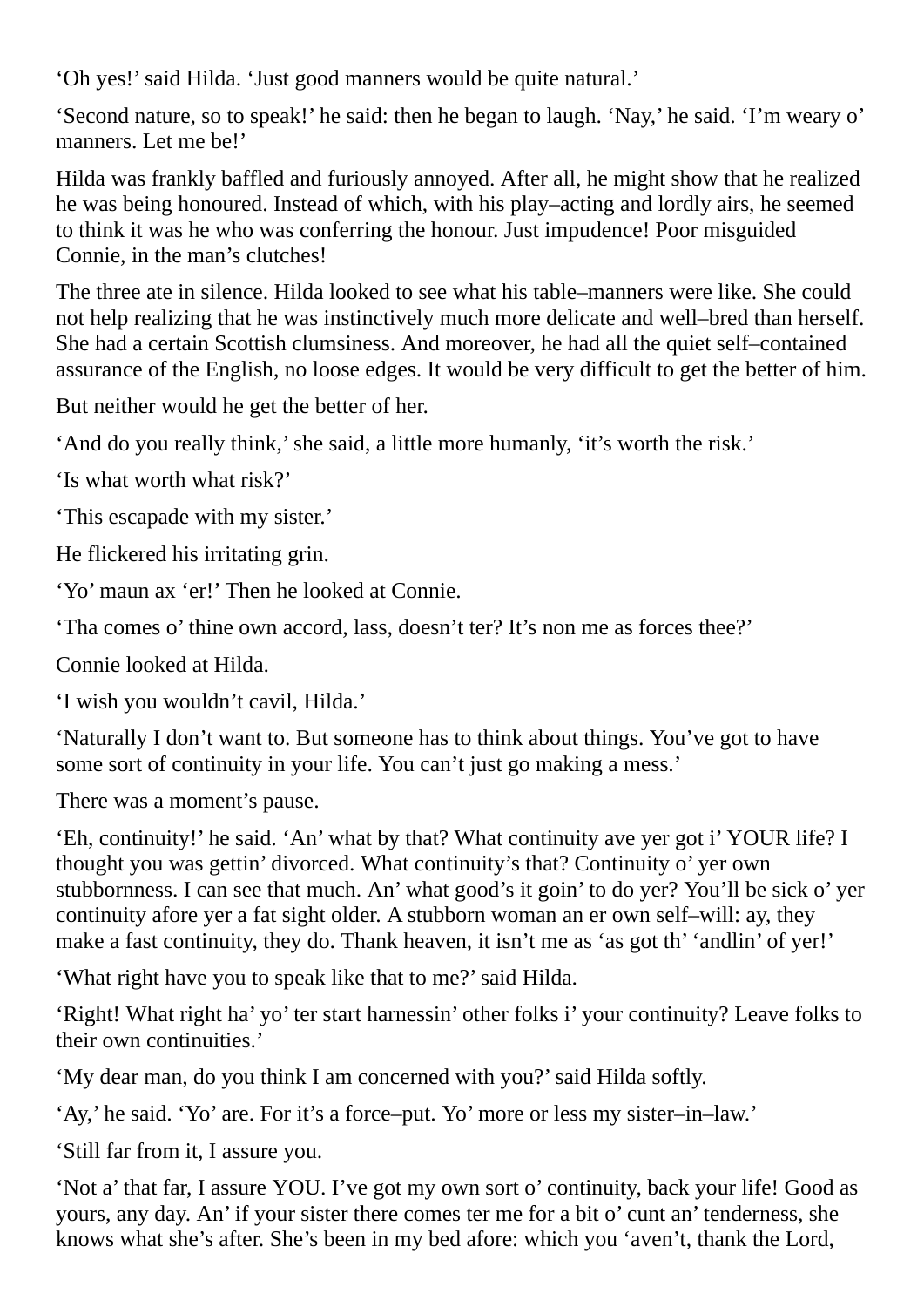with your continuity.' There was a dead pause, before he added: '—Eh, I don't wear me breeches arse–forrards. An' if I get a windfall, I thank my stars. A man gets a lot of enjoyment out o' that lass theer, which is more than anybody gets out o' th' likes o' you. Which is a pity, for you might appen a' bin a good apple, 'stead of a handsome crab. Women like you needs proper graftin'.'

He was looking at her with an odd, flickering smile, faintly sensual and appreciative.

'And men like you,'she said, 'ought to be segregated: justifying their own vulgarity and selfish lust.'

'Ay, ma'am! It's a mercy there's a few men left like me. But you deserve what you get: to be left severely alone.'

Hilda had risen and gone to the door. He rose and took his coat from the peg.

'I can find my way quite well alone,'she said.

'I doubt you can't,' he replied easily.

They tramped in ridiculous file down the lane again, in silence. An owl still hooted. He knew he ought to shoot it.

The car stood untouched, a little dewy. Hilda got in and started the engine. The other two waited.

'All I mean,'she said from her entrenchment, 'is that I doubt if you'll find it's been worth it, either of you!'

'One man's meat is another man's poison,' he said, out of the darkness. 'But it's meat an' drink to me.

The lights flared out.

'Don't make me wait in the morning,'

'No, I won't. Goodnight!'

The car rose slowly on to the highroad, then slid swiftly away, leaving the night silent.

Connie timidly took his arm, and they went down the lane. He did not speak. At length she drew him to a standstill.

'Kiss me!'she murmured.

'Nay, wait a bit! Let me simmer down,' he said.

That amused her. She still kept hold of his arm, and they went quickly down the lane, in silence. She was so glad to be with him, just now. She shivered, knowing that Hilda might have snatched her away. He was inscrutably silent.

When they were in the cottage again, she almost jumped with pleasure, that she should be free of her sister.

'But you were horrid to Hilda,'she said to him.

'She should ha' been slapped in time.'

'But why? and she's SO nice.'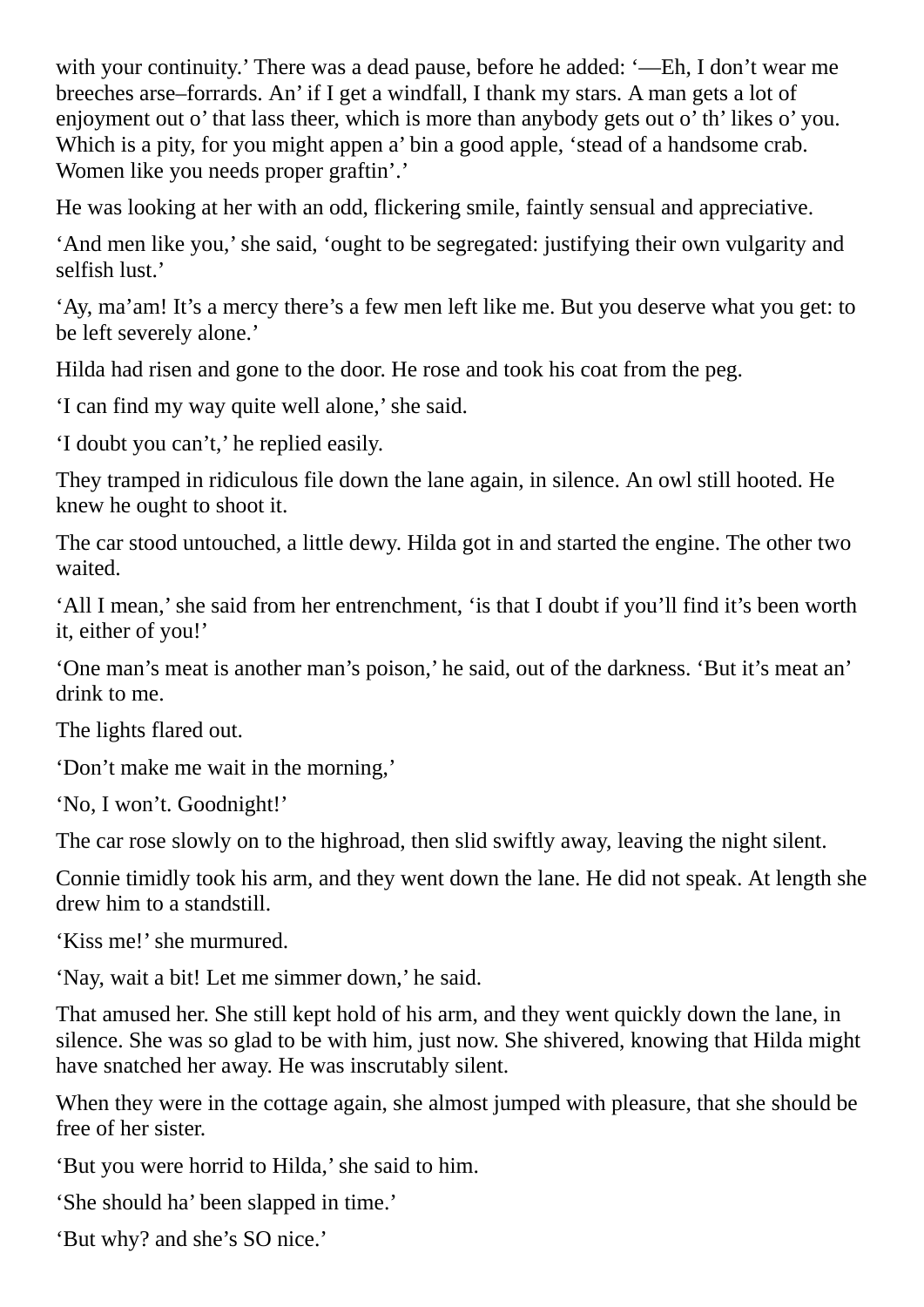He didn't answer, went round doing the evening chores, with a quiet, inevitable sort of motion. He was outwardly angry, but not with her. So Connie felt. And his anger gave him a peculiar handsomeness, an inwardness and glisten that thrilled her and made her limbs go molten.

Still he took no notice of her.

Till he sat down and began to unlace his boots. Then he looked up at her from under his brows, on which the anger still sat firm.

'Shan't you go up?' he said. 'There's a candle!'

He jerked his head swiftly to indicate the candle burning on the table. She took it obediently, and he watched the full curve of her hips as she went up the first stairs.

It was a night of sensual passion, in which she was a little startled and almost unwilling: yet pierced again with piercing thrills of sensuality, different, sharper, more terrible than the thrills of tenderness, but, at the moment, more desirable. Though a little frightened, she let him have his way, and the reckless, shameless sensuality shook her to her foundations, stripped her to the very last, and made a different woman of her. It was not really love. It was not voluptuousness. It was sensuality sharp and searing as fire, burning the soul to tinder.

Burning out the shames, the deepest, oldest shames, in the most secret places. It cost her an effort to let him have his way and his will of her. She had to be a passive, consenting thing, like a slave, a physical slave. Yet the passion licked round her, consuming, and when the sensual flame of it pressed through her bowels and breast, she really thought she was dying: yet a poignant, marvellous death.

She had often wondered what Abelard meant, when he said that in their year of love he and Heloise had passed through all the stages and refinements of passion. The same thing, a thousand years ago: ten thousand years ago! The same on the Greek vases, everywhere! The refinements of passion, the extravagances of sensuality! And necessary, forever necessary, to burn out false shames and smelt out the heaviest ore of the body into purity. With the fire of sheer sensuality.

In the short summer night she learnt so much. She would have thought a woman would have died of shame. Instead of which, the shame died. Shame, which is fear: the deep organic shame, the old, old physical fear which crouches in the bodily roots of us, and can only be chased away by the sensual fire, at last it was roused up and routed by the phallic hunt of the man, and she came to the very heart of the jungle of herself. She felt, now, she had come to the real bed–rock of her nature, and was essentially shameless. She was her sensual self, naked and unashamed. She felt a triumph, almost a vainglory. So! That was how it was! That was life! That was how oneself really was! There was nothing left to disguise or be ashamed of. She shared her ultimate nakedness with a man, another being.

And what a reckless devil the man was! really like a devil! One had to be strong to bear him. But it took some getting at, the core of the physical jungle, the last and deepest recess of organic shame. The phallos alone could explore it. And how he had pressed in on her!

And how, in fear, she had hated it. But how she had really wanted it! She knew now. At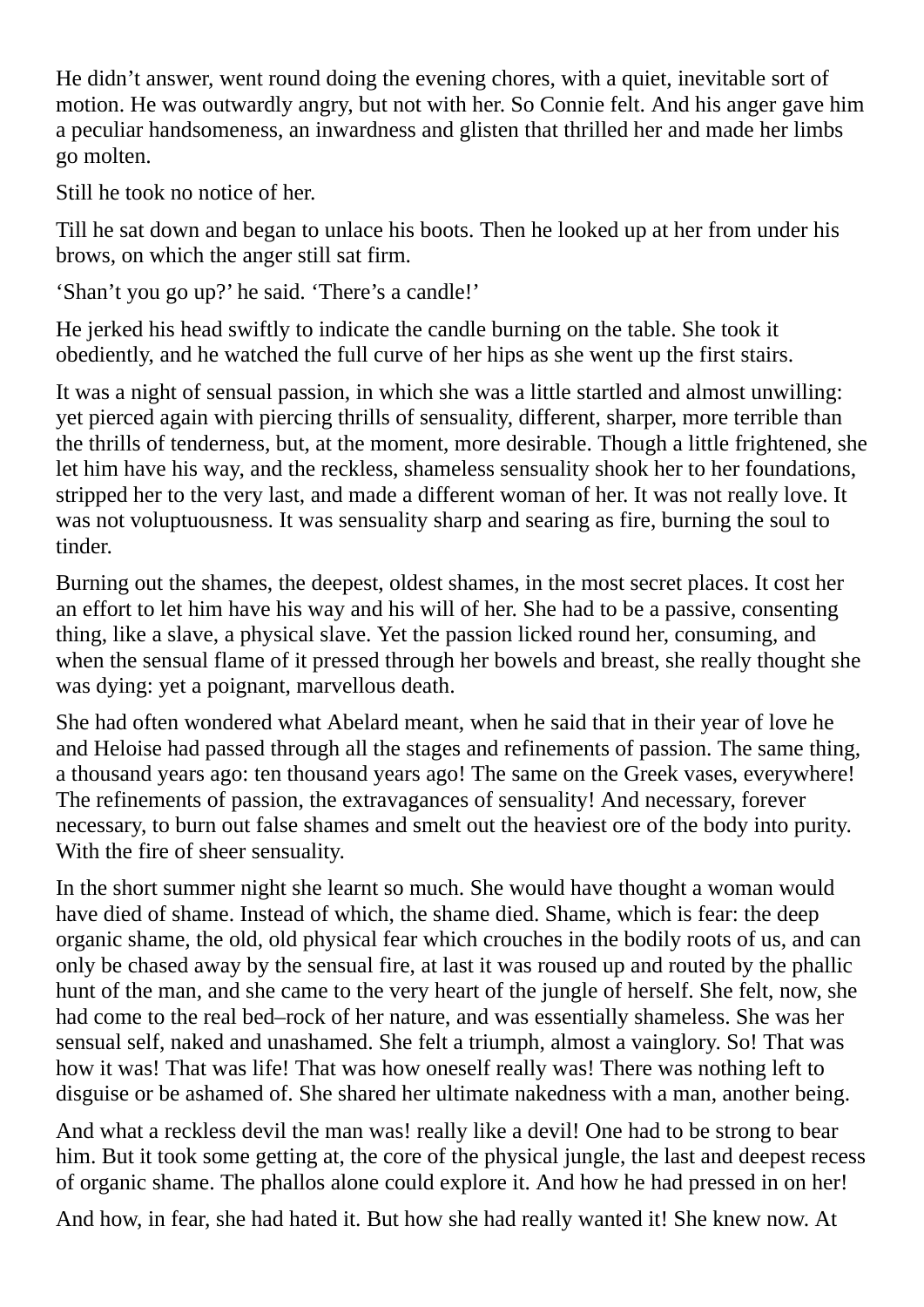the bottom of her soul, fundamentally, she had needed this phallic hunting out, she had secretly wanted it, and she had believed that she would never get it. Now suddenly there it was, and a man was sharing her last and final nakedness, she was shameless.

What liars poets and everybody were! They made one think one wanted sentiment. When what one supremely wanted was this piercing, consuming, rather awful sensuality. To find a man who dared do it, without shame or sin or final misgiving! If he had been ashamed afterwards, and made one feel ashamed, how awful! What a pity most men are so doggy, a bit shameful, like Clifford! Like Michaelis even! Both sensually a bit doggy and humiliating. The supreme pleasure of the mind! And what is that to a woman? What is it, really, to the man either! He becomes merely messy and doggy, even in his mind. It needs sheer sensuality even to purify and quicken the mind. Sheer fiery sensuality, not messiness.

Ah, God, how rare a thing a man is! They are all dogs that trot and sniff and copulate. To have found a man who was not afraid and not ashamed! She looked at him now, sleeping so like a wild animal asleep, gone, gone in the remoteness of it. She nestled down, not to be away from him.

Till his rousing waked her completely. He was sitting up in bed, looking down at her. She saw her own nakedness in his eyes, immediate knowledge of her. And the fluid, male knowledge of herself seemed to flow to her from his eyes and wrap her voluptuously. Oh, how voluptuous and lovely it was to have limbs and body half–asleep, heavy and suffused with passion.

'Is it time to wake up?'she said.

'Half past six.'

She had to be at the lane–end at eight. Always, always, always this compulsion on one!

'I might make the breakfast and bring it up here; should I?' he said.

'Oh yes!'

Flossie whimpered gently below. He got up and threw off his pyjamas, and rubbed himself with a towel. When the human being is full of courage and full of life, how beautiful it is! So she thought, as she watched him in silence.

'Draw the curtain, will you?'

The sun was shining already on the tender green leaves of morning, and the wood stood bluey–fresh, in the nearness. She sat up in bed, looking dreamily out through the dormer window, her naked arms pushing her naked breasts together. He was dressing himself. She was half–dreaming of life, a life together with him: just a life.

He was going, fleeing from her dangerous, crouching nakedness.

'Have I lost my nightie altogether?'she said.

He pushed his hand down in the bed, and pulled out the bit of flimsy silk.

'I knowed I felt silk at my ankles,' he said.

But the night–dress was slit almost in two.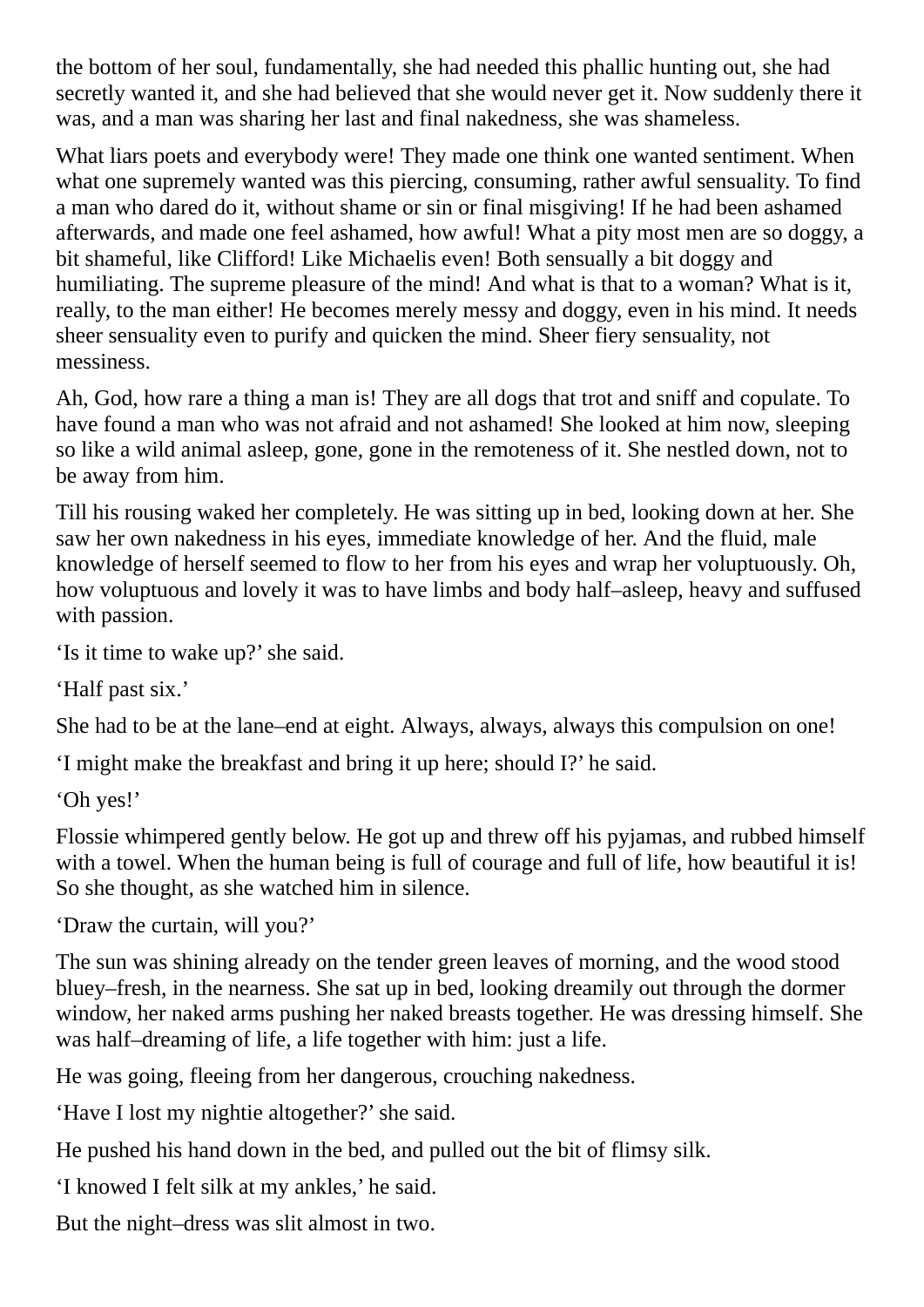'Never mind!' she said. 'It belongs here, really. I'll leave it.'

'Ay, leave it, I can put it between my legs at night, for company. There's no name nor mark on it, is there?'

She slipped on the torn thing, and sat dreamily looking out of the window. The window was open, the air of morning drifted in, and the sound of birds. Birds flew continuously past. Then she saw Flossie roaming out. It was morning.

Downstairs she heard him making the fire, pumping water, going out at the back door. By and by came the smell of bacon, and at length he came upstairs with a huge black tray that would only just go through the door. He set the tray on the bed, and poured out the tea. Connie squatted in her torn nightdress, and fell on her food hungrily. He sat on the one chair, with his plate on his knees.

'How good it is!' she said. 'How nice to have breakfast together.'

He ate in silence, his mind on the time that was quickly passing. That made her remember.

'Oh, how I wish I could stay here with you, and Wragby were a million miles away! It's Wragby I'm going away from really. You know that, don't you?'

'Ay!'

'And you promise we will live together and have a life together, you and me! You promise me, don't you?'

'Ay! When we can.'

'Yes! And we WILL! we WILL, won't we?'she leaned over, making the tea spill, catching his wrist.

'Ay!' he said, tidying up the tea.

'We can't possibly NOT live together now, can we?'she said appealingly.

He looked up at her with his flickering grin.

'No!' he said. 'Only you've got to start in twenty–five minutes.'

'Have I?' she cried. Suddenly he held up a warning finger, and rose to his feet.

Flossie had given a short bark, then three loud sharp yaps of warning.

Silent, he put his plate on the tray and went downstairs. Constance heard him go down the garden path. A bicycle bell tinkled outside there.

'Morning, Mr Mellors! Registered letter!'

'Oh ay! Got a pencil?'

'Here y'are!'

There was a pause.

'Canada!'said the stranger's voice.

'Ay! That's a mate o' mine out there in British Columbia. Dunno what he's got to register.'

"Appen sent y'a fortune, like.'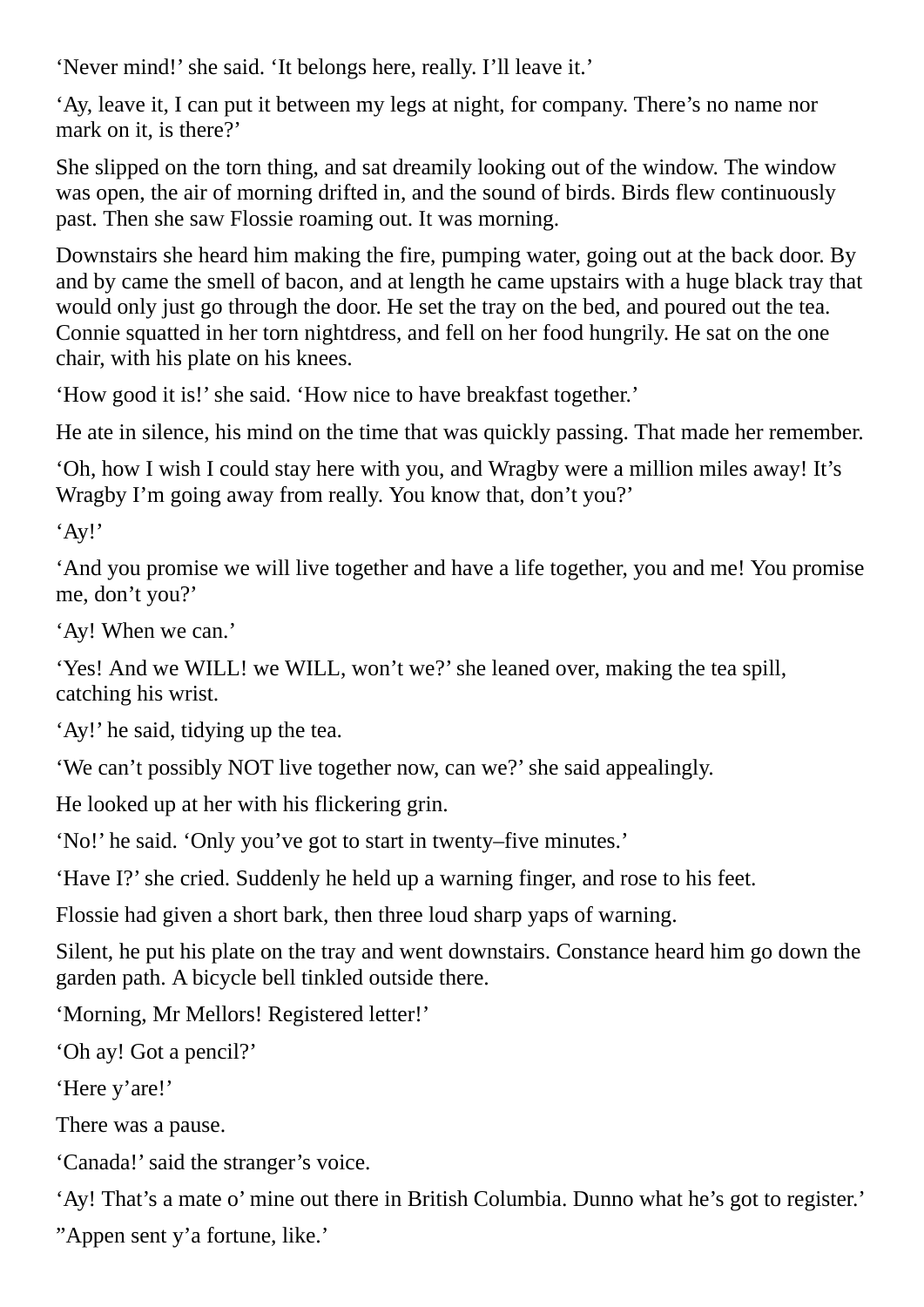'More like wants summat.'

Pause.

'Well! Lovely day again!'

'Ay!'

'Morning!'

'Morning!'

After a time he came upstairs again, looking a little angry.

'Postman,' he said.

'Very early!'she replied.

'Rural round; he's mostly here by seven, when he does come.

'Did your mate send you a fortune?'

'No! Only some photographs and papers about a place out there in British Columbia.'

'Would you go there?'

'I thought perhaps we might.'

'Oh yes! I believe it's lovely!'

But he was put out by the postman's coming.

'Them damn bikes, they're on you afore you know where you are. I hope he twigged nothing.'

'After all, what could he twig!'

'You must get up now, and get ready. I'm just goin' ter look round outside.'

She saw him go reconnoitring into the lane, with dog and gun. She went downstairs and washed, and was ready by the time he came back, with the few things in the little silk bag.

He locked up, and they set off, but through the wood, not down the lane. He was being wary.

'Don't you think one lives for times like last night?'she said to him.

'Ay! But there's the rest o'times to think on,' he replied, rather short.

They plodded on down the overgrown path, he in front, in silence.

'And we WILL live together and make a life together, won't we?'she pleaded.

'Ay!' he replied, striding on without looking round. 'When t' time comes! Just now you're off to Venice or somewhere.'

She followed him dumbly, with sinking heart. Oh, now she was WAE to go!

At last he stopped.

'I'll just strike across here,' he said, pointing to the right.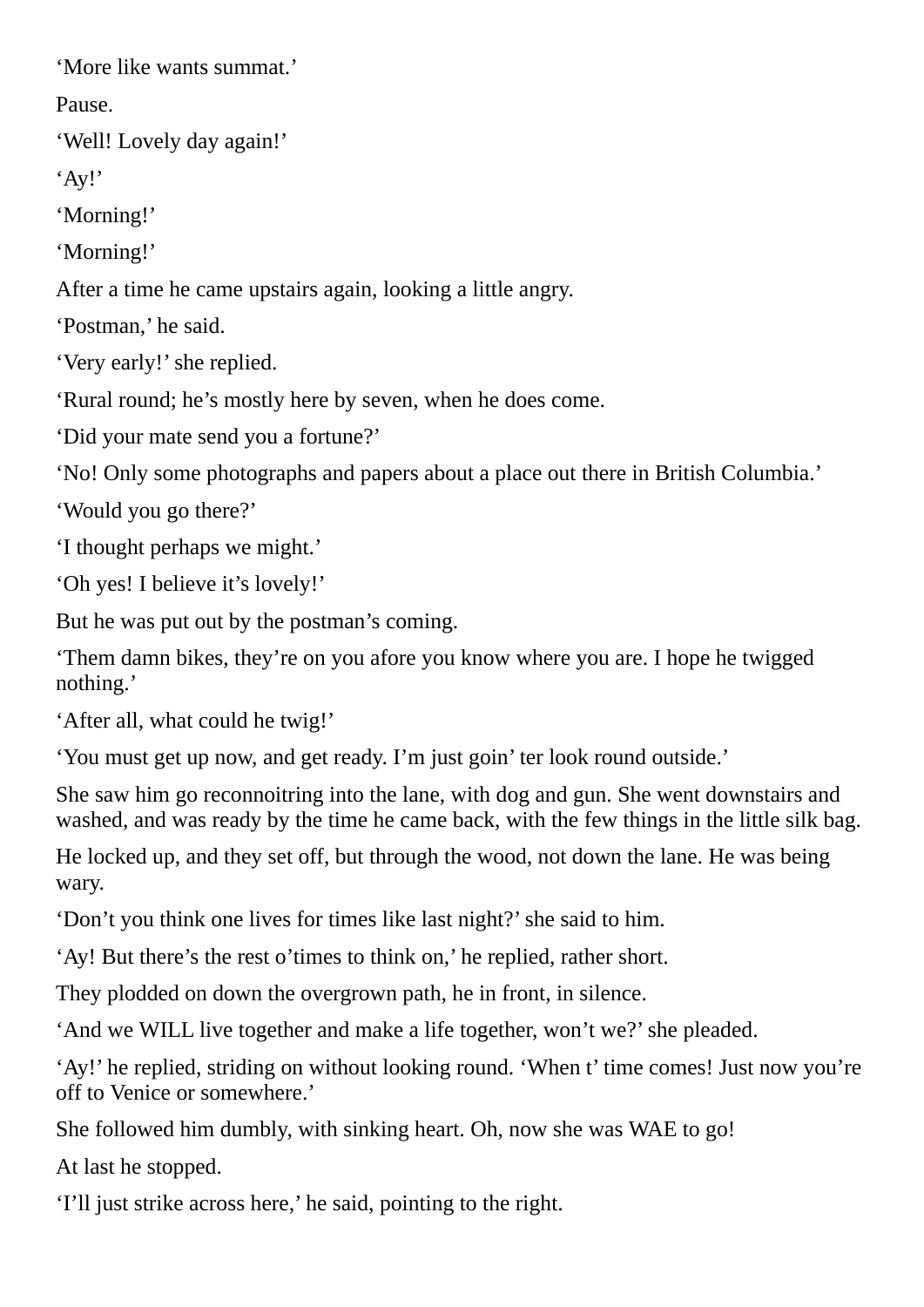But she flung her arms round his neck, and clung to him.

'But you'll keep the tenderness for me, won't you?'she whispered. 'I loved last night. But you'll keep the tenderness for me, won't you?'

He kissed her and held her close for a moment. Then he sighed, and kissed her again.

'I must go an' look if th' car's there.'

He strode over the low brambles and bracken, leaving a trail through the fern. For a minute or two he was gone. Then he came striding back.

'Car's not there yet,' he said. 'But there's the baker's cart on t' road.'

He seemed anxious and troubled.

'Hark!'

They heard a car softly hoot as it came nearer. It slowed up on the bridge.

She plunged with utter mournfulness in his track through the fern, and came to a huge holly hedge. He was just behind her.

'Here! Go through there!' he said, pointing to a gap. 'I shan't come out.

She looked at him in despair. But he kissed her and made her go. She crept in sheer misery through the holly and through the wooden fence, stumbled down the little ditch and up into the lane, where Hilda was just getting out of the car in vexation.

'Why you're there!'said Hilda. 'Where's HE?'

'He's not coming.'

Connie's face was running with tears as she got into the car with her little bag. Hilda snatched up the motoring helmet with the disfiguring goggles.

'Put it on!' she said. And Connie pulled on the disguise, then the long motoring coat, and she sat down, a goggling inhuman, unrecognizable creature. Hilda started the car with a businesslike motion. They heaved out of the lane, and were away down the road. Connie had looked round, but there was no sight of him. Away! Away! She sat in bitter tears. The parting had come so suddenly, so unexpectedly. It was like death.

'Thank goodness you'll be away from him for some time!'said Hilda, turning to avoid Crosshill village.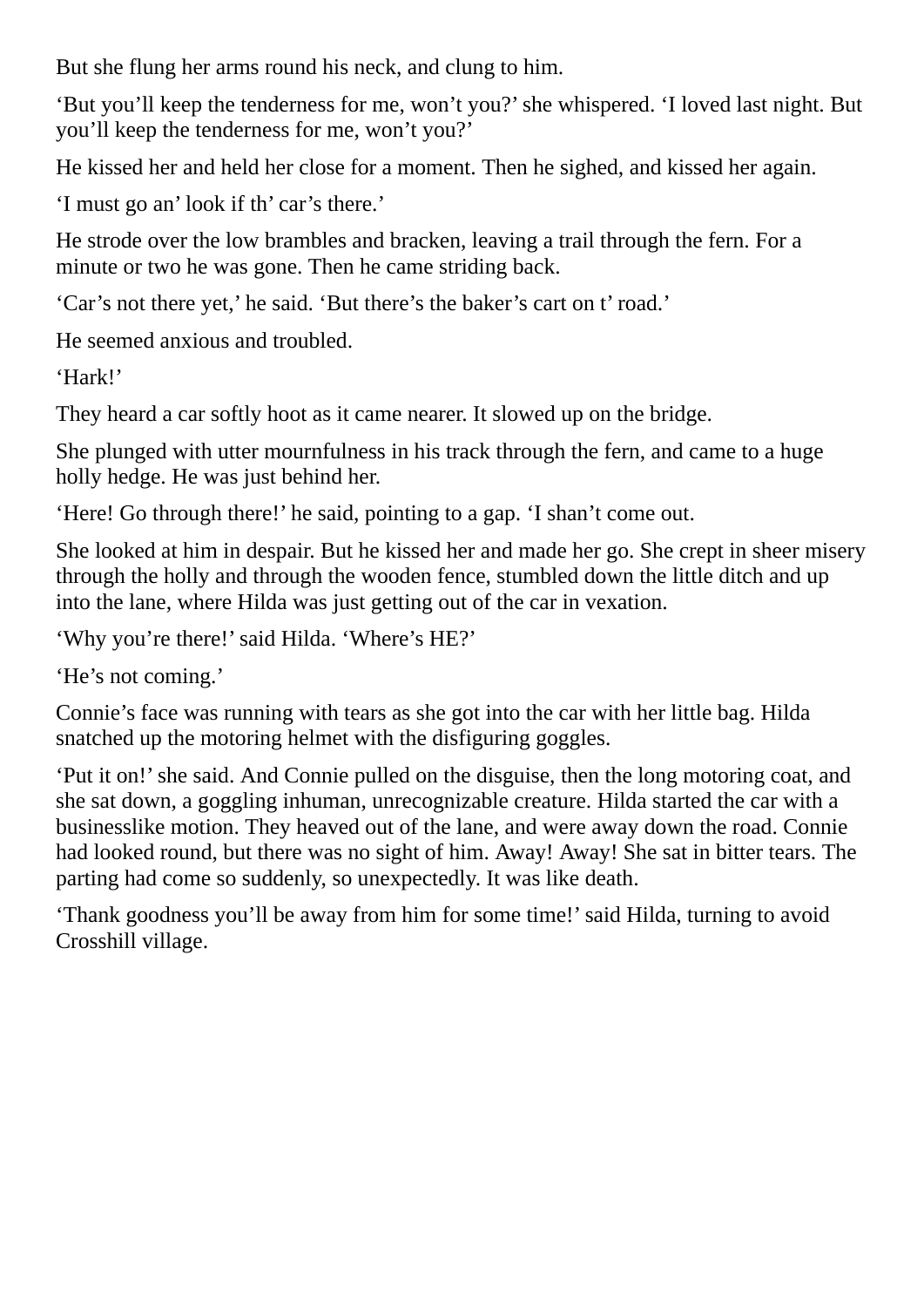## **CHAPTER 17**

'You see, Hilda,'said Connie after lunch, when they were nearing London, 'you have never known either real tenderness or real sensuality: and if you do know them, with the same person, it makes a great difference.'

'For mercy's sake don't brag about your experiences!'said Hilda. 'I've never met the man yet who was capable of intimacy with a woman, giving himself up to her. That was what I wanted. I'm not keen on their self–satisfied tenderness, and their sensuality. I'm not content to be any man's little petsy–wetsy, nor his CHAIR PLAISIR either. I wanted a complete intimacy, and I didn't get it. That's enough for me.

Connie pondered this. Complete intimacy! She supposed that meant revealing everything concerning yourself to the other person, and his revealing everything concerning himself. But that was a bore. And all that weary self–consciousness between a man and a woman! a disease!

'I think you're too conscious of yourself all the time, with everybody,'she said to her sister.

'I hope at least I haven't a slave nature,'said Hilda.

'But perhaps you have! Perhaps you are a slave to your own idea of yourself.'

Hilda drove in silence for some time after this piece of unheard of insolence from that chit Connie.

'At least I'm not a slave to somebody else's idea of me: and the somebody else a servant of my husband's,'she retorted at last, in crude anger.

'You see, it's not so,'said Connie calmly.

She had always let herself be dominated by her elder sister. Now, though somewhere inside herself she was weeping, she was free of the dominion of OTHER WOMEN. Ah! that in itself was a relief, like being given another life: to be free of the strange dominion and obsession of OTHER WOMEN. How awful they were, women!

She was glad to be with her father, whose favourite she had always been. She and Hilda stayed in a little hotel off Pall Mall, and Sir Malcolm was in his club. But he took his daughters out in the evening, and they liked going with him.

He was still handsome and robust, though just a little afraid of the new world that had sprung up around him. He had got a second wife in Scotland, younger than himself and richer. But he had as many holidays away from her as possible: just as with his first wife.

Connie sat next to him at the opera. He was moderately stout, and had stout thighs, but they were still strong and well–knit, the thighs of a healthy man who had taken his pleasure in life. His good–humoured selfishness, his dogged sort of independence, his unrepenting sensuality, it seemed to Connie she could see them all in his well–knit straight thighs. Just a man! And now becoming an old man, which is sad. Because in his strong,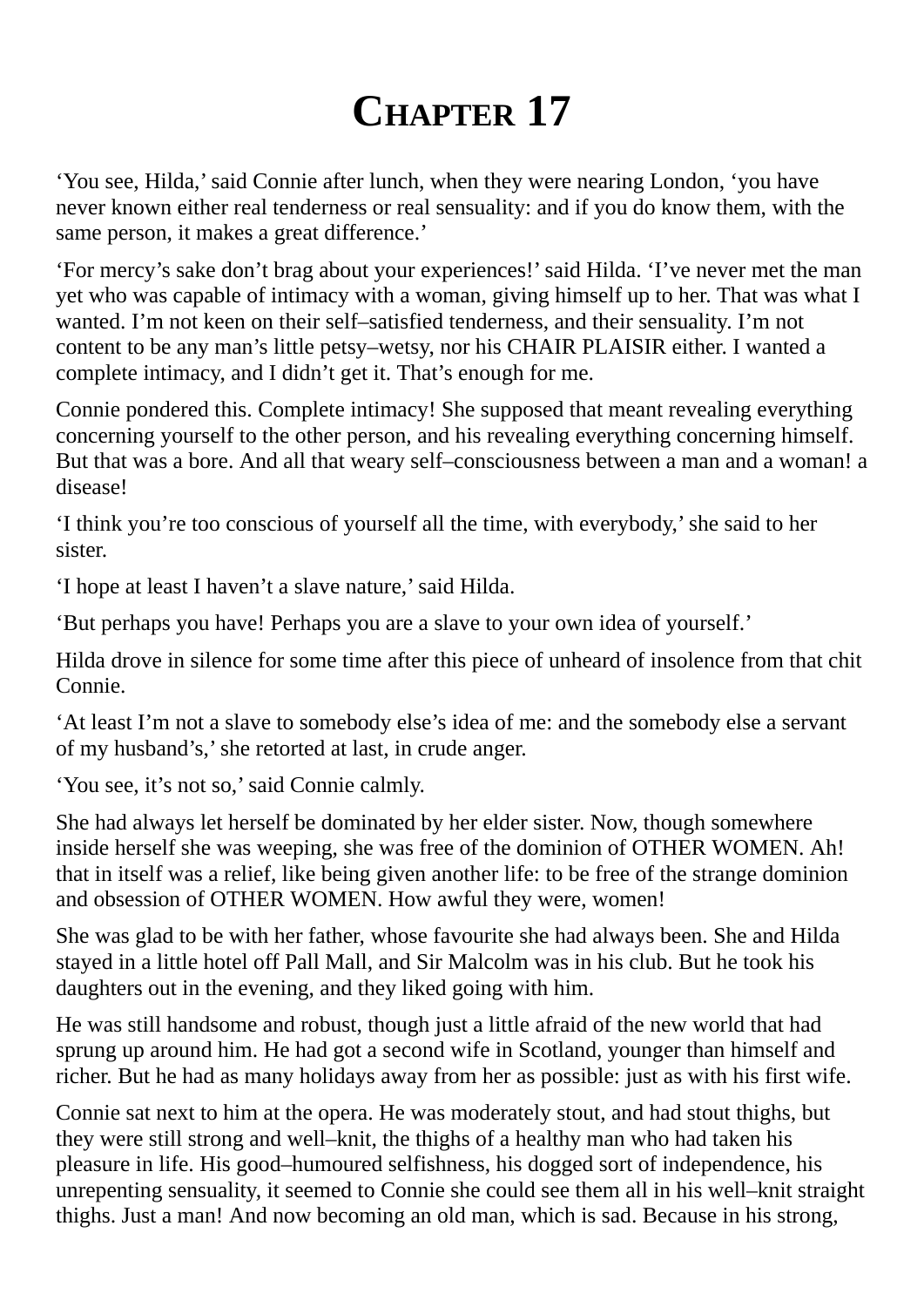thick male legs there was none of the alert sensitiveness and power of tenderness which is the very essence of youth, that which never dies, once it is there.

Connie woke up to the existence of legs. They became more important to her than faces, which are no longer very real. How few people had live, alert legs! She looked at the men in the stalls. Great puddingy thighs in black pudding–cloth, or lean wooden sticks in black funeral stuff, or well–shaped young legs without any meaning whatever, either sensuality or tenderness or sensitiveness, just mere leggy ordinariness that pranced around. Not even any sensuality like her father's. They were all daunted, daunted out of existence.

But the women were not daunted. The awful mill–posts of most females! really shocking, really enough to justify murder! Or the poor thin pegs! or the trim neat things in silk stockings, without the slightest look of life! Awful, the millions of meaningless legs prancing meaninglessly around!

But she was not happy in London. The people seemed so spectral and blank. They had no alive happiness, no matter how brisk and good–looking they were. It was all barren. And Connie had a woman's blind craving for happiness, to be assured of happiness.

In Paris at any rate she felt a bit of sensuality still. But what a weary, tired, worn–out sensuality. Worn–out for lack of tenderness. Oh! Paris was sad. One of the saddest towns: weary of its now–mechanical sensuality, weary of the tension of money, money, money, weary even of resentment and conceit, just weary to death, and still not sufficiently Americanized or Londonized to hide the weariness under a mechanical jig–jig–jig! Ah, these manly he–men, these FLANEURS, the oglers, these eaters of good dinners! How weary they were! weary, worn–out for lack of a little tenderness, given and taken. The efficient, sometimes charming women knew a thing or two about the sensual realities: they had that pull over their jigging English sisters. But they knew even less of tenderness. Dry, with the endless dry tension of will, they too were wearing out. The human world was just getting worn out. Perhaps it would turn fiercely destructive. A sort of anarchy! Clifford and his conservative anarchy! Perhaps it wouldn't be conservative much longer. Perhaps it would develop into a very radical anarchy.

Connie found herself shrinking and afraid of the world. Sometimes she was happy for a little while in the Boulevards or in the Bois or the Luxembourg Gardens. But already Paris was full of Americans and English, strange Americans in the oddest uniforms, and the usual dreary English that are so hopeless abroad.

She was glad to drive on. It was suddenly hot weather, so Hilda was going through Switzerland and over the Brenner, then through the Dolomites down to Venice. Hilda loved all the managing and the driving and being mistress of the show. Connie was quite content to keep quiet.

And the trip was really quite nice. Only Connie kept saying to herself: Why don't I really care! Why am I never really thrilled? How awful, that I don't really care about the landscape any more! But I don't. It's rather awful. I'm like Saint Bernard, who could sail down the lake of Lucerne without ever noticing that there were even mountain and green water. I just don't care for landscape any more. Why should one stare at it? Why should one? I refuse to.

No, she found nothing vital in France or Switzerland or the Tyrol or Italy. She just was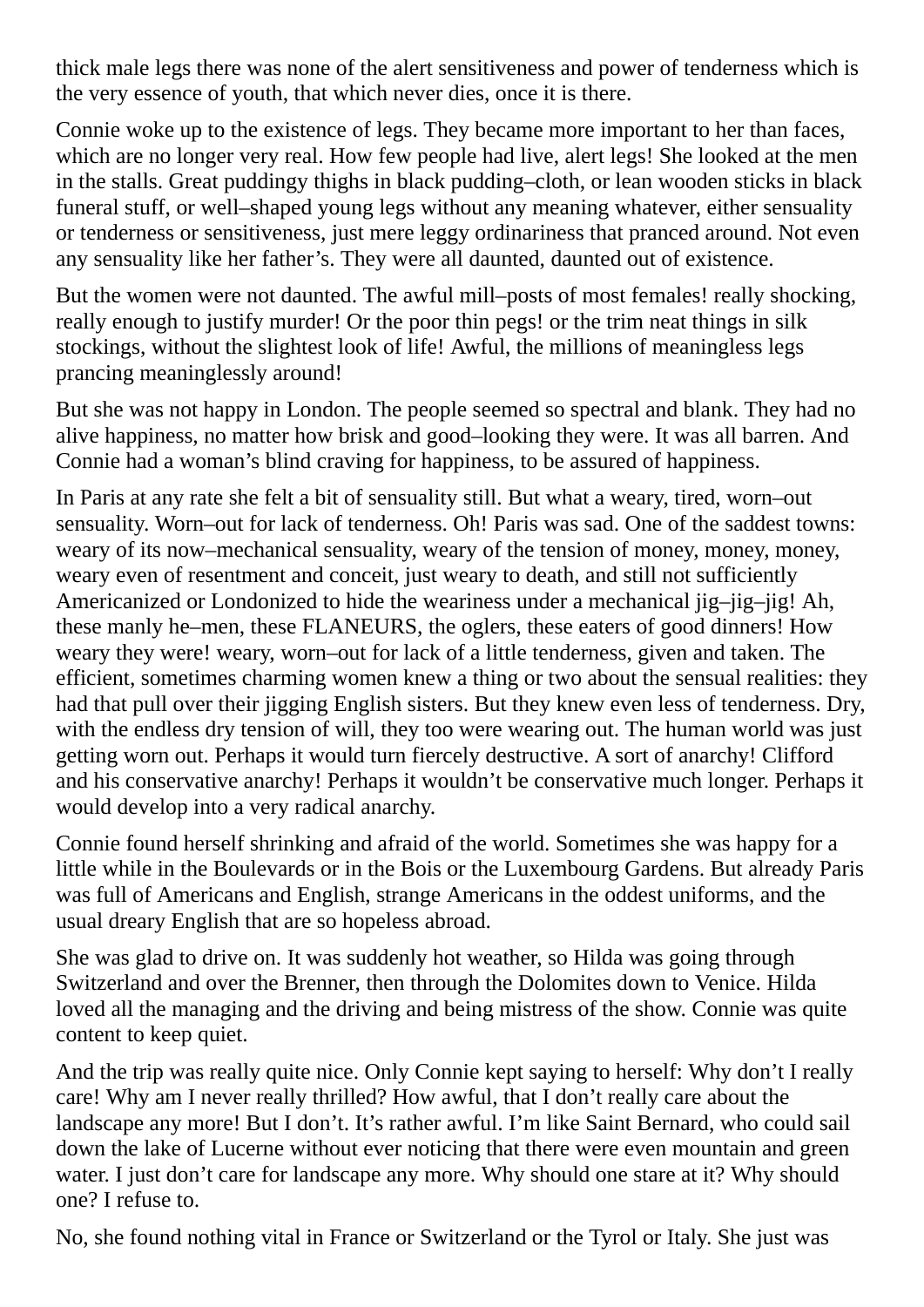carted through it all. And it was all less real than Wragby. Less real than the awful Wragby! She felt she didn't care if she never saw France or Switzerland or Italy again. They'd keep. Wragby was more real.

As for people! people were all alike, with very little difference. They all wanted to get money out of you: or, if they were travellers, they wanted to get enjoyment, perforce, like squeezing blood out of a stone. Poor mountains! poor landscape! it all had to be squeezed and squeezed and squeezed again, to provide a thrill, to provide enjoyment. What did people mean, with their simply determined enjoying of themselves?

No! said Connie to herself I'd rather be at Wragby, where I can go about and be still, and not stare at anything or do any performing of any sort. This tourist performance of enjoying oneself is too hopelessly humiliating: it's such a failure.

She wanted to go back to Wragby, even to Clifford, even to poor crippled Clifford. He wasn't such a fool as this swarming holidaying lot, anyhow.

But in her inner consciousness she was keeping touch with the other man. She mustn't let her connexion with him go: oh, she mustn't let it go, or she was lost, lost utterly in this world of riff–raffy expensive people and joy–hogs. Oh, the joy–hogs! Oh 'enjoying oneself'! Another modern form of sickness.

They left the car in Mestre, in a garage, and took the regular steamer over to Venice. It was a lovely summer afternoon, the shallow lagoon rippled, the full sunshine made Venice, turning its back to them across the water, look dim.

At the station quay they changed to a gondola, giving the man the address. He was a regular gondolier in a white–and–blue blouse, not very good–looking, not at all impressive.

'Yes! The Villa Esmeralda! Yes! I know it! I have been the gondolier for a gentleman there. But a fair distance out!'

He seemed a rather childish, impetuous fellow. He rowed with a certain exaggerated impetuosity, through the dark side–canals with the horrible, slimy green walls, the canals that go through the poorer quarters, where the washing hangs high up on ropes, and there is a slight, or strong, odour of sewage.

But at last he came to one of the open canals with pavement on either side, and looping bridges, that run straight, at right–angles to the Grand Canal. The two women sat under the little awning, the man was perched above, behind them.

'Are the signorine staying long at the Villa Esmeralda?' he asked, rowing easy, and wiping his perspiring face with a white–and–blue handkerchief.

'Some twenty days: we are both married ladies,'said Hilda, in her curious hushed voice, that made her Italian sound so foreign.

'Ah! Twenty days!'said the man. There was a pause. After which he asked: 'Do the signore want a gondolier for the twenty days or so that they will stay at the Villa Esmeralda? Or by the day, or by the week?'

Connie and Hilda considered. In Venice, it is always preferable to have one's own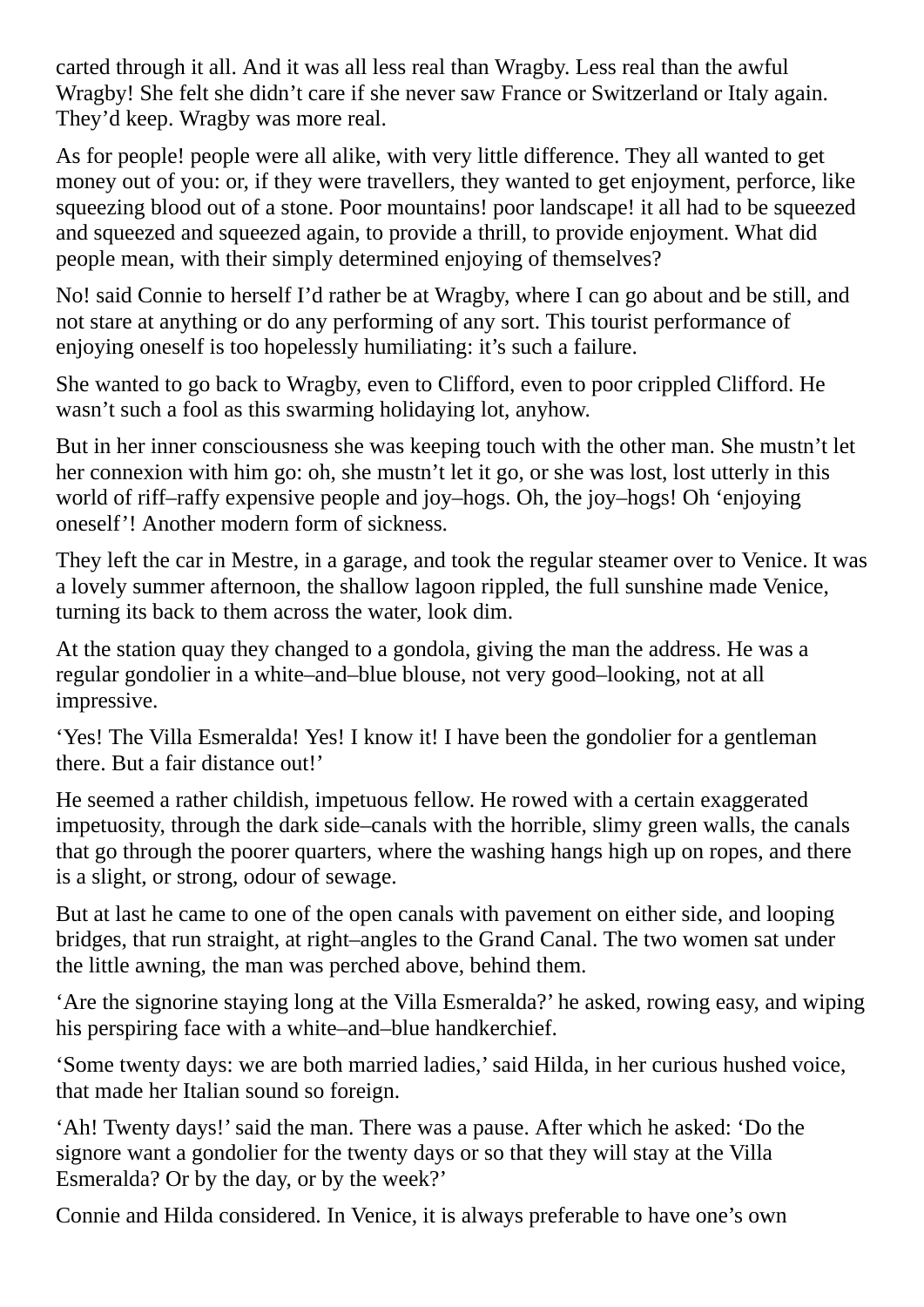gondola, as it is preferable to have one's own car on land.

'What is there at the Villa? what boats?'

'There is a motor–launch, also a gondola. But—' The BUT meant: they won't be your property.

'How much do you charge?'

It was about thirty shillings a day, or ten pounds a week.

'Is that the regular price?' asked Hilda.

'Less, Signora, less. The regular price—'

The sisters considered.

'Well,'said Hilda, 'come tomorrow morning, and we will arrange it. What is your name?'

His name was Giovanni, and he wanted to know at what time he should come, and then for whom should he say he was waiting. Hilda had no card. Connie gave him one of hers. He glanced at it swiftly, with his hot, southern blue eyes, then glanced again.

'Ah!' he said, lighting up. 'Milady! Milady, isn't it?'

'Milady Costanza!' said Connie.

He nodded, repeating: 'Milady Costanza!' and putting the card carefully away in his blouse.

The Villa Esmeralda was quite a long way out, on the edge of the lagoon looking towards Chioggia. It was not a very old house, and pleasant, with the terraces looking seawards, and below, quite a big garden with dark trees, walled in from the lagoon.

Their host was a heavy, rather coarse Scotchman who had made a good fortune in Italy before the war, and had been knighted for his ultrapatriotism during the war. His wife was a thin, pale, sharp kind of person with no fortune of her own, and the misfortune of having to regulate her husband's rather sordid amorous exploits. He was terribly tiresome with the servants. But having had a slight stroke during the winter, he was now more manageable.

The house was pretty full. Besides Sir Malcolm and his two daughters, there were seven more people, a Scotch couple, again with two daughters; a young Italian Contessa, a widow; a young Georgian prince, and a youngish English clergyman who had had pneumonia and was being chaplain to Sir Alexander for his health's sake. The prince was penniless, good–looking, would make an excellent chauffeur, with the necessary impudence, and basta! The Contessa was a quiet little puss with a game on somewhere. The clergyman was a raw simple fellow from a Bucks vicarage: luckily he had left his wife and two children at home. And the Guthries, the family of four, were good solid Edinburgh middle class, enjoying everything in a solid fashion, and daring everything while risking nothing.

Connie and Hilda ruled out the prince at once. The Guthries were more or less their own sort, substantial, but boring: and the girls wanted husbands. The chaplain was not a bad fellow, but too deferential. Sir Alexander, after his slight stroke, had a terrible heaviness his joviality, but he was still thrilled at the presence of so many handsome young women.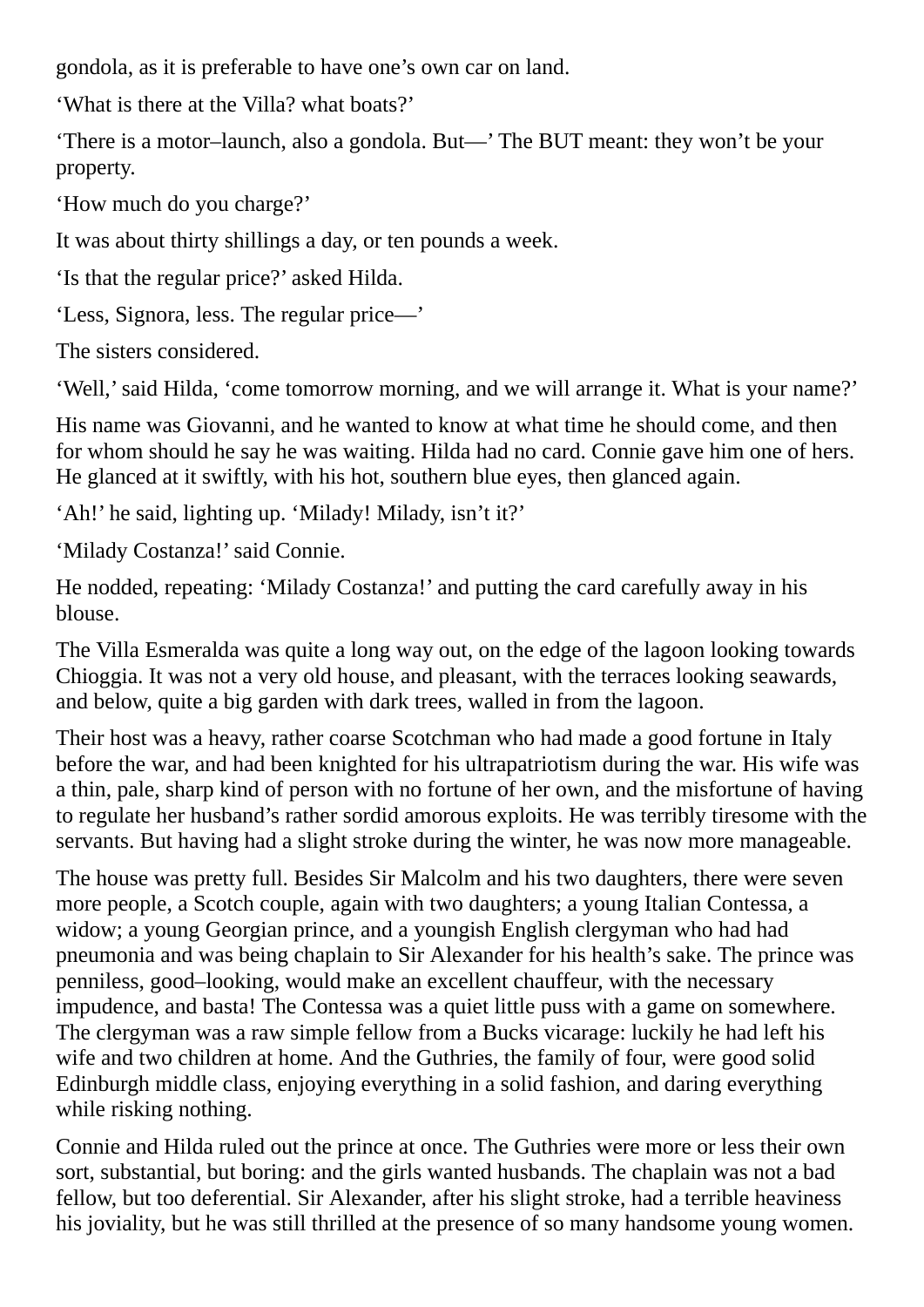Lady Cooper was a quiet, catty person who had a thin time of it, poor thing, and who watched every other woman with a cold watchfulness that had become her second nature, and who said cold, nasty little things which showed what an utterly low opinion she had of all human nature. She was also quite venomously overbearing with the servants, Connie found: but in a quiet way. And she skilfully behaved so that Sir Alexander should think that HE was lord and monarch of the whole caboosh, with his stout, would–be–genial paunch, and his utterly boring jokes, his humourosity, as Hilda called it.

Sir Malcolm was painting. Yes, he still would do a Venetian lagoonscape, now and then, in contrast to his Scottish landscapes. So in the morning he was rowed off with a huge canvas, to his 'site'. A little later, Lady Cooper would he rowed off into the heart of the city, with sketching–block and colours. She was an inveterate watercolour painter, and the house was full of rose–coloured palaces, dark canals, swaying bridges, medieval facades, and so on. A little later the Guthries, the prince, the countess, Sir Alexander, and sometimes Mr Lind, the chaplain, would go off to the Lido, where they would bathe; coming home to a late lunch at half past one.

The house–party, as a house–party, was distinctly boring. But this did not trouble the sisters. They were out all the time. Their father took them to the exhibition, miles and miles of weary paintings. He took them to all the cronies of his in the Villa Lucchese, he sat with them on warm evenings in the piazza, having got a table at Florian's: he took them to the theatre, to the Goldoni plays. There were illuminated water–fetes, there were dances. This was a holiday–place of all holiday–places. The Lido, with its acres of sun– pinked or pyjamaed bodies, was like a strand with an endless heap of seals come up for mating. Too many people in the piazza, too many limbs and trunks of humanity on the Lido, too many gondolas, too many motor–launches, too many steamers, too many pigeons, too many ices, too many cocktails, too many menservants wanting tips, too many languages rattling, too much, too much sun, too much smell of Venice, too many cargoes of strawberries, too many silk shawls, too many huge, raw–beef slices of watermelon on stalls: too much enjoyment, altogether far too much enjoyment!

Connie and Hilda went around in their sunny frocks. There were dozens of people they knew, dozens of people knew them. Michaelis turned up like a bad penny. 'Hullo! Where you staying? Come and have an ice–cream or something! Come with me somewhere in my gondola.' Even Michaelis almost sun–burned: though sun–cooked is more appropriate to the look of the mass of human flesh.

It was pleasant in a way. It was ALMOST enjoyment. But anyhow, with all the cocktails, all the lying in warmish water and sunbathing on hot sand in hot sun, jazzing with your stomach up against some fellow in the warm nights, cooling off with ices, it was a complete narcotic. And that was what they all wanted, a drug: the slow water, a drug; the sun, a drug; jazz, a drug; cigarettes, cocktails, ices, vermouth. To be drugged! Enjoyment! Enjoyment!

Hilda half liked being drugged. She liked looking at all the women, speculating about them. The women were absorbingly interested in the women. How does she look! what man has she captured? what fun is she getting out of it?—The men were like great dogs in white flannel trousers, waiting to be patted, waiting to wallow, waiting to plaster some woman's stomach against their own, in jazz.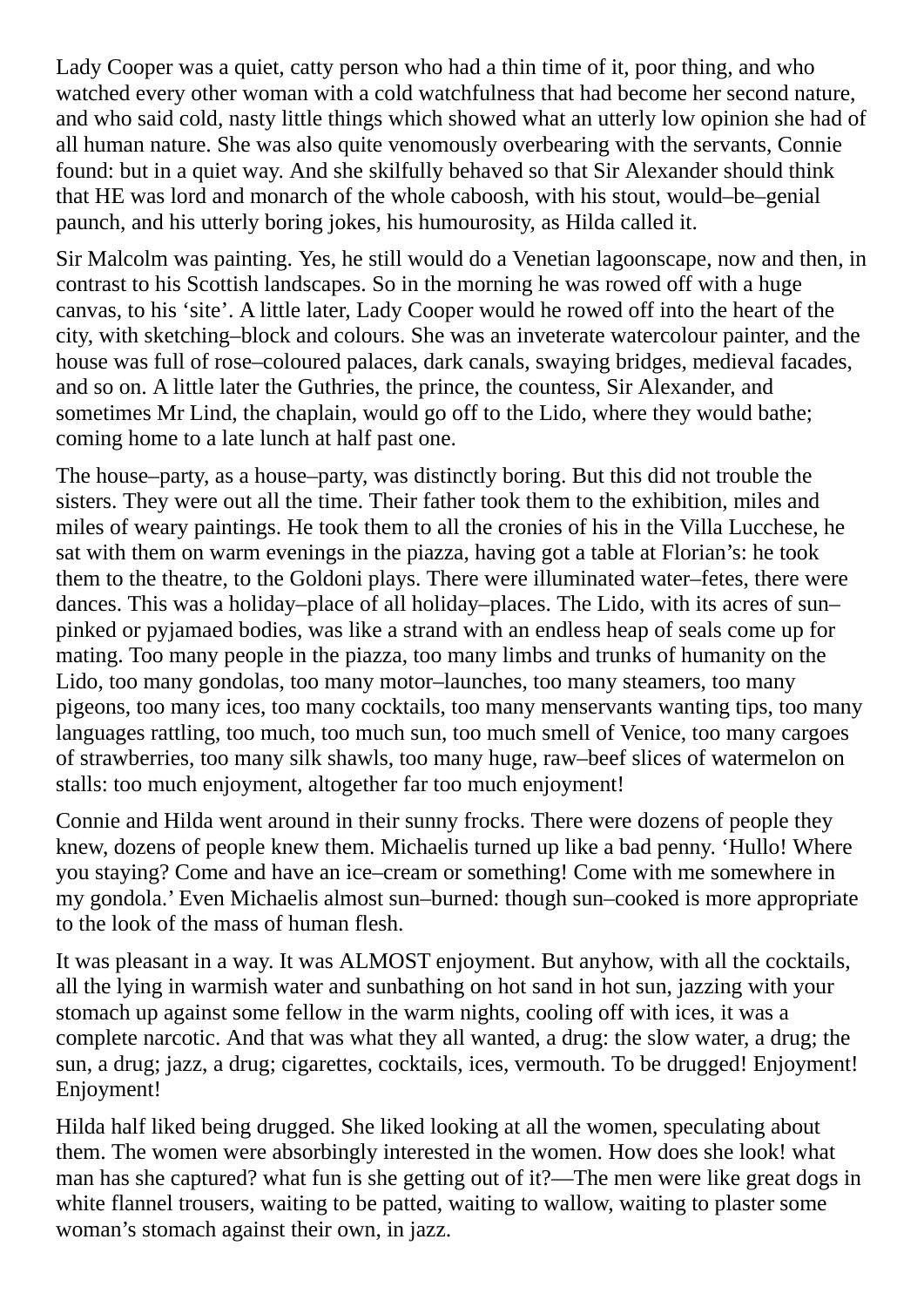Hilda liked jazz, because she could plaster her stomach against the stomach of some so– called man, and let him control her movement from the visceral centre, here and there across the floor, and then she could break loose and ignore 'the creature'. He had been merely made use of. Poor Connie was rather unhappy. She wouldn't jazz, because she simply couldn't plaster her stomach against some 'creature's' stomach. She hated the conglomerate mass of nearly nude flesh on the Lido: there was hardly enough water to wet them all. She disliked Sir Alexander and Lady Cooper. She did not want Michaelis or anybody else trailing her.

The happiest times were when she got Hilda to go with her away across the lagoon, far across to some lonely shingle–bank, where they could bathe quite alone, the gondola remaining on the inner side of the reef.

Then Giovanni got another gondolier to help him, because it was a long way and he sweated terrifically in the sun. Giovanni was very nice: affectionate, as the Italians are, and quite passionless. The Italians are not passionate: passion has deep reserves. They are easily moved, and often affectionate, but they rarely have any abiding passion of any sort.

So Giovanni was already devoted to his ladies, as he had been devoted to cargoes of ladies in the past. He was perfectly ready to prostitute himself to them, if they wanted him: he secretly hoped they would want him. They would give him a handsome present, and it would come in very handy, as he was just going to be married. He told them about his marriage, and they were suitably interested.

He thought this trip to some lonely bank across the lagoon probably meant business: business being L'AMORE, love. So he got a mate to help him, for it was a long way; and after all, they were two ladies. Two ladies, two mackerels! Good arithmetic! Beautiful ladies, too! He was justly proud of them. And though it was the Signora who paid him and gave him orders, he rather hoped it would be the young milady who would select him for L'AMORE. She would give more money too.

The mate he brought was called Daniele. He was not a regular gondolier, so he had none of the cadger and prostitute about him. He was a sandola man, a sandola being a big boat that brings in fruit and produce from the islands.

Daniele was beautiful, tall and well–shapen, with a light round head of little, close, pale– blond curls, and a good–looking man's face, a little like a lion, and long–distance blue eyes. He was not effusive, loquacious, and bibulous like Giovanni. He was silent and he rowed with a strength and ease as if he were alone on the water. The ladies were ladies, remote from him. He did not even look at them. He looked ahead.

He was a real man, a little angry when Giovanni drank too much wine and rowed awkwardly, with effusive shoves of the great oar. He was a man as Mellors was a man, unprostituted. Connie pitied the wife of the easily–overflowing Giovanni. But Daniele's wife would be one of those sweet Venetian women of the people whom one still sees, modest and flower–like in the back of that labyrinth of a town.

Ah, how sad that man first prostitutes woman, then woman prostitutes man. Giovanni was pining to prostitute himself, dribbling like a dog, wanting to give himself to a woman. And for money!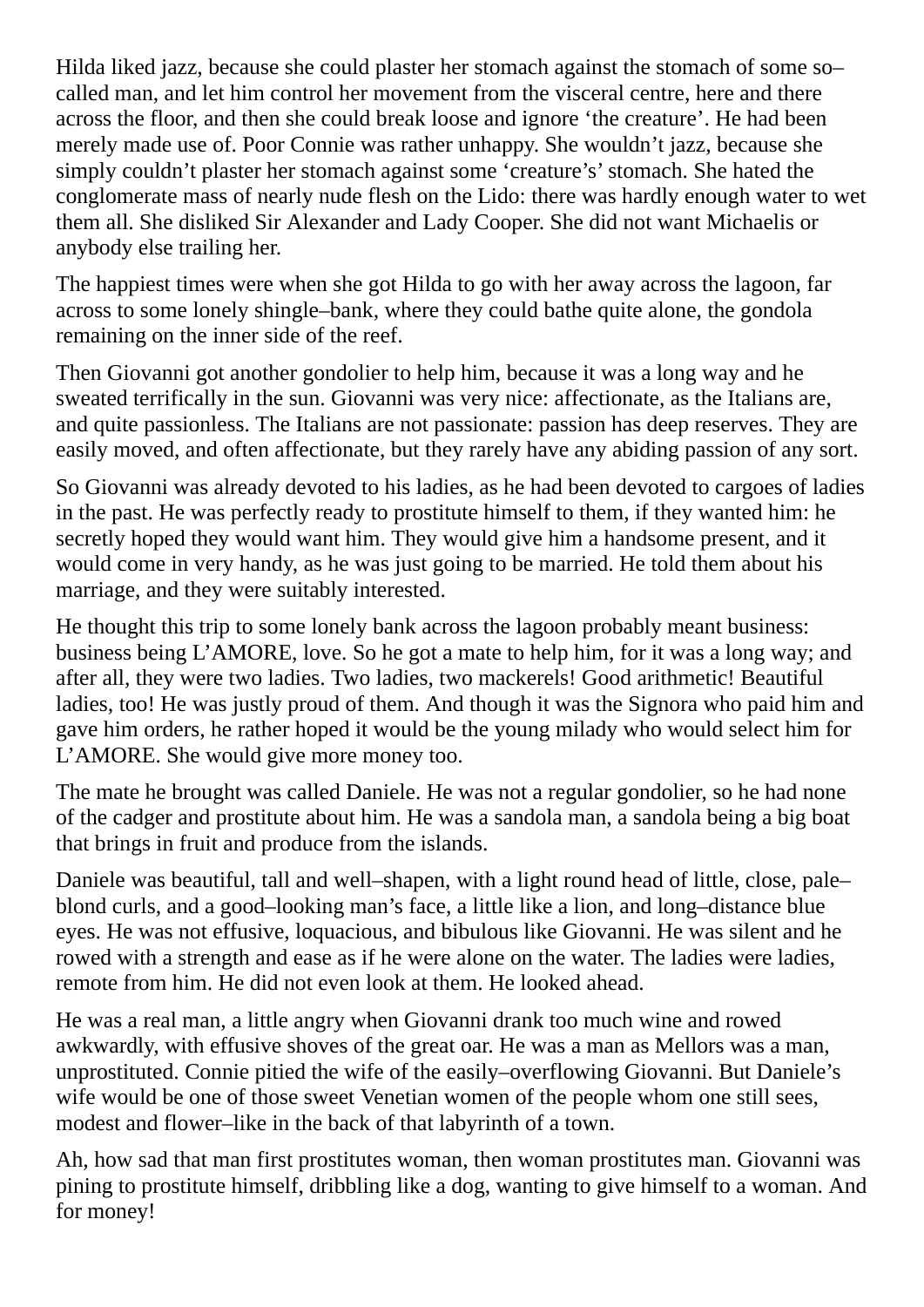Connie looked at Venice far off, low and rose–coloured upon the water. Built of money, blossomed of money, and dead with money. The money–deadness! Money, money, money, prostitution and deadness.

Yet Daniele was still a man capable of a man's free allegiance. He did not wear the gondolier's blouse: only the knitted blue jersey. He was a little wild, uncouth and proud. So he was hireling to the rather doggy Giovanni who was hireling again to two women. So it is! When Jesus refused the devil's money, he left the devil like a Jewish banker, master of the whole situation.

Connie would come home from the blazing light of the lagoon in a kind of stupor, to find letters from home. Clifford wrote regularly. He wrote very good letters: they might all have been printed in a book. And for this reason Connie found them not very interesting.

She lived in the stupor of the light of the lagoon, the lapping saltiness of the water, the space, the emptiness, the nothingness: but health, health, complete stupor of health. It was gratifying, and she was lulled away in it, not caring for anything. Besides, she was pregnant. She knew now. So the stupor of sunlight and lagoon salt and sea–bathing and lying on shingle and finding shells and drifting away, away in a gondola, was completed by the pregnancy inside her, another fullness of health, satisfying and stupefying.

She had been at Venice a fortnight, and she was to stay another ten days or a fortnight. The sunshine blazed over any count of time, and the fullness of physical health made forgetfulness complete. She was in a sort of stupor of well–being.

From which a letter of Clifford roused her.

We too have had our mild local excitement. It appears the truant wife of Mellors, the keeper, turned up at the cottage and found herself unwelcome. He packed her off, and locked the door. Report has it, however, that when he returned from the wood he found the no longer fair lady firmly established in his bed, in PURIS NATURALIBUS; or one should say, in IMPURIS NATURALIBUS. She had broken a window and got in that way. Unable to evict the somewhat man–handled Venus from his couch, he beat a retreat and retired, it is said, to his mother's house in Tevershall. Meanwhile the Venus of Stacks Gate is established in the cottage, which she claims is her home, and Apollo, apparently, is domiciled in Tevershall.

I repeat this from hearsay, as Mellors has not come to me personally. I had this particular bit of local garbage from our garbage bird, our ibis, our scavenging turkey–buzzard, Mrs Bolton. I would not have repeated it had she not exclaimed: her Ladyship will go no more to the wood if THAT woman's going to be about!

I like your picture of Sir Malcolm striding into the sea with white hair blowing and pink flesh glowing. I envy you that sun. Here it rains. But I don't envy Sir Malcolm his inveterate mortal carnality. However, it suits his age. Apparently one grows more carnal and more mortal as one grows older. Only youth has a taste of immortality—

This news affected Connie in her state of semi–stupefied well–being with vexation amounting to exasperation. Now she ad got to be bothered by that beast of a woman! Now she must start and fret! She had no letter from Mellors. They had agreed not to write at all, but now she wanted to hear from him personally. After all, he was the father of the child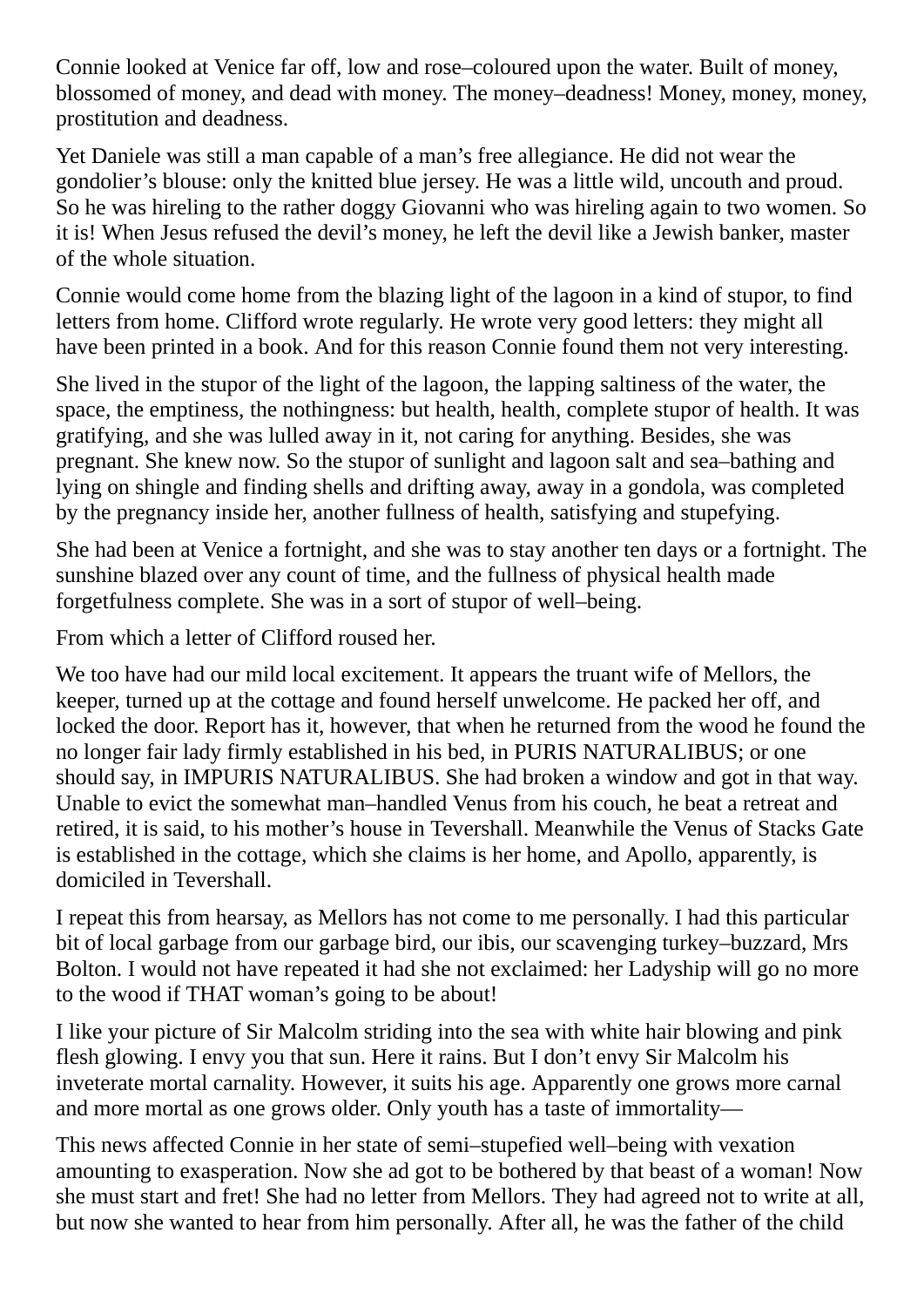that was coming. Let him write!

But how hateful! Now everything was messed up. How foul those low people were! How nice it was here, in the sunshine and the indolence, compared to that dismal mess of that English Midlands! After all, a clear sky was almost the most important thing in life.

She did not mention the fact of her pregnancy, even to Hilda. She wrote to Mrs Bolton for exact information.

Duncan Forbes, an artist friend of theirs, had arrived at the Villa Esmeralda, coming north from Rome. Now he made a third in the gondola, and he bathed with them across the lagoon, and was their escort: a quiet, almost taciturn young man, very advanced in his art.

She had a letter from Mrs Bolton:

You will be pleased, I am sure, my Lady, when you see Sir Clifford. He's looking quite blooming and working very hard, and very hopeful. Of course he is looking forward to seeing you among us again. It is a dull house without my Lady, and we shall all welcome her presence among us once more.

About Mr Mellors, I don't know how much Sir Clifford told you. It seems his wife came back all of a sudden one afternoon, and he found her sitting on the doorstep when he came in from the wood. She said she was come back to him and wanted to live with him again, as she was his legal wife, and he wasn't going to divorce her. But he wouldn't have anything to do with her, and wouldn't let her in the house, and did not go in himself; he went back into the wood without ever opening the door.

But when he came back after dark, he found the house broken into, so he went upstairs to see what she'd done, and he found her in bed without a rag on her. He offered her money, but she said she was his wife and he must take her back. I don't know what sort of a scene they had. His mother told me about it, she's terribly upset. Well, he told her he'd die rather than ever live with her again, so he took his things and went straight to his mother's on Tevershall hill. He stopped the night and went to the wood next day through the park, never going near the cottage. It seems he never saw his wife that day. But the day after she was at her brother Dan's at Beggarlee, swearing and carrying on, saying she was his legal wife, and that he'd been having women at the cottage, because she'd found a scent–bottle in his drawer, and gold–tipped cigarette–ends on the ash–heap, and I don't know what all. Then it seems the postman Fred Kirk says he heard somebody talking in Mr Mellors' bedroom early one morning, and a motor–car had been in the lane.

Mr Mellors stayed on with his mother, and went to the wood through the park, and it seems she stayed on at the cottage. Well, there was no end of talk. So at last Mr Mellors and Tom Phillips went to the cottage and fetched away most of the furniture and bedding, and unscrewed the handle of the pump, so she was forced to go. But instead of going back to Stacks Gate she went and lodged with that Mrs Swain at Beggarlee, because her brother Dan's wife wouldn't have her. And she kept going to old Mrs Mellors' house, to catch him, and she began swearing he'd got in bed with her in the cottage and she went to a lawyer to make him pay her an allowance. She's grown heavy, and more common than ever, and as strong as a bull. And she goes about saying the most awful things about him, how he has women at the cottage, and how he behaved to her when they were married, the low, beastly things he did to her, and I don't know what all. I'm sure it's awful, the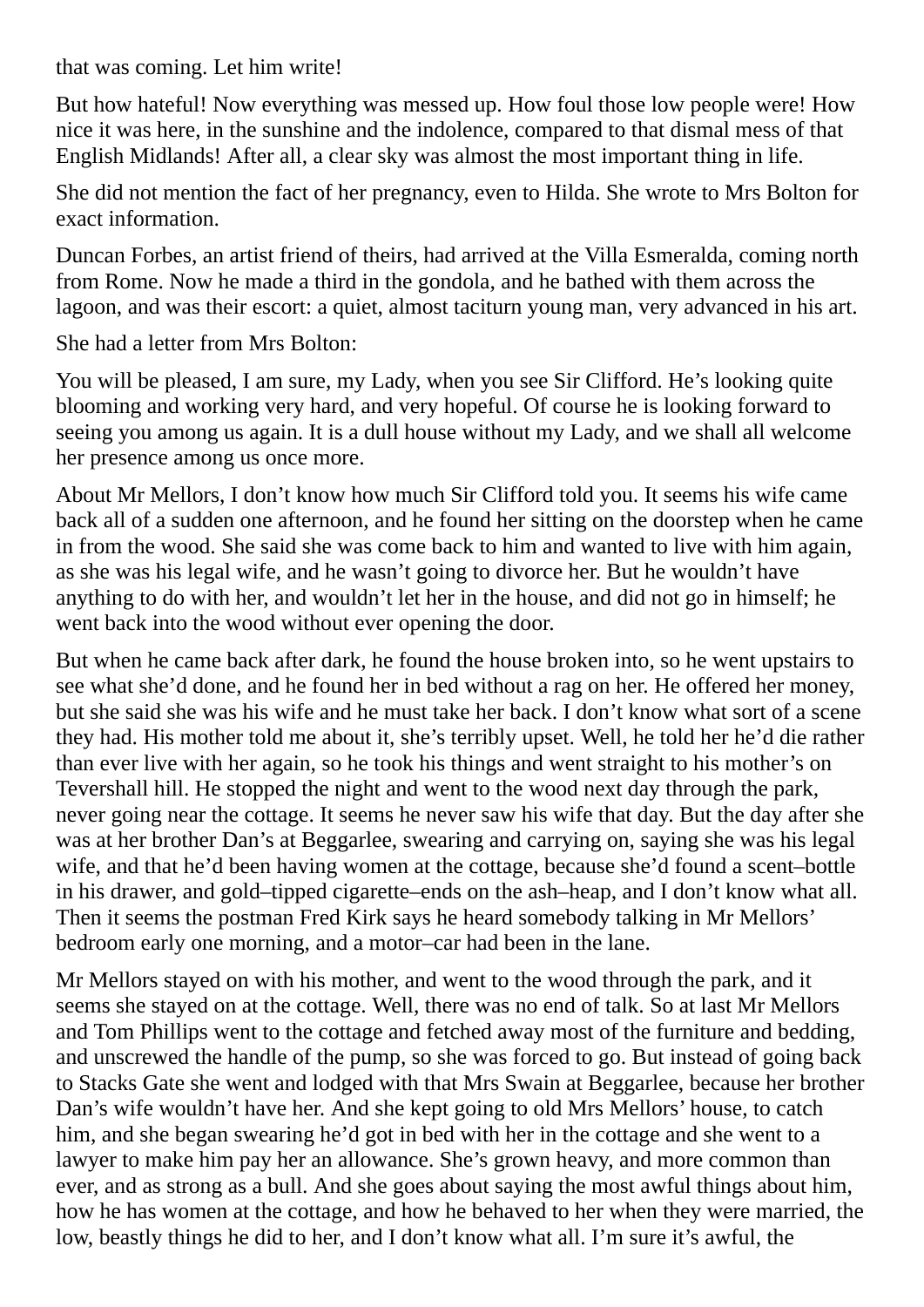mischief a woman can do, once she starts talking. And no matter how low she may be, there'll be some as will believe her, and some of the dirt will stick. I'm sure the way she makes out that Mr Mellors was one of those low, beastly men with women, is simply shocking. And people are only too ready to believe things against anybody, especially things like that. She declared she'll never leave him alone while he lives. Though what I say is, if he was so beastly to her, why is she so anxious to go back to him? But of course she's coming near her change of life, for she's years older than he is. And these common, violent women always go partly insane when the change of life comes upon them.

This was a nasty blow to Connie. Here she was, sure as life, coming in for her share of the lowness and dirt. She felt angry with him for not having got clear of a Bertha Coutts: nay, for ever having married her. Perhaps he had a certain hankering after lowness. Connie remembered the last night she had spent with him, and shivered. He had known all that sensuality, even with a Bertha Coutts! It was really rather disgusting. It would be well to be rid of him, clear of him altogether. He was perhaps really common, really low.

She had a revulsion against the whole affair, and almost envied the Guthrie girls their gawky inexperience and crude maidenliness. And she now dreaded the thought that anybody would know about herself and the keeper. How unspeakably humiliating! She was weary, afraid, and felt a craving for utter respectability, even for the vulgar and deadening respectability of the Guthrie girls. If Clifford knew about her affair, how unspeakably humiliating! She was afraid, terrified of society and its unclean bite. She almost wished she could get rid of the child again, and be quite clear. In short, she fell into a state of funk.

As for the scent–bottle, that was her own folly. She had not been able to refrain from perfuming his one or two handkerchiefs and his shirts in the drawer, just out of childishness, and she had left a little bottle of Coty's Wood–violet perfume, half empty, among his things. She wanted him to remember her in the perfume. As for the cigarette– ends, they were Hilda's.

She could not help confiding a little in Duncan Forbes. She didn't say she had been the keeper's lover, she only said she liked him, and told Forbes the history of the man.

'Oh,'said Forbes, 'you'll see, they'll never rest till they've pulled the man down and done him in. If he has refused to creep up into the middle classes, when he had a chance; and if he's a man who stands up for his own sex, then they'll do him in. It's the one thing they won't let you be, straight and open in your sex. You can be as dirty as you like. In fact the more dirt you do on sex the better they like it. But if you believe in your own sex, and won't have it done dirt to: they'll down you. It's the one insane taboo left: sex as a natural and vital thing. They won't have it, and they'll kill you before they'll let you have it. You'll see, they'll hound that man down. And what's he done, after all? If he's made love to his wife all ends on, hasn't he a right to? She ought to be proud of it. But you see, even a low bitch like that turns on him, and uses the hyena instinct of the mob against sex, to pull him down. You have a snivel and feel sinful or awful about your sex, before you're allowed to have any. Oh, they'll hound the poor devil down.'

Connie had a revulsion in the opposite direction now. What had he done, after all? what had he done to herself, Connie, but give her an exquisite pleasure and a sense of freedom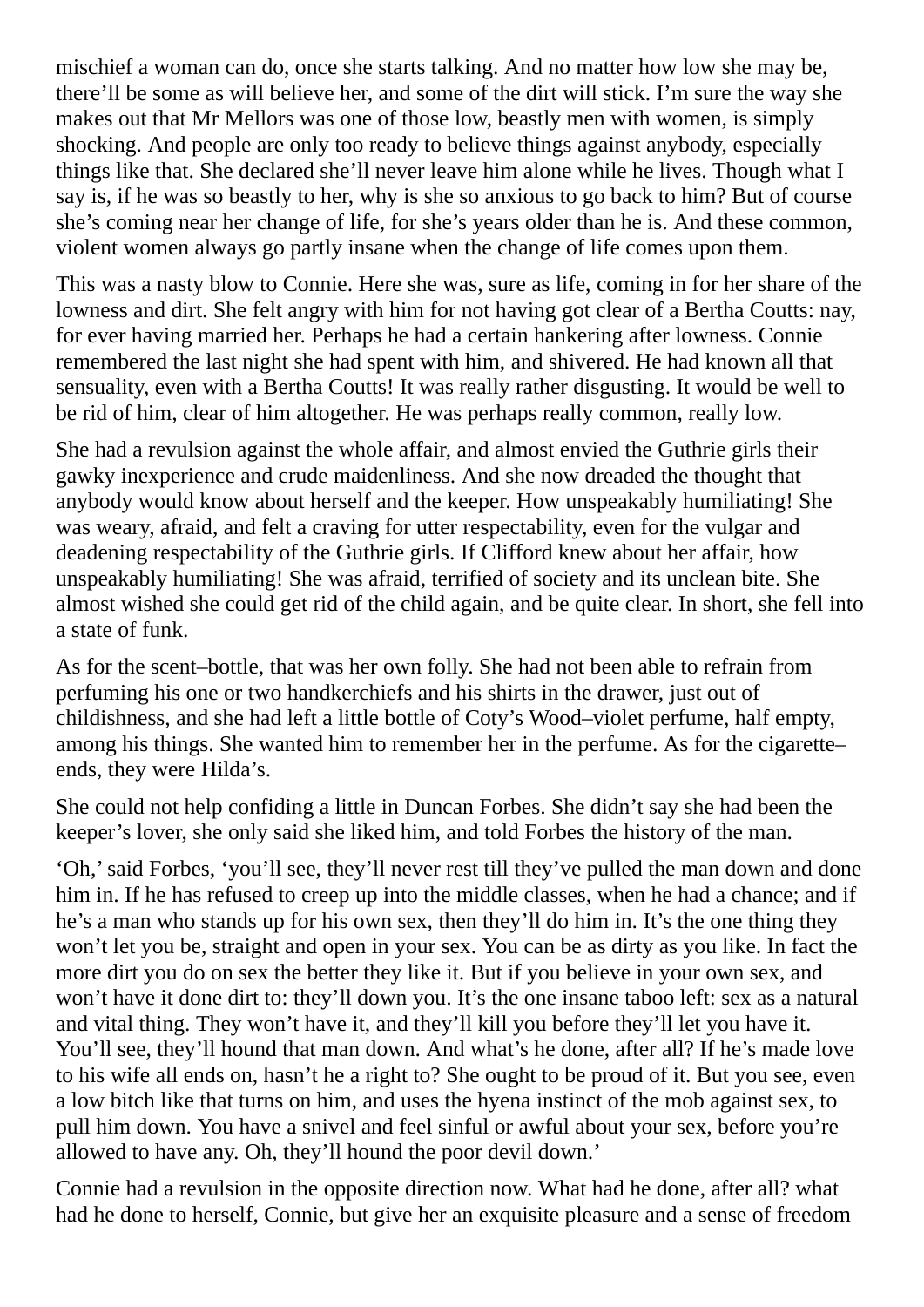and life? He had released her warm, natural sexual flow. And for that they would hound him down.

No no, it should not be. She saw the image of him, naked white with tanned face and hands, looking down and addressing his erect penis as if it were another being, the odd grin flickering on his face. And she heard his voice again: Tha's got the nicest woman's arse of anybody! And she felt his hand warmly and softly closing over her tail again, over her secret places, like a benediction. And the warmth ran through her womb, and the little flames flickered in her knees, and she said: Oh, no! I mustn't go back on it! I must not go back on him. I must stick to him and to what I had of him, through everything. I had no warm, flamy life till he gave it me. And I won't go back on it.

She did a rash thing. She sent a letter to Ivy Bolton, enclosing a note to the keeper, and asking Mrs Bolton to give it him. And she wrote to him:

I am very much distressed to hear of all the trouble your wife is making for you, but don't mind it, it is only a sort of hysteria. It will all blow over as suddenly as it came. But I'm awfully sorry about it, and I do hope you are not minding very much. After all, it isn't worth it. She is only a hysterical woman who wants to hurt you. I shall be home in ten days' time, and I do hope everything will be all right.

A few days later came a letter from Clifford. He was evidently upset.

I am delighted to hear you are prepared to leave Venice on the sixteenth. But if you are enjoying it, don't hurry home. We miss you, Wragby misses you. But it is essential that you should get your full amount of sunshine, sunshine and pyjamas, as the advertisements of the Lido say. So please do stay on a little longer, if it is cheering you up and preparing you for our sufficiently awful winter. Even today, it rains.

I am assiduously, admirably looked after by Mrs Bolton. She is a queer specimen. The more I live, the more I realize what strange creatures human beings are. Some of them might just as well have a hundred legs, like a centipede, or six, like a lobster. The human consistency and dignity one has been led to expect from one's fellow–men seem actually nonexistent. One doubts if they exist to any startling degree even is oneself.

The scandal of the keeper continues and gets bigger like a snowball. Mrs Bolton keeps me informed. She reminds me of a fish which, though dumb, seems to be breathing silent gossip through its gills, while ever it lives. All goes through the sieve of her gills, and nothing surprises her. It is as if the events of other people's lives were the necessary oxygen of her own.

She is preoccupied with the Mellors scandal, and if I will let her begin, she takes me down to the depths. Her great indignation, which even then is like the indignation of an actress playing a role, is against the wife of Mellors, whom she persists in calling Bertha Courts. I have been to the depths of the muddy lies of the Bertha Couttses of this world, and when, released from the current of gossip, I slowly rise to the surface again, I look at the daylight its wonder that it ever should be.

It seems to me absolutely true, that our world, which appears to us the surface of all things, is really the BOTTOM of a deep ocean: all our trees are submarine growths, and we are weird, scaly–clad submarine fauna, feeding ourselves on offal like shrimps. Only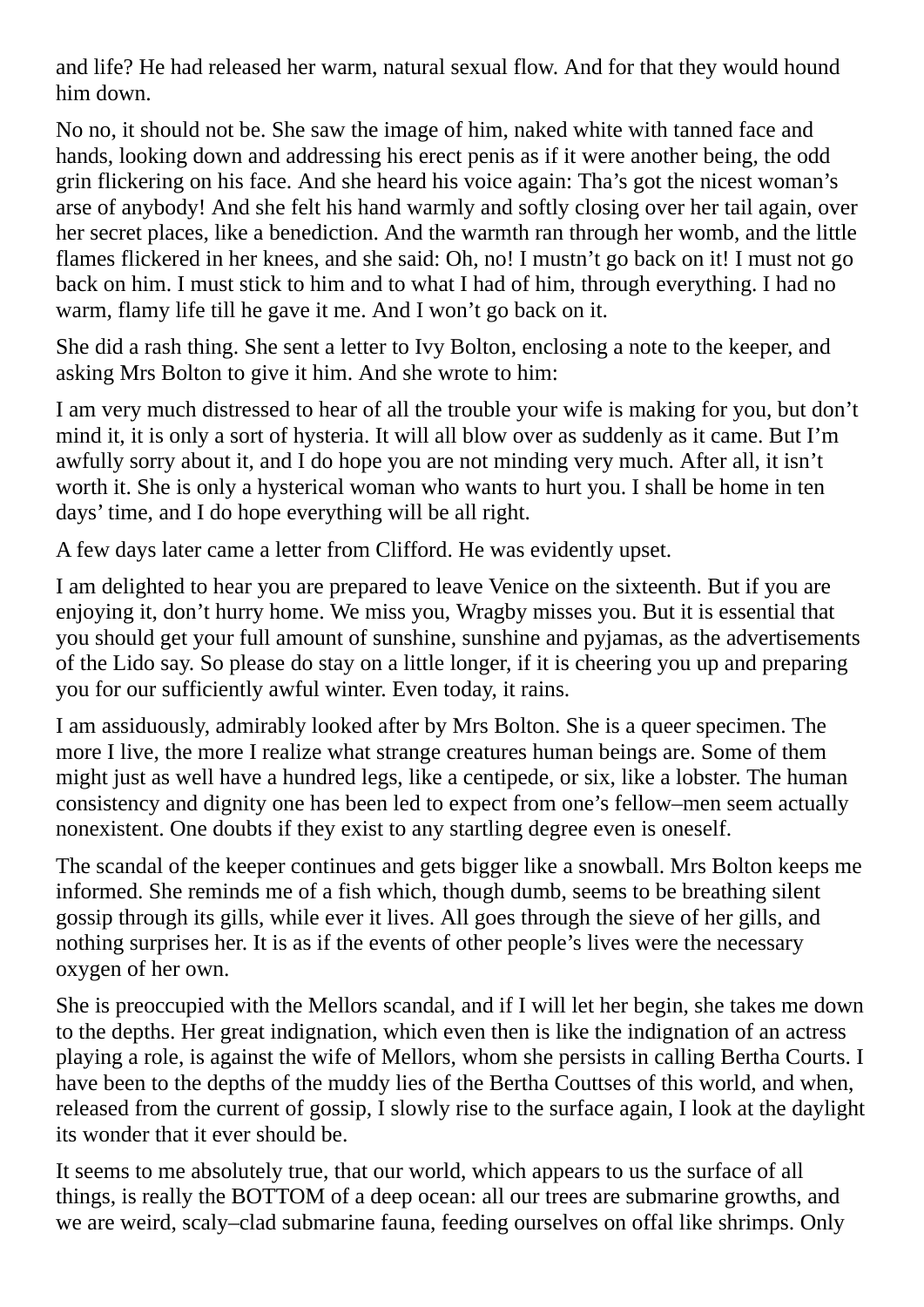occasionally the soul rises gasping through the fathomless fathoms under which we live, far up to the surface of the ether, where there is true air. I am convinced that the air we normally breathe is a kind of water, and men and women are a species of fish.

But sometimes the soul does come up, shoots like a kittiwake into the light, with ecstasy, after having preyed on the submarine depths. It is our mortal destiny, I suppose, to prey upon the ghastly subaqueous life of our fellow–men, in the submarine jungle of mankind. But our immortal destiny is to escape, once we have swallowed our swimmy catch, up again into the bright ether, bursting out from the surface of Old Ocean into real light. Then one realizes one's eternal nature.

When I hear Mrs Bolton talk, I feel myself plunging down, down, to the depths where the fish of human secrets wriggle and swim. Carnal appetite makes one seize a beakful of prey: then up, up again, out of the dense into the ethereal, from the wet into the dry. To you I can tell the whole process. But with Mrs Bolton I only feel the downward plunge, down, horribly, among the sea–weeds and the pallid monsters of the very bottom.

I am afraid we are going to lose our game–keeper. The scandal of the truant wife, instead of dying down, has reverberated to greater and greater dimensions. He is accused of all unspeakable things and curiously enough, the woman has managed to get the bulk of the colliers' wives behind her, gruesome fish, and the village is putrescent with talk.

I hear this Bertha Coutts besieges Mellors in his mother's house, having ransacked the cottage and the hut. She seized one day upon her own daughter, as that chip of the female block was returning from school; but the little one, instead of kissing the loving mother's hand, bit it firmly, and so received from the other hand a smack in the face which sent her reeling into the gutter: whence she was rescued by an indignant and harassed grandmother.

The woman has blown off an amazing quantity of poison–gas. She has aired in detail all those incidents of her conjugal life which are usually buried down in the deepest grave of matrimonial silence, between married couples. Having chosen to exhume them, after ten years of burial, she has a weird array. I hear these details from Linley and the doctor: the latter being amused. Of course there is really nothing in it. Humanity has always had a strange avidity for unusual sexual postures, and if a man likes to use his wife, as Benvenuto Cellini says, 'in the Italian way', well that is a matter of taste. But I had hardly expected our game–keeper to be up to so many tricks. No doubt Bertha Coutts herself first put him up to them. In any case, it is a matter of their own personal squalor, and nothing to do with anybody else.

However, everybody listens: as I do myself. A dozen years ago, common decency would have hushed the thing. But common decency no longer exists, and the colliers' wives are all up in arms and unabashed in voice. One would think every child in Tevershall, for the last fifty years, had been an immaculate conception, and every one of our nonconformist females was a shining Joan of Arc. That our estimable game–keeper should have about him a touch of Rabelais seems to make him more monstrous and shocking than a murderer like Crippen. Yet these people in Tevershall are a loose lot, if one is to believe all accounts.

The trouble is, however, the execrable Bertha Coutts has not confined herself to her own experiences and sufferings. She has discovered, at the top of her voice, that her husband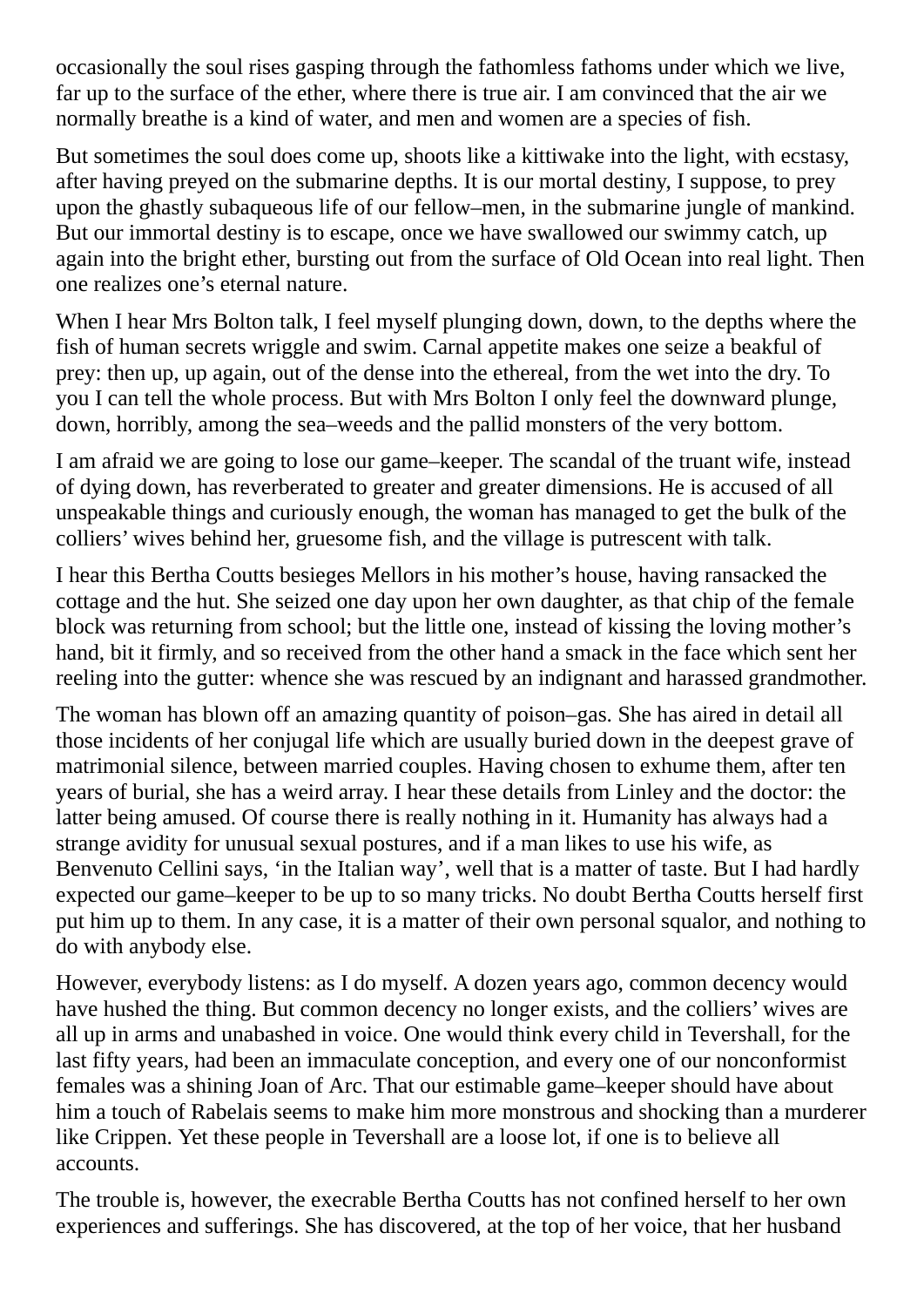has been 'keeping' women down at the cottage, and has made a few random shots at naming the women. This has brought a few decent names trailing through the mud, and the thing has gone quite considerably too far. An injunction has been taken out against the woman.

I have had to interview Mellors about the business, as it was impossible to keep the woman away from the wood. He goes about as usual, with his Miller–of–the–Dee air, I care for nobody, no not I, if nobody care for me! Nevertheless, I shrewdly suspect he feels like a dog with a tin can tied to its tail: though he makes a very good show of pretending the tin can isn't there. But I heard that in the village the women call away their children if he is passing, as if he were the Marquis de Sade in person. He goes on with a certain impudence, but I am afraid the tin can is firmly tied to his tail, and that inwardly he repeats, like Don Rodrigo in the Spanish ballad: 'Ah, now it bites me where I most have sinned!'

I asked him if he thought he would be able to attend to his duty in the wood, and he said he did not think he had neglected it. I told him it was a nuisance to have the woman trespassing: to which he replied that he had no power to arrest her. Then I hinted at the scandal and its unpleasant course. 'Ay,' he said, 'folks should do their own fuckin', then they wouldn't want to listen to a lot of clatfart about another man's.'

He said it with some bitterness, and no doubt it contains the real germ of truth. The mode of putting it, however, is neither delicate nor respectful. I hinted as much, and then I heard the tin can rattle again. 'It's not for a man the shape you're in, Sir Clifford, to twit me for havin' a cod atween my legs.'

These things, said indiscriminately to all and sundry, of course do not help him at all, and the rector, and Finley, and Burroughs all think it would be as well if the man left the place.

I asked him if it was true that he entertained ladies down at the cottage, and all he said was: 'Why, what's that to you, Sir Clifford?' I told him I intended to have decency observed on my estate, to which he replied: 'Then you mun button the mouths o' a' th' women.'—When I pressed him about his manner of life at the cottage, he said: 'Surely you might ma'e a scandal out o' me an' my bitch Flossie. You've missed summat there.' As a matter of fact, for an example of impertinence he'd be hard to beat.

I asked him if it would be easy for him to find another job. He said: 'If you're hintin' that you'd like to shunt me out of this job, it'd be easy as wink.' So he made no trouble at all about leaving at the end of next week, and apparently is willing to initiate a young fellow, Joe Chambers, into as many mysteries of the craft as possible. I told him I would give him a month's wages extra, when he left. He said he'd rather I kept my money, as I'd no occasion to ease my conscience. I asked him what he meant, and he said: 'You don't owe me nothing extra, Sir Clifford, so don't pay me nothing extra. If you think you see my shirt hanging out, just tell me.'

Well, there is the end of it for the time being. The woman has gone away: we don't know where to: but she is liable to arrest if she shows her face in Tevershall. And I heard she is mortally afraid of gaol, because she merits it so well. Mellors will depart on Saturday week, and the place will soon become normal again.

Meanwhile, my dear Connie, if you would enjoy to stay in Venice or in Switzerland till the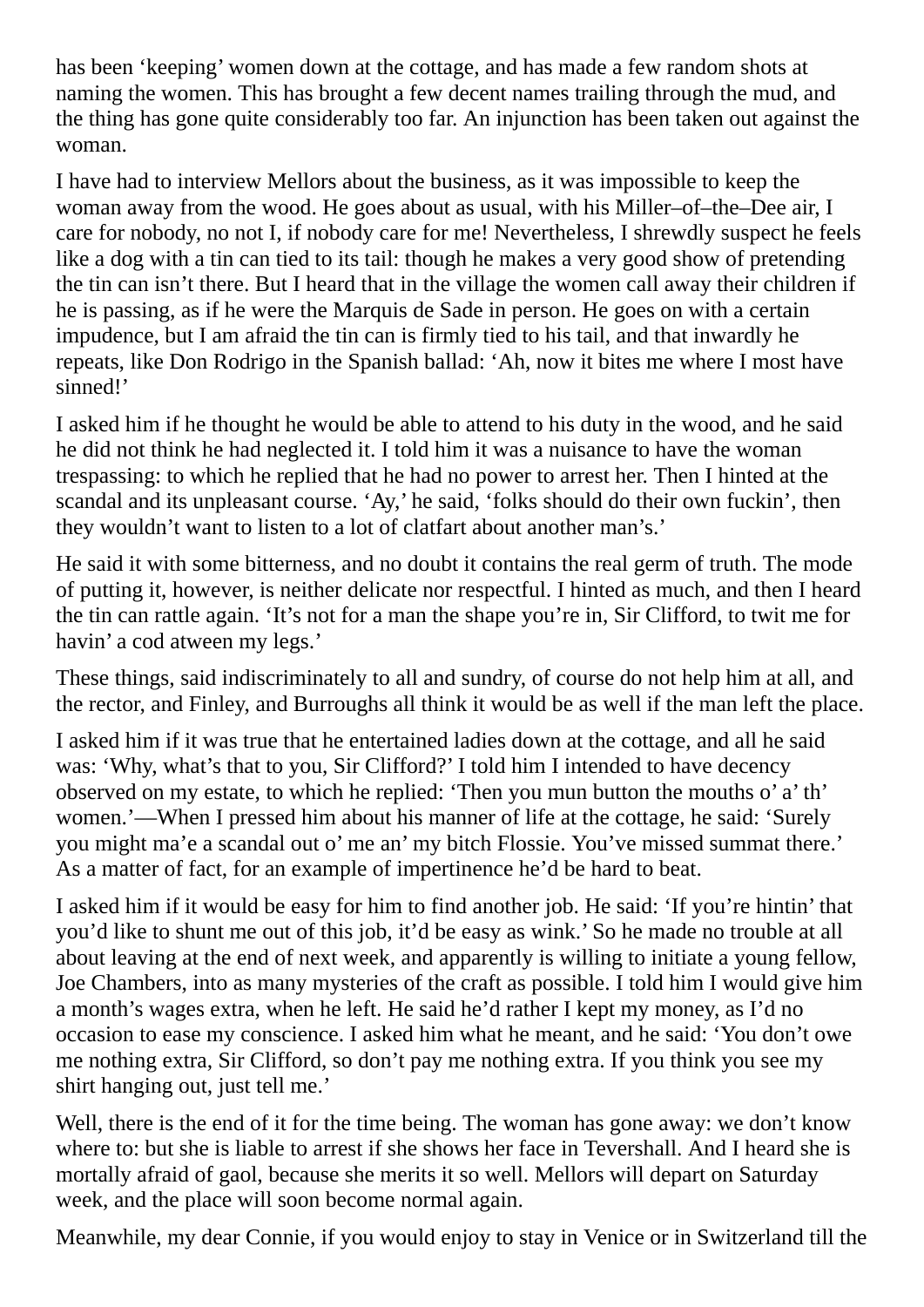beginning of August, I should be glad to think you were out of all this buzz of nastiness, which will have died quite away by the end of the month.

So you see, we are deep–sea monsters, and when the lobster walks on mud, he stirs it up for everybody. We must perforce take it philosophically.

The irritation, and the lack of any sympathy in any direction, of Clifford's letter, had a bad effect on Connie. But she understood it better when she received the following from Mellors:

The cat is out of the bag, along with various other pussies. You have heard that my wife Bertha came back to my unloving arms, and took up her abode in the cottage: where, to speak disrespectfully, she smelled a rat, in the shape of a little bottle of Coty. Other evidence she did not find, at least for some days, when she began to howl about the burnt photograph. She noticed the glass and the back–board in the square bedroom. Unfortunately, on the back–board somebody had scribbled little sketches, and the initials, several times repeated: C. S. R. This, however, afforded no clue until she broke into the hut, and found one of your books, an autobiography of the actress Judith, with your name, Constance Stewart Reid, on the front page. After this, for some days she went round loudly saying that my paramour was no less a person than Lady Chatterley herself. The news came at last to the rector, Mr Burroughs, and to Sir Clifford. They then proceeded to take legal steps against my liege lady, who for her part disappeared, having always had a mortal fear of the police.

Sir Clifford asked to see me, so I went to him. He talked around things and seemed annoyed with me. Then he asked if I knew that even her ladyship's name had been mentioned. I said I never listened to scandal, and was surprised to hear this bit from Sir Clifford himself. He said, of course it was a great insult, and I told him there was Queen Mary on a calendar in the scullery, no doubt because Her Majesty formed part of my harem. But he didn't appreciate the sarcasm. He as good as told me I was a disreputable character who walked about with my breeches' buttons undone, and I as good as told him he'd nothing to unbutton anyhow, so he gave me the sack, and I leave on Saturday week, and the place thereof shall know me no more.

I shall go to London, and my old landlady, Mrs Inger, 17 Coburg Square, will either give me a room or will find one for me.

Be sure your sins will find you out, especially if you're married and her name's Bertha—

There was not a word about herself, or to her. Connie resented this. He might have said some few words of consolation or reassurance. But she knew he was leaving her free, free to go back to Wragby and to Clifford. She resented that too. He need not be so falsely chivalrous. She wished he had said to Clifford: 'Yes, she is my lover and my mistress and I am proud of it!' But his courage wouldn't carry him so far.

So her name was coupled with his in Tevershall! It was a mess. But that would soon die down.

She was angry, with the complicated and confused anger that made her inert. She did not know what to do nor what to say, so she said and did nothing. She went on at Venice just the same, rowing out in the gondola with Duncan Forbes, bathing, letting the days slip by.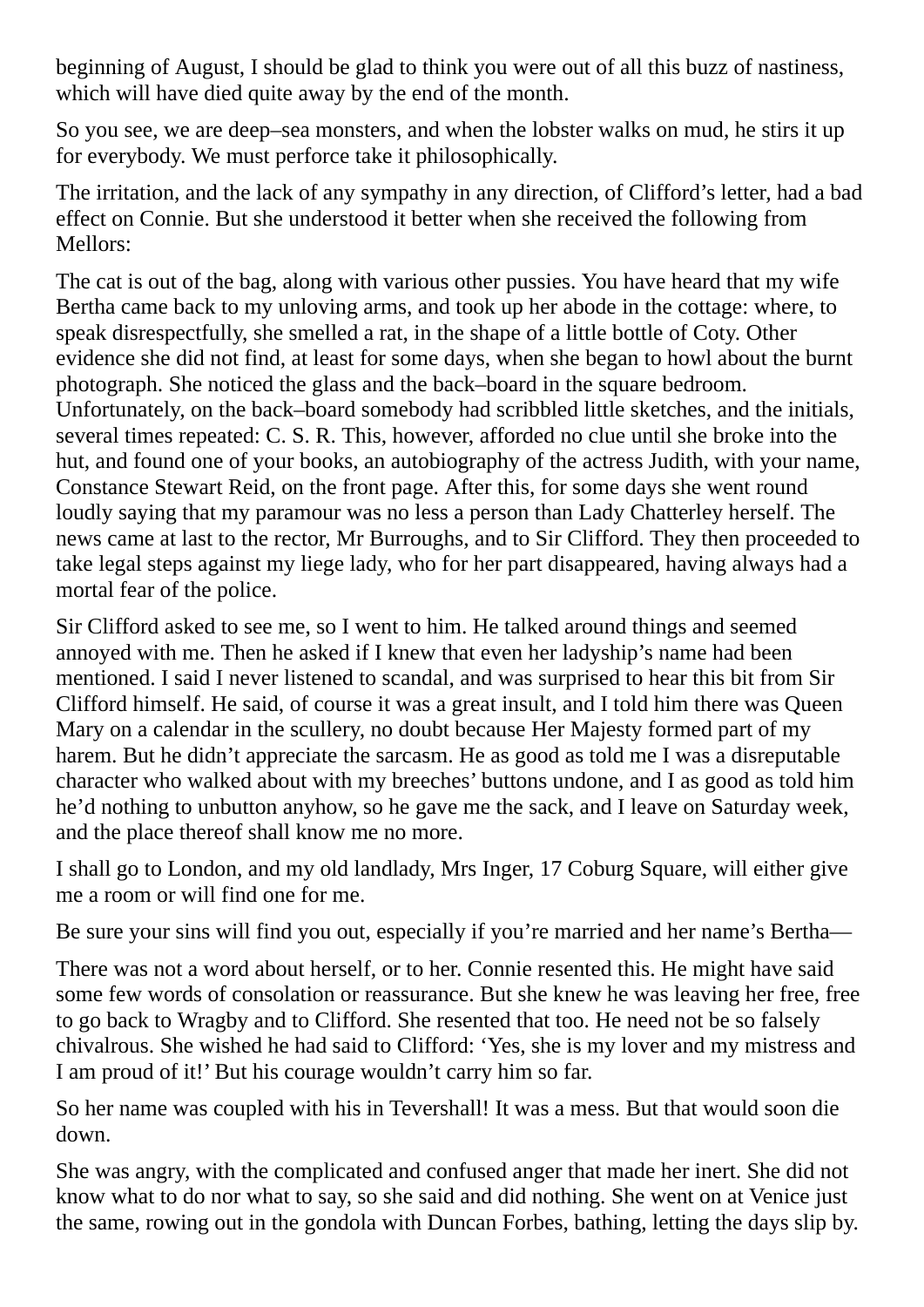Duncan, who had been rather depressingly in love with her ten years ago, was in love with her again. But she said to him: 'I only want one thing of men, and that is, that they should leave me alone.'

So Duncan left her alone: really quite pleased to be able to. All the same, he offered her a soft stream of a queer, inverted sort of love. He wanted to be WITH her.

'Have you ever thought,' he said to her one day, 'how very little people are connected with one another. Look at Daniele! He is handsome as a son of the sun. But see how alone he looks in his handsomeness. Yet I bet he has a wife and family, and couldn't possibly go away from them.'

'Ask him,'said Connie.

Duncan did so. Daniele said he was married, and had two children, both male, aged seven and nine. But he betrayed no emotion over the fact.

'Perhaps only people who are capable of real togetherness have that look of being alone in the universe,'said Connie. 'The others have a certain stickiness, they stick to the mass, like Giovanni.' 'And,' she thought to herself, 'like you, Duncan.'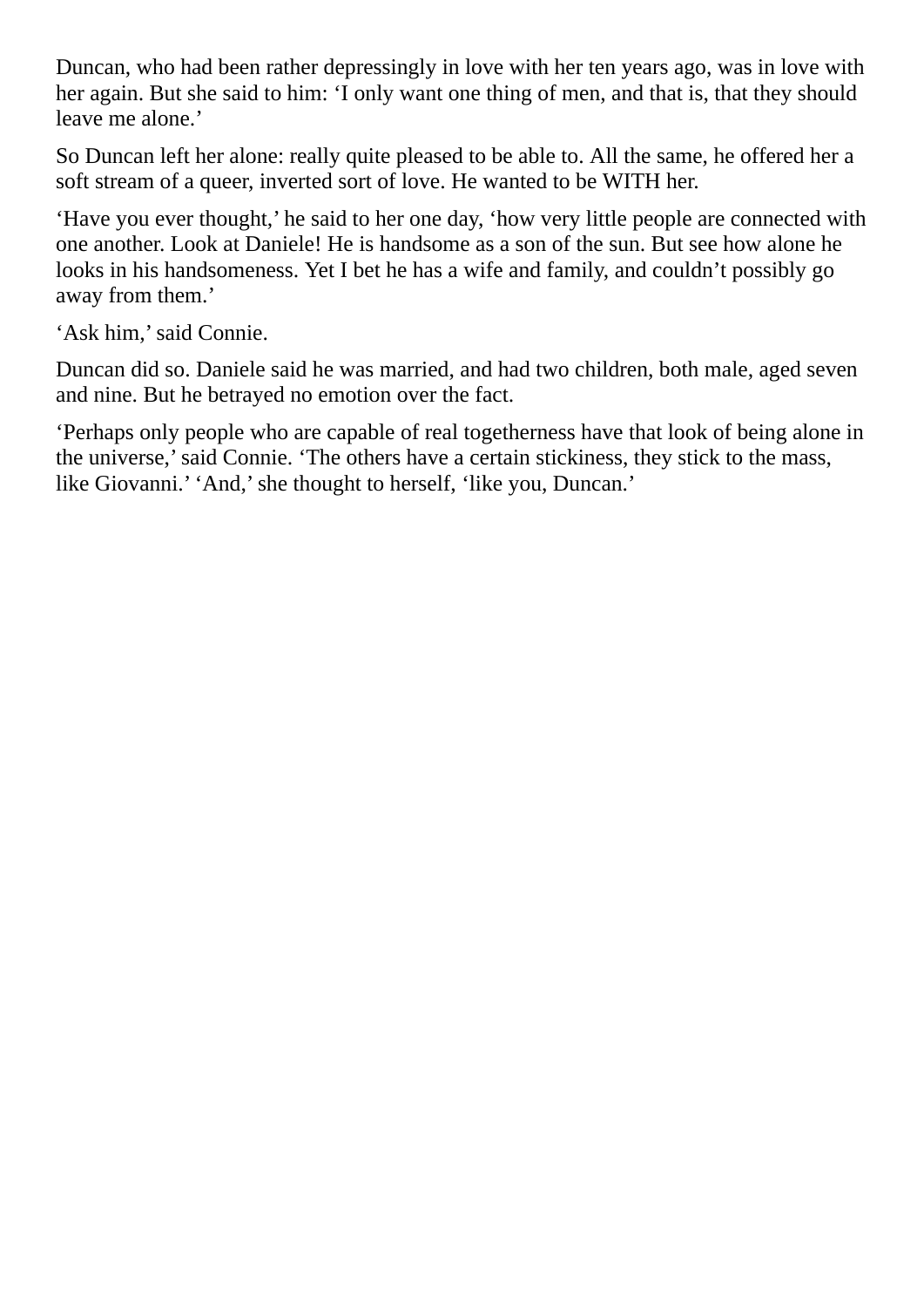## **CHAPTER 18**

She had to make up her mind what to do. She would leave Venice on the Saturday that he was leaving Wragby: in six days' time. This would bring her to London on the Monday following, and she would then see him. She wrote to him to the London address, asking him to send her a letter to Hartland's hotel, and to call for her on the Monday evening at seven.

Inside herself she was curiously and complicatedly angry, and all her responses were numb. She refused to confide even in Hilda, and Hilda, offended by her steady silence, had become rather intimate with a Dutch woman. Connie hated these rather stifling intimacies between women, intimacy into which Hilda always entered ponderously.

Sir Malcolm decided to travel with Connie, and Duncan could come on with Hilda. The old artist always did himself well: he took berths on the Orient Express, in spite of Connie's dislike of TRAINS DE LUXE, the atmosphere of vulgar depravity there is aboard them nowadays. However, it would make the journey to Paris shorter.

Sir Malcolm was always uneasy going back to his wife. It was habit carried over from the first wife. But there would be a house–party for the grouse, and he wanted to be well ahead. Connie, sunburnt and handsome, sat in silence, forgetting all about the landscape.

'A little dull for you, going back to Wragby,'said her father, noticing her glumness.

'I'm not sure I shall go back to Wragby,'she said, with startling abruptness, looking into his eyes with her big blue eyes. His big blue eyes took on the frightened look of a man whose social conscience is not quite clear.

'You mean you'll stay on in Paris a while?'

'No! I mean never go back to Wragby.'

He was bothered by his own little problems, and sincerely hoped he was getting none of hers to shoulder.

'How's that, all at once?' he asked.

'I'm going to have a child.'

It was the first time she had uttered the words to any living soul, and it seemed to mark a cleavage in her life.

'How do you know?'said her father.

She smiled.

'How SHOULD I know?'

'But not Clifford's child, of course?'

'No! Another man's.'

She rather enjoyed tormenting him.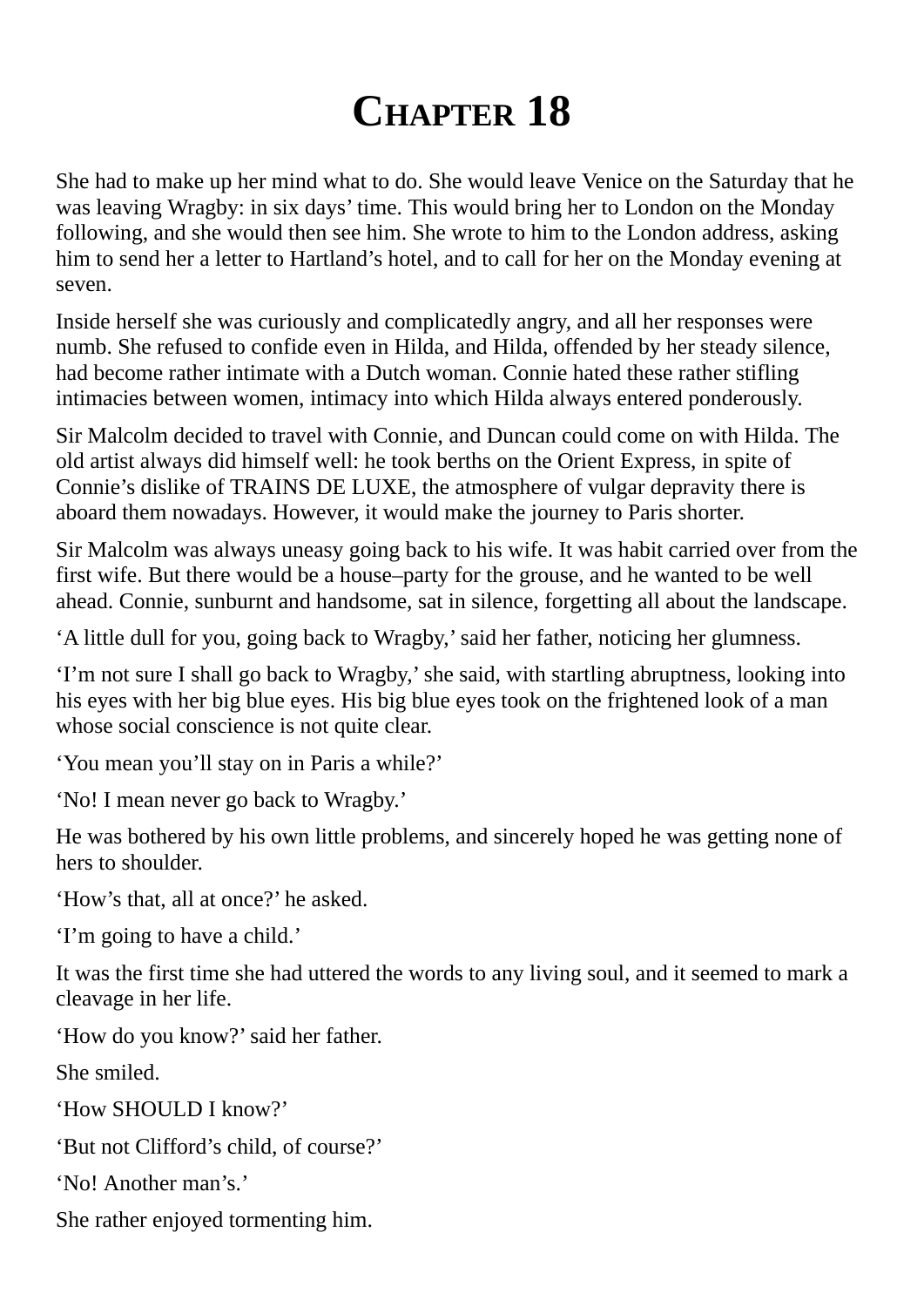'Do I know the man?' asked Sir Malcolm.

'No! You've never seen him.'

There was a long pause.

'And what are your plans?'

'I don't know. That's the point.'

'No patching it up with Clifford?'

'I suppose Clifford would take it,'said Connie. 'He told me, after last time you talked to him, he wouldn't mind if I had a child, so long as I went about it discreetly.'

'Only sensible thing he could say, under the circumstances. Then I suppose it'll be all right.'

'In what way?'said Connie, looking into her father's eyes. They were big blue eyes rather like her own, but with a certain uneasiness in them, a look sometimes of an uneasy little boy, sometimes a look of sullen selfishness, usually good–humoured and wary.

'You can present Clifford with an heir to all the Chatterleys, and put another baronet in Wragby.'

Sir Malcolm's face smiled with a half–sensual smile.

'But I don't think I want to,'she said.

'Why not? Feeling entangled with the other man? Well! If you want the truth from me, my child, it's this. The world goes on. Wragby stands and will go on standing. The world is more or less a fixed thing and, externally, we have to adapt ourselves to it. Privately, in my private opinion, we can please ourselves. Emotions change. You may like one man this year and another next. But Wragby still stands. Stick by Wragby as far as Wragby sticks by you. Then please yourself. But you'll get very little out of making a break. You can make a break if you wish. You have an independent income, the only thing that never lets you down. But you won't get much out of it. Put a little baronet in Wragby. It's an amusing thing to do.'

And Sir Malcolm sat back and smiled again. Connie did not answer.

'I hope you had a real man at last,' he said to her after a while, sensually alert.

'I did. That's the trouble. There aren't many of them about,'she said.

'No, by God!' he mused. 'There aren't! Well, my dear, to look at you, he was a lucky man. Surely he wouldn't make trouble for you?'

'Oh no! He leaves me my own mistress entirely.'

'Quite! Quite! A genuine man would.'

Sir Malcolm was pleased. Connie was his favourite daughter, he had always liked the female in her. Not so much of her mother in her as in Hilda. And he had always disliked Clifford. So he was pleased, and very tender with his daughter, as if the unborn child were his child.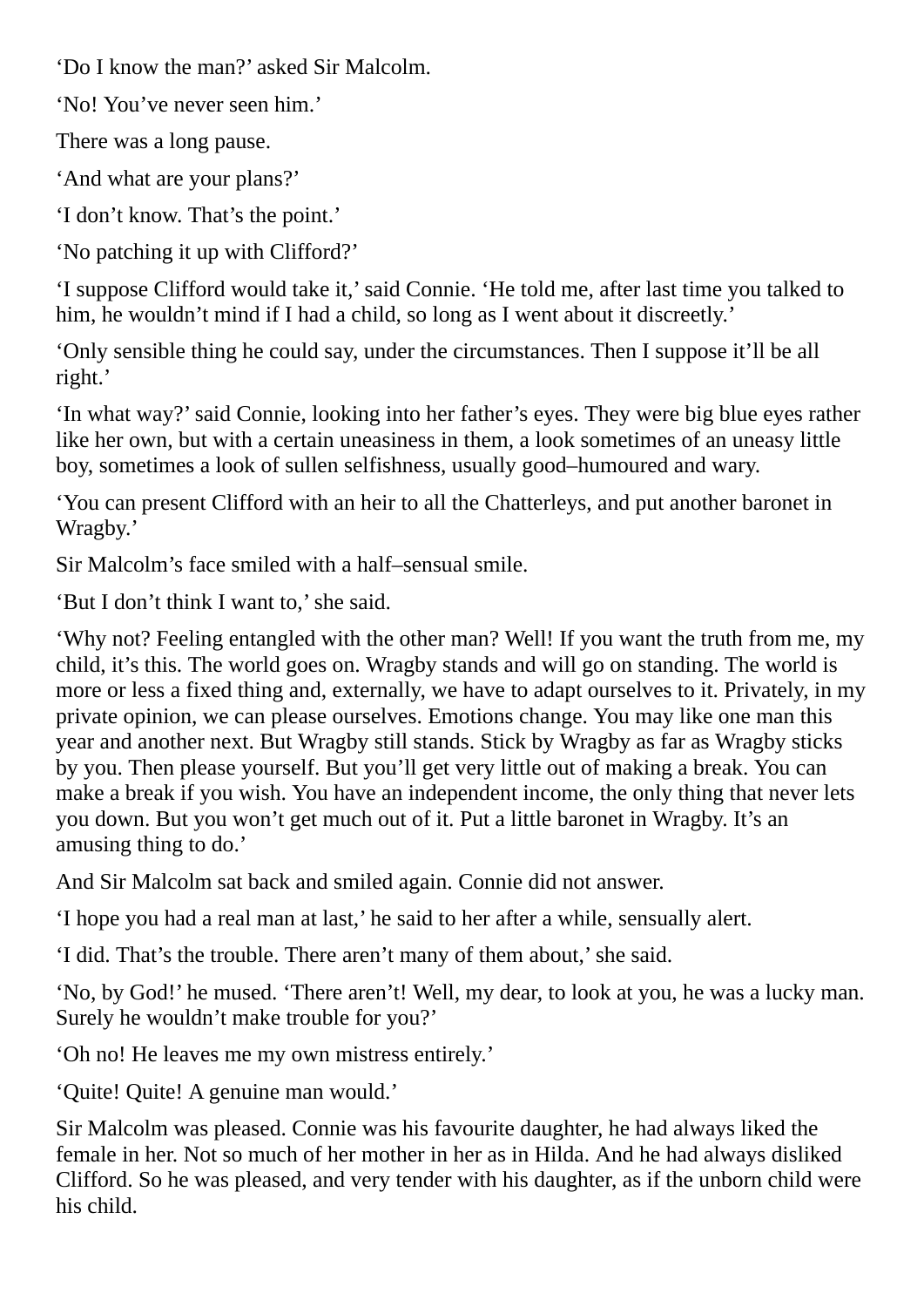He drove with her to Hartland's hotel, and saw her installed: then went round to his club. She had refused his company for the evening.

She found a letter from Mellors.

I won't come round to your hotel, but I'll wait for you outside the Golden Cock in Adam Street at seven.

There he stood, tall and slender, and so different, in a formal suit of thin dark cloth. He had a natural distinction, but he had not the cut–to–pattern look of her class. Yet, she saw at once, he could go anywhere. He had a native breeding which was really much nicer than the cut–to–pattern class thing.

'Ah, there you are! How well you look!'

'Yes! But not you.'

She looked in his face anxiously. It was thin, and the cheekbones showed. But his eyes smiled at her, and she felt at home with him. There it was: suddenly, the tension of keeping up her appearances fell from her. Something flowed out of him physically, that made her feel inwardly at ease and happy, at home. With a woman's now alert instinct for happiness, she registered it at once. 'I'm happy when he's there!' Not all the sunshine of Venice had given her this inward expansion and warmth.

'Was it horrid for you?'she asked as she sat opposite him at table. He was too thin; she saw it now. His hand lay as she knew it, with the curious loose forgottenness of a sleeping animal. She wanted so much to take it and kiss it. But she did not quite dare.

'People are always horrid,' he said.

'And did you mind very much?'

'I minded, as I always shall mind. And I knew I was a fool to mind.'

'Did you feel like a dog with a tin can tied to its tail? Clifford said you felt like that.'

He looked at her. It was cruel of her at that moment: for his pride had suffered bitterly.

'I suppose I did,' he said.

She never knew the fierce bitterness with which he resented insult.

There was a long pause.

'And did you miss me?'she asked.

'I was glad you were out of it.'

Again there was a pause.

'But did people BELIEVE about you and me?' she asked.

'No! I don't think so for a moment.'

'Did Clifford?'

'I should say not. He put it off without thinking about it. But naturally it made him want to see the last of me.'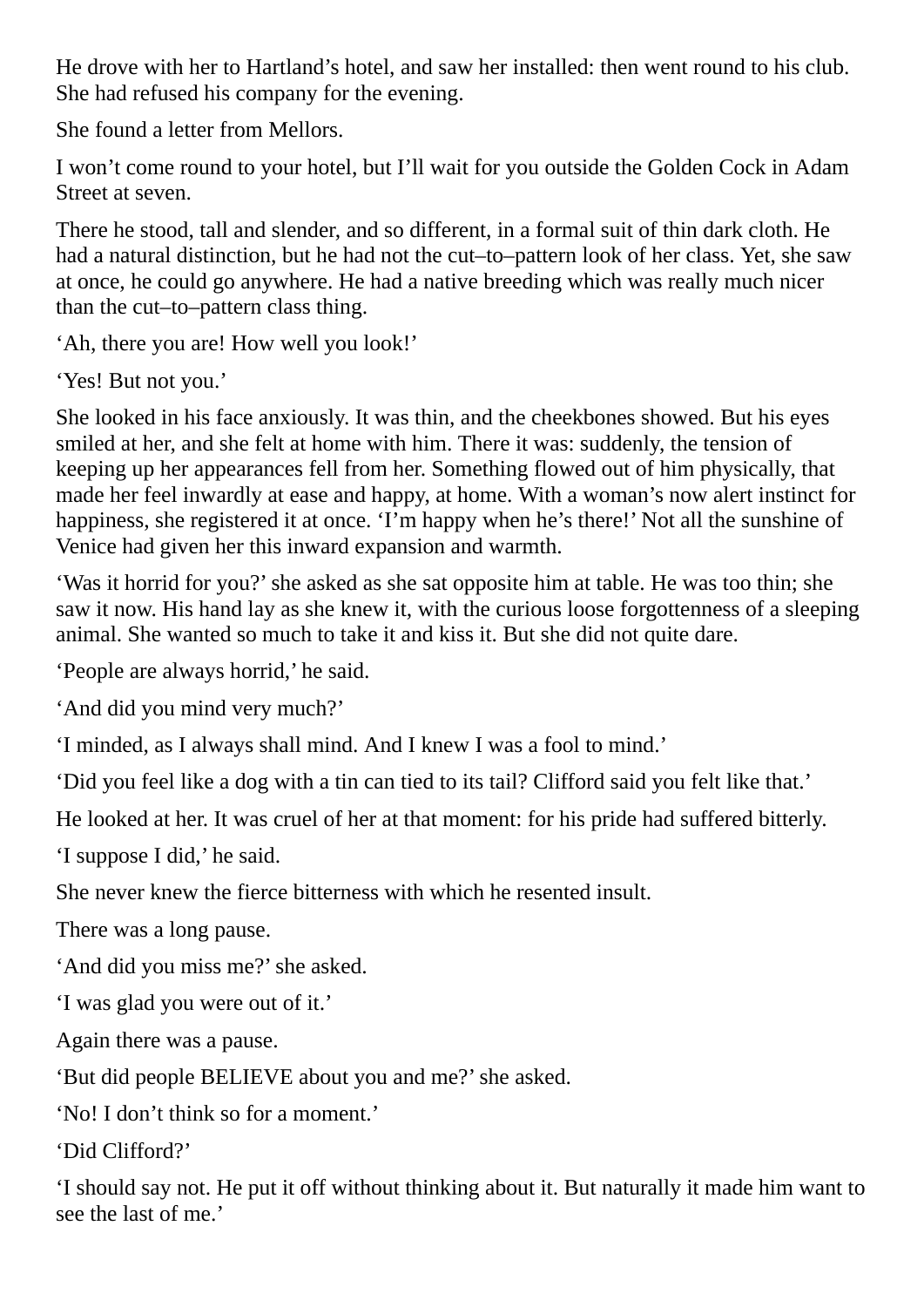'I'm going to have a child.'

The expression died utterly out of his face, out of his whole body. He looked at her with darkened eyes, whose look she could not understand at all: like some dark–flamed spirit looking at her.

'Say you're glad!'she pleaded, groping for his hand. And she saw a certain exultance spring up in him. But it was netted down by things she could not understand.

'It's the future,' he said.

'But aren't you glad?'she persisted.

'I have such a terrible mistrust of the future.'

'But you needn't be troubled by any responsibility. Clifford would have it as his own, he'd be glad.'

She saw him go pale, and recoil under this. He did not answer.

'Shall I go back to Clifford and put a little baronet into Wragby?'she asked.

He looked at her, pale and very remote. The ugly little grin flickered on his face.

'You wouldn't have to tell him who the father was?'

'Oh!'she said; 'he'd take it even then, if I wanted him to.'

He thought for a time.

'Ay!' he said at last, to himself. 'I suppose he would.'

There was silence. A big gulf was between them.

'But you don't want me to go back to Clifford, do you?'she asked him.

'What do you want yourself?' he replied.

'I want to live with you,'she said simply.

In spite of himself, little flames ran over his belly as he heard her say it, and he dropped his head. Then he looked up at her again, with those haunted eyes.

'If it's worth it to you,' he said. 'I've got nothing.'

'You've got more than most men. Come, you know it,'she said.

'In one way, I know it.' He was silent for a time, thinking. Then he resumed: 'They used to say I had too much of the woman in me. But it's not that. I'm not a woman not because I don't want to shoot birds, neither because I don't want to make money, or get on. I could have got on in the army, easily, but I didn't like the army. Though I could manage the men all right: they liked me and they had a bit of a holy fear of me when I got mad. No, it was stupid, dead–handed higher authority that made the army dead: absolutely fool–dead. I like men, and men like me. But I can't stand the twaddling bossy impudence of the people who run this world. That's why I can't get on. I hate the impudence of money, and I hate the impudence of class. So in the world as it is, what have I to offer a woman?'

'But why offer anything? It's not a bargain. It's just that we love one another,'she said.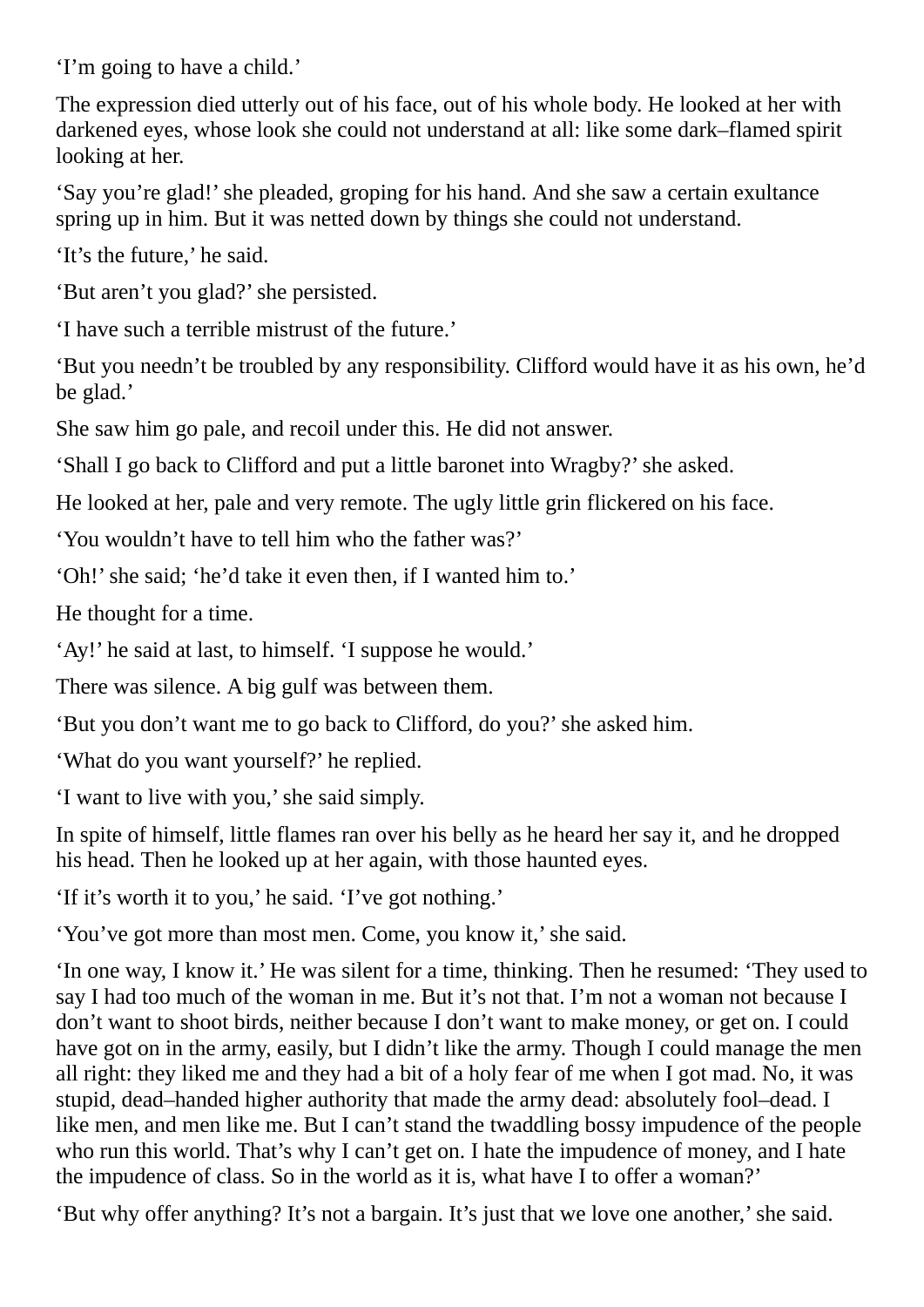'Nay, nay! It's more than that. Living is moving and moving on. My life won't go down the proper gutters, it just won't. So I'm a bit of a waste ticket by myself. And I've no business to take a woman into my life, unless my life does something and gets somewhere, inwardly at least, to keep us both fresh. A man must offer a woman some meaning in his life, if it's going to be an isolated life, and if she's a genuine woman. I can't be just your male concubine.'

'Why not?' she said.

'Why, because I can't. And you would soon hate it.'

'As if you couldn't trust me,' she said.

The grin flickered on his face.

'The money is yours, the position is yours, the decisions will lie with you. I'm not just my Lady's fucker, after all.'

'What else are you?'

'You may well ask. It no doubt is invisible. Yet I'm something to myself at least. I can see the point of my own existence, though I can quite understand nobody else's seeing it.'

'And will your existence have less point, if you live with me?'

He paused a long time before replying:

'It might.'

She too stayed to think about it.

'And what is the point of your existence?'

'I tell you, it's invisible. I don't believe in the world, not in money, nor in advancement, nor in the future of our civilization. If there's got to be a future for humanity, there'll have to be a very big change from what now is.'

'And what will the real future have to be like?'

'God knows! I can feel something inside me, all mixed up with a lot of rage. But what it really amounts to, I don't know.'

'Shall I tell you?'she said, looking into his face. 'Shall I tell you what you have that other men don't have, and that will make the future? Shall I tell you?'

'Tell me then,' he replied.

'It's the courage of your own tenderness, that's what it is: like when you put your hand on my tail and say I've got a pretty tail.'

The grin came flickering on his face.

'That!' he said.

Then he sat thinking.

'Ay!' he said. 'You're right. It's that really. It's that all the way through. I knew it with the men. I had to be in touch with them, physically, and not go back on it. I had to be bodily aware of them and a bit tender to them, even if I put em through hell. It's a question of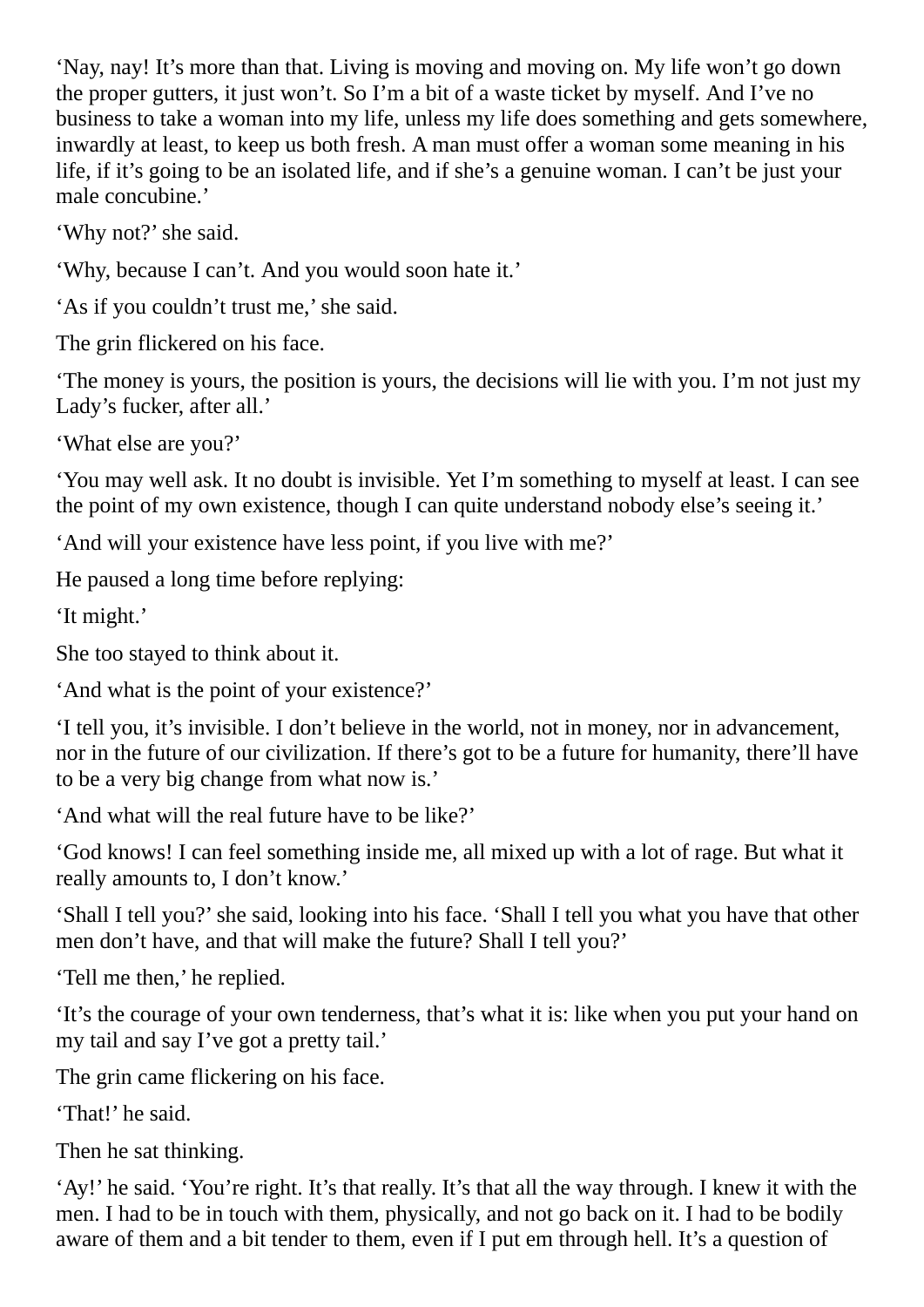awareness, as Buddha said. But even he fought shy of the bodily awareness, and that natural physical tenderness, which is the best, even between men; in a proper manly way. Makes 'em really manly, not so monkeyish. Ay! it's tenderness, really; it's cunt– awareness. Sex is really only touch, the closest of all touch. And it's touch we're afraid of. We're only half–conscious, and half alive. We've got to come alive and aware. Especially the English have got to get into touch with one another, a bit delicate and a bit tender. It's our crying need.'

She looked at him.

'Then why are you afraid of me?'she said.

He looked at her a long time before he answered.

'It's the money, really, and the position. It's the world in you.'

'But isn't there tenderness in me?'she said wistfully.

He looked down at her, with darkened, abstract eyes.

'Ay! It comes an' goes, like in me.'

'But can't you trust it between you and me?'she asked, gazing anxiously at him.

She saw his face all softening down, losing its armour. 'Maybe!' he said. They were both silent.

'I want you to hold me in your arms,'she said. 'I want you to tell me you are glad we are having a child.'

She looked so lovely and warm and wistful, his bowels stirred towards her.

'I suppose we can go to my room,' he said. 'Though it's scandalous again.'

But she saw the forgetfulness of the world coming over him again, his face taking the soft, pure look of tender passion.

They walked by the remoter streets to Coburg Square, where he had a room at the top of the house, an attic room where he cooked for himself on a gas ring. It was small, but decent and tidy.

She took off her things, and made him do the same. She was lovely in the soft first flush of her pregnancy.

'I ought to leave you alone,' he said.

'No!'she said. 'Love me! Love me, and say you'll keep me. Say you'll keep me! Say you'll never let me go, to the world nor to anybody.'

She crept close against him, clinging fast to his thin, strong naked body, the only home she had ever known.

'Then I'll keep thee,' he said. 'If tha wants it, then I'll keep thee.'

He held her round and fast.

'And say you're glad about the child,'she repeated.

'Kiss it! Kiss my womb and say you're glad it's there.'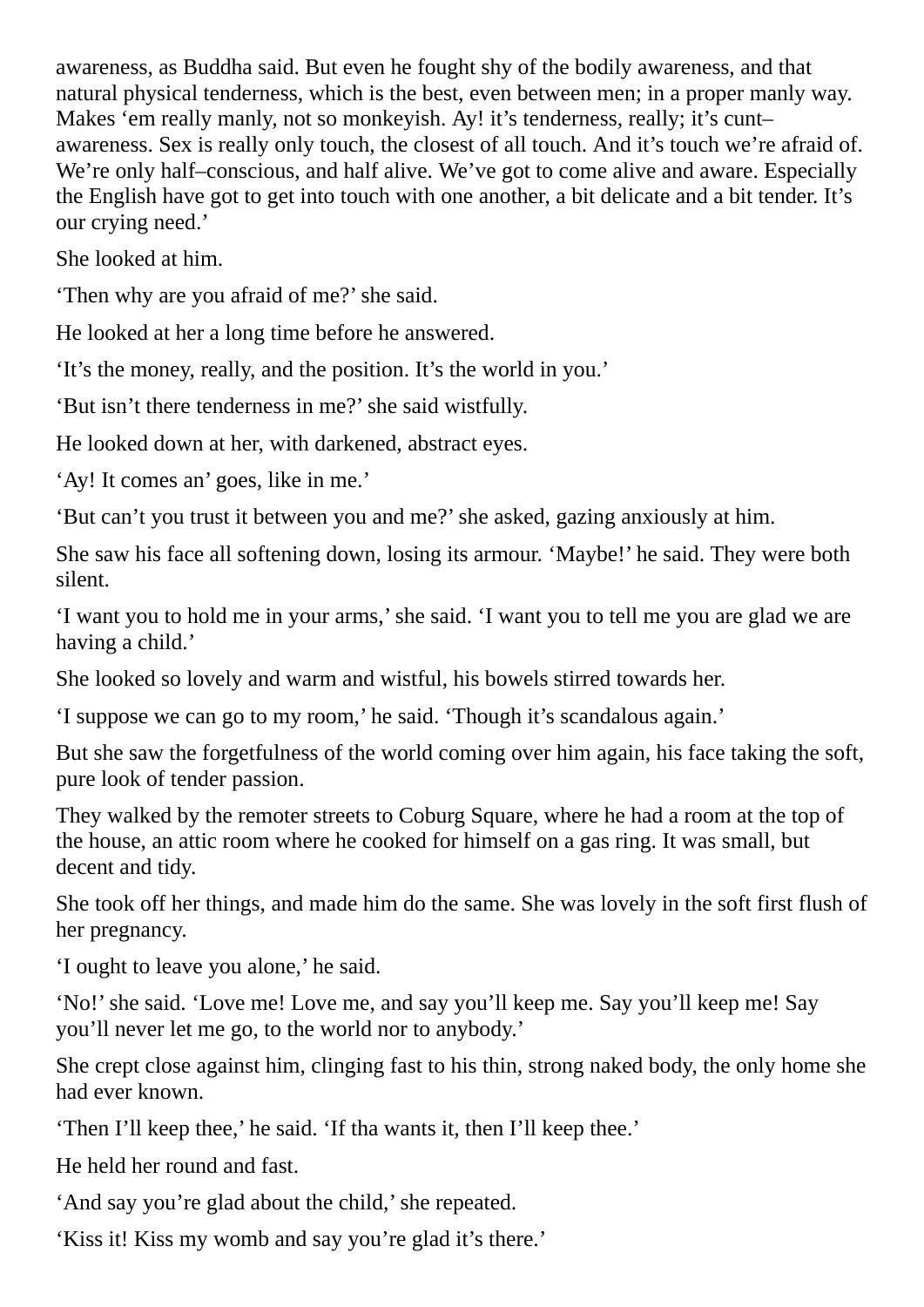But that was more difficult for him.

'I've a dread of puttin' children i' th' world,' he said. 'I've such a dread o' th' future for 'em.'

'But you've put it into me. Be tender to it, and that will be its future already. Kiss it!'

He quivered, because it was true. 'Be tender to it, and that will be its future.'—At that moment he felt a sheer love for the woman. He kissed her belly and her mound of Venus, to kiss close to the womb and the foetus within the womb.

'Oh, you love me! You love me!'she said, in a little cry like one of her blind, inarticulate love cries. And he went in to her softly, feeling the stream of tenderness flowing in release from his bowels to hers, the bowels of compassion kindled between them.

And he realized as he went into her that this was the thing he had to do, to come into tender touch, without losing his pride or his dignity or his integrity as a man. After all, if she had money and means, and he had none, he should be too proud and honourable to hold back his tenderness from her on that account. 'I stand for the touch of bodily awareness between human beings,' he said to himself, 'and the touch of tenderness. And she is my mate. And it is a battle against the money, and the machine, and the insentient ideal monkeyishness of the world. And she will stand behind me there. Thank God I've got a woman! Thank God I've got a woman who is with me, and tender and aware of me. Thank God she's not a bully, nor a fool. Thank God she's a tender, aware woman.' And as his seed sprang in her, his soul sprang towards her too, in the creative act that is far more than procreative.

She was quite determined now that there should be no parting between him and her. But the ways and means were still to settle.

'Did you hate Bertha Coutts?'she asked him.

'Don't talk to me about her.'

'Yes! You must let me. Because once you liked her. And once you were as intimate with her as you are with me. So you have to tell me. Isn't it rather terrible, when you've been intimate with her, to hate her so? Why is it?'

'I don't know. She sort of kept her will ready against me, always, always: her ghastly female will: her freedom! A woman's ghastly freedom that ends in the most beastly bullying! Oh, she always kept her freedom against me, like vitriol in my face.'

'But she's not free of you even now. Does she still love you?'

'No, no! If she's not free of me, it's because she's got that mad rage, she must try to bully me.'

'But she must have loved you.'

'No! Well, in specks she did. She was drawn to me. And I think even that she hated. She loved me in moments. But she always took it back, and started bullying. Her deepest desire was to bully me, and there was no altering her. Her will was wrong, from the first.'

'But perhaps she felt you didn't really love her, and she wanted to make you.'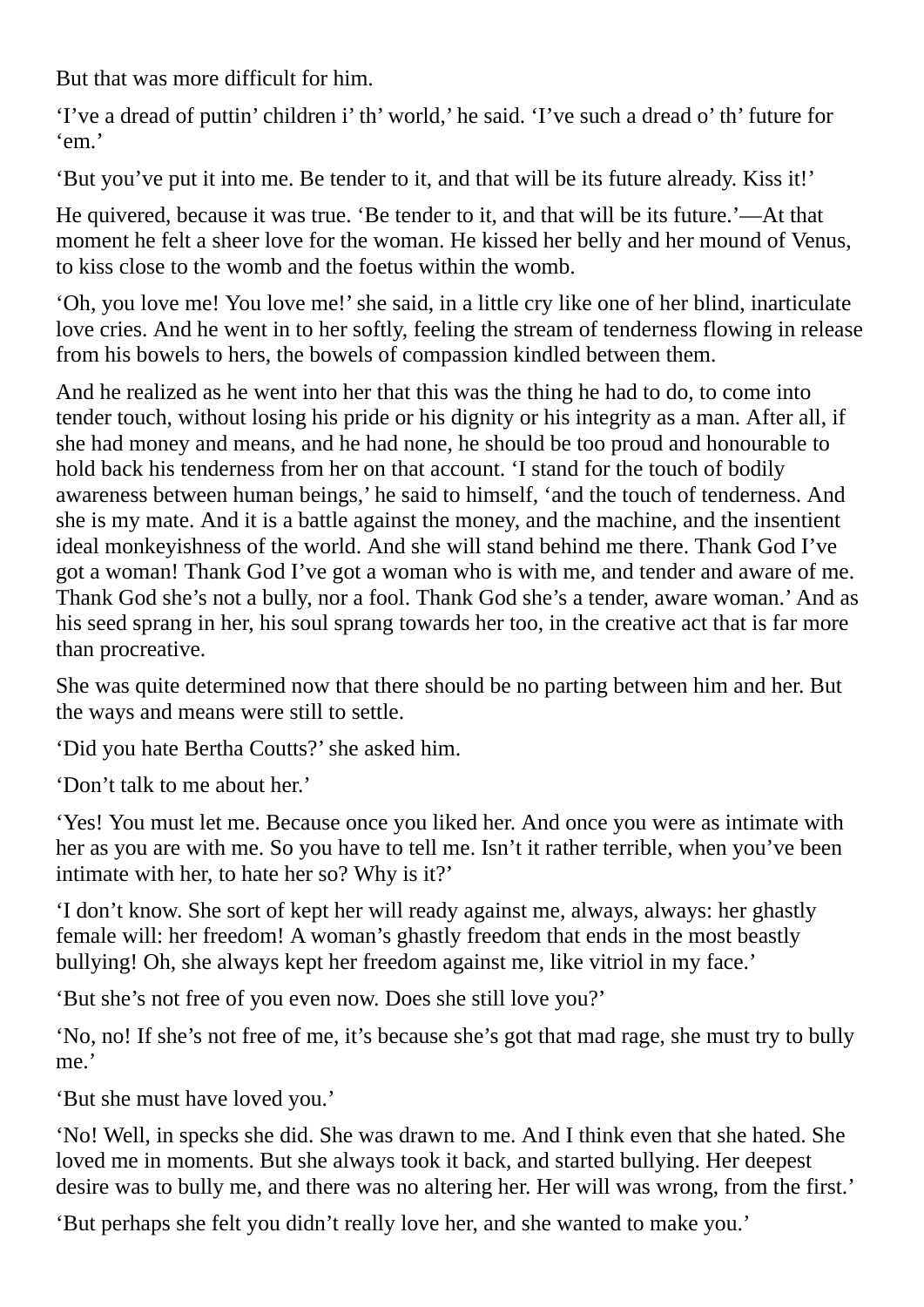'My God, it was bloody making.'

'But you didn't really love her, did you? You did her that wrong.'

'How could I? I began to. I began to love her. But somehow, she always ripped me up. No, don't let's talk of it. It was a doom, that was. And she was a doomed woman. This last time, I'd have shot her like I shoot a stoat, if I'd but been allowed: a raving, doomed thing in the shape of a woman! If only I could have shot her, and ended the whole misery! It ought to be allowed. When a woman gets absolutely possessed by her own will, her own will set against everything, then it's fearful, and she should be shot at last.'

'And shouldn't men be shot at last, if they get possessed by their own will?'

'Ay!—the same! But I must get free of her, or she'll be at me again. I wanted to tell you. I must get a divorce if I possibly can. So we must be careful. We mustn't really be seen together, you and I. I never, NEVER could stand it if she came down on me and you.'

Connie pondered this.

'Then we can't be together?'she said.

'Not for six months or so. But I think my divorce will go through in September; then till March.'

'But the baby will probably be born at the end of February,'she said.

He was silent.

'I could wish the Cliffords and Berthas all dead,' he said.

'It's not being very tender to them,'she said.

'Tender to them? Yea, even then the tenderest thing you could do for them, perhaps, would be to give them death. They can't live! They only frustrate life. Their souls are awful inside them. Death ought to be sweet to them. And I ought to be allowed to shoot them.'

'But you wouldn't do it,' she said.

'I would though! and with less qualms than I shoot a weasel. It anyhow has a prettiness and a loneliness. But they are legion. Oh, I'd shoot them.'

'Then perhaps it is just as well you daren't.'

'Well.'

Connie had now plenty to think of. It was evident he wanted absolutely to be free of Bertha Coutts. And she felt he was right. The last attack had been too grim. This meant her living alone, till spring. Perhaps she could get divorced from Clifford. But how? If Mellors were named, then there was an end to his divorce. How loathsome! Couldn't one go right away, to the far ends of the earth, and be free from it all?

One could not. The far ends of the world are not five minutes from Charing Cross, nowadays. While the wireless is active, there are no far ends of the earth. Kings of Dahomey and Lamas of Tibet listen in to London and New York.

Patience! Patience! The world is a vast and ghastly intricacy of mechanism, and one has to be very wary, not to get mangled by it.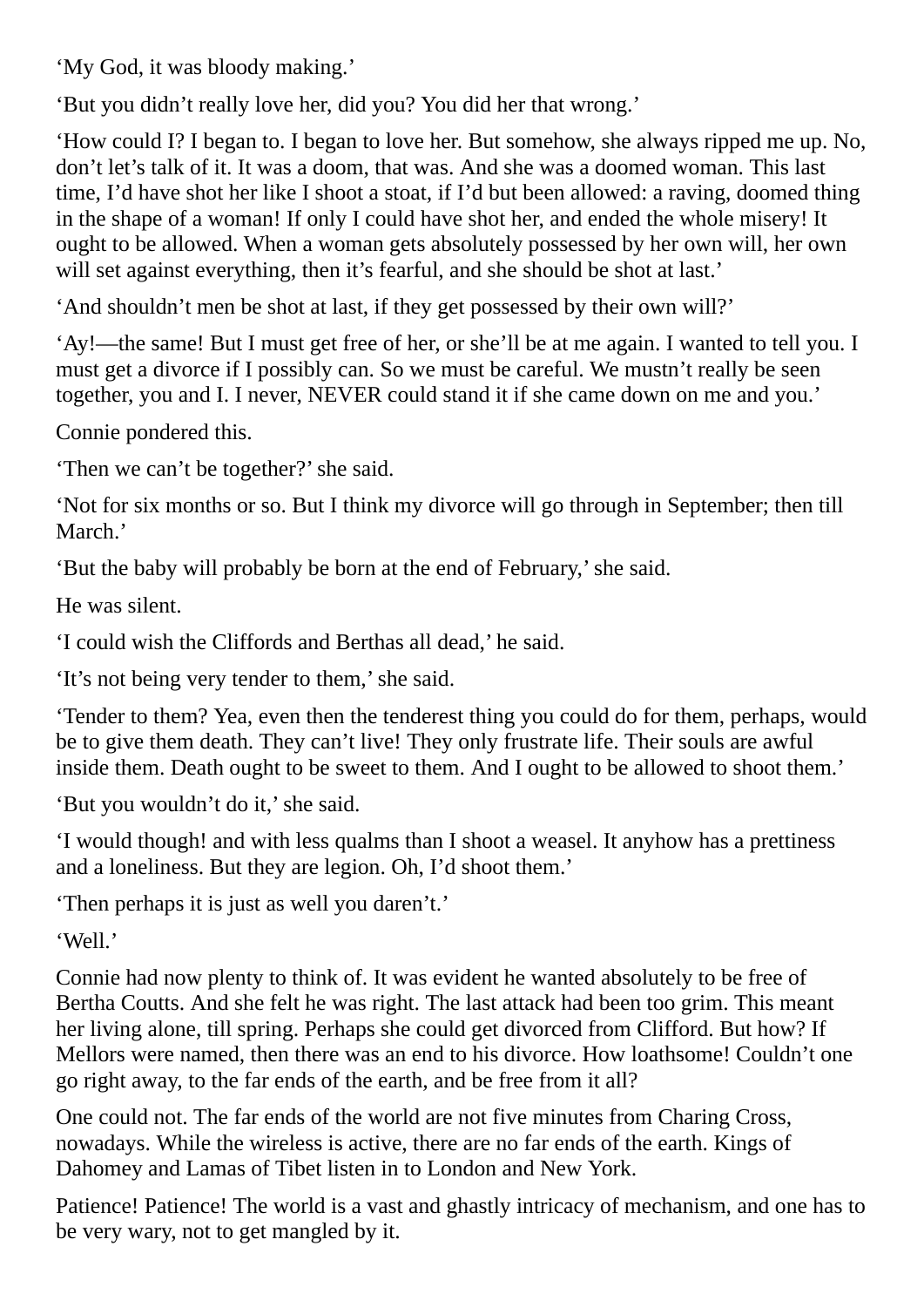Connie confided in her father.

'You see, Father, he was Clifford's game–keeper: but he was an officer in the army in India. Only he is like Colonel C. E. Florence, who preferred to become a private soldier again.'

Sir Malcolm, however, had no sympathy with the unsatisfactory mysticism of the famous C. E. Florence. He saw too much advertisement behind all the humility. It looked just like the sort of conceit the knight most loathed, the conceit of self–abasement.

'Where did your game–keeper spring from?' asked Sir Malcolm irritably.

'He was a collier's son in Tevershall. But he's absolutely presentable.'

The knighted artist became more angry.

'Looks to me like a gold–digger,' he said. 'And you're a pretty easy gold–mine, apparently.'

'No, Father, it's not like that. You'd know if you saw him. He's a man. Clifford always detested him for not being humble.'

'Apparently he had a good instinct, for once.'

What Sir Malcolm could not bear was the scandal of his daughter's having an intrigue with a game–keeper. He did not mind the intrigue: he minded the scandal.

'I care nothing about the fellow. He's evidently been able to get round you all right. But, by God, think of all the talk. Think of your step–mother how she'll take it!'

'I know,'said Connie. 'Talk is beastly: especially if you live in society. And he wants so much to get his own divorce. I thought we might perhaps say it was another man's child, and not mention Mellors' name at all.'

'Another man's! What other man's?'

'Perhaps Duncan Forbes. He has been our friend all his life.'

'And he's a fairly well–known artist. And he's fond of me.'

'Well I'm damned! Poor Duncan! And what's he going to get out of it?'

'I don't know. But he might rather like it, even.'

'He might, might he? Well, he's a funny man if he does. Why, you've never even had an affair with him, have you?'

'No! But he doesn't really want it. He only loves me to be near him, but not to touch him.'

'My God, what a generation!'

'He would like me most of all to be a model for him to paint from. Only I never wanted to.'

'God help him! But he looks down–trodden enough for anything.'

'Still, you wouldn't mind so much the talk about him?'

'My God, Connie, all the bloody contriving!'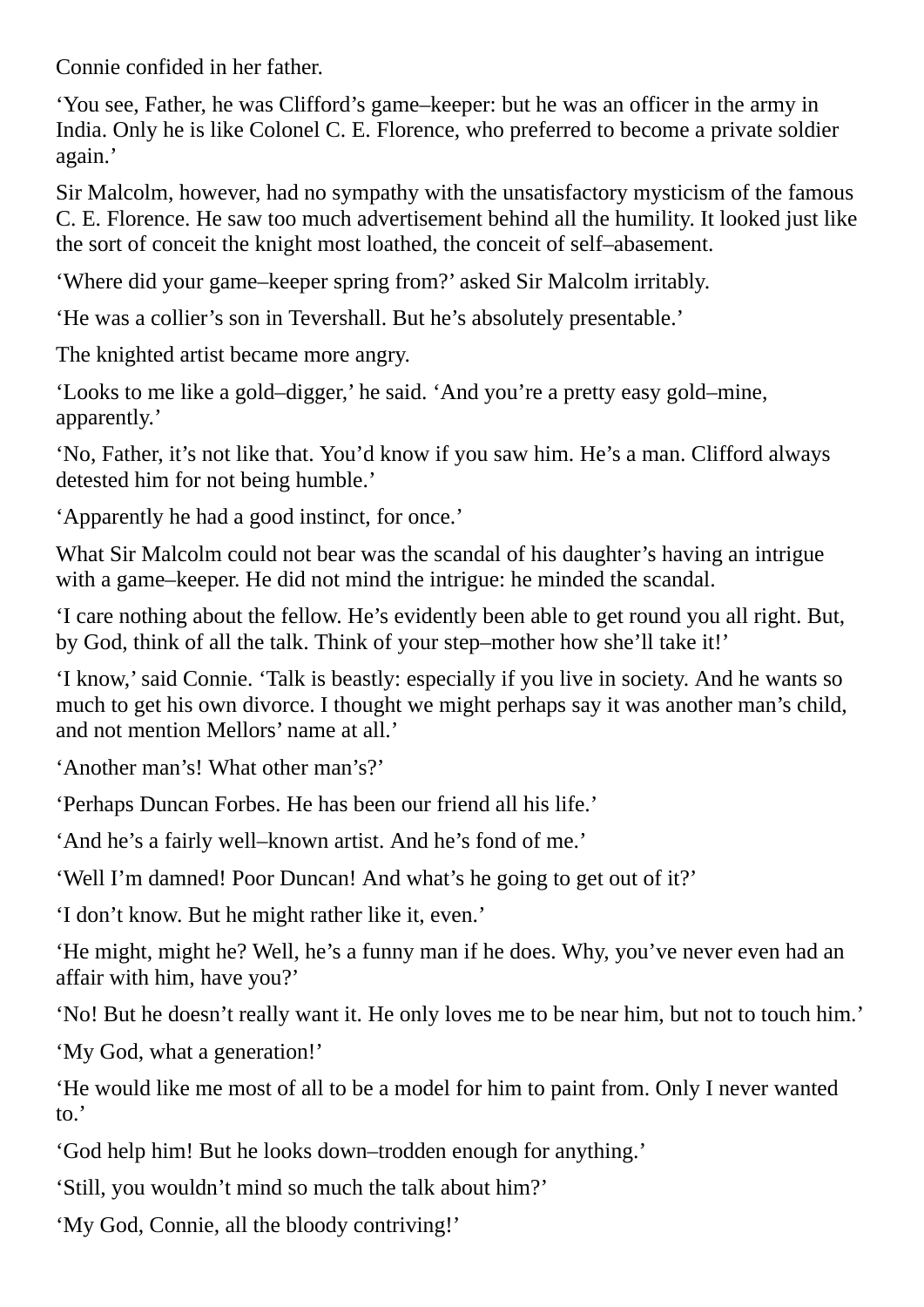'I know! It's sickening! But what can I do?'

'Contriving, conniving; conniving, contriving! Makes a man think he's lived too long.'

'Come, Father, if you haven't done a good deal of contriving and conniving in your time, you may talk.'

'But it was different, I assure you.'

'It's ALWAYS different.'

Hilda arrived, also furious when she heard of the new developments. And she also simply could not stand the thought of a public scandal about her sister and a game–keeper. Too, too humiliating!

'Why should we not just disappear, separately, to British Columbia, and have no scandal?' said Connie.

But that was no good. The scandal would come out just the same. And if Connie was going with the man, she'd better be able to marry him. This was Hilda's opinion. Sir Malcolm wasn't sure. The affair might still blow over.

'But will you see him, Father?'

Poor Sir Malcolm! he was by no means keen on it. And poor Mellors, he was still less keen. Yet the meeting took place: a lunch in a private room at the club, the two men alone, looking one another up and down.

Sir Malcolm drank a fair amount of whisky, Mellors also drank. And they talked all the while about India, on which the young man was well informed.

This lasted during the meal. Only when coffee was served, and the waiter had gone, Sir Malcolm lit a cigar and said, heartily:

'Well, young man, and what about my daughter?'

The grin flickered on Mellors' face.

'Well, Sir, and what about her?'

'You've got a baby in her all right.'

'I have that honour!' grinned Mellors.

'Honour, by God!' Sir Malcolm gave a little squirting laugh, and became Scotch and lewd. 'Honour! How was the going, eh? Good, my boy, what?'

'Good!'

'I'll bet it was! Ha–ha! My daughter, chip of the old block, what! I never went back on a good bit of fucking, myself. Though her mother, oh, holy saints!' He rolled his eyes to heaven. 'But you warmed her up, oh, you warmed her up, I can see that. Ha–ha! My blood in her! You set fire to her haystack all right. Ha–ha–ha! I was jolly glad of it, I can tell you. She needed it. Oh, she's a nice girl, she's a nice girl, and I knew she'd be good going, if only some damned man would set her stack on fire! Ha–ha–ha! A game–keeper, eh, my boy! Bloody good poacher, if you ask me. Ha–ha! But now, look here, speaking seriously, what are we going to do about it? Speaking seriously, you know!'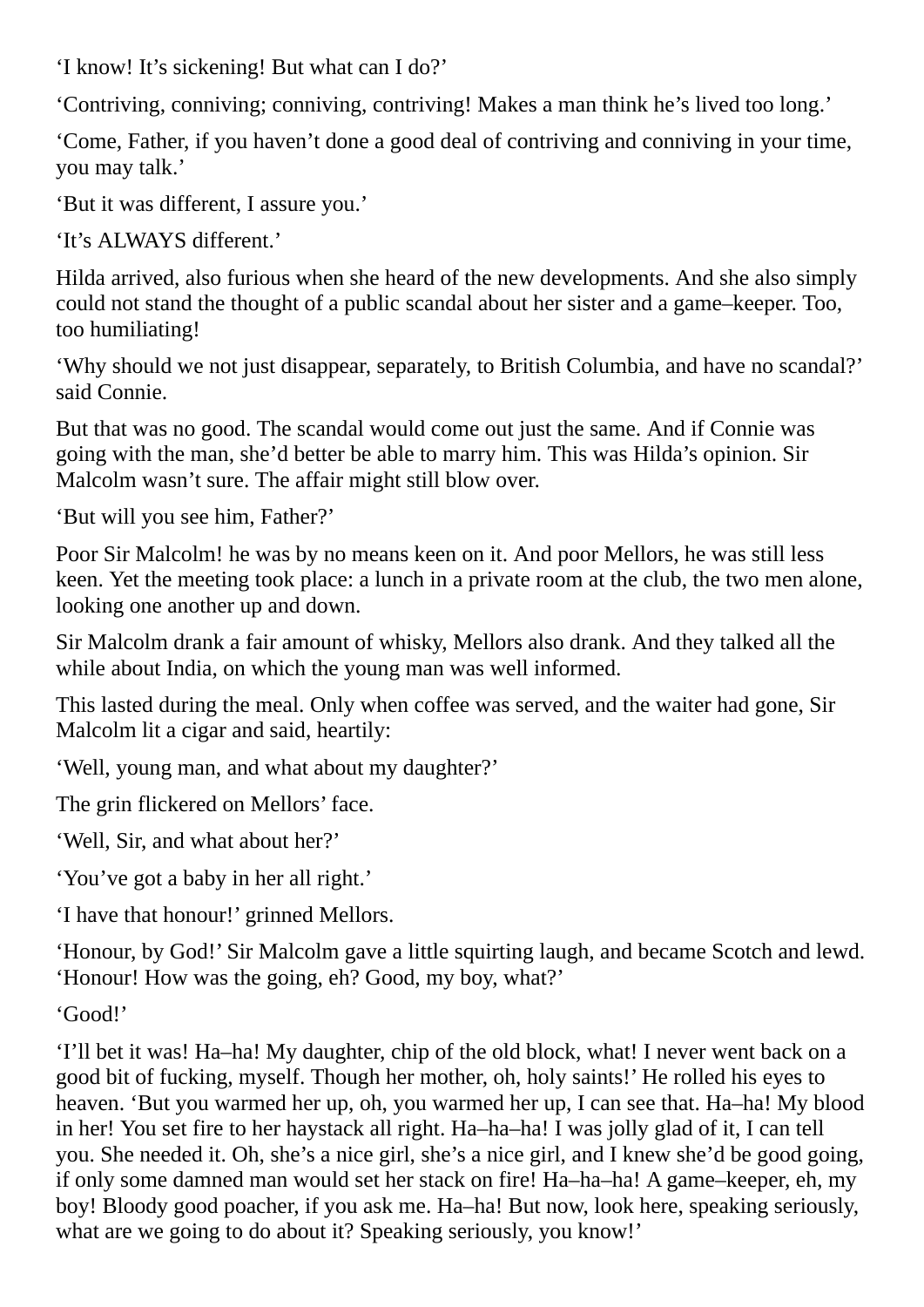Speaking seriously, they didn't get very far. Mellors, though a little tipsy, was much the soberer of the two. He kept the conversation as intelligent as possible: which isn't saying much.

'So you're a game–keeper! Oh, you're quite right! That sort of game is worth a man's while, eh, what? The test of a woman is when you pinch her bottom. You can tell just by the feel of her bottom if she's going to come up all right. Ha–ha! I envy you, my boy. How old are you?'

'Thirty–nine.'

The knight lifted his eyebrows.

'As much as that! Well, you've another good twenty years, by the look of you. Oh, game– keeper or not, you're a good cock. I can see that with one eye shut. Not like that blasted Clifford! A lily–livered hound with never a fuck in him, never had. I like you, my boy, I'll bet you've a good cod on you; oh, you're a bantam, I can see that. You're a fighter. Game– keeper! Ha–ha, by crikey, I wouldn't trust my game to you! But look here, seriously, what are we going to do about it? The world's full of blasted old women.'

Seriously, they didn't do anything about it, except establish the old free–masonry of male sensuality between them.

'And look here, my boy, if ever I can do anything for you, you can rely on me. Game– keeper! Christ, but it's rich! I like it! Oh, I like it! Shows the girl's got spunk. What? After all, you know, she has her own income, moderate, moderate, but above starvation. And I'll leave her what I've got. By God, I will. She deserves it for showing spunk, in a world of old women. I've been struggling to get myself clear of the skirts of old women for seventy years, and haven't managed it yet. But you're the man, I can see that.'

'I'm glad you think so. They usually tell me, in a sideways fashion, that I'm the monkey.'

'Oh, they would! My dear fellow, what could you be but a monkey, to all the old women?'

They parted most genially, and Mellors laughed inwardly all the time for the rest of the day.

The following day he had lunch with Connie and Hilda, at some discreet place.

'It's a very great pity it's such an ugly situation all round,'said Hilda.

'I had a lot o' fun out of it,'said he.

'I think you might have avoided putting children into the world until you were both free to marry and have children.'

'The Lord blew a bit too soon on the spark,'said he.

'I think the Lord had nothing to do with it. Of course, Connie has enough money to keep you both, but the situation is unbearable.'

'But then you don't have to bear more than a small corner of it, do you?'said he.

'If you'd been in her own class.'

'Or if I'd been in a cage at the Zoo.'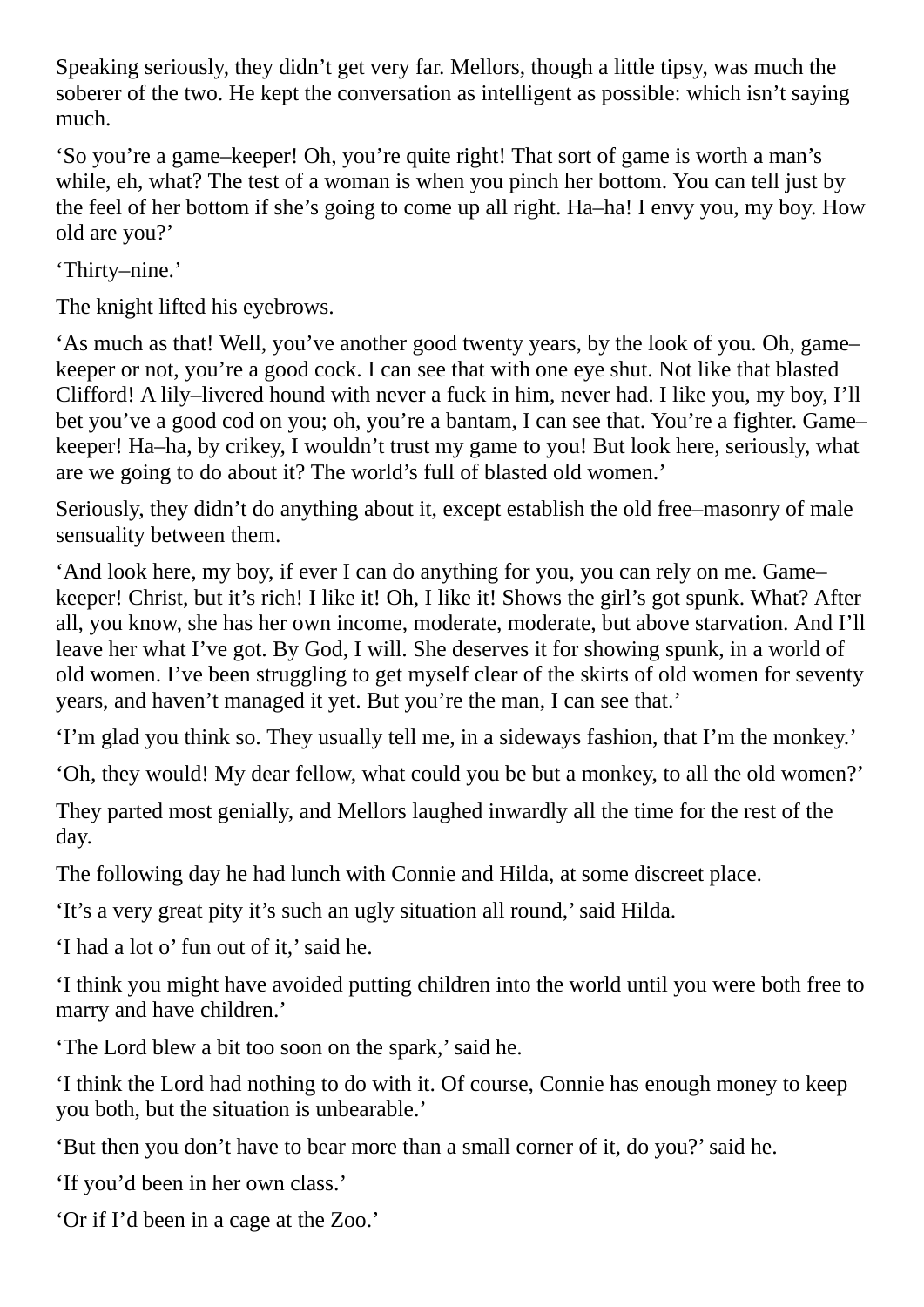There was silence.

'I think,'said Hilda, 'it will be best if she names quite another man as co–respondent and you stay out of it altogether.'

'But I thought I'd put my foot right in.'

'I mean in the divorce proceedings.'

He gazed at her in wonder. Connie had not dared mention the Duncan scheme to him.

'I don't follow,' he said.

'We have a friend who would probably agree to be named as co–respondent, so that your name need not appear,'said Hilda.

'You mean a man?'

'Of course!'

'But she's got no other?'

He looked in wonder at Connie.

'No, no!'she said hastily. 'Only that old friendship, quite simple, no love.'

'Then why should the fellow take the blame? If he's had nothing out of you?'

'Some men are chivalrous and don't only count what they get out of a woman,'said Hilda.

'One for me, eh? But who's the johnny?'

'A friend whom we've known since we were children in Scotland, an artist.'

'Duncan Forbes!' he said at once, for Connie had talked to him.

'And how would you shift the blame on to him?'

'They could stay together in some hotel, or she could even stay in his apartment.'

'Seems to me like a lot of fuss for nothing,' he said.

'What else do you suggest?'said Hilda. 'If your name appears, you will get no divorce from your wife, who is apparently quite an impossible person to be mixed up with.'

'All that!' he said grimly.

There was a long silence.

'We could go right away,' he said.

'There is no right away for Connie,'said Hilda. 'Clifford is too well known.'

Again the silence of pure frustration.

'The world is what it is. If you want to live together without being persecuted, you will have to marry. To marry, you both have to be divorced. So how are you both going about it?'

He was silent for a long time.

'How are you going about it for us?' he said.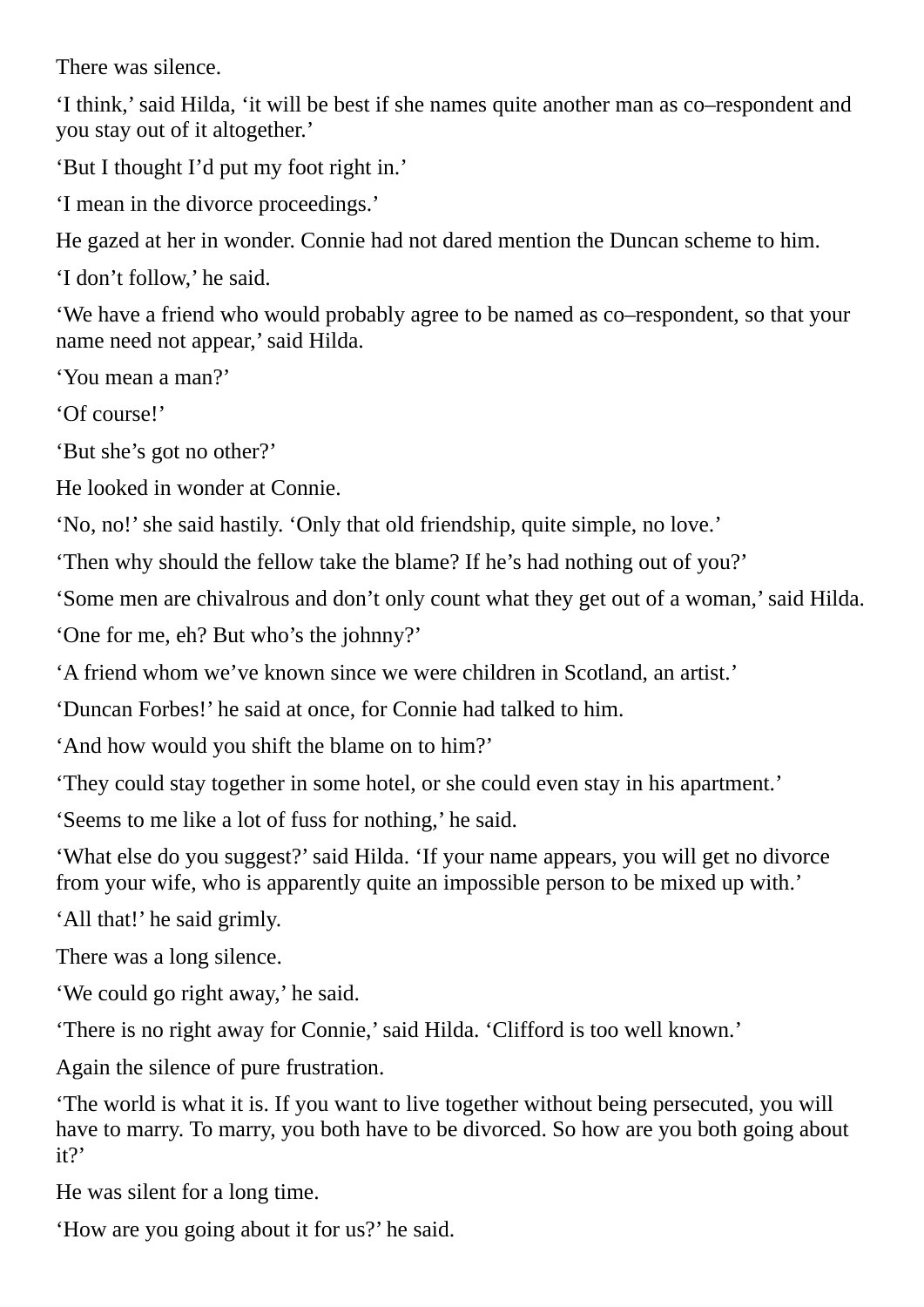'We will see if Duncan will consent to figure as co–respondent: then we must get Clifford to divorce Connie: and you must go on with your divorce, and you must both keep apart till you are free.'

'Sounds like a lunatic asylum.'

'Possibly! And the world would look on you as lunatics: or worse.

'What is worse?'

'Criminals, I suppose.'

'Hope I can plunge in the dagger a few more times yet,' he said, grinning. Then he was silent, and angry.

'Well!' he said at last. 'I agree to anything. The world is a raving idiot, and no man can kill it: though I'll do my best. But you're right. We must rescue ourselves as best we can.'

He looked in humiliation, anger, weariness and misery at Connie.

'Ma lass!' he said. 'The world's goin' to put salt on thy tail.'

'Not if we don't let it,' she said.

She minded this conniving against the world less than he did.

Duncan, when approached, also insisted on seeing the delinquent game–keeper, so there was a dinner, this time in his flat: the four of them. Duncan was a rather short, broad, dark–skinned, taciturn Hamlet of a fellow with straight black hair and a weird Celtic conceit of himself. His art was all tubes and valves and spirals and strange colours, ultra– modern, yet with a certain power, even a certain purity of form and tone: only Mellors thought it cruel and repellent. He did not venture to say so, for Duncan was almost insane on the point of his art: it was a personal cult, a personal religion with him.

They were looking at the pictures in the studio, and Duncan kept his smallish brown eyes on the other man. He wanted to hear what the game–keeper would say. He knew already Connie's and Hilda's opinions.

'It is like a pure bit of murder,'said Mellors at last; a speech Duncan by no means expected from a game–keeper.

'And who is murdered?' asked Hilda, rather coldly and sneeringly.

'Me! It murders all the bowels of compassion in a man.'

A wave of pure hate came out of the artist. He heard the note of dislike in the other man's voice, and the note of contempt. And he himself loathed the mention of bowels of compassion. Sickly sentiment!

Mellors stood rather tall and thin, worn–looking, gazing with flickering detachment that was something like the dancing of a moth on the wing, at the pictures.

'Perhaps stupidity is murdered; sentimental stupidity,'sneered the artist.

'Do you think so? I think all these tubes and corrugated vibrations are stupid enough for anything, and pretty sentimental. They show a lot of self–pity and an awful lot of nervous self–opinion, seems to me.'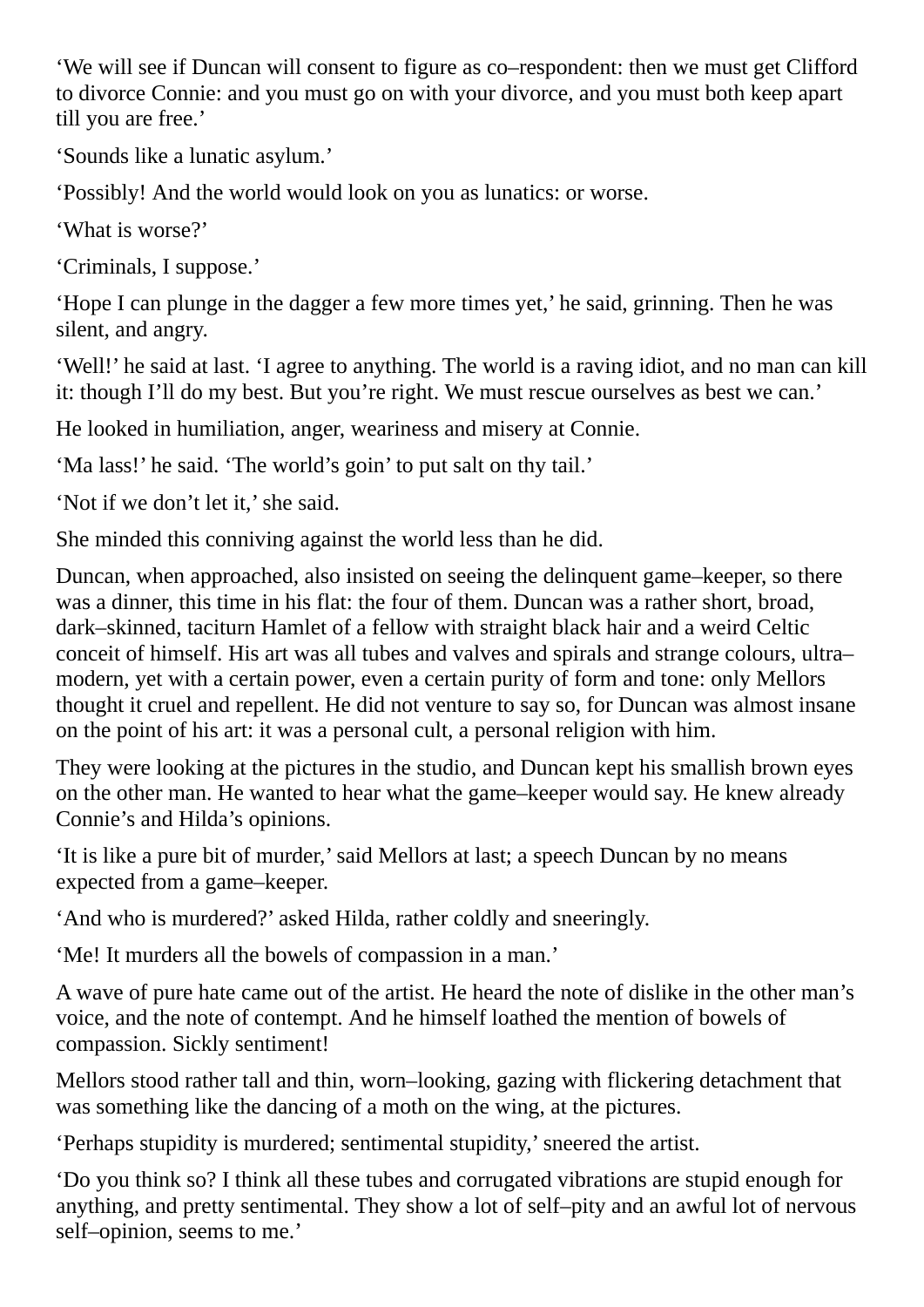In another wave of hate the artist's face looked yellow. But with a sort of silent HAUTEUR he turned the pictures to the wall.

'I think we may go to the dining–room,' he said. And they trailed off, dismally.

After coffee, Duncan said:

'I don't at all mind posing as the father of Connie's child. But only on the condition that she'll come and pose as a model for me. I've wanted her for years, and she's always refused.' He uttered it with the dark finality of an inquisitor announcing an AUTO DA FE.

'Ah!'said Mellors. 'You only do it on condition, then?'

'Quite! I only do it on that condition.' The artist tried to put the utmost contempt of the other person into his speech. He put a little too much.

'Better have me as a model at the same time,'said Mellors. 'Better do us in a group, Vulcan and Venus under the net of art. I used to be a blacksmith, before I was a game– keeper.'

'Thank you,'said the artist. 'I don't think Vulcan has a figure that interests me.'

'Not even if it was tubified and titivated up?'

There was no answer. The artist was too haughty for further words.

It was a dismal party, in which the artist henceforth steadily ignored the presence of the other man, and talked only briefly, as if the words were wrung out of the depths of his gloomy portentousness, to the women.

'You didn't like him, but he's better than that, really. He's really kind,' Connie explained as they left.

'He's a little black pup with a corrugated distemper,'said Mellors.

'No, he wasn't nice today.'

'And will you go and be a model to him?'

'Oh, I don't really mind any more. He won't touch me. And I don't mind anything, if it paves the way to a life together for you and me.'

'But he'll only shit on you on canvas.'

'I don't care. He'll only be painting his own feelings for me, and I don't mind if he does that. I wouldn't have him touch me, not for anything. But if he thinks he can do anything with his owlish arty staring, let him stare. He can make as many empty tubes and corrugations out of me as he likes. It's his funeral. He hated you for what you said: that his tubified art is sentimental and self–important. But of course it's true.'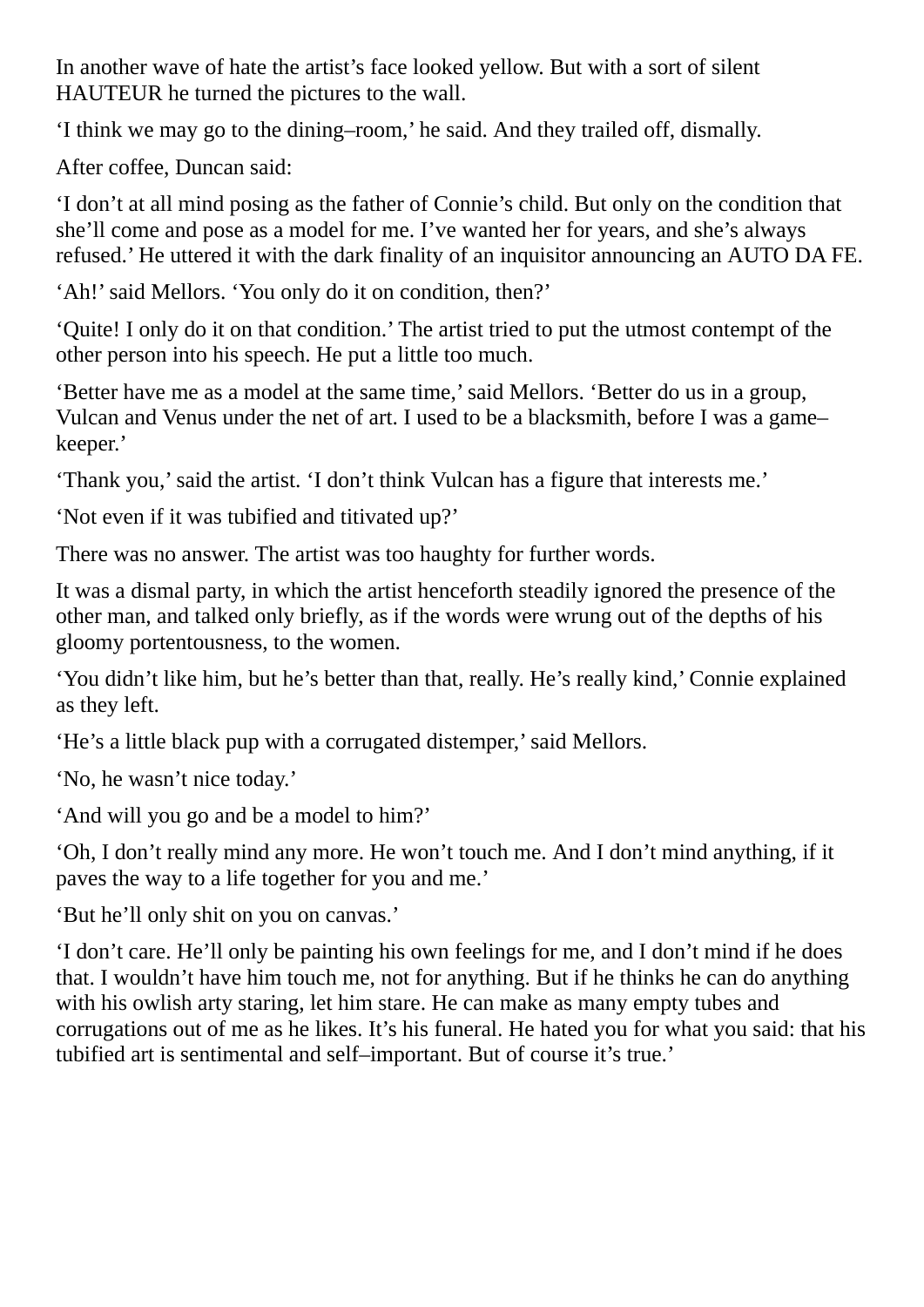## **CHAPTER 19**

Dear Clifford, I am afraid what you foresaw has happened. I am really in love with another man, and do hope you will divorce me. I am staying at present with Duncan in his flat. I told you he was at Venice with us. I'm awfully unhappy for your sake: but do try to take it quietly. You don't really need me any more, and I can't bear to come back to Wragby. I'm awfully sorry. But do try to forgive me, and divorce me and find someone better. I'm not really the right person for you, I am too impatient and selfish, I suppose. But I can't ever come back to live with you again. And I feel so frightfully sorry about it all, for your sake. But if you don't let yourself get worked up, you'll see you won't mind so frightfully. You didn't really care about me personally. So do forgive me and get rid of me.

Clifford was not INWARDLY surprised to get this letter. Inwardly, he had known for a long time she was leaving him. But he had absolutely refused any outward admission of it. Therefore, outwardly, it came as the most terrible blow and shock to him, He had kept the surface of his confidence in her quite serene.

And that is how we are. By strength of will we cut off our inner intuitive knowledge from admitted consciousness. This causes a state of dread, or apprehension, which makes the blow ten times worse when it does fall.

Clifford was like a hysterical child. He gave Mrs Bolton a terrible shock, sitting up in bed ghastly and blank.

'Why, Sir Clifford, whatever's the matter?'

No answer! She was terrified lest he had had a stroke. She hurried and felt his face, took his pulse.

'Is there a pain? Do try and tell me where it hurts you. Do tell me!'

No answer!

'Oh dear, oh dear! Then I'll telephone to Sheffield for Dr Carrington, and Dr Lecky may as well run round straight away.'

She was moving to the door, when he said in a hollow tone:

'No!'

She stopped and gazed at him. His face was yellow, blank, and like the face of an idiot.

'Do you mean you'd rather I didn't fetch the doctor?'

'Yes! I don't want him,' came the sepulchral voice.

'Oh, but Sir Clifford, you're ill, and I daren't take the responsibility. I MUST send for the doctor, or I shall be blamed.'

A pause: then the hollow voice said:

'I'm not ill. My wife isn't coming back.' It was as if an image spoke.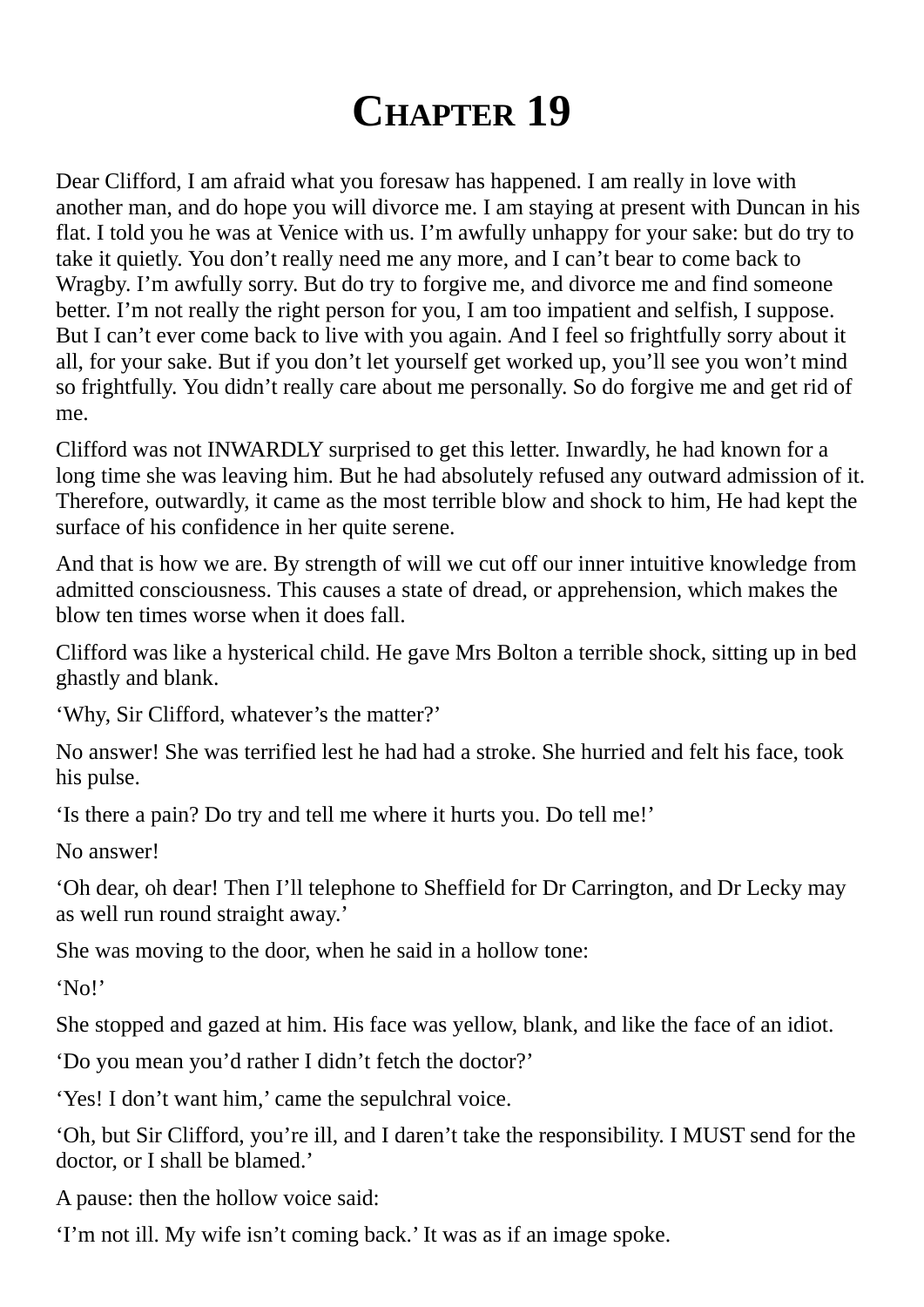'Not coming back? you mean her ladyship?' Mrs Bolton moved a little nearer to the bed. 'Oh, don't you believe it. You can trust her ladyship to come back.'

The image in the bed did not change, but it pushed a letter over the counterpane.

'Read it!' said the sepulchral voice.

'Why, if it's a letter from her ladyship, I'm sure her ladyship wouldn't want me to read her letter to you, Sir Clifford. You can tell me what she says, if you wish.'

'Read it!' repeated the voice.

'Why, if I must, I do it to obey you, Sir Clifford,'she said. And she read the letter.

'Well, I AM surprised at her ladyship,'she said. 'She promised so faithfully she'd come back!'

The face in the bed seemed to deepen its expression of wild, but motionless distraction. Mrs Bolton looked at it and was worried. She knew what she was up against: male hysteria. She had not nursed soldiers without learning something about that very unpleasant disease.

She was a little impatient of Sir Clifford. Any man in his senses must have KNOWN his wife was in love with somebody else, and was going to leave him. Even, she was sure, Sir Clifford was inwardly absolutely aware of it, only he wouldn't admit it to himself. If he would have admitted it, and prepared himself for it: or if he would have admitted it, and actively struggled with his wife against it: that would have been acting like a man. But no! he knew it, and all the time tried to kid himself it wasn't so. He felt the devil twisting his tail, and pretended it was the angels smiling on him. This state of falsity had now brought on that crisis of falsity and dislocation, hysteria, which is a form of insanity. 'It comes', she thought to herself, hating him a little, 'because he always thinks of himself. He's so wrapped up in his own immortal self, that when he does get a shock he's like a mummy tangled in its own bandages. Look at him!'

But hysteria is dangerous: and she was a nurse, it was her duty to pull him out. Any attempt to rouse his manhood and his pride would only make him worse: for his manhood was dead, temporarily if not finally. He would only squirm softer and softer, like a worm, and become more dislocated.

The only thing was to release his self–pity. Like the lady in Tennyson, he must weep or he must die.

So Mrs Bolton began to weep first. She covered her face with her hand and burst into little wild sobs. 'I would never have believed it of her ladyship, I wouldn't!' she wept, suddenly summoning up all her old grief and sense of woe, and weeping the tears of her own bitter chagrin. Once she started, her weeping was genuine enough, for she had had something to weep for.

Clifford thought of the way he had been betrayed by the woman Connie, and in a contagion of grief, tears filled his eyes and began to run down his cheeks. He was weeping for himself. Mrs Bolton, as soon as she saw the tears running over his blank face, hastily wiped her own wet cheeks on her little handkerchief, and leaned towards him.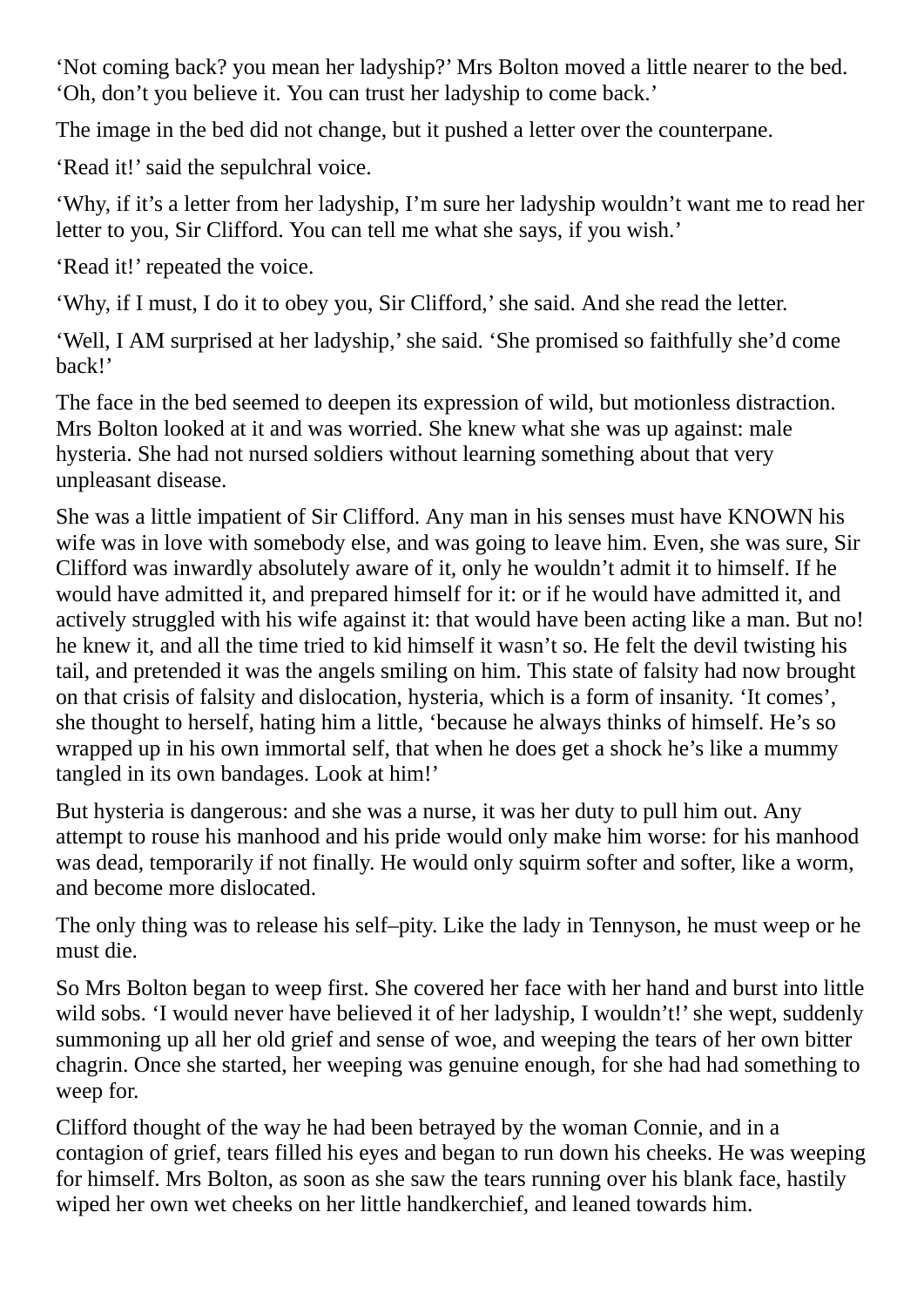'Now, don't you fret, Sir Clifford!'she said, in a luxury of emotion. 'Now, don't you fret, don't, you'll only do yourself an injury!'

His body shivered suddenly in an indrawn breath of silent sobbing, and the tears ran quicker down his face. She laid her hand on his arm, and her own tears fell again. Again the shiver went through him, like a convulsion, and she laid her arm round his shoulder. 'There, there! There, there! Don't you fret, then, don't you! Don't you fret!' she moaned to him, while her own tears fell. And she drew him to her, and held her arms round his great shoulders, while he laid his face on her bosom and sobbed, shaking and hulking his huge shoulders, whilst she softly stroked his dusky–blond hair and said: 'There! There! There! There then! There then! Never you mind! Never you mind, then!'

And he put his arms round her and clung to her like a child, wetting the bib of her starched white apron, and the bosom of her pale–blue cotton dress, with his tears. He had let himself go altogether, at last.

So at length she kissed him, and rocked him on her bosom, and in her heart she said to herself: 'Oh, Sir Clifford! Oh, high and mighty Chatterleys! Is this what you've come down to!' And finally he even went to sleep, like a child. And she felt worn out, and went to her own room, where she laughed and cried at once, with a hysteria of her own. It was so ridiculous! It was so awful! Such a come–down! So shameful! And it WAS so upsetting as well.

After this, Clifford became like a child with Mrs Bolton. He would hold her hand, and rest his head on her breast, and when she once lightly kissed him, he said! 'Yes! Do kiss me! Do kiss me!' And when she sponged his great blond body, he would say the same! 'Do kiss me!' and she would lightly kiss his body, anywhere, half in mockery.

And he lay with a queer, blank face like a child, with a bit of the wonderment of a child. And he would gaze on her with wide, childish eyes, in a relaxation of madonna–worship. It was sheer relaxation on his part, letting go all his manhood, and sinking back to a childish position that was really perverse. And then he would put his hand into her bosom and feel her breasts, and kiss them in exultation, the exultation of perversity, of being a child when he was a man.

Mrs Bolton was both thrilled and ashamed, she both loved and hated it. Yet she never rebuffed nor rebuked him. And they drew into a closer physical intimacy, an intimacy of perversity, when he was a child stricken with an apparent candour and an apparent wonderment, that looked almost like a religious exaltation: the perverse and literal rendering of: 'except ye become again as a little child'. While she was the Magna Mater, full of power and potency, having the great blond child–man under her will and her stroke entirely.

The curious thing was that when this child–man, which Clifford was now and which he had been becoming for years, emerged into the world, it was much sharper and keener than the real man he used to be. This perverted child–man was now a REAL business– man; when it was a question of affairs, he was an absolute he–man, sharp as a needle, and impervious as a bit of steel. When he was out among men, seeking his own ends, and 'making good' his colliery workings, he had an almost uncanny shrewdness, hardness, and a straight sharp punch. It was as if his very passivity and prostitution to the Magna Mater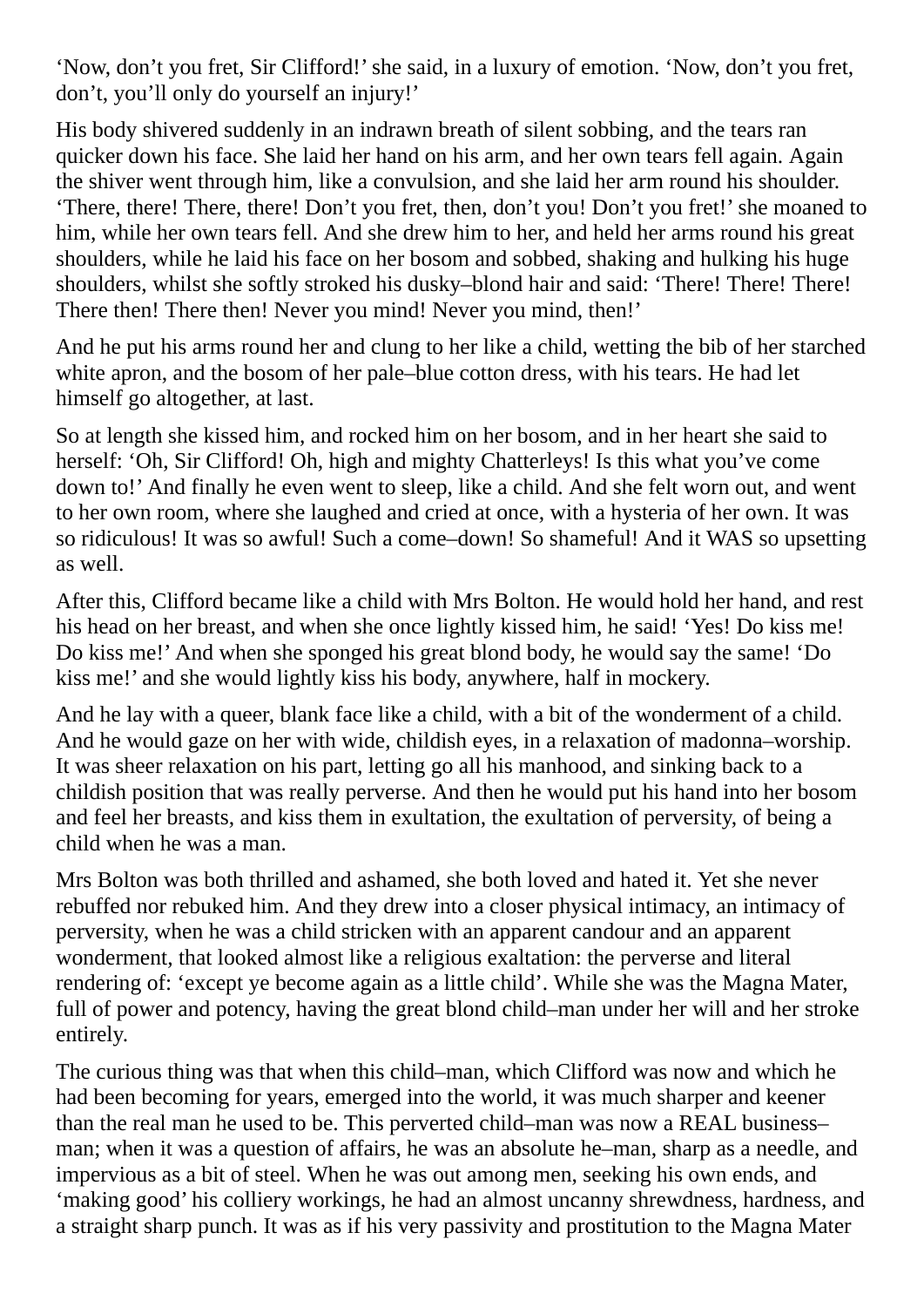gave him insight into material business affairs, and lent him a certain remarkable inhuman force. The wallowing in private emotion, the utter abasement of his manly self, seemed to lend him a second nature, cold, almost visionary, business–clever. In business he was quite inhuman.

And in this Mrs Bolton triumphed. 'How he's getting on!'she would say to herself in pride. 'And that's my doing! My word, he'd never have got on like this with Lady Chatterley. She was not the one to put a man forward. She wanted too much for herself.'

At the same time, in some corner of her weird female soul, how she despised him and hated him! He was to her the fallen beast, the squirming monster. And while she aided and abetted him all she could, away in the remotest corner of her ancient healthy womanhood she despised him with a savage contempt that knew no bounds. The merest tramp was better than he.

His behaviour with regard to Connie was curious. He insisted on seeing her again. He insisted, moreover, on her coming to Wragby. On this point he was finally and absolutely fixed. Connie had promised to come back to Wragby, faithfully.

'But is it any use?'said Mrs Bolton. 'Can't you let her go, and be rid of her?'

'No! She said she was coming back, and she's got to come.'

Mrs Bolton opposed him no more. She knew what she was dealing with.

I needn't tell you what effect your letter has had on me [he wrote to Connie to London]. Perhaps you can imagine it if you try, though no doubt you won't trouble to use your imagination on my behalf.

I can only say one thing in answer: I must see you personally, here at Wragby, before I can do anything. You promised faithfully to come back to Wragby, and I hold you to the promise. I don't believe anything nor understand anything until I see you personally, here under normal circumstances. I needn't tell you that nobody here suspects anything, so your return would be quite normal. Then if you feel, after we have talked things over, that you still remain in the same mind, no doubt we can come to terms.

Connie showed this letter to Mellors.

'He wants to begin his revenge on you,' he said, handing the letter back.

Connie was silent. She was somewhat surprised to find that she was afraid of Clifford. She was afraid to go near him. She was afraid of him as if he were evil and dangerous.

'What shall I do?'she said.

'Nothing, if you don't want to do anything.'

She replied, trying to put Clifford off. He answered:

If you don't come back to Wragby now, I shall consider that you are coming back one day, and act accordingly. I shall just go on the same, and wait for you here, if I wait for fifty years.

She was frightened. This was bullying of an insidious sort. She had no doubt he meant what he said. He would not divorce her, and the child would be his, unless she could find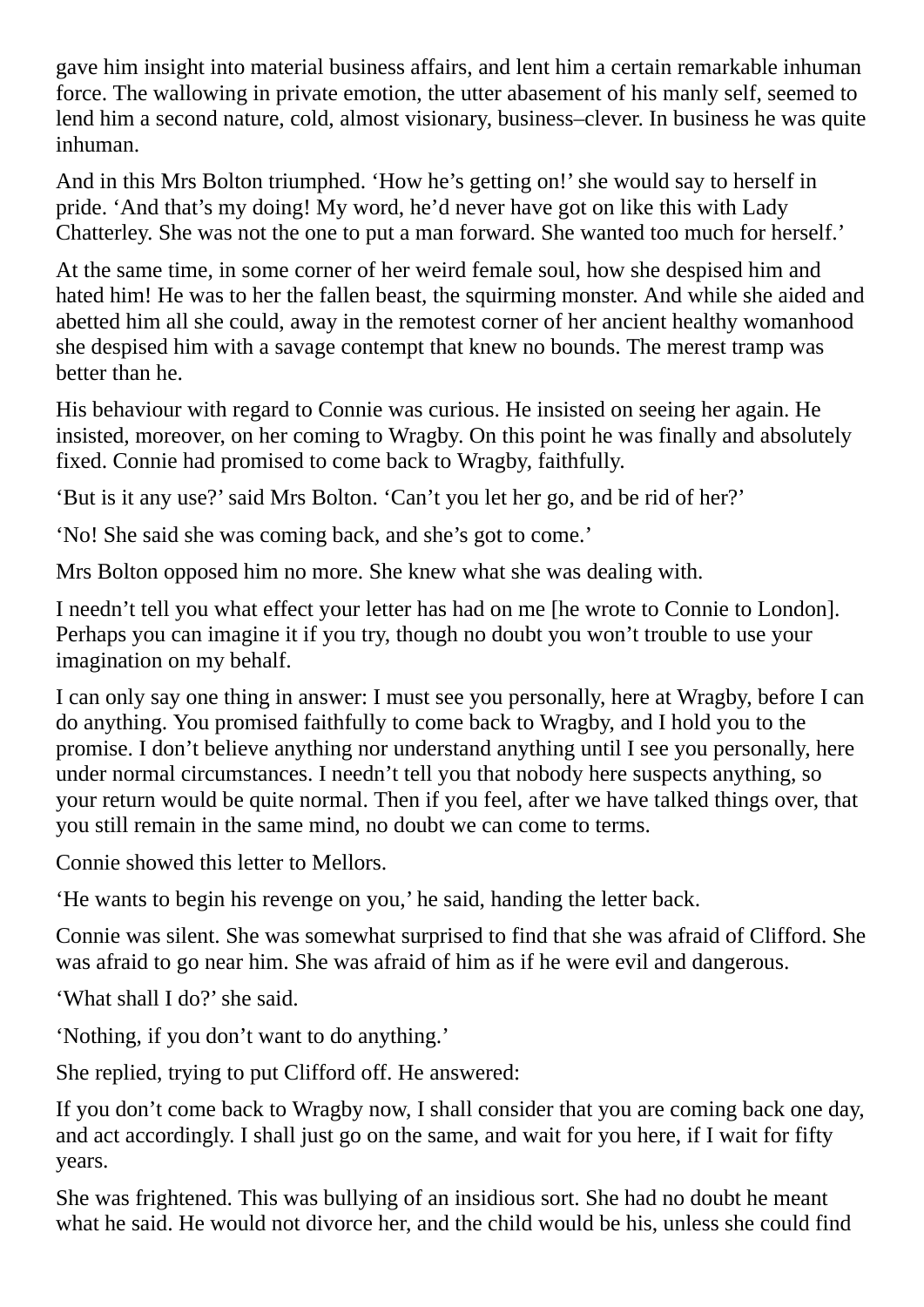some means of establishing its illegitimacy.

After a time of worry and harassment, she decided to go to Wragby. Hilda would go with her. She wrote this to Clifford. He replied:

I shall not welcome your sister, but I shall not deny her the door. I have no doubt she has connived at your desertion of your duties and responsibilities, so do not expect me to show pleasure in seeing her.

They went to Wragby. Clifford was away when they arrived. Mrs Bolton received them.

'Oh, your Ladyship, it isn't the happy home–coming we hoped for, is it!'she said.

'Isn't it?'said Connie.

So this woman knew! How much did the rest of the servants know or suspect?

She entered the house, which now she hated with every fibre in her body. The great, rambling mass of a place seemed evil to her, just a menace over her. She was no longer its mistress, she was its victim.

'I can't stay long here,'she whispered to Hilda, terrified.

And she suffered going into her own bedroom, re–entering into possession as if nothing had happened. She hated every minute inside the Wragby walls.

They did not meet Clifford till they went down to dinner. He was dressed, and with a black tie: rather reserved, and very much the superior gentleman. He behaved perfectly politely during the meal and kept a polite sort of conversation going: but it seemed all touched with insanity.

'How much do the servants know?' asked Connie, when the woman was out of the room.

'Of your intentions? Nothing whatsoever.'

'Mrs Bolton knows.'

He changed colour.

'Mrs Bolton is not exactly one of the servants,' he said.

'Oh, I don't mind.'

There was tension till after coffee, when Hilda said she would go up to her room.

Clifford and Connie sat in silence when she had gone. Neither would begin to speak. Connie was so glad that he wasn't taking the pathetic line, she kept him up to as much haughtiness as possible. She just sat silent and looked down at her hands.

'I suppose you don't at all mind having gone back on your word?' he said at last.

'I can't help it,' she murmured.

'But if you can't, who can?'

'I suppose nobody.'

He looked at her with curious cold rage. He was used to her. She was as it were embedded in his will. How dared she now go back on him, and destroy the fabric of his daily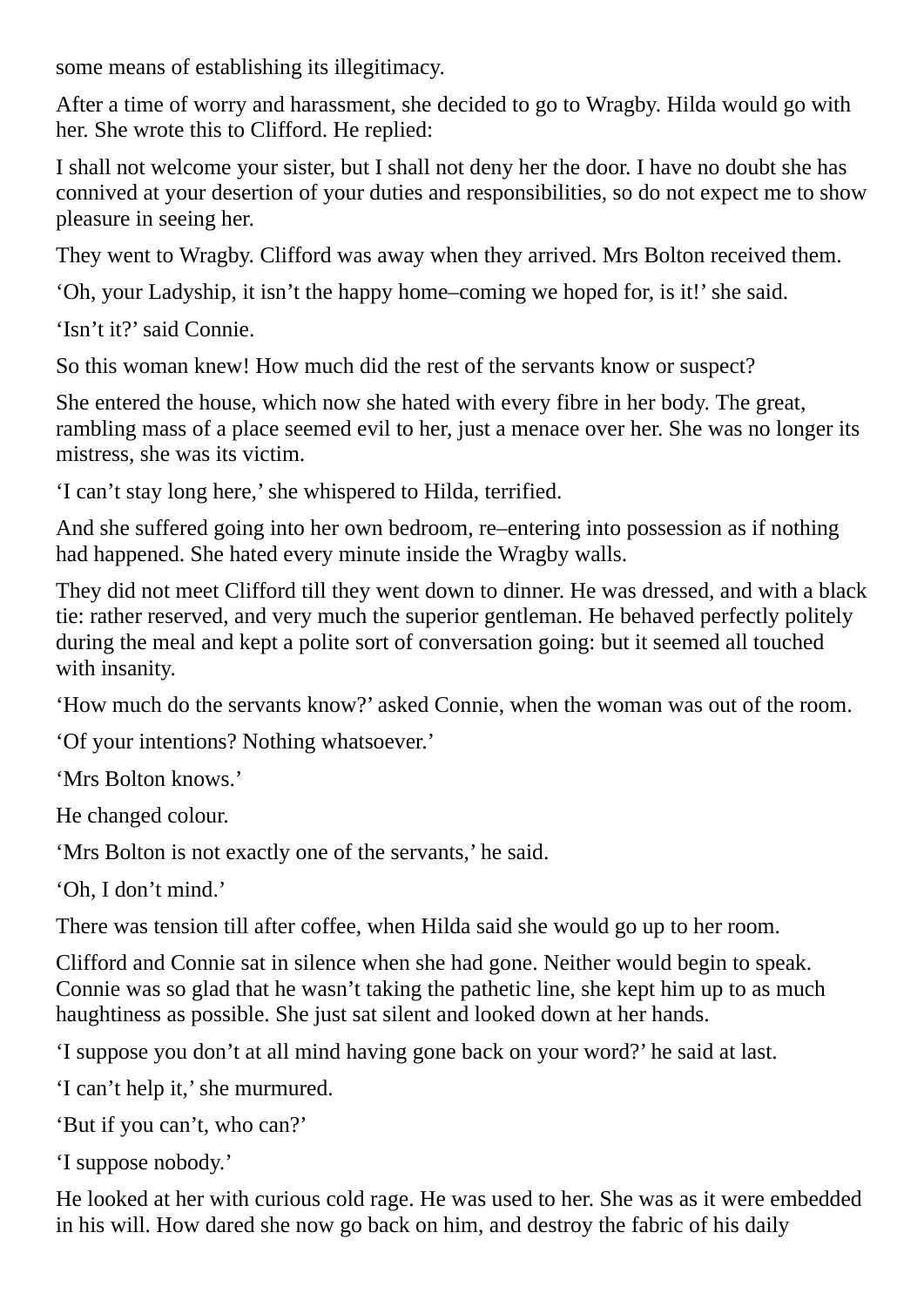existence? How dared she try to cause this derangement of his personality?

'And for WHAT do you want to go back on everything?' he insisted.

'Love!' she said. It was best to be hackneyed.

'Love of Duncan Forbes? But you didn't think that worth having, when you met me. Do you mean to say you now love him better than anything else in life?'

'One changes,' she said.

'Possibly! Possibly you may have whims. But you still have to convince me of the importance of the change. I merely don't believe in your love of Duncan Forbes.'

'But why SHOULD you believe in it? You have only to divorce me, not to believe in my feelings.'

'And why should I divorce you?'

'Because I don't want to live here any more. And you really don't want me.'

'Pardon me! I don't change. For my part, since you are my wife, I should prefer that you should stay under my roof in dignity and quiet. Leaving aside personal feelings, and I assure you, on my part it is leaving aside a great deal, it is bitter as death to me to have this order of life broken up, here in Wragby, and the decent round of daily life smashed, just for some whim of yours.'

After a time of silence she said:

'I can't help it. I've got to go. I expect I shall have a child.'

He too was silent for a time.

'And is it for the child's sake you must go?' he asked at length.

She nodded.

'And why? Is Duncan Forbes so keen on his spawn?'

'Surely keener than you would be,'she said.

'But really? I want my wife, and I see no reason for letting her go. If she likes to bear a child under my roof, she is welcome, and the child is welcome: provided that the decency and order of life is preserved. Do you mean to tell me that Duncan Forbes has a greater hold over you? I don't believe it.'

There was a pause.

'But don't you see,'said Connie. 'I MUST go away from you, and I must live with the man I love.'

'No, I don't see it! I don't give tuppence for your love, nor for the man you love. I don't believe in that sort of cant.'

'But you see, I do.'

'Do you? My dear Madam, you are too intelligent, I assure you, to believe in your own love for Duncan Forbes. Believe me, even now you really care more for me. So why should I give in to such nonsense!'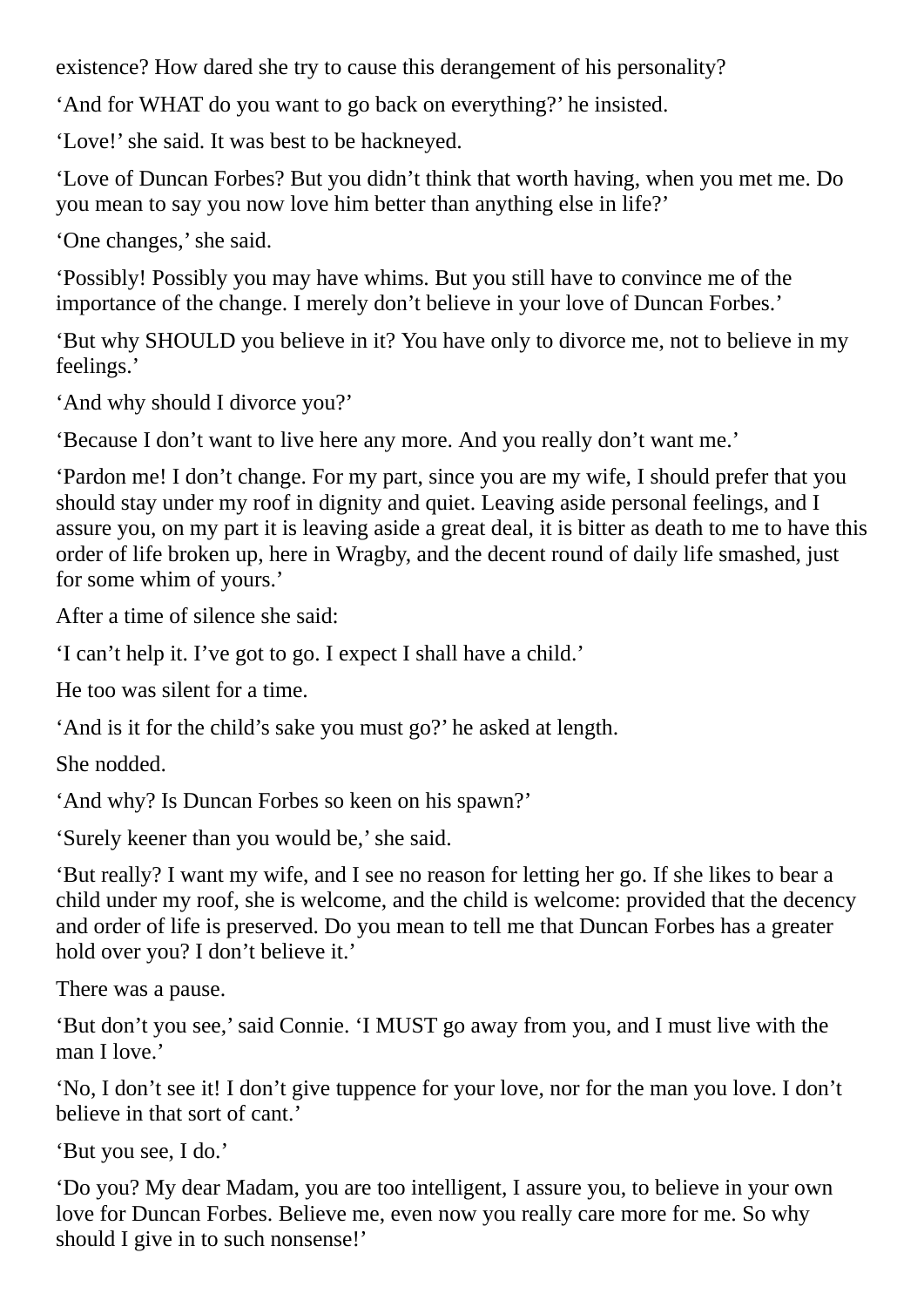She felt he was right there. And she felt she could keep silent no longer.

'Because it isn't Duncan that I DO love,'she said, looking up at him.

'We only said it was Duncan, to spare your feelings.'

'To spare my feelings?'

'Yes! Because who I really love, and it'll make you hate me, is Mr Mellors, who was our game–keeper here.'

If he could have sprung out of his chair, he would have done so. His face went yellow, and his eyes bulged with disaster as he glared at her.

Then he dropped back in the chair, gasping and looking up at the ceiling.

At length he sat up.

'Do you mean to say you're telling me the truth?' he asked, looking gruesome.

'Yes! You know I am.'

'And when did you begin with him?'

'In the spring.'

He was silent like some beast in a trap.

'And it WAS you, then, in the bedroom at the cottage?'

So he had really inwardly known all the time.

'Yes!'

He still leaned forward in his chair, gazing at her like a cornered beast.

'My God, you ought to be wiped off the face of the earth!'

'Why?'she ejaculated faintly.

But he seemed not to hear.

'That scum! That bumptious lout! That miserable cad! And carrying on with him all the time, while you were here and he was one of my servants! My God, my God, is there any end to the beastly lowness of women!'

He was beside himself with rage, as she knew he would be.

'And you mean to say you want to have a child to a cad like that?'

'Yes! I'm going to.'

'You're going to! You mean you're sure! How long have you been sure?'

'Since June.'

He was speechless, and the queer blank look of a child came over him again.

'You'd wonder,' he said at last, 'that such beings were ever allowed to be born.'

'What beings?'she asked.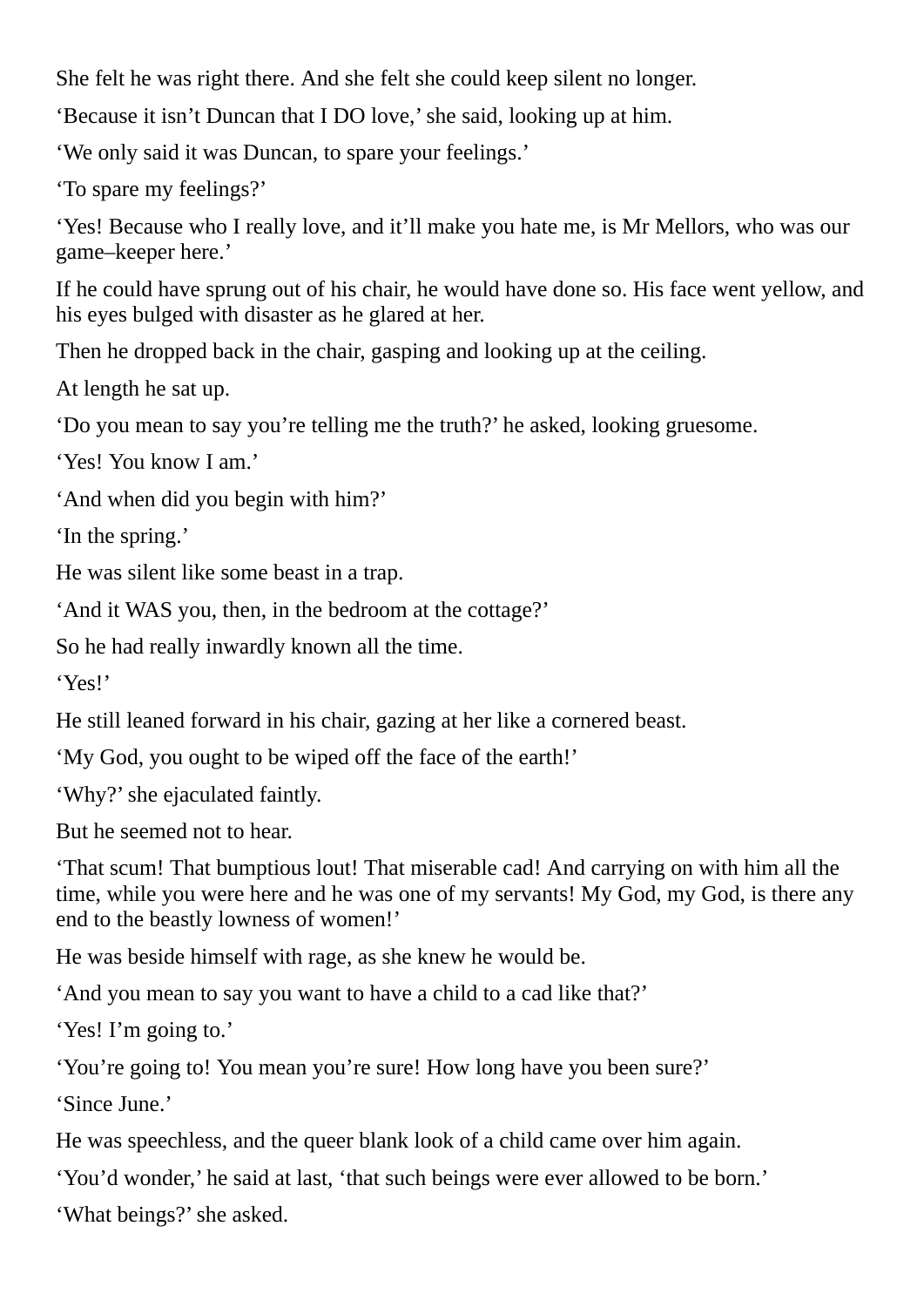He looked at her weirdly, without an answer. It was obvious, he couldn't even accept the fact of the existence of Mellors, in any connexion with his own life. It was sheer, unspeakable, impotent hate.

'And do you mean to say you'd marry him?—and bear his foul name?' he asked at length.

'Yes, that's what I want.'

He was again as if dumbfounded.

'Yes!' he said at last. 'That proves that what I've always thought about you is correct: you're not normal, you're not in your right senses. You're one of those half–insane, perverted women who must run after depravity, the NOSTALGIE DE LA BOUE.'

Suddenly he had become almost wistfully moral, seeing himself the incarnation of good, and people like Mellors and Connie the incarnation of mud, of evil. He seemed to be growing vague, inside a nimbus.

'So don't you think you'd better divorce me and have done with it?'she said.

'No! You can go where you like, but I shan't divorce you,' he said idiotically.

'Why not?'

He was silent, in the silence of imbecile obstinacy.

'Would you even let the child be legally yours, and your heir?' she said.

'I care nothing about the child.'

'But if it's a boy it will be legally your son, and it will inherit your title, and have Wragby.'

'I care nothing about that,' he said.

'But you MUST! I shall prevent the child from being legally yours, if I can. I'd so much rather it were illegitimate, and mine: if it can't be Mellors'.'

'Do as you like about that.'

He was immovable.

'And won't you divorce me?'she said. 'You can use Duncan as a pretext! There'd be no need to bring in the real name. Duncan doesn't mind.'

'I shall never divorce you,' he said, as if a nail had been driven in.

'But why? Because I want you to?'

'Because I follow my own inclination, and I'm not inclined to.'

It was useless. She went upstairs and told Hilda the upshot.

'Better get away tomorrow,'said Hilda, 'and let him come to his senses.'

So Connie spent half the night packing her really private and personal effects. In the morning she had her trunks sent to the station, without telling Clifford. She decided to see him only to say good–bye, before lunch.

But she spoke to Mrs Bolton.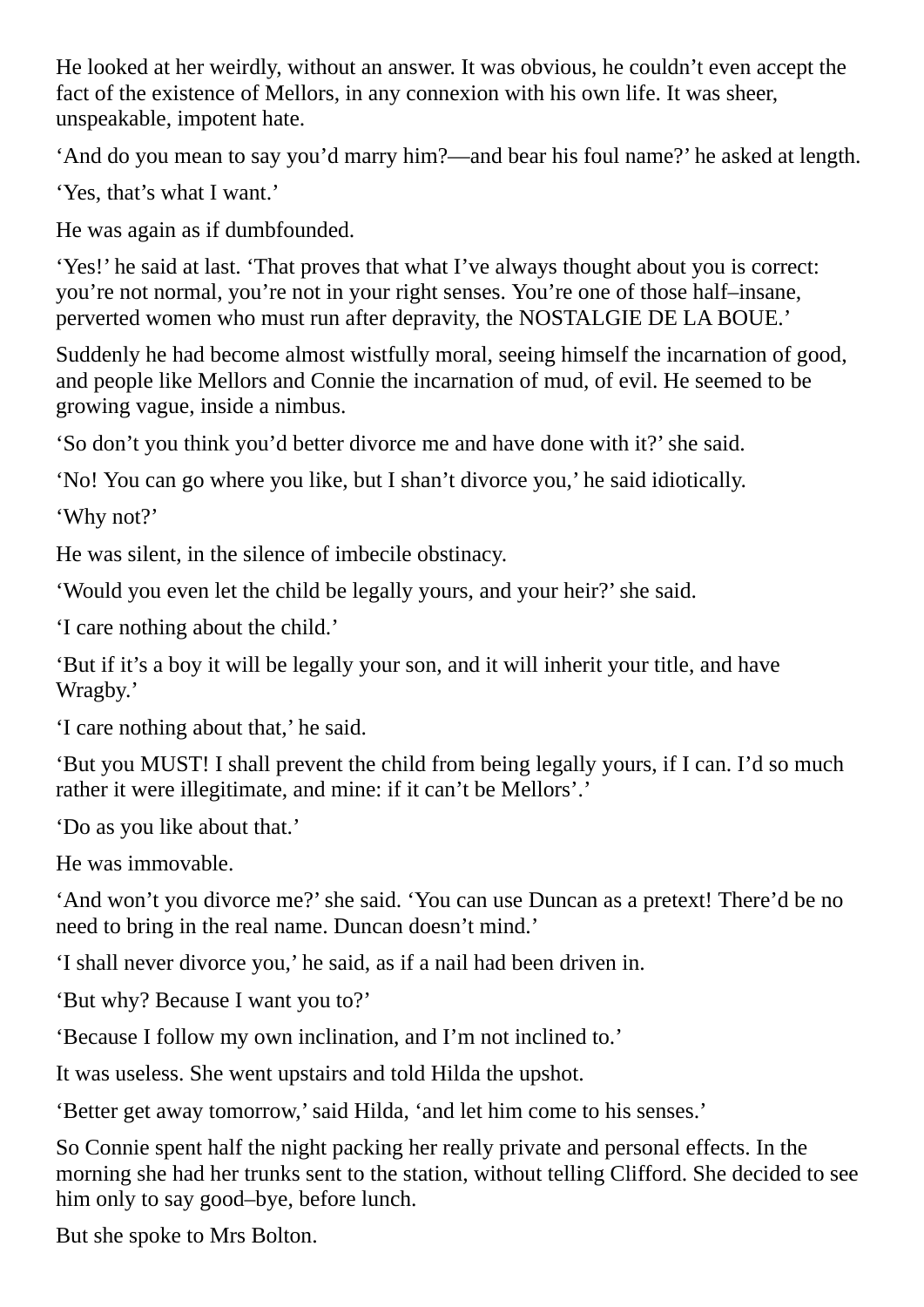'I must say good–bye to you, Mrs Bolton, you know why. But I can trust you not to talk.'

'Oh, you can trust me, your Ladyship, though it's a sad blow for us here, indeed. But I hope you'll be happy with the other gentleman.'

'The other gentleman! It's Mr Mellors, and I care for him. Sir Clifford knows. But don't say anything to anybody. And if one day you think Sir Clifford may be willing to divorce me, let me know, will you? I should like to be properly married to the man I care for.'

'I'm sure you would, my Lady. Oh, you can trust me. I'll be faithful to Sir Clifford, and I'll be faithful to you, for I can see you're both right in your own ways.'

'Thank you! And look! I want to give you this—may I?' So Connie left Wragby once more, and went on with Hilda to Scotland. Mellors went into the country and got work on a farm. The idea was, he should get his divorce, if possible, whether Connie got hers or not. And for six months he should work at farming, so that eventually he and Connie could have some small farm of their own, into which he could put his energy. For he would have to have some work, even hard work, to do, and he would have to make his own living, even if her capital started him.

So they would have to wait till spring was in, till the baby was born, till the early summer came round again.

The Grange Farm Old Heanor 29 September

I got on here with a bit of contriving, because I knew Richards, the company engineer, in the army. It is a farm belonging to Butler and Smitham Colliery Company, they use it for raising hay and oats for the pit–ponies; not a private concern. But they've got cows and pigs and all the rest of it, and I get thirty shillings a week as labourer. Rowley, the farmer, puts me on to as many jobs as he can, so that I can learn as much as possible between now and next Easter. I've not heard a thing about Bertha. I've no idea why she didn't show up at the divorce, nor where she is nor what she's up to. But if I keep quiet till March I suppose I shall be free. And don't you bother about Sir Clifford. He'll want to get rid of you one of these days. If he leaves you alone, it's a lot.

I've got lodging in a bit of an old cottage in Engine Row very decent. The man is engine– driver at High Park, tall, with a beard, and very chapel. The woman is a birdy bit of a thing who loves anything superior. King's English and allow–me! all the time. But they lost their only son in the war, and it's sort of knocked a hole in them. There's a long gawky lass of a daughter training for a school–teacher, and I help her with her lessons sometimes, so we're quite the family. But they're very decent people, and only too kind to me. I expect I'm more coddled than you are.

I like farming all right. It's not inspiring, but then I don't ask to be inspired. I'm used to horses, and cows, though they are very female, have a soothing effect on me. When I sit with my head in her side, milking, I feel very solaced. They have six rather fine Herefords. Oat–harvest is just over and I enjoyed it, in spite of sore hands and a lot of rain. I don't take much notice of people, but get on with them all right. Most things one just ignores.

The pits are working badly; this is a colliery district like Tevershall, only prettier. I sometimes sit in the Wellington and talk to the men. They grumble a lot, but they're not going to alter anything. As everybody says, the Notts–Derby miners have got their hearts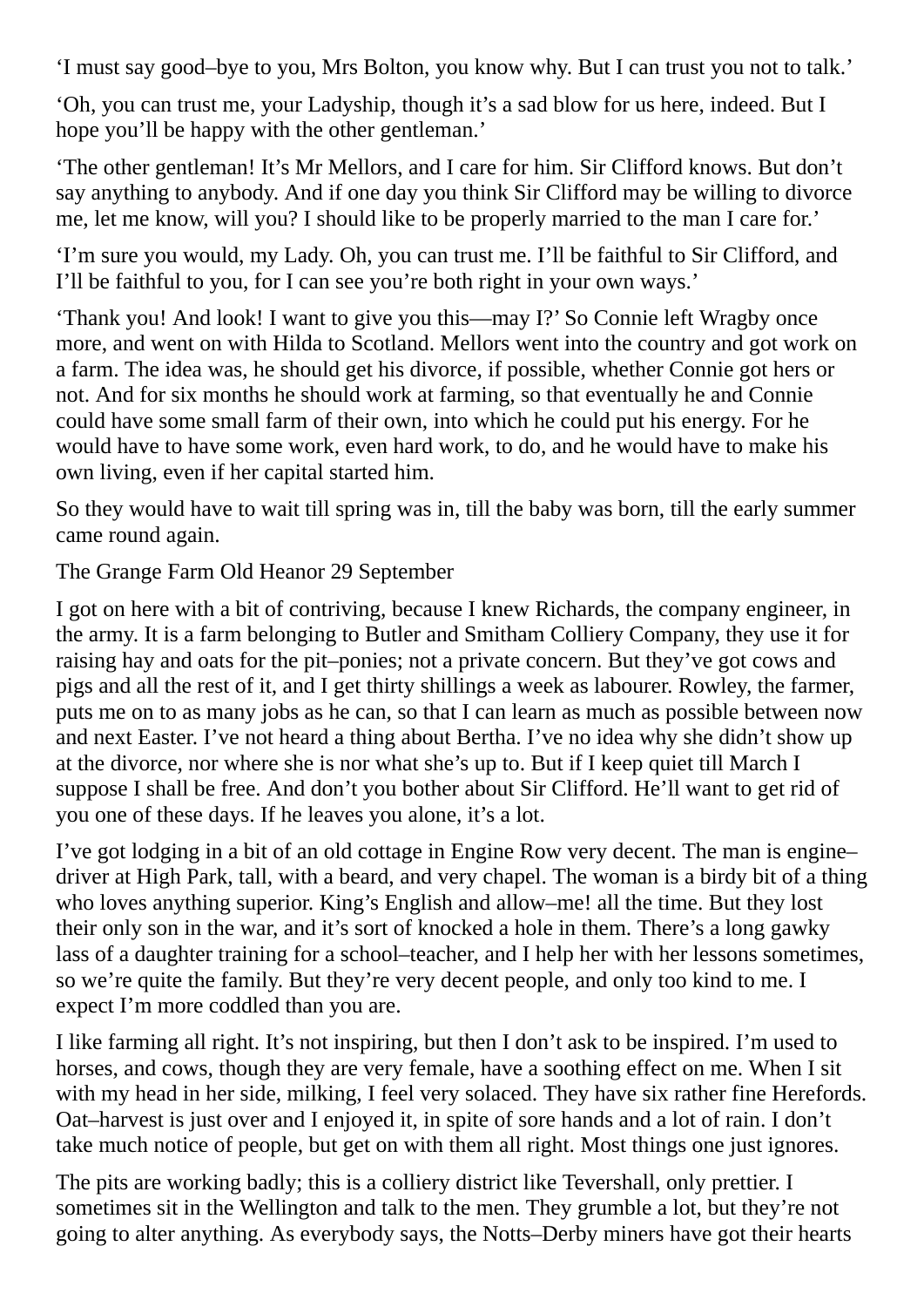in the right place. But the rest of their anatomy must be in the wrong place, in a world that has no use for them. I like them, but they don't cheer me much: not enough of the old fighting–cock in them. They talk a lot about nationalization, nationalization of royalties, nationalization of the whole industry. But you can't nationalize coal and leave all the other industries as they are. They talk about putting coal to new uses, like Sir Clifford is trying to do. It may work here and there, but not as a general thing, I doubt. Whatever you make you've got to sell it. The men are very apathetic. They feel the whole damned thing is doomed, and I believe it is. And they are doomed along with it. Some of the young ones spout about a Soviet, but there's not much conviction in them. There's no sort of conviction about anything, except that it's all a muddle and a hole. Even under a Soviet you've still got to sell coal: and that's the difficulty.

We've got this great industrial population, and they've got to be fed, so the damn show has to be kept going somehow. The women talk a lot more than the men, nowadays, and they are a sight more cock–sure. The men are limp, they feel a doom somewhere, and they go about as if there was nothing to be done. Anyhow, nobody knows what should be done in spite of all the talk, the young ones get mad because they've no money to spend. Their whole life depends on spending money, and now they've got none to spend. That's our civilization and our education: bring up the masses to depend entirely on spending money, and then the money gives out. The pits are working two days, two and a half days a week, and there's no sign of betterment even for the winter. It means a man bringing up a family on twenty–five and thirty shillings. The women are the maddest of all. But then they're the maddest for spending, nowadays.

If you could only tell them that living and spending isn't the same thing! But it's no good. If only they were educated to LIVE instead of earn and spend, they could manage very happily on twenty–five shillings. If the men wore scarlet trousers as I said, they wouldn't think so much of money: if they could dance and hop and skip, and sing and swagger and be handsome, they could do with very little cash. And amuse the women themselves, and be amused by the women. They ought to learn to be naked and handsome, and to sing in a mass and dance the old group dances, and carve the stools they sit on, and embroider their own emblems. Then they wouldn't need money. And that's the only way to solve the industrial problem: train the people to be able to live and live in handsomeness, without needing to spend. But you can't do it. They're all one–track minds nowadays. Whereas the mass of people oughtn't even to try to think, because they can't. They should be alive and frisky, and acknowledge the great god Pan. He's the only god for the masses, forever. The few can go in for higher cults if they like. But let the mass be forever pagan.

But the colliers aren't pagan, far from it. They're a sad lot, a deadened lot of men: dead to their women, dead to life. The young ones scoot about on motor–bikes with girls, and jazz when they get a chance, But they're very dead. And it needs money. Money poisons you when you've got it, and starves you when you haven't.

I'm sure you're sick of all this. But I don't want to harp on myself, and I've nothing happening to me. I don't like to think too much about you, in my head, that only makes a mess of us both. But, of course, what I live for now is for you and me to live together. I'm frightened, really. I feel the devil in the air, and he'll try to get us. Or not the devil, Mammon: which I think, after all, is only the mass–will of people, wanting money and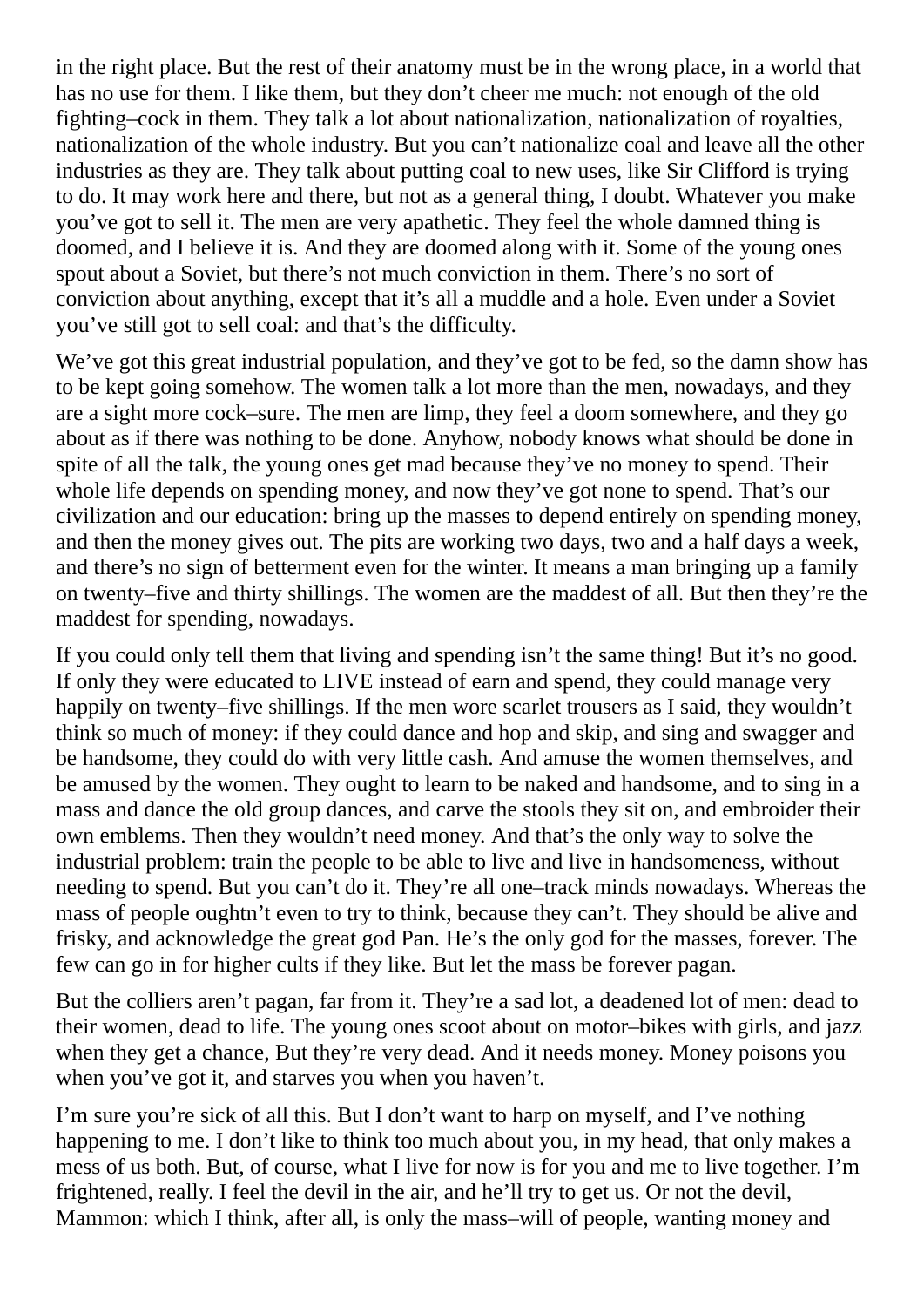hating life. Anyhow, I feel great grasping white hands in the air, wanting to get hold of the throat of anybody who tries to live, to live beyond money, and squeeze the life out. There's a bad time coming. There's a bad time coming, boys, there's a bad time coming! If things go on as they are, there's nothing lies in the future but death and destruction, for these industrial masses. I feel my inside turn to water sometimes, and there you are, going to have a child by me. But never mind. All the bad times that ever have been, haven't been able to blow the crocus out: not even the love of women. So they won't be able to blow out my wanting you, nor the little glow there is between you and me. We'll be together next year. And though I'm frightened, I believe in your being with me. A man has to fend and fettle for the best, and then trust in something beyond himself. You can't insure against the future, except by really believing in the best bit of you, and in the power beyond it. So I believe in the little flame between us. For me now, it's the only thing in the world. I've got no friends, not inward friends. Only you. And now the little flame is all I care about in my life. There's the baby, but that is a side issue. It's my Pentecost, the forked flame between me and you. The old Pentecost isn't quite right. Me and God is a bit uppish, somehow. But the little forked flame between me and you: there you are! That's what I abide by, and will abide by, Cliffords and Berthas, colliery companies and governments and the money–mass of people all notwithstanding.

That's why I don't like to start thinking about you actually. It only tortures me, and does you no good. I don't want you to be away from me. But if I start fretting it wastes something. Patience, always patience. This is my fortieth winter. And I can't help all the winters that have been. But this winter I'll stick to my little Pentecost flame, and have some peace. And I won't let the breath of people blow it out. I believe in a higher mystery, that doesn't let even the crocus be blown out. And if you're in Scotland and I'm in the Midlands, and I can't put my arms round you, and wrap my legs round you, yet I've got something of you. My soul softly flaps in the little Pentecost flame with you, like the peace of fucking. We fucked a flame into being. Even the flowers are fucked into being between the sun and the earth. But it's a delicate thing, and takes patience and the long pause.

So I love chastity now, because it is the peace that comes of fucking. I love being chaste now. I love it as snowdrops love the snow. I love this chastity, which is the pause of peace of our fucking, between us now like a snowdrop of forked white fire. And when the real spring comes, when the drawing together comes, then we can fuck the little flame brilliant and yellow, brilliant. But not now, not yet! Now is the time to be chaste, it is so good to be chaste, like a river of cool water in my soul. I love the chastity now that it flows between us. It is like fresh water and rain. How can men want wearisomely to philander. What a misery to be like Don Juan, and impotent ever to fuck oneself into peace, and the little flame alight, impotent and unable to be chaste in the cool between–whiles, as by a river.

Well, so many words, because I can't touch you. If I could sleep with my arms round you, the ink could stay in the bottle. We could be chaste together just as we can fuck together. But we have to be separate for a while, and I suppose it is really the wiser way. If only one were sure.

Never mind, never mind, we won't get worked up. We really trust in the little flame, and in the unnamed god that shields it from being blown out. There's so much of you here